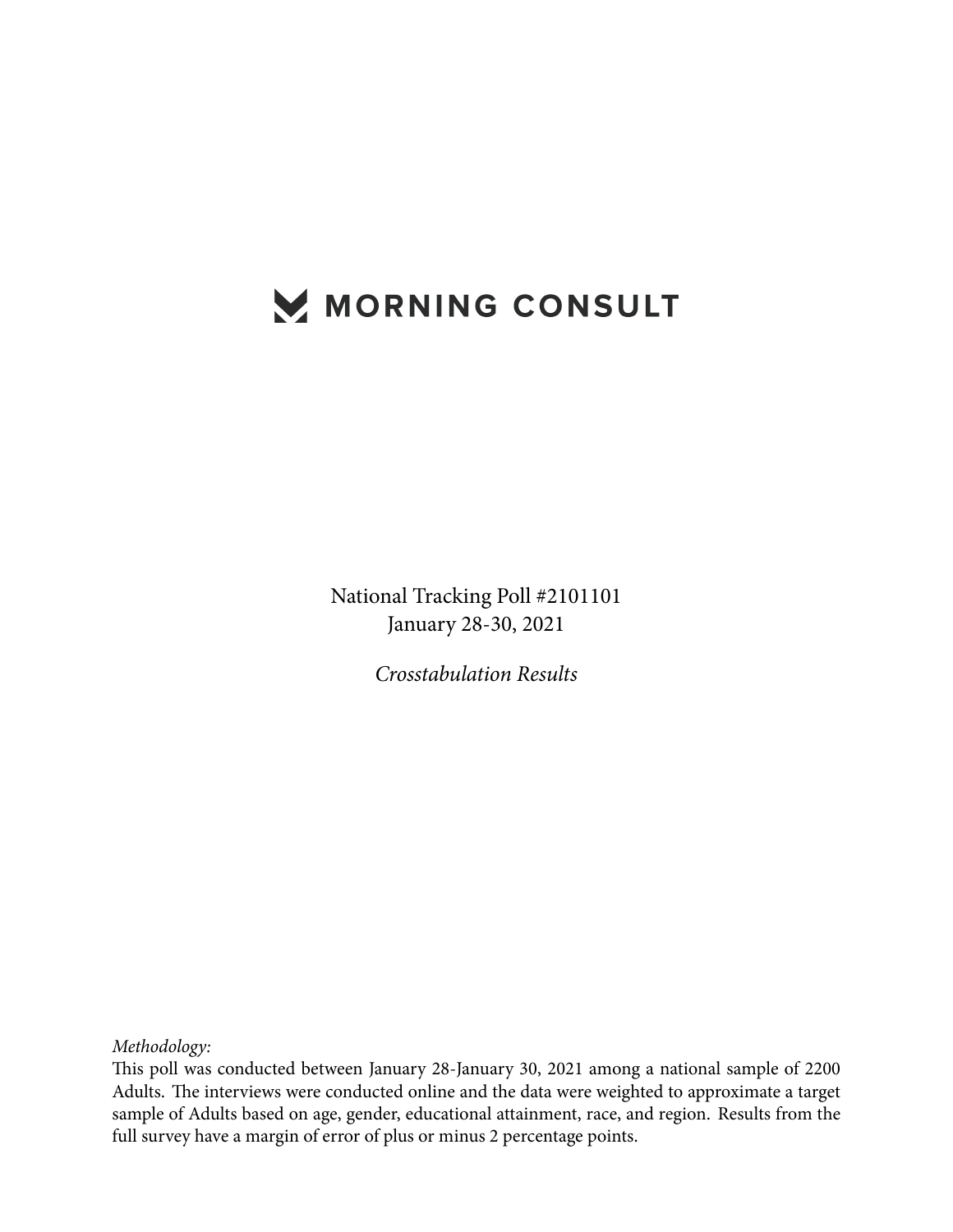# **Table Index**

| $\mathbf{1}$   | Table MCER1_1NET: What type of cooktop or range do you use in your home? Please select                                                                                                                                                                                                                               | 5  |
|----------------|----------------------------------------------------------------------------------------------------------------------------------------------------------------------------------------------------------------------------------------------------------------------------------------------------------------------|----|
| $\overline{2}$ | Table MCER1_2NET: What type of cooktop or range do you use in your home? Please select                                                                                                                                                                                                                               | 9  |
| 3              | Table MCER1_3NET: What type of cooktop or range do you use in your home? Please select                                                                                                                                                                                                                               | 13 |
| $\overline{4}$ | Table MCER1_4NET: What type of cooktop or range do you use in your home? Please select<br>all that apply. I don't have a cooktop or range $\ldots \ldots \ldots \ldots \ldots \ldots \ldots \ldots \ldots$                                                                                                           | 17 |
| 5              | Table MCER2_1: Assuming you were in the market for a new cooktop or range within the<br>next ten years or so, how likely would you be to consider buying or leasing each of the following                                                                                                                            | 21 |
| 6              | Table MCER2_2: Assuming you were in the market for a new cooktop or range within the<br>next ten years or so, how likely would you be to consider buying or leasing each of the following<br>types? Induction                                                                                                        | 25 |
| 7              | Table MCER2_3: Assuming you were in the market for a new cooktop or range within the<br>next ten years or so, how likely would you be to consider buying or leasing each of the following                                                                                                                            | 29 |
| 8              | Table MCER3_1: To what extent are the following a reason why it is unlikely you will buy<br>or lease an electric cooktop or range, or are they not a reason at all? I have used an electric<br>cooktop/range and it did not work as well as gas alternatives. $\ldots \ldots \ldots \ldots \ldots \ldots$            | 33 |
| 9              | Table MCER3_2: To what extent are the following a reason why it is unlikely you will buy<br>or lease an electric cooktop or range, or are they not a reason at all? I have heard that electric                                                                                                                       | 36 |
| 10             | Table MCER3_3: To what extent are the following a reason why it is unlikely you will buy<br>or lease an electric cooktop or range, or are they not a reason at all? I am worried about the<br>potential increase in my electric bill. $\ldots \ldots \ldots \ldots \ldots \ldots \ldots \ldots \ldots \ldots \ldots$ | 39 |
| 11             | Table MCER3_4: To what extent are the following a reason why it is unlikely you will buy<br>or lease an electric cooktop or range, or are they not a reason at all? I am concerned about<br>electric cooktops/ranges being more time consuming for cooking.                                                          | 42 |
| 12             | <b>Table MCER3_5:</b> To what extent are the following a reason why it is unlikely you will buy<br>or lease an electric cooktop or range, or are they not a reason at all? I am worried about an                                                                                                                     | 45 |
| 13             | Table MCER3_6: To what extent are the following a reason why it is unlikely you will buy or<br>lease an electric cooktop or range, or are they not a reason at all? I am concerned about the                                                                                                                         | 48 |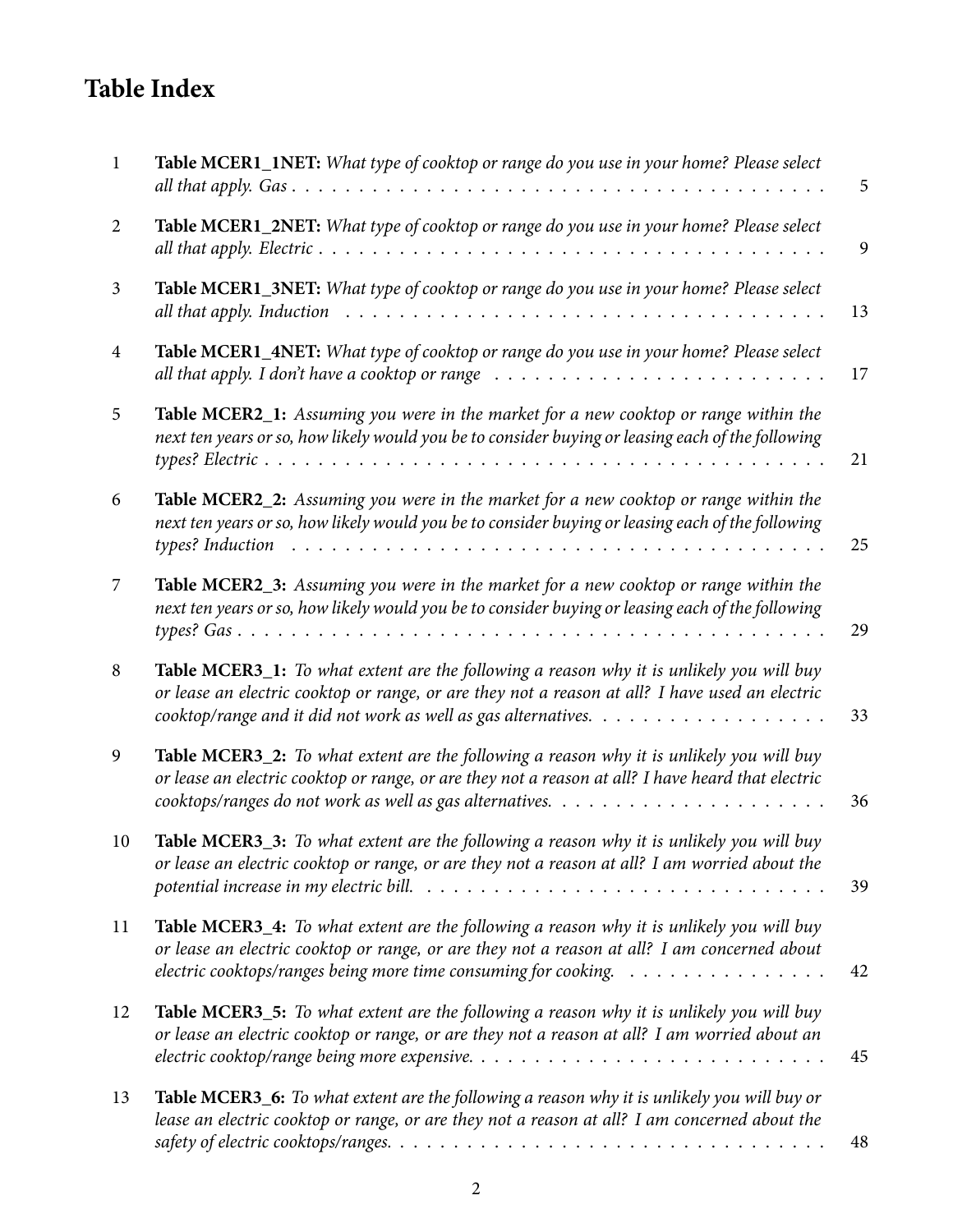| 14 | Table MCER3_7: To what extent are the following a reason why it is unlikely you will buy or<br>lease an electric cooktop or range, or are they not a reason at all? I want to be sure I can use                                                                                                                       | 51 |
|----|-----------------------------------------------------------------------------------------------------------------------------------------------------------------------------------------------------------------------------------------------------------------------------------------------------------------------|----|
| 15 | Table MCER3_8: To what extent are the following a reason why it is unlikely you will buy or<br>lease an electric cooktop or range, or are they not a reason at all? I don't know enough about                                                                                                                         | 54 |
| 16 | Table MCER3_9: To what extent are the following a reason why it is unlikely you will buy or<br>lease an electric cooktop or range, or are they not a reason at all? I rent my home or otherwise<br>have no control over the type of cooktop/range in my home. $\ldots \ldots \ldots \ldots \ldots \ldots$             | 57 |
| 17 | Table MCER3_10: To what extent are the following a reason why it is unlikely you will buy<br>or lease an electric cooktop or range, or are they not a reason at all? I prefer an induction                                                                                                                            | 60 |
| 18 | Table MCER4_1: To what extent are the following a reason why it is unlikely you will buy or<br>lease an induction cooktop or range, or are they not a reason at all? I have used an induction                                                                                                                         | 63 |
| 19 | Table MCER4_2: To what extent are the following a reason why it is unlikely you will buy<br>or lease an induction cooktop or range, or are they not a reason at all? I have heard that<br>induction cooktops/ranges do not work as well as gas alternatives.                                                          | 66 |
| 20 | Table MCER4_3: To what extent are the following a reason why it is unlikely you will buy or<br>lease an induction cooktop or range, or are they not a reason at all? I am worried about the<br>potential increase in my electric bill. $\ldots \ldots \ldots \ldots \ldots \ldots \ldots \ldots \ldots \ldots \ldots$ | 69 |
| 21 | Table MCER4_4: To what extent are the following a reason why it is unlikely you will buy<br>or lease an induction cooktop or range, or are they not a reason at all? I am concerned about<br>induction cooktops/ranges being more time consuming for cooking.                                                         | 72 |
| 22 | Table MCER4_5: To what extent are the following a reason why it is unlikely you will buy or<br>lease an induction cooktop or range, or are they not a reason at all? I am worried about an                                                                                                                            | 75 |
| 23 | Table MCER4_6: To what extent are the following a reason why it is unlikely you will buy or<br>lease an induction cooktop or range, or are they not a reason at all? I am concerned about the<br>safety of induction cooktops/ranges. $\ldots \ldots \ldots \ldots \ldots \ldots \ldots \ldots \ldots \ldots \ldots$  | 78 |
| 24 | Table MCER4_7: To what extent are the following a reason why it is unlikely you will buy or<br>lease an induction cooktop or range, or are they not a reason at all? I want to be sure I can use                                                                                                                      | 81 |
| 25 | Table MCER4_8: To what extent are the following a reason why it is unlikely you will buy<br>or lease an induction cooktop or range, or are they not a reason at all? I don't know enough                                                                                                                              | 84 |
| 26 | Table MCER4_9: To what extent are the following a reason why it is unlikely you will buy<br>or lease an induction cooktop or range, or are they not a reason at all? I rent my home or<br>otherwise have no control over the type of cooktop/range in my home. $\dots \dots \dots \dots$                              | 87 |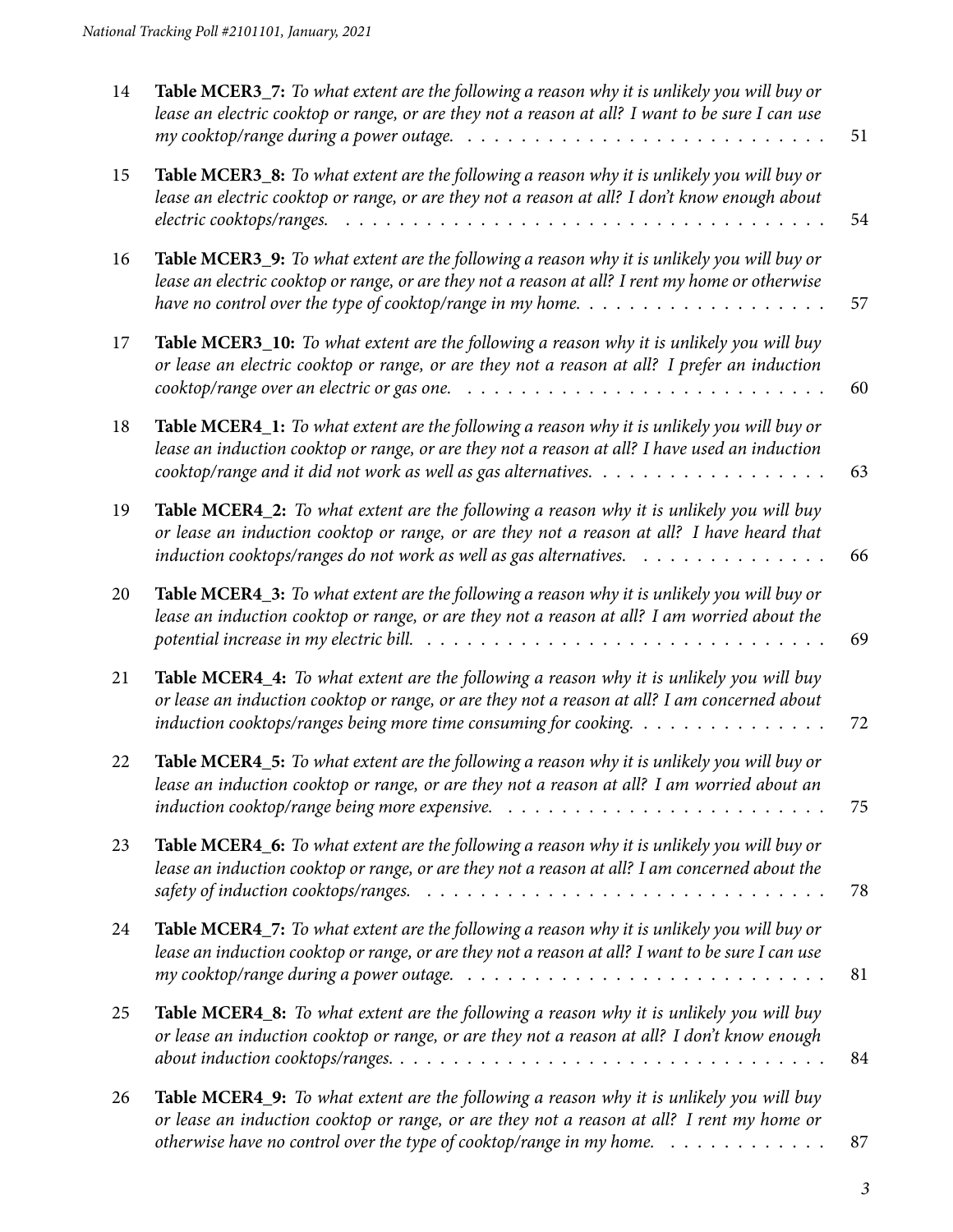| 27 | Table MCER4_10: To what extent are the following a reason why it is unlikely you will buy<br>or lease an induction cooktop or range, or are they not a reason at all? I prefer an electric<br>$\alpha$ cooktop/range over an induction or gas one. $\ldots \ldots \ldots \ldots \ldots \ldots \ldots \ldots \ldots$ | 90  |
|----|---------------------------------------------------------------------------------------------------------------------------------------------------------------------------------------------------------------------------------------------------------------------------------------------------------------------|-----|
| 28 | Table MCER5: Some cities and towns in the United States have passed or are considering<br>legislation to ban the use of natural gas in new construction, largely to limit their carbon<br>emissions. Is this something you would support in your own community? $\dots \dots \dots$                                 | 93  |
| 29 |                                                                                                                                                                                                                                                                                                                     | 97  |
| 30 | Table MCER7: If you were to replace the heating system in your home, what type of system                                                                                                                                                                                                                            | 101 |
| 31 | Table MCER8_1: Now on a different topicDo you support or oppose the following? The federal<br>government setting higher fuel economy standards for cars and trucks, mandating that new<br>vehicles get more miles to the gallon of gas $\ldots \ldots \ldots \ldots \ldots \ldots \ldots \ldots \ldots \ldots$      | 105 |
| 32 | Table MCER8_2: Now on a different topicDo you support or oppose the following? The federal<br>government setting stricter energy efficiency standards for appliances and buildings                                                                                                                                  | 109 |
| 33 | Table MCER9: How confident are you that the United States will reduce its carbon emissions<br>and slow the impacts of climate change in the next decade? $\ldots \ldots \ldots \ldots \ldots \ldots$                                                                                                                | 113 |
| 34 | Table MCERdem1: How concerned are you with the issue of climate change and its impacts?                                                                                                                                                                                                                             | 117 |
| 35 |                                                                                                                                                                                                                                                                                                                     | 121 |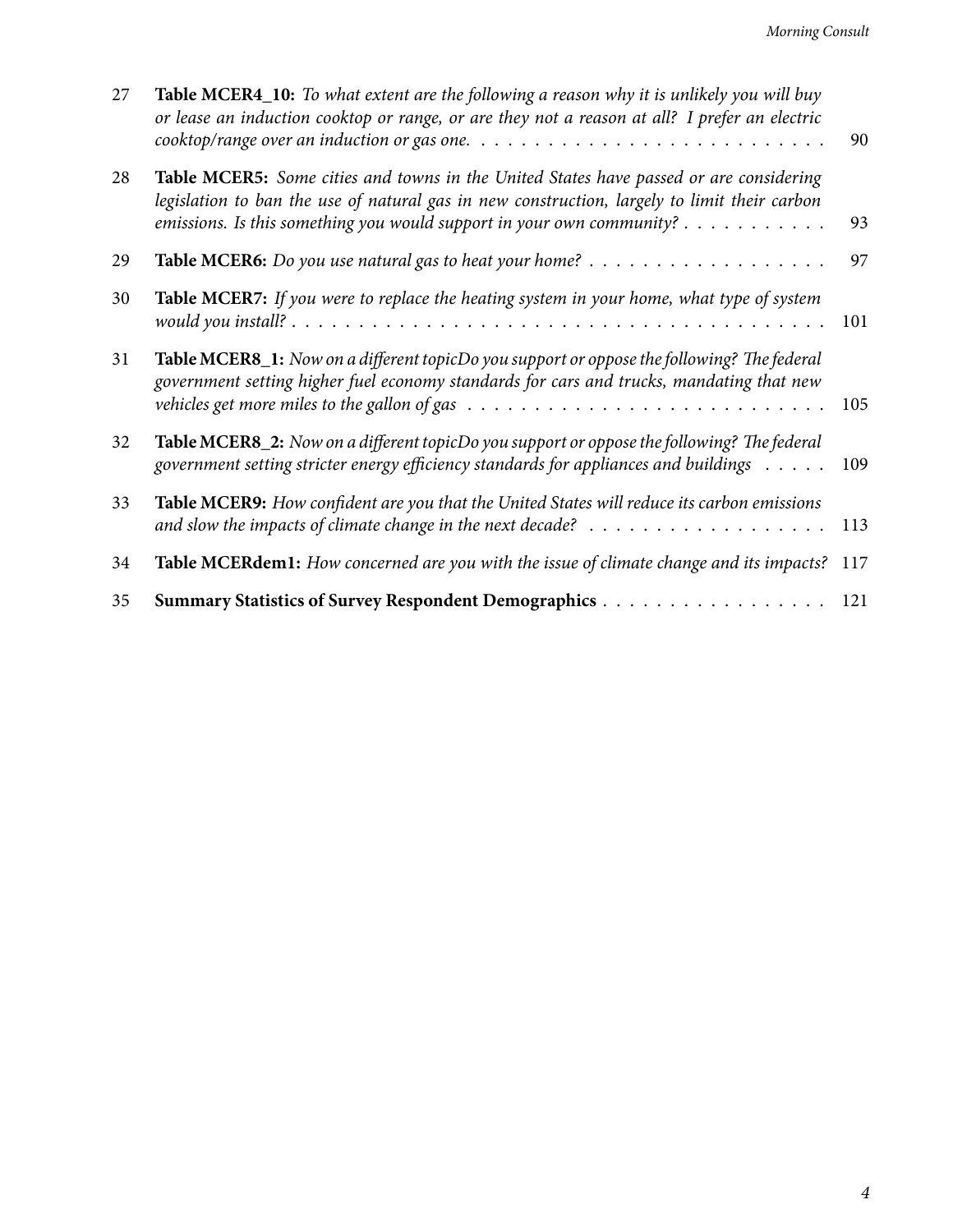# **Crosstabulation Results by Respondent Demographics**

Table MCER1\_1NET: What type of cooktop or range do you use in your home? Please select all that apply. *Gas*

<span id="page-4-0"></span>

| Demographic              | Selected      | Not Selected    | <b>Total N</b> |
|--------------------------|---------------|-----------------|----------------|
| Adults                   | 42%<br>(916)  | 58%<br>(1284)   | 2200           |
| Gender: Male             | 43%<br>(461)  | 57%<br>(601)    | 1062           |
| Gender: Female           | 40%<br>(455)  | 60%<br>(683)    | 1138           |
| Age: 18-34               | 42%<br>(277)  | 58%<br>(378)    | 655            |
| Age: 35-44               | 48%<br>(171)  | 52%<br>(187)    | 358            |
| Age: 45-64               | 40%<br>(302)  | 60%<br>(449)    | 751            |
| Age: 65+                 | 38%<br>(166)  | 62%<br>(270)    | 436            |
| GenZers: 1997-2012       | 42\%<br>(143) | 58%<br>(201)    | 344            |
| Millennials: 1981-1996   | 47\%<br>(256) | 53%<br>(283)    | 539            |
| GenXers: 1965-1980       | 39%<br>(216)  | $61\%$<br>(332) | 547            |
| Baby Boomers: 1946-1964  | 40%<br>(278)  | 60%<br>(412)    | 690            |
| PID: Dem (no lean)       | 47%<br>(392)  | 53%<br>(448)    | 840            |
| PID: Ind (no lean)       | 38%<br>(258)  | 62%<br>(421)    | 679            |
| PID: Rep (no lean)       | 39%<br>(266)  | $61\%$<br>(415) | 681            |
| PID/Gender: Dem Men      | 47\%<br>(190) | 53%<br>(215)    | 405            |
| PID/Gender: Dem Women    | 46%<br>(201)  | 54%<br>(233)    | 435            |
| PID/Gender: Ind Men      | 39%<br>(125)  | $61\%$<br>(192) | 317            |
| PID/Gender: Ind Women    | 37%<br>(133)  | 63%<br>(229)    | 362            |
| PID/Gender: Rep Men      | 43%<br>(145)  | 57\%<br>(194)   | 339            |
| PID/Gender: Rep Women    | 35%<br>(121)  | 65%<br>(221)    | 342            |
| Ideo: Liberal (1-3)      | 46%<br>(297)  | 54%<br>(347)    | 644            |
| Ideo: Moderate (4)       | 41\%<br>(241) | 59%<br>(352)    | 593            |
| Ideo: Conservative (5-7) | 40%<br>(290)  | 60%<br>(430)    | 720            |
| Educ: < College          | 39%<br>(589)  | $61\%$<br>(923) | 1512           |
| Educ: Bachelors degree   | 46%<br>(205)  | 54%<br>(239)    | 444            |
| Educ: Post-grad          | 50%<br>(121)  | 50%<br>(123)    | 244            |
| Income: Under 50k        | 37%<br>(436)  | 63%<br>(749)    | 1185           |
| Income: 50k-100k         | 44%<br>(298)  | 56%<br>(385)    | 683            |
| Income: 100k+            | 55%<br>(182)  | 45%<br>(151)    | 333            |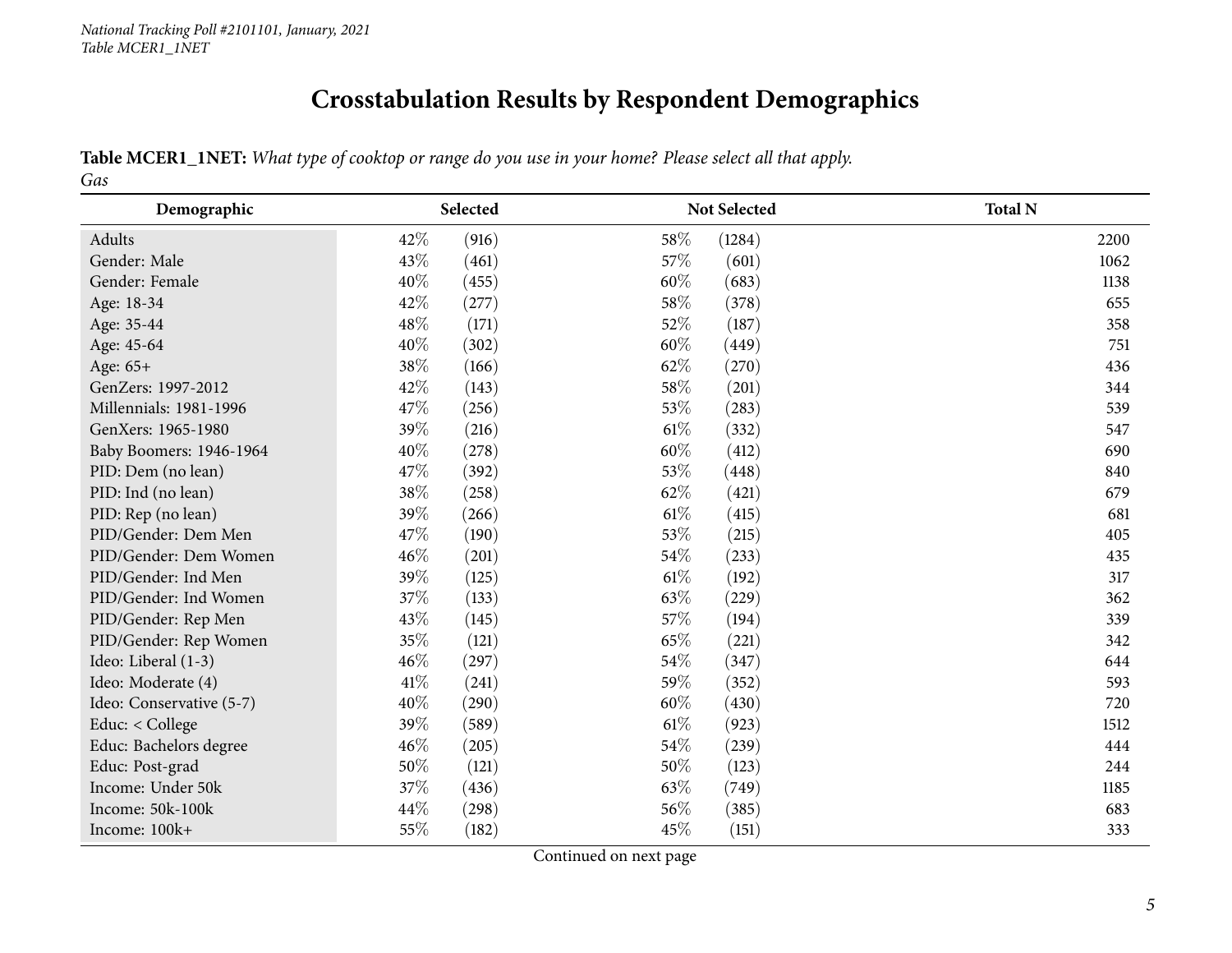Table MCER1\_1NET: What type of cooktop or range do you use in your home? Please select all that apply. *Gas*

| Demographic                       |        | Selected |      | Not Selected | <b>Total N</b> |
|-----------------------------------|--------|----------|------|--------------|----------------|
| Adults                            | 42%    | (916)    | 58\% | (1284)       | 2200           |
| Ethnicity: White                  | $41\%$ | (704)    | 59%  | (1018)       | 1722           |
| Ethnicity: Hispanic               | 50%    | (176)    | 50%  | (174)        | 349            |
| Ethnicity: Black                  | 40%    | (110)    | 60%  | (164)        | 274            |
| Ethnicity: Other                  | 50%    | (102)    | 50%  | (102)        | 204            |
| All Christian                     | 43%    | (458)    | 57%  | (599)        | 1057           |
| All Non-Christian                 | 48\%   | (56)     | 52%  | (60)         | 117            |
| Atheist                           | 44\%   | (45)     | 56%  | (57)         | 101            |
| Agnostic/Nothing in particular    | 37%    | (194)    | 63%  | (327)        | 521            |
| Something Else                    | 40%    | (162)    | 60%  | (241)        | 404            |
| Religious Non-Protestant/Catholic | 44\%   | (65)     | 56%  | (82)         | 147            |
| Evangelical                       | 40%    | (258)    | 60%  | (391)        | 649            |
| Non-Evangelical                   | 45%    | (348)    | 55%  | (422)        | 770            |
| Community: Urban                  | 50%    | (329)    | 50%  | (333)        | 662            |
| Community: Suburban               | 42%    | (406)    | 58%  | (562)        | 968            |
| Community: Rural                  | 32%    | (180)    | 68%  | (390)        | 570            |
| Employ: Private Sector            | 45%    | (298)    | 55%  | (366)        | 664            |
| <b>Employ: Government</b>         | 44%    | (63)     | 56%  | (80)         | 143            |
| Employ: Self-Employed             | 44%    | (84)     | 56%  | (108)        | 193            |
| Employ: Homemaker                 | 45%    | (57)     | 55%  | (69)         | 125            |
| Employ: Student                   | $51\%$ | (56)     | 49%  | (53)         | 109            |
| Employ: Retired                   | 35%    | (164)    | 65%  | (305)        | 469            |
| Employ: Unemployed                | 35%    | (118)    | 65%  | (216)        | 334            |
| Employ: Other                     | 46%    | (75)     | 54\% | (88)         | 164            |
| Military HH: Yes                  | 46%    | (166)    | 54%  | (196)        | 362            |
| Military HH: No                   | $41\%$ | (749)    | 59%  | (1088)       | 1838           |
| RD/WT: Right Direction            | 48\%   | (438)    | 52%  | (477)        | 915            |
| RD/WT: Wrong Track                | 37%    | (478)    | 63%  | (807)        | 1285           |
| Biden Job Approve                 | 45%    | (570)    | 55%  | (691)        | 1260           |
| <b>Biden Job Disapprove</b>       | 36%    | (265)    | 64%  | (461)        | 725            |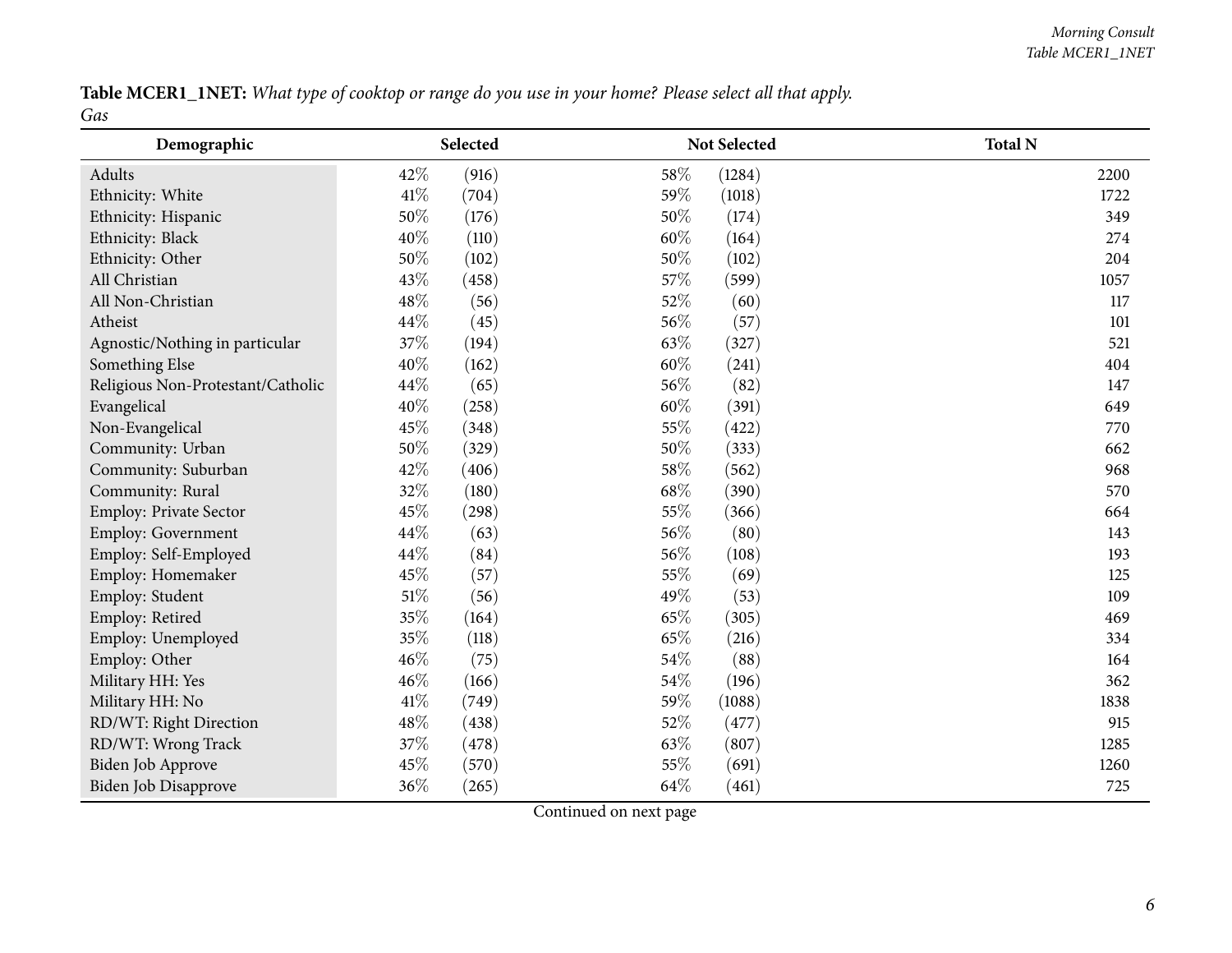#### Table MCER1\_1NET: What type of cooktop or range do you use in your home? Please select all that apply. *Gas*

| Demographic                          |      | Selected     | <b>Not Selected</b> | <b>Total N</b> |
|--------------------------------------|------|--------------|---------------------|----------------|
| Adults                               | 42%  | (916)<br>58% | (1284)              | 2200           |
| Biden Job Strongly Approve           | 45%  | 55%<br>(332) | (414)               | 746            |
| Biden Job Somewhat Approve           | 46%  | 54%<br>(238) | (277)               | 515            |
| Biden Job Somewhat Disapprove        | 39%  | 61%<br>(73)  | (116)               | 189            |
| <b>Biden Job Strongly Disapprove</b> | 36%  | 64%<br>(192) | (345)               | 536            |
| Favorable of Biden                   | 44\% | 56%<br>(557) | (697)               | 1254           |
| Unfavorable of Biden                 | 37%  | 63%<br>(301) | (515)               | 816            |
| Very Favorable of Biden              | 44%  | 56%<br>(325) | (409)               | 734            |
| Somewhat Favorable of Biden          | 45%  | 55%<br>(231) | (288)               | 519            |
| Somewhat Unfavorable of Biden        | 40%  | 60%<br>(93)  | (138)               | 231            |
| Very Unfavorable of Biden            | 36%  | 64%<br>(208) | (378)               | 586            |
| #1 Issue: Economy                    | 43%  | 57%<br>(363) | (481)               | 845            |
| #1 Issue: Security                   | 43%  | 57%<br>(111) | (151)               | 262            |
| #1 Issue: Health Care                | 41%  | 59%<br>(158) | (227)               | 386            |
| #1 Issue: Medicare / Social Security | 37%  | 63%<br>(95)  | (162)               | 257            |
| #1 Issue: Women's Issues             | 43%  | 57%<br>(48)  | (63)                | 111            |
| #1 Issue: Education                  | 41\% | 59%<br>(41)  | (58)                | 99             |
| #1 Issue: Energy                     | 50%  | 50%<br>(36)  | (36)                | 72             |
| #1 Issue: Other                      | 37%  | 63%<br>(63)  | (106)               | 169            |
| 2020 Vote: Joe Biden                 | 42%  | 58%<br>(411) | (561)               | 972            |
| 2020 Vote: Donald Trump              | 38%  | 62%<br>(277) | (444)               | 721            |
| 2020 Vote: Other                     | 44\% | 56%<br>(30)  | (38)                | 67             |
| 2020 Vote: Didn't Vote               | 45%  | 55%<br>(197) | (242)               | 439            |
| 2018 House Vote: Democrat            | 47%  | 53%<br>(344) | (389)               | 732            |
| 2018 House Vote: Republican          | 40%  | 60%<br>(246) | (369)               | 614            |
| 2018 House Vote: Someone else        | 46%  | (28)<br>54%  | (32)                | 60             |
| 2016 Vote: Hillary Clinton           | 45%  | 55%<br>(307) | (368)               | 676            |
| 2016 Vote: Donald Trump              | 40%  | 60%<br>(262) | (391)               | 652            |
| 2016 Vote: Other                     | 48\% | (60)<br>52%  | (66)                | 126            |
| 2016 Vote: Didn't Vote               | 38%  | 62%<br>(287) | (459)               | 746            |
| Voted in 2014: Yes                   | 45%  | 55%<br>(551) | (668)               | 1219           |
| Voted in 2014: No                    | 37%  | 63%<br>(365) | (616)               | 981            |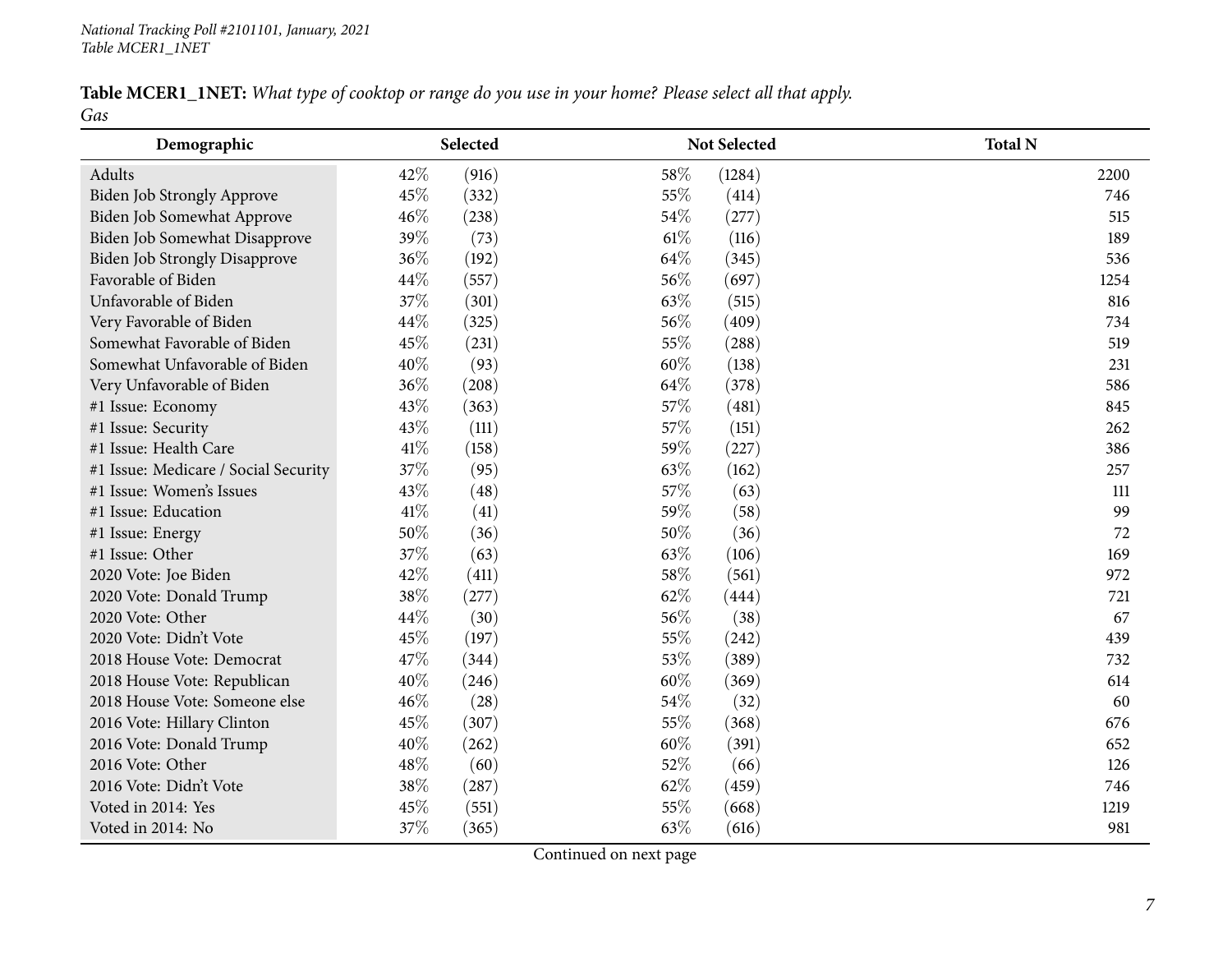| Table MCER1_1NET: What type of cooktop or range do you use in your home? Please select all that apply. |  |  |  |  |  |
|--------------------------------------------------------------------------------------------------------|--|--|--|--|--|
| Gas                                                                                                    |  |  |  |  |  |

| Demographic              |        | Selected |        | <b>Not Selected</b> | <b>Total N</b> |
|--------------------------|--------|----------|--------|---------------------|----------------|
| Adults                   | 42\%   | (916)    | 58%    | (1284)              | 2200           |
| 4-Region: Northeast      | $54\%$ | (212)    | $46\%$ | (182)               | 394            |
| 4-Region: Midwest        | 43\%   | (199)    | 57\%   | (263)               | 462            |
| 4-Region: South          | 28\%   | (229)    | 72\%   | (595)               | 824            |
| 4-Region: West           | 53\%   | (276)    | 47\%   | (244)               | 520            |
| Climate concerned        | 43\%   | (699)    | 57\%   | (908)               | 1607           |
| Climate unconcerned      | 37\%   | (201)    | 63\%   | (336)               | 537            |
| Gas cooktop              | 100%   | (916)    |        | (0)                 | 916            |
| Electric cooktop         |        | (0)      | 100%   | (1153)              | 1153           |
| Induction cooktop        |        | (0)      | 100%   | (60)                | 60             |
| Uses natural gas         | $61\%$ | (630)    | 39\%   | (398)               | 1028           |
| Does not use natural gas | 20%    | (181)    | 80%    | (742)               | 923            |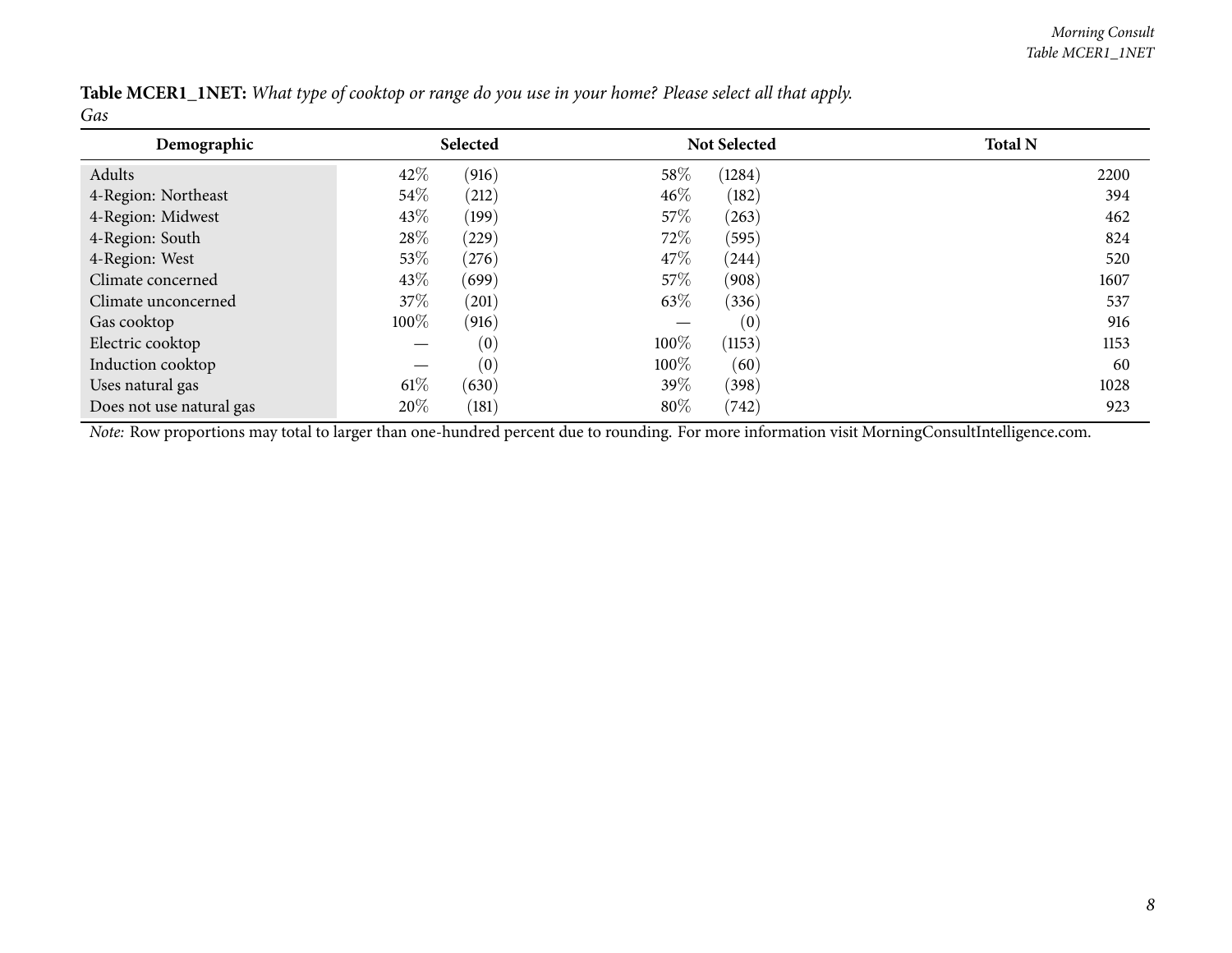#### Table MCER1\_2NET: What type of cooktop or range do you use in your home? Please select all that apply. *Electric*

<span id="page-8-0"></span>

| Demographic              | Selected      |               | Not Selected | <b>Total N</b> |
|--------------------------|---------------|---------------|--------------|----------------|
| Adults                   | 57%<br>(1262) | 43%           | (938)        | 2200           |
| Gender: Male             | 59%           | 41\%<br>(624) | (438)        | 1062           |
| Gender: Female           | 56%           | 44%<br>(638)  | (500)        | 1138           |
| Age: 18-34               | 54%           | 46%<br>(357)  | (298)        | 655            |
| Age: 35-44               | 59%           | 41%<br>(212)  | (145)        | 358            |
| Age: 45-64               | 58%           | 42%<br>(438)  | (313)        | 751            |
| Age: 65+                 | 59%           | 41\%<br>(255) | (181)        | 436            |
| GenZers: 1997-2012       | 53%           | 47%<br>(181)  | (163)        | 344            |
| Millennials: 1981-1996   | 57%           | 43%<br>(309)  | (230)        | 539            |
| GenXers: 1965-1980       | 61\%          | 39%<br>(332)  | (215)        | 547            |
| Baby Boomers: 1946-1964  | 56%           | 44%<br>(384)  | (306)        | 690            |
| PID: Dem (no lean)       | 54%           | 46%<br>(457)  | (383)        | 840            |
| PID: Ind (no lean)       | 56%           | 44%<br>(379)  | (300)        | 679            |
| PID: Rep (no lean)       | 63%           | 37%<br>(426)  | (255)        | 681            |
| PID/Gender: Dem Men      | 60%           | 40%<br>(241)  | (164)        | 405            |
| PID/Gender: Dem Women    | 50%           | 50%<br>(215)  | (219)        | 435            |
| PID/Gender: Ind Men      | 56%           | 44%<br>(178)  | (139)        | 317            |
| PID/Gender: Ind Women    | 55%           | 45%<br>(201)  | (161)        | 362            |
| PID/Gender: Rep Men      | $60\%$        | 40%<br>(204)  | (135)        | 339            |
| PID/Gender: Rep Women    | 65%           | 35%<br>(222)  | (120)        | 342            |
| Ideo: Liberal (1-3)      | 53%           | 47%<br>(340)  | (304)        | 644            |
| Ideo: Moderate (4)       | $61\%$        | 39%<br>(363)  | (230)        | 593            |
| Ideo: Conservative (5-7) | 60%           | 40%<br>(435)  | (285)        | 720            |
| Educ: < College          | 56%           | 44%<br>(848)  | (664)        | 1512           |
| Educ: Bachelors degree   | 60%           | 40%<br>(264)  | (180)        | 444            |
| Educ: Post-grad          | $61\%$        | 39%<br>(150)  | (94)         | 244            |
| Income: Under 50k        | 58%           | 42%<br>(688)  | (497)        | 1185           |
| Income: 50k-100k         | 56%           | 44%<br>(381)  | (302)        | 683            |
| Income: 100k+            | 58%           | 42%<br>(193)  | (140)        | 333            |
| Ethnicity: White         | 60%<br>(1035) | 40%           | (686)        | 1722           |
| Ethnicity: Hispanic      | 46%           | 54%<br>(160)  | (190)        | 349            |
| Ethnicity: Black         | 54%           | 46%<br>(149)  | (126)        | 274            |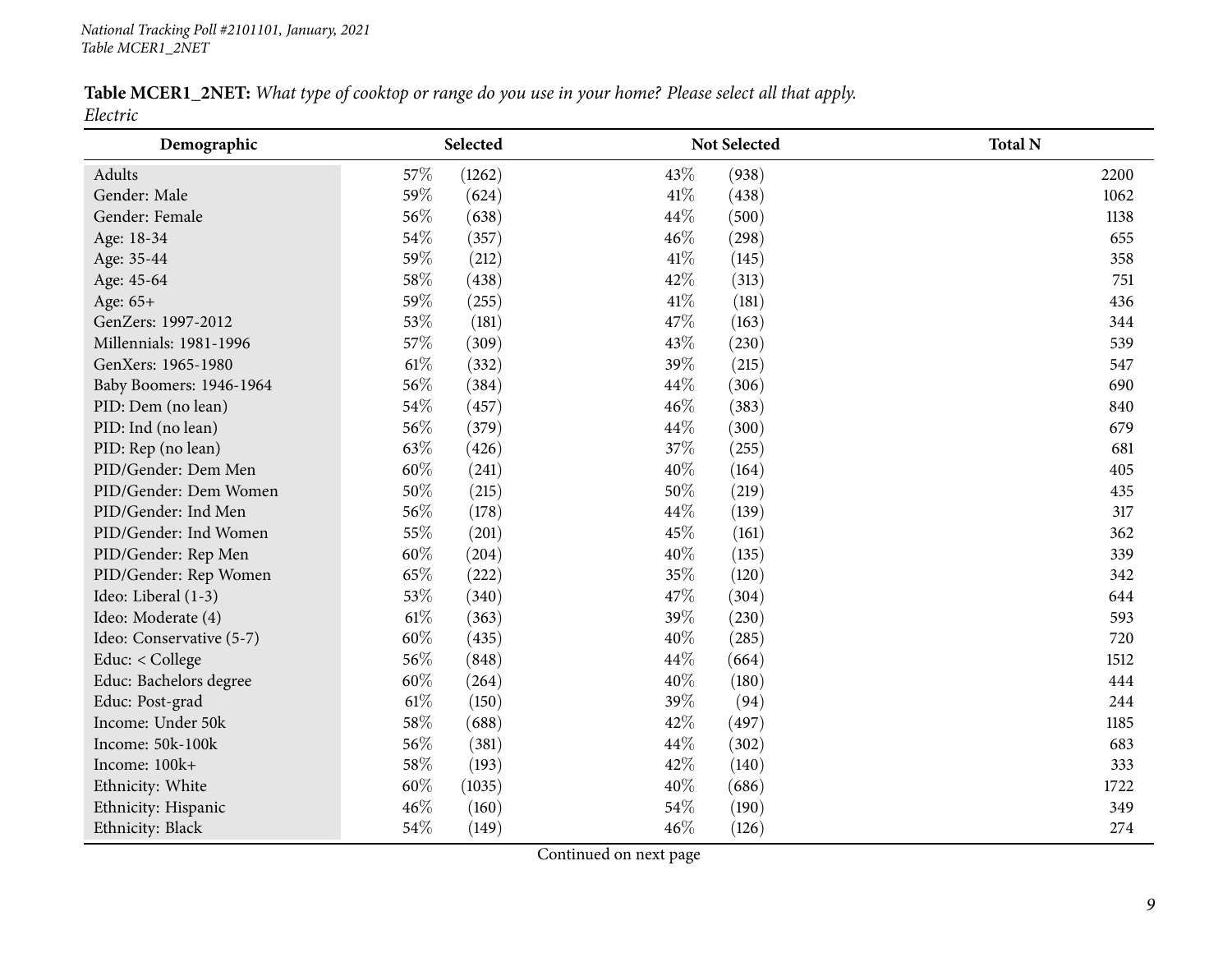Table MCER1\_2NET: What type of cooktop or range do you use in your home? Please select all that apply. *Electric*

| Demographic                          |        | Selected |      | Not Selected | <b>Total N</b> |
|--------------------------------------|--------|----------|------|--------------|----------------|
| Adults                               | 57%    | (1262)   | 43\% | (938)        | 2200           |
| Ethnicity: Other                     | 38%    | (78)     | 62%  | (126)        | 204            |
| All Christian                        | 60%    | (635)    | 40%  | (422)        | 1057           |
| All Non-Christian                    | 52%    | (61)     | 48%  | (56)         | 117            |
| Atheist                              | 55%    | (56)     | 45%  | (46)         | 101            |
| Agnostic/Nothing in particular       | 55%    | (286)    | 45%  | (235)        | 521            |
| Something Else                       | 55%    | (224)    | 45%  | (180)        | 404            |
| Religious Non-Protestant/Catholic    | 57%    | (84)     | 43%  | (64)         | 147            |
| Evangelical                          | 64\%   | (414)    | 36%  | (235)        | 649            |
| Non-Evangelical                      | 54%    | (418)    | 46%  | (352)        | 770            |
| Community: Urban                     | 53%    | (353)    | 47%  | (309)        | 662            |
| Community: Suburban                  | 56%    | (542)    | 44\% | (425)        | 968            |
| Community: Rural                     | 64\%   | (366)    | 36%  | (204)        | 570            |
| Employ: Private Sector               | 59%    | (391)    | 41\% | (273)        | 664            |
| Employ: Government                   | $61\%$ | (88)     | 39%  | (55)         | 143            |
| Employ: Self-Employed                | 54\%   | (105)    | 46%  | (88)         | 193            |
| Employ: Homemaker                    | 54\%   | (67)     | 46%  | (58)         | 125            |
| Employ: Student                      | 47\%   | (51)     | 53%  | (59)         | 109            |
| Employ: Retired                      | 63%    | (294)    | 37%  | (174)        | 469            |
| Employ: Unemployed                   | 55%    | (184)    | 45%  | (149)        | 334            |
| Employ: Other                        | $50\%$ | (82)     | 50%  | (82)         | 164            |
| Military HH: Yes                     | 55%    | (198)    | 45%  | (165)        | 362            |
| Military HH: No                      | 58%    | (1064)   | 42%  | (773)        | 1838           |
| RD/WT: Right Direction               | 56%    | (508)    | 44\% | (407)        | 915            |
| RD/WT: Wrong Track                   | 59%    | (754)    | 41\% | (531)        | 1285           |
| Biden Job Approve                    | 56%    | (703)    | 44%  | (558)        | 1260           |
| <b>Biden Job Disapprove</b>          | 62%    | (452)    | 38%  | (274)        | 725            |
| <b>Biden Job Strongly Approve</b>    | 58\%   | (431)    | 42%  | (315)        | 746            |
| Biden Job Somewhat Approve           | 53%    | (272)    | 47%  | (243)        | 515            |
| Biden Job Somewhat Disapprove        | $61\%$ | (115)    | 39%  | (74)         | 189            |
| <b>Biden Job Strongly Disapprove</b> | 63%    | (337)    | 37%  | (200)        | 536            |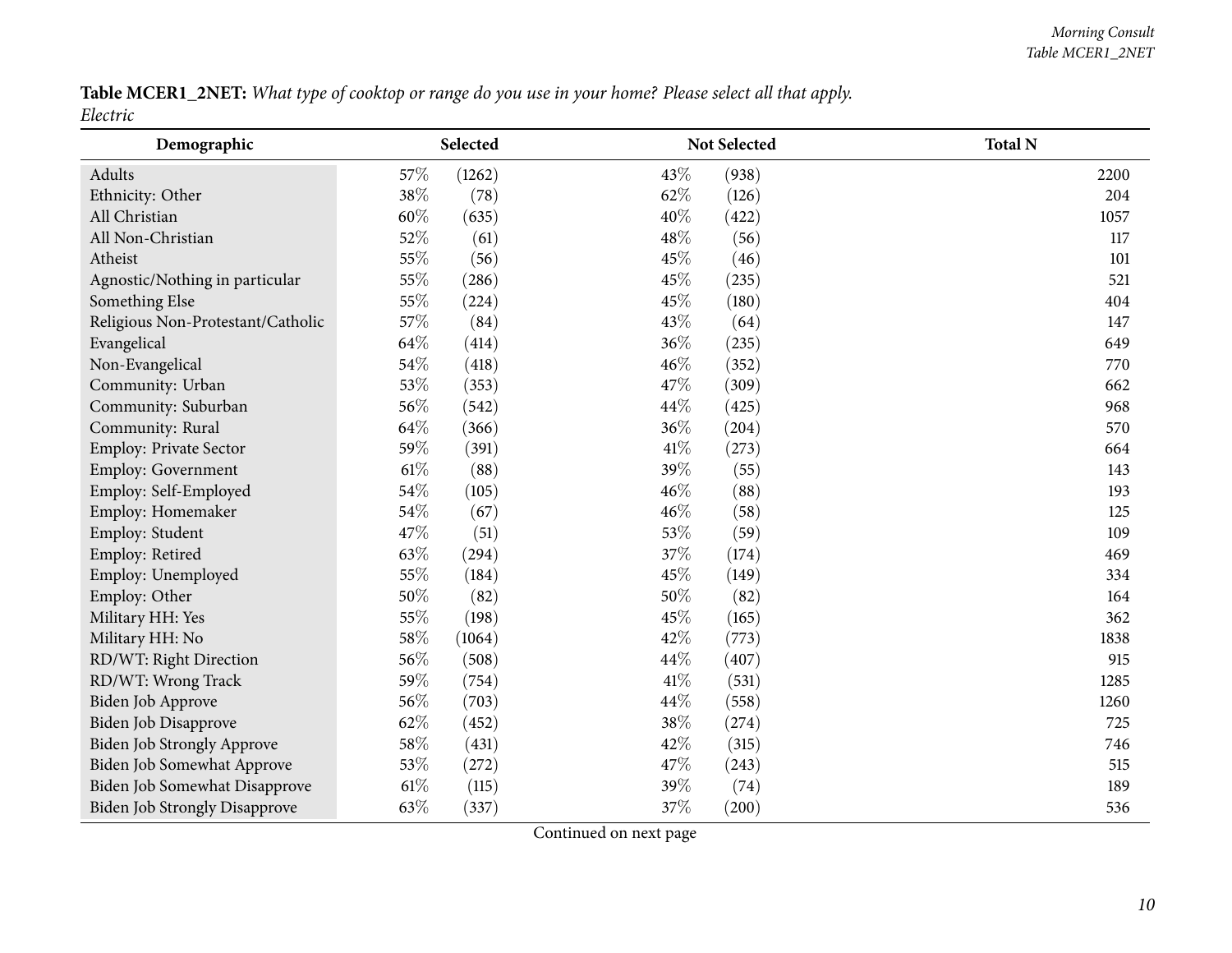#### Table MCER1\_2NET: What type of cooktop or range do you use in your home? Please select all that apply. *Electric*

| Demographic                          |        | Selected |     | Not Selected | <b>Total N</b> |
|--------------------------------------|--------|----------|-----|--------------|----------------|
| Adults                               | 57\%   | (1262)   | 43% | (938)        | 2200           |
| Favorable of Biden                   | 57%    | (714)    | 43% | (540)        | 1254           |
| Unfavorable of Biden                 | 60%    | (494)    | 40% | (322)        | 816            |
| Very Favorable of Biden              | 57%    | (420)    | 43% | (315)        | 734            |
| Somewhat Favorable of Biden          | 57%    | (294)    | 43% | (225)        | 519            |
| Somewhat Unfavorable of Biden        | 55%    | (128)    | 45% | (103)        | 231            |
| Very Unfavorable of Biden            | 63%    | (366)    | 37% | (220)        | 586            |
| #1 Issue: Economy                    | 55%    | (468)    | 45% | (377)        | 845            |
| #1 Issue: Security                   | $61\%$ | (159)    | 39% | (103)        | 262            |
| #1 Issue: Health Care                | 59%    | (229)    | 41% | (157)        | 386            |
| #1 Issue: Medicare / Social Security | $61\%$ | (157)    | 39% | (99)         | 257            |
| #1 Issue: Women's Issues             | 56%    | (62)     | 44% | (48)         | 111            |
| #1 Issue: Education                  | 64\%   | (64)     | 36% | (35)         | 99             |
| #1 Issue: Energy                     | 51%    | (37)     | 49% | (35)         | 72             |
| #1 Issue: Other                      | $51\%$ | (87)     | 49% | (83)         | 169            |
| 2020 Vote: Joe Biden                 | 58%    | (565)    | 42% | (406)        | 972            |
| 2020 Vote: Donald Trump              | 63%    | (452)    | 37% | (268)        | 721            |
| 2020 Vote: Other                     | 45%    | (30)     | 55% | (37)         | 67             |
| 2020 Vote: Didn't Vote               | 49%    | (213)    | 51% | (226)        | 439            |
| 2018 House Vote: Democrat            | 56%    | (408)    | 44% | (324)        | 732            |
| 2018 House Vote: Republican          | 63%    | (389)    | 37% | (225)        | 614            |
| 2018 House Vote: Someone else        | 43%    | (26)     | 57% | (34)         | 60             |
| 2016 Vote: Hillary Clinton           | 57%    | (384)    | 43% | (292)        | 676            |
| 2016 Vote: Donald Trump              | 63%    | (409)    | 37% | (244)        | 652            |
| 2016 Vote: Other                     | 47%    | (59)     | 53% | (67)         | 126            |
| 2016 Vote: Didn't Vote               | 55%    | (411)    | 45% | (335)        | 746            |
| Voted in 2014: Yes                   | $58\%$ | (706)    | 42% | (514)        | 1219           |
| Voted in 2014: No                    | 57%    | (557)    | 43% | (424)        | 981            |
| 4-Region: Northeast                  | 52%    | (203)    | 48% | (190)        | 394            |
| 4-Region: Midwest                    | 52%    | (242)    | 48% | (221)        | 462            |
| 4-Region: South                      | $71\%$ | (581)    | 29% | (243)        | 824            |
| 4-Region: West                       | 45%    | (236)    | 55% | (284)        | 520            |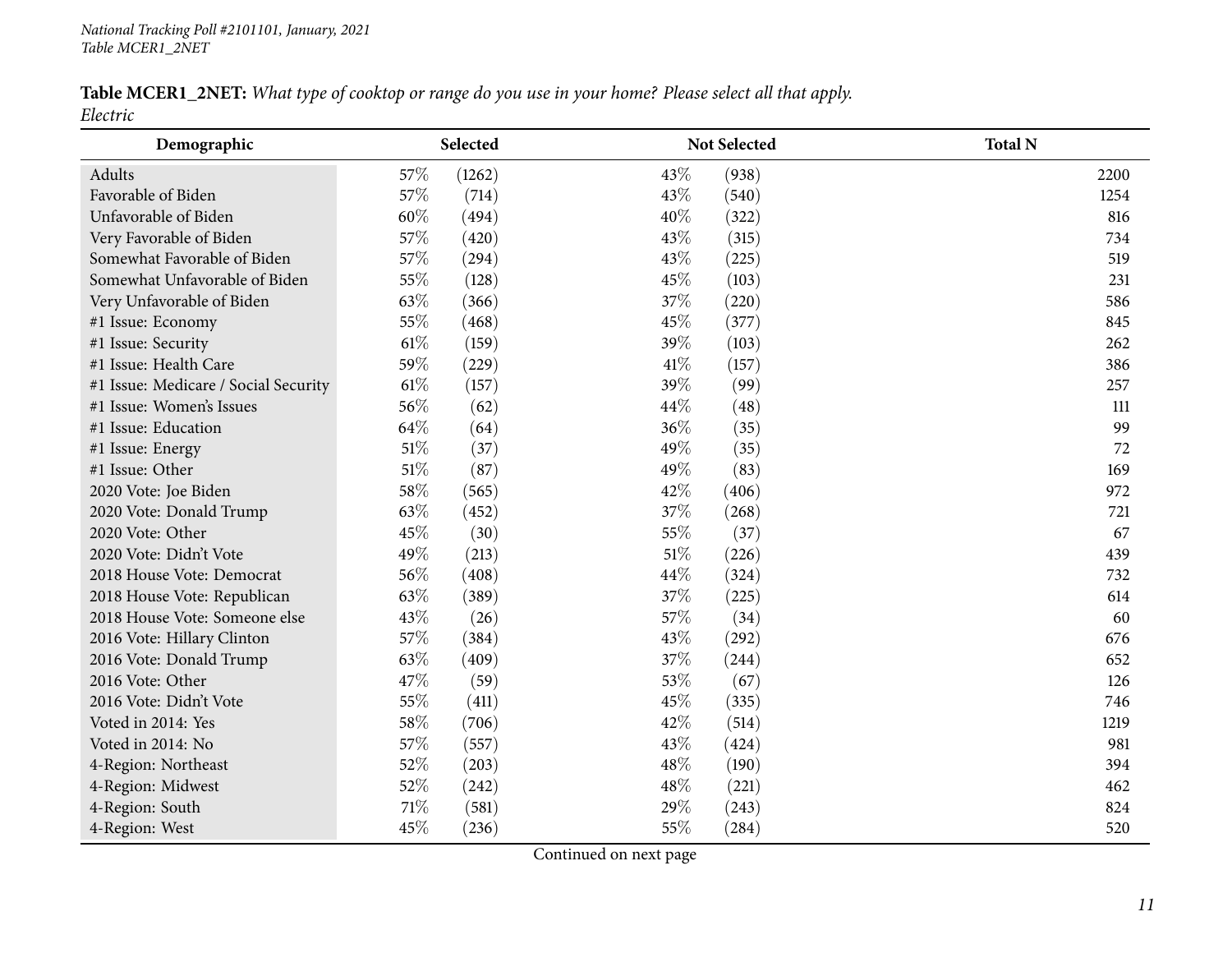| Demographic              |        | Selected |         | <b>Not Selected</b> | <b>Total N</b> |
|--------------------------|--------|----------|---------|---------------------|----------------|
| Adults                   | $57\%$ | (1262)   | 43\%    | (938)               | 2200           |
| Climate concerned        | $57\%$ | (911)    | 43\%    | (695)               | 1607           |
| Climate unconcerned      | $61\%$ | (327)    | 39%     | (210)               | 537            |
| Gas cooktop              | $12\%$ | (109)    | $88\%$  | (806)               | 916            |
| Electric cooktop         | 100%   | (1153)   |         | (0)                 | 1153           |
| Induction cooktop        |        | (0)      | $100\%$ | (60)                | 60             |
| Uses natural gas         | 43%    | (444)    | 57\%    | (584)               | 1028           |
| Does not use natural gas | 77%    | (711)    | 23\%    | (212)               | 923            |

Table MCER1\_2NET: What type of cooktop or range do you use in your home? Please select all that apply. *Electric*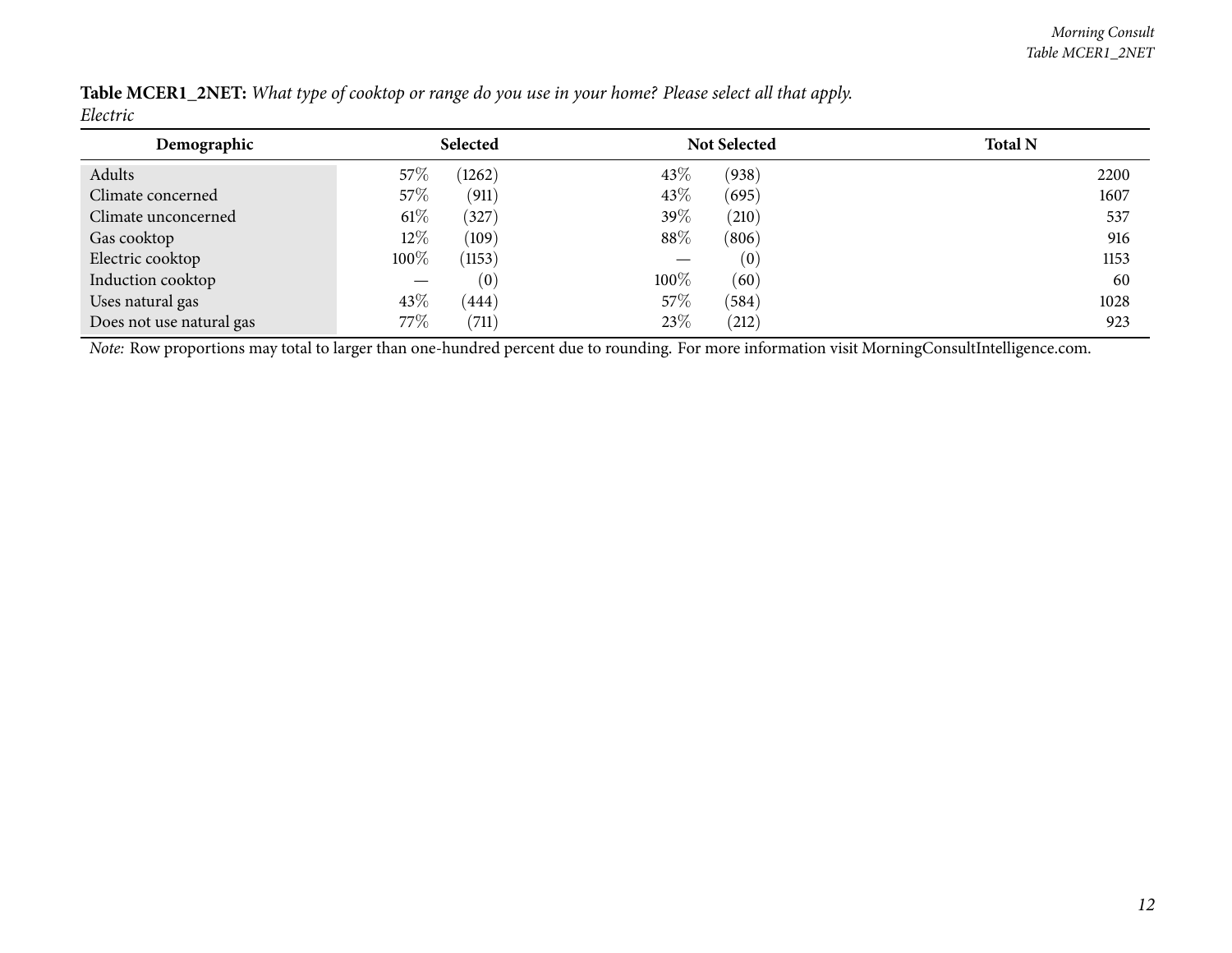#### Table MCER1\_3NET: What type of cooktop or range do you use in your home? Please select all that apply. *Induction*

<span id="page-12-0"></span>

| Demographic              | Selected |              | Not Selected | <b>Total N</b> |
|--------------------------|----------|--------------|--------------|----------------|
| Adults                   | $5\%$    | 95%<br>(100) | (2100)       | 2200           |
| Gender: Male             | $5\%$    | 95%<br>(58)  | (1004)       | 1062           |
| Gender: Female           | $4\%$    | 96%<br>(42)  | (1097)       | 1138           |
| Age: 18-34               | $6\%$    | 94%<br>(38)  | (617)        | 655            |
| Age: 35-44               | $6\%$    | 94%<br>(21)  | (337)        | 358            |
| Age: 45-64               | $4\%$    | 96%<br>(29)  | (722)        | 751            |
| Age: 65+                 | $3\%$    | 97%<br>(12)  | (424)        | 436            |
| GenZers: 1997-2012       | 7%       | 93%<br>(24)  | (320)        | 344            |
| Millennials: 1981-1996   | $5\%$    | 95%<br>(27)  | (512)        | 539            |
| GenXers: 1965-1980       | $5\%$    | 95%<br>(26)  | (521)        | 547            |
| Baby Boomers: 1946-1964  | $3\%$    | 97%<br>(19)  | (671)        | 690            |
| PID: Dem (no lean)       | $5\%$    | 95%<br>(42)  | (797)        | 840            |
| PID: Ind (no lean)       | $4\%$    | 96%<br>(26)  | (653)        | 679            |
| PID: Rep (no lean)       | $5\%$    | 95%<br>(31)  | (650)        | 681            |
| PID/Gender: Dem Men      | $7\%$    | 93%<br>(27)  | (378)        | 405            |
| PID/Gender: Dem Women    | $3\%$    | 97%<br>(15)  | (419)        | 435            |
| PID/Gender: Ind Men      | $4\%$    | 96%<br>(13)  | (304)        | 317            |
| PID/Gender: Ind Women    | $4\%$    | 96%<br>(13)  | (348)        | 362            |
| PID/Gender: Rep Men      | $5\%$    | 95%<br>(18)  | (321)        | 339            |
| PID/Gender: Rep Women    | $4\%$    | 96%<br>(13)  | (329)        | 342            |
| Ideo: Liberal (1-3)      | $8\%$    | 92%<br>(49)  | (596)        | 644            |
| Ideo: Moderate (4)       | $2\%$    | 98%<br>(14)  | (579)        | 593            |
| Ideo: Conservative (5-7) | $4\%$    | 96%<br>(30)  | (689)        | 720            |
| Educ: < College          | $4\%$    | 96%<br>(65)  | (1447)       | 1512           |
| Educ: Bachelors degree   | $3\%$    | 97%<br>(14)  | (430)        | 444            |
| Educ: Post-grad          | $8\%$    | 92%<br>(20)  | (224)        | 244            |
| Income: Under 50k        | $3\%$    | 97%<br>(40)  | (1145)       | 1185           |
| Income: 50k-100k         | 7%       | 93%<br>(45)  | (637)        | 683            |
| Income: 100k+            | $4\%$    | 96%<br>(14)  | (318)        | 333            |
| Ethnicity: White         | $5\%$    | (79)<br>95%  | (1643)       | 1722           |
| Ethnicity: Hispanic      | 7%       | 93%<br>(25)  | (324)        | 349            |
| Ethnicity: Black         | $3\%$    | 97%<br>(9)   | (265)        | 274            |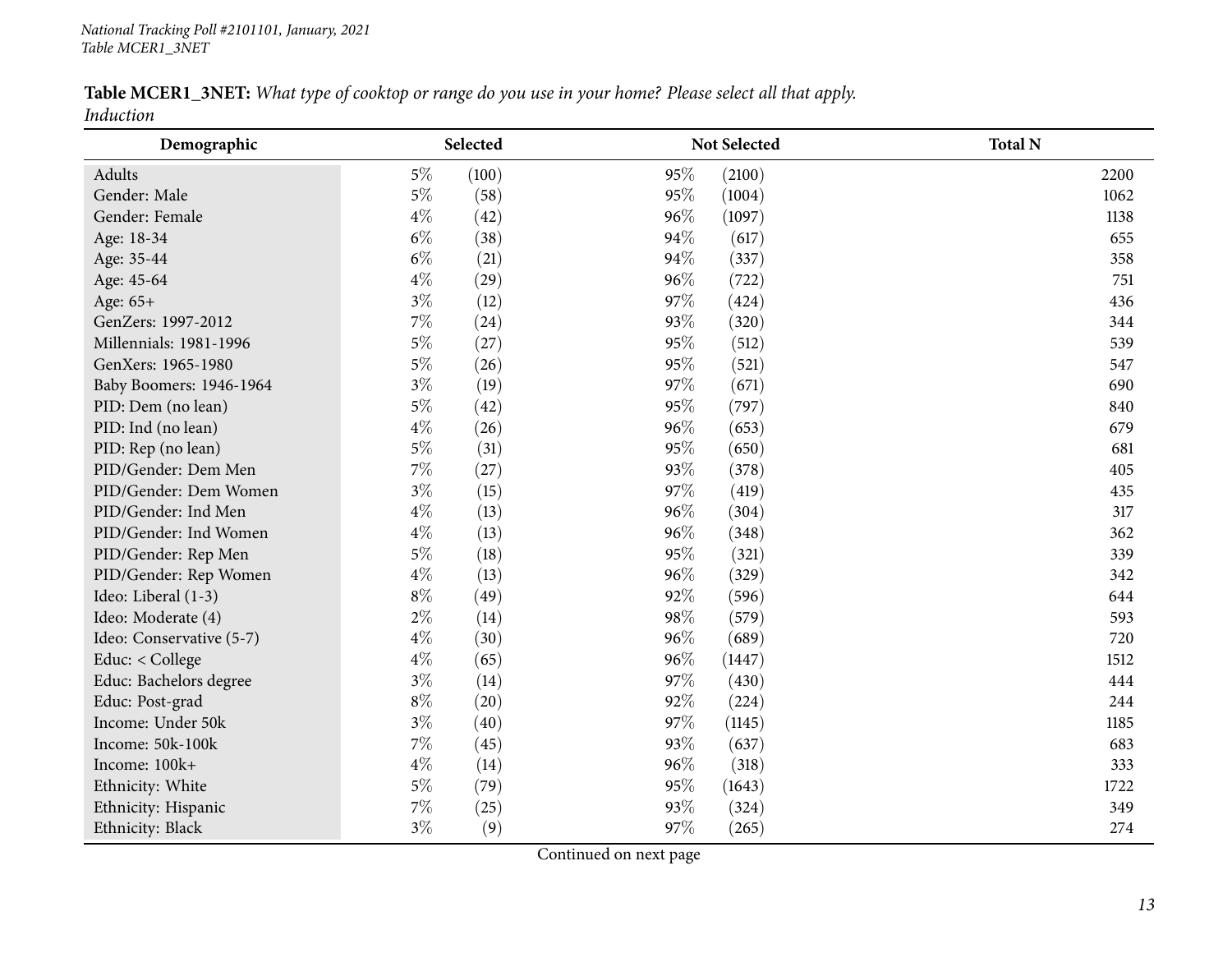Table MCER1\_3NET: What type of cooktop or range do you use in your home? Please select all that apply. *Induction*

| Demographic                          |        | Selected |     | Not Selected | <b>Total N</b> |
|--------------------------------------|--------|----------|-----|--------------|----------------|
| Adults                               | $5\%$  | (100)    | 95% | (2100)       | 2200           |
| Ethnicity: Other                     | $6\%$  | (12)     | 94% | (192)        | 204            |
| All Christian                        | $4\%$  | (45)     | 96% | (1011)       | 1057           |
| All Non-Christian                    | $14\%$ | (16)     | 86% | (100)        | 117            |
| Atheist                              | $1\%$  | (1)      | 99% | (100)        | 101            |
| Agnostic/Nothing in particular       | $6\%$  | (29)     | 94% | (493)        | 521            |
| Something Else                       | $2\%$  | (8)      | 98% | (396)        | 404            |
| Religious Non-Protestant/Catholic    | 13%    | (19)     | 87% | (128)        | 147            |
| Evangelical                          | $4\%$  | (28)     | 96% | (621)        | 649            |
| Non-Evangelical                      | $3\%$  | (21)     | 97% | (748)        | 770            |
| Community: Urban                     | $4\%$  | (29)     | 96% | (633)        | 662            |
| Community: Suburban                  | $3\%$  | (27)     | 97% | (941)        | 968            |
| Community: Rural                     | $8\%$  | (44)     | 92% | (526)        | 570            |
| Employ: Private Sector               | $6\%$  | (38)     | 94% | (626)        | 664            |
| Employ: Government                   | $5\%$  | (8)      | 95% | (135)        | 143            |
| Employ: Self-Employed                | $7\%$  | (14)     | 93% | (178)        | 193            |
| Employ: Homemaker                    | $4\%$  | (5)      | 96% | (120)        | 125            |
| Employ: Student                      | $4\%$  | (5)      | 96% | (105)        | 109            |
| Employ: Retired                      | $2\%$  | (8)      | 98% | (460)        | 469            |
| Employ: Unemployed                   | $5\%$  | (18)     | 95% | (316)        | 334            |
| Employ: Other                        | $2\%$  | (4)      | 98% | (160)        | 164            |
| Military HH: Yes                     | $6\%$  | (22)     | 94% | (341)        | 362            |
| Military HH: No                      | $4\%$  | (78)     | 96% | (1759)       | 1838           |
| RD/WT: Right Direction               | $6\%$  | (52)     | 94% | (863)        | 915            |
| RD/WT: Wrong Track                   | $4\%$  | (47)     | 96% | (1238)       | 1285           |
| Biden Job Approve                    | $5\%$  | (69)     | 95% | (1192)       | 1260           |
| Biden Job Disapprove                 | $4\%$  | (28)     | 96% | (697)        | 725            |
| <b>Biden Job Strongly Approve</b>    | $7\%$  | (51)     | 93% | (695)        | 746            |
| <b>Biden Job Somewhat Approve</b>    | $3\%$  | (17)     | 97% | (497)        | 515            |
| Biden Job Somewhat Disapprove        | $4\%$  | (8)      | 96% | (180)        | 189            |
| <b>Biden Job Strongly Disapprove</b> | $4\%$  | (20)     | 96% | (517)        | 536            |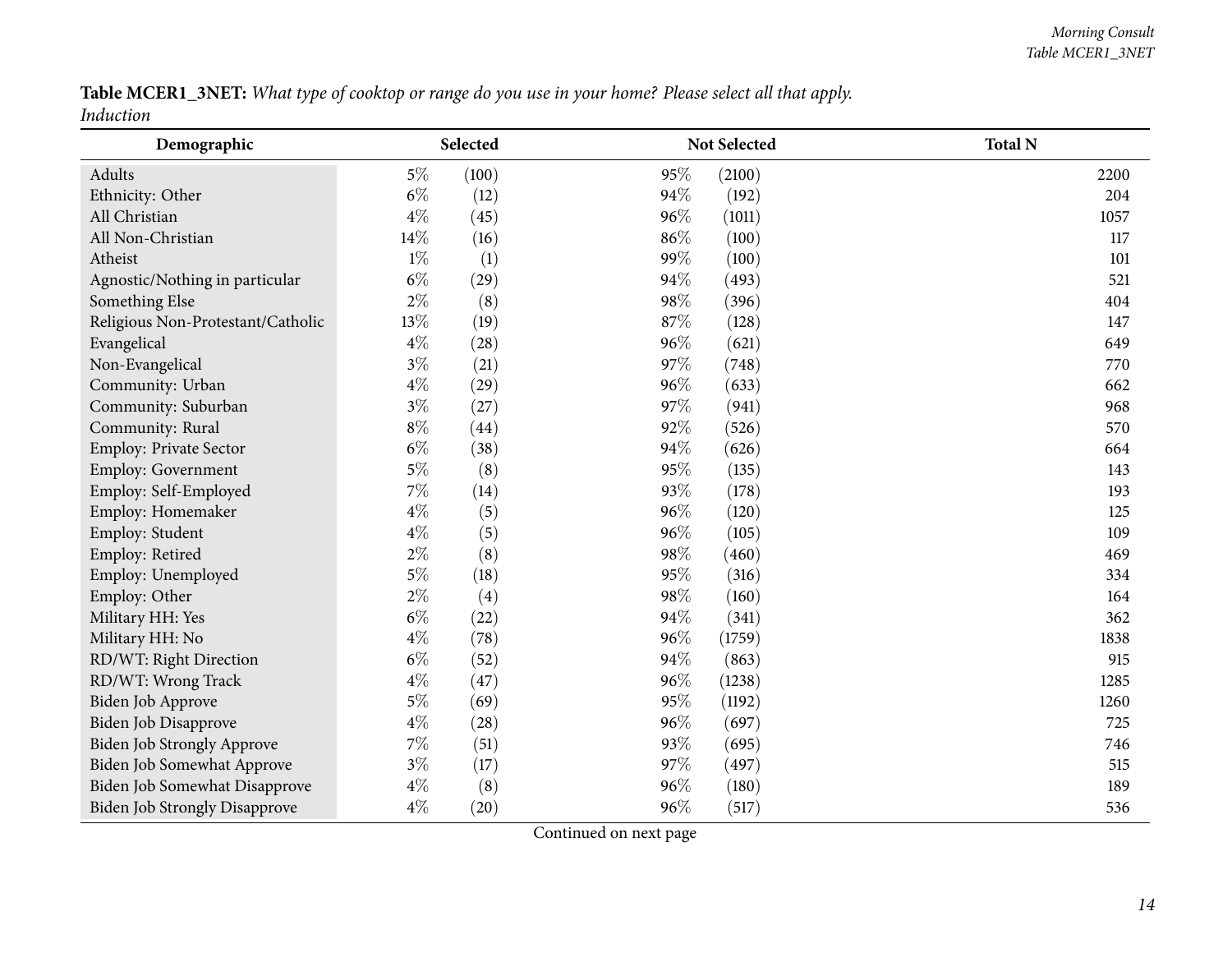### Table MCER1\_3NET: What type of cooktop or range do you use in your home? Please select all that apply.

*Induction*

| Demographic                          | Selected       | Not Selected  | <b>Total N</b> |
|--------------------------------------|----------------|---------------|----------------|
| Adults                               | $5\%$<br>(100) | 95%<br>(2100) | 2200           |
| Favorable of Biden                   | $5\%$<br>(61)  | 95%<br>(1193) | 1254           |
| Unfavorable of Biden                 | $4\%$<br>(35)  | 96%<br>(781)  | 816            |
| Very Favorable of Biden              | $5\%$<br>(37)  | 95%<br>(698)  | 734            |
| Somewhat Favorable of Biden          | $5\%$<br>(24)  | 95%<br>(495)  | 519            |
| Somewhat Unfavorable of Biden        | $7\%$<br>(15)  | 93%<br>(215)  | 231            |
| Very Unfavorable of Biden            | $3\%$<br>(20)  | 97\%<br>(566) | 586            |
| #1 Issue: Economy                    | $5\%$<br>(39)  | 95%<br>(806)  | 845            |
| #1 Issue: Security                   | $6\%$<br>(15)  | 94%<br>(247)  | 262            |
| #1 Issue: Health Care                | $7\%$<br>(25)  | 93%<br>(360)  | 386            |
| #1 Issue: Medicare / Social Security | $2\%$<br>(5)   | 98%<br>(252)  | 257            |
| #1 Issue: Women's Issues             | $2\%$<br>(3)   | 98%<br>(108)  | 111            |
| #1 Issue: Education                  | $4\%$<br>(4)   | 96%<br>(96)   | 99             |
| #1 Issue: Energy                     | $5\%$<br>(3)   | 95%<br>(69)   | 72             |
| #1 Issue: Other                      | $4\%$<br>(7)   | 96%<br>(162)  | 169            |
| 2020 Vote: Joe Biden                 | $6\%$<br>(57)  | 94%<br>(914)  | 972            |
| 2020 Vote: Donald Trump              | $3\%$<br>(25)  | 97%<br>(696)  | 721            |
| 2020 Vote: Other                     | $6\%$<br>(4)   | 94%<br>(63)   | 67             |
| 2020 Vote: Didn't Vote               | $3\%$<br>(14)  | 97%<br>(425)  | 439            |
| 2018 House Vote: Democrat            | $4\%$<br>(32)  | 96%<br>(701)  | 732            |
| 2018 House Vote: Republican          | $4\%$<br>(25)  | 96%<br>(590)  | 614            |
| 2018 House Vote: Someone else        | $5\%$<br>(3)   | 95%<br>(57)   | 60             |
| 2016 Vote: Hillary Clinton           | $6\%$<br>(40)  | 94%<br>(636)  | 676            |
| 2016 Vote: Donald Trump              | $4\%$<br>(24)  | 96%<br>(628)  | 652            |
| 2016 Vote: Other                     | $2\%$<br>(2)   | 98%<br>(124)  | 126            |
| 2016 Vote: Didn't Vote               | $5\%$<br>(34)  | 95%<br>(712)  | 746            |
| Voted in 2014: Yes                   | $4\%$<br>(52)  | 96%<br>(1167) | 1219           |
| Voted in 2014: No                    | $5\%$<br>(48)  | 95%<br>(933)  | 981            |
| 4-Region: Northeast                  | $3\%$<br>(13)  | 97%<br>(381)  | 394            |
| 4-Region: Midwest                    | $5\%$<br>(22)  | 95%<br>(440)  | 462            |
| 4-Region: South                      | $3\%$<br>(29)  | 97%<br>(796)  | 824            |
| 4-Region: West                       | $7\%$<br>(36)  | 93%<br>(484)  | 520            |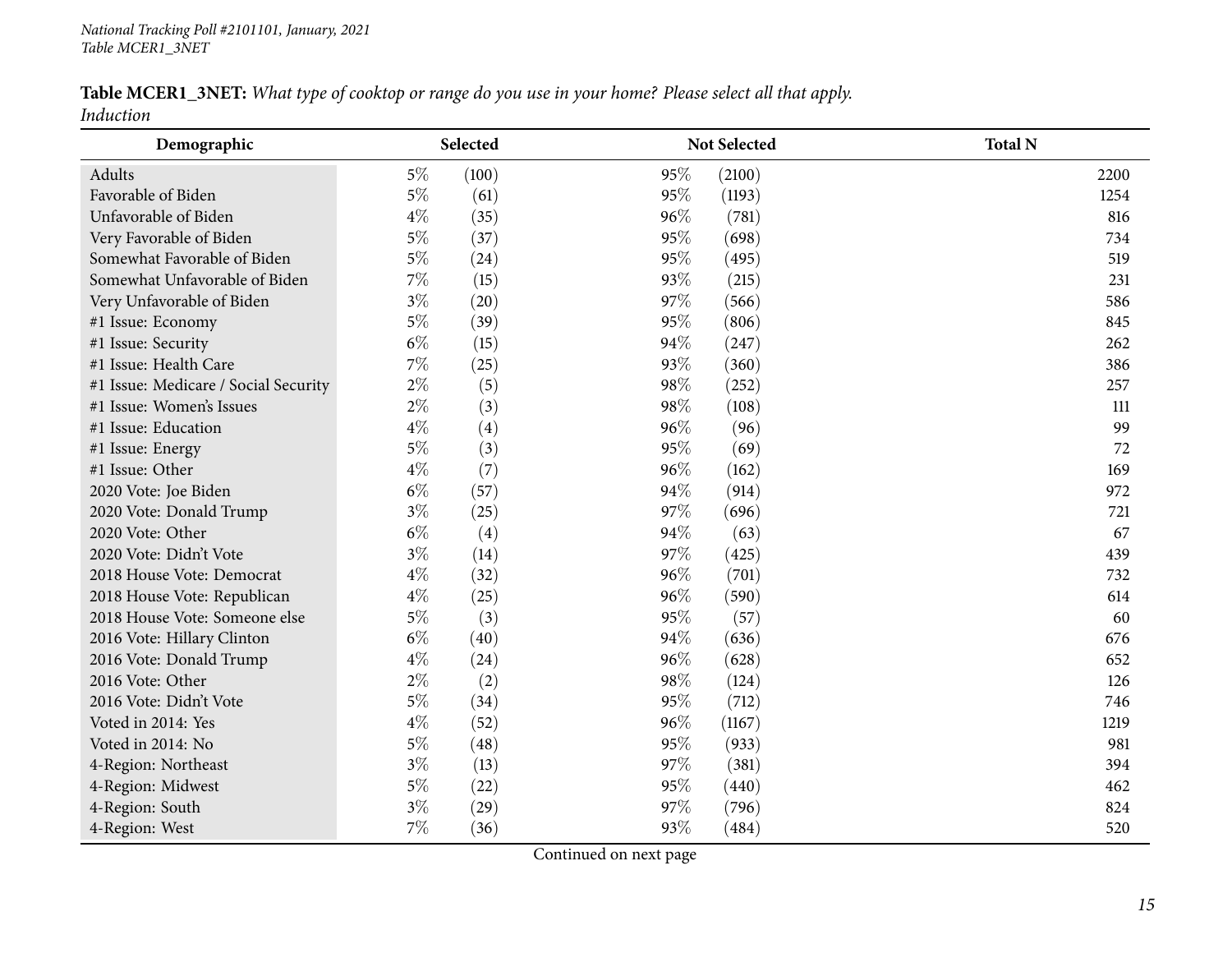| Table MCER1_3NET: What type of cooktop or range do you use in your home? Please select all that apply. |  |  |  |  |  |
|--------------------------------------------------------------------------------------------------------|--|--|--|--|--|
| Induction                                                                                              |  |  |  |  |  |

| Demographic              |       | Selected |        | <b>Not Selected</b> | <b>Total N</b> |
|--------------------------|-------|----------|--------|---------------------|----------------|
| Adults                   | $5\%$ | (100)    | 95%    | (2100)              | 2200           |
| Climate concerned        | $4\%$ | (71)     | $96\%$ | (1535)              | 1607           |
| Climate unconcerned      | $5\%$ | (29)     | 95%    | (508)               | 537            |
| Gas cooktop              | $3\%$ | (24)     | 97%    | (891)               | 916            |
| Electric cooktop         | $1\%$ | (15)     | 99%    | (1138)              | 1153           |
| Induction cooktop        | 100%  | (60)     |        | (0)                 | 60             |
| Uses natural gas         | $4\%$ | (37)     | 96%    | (991)               | 1028           |
| Does not use natural gas | $5\%$ | $^{'}47$ | 95%    | (876)               | 923            |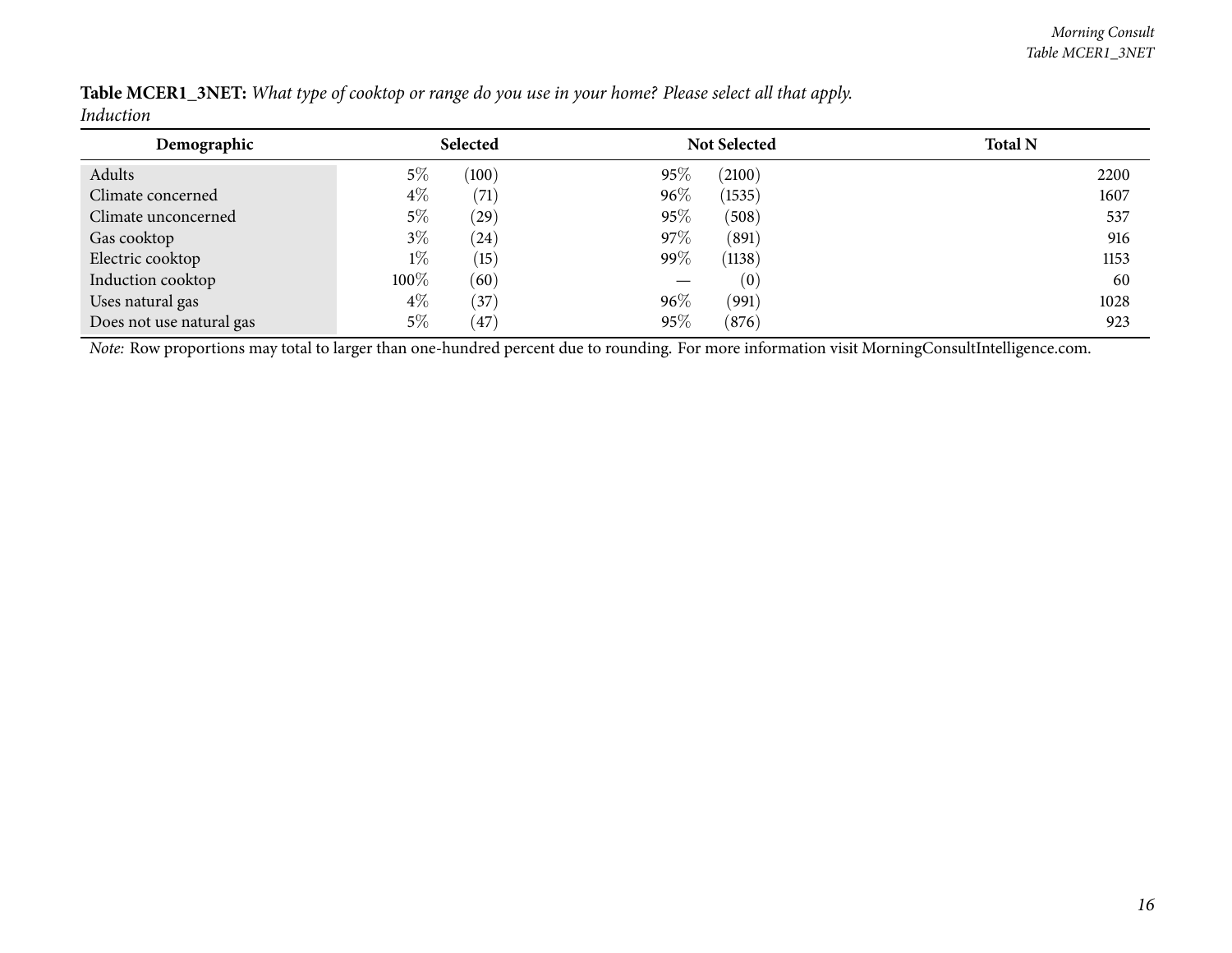#### Table MCER1\_4NET: What type of cooktop or range do you use in your home? Please select all that apply.

*<sup>I</sup> don't have <sup>a</sup> cooktop or range*

<span id="page-16-0"></span>

| Demographic              |                          | Selected |        | Not Selected | <b>Total N</b> |
|--------------------------|--------------------------|----------|--------|--------------|----------------|
| Adults                   | $3\%$                    | (71)     | 97%    | (2129)       | 2200           |
| Gender: Male             | $3\%$                    | (27)     | 97%    | (1035)       | 1062           |
| Gender: Female           | $4\%$                    | (44)     | 96%    | (1094)       | 1138           |
| Age: 18-34               | $6\%$                    | (42)     | 94%    | (613)        | 655            |
| Age: 35-44               | $3\%$                    | (10)     | 97%    | (348)        | 358            |
| Age: 45-64               | $1\%$                    | (11)     | 99%    | (740)        | 751            |
| Age: 65+                 | $2\%$                    | (8)      | 98%    | (428)        | 436            |
| GenZers: 1997-2012       | $7\%$                    | (26)     | 93%    | (318)        | 344            |
| Millennials: 1981-1996   | $4\%$                    | (21)     | 96%    | (519)        | 539            |
| GenXers: 1965-1980       | $2\%$                    | (8)      | 98%    | (539)        | 547            |
| Baby Boomers: 1946-1964  | $2\%$                    | (16)     | 98%    | (674)        | 690            |
| PID: Dem (no lean)       | $3\%$                    | (25)     | 97%    | (814)        | 840            |
| PID: Ind (no lean)       | $6\%$                    | (42)     | 94%    | (637)        | 679            |
| PID: Rep (no lean)       | $1\%$                    | (4)      | 99%    | (677)        | 681            |
| PID/Gender: Dem Men      | $2\%$                    | (9)      | 98%    | (396)        | 405            |
| PID/Gender: Dem Women    | $4\%$                    | (16)     | 96%    | (418)        | 435            |
| PID/Gender: Ind Men      | $5\%$                    | (16)     | 95%    | (302)        | 317            |
| PID/Gender: Ind Women    | $7\%$                    | (26)     | 93%    | (336)        | 362            |
| PID/Gender: Rep Men      | $1\%$                    | (2)      | 99%    | (337)        | 339            |
| PID/Gender: Rep Women    |                          | (1)      | 100%   | (340)        | 342            |
| Ideo: Liberal (1-3)      | $3\%$                    | (17)     | 97%    | (627)        | 644            |
| Ideo: Moderate (4)       | $2\%$                    | (11)     | 98%    | (582)        | 593            |
| Ideo: Conservative (5-7) | $1\%$                    | (7)      | 99%    | (712)        | 720            |
| Educ: < College          | $4\%$                    | (66)     | 96%    | (1446)       | 1512           |
| Educ: Bachelors degree   | $1\%$                    | (5)      | 99%    | (439)        | 444            |
| Educ: Post-grad          | $\overline{\phantom{0}}$ | (0)      | 100%   | (244)        | 244            |
| Income: Under 50k        | $5\%$                    | (65)     | 95%    | (1120)       | 1185           |
| Income: 50k-100k         | $1\%$                    | (5)      | 99%    | (678)        | 683            |
| Income: 100k+            |                          | (1)      | 100%   | (331)        | 333            |
| Ethnicity: White         | $2\%$                    | (27)     | 98%    | (1695)       | 1722           |
| Ethnicity: Hispanic      | $6\%$                    | (19)     | 94%    | (330)        | 349            |
| Ethnicity: Black         | $9\%$                    | (24)     | $91\%$ | (250)        | 274            |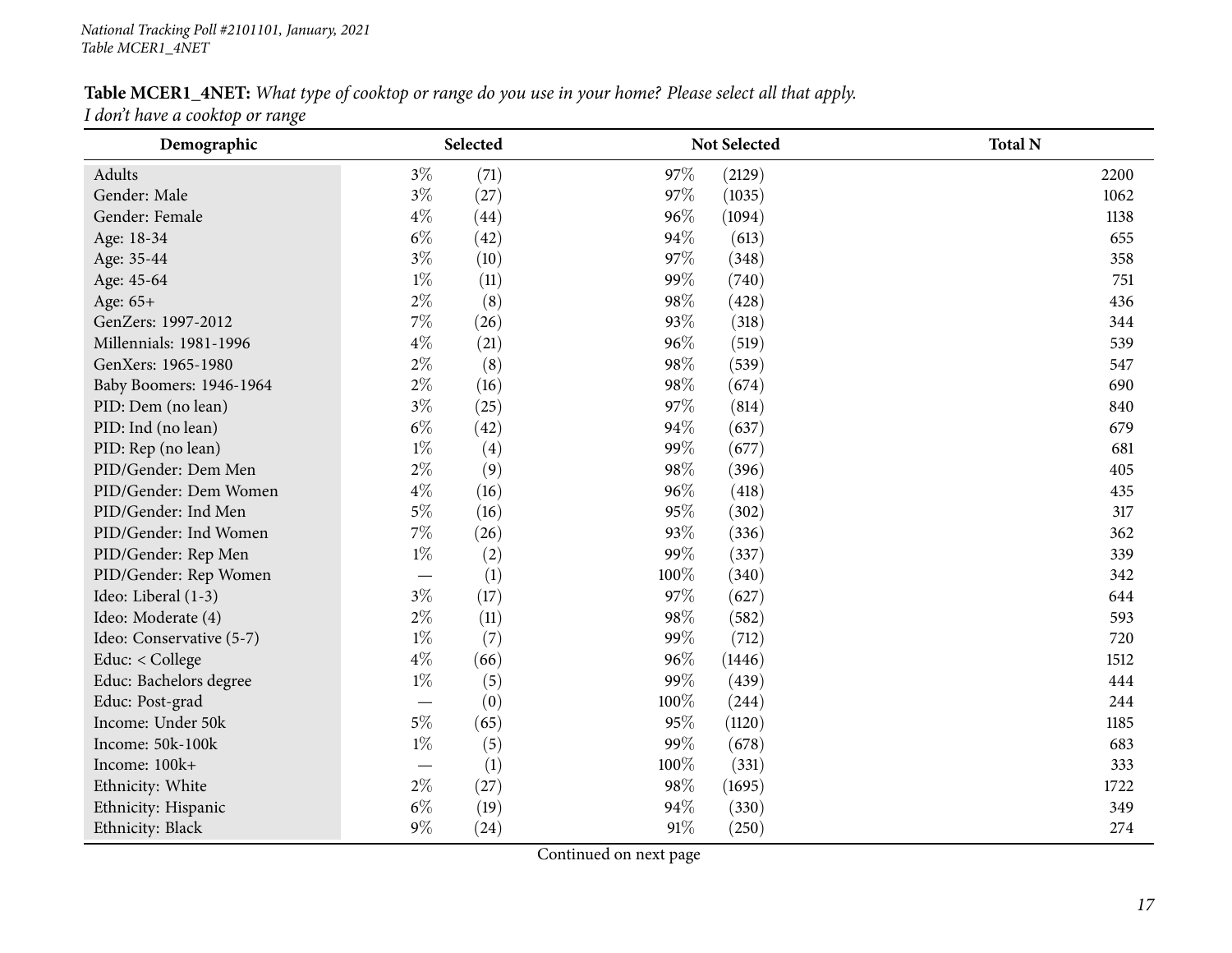### Table MCER1\_4NET: What type of cooktop or range do you use in your home? Please select all that apply.

*<sup>I</sup> don't have <sup>a</sup> cooktop or range*

| Demographic                          | Selected                   | <b>Not Selected</b> | <b>Total N</b> |
|--------------------------------------|----------------------------|---------------------|----------------|
| Adults                               | $3\%$<br>(71)              | 97%<br>(2129)       | 2200           |
| Ethnicity: Other                     | 10%<br>(20)                | 90%<br>(184)        | 204            |
| All Christian                        | $1\%$<br>(10)              | 99%<br>(1046)       | 1057           |
| All Non-Christian                    | $2\%$<br>(2)               | 98%<br>(115)        | 117            |
| Atheist                              | $3\%$<br>(3)               | 97%<br>(99)         | 101            |
| Agnostic/Nothing in particular       | $5\%$<br>(27)              | 95%<br>(494)        | 521            |
| Something Else                       | 7%<br>(29)                 | 93%<br>(375)        | 404            |
| Religious Non-Protestant/Catholic    | $1\%$<br>(2)               | 99%<br>(146)        | 147            |
| Evangelical                          | $3\%$<br>(20)              | 97%<br>(629)        | 649            |
| Non-Evangelical                      | $3\%$<br>(20)              | 97%<br>(750)        | 770            |
| Community: Urban                     | $5\%$<br>(31)              | 95%<br>(631)        | 662            |
| Community: Suburban                  | $3\%$<br>(25)              | 97%<br>(943)        | 968            |
| Community: Rural                     | $3\%$<br>(15)              | 97%<br>(555)        | 570            |
| Employ: Private Sector               | $2\%$<br>(13)              | 98%<br>(652)        | 664            |
| <b>Employ: Government</b>            | $2\%$<br>(3)               | 98%<br>(140)        | 143            |
| Employ: Self-Employed                | $3\%$<br>(6)               | 97%<br>(187)        | 193            |
| Employ: Homemaker                    | $2\%$<br>(2)               | 98%<br>(123)        | 125            |
| Employ: Student                      | $4\%$<br>(4)               | 96%<br>(105)        | 109            |
| Employ: Retired                      | $2\%$<br>(8)               | 98%<br>(461)        | 469            |
| Employ: Unemployed                   | $8\%$<br>(27)              | 92%<br>(306)        | 334            |
| Employ: Other                        | $5\%$<br>(8)               | 95%<br>(155)        | 164            |
| Military HH: Yes                     | $2\%$<br>(6)               | 98%<br>(356)        | 362            |
| Military HH: No                      | $4\%$<br>(65)              | 96%<br>(1772)       | 1838           |
| RD/WT: Right Direction               | $2\%$<br>(21)              | 98%<br>(894)        | 915            |
| RD/WT: Wrong Track                   | $4\%$<br>(50)              | 96%<br>(1235)       | 1285           |
| Biden Job Approve                    | $3\%$<br>(35)              | 97%<br>(1225)       | 1260           |
| Biden Job Disapprove                 | $1\%$<br>(7)               | 99%<br>(718)        | 725            |
| <b>Biden Job Strongly Approve</b>    | $3\%$<br>(19)              | 97\%<br>(727)       | 746            |
| Biden Job Somewhat Approve           | $3\%$<br>(16)              | 97\%<br>(498)       | 515            |
| Biden Job Somewhat Disapprove        | $2\%$<br>$\left( 4\right)$ | 98\%<br>(185)       | 189            |
| <b>Biden Job Strongly Disapprove</b> | $1\%$<br>(3)               | 99%<br>(533)        | 536            |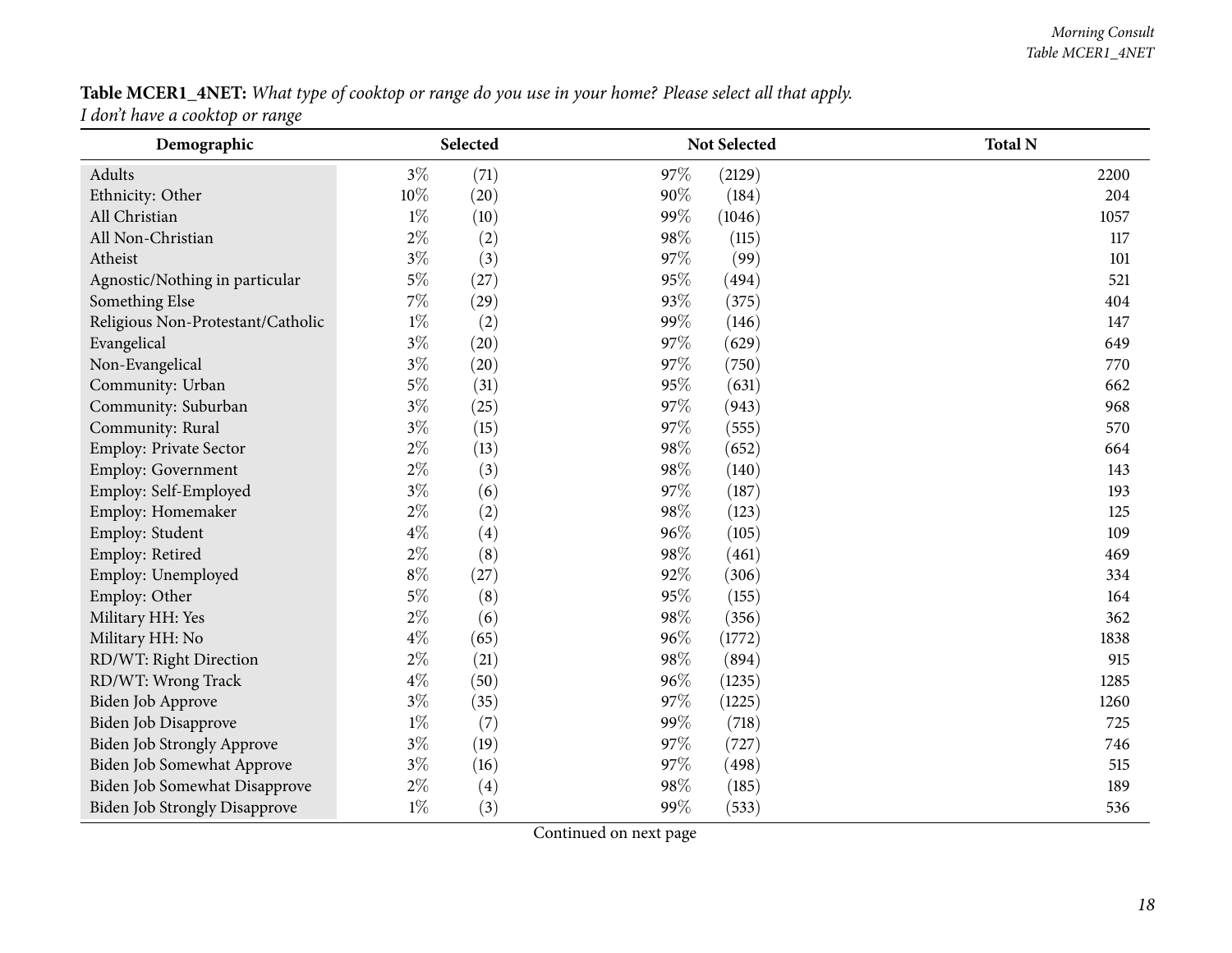## Table MCER1\_4NET: What type of cooktop or range do you use in your home? Please select all that apply.

*<sup>I</sup> don't have <sup>a</sup> cooktop or range*

| Demographic                          |       | Selected |      | Not Selected | <b>Total N</b> |
|--------------------------------------|-------|----------|------|--------------|----------------|
| Adults                               | $3\%$ | (71)     | 97\% | (2129)       | 2200           |
| Favorable of Biden                   | $3\%$ | (36)     | 97%  | (1217)       | 1254           |
| Unfavorable of Biden                 | $2\%$ | (15)     | 98%  | (801)        | 816            |
| Very Favorable of Biden              | $4\%$ | (28)     | 96%  | (706)        | 734            |
| Somewhat Favorable of Biden          | $2\%$ | (9)      | 98%  | (511)        | 519            |
| Somewhat Unfavorable of Biden        | $3\%$ | (7)      | 97%  | (223)        | 231            |
| Very Unfavorable of Biden            | $1\%$ | (7)      | 99%  | (578)        | 586            |
| #1 Issue: Economy                    | $3\%$ | (23)     | 97%  | (821)        | 845            |
| #1 Issue: Security                   | $3\%$ | (8)      | 97%  | (254)        | 262            |
| #1 Issue: Health Care                | $3\%$ | (10)     | 97%  | (376)        | 386            |
| #1 Issue: Medicare / Social Security | $2\%$ | (5)      | 98%  | (252)        | 257            |
| #1 Issue: Women's Issues             | $6\%$ | (6)      | 94%  | (104)        | 111            |
| #1 Issue: Education                  |       | (0)      | 100% | (99)         | 99             |
| #1 Issue: Energy                     | $2\%$ | (1)      | 98%  | (71)         | 72             |
| #1 Issue: Other                      | 10%   | (17)     | 90%  | (153)        | 169            |
| 2020 Vote: Joe Biden                 | $2\%$ | (21)     | 98%  | (950)        | 972            |
| 2020 Vote: Donald Trump              | $1\%$ | (8)      | 99%  | (713)        | 721            |
| 2020 Vote: Other                     | $6\%$ | (4)      | 94%  | (63)         | 67             |
| 2020 Vote: Didn't Vote               | 9%    | (38)     | 91%  | (401)        | 439            |
| 2018 House Vote: Democrat            | $2\%$ | (14)     | 98%  | (718)        | 732            |
| 2018 House Vote: Republican          |       | (2)      | 100% | (612)        | 614            |
| 2018 House Vote: Someone else        | $8\%$ | (5)      | 92%  | (55)         | 60             |
| 2016 Vote: Hillary Clinton           | $1\%$ | (8)      | 99%  | (668)        | 676            |
| 2016 Vote: Donald Trump              | $1\%$ | (6)      | 99%  | (647)        | 652            |
| 2016 Vote: Other                     | $5\%$ | (6)      | 95%  | (120)        | 126            |
| 2016 Vote: Didn't Vote               | $7\%$ | (51)     | 93%  | (695)        | 746            |
| Voted in 2014: Yes                   | $1\%$ | (11)     | 99%  | (1208)       | 1219           |
| Voted in 2014: No                    | $6\%$ | (60)     | 94%  | (920)        | 981            |
| 4-Region: Northeast                  | $3\%$ | (10)     | 97\% | (384)        | 394            |
| 4-Region: Midwest                    | $4\%$ | (17)     | 96%  | (445)        | 462            |
| 4-Region: South                      | $3\%$ | (21)     | 97%  | (804)        | 824            |
| 4-Region: West                       | $5\%$ | (23)     | 95%  | (497)        | 520            |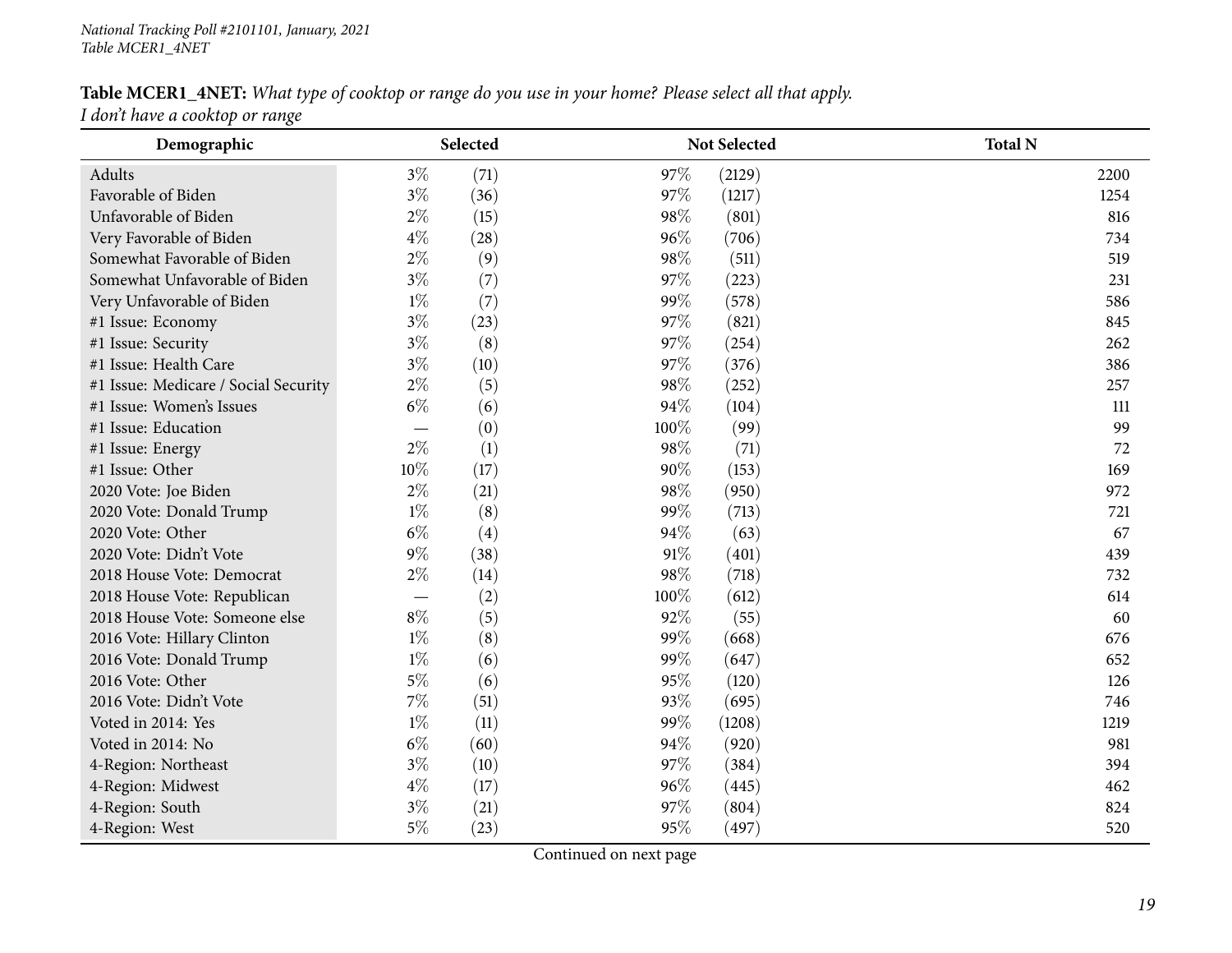| Table MCER1_4NET: What type of cooktop or range do you use in your home? Please select all that apply.                                                                                                                                                                                                                                    |  |  |  |  |  |  |
|-------------------------------------------------------------------------------------------------------------------------------------------------------------------------------------------------------------------------------------------------------------------------------------------------------------------------------------------|--|--|--|--|--|--|
| $\mathbf{I}$ , $\mathbf{I}$ , $\mathbf{I}$ , $\mathbf{I}$ , $\mathbf{I}$ , $\mathbf{I}$ , $\mathbf{I}$ , $\mathbf{I}$ , $\mathbf{I}$ , $\mathbf{I}$ , $\mathbf{I}$ , $\mathbf{I}$ , $\mathbf{I}$ , $\mathbf{I}$ , $\mathbf{I}$ , $\mathbf{I}$ , $\mathbf{I}$ , $\mathbf{I}$ , $\mathbf{I}$ , $\mathbf{I}$ , $\mathbf{I}$ , $\mathbf{I}$ , |  |  |  |  |  |  |

| I don't have a cooktop or range |
|---------------------------------|
|---------------------------------|

| Demographic              |       | Selected           |      | <b>Not Selected</b> | <b>Total N</b> |
|--------------------------|-------|--------------------|------|---------------------|----------------|
| Adults                   | $3\%$ | $\left( 71\right)$ | 97\% | (2129)              | 2200           |
| Climate concerned        | $3\%$ | $\left( 42\right)$ | 97\% | (1564)              | 1607           |
| Climate unconcerned      | $2\%$ | $\left( 11\right)$ | 98%  | (527)               | 537            |
| Gas cooktop              |       | (0)                | 100% | (916)               | 916            |
| Electric cooktop         |       | (0)                | 100% | (1153)              | 1153           |
| Induction cooktop        |       | (0)                | 100% | (60)                | 60             |
| Uses natural gas         | $1\%$ | (12)               | 99%  | (1016)              | 1028           |
| Does not use natural gas | $2\%$ | $\left(19\right)$  | 98%  | (904)               | 923            |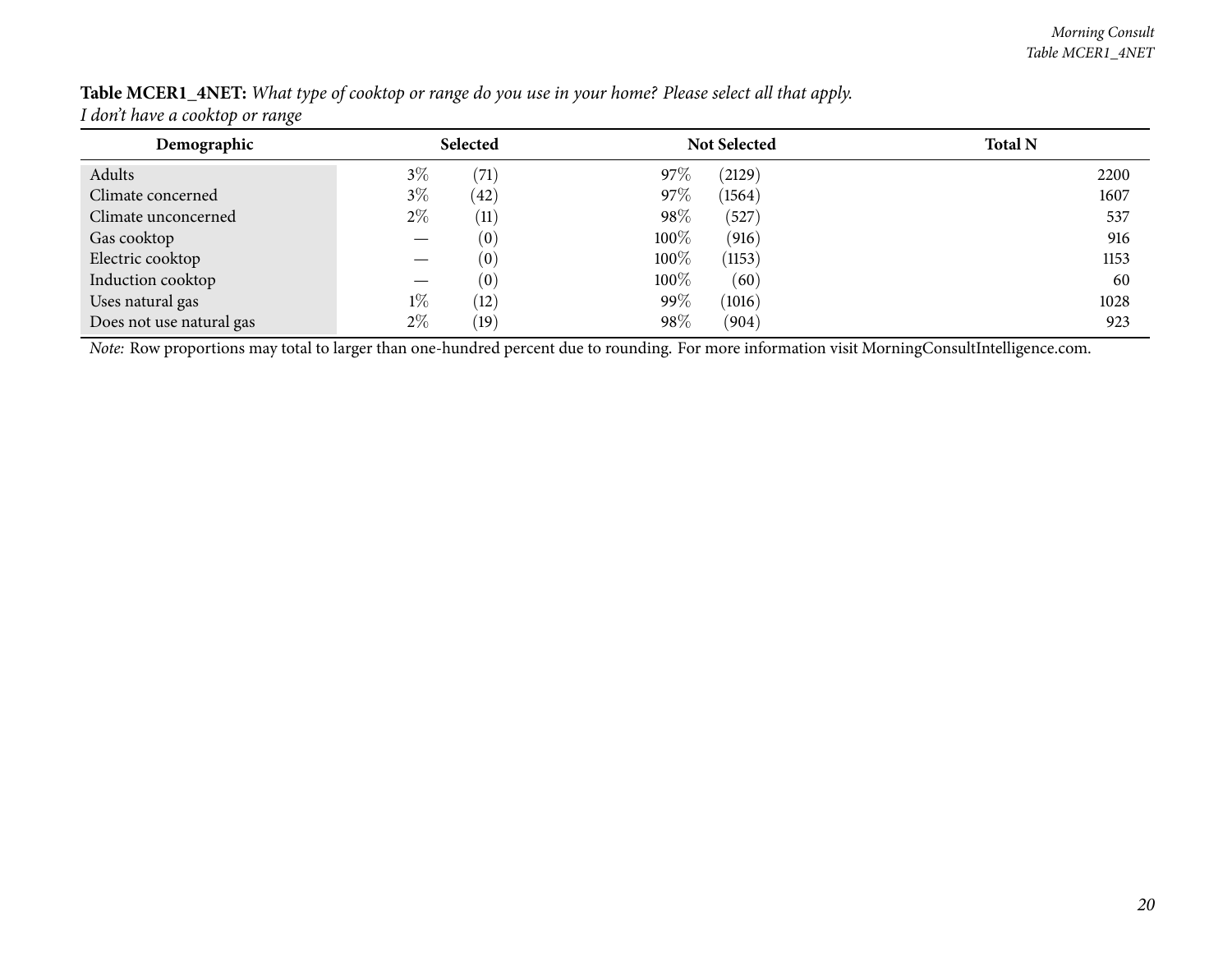| Table MCER2_1: Assuming you were in the market for a new cooktop or range within the next ten years or so, how likely would you be to consider |
|------------------------------------------------------------------------------------------------------------------------------------------------|
| buying or leasing each of the following types?                                                                                                 |
| Electric                                                                                                                                       |

<span id="page-20-0"></span>

|                          |     |             |        | Somewhat |        |                 |        |                   |        | Don't know/ |                |
|--------------------------|-----|-------------|--------|----------|--------|-----------------|--------|-------------------|--------|-------------|----------------|
| Demographic              |     | Very likely |        | likely   |        | Not very likely |        | Not at all likely |        | No opinion  | <b>Total N</b> |
| Adults                   | 40% | (871)       | 27%    | (597)    | $11\%$ | (244)           | 14%    | (316)             | $8\%$  | (172)       | 2200           |
| Gender: Male             | 41% | (433)       | 29%    | (303)    | 12%    | (128)           | 12%    | (123)             | 7%     | (74)        | 1062           |
| Gender: Female           | 38% | (438)       | 26%    | (293)    | 10%    | (116)           | 17%    | (193)             | $9\%$  | (98)        | 1138           |
| Age: 18-34               | 39% | (258)       | 32%    | (212)    | 10%    | (62)            | 7%     | (44)              | 12%    | (78)        | 655            |
| Age: 35-44               | 41% | (147)       | 23%    | (84)     | 10%    | (36)            | $16\%$ | (58)              | $9\%$  | (34)        | 358            |
| Age: 45-64               | 37% | (276)       | 28%    | (210)    | 12%    | (93)            | 18%    | (135)             | $5\%$  | (37)        | 751            |
| Age: 65+                 | 44% | (190)       | $21\%$ | (91)     | 12%    | (54)            | 18%    | (79)              | $5\%$  | (23)        | 436            |
| GenZers: 1997-2012       | 36% | (124)       | 36%    | (123)    | $9\%$  | (31)            | $6\%$  | (20)              | 13%    | (46)        | 344            |
| Millennials: 1981-1996   | 44% | (237)       | 27%    | (144)    | $9\%$  | (50)            | 10%    | (54)              | 10%    | (54)        | 539            |
| GenXers: 1965-1980       | 35% | (191)       | 31%    | (168)    | 12%    | (66)            | 17%    | (91)              | $6\%$  | (32)        | 547            |
| Baby Boomers: 1946-1964  | 39% | (269)       | 22%    | (152)    | 13%    | (86)            | 21\%   | (142)             | $6\%$  | (40)        | 690            |
| PID: Dem (no lean)       | 43% | (362)       | 26%    | (218)    | 10%    | (88)            | $14\%$ | (117)             | 7%     | (55)        | 840            |
| PID: Ind (no lean)       | 36% | (243)       | 28%    | (187)    | 10%    | (71)            | 14%    | (96)              | 12%    | (82)        | 679            |
| PID: Rep (no lean)       | 39% | (266)       | 28%    | (192)    | 12%    | (85)            | 15%    | (103)             | $5\%$  | (35)        | 681            |
| PID/Gender: Dem Men      | 50% | (201)       | 24%    | (99)     | $11\%$ | (46)            | $8\%$  | (34)              | $6\%$  | (25)        | 405            |
| PID/Gender: Dem Women    | 37% | (161)       | 27%    | (119)    | 10%    | (42)            | 19%    | (83)              | 7%     | (30)        | 435            |
| PID/Gender: Ind Men      | 35% | (110)       | 32%    | (101)    | $9\%$  | (30)            | 13%    | (40)              | $12\%$ | (36)        | 317            |
| PID/Gender: Ind Women    | 37% | (134)       | 24%    | (86)     | $11\%$ | (41)            | 15%    | (55)              | 13%    | (45)        | 362            |
| PID/Gender: Rep Men      | 36% | (122)       | $31\%$ | (104)    | 15%    | (52)            | 14%    | (49)              | $4\%$  | (12)        | 339            |
| PID/Gender: Rep Women    | 42% | (144)       | $26\%$ | (88)     | 10%    | (33)            | $16\%$ | (55)              | 7%     | (23)        | 342            |
| Ideo: Liberal (1-3)      | 43% | (274)       | 26%    | (170)    | $11\%$ | (70)            | 15%    | (94)              | $6\%$  | (37)        | 644            |
| Ideo: Moderate (4)       | 41% | (243)       | 27%    | (161)    | 12%    | (71)            | 12%    | (70)              | $8\%$  | (49)        | 593            |
| Ideo: Conservative (5-7) | 39% | (278)       | 30%    | (213)    | 12%    | (83)            | 16%    | (112)             | $5\%$  | (33)        | 720            |
| Educ: < College          | 39% | (584)       | 26%    | (390)    | 10%    | (154)           | 16%    | (236)             | 10%    | (148)       | 1512           |
| Educ: Bachelors degree   | 40% | (177)       | 30%    | (134)    | 14%    | (62)            | 12%    | (53)              | $4\%$  | (18)        | 444            |
| Educ: Post-grad          | 45% | (110)       | 30%    | (73)     | $11\%$ | (28)            | $11\%$ | (27)              | $2\%$  | (6)         | 244            |
| Income: Under 50k        | 39% | (466)       | 26%    | (308)    | $10\%$ | (116)           | 14%    | (164)             | $11\%$ | (131)       | 1185           |
| Income: 50k-100k         | 39% | (268)       | 29%    | (201)    | 12%    | (84)            | 15%    | (100)             | $4\%$  | (30)        | 683            |
| Income: 100k+            | 41% | (137)       | 26%    | (88)     | 13%    | (44)            | 16%    | (53)              | $3\%$  | (11)        | 333            |
| Ethnicity: White         | 41% | (703)       | 27%    | (465)    | $11\%$ | (193)           | 14%    | (249)             | $6\%$  | (111)       | 1722           |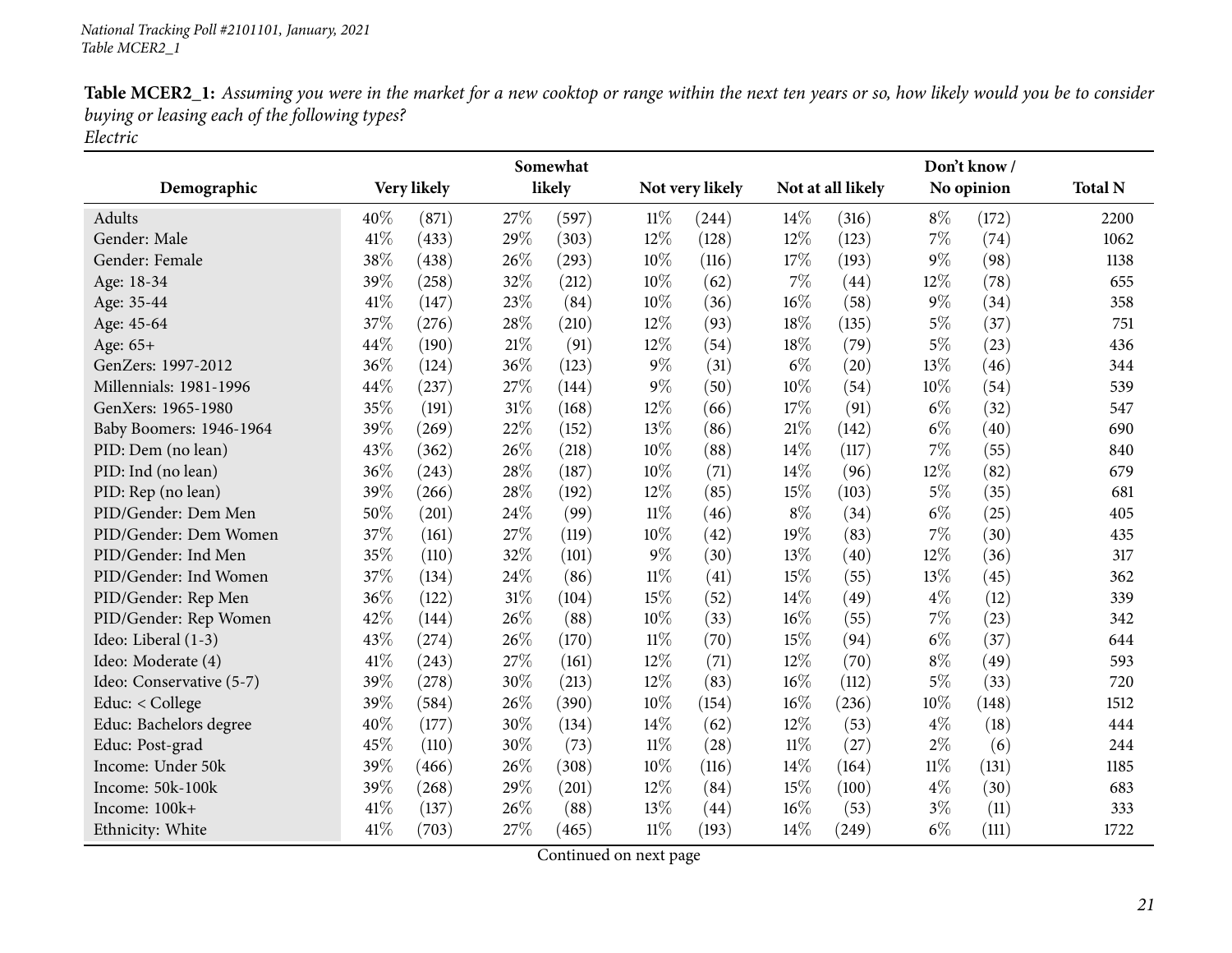|                                   |      |             |      | Somewhat |        |                 |       |                   |        | Don't know / |                |
|-----------------------------------|------|-------------|------|----------|--------|-----------------|-------|-------------------|--------|--------------|----------------|
| Demographic                       |      | Very likely |      | likely   |        | Not very likely |       | Not at all likely |        | No opinion   | <b>Total N</b> |
| <b>Adults</b>                     | 40%  | (871)       | 27%  | (597)    | $11\%$ | (244)           | 14%   | (316)             | $8\%$  | (172)        | 2200           |
| Ethnicity: Hispanic               | 36%  | (125)       | 29%  | (102)    | 12%    | (42)            | 14%   | (47)              | $9\%$  | (33)         | 349            |
| Ethnicity: Black                  | 39%  | (108)       | 28%  | (78)     | $9\%$  | (23)            | 13%   | (36)              | $11\%$ | (29)         | 274            |
| Ethnicity: Other                  | 30%  | (60)        | 26%  | (54)     | 14%    | (28)            | 15%   | (31)              | 15%    | (31)         | 204            |
| All Christian                     | 42%  | (442)       | 26%  | (270)    | 12%    | (132)           | 16%   | (165)             | $5\%$  | (48)         | 1057           |
| All Non-Christian                 | 42%  | (49)        | 31%  | (37)     | 12%    | (14)            | 10%   | (11)              | 5%     | (5)          | 117            |
| Atheist                           | 44%  | (45)        | 24%  | (24)     | 12%    | (12)            | 10%   | (10)              | 10%    | (10)         | 101            |
| Agnostic/Nothing in particular    | 34%  | (178)       | 29%  | (152)    | $8\%$  | (44)            | 14%   | (73)              | 14%    | (74)         | 521            |
| Something Else                    | 39%  | (157)       | 28\% | (113)    | 10%    | (42)            | 14%   | (57)              | $8\%$  | (33)         | 404            |
| Religious Non-Protestant/Catholic | 43%  | (64)        | 30%  | (44)     | $11\%$ | (16)            | 10%   | (15)              | $6\%$  | (9)          | 147            |
| Evangelical                       | 50%  | (323)       | 24%  | (153)    | 10%    | (64)            | 12%   | (77)              | $5\%$  | (31)         | 649            |
| Non-Evangelical                   | 34%  | (258)       | 28\% | (218)    | 14%    | (107)           | 18%   | (141)             | $6\%$  | (47)         | 770            |
| Community: Urban                  | 44%  | (291)       | 29%  | (195)    | 10%    | (63)            | 10%   | (68)              | 7%     | (45)         | 662            |
| Community: Suburban               | 34%  | (329)       | 27%  | (264)    | 13%    | (122)           | 17%   | (161)             | 10%    | (93)         | 968            |
| Community: Rural                  | 44%  | (252)       | 24\% | (138)    | 10%    | (59)            | 15%   | (87)              | $6\%$  | (34)         | 570            |
| <b>Employ: Private Sector</b>     | 41%  | (270)       | 27%  | (177)    | 13%    | (89)            | 14%   | (92)              | $5\%$  | (36)         | 664            |
| <b>Employ: Government</b>         | 41\% | (59)        | 32%  | (46)     | $5\%$  | (7)             | 17%   | (24)              | $5\%$  | (8)          | 143            |
| Employ: Self-Employed             | 42%  | (80)        | 29%  | (55)     | $9\%$  | (17)            | 15%   | (30)              | $6\%$  | (11)         | 193            |
| Employ: Homemaker                 | 39%  | (49)        | 26%  | (32)     | 10%    | (13)            | 19%   | (24)              | $6\%$  | (7)          | 125            |
| Employ: Student                   | 35%  | (38)        | 44%  | (49)     | $8\%$  | (9)             | $1\%$ | (2)               | $11\%$ | (12)         | 109            |
| Employ: Retired                   | 44%  | (208)       | 23%  | (108)    | $11\%$ | (50)            | 17%   | (82)              | $4\%$  | (20)         | 469            |
| Employ: Unemployed                | 31%  | (104)       | 29%  | (96)     | 13%    | (42)            | 10%   | (33)              | 18%    | (60)         | 334            |
| Employ: Other                     | 39%  | (64)        | 21%  | (34)     | $11\%$ | (17)            | 19%   | (31)              | $11\%$ | (17)         | 164            |
| Military HH: Yes                  | 36%  | (132)       | 27%  | (97)     | 14%    | (52)            | 16%   | (58)              | 7%     | (24)         | 362            |
| Military HH: No                   | 40%  | (740)       | 27%  | (500)    | 10%    | (192)           | 14%   | (258)             | $8\%$  | (148)        | 1838           |
| RD/WT: Right Direction            | 43%  | (393)       | 26%  | (238)    | 10%    | (96)            | 14%   | (127)             | 7%     | (60)         | 915            |
| RD/WT: Wrong Track                | 37%  | (478)       | 28\% | (359)    | 12%    | (148)           | 15%   | (189)             | 9%     | (111)        | 1285           |
| Biden Job Approve                 | 41\% | (521)       | 27\% | (345)    | 12%    | (148)           | 13%   | (168)             | $6\%$  | (79)         | 1260           |
| Biden Job Disapprove              | 40%  | (290)       | 27%  | (198)    | $11\%$ | (80)            | 17%   | (122)             | $5\%$  | (35)         | 725            |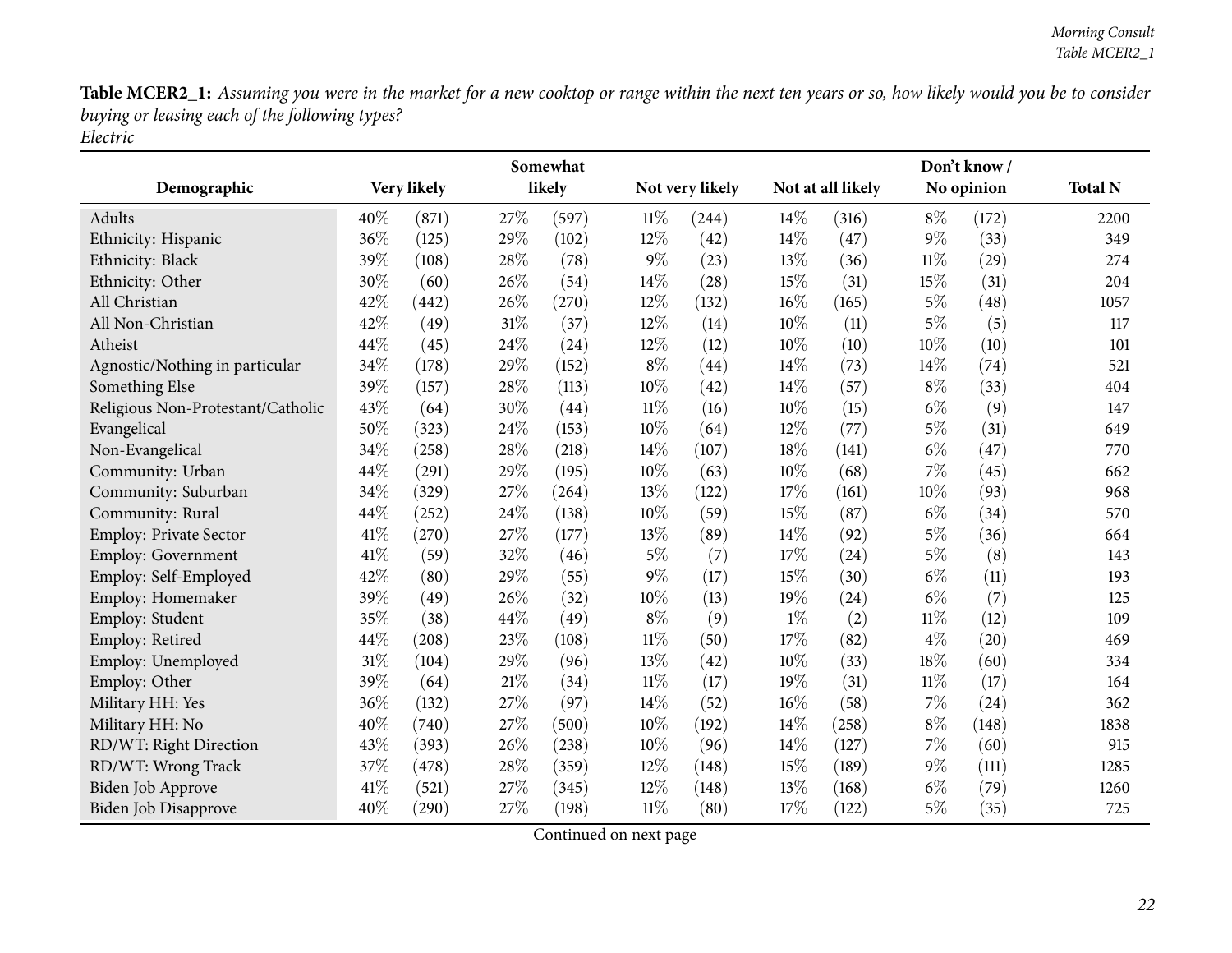|                                      |      |             |        | Somewhat |        |                 |        |                   |       | Don't know/ |                |
|--------------------------------------|------|-------------|--------|----------|--------|-----------------|--------|-------------------|-------|-------------|----------------|
| Demographic                          |      | Very likely |        | likely   |        | Not very likely |        | Not at all likely |       | No opinion  | <b>Total N</b> |
| Adults                               | 40%  | (871)       | 27%    | (597)    | $11\%$ | (244)           | 14%    | (316)             | $8\%$ | (172)       | 2200           |
| Biden Job Strongly Approve           | 48%  | (356)       | 22%    | (165)    | 10%    | (78)            | 14%    | (104)             | $6\%$ | (43)        | 746            |
| Biden Job Somewhat Approve           | 32%  | (165)       | 35%    | (180)    | 14%    | (70)            | 13%    | (64)              | 7%    | (36)        | 515            |
| Biden Job Somewhat Disapprove        | 39%  | (75)        | 36%    | (68)     | 12%    | (24)            | $8\%$  | (15)              | $4\%$ | (8)         | 189            |
| <b>Biden Job Strongly Disapprove</b> | 40%  | (216)       | 24\%   | (130)    | 10%    | (56)            | 20%    | (106)             | $5\%$ | (28)        | 536            |
| Favorable of Biden                   | 42%  | (525)       | 28%    | (349)    | $11\%$ | (134)           | 13\%   | (163)             | 7%    | (83)        | 1254           |
| Unfavorable of Biden                 | 39%  | (320)       | 27%    | (220)    | $11\%$ | (90)            | 17%    | (136)             | $6\%$ | (50)        | 816            |
| Very Favorable of Biden              | 48%  | (351)       | 21%    | (156)    | 10%    | (73)            | 14%    | (104)             | 7%    | (50)        | 734            |
| Somewhat Favorable of Biden          | 33%  | (174)       | 37%    | (193)    | 12%    | (61)            | $11\%$ | (59)              | $6\%$ | (33)        | 519            |
| Somewhat Unfavorable of Biden        | 35%  | (82)        | 32%    | (73)     | 14%    | (31)            | 10%    | (23)              | 9%    | (21)        | 231            |
| Very Unfavorable of Biden            | 41\% | (238)       | 25%    | (147)    | 10%    | (58)            | 19%    | (113)             | $5\%$ | (29)        | 586            |
| #1 Issue: Economy                    | 41%  | (342)       | 27%    | (225)    | $11\%$ | (95)            | 14%    | (122)             | 7%    | (60)        | 845            |
| #1 Issue: Security                   | 42%  | (109)       | 25%    | (67)     | 16%    | (41)            | 10%    | (27)              | 7%    | (19)        | 262            |
| #1 Issue: Health Care                | 39%  | (152)       | 30%    | (117)    | $9\%$  | (34)            | 17%    | (66)              | $4\%$ | (17)        | 386            |
| #1 Issue: Medicare / Social Security | 41\% | (104)       | 22%    | (57)     | 13%    | (35)            | 17%    | (44)              | 7%    | (17)        | 257            |
| #1 Issue: Women's Issues             | 36%  | (39)        | 33%    | (36)     | $7\%$  | (8)             | 12%    | (14)              | 12%   | (13)        | 111            |
| #1 Issue: Education                  | 34%  | (33)        | 43%    | (43)     | $8\%$  | (8)             | 7%     | (7)               | 9%    | (9)         | 99             |
| #1 Issue: Energy                     | 51\% | (37)        | $21\%$ | (15)     | 14%    | (10)            | 7%     | (5)               | 7%    | (5)         | 72             |
| #1 Issue: Other                      | 32%  | (55)        | 22%    | (37)     | $8\%$  | (14)            | 19%    | (33)              | 18%   | (31)        | 169            |
| 2020 Vote: Joe Biden                 | 41\% | (402)       | 27%    | (264)    | $11\%$ | (108)           | 15%    | (144)             | $6\%$ | (54)        | 972            |
| 2020 Vote: Donald Trump              | 39%  | (282)       | 26%    | (186)    | 13%    | (91)            | 18%    | (127)             | $5\%$ | (37)        | 721            |
| 2020 Vote: Other                     | 31%  | (21)        | 25%    | (17)     | 12%    | (8)             | 13%    | (9)               | 19%   | (13)        | 67             |
| 2020 Vote: Didn't Vote               | 38%  | (167)       | 30%    | (130)    | $8\%$  | (37)            | $8\%$  | (37)              | 16%   | (68)        | 439            |
| 2018 House Vote: Democrat            | 42%  | (306)       | 25%    | (182)    | 12%    | (86)            | 16%    | (117)             | $6\%$ | (42)        | 732            |
| 2018 House Vote: Republican          | 42%  | (257)       | 27%    | (164)    | 13%    | (79)            | 16%    | (97)              | $3\%$ | (17)        | 614            |
| 2018 House Vote: Someone else        | 23%  | (14)        | 27%    | (16)     | 18%    | (11)            | 17%    | (10)              | 15%   | (9)         | 60             |
| 2016 Vote: Hillary Clinton           | 43%  | (292)       | 24\%   | (161)    | $11\%$ | (75)            | 18%    | (120)             | $4\%$ | (28)        | 676            |
| 2016 Vote: Donald Trump              | 41\% | (267)       | 27%    | (177)    | 12%    | (78)            | 15%    | (97)              | $5\%$ | (33)        | 652            |
| 2016 Vote: Other                     | 23%  | (29)        | 27%    | (34)     | 23%    | (29)            | 17%    | (22)              | $9\%$ | (12)        | 126            |
| 2016 Vote: Didn't Vote               | 38%  | (284)       | 30%    | (224)    | $8\%$  | (62)            | 10%    | (78)              | 13%   | (98)        | 746            |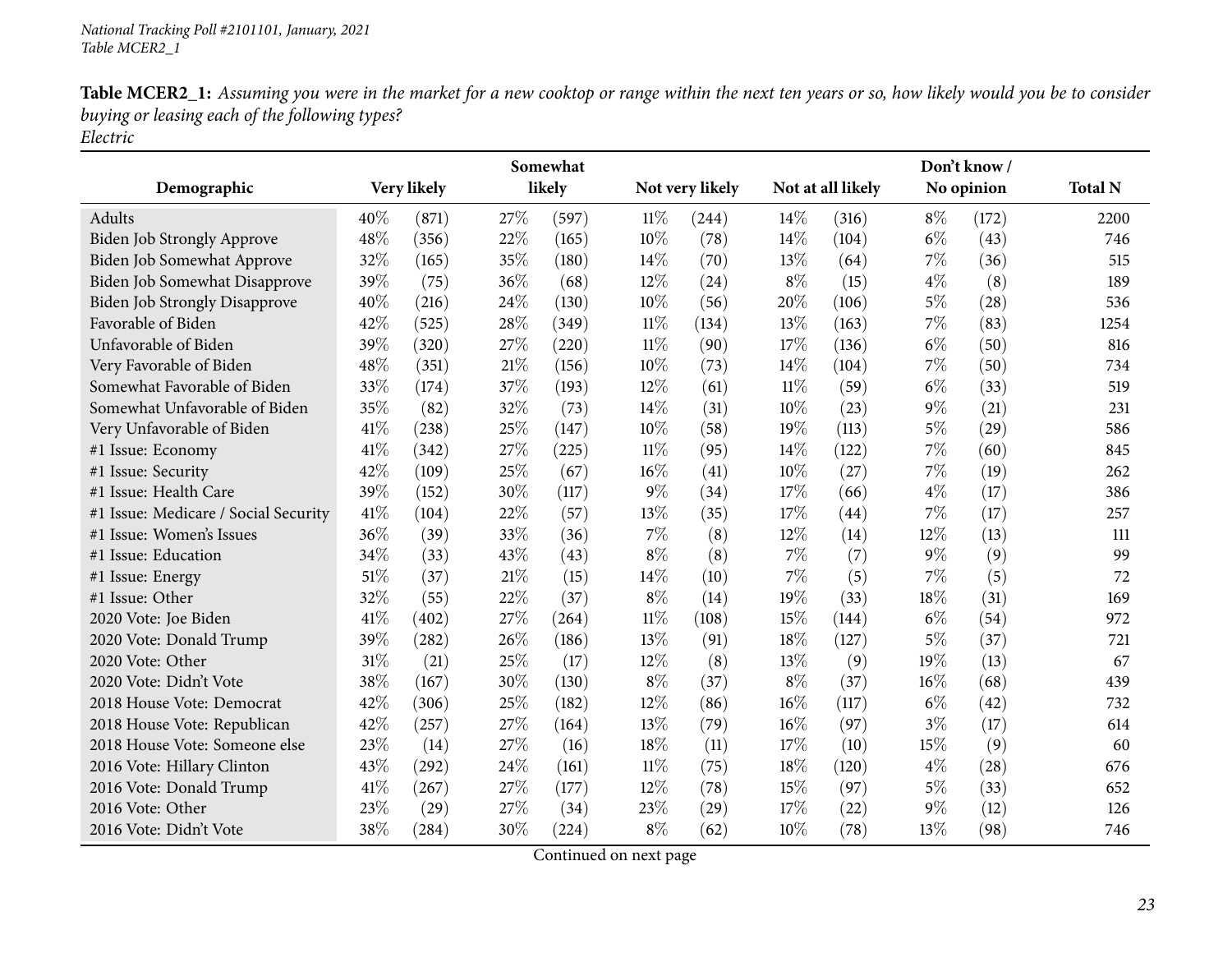|                          |        |             |        | Somewhat   |        |                 |        |                   |        | Don't know /      |                |
|--------------------------|--------|-------------|--------|------------|--------|-----------------|--------|-------------------|--------|-------------------|----------------|
| Demographic              |        | Very likely |        | likely     |        | Not very likely |        | Not at all likely |        | No opinion        | <b>Total N</b> |
| Adults                   | 40%    | (871)       | 27%    | (597)      | $11\%$ | (244)           | $14\%$ | (316)             | $8\%$  | (172)             | 2200           |
| Voted in 2014: Yes       | 41\%   | (494)       | $26\%$ | (314)      | 13\%   | (155)           | 17%    | (208)             | $4\%$  | (49)              | 1219           |
| Voted in 2014: No        | 38%    | (377)       | 29\%   | $^{(283)}$ | $9\%$  | (90)            | $11\%$ | (109)             | 12\%   | (122)             | 981            |
| 4-Region: Northeast      | 34%    | (135)       | 30\%   | (117)      | $12\%$ | (46)            | 15%    | (60)              | $9\%$  | (35)              | 394            |
| 4-Region: Midwest        | $36\%$ | (168)       | $24\%$ | (113)      | $14\%$ | (67)            | $16\%$ | (74)              | $9\%$  | (40)              | 462            |
| 4-Region: South          | 47\%   | (386)       | 27%    | $^{'}222)$ | $9\%$  | (71)            | $12\%$ | (102)             | 5%     | (43)              | 824            |
| 4-Region: West           | 35%    | (182)       | 28\%   | (145)      | 12\%   | (60)            | $15\%$ | (80)              | $10\%$ | (53)              | 520            |
| Climate concerned        | 42%    | (673)       | 27%    | (430)      | $11\%$ | (177)           | $13\%$ | (208)             | $7\%$  | (118)             | 1607           |
| Climate unconcerned      | 34%    | (182)       | 29\%   | (156)      | 12\%   | (66)            | $19\%$ | (103)             | $6\%$  | (30)              | 537            |
| Gas cooktop              | 22%    | (198)       | 25%    | (233)      | 19%    | (173)           | 26\%   | (240)             | $8\%$  | (71)              | 916            |
| Electric cooktop         | 56\%   | (648)       | 29\%   | (332)      | $5\%$  | (55)            | $5\%$  | (54)              | $6\%$  | (64)              | 1153           |
| Induction cooktop        | 23\%   | (14)        | 30\%   | (18)       | $15\%$ | (9)             | 26%    | (16)              | $6\%$  | $\left( 4\right)$ | 60             |
| Uses natural gas         | 33%    | (344)       | 27%    | (279)      | $14\%$ | (148)           | 21%    | (211)             | $5\%$  | (46)              | 1028           |
| Does not use natural gas | 50\%   | (457)       | 28\%   | (258)      | $8\%$  | (70)            | $9\%$  | (87)              | $5\%$  | (51)              | 923            |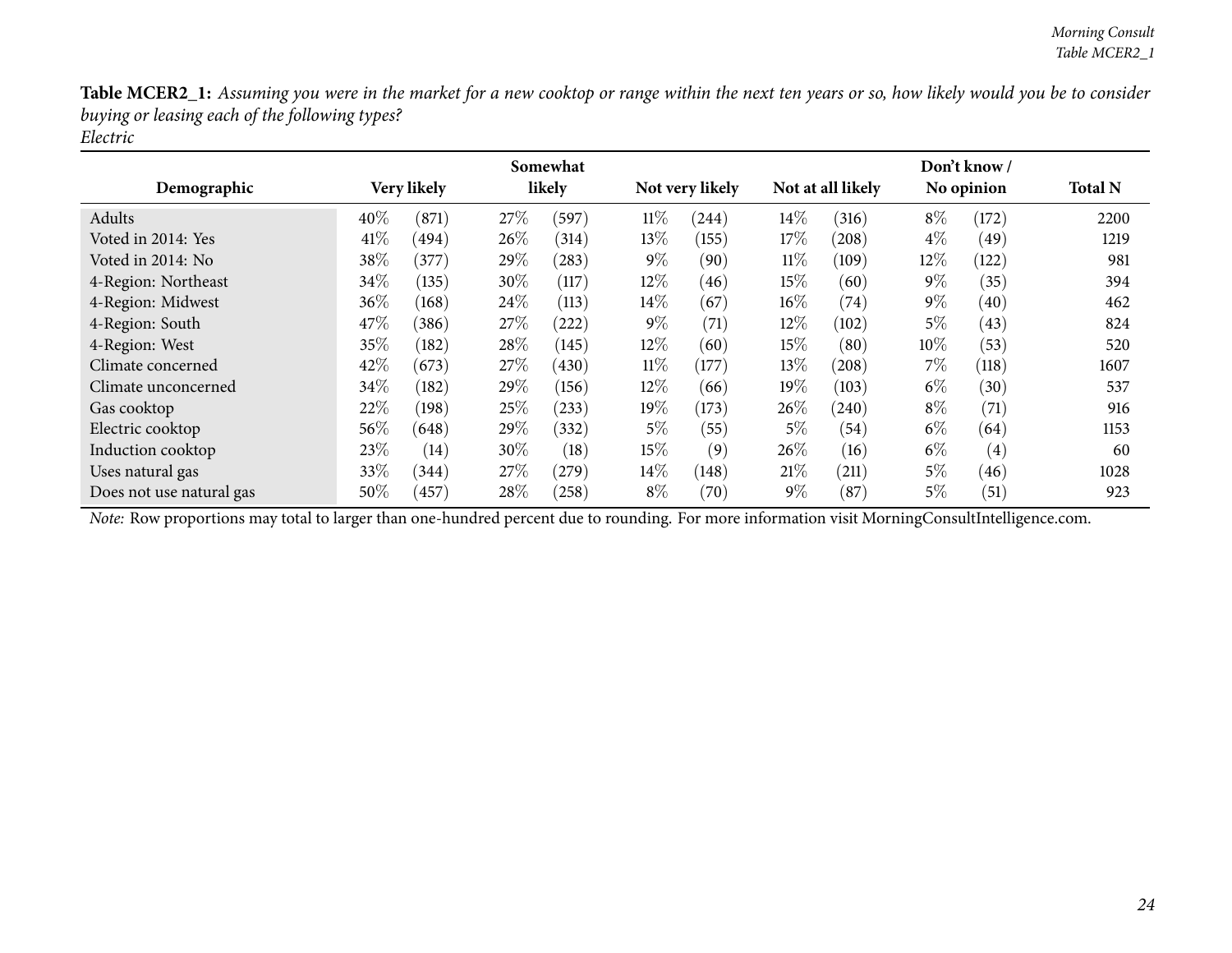| Table MCER2_2: Assuming you were in the market for a new cooktop or range within the next ten years or so, how likely would you be to consider |
|------------------------------------------------------------------------------------------------------------------------------------------------|
| buying or leasing each of the following types?                                                                                                 |
| Induction                                                                                                                                      |

<span id="page-24-0"></span>

|                          |        |             |      | Somewhat |        |                 |        |                   |     | Don't know/ |                |
|--------------------------|--------|-------------|------|----------|--------|-----------------|--------|-------------------|-----|-------------|----------------|
| Demographic              |        | Very likely |      | likely   |        | Not very likely |        | Not at all likely |     | No opinion  | <b>Total N</b> |
| Adults                   | $11\%$ | (232)       | 21%  | (460)    | 18%    | (385)           | 19%    | (427)             | 32% | (696)       | 2200           |
| Gender: Male             | 13%    | (141)       | 26%  | (273)    | 20%    | (211)           | 18%    | (188)             | 23% | (248)       | 1062           |
| Gender: Female           | $8\%$  | (91)        | 16%  | (187)    | 15%    | (175)           | 21\%   | (238)             | 39% | (448)       | 1138           |
| Age: 18-34               | 10%    | (68)        | 22%  | (144)    | 15%    | (98)            | 13%    | (83)              | 40% | (262)       | 655            |
| Age: 35-44               | 15%    | (54)        | 24\% | (87)     | 17%    | (61)            | 18%    | (65)              | 25% | (90)        | 358            |
| Age: 45-64               | $9\%$  | (67)        | 22%  | (166)    | 18%    | (134)           | 22%    | (169)             | 29% | (215)       | 751            |
| Age: 65+                 | 10%    | (43)        | 15%  | (64)     | 21%    | (92)            | 25%    | (109)             | 29% | (128)       | 436            |
| GenZers: 1997-2012       | $9\%$  | (30)        | 17%  | (58)     | 16%    | (56)            | 12%    | (42)              | 46% | (158)       | 344            |
| Millennials: 1981-1996   | 14%    | (75)        | 26%  | (142)    | 16%    | (84)            | 16%    | (84)              | 29% | (154)       | 539            |
| GenXers: 1965-1980       | 10%    | (54)        | 23%  | (124)    | 18%    | (98)            | 20%    | (107)             | 30% | (164)       | 547            |
| Baby Boomers: 1946-1964  | $9\%$  | (65)        | 19%  | (129)    | 18%    | (126)           | 25%    | (174)             | 28% | (195)       | 690            |
| PID: Dem (no lean)       | 13%    | (109)       | 23%  | (190)    | 18%    | (149)           | 16%    | (137)             | 30% | (255)       | 840            |
| PID: Ind (no lean)       | 10%    | (69)        | 21%  | (141)    | 13%    | (90)            | 19%    | (131)             | 36% | (248)       | 679            |
| PID: Rep (no lean)       | $8\%$  | (54)        | 19%  | (129)    | 21%    | (146)           | 23%    | (159)             | 28% | (193)       | 681            |
| PID/Gender: Dem Men      | 18%    | (73)        | 30%  | (120)    | 20%    | (79)            | 12%    | (48)              | 21% | (85)        | 405            |
| PID/Gender: Dem Women    | $8\%$  | (36)        | 16%  | (70)     | 16%    | (70)            | 21%    | (89)              | 39% | (170)       | 435            |
| PID/Gender: Ind Men      | 10%    | (32)        | 25%  | (81)     | 15%    | (48)            | 20%    | (63)              | 30% | (94)        | 317            |
| PID/Gender: Ind Women    | 10%    | (37)        | 17%  | (61)     | 12%    | (42)            | 19%    | (68)              | 43% | (154)       | 362            |
| PID/Gender: Rep Men      | $11\%$ | (36)        | 21%  | (72)     | 25%    | (84)            | 23%    | (78)              | 20% | (69)        | 339            |
| PID/Gender: Rep Women    | $5\%$  | (18)        | 17%  | (57)     | 18%    | (62)            | 24%    | (81)              | 36% | (124)       | 342            |
| Ideo: Liberal (1-3)      | 13%    | (86)        | 25%  | (161)    | $15\%$ | (99)            | 18%    | (115)             | 28% | (183)       | 644            |
| Ideo: Moderate (4)       | 11%    | (64)        | 23%  | (134)    | 18%    | (107)           | 18%    | (108)             | 30% | (180)       | 593            |
| Ideo: Conservative (5-7) | $9\%$  | (68)        | 18%  | (132)    | 21%    | (154)           | 23%    | (162)             | 28% | (204)       | 720            |
| Educ: $<$ College        | $8\%$  | (126)       | 18%  | (277)    | 17%    | (256)           | 20%    | (303)             | 36% | (549)       | 1512           |
| Educ: Bachelors degree   | 14\%   | (62)        | 26%  | (114)    | 19%    | (84)            | 18%    | (79)              | 24% | (105)       | 444            |
| Educ: Post-grad          | 18%    | (44)        | 28%  | (69)     | 18%    | (45)            | 18%    | (45)              | 17% | (41)        | 244            |
| Income: Under 50k        | $7\%$  | (84)        | 17%  | (201)    | 16%    | (194)           | $21\%$ | (246)             | 39% | (461)       | 1185           |
| Income: 50k-100k         | 14%    | (94)        | 24%  | (165)    | 19%    | (133)           | 17%    | (118)             | 25% | (173)       | 683            |
| Income: 100k+            | 16%    | (55)        | 29%  | (95)     | 18%    | (58)            | 19%    | (63)              | 19% | (62)        | 333            |
| Ethnicity: White         | 10%    | (180)       | 22%  | (378)    | 18%    | (314)           | 20%    | (340)             | 30% | (510)       | 1722           |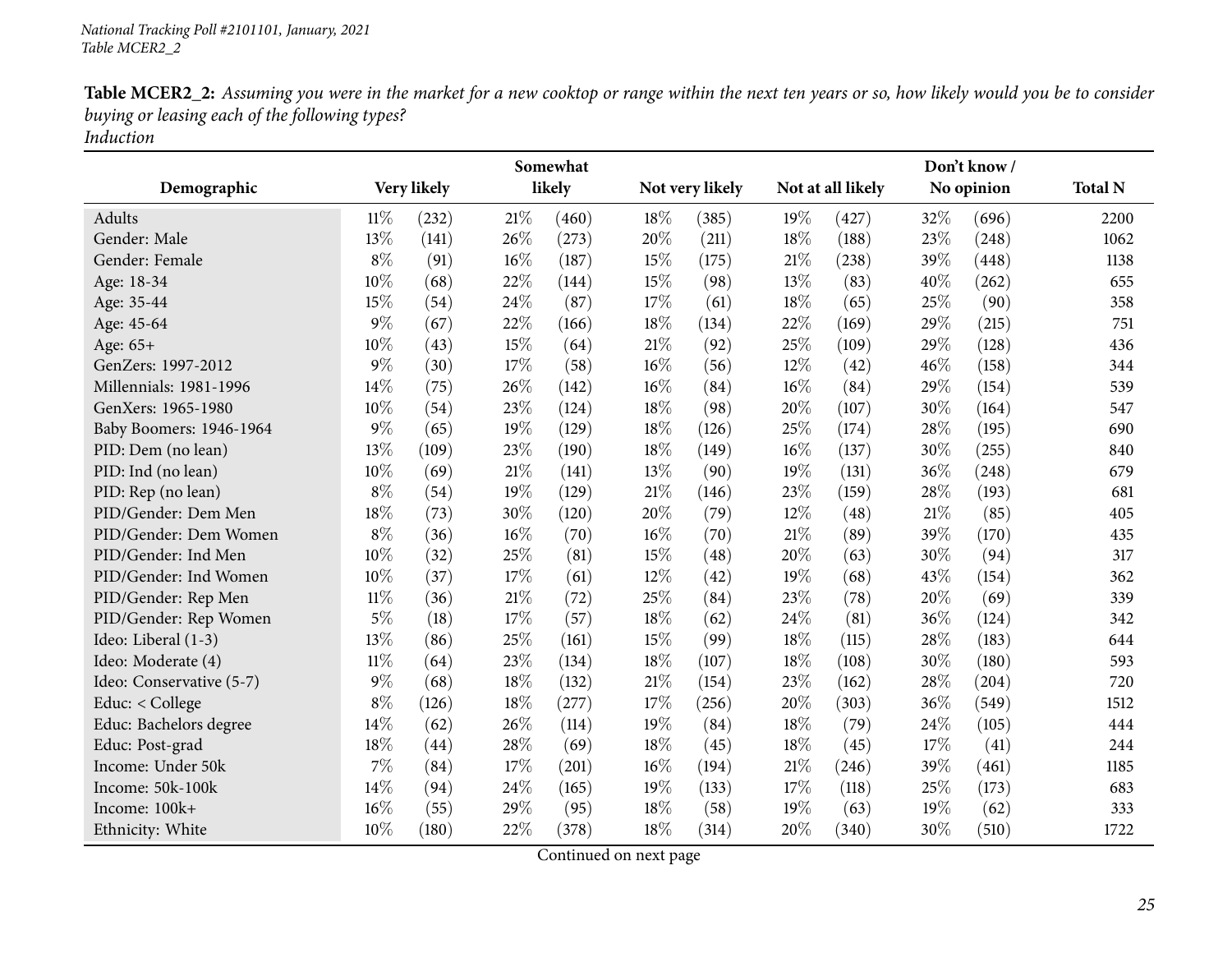|                                   |        |             |        | Somewhat |        |                 |        |                   |      | Don't know / |                |
|-----------------------------------|--------|-------------|--------|----------|--------|-----------------|--------|-------------------|------|--------------|----------------|
| Demographic                       |        | Very likely |        | likely   |        | Not very likely |        | Not at all likely |      | No opinion   | <b>Total N</b> |
| Adults                            | 11%    | (232)       | 21%    | (460)    | 18%    | (385)           | 19%    | (427)             | 32%  | (696)        | 2200           |
| Ethnicity: Hispanic               | $9\%$  | (32)        | $21\%$ | (73)     | 16%    | (57)            | 16%    | (56)              | 38%  | (132)        | 349            |
| Ethnicity: Black                  | 10%    | (28)        | $17\%$ | (47)     | 15%    | (42)            | 17%    | (48)              | 40%  | (109)        | 274            |
| Ethnicity: Other                  | 12%    | (24)        | 17%    | (35)     | 14%    | (29)            | 19%    | (39)              | 38%  | (77)         | 204            |
| All Christian                     | 12%    | (124)       | $21\%$ | (223)    | 20%    | (211)           | 20%    | (215)             | 27%  | (283)        | 1057           |
| All Non-Christian                 | 21%    | (24)        | 28\%   | (32)     | 20%    | (23)            | 14%    | (16)              | 18%  | (21)         | 117            |
| Atheist                           | 10%    | (10)        | 36%    | (36)     | $11\%$ | (11)            | 14%    | (14)              | 30%  | (30)         | 101            |
| Agnostic/Nothing in particular    | $8\%$  | (41)        | 20%    | (104)    | 13%    | (69)            | 19%    | (100)             | 40%  | (207)        | 521            |
| Something Else                    | $8\%$  | (33)        | $16\%$ | (65)     | 17%    | (70)            | 20%    | (81)              | 38%  | (155)        | 404            |
| Religious Non-Protestant/Catholic | 21%    | (32)        | 22%    | (33)     | 19%    | (28)            | 18%    | (27)              | 19%  | (29)         | 147            |
| Evangelical                       | 10%    | (67)        | $21\%$ | (139)    | 22%    | (140)           | 18%    | (120)             | 28%  | (184)        | 649            |
| Non-Evangelical                   | 10%    | (79)        | 19%    | (146)    | 18%    | (136)           | $21\%$ | (165)             | 32%  | (244)        | 770            |
| Community: Urban                  | 15%    | (101)       | 23%    | (151)    | 13%    | (89)            | 14%    | (95)              | 34%  | (225)        | 662            |
| Community: Suburban               | $9\%$  | (86)        | 20%    | (192)    | 20%    | (196)           | 20%    | (197)             | 31%  | (297)        | 968            |
| Community: Rural                  | $8\%$  | (45)        | $21\%$ | (117)    | 18%    | (100)           | 23%    | (134)             | 31%  | (174)        | 570            |
| Employ: Private Sector            | 15%    | (102)       | 26%    | (171)    | 19%    | (124)           | 16%    | (109)             | 24%  | (158)        | 664            |
| <b>Employ: Government</b>         | 14%    | (20)        | 28%    | (39)     | 21%    | (31)            | 18%    | (26)              | 19%  | (27)         | 143            |
| Employ: Self-Employed             | 12%    | (23)        | 29%    | (56)     | 15%    | (29)            | 17%    | (32)              | 27%  | (53)         | 193            |
| Employ: Homemaker                 | $5\%$  | (7)         | 14%    | (17)     | 16%    | (20)            | 24%    | (30)              | 41\% | (51)         | 125            |
| Employ: Student                   | $7\%$  | (7)         | 19%    | (21)     | 12%    | (13)            | $8\%$  | (9)               | 54%  | (59)         | 109            |
| Employ: Retired                   | $8\%$  | (36)        | $16\%$ | (73)     | 23%    | (107)           | 27%    | (124)             | 27%  | (129)        | 469            |
| Employ: Unemployed                | $7\%$  | (24)        | 14\%   | (47)     | 13%    | (42)            | 19%    | (64)              | 47%  | (156)        | 334            |
| Employ: Other                     | $8\%$  | (12)        | 22%    | (36)     | 12%    | (20)            | 20%    | (32)              | 39%  | (63)         | 164            |
| Military HH: Yes                  | 11%    | (39)        | 20%    | (72)     | 23%    | (84)            | 21%    | (75)              | 26\% | (93)         | 362            |
| Military HH: No                   | $11\%$ | (193)       | $21\%$ | (388)    | 16%    | (301)           | 19%    | (352)             | 33%  | (603)        | 1838           |
| RD/WT: Right Direction            | 15%    | (135)       | 23%    | (215)    | 16%    | (148)           | 17%    | (156)             | 29%  | (261)        | 915            |
| RD/WT: Wrong Track                | $8\%$  | (97)        | 19%    | (246)    | 18%    | (237)           | 21%    | (270)             | 34%  | (435)        | 1285           |
| Biden Job Approve                 | 13%    | (164)       | 24%    | (296)    | 18%    | (222)           | 17%    | (213)             | 29%  | (364)        | 1260           |
| <b>Biden Job Disapprove</b>       | $7\%$  | (50)        | 19%    | (138)    | 20%    | (143)           | 25%    | (185)             | 29%  | (210)        | 725            |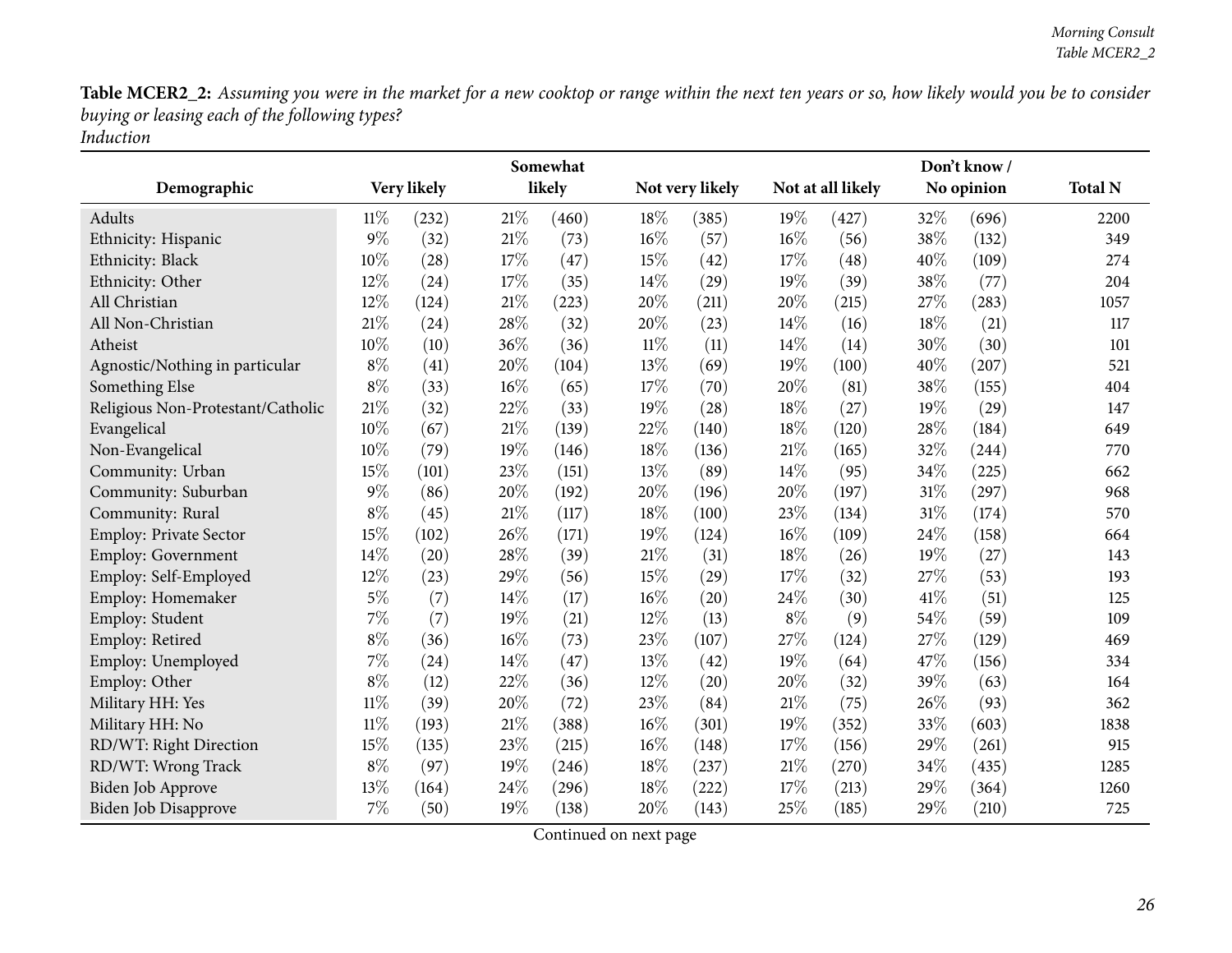|                                      |        |             |        | Somewhat |        |                 |        |                    |      | Don't know/ |                |
|--------------------------------------|--------|-------------|--------|----------|--------|-----------------|--------|--------------------|------|-------------|----------------|
| Demographic                          |        | Very likely |        | likely   |        | Not very likely |        | Not at all likely  |      | No opinion  | <b>Total N</b> |
| Adults                               | 11%    | (232)       | 21%    | (460)    | 18%    | (385)           | 19%    | (427)              | 32%  | (696)       | 2200           |
| Biden Job Strongly Approve           | 16%    | (121)       | 22%    | (166)    | 16%    | (118)           | 17%    | (125)              | 29%  | (216)       | 746            |
| Biden Job Somewhat Approve           | $8\%$  | (43)        | 25%    | (131)    | 20%    | (104)           | 17%    | (88)               | 29%  | (148)       | 515            |
| Biden Job Somewhat Disapprove        | $7\%$  | (14)        | 24%    | (45)     | 25%    | (47)            | 15%    | $\left( 29\right)$ | 29%  | (54)        | 189            |
| <b>Biden Job Strongly Disapprove</b> | 7%     | (36)        | $17\%$ | (92)     | 18%    | (96)            | 29%    | (156)              | 29%  | (156)       | 536            |
| Favorable of Biden                   | 13%    | (164)       | 23%    | (288)    | 17%    | (214)           | 17%    | (207)              | 30%  | (380)       | 1254           |
| Unfavorable of Biden                 | $8\%$  | (62)        | 18%    | (147)    | 19%    | (152)           | 25%    | (207)              | 30%  | (248)       | 816            |
| Very Favorable of Biden              | 16%    | (114)       | 20%    | (150)    | 17%    | (123)           | 17%    | (128)              | 30%  | (219)       | 734            |
| Somewhat Favorable of Biden          | 10%    | (49)        | 27\%   | (139)    | 17%    | (91)            | 15%    | (79)               | 31%  | (161)       | 519            |
| Somewhat Unfavorable of Biden        | $9\%$  | (22)        | $21\%$ | (48)     | 20%    | (47)            | 15%    | (34)               | 35%  | (80)        | 231            |
| Very Unfavorable of Biden            | $7\%$  | (40)        | 17%    | (99)     | 18%    | (105)           | 30%    | (173)              | 29%  | (168)       | 586            |
| #1 Issue: Economy                    | $11\%$ | (89)        | 22%    | (185)    | 19%    | (158)           | 17%    | (141)              | 32%  | (271)       | 845            |
| #1 Issue: Security                   | 7%     | (19)        | 20%    | (53)     | 19%    | (50)            | 24%    | (64)               | 29%  | (76)        | 262            |
| #1 Issue: Health Care                | 12%    | (46)        | 25%    | (98)     | 16%    | (60)            | 21%    | (79)               | 26%  | (102)       | 386            |
| #1 Issue: Medicare / Social Security | $8\%$  | (21)        | 13%    | (33)     | 22%    | (56)            | 25%    | (65)               | 32%  | (82)        | 257            |
| #1 Issue: Women's Issues             | $11\%$ | (13)        | 15%    | (17)     | 11%    | (13)            | 14%    | (16)               | 48%  | (53)        | 111            |
| #1 Issue: Education                  | 13%    | (13)        | 20%    | (20)     | 18%    | (18)            | 15%    | (15)               | 34%  | (33)        | 99             |
| #1 Issue: Energy                     | 18%    | (13)        | 23%    | (16)     | 15%    | (11)            | 16%    | (12)               | 28%  | (20)        | 72             |
| #1 Issue: Other                      | 10%    | (17)        | 23%    | (38)     | 12%    | (20)            | 21%    | (35)               | 35%  | (59)        | 169            |
| 2020 Vote: Joe Biden                 | 15%    | (144)       | 24%    | (234)    | 16%    | (158)           | 18%    | (177)              | 27%  | (258)       | 972            |
| 2020 Vote: Donald Trump              | $8\%$  | (55)        | 20%    | (142)    | 20%    | (143)           | 25%    | (178)              | 28%  | (202)       | 721            |
| 2020 Vote: Other                     | 10%    | (7)         | 13%    | (9)      | 18%    | (12)            | 17%    | (11)               | 41\% | (28)        | 67             |
| 2020 Vote: Didn't Vote               | $6\%$  | (26)        | 17%    | (74)     | 16%    | (71)            | 14%    | (61)               | 47%  | (207)       | 439            |
| 2018 House Vote: Democrat            | 15%    | (107)       | 22%    | (161)    | 16%    | (117)           | 19%    | (142)              | 28%  | (205)       | 732            |
| 2018 House Vote: Republican          | 10%    | (62)        | 20%    | (125)    | 21%    | (130)           | 23%    | (143)              | 25%  | (154)       | 614            |
| 2018 House Vote: Someone else        | 7%     | (4)         | 27\%   | (16)     | $21\%$ | (12)            | $11\%$ | (6)                | 34%  | (21)        | 60             |
| 2016 Vote: Hillary Clinton           | 15%    | (100)       | 24\%   | (161)    | 16%    | (110)           | 18%    | (120)              | 27\% | (184)       | 676            |
| 2016 Vote: Donald Trump              | 10%    | (66)        | 20%    | (133)    | 21%    | (134)           | 24\%   | (157)              | 25%  | (162)       | 652            |
| 2016 Vote: Other                     | 10%    | (12)        | 19%    | (25)     | 20%    | (25)            | 22%    | (27)               | 30%  | (38)        | 126            |
| 2016 Vote: Didn't Vote               | 7%     | (54)        | 19%    | (142)    | 16%    | (116)           | 16%    | (122)              | 42%  | (312)       | 746            |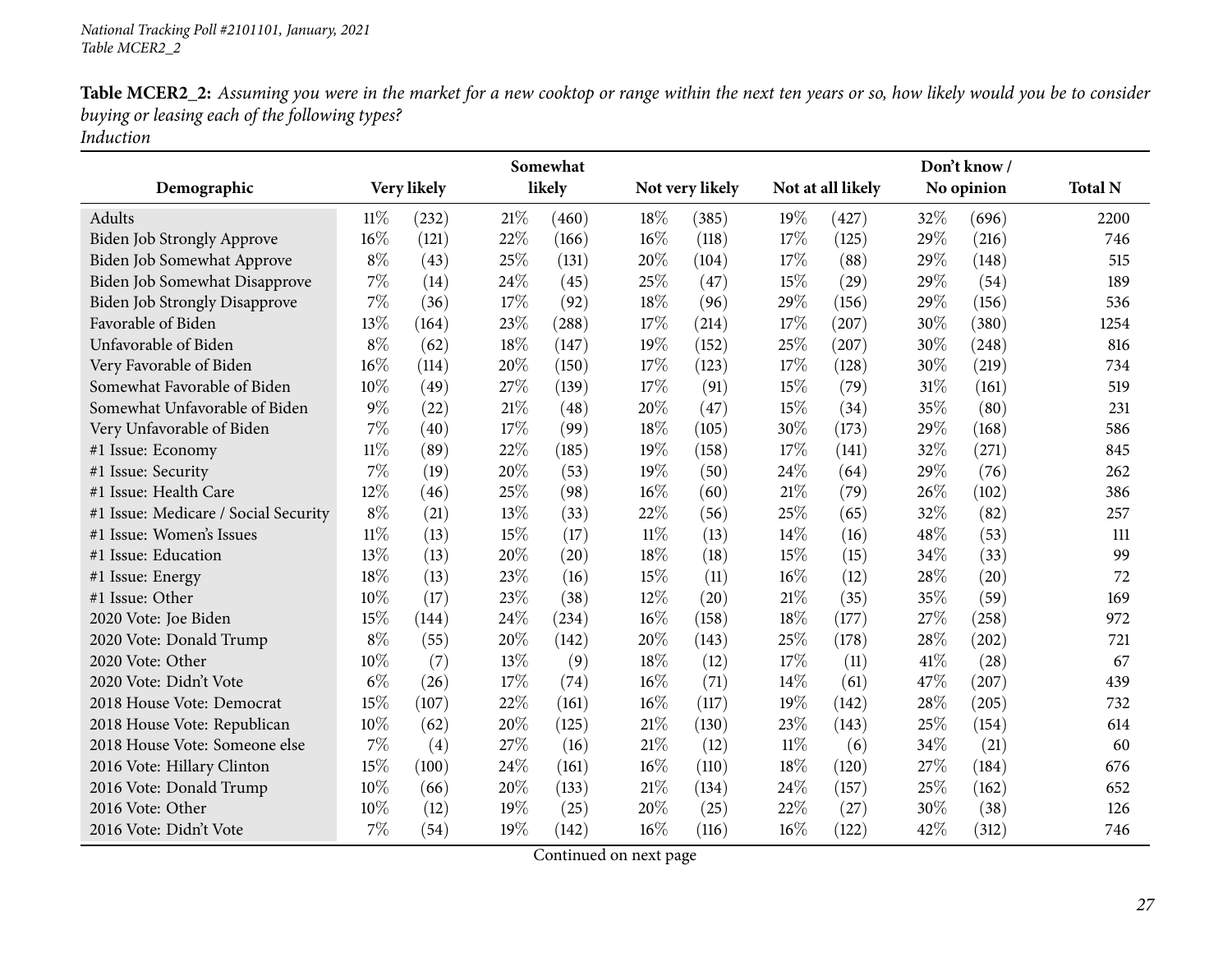|                          |        |             |        | Somewhat   |        |                 |        |                   |        | Don't know / |                |
|--------------------------|--------|-------------|--------|------------|--------|-----------------|--------|-------------------|--------|--------------|----------------|
| Demographic              |        | Very likely |        | likely     |        | Not very likely |        | Not at all likely |        | No opinion   | <b>Total N</b> |
| Adults                   | $11\%$ | (232)       | 21%    | (460)      | 18\%   | (385)           | $19\%$ | (427)             | 32%    | (696)        | 2200           |
| Voted in 2014: Yes       | $13\%$ | (158)       | 22%    | $^{'}272)$ | 19%    | (229)           | 21%    | $^{'}255)$        | 25\%   | (305)        | 1219           |
| Voted in 2014: No        | 7%     | (74)        | $19\%$ | (189)      | $16\%$ | (156)           | 18\%   | (172)             | 40%    | (391)        | 981            |
| 4-Region: Northeast      | $10\%$ | (39)        | 25\%   | (97)       | $15\%$ | (57)            | 20%    | (79)              | $31\%$ | (121)        | 394            |
| 4-Region: Midwest        | $9\%$  | (44)        | $18\%$ | (85)       | 22\%   | (100)           | 20%    | (93)              | 30\%   | (141)        | 462            |
| 4-Region: South          | $10\%$ | (82)        | 21%    | (173)      | 18\%   | (149)           | 20%    | (163)             | $31\%$ | $^{'}257)$   | 824            |
| 4-Region: West           | $13\%$ | (68)        | $20\%$ | (105)      | $15\%$ | (79)            | 17%    | (91)              | 34\%   | (177)        | 520            |
| Climate concerned        | 12%    | (194)       | 23\%   | (373)      | $17\%$ | (266)           | 17%    | (277)             | $31\%$ | (498)        | 1607           |
| Climate unconcerned      | $6\%$  | (34)        | $16\%$ | (87)       | 22%    | (117)           | $26\%$ | (141)             | 30\%   | (159)        | 537            |
| Gas cooktop              | 10%    | (94)        | 22%    | (199)      | 18%    | (164)           | $19\%$ | (172)             | 31\%   | (286)        | 916            |
| Electric cooktop         | $9\%$  | (104)       | 21%    | (242)      | 18\%   | (212)           | 21\%   | (244)             | 30\%   | (351)        | 1153           |
| Induction cooktop        | 48\%   | (29)        | 24\%   | (15)       | 10\%   | (6)             | $6\%$  | (3)               | $12\%$ | (7)          | 60             |
| Uses natural gas         | 13\%   | (130)       | 22%    | (225)      | 19%    | (190)           | 21%    | (212)             | $26\%$ | (270)        | 1028           |
| Does not use natural gas | $10\%$ | (88)        | 23\%   | (214)      | 17%    | (157)           | 21%    | (190)             | $30\%$ | (275)        | 923            |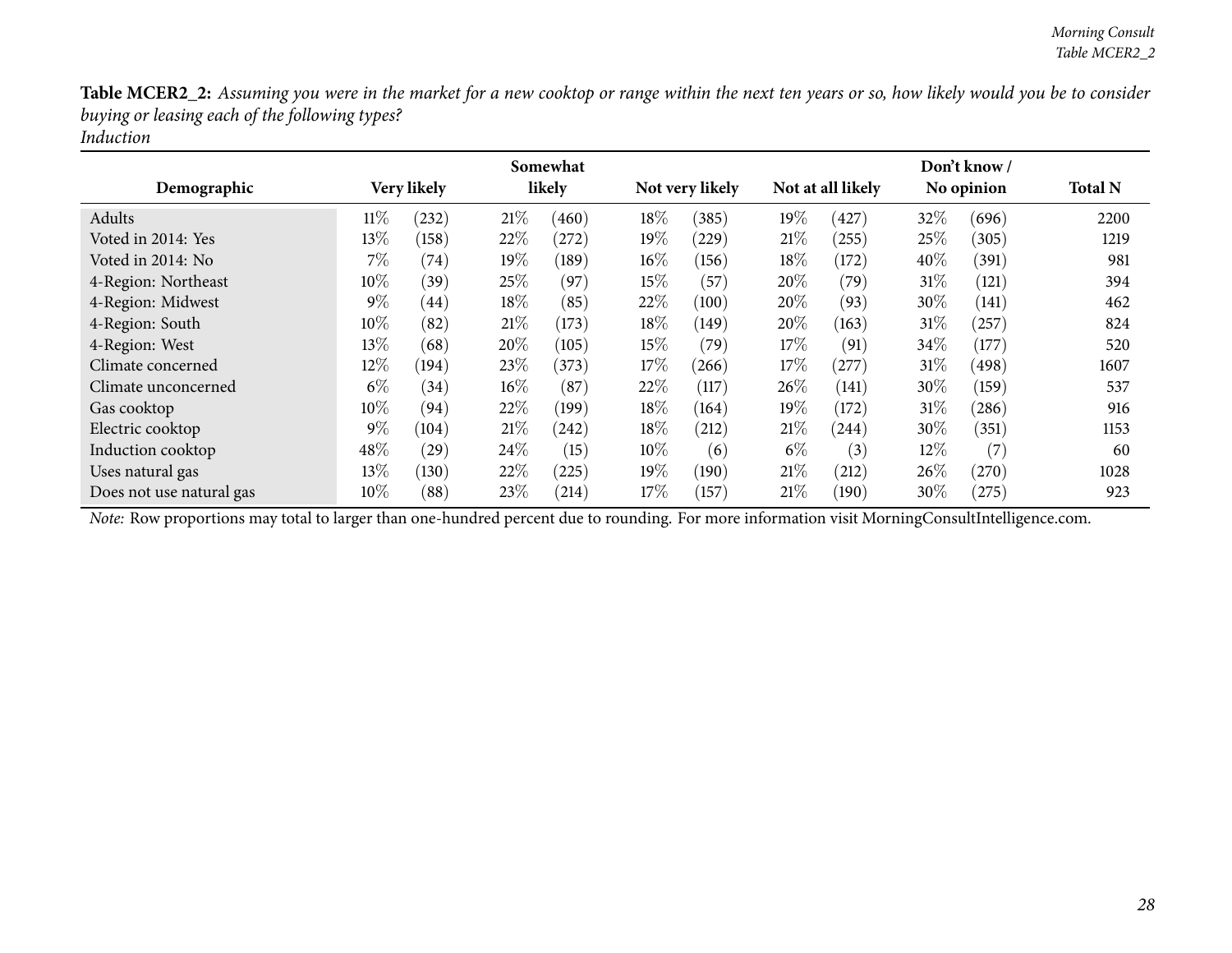<span id="page-28-0"></span>

|                          |      |             |        | Somewhat |        |                 |        |                   |        | Don't know/ |                |
|--------------------------|------|-------------|--------|----------|--------|-----------------|--------|-------------------|--------|-------------|----------------|
| Demographic              |      | Very likely |        | likely   |        | Not very likely |        | Not at all likely |        | No opinion  | <b>Total N</b> |
| Adults                   | 34\% | (747)       | 21%    | (463)    | 14%    | (312)           | 22%    | (492)             | $8\%$  | (186)       | 2200           |
| Gender: Male             | 33%  | (355)       | 22%    | (236)    | 15%    | (161)           | 22%    | (236)             | 7%     | (74)        | 1062           |
| Gender: Female           | 34%  | (392)       | 20%    | (227)    | 13%    | (151)           | 22%    | (256)             | 10%    | (112)       | 1138           |
| Age: 18-34               | 25%  | (166)       | 29%    | (188)    | 15%    | (99)            | $16\%$ | (108)             | 14%    | (95)        | 655            |
| Age: 35-44               | 39%  | (138)       | 25%    | (89)     | 13%    | (48)            | 14%    | (50)              | $9\%$  | (33)        | 358            |
| Age: 45-64               | 37%  | (278)       | 17%    | (131)    | 13%    | (98)            | 27%    | (203)             | $5\%$  | (40)        | 751            |
| Age: 65+                 | 38%  | (165)       | 13%    | (55)     | 15%    | (67)            | 30%    | (131)             | $4\%$  | (18)        | 436            |
| GenZers: 1997-2012       | 20%  | (70)        | 25%    | (86)     | 18%    | (64)            | 19%    | (67)              | 17%    | (57)        | 344            |
| Millennials: 1981-1996   | 36%  | (193)       | 32%    | (171)    | 10%    | (55)            | 13%    | (68)              | 10%    | (52)        | 539            |
| GenXers: 1965-1980       | 35%  | (194)       | 19%    | (102)    | 15%    | (83)            | 23%    | (128)             | 7%     | (40)        | 547            |
| Baby Boomers: 1946-1964  | 39%  | (266)       | 14%    | (98)     | 14%    | (97)            | 28%    | (193)             | $5\%$  | (36)        | 690            |
| PID: Dem (no lean)       | 36%  | (300)       | 22%    | (181)    | 16%    | (132)           | 20%    | (164)             | $7\%$  | (63)        | 840            |
| PID: Ind (no lean)       | 30%  | (202)       | 22%    | (149)    | 12%    | (83)            | 23%    | (154)             | 13%    | (92)        | 679            |
| PID: Rep (no lean)       | 36%  | (245)       | 20%    | (133)    | 14%    | (97)            | 26%    | (174)             | $5\%$  | (32)        | 681            |
| PID/Gender: Dem Men      | 33%  | (136)       | 23%    | (94)     | 18%    | (72)            | 20%    | (80)              | $6\%$  | (23)        | 405            |
| PID/Gender: Dem Women    | 38%  | (164)       | 20%    | (87)     | 14%    | (60)            | 19%    | (83)              | $9\%$  | (39)        | 435            |
| PID/Gender: Ind Men      | 30%  | (96)        | 21%    | (68)     | 14%    | (43)            | 24%    | (76)              | $11\%$ | (34)        | 317            |
| PID/Gender: Ind Women    | 29%  | (106)       | 22%    | (80)     | $11\%$ | (40)            | 22%    | (78)              | 16%    | (57)        | 362            |
| PID/Gender: Rep Men      | 36%  | (123)       | 22%    | (74)     | 14%    | (46)            | 24%    | (80)              | $5\%$  | (16)        | 339            |
| PID/Gender: Rep Women    | 36%  | (122)       | 18%    | (60)     | 15%    | (51)            | 28%    | (94)              | $5\%$  | (15)        | 342            |
| Ideo: Liberal (1-3)      | 34%  | (220)       | 22%    | (141)    | 18%    | (114)           | 21%    | (135)             | $5\%$  | (34)        | 644            |
| Ideo: Moderate (4)       | 31%  | (184)       | 23%    | (134)    | 14%    | (83)            | 24%    | (140)             | $9\%$  | (51)        | 593            |
| Ideo: Conservative (5-7) | 39%  | (280)       | 19%    | (133)    | 13%    | (95)            | 24\%   | (175)             | $5\%$  | (37)        | 720            |
| Educ: < College          | 32%  | (476)       | 20%    | (300)    | 14%    | (215)           | 24%    | (363)             | 10%    | (157)       | 1512           |
| Educ: Bachelors degree   | 38%  | (167)       | 23%    | (104)    | 15%    | (68)            | 19%    | (82)              | $5\%$  | (22)        | 444            |
| Educ: Post-grad          | 42%  | (103)       | 24\%   | (59)     | 12%    | (28)            | 19%    | (47)              | $3\%$  | (6)         | 244            |
| Income: Under 50k        | 28%  | (336)       | 22%    | (257)    | 14%    | (171)           | 24%    | (281)             | 12%    | (139)       | 1185           |
| Income: 50k-100k         | 39%  | (264)       | 19%    | (131)    | 15%    | (101)           | 22%    | (151)             | $5\%$  | (36)        | 683            |
| Income: 100k+            | 44%  | (147)       | 23%    | (75)     | 12%    | (39)            | 18%    | (59)              | $3\%$  | (11)        | 333            |
| Ethnicity: White         | 34%  | (592)       | $21\%$ | (362)    | 15%    | (250)           | 24\%   | (408)             | $6\%$  | (110)       | 1722           |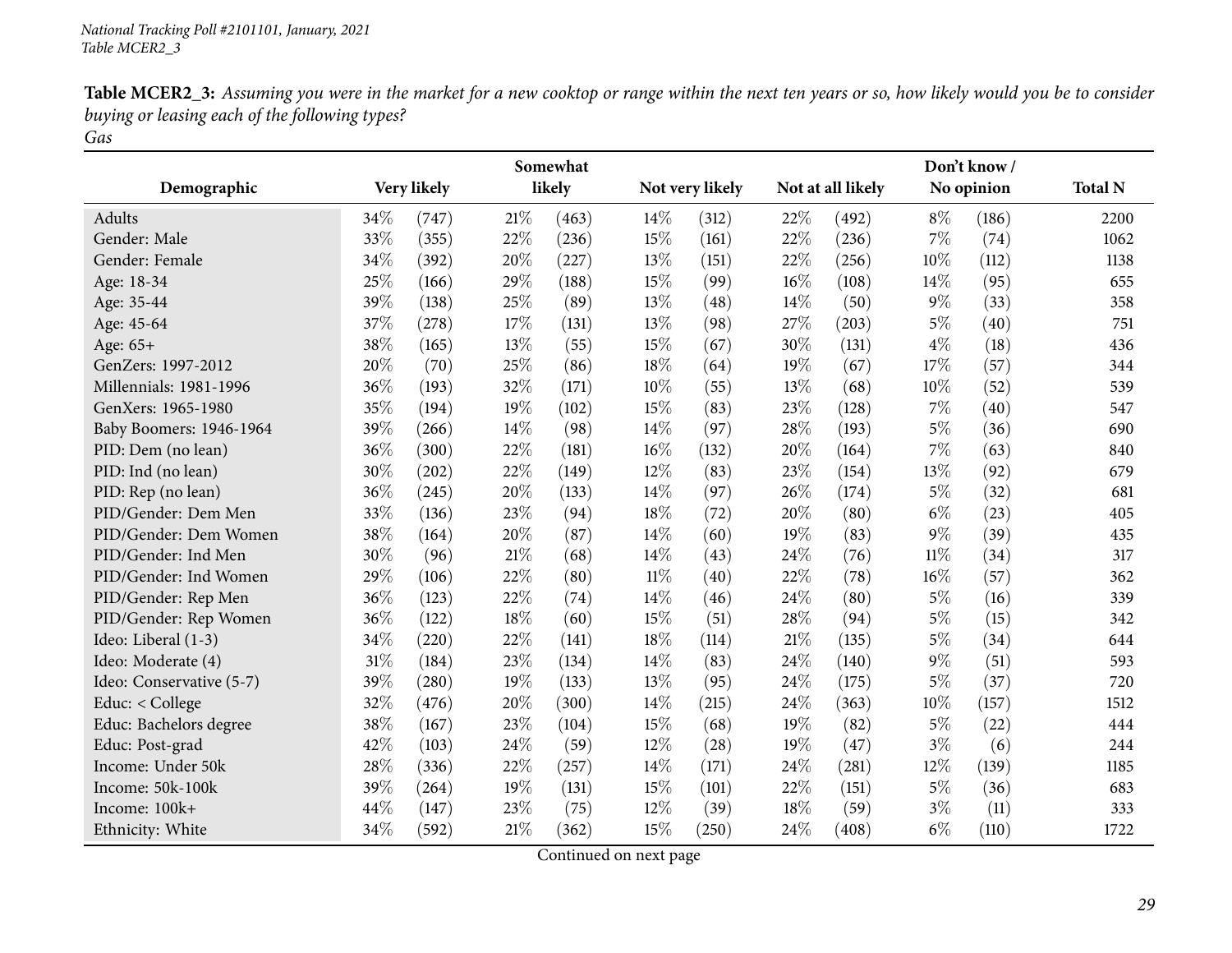|                                   |        |             |        | Somewhat |        |                 |        |                   |        | Don't know/ |                |
|-----------------------------------|--------|-------------|--------|----------|--------|-----------------|--------|-------------------|--------|-------------|----------------|
| Demographic                       |        | Very likely |        | likely   |        | Not very likely |        | Not at all likely |        | No opinion  | <b>Total N</b> |
| Adults                            | 34%    | (747)       | 21%    | (463)    | 14\%   | (312)           | 22%    | (492)             | $8\%$  | (186)       | 2200           |
| Ethnicity: Hispanic               | 34%    | (119)       | 23%    | (80)     | 18%    | (62)            | 13%    | (46)              | 12%    | (42)        | 349            |
| Ethnicity: Black                  | 33%    | (90)        | 24%    | (66)     | $11\%$ | (31)            | 17%    | (46)              | 15%    | (40)        | 274            |
| Ethnicity: Other                  | 32%    | (65)        | 17%    | (35)     | 15%    | (30)            | 19%    | (38)              | 18%    | (36)        | 204            |
| All Christian                     | 39%    | (412)       | 18%    | (188)    | 15%    | (162)           | 22%    | (238)             | $5\%$  | (57)        | 1057           |
| All Non-Christian                 | 45%    | (53)        | $21\%$ | (24)     | 13%    | (15)            | 16%    | (19)              | $4\%$  | (5)         | 117            |
| Atheist                           | 26%    | (26)        | 18%    | (18)     | 16%    | (16)            | 31%    | (31)              | 10%    | (10)        | 101            |
| Agnostic/Nothing in particular    | 25%    | (131)       | 23%    | (119)    | 14%    | (74)            | 23%    | (120)             | 15%    | (77)        | 521            |
| Something Else                    | $31\%$ | (126)       | 28\%   | (113)    | $11\%$ | (45)            | $21\%$ | (84)              | $9\%$  | (36)        | 404            |
| Religious Non-Protestant/Catholic | 41%    | (61)        | 20%    | (29)     | 13%    | (19)            | 20%    | (30)              | $5\%$  | (8)         | 147            |
| Evangelical                       | 35%    | (230)       | 22%    | (141)    | 15%    | (96)            | 23%    | (147)             | $5\%$  | (35)        | 649            |
| Non-Evangelical                   | 38%    | (294)       | 20%    | (153)    | 14%    | (105)           | $21\%$ | (163)             | $7\%$  | (55)        | 770            |
| Community: Urban                  | 35%    | (233)       | 24\%   | (158)    | 14%    | (93)            | 18%    | (122)             | $8\%$  | (55)        | 662            |
| Community: Suburban               | 35%    | (343)       | $21\%$ | (201)    | 13%    | (128)           | 21%    | (203)             | 10%    | (92)        | 968            |
| Community: Rural                  | 30%    | (171)       | $18\%$ | (104)    | 16%    | (91)            | 29%    | (167)             | $7\%$  | (38)        | 570            |
| Employ: Private Sector            | 39%    | (258)       | 23%    | (152)    | 12%    | (81)            | 21%    | (139)             | 5%     | (34)        | 664            |
| <b>Employ: Government</b>         | 42%    | (60)        | 22%    | (32)     | 12%    | (17)            | 16%    | (23)              | $8\%$  | (11)        | 143            |
| Employ: Self-Employed             | 27%    | (52)        | 32%    | (61)     | 19%    | (37)            | 17%    | (32)              | $5\%$  | (10)        | 193            |
| Employ: Homemaker                 | 34%    | (43)        | 17%    | (21)     | 12%    | (16)            | 29%    | (36)              | $7\%$  | (9)         | 125            |
| Employ: Student                   | 19%    | (21)        | 29%    | (32)     | 22%    | (24)            | 16%    | (18)              | 14%    | (16)        | 109            |
| Employ: Retired                   | 34%    | (161)       | 13%    | (60)     | 17%    | (79)            | 32%    | (149)             | $4\%$  | (20)        | 469            |
| Employ: Unemployed                | 25%    | (84)        | 25%    | (84)     | 10%    | (33)            | 20%    | (66)              | 20%    | (67)        | 334            |
| Employ: Other                     | 42%    | (68)        | 13%    | (21)     | 16%    | (26)            | 18%    | (30)              | $11\%$ | (18)        | 164            |
| Military HH: Yes                  | 39%    | (141)       | 19%    | (69)     | 13%    | (47)            | 22%    | (80)              | $7\%$  | (25)        | 362            |
| Military HH: No                   | 33%    | (606)       | $21\%$ | (394)    | 14%    | (265)           | 22%    | (412)             | $9\%$  | (161)       | 1838           |
| RD/WT: Right Direction            | 38%    | (349)       | 21\%   | (191)    | 14%    | (128)           | 20%    | (180)             | $7\%$  | (66)        | 915            |
| RD/WT: Wrong Track                | 31%    | (398)       | $21\%$ | (272)    | 14%    | (183)           | 24%    | (312)             | $9\%$  | (120)       | 1285           |
| Biden Job Approve                 | 34%    | (435)       | 23%    | (287)    | 15%    | (189)           | 20%    | (256)             | 7%     | (93)        | 1260           |
| <b>Biden Job Disapprove</b>       | 34%    | (250)       | 18%    | (132)    | 14%    | (100)           | 28%    | (204)             | $6\%$  | (40)        | 725            |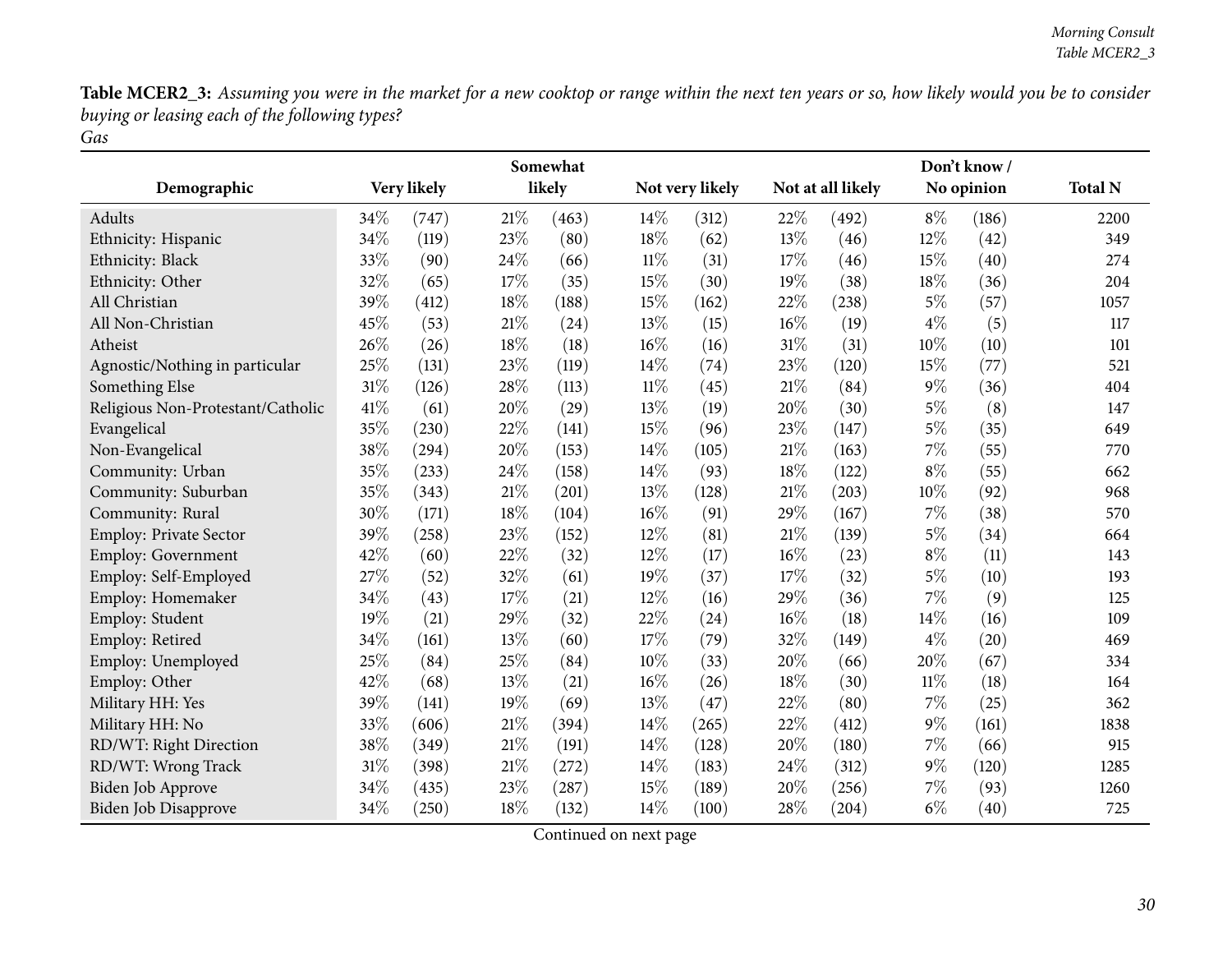|                                      |      |             |        | Somewhat |        |                 |     |                   |       | Don't know/ |                |
|--------------------------------------|------|-------------|--------|----------|--------|-----------------|-----|-------------------|-------|-------------|----------------|
| Demographic                          |      | Very likely |        | likely   |        | Not very likely |     | Not at all likely |       | No opinion  | <b>Total N</b> |
| Adults                               | 34\% | (747)       | 21%    | (463)    | 14\%   | (312)           | 22% | (492)             | $8\%$ | (186)       | 2200           |
| Biden Job Strongly Approve           | 37%  | (272)       | 20%    | (149)    | 15%    | (113)           | 21% | (159)             | 7%    | (52)        | 746            |
| Biden Job Somewhat Approve           | 32%  | (162)       | 27%    | (139)    | 15%    | (76)            | 19% | (97)              | $8\%$ | (41)        | 515            |
| Biden Job Somewhat Disapprove        | 31%  | (59)        | 20%    | (38)     | 20%    | (37)            | 25% | (48)              | $3\%$ | (6)         | 189            |
| <b>Biden Job Strongly Disapprove</b> | 36%  | (191)       | 17%    | (94)     | 12%    | (62)            | 29% | (156)             | $6\%$ | (34)        | 536            |
| Favorable of Biden                   | 34%  | (429)       | 22%    | (275)    | 15%    | (191)           | 21% | (262)             | $8\%$ | (97)        | 1254           |
| Unfavorable of Biden                 | 34%  | (274)       | 20%    | (160)    | 14%    | (111)           | 27% | (221)             | $6\%$ | (51)        | 816            |
| Very Favorable of Biden              | 35%  | (254)       | 20%    | (144)    | 16%    | (118)           | 21% | (157)             | $8\%$ | (61)        | 734            |
| Somewhat Favorable of Biden          | 34%  | (175)       | 25%    | (131)    | 14\%   | (73)            | 20% | (104)             | 7%    | (36)        | 519            |
| Somewhat Unfavorable of Biden        | 30%  | (69)        | 24%    | (56)     | 19%    | (43)            | 20% | (45)              | 7%    | (17)        | 231            |
| Very Unfavorable of Biden            | 35%  | (204)       | 18%    | (104)    | 12%    | (68)            | 30% | (175)             | $6\%$ | (34)        | 586            |
| #1 Issue: Economy                    | 33%  | (280)       | 23%    | (196)    | 16%    | (136)           | 19% | (162)             | $8\%$ | (70)        | 845            |
| #1 Issue: Security                   | 36%  | (95)        | 19%    | (49)     | 13%    | (35)            | 24% | (63)              | $8\%$ | (21)        | 262            |
| #1 Issue: Health Care                | 34%  | (131)       | 18%    | (70)     | 14%    | (55)            | 28% | (108)             | $5\%$ | (21)        | 386            |
| #1 Issue: Medicare / Social Security | 36%  | (91)        | 19%    | (48)     | 13%    | (34)            | 27% | (70)              | $6\%$ | (14)        | 257            |
| #1 Issue: Women's Issues             | 30%  | (34)        | 31\%   | (34)     | $9\%$  | (10)            | 15% | (16)              | 15%   | (17)        | 111            |
| #1 Issue: Education                  | 28%  | (28)        | 28%    | (28)     | 18%    | (18)            | 16% | (16)              | $9\%$ | (9)         | 99             |
| #1 Issue: Energy                     | 34%  | (24)        | 23%    | (17)     | 12%    | (9)             | 26% | (19)              | $6\%$ | (4)         | 72             |
| #1 Issue: Other                      | 38%  | (64)        | $13\%$ | (22)     | $9\%$  | (16)            | 23% | (38)              | 17%   | (29)        | 169            |
| 2020 Vote: Joe Biden                 | 35%  | (343)       | 22%    | (216)    | 16%    | (151)           | 21% | (204)             | $6\%$ | (58)        | 972            |
| 2020 Vote: Donald Trump              | 37%  | (264)       | 19%    | (137)    | 13%    | (92)            | 27% | (193)             | $5\%$ | (35)        | 721            |
| 2020 Vote: Other                     | 45%  | (30)        | 17%    | (11)     | $8\%$  | (5)             | 19% | (13)              | 12%   | (8)         | 67             |
| 2020 Vote: Didn't Vote               | 25%  | (109)       | 23%    | (100)    | 15%    | (64)            | 19% | (82)              | 19%   | (85)        | 439            |
| 2018 House Vote: Democrat            | 39%  | (285)       | 22%    | (165)    | 13%    | (96)            | 21% | (151)             | $5\%$ | (35)        | 732            |
| 2018 House Vote: Republican          | 38%  | (232)       | 17%    | (103)    | 14%    | (85)            | 27% | (167)             | $4\%$ | (27)        | 614            |
| 2018 House Vote: Someone else        | 56%  | (33)        | $11\%$ | (6)      | $11\%$ | (7)             | 13% | (8)               | 10%   | (6)         | 60             |
| 2016 Vote: Hillary Clinton           | 40%  | (267)       | 22%    | (148)    | 14%    | (93)            | 20% | (134)             | $5\%$ | (33)        | 676            |
| 2016 Vote: Donald Trump              | 37%  | (244)       | 19%    | (123)    | 12%    | (81)            | 26% | (169)             | $5\%$ | (35)        | 652            |
| 2016 Vote: Other                     | 41%  | (51)        | 20%    | (26)     | 14%    | (18)            | 19% | (24)              | $6\%$ | (8)         | 126            |
| 2016 Vote: Didn't Vote               | 25%  | (185)       | 22%    | (166)    | 16%    | (120)           | 22% | (165)             | 15%   | (110)       | 746            |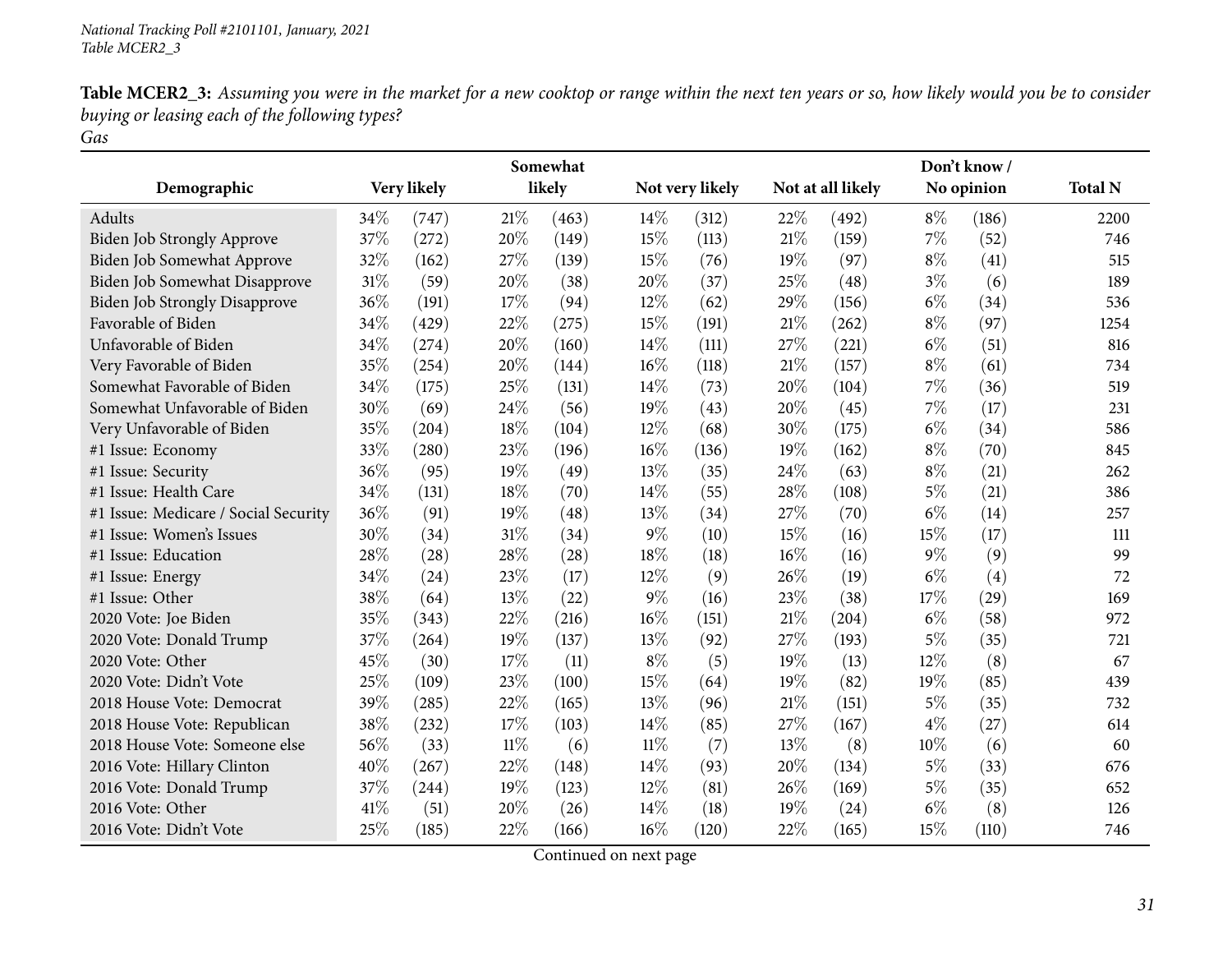|                          | Somewhat |             |         |            |        | Don't know /    |        |                   |        |            |                |
|--------------------------|----------|-------------|---------|------------|--------|-----------------|--------|-------------------|--------|------------|----------------|
| Demographic              |          | Very likely |         | likely     |        | Not very likely |        | Not at all likely |        | No opinion | <b>Total N</b> |
| Adults                   | 34\%     | (747)       | 21%     | (463)      | $14\%$ | (312)           | 22%    | (492)             | $8\%$  | (186)      | 2200           |
| Voted in 2014: Yes       | 41%      | (503)       | $19\%$  | (234)      | $13\%$ | (162)           | 22%    | (265)             | 5%     | (55)       | 1219           |
| Voted in 2014: No        | 25%      | $^{(245)}$  | 23\%    | $^{(229)}$ | $15\%$ | (150)           | 23\%   | (227)             | 13\%   | (131)      | 981            |
| 4-Region: Northeast      | 40%      | (156)       | 21%     | (84)       | $12\%$ | $^{'}47$        | 20%    | (78)              | $7\%$  | (29)       | 394            |
| 4-Region: Midwest        | 33\%     | (152)       | $20\%$  | (90)       | $15\%$ | (68)            | 23\%   | (108)             | $9\%$  | (44)       | 462            |
| 4-Region: South          | 29\%     | (237)       | $20\%$  | (168)      | $16\%$ | (129)           | 28\%   | (228)             | $8\%$  | (63)       | 824            |
| 4-Region: West           | 39%      | $^{'}202)$  | 23\%    | (121)      | $13\%$ | (68)            | $15\%$ | (78)              | $10\%$ | (51)       | 520            |
| Climate concerned        | 35%      | 557         | 22%     | (357)      | 15\%   | (236)           | 21%    | (331)             | $8\%$  | (126)      | 1607           |
| Climate unconcerned      | 34%      | (182)       | $18\%$  | (98)       | $14\%$ | (75)            | 27\%   | (146)             | $7\%$  | (36)       | 537            |
| Gas cooktop              | 58\%     | (531)       | $24\%$  | (221)      | $7\%$  | (67)            | $5\%$  | (45)              | $6\%$  | (52)       | 916            |
| Electric cooktop         | $16\%$   | (186)       | $19\%$  | (223)      | 19%    | (222)           | 37\%   | (429)             | $8\%$  | (92)       | 1153           |
| Induction cooktop        | 34\%     | (21)        | 23\%    | (14)       | 19%    | (11)            | $13\%$ | (8)               | $11\%$ | (7)        | 60             |
| Uses natural gas         | 49%      | (501)       | 22%     | (224)      | 12\%   | (126)           | $14\%$ | (143)             | $3\%$  | (34)       | 1028           |
| Does not use natural gas | 22%      | (202)       | 19 $\%$ | (178)      | 17%    | (157)           | 35%    | (320)             | $7\%$  | (66)       | 923            |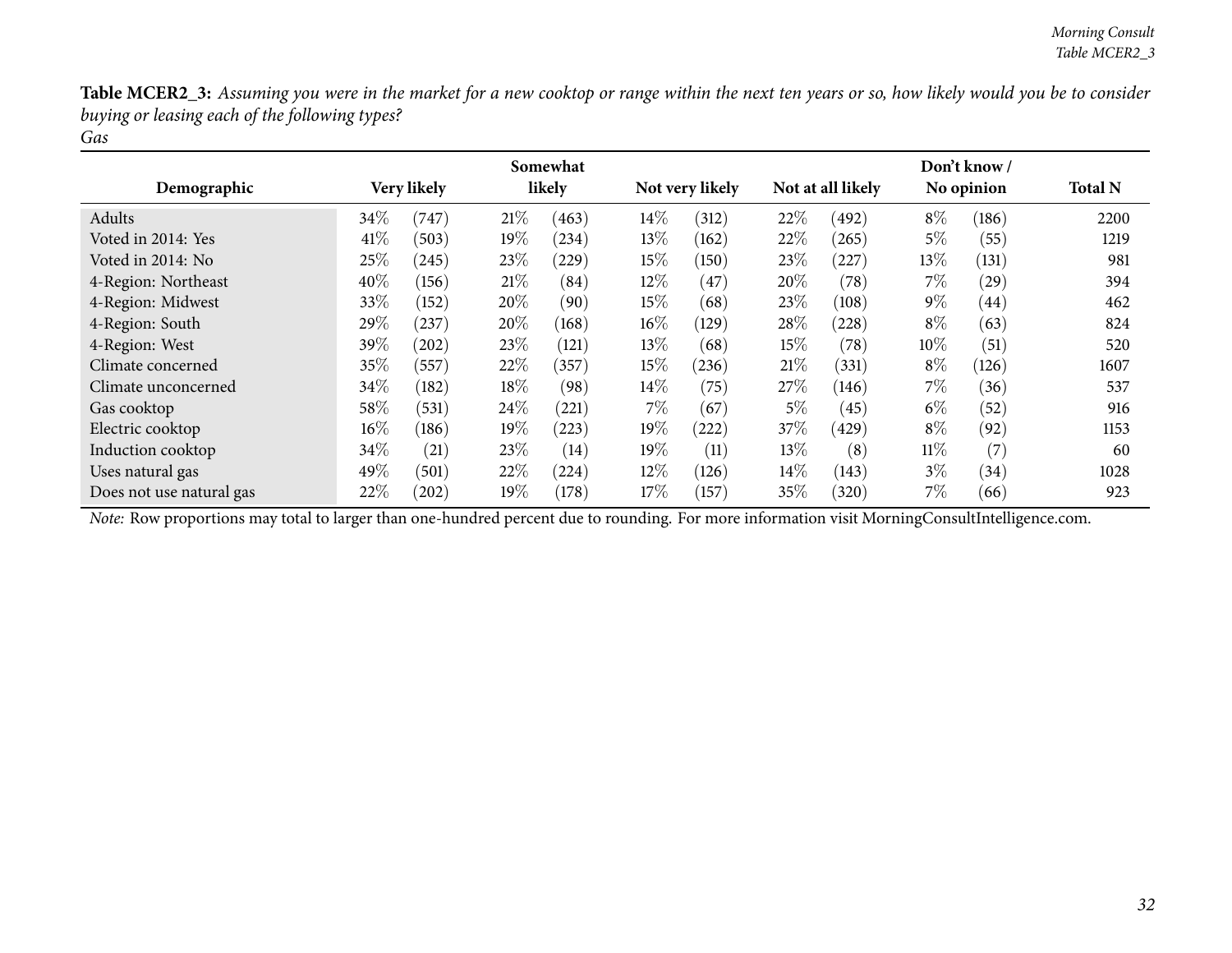Table MCER3\_1: To what extent are the following a reason why it is unlikely you will buy or lease an electric cooktop or range, or are they not a *reason at all?*

| I have used an electric cooktop/range and it did not work as well as gas alternatives. |
|----------------------------------------------------------------------------------------|
|----------------------------------------------------------------------------------------|

<span id="page-32-0"></span>

| Demographic              |      | Major reason |        | Minor reason |        | Not a reason at all | <b>Total N</b> |
|--------------------------|------|--------------|--------|--------------|--------|---------------------|----------------|
| Adults                   | 50%  | (280)        | 23%    | (131)        | 27\%   | (150)               | 560            |
| Gender: Male             | 44%  | (111)        | 27%    | (68)         | 29%    | (72)                | 251            |
| Gender: Female           | 55%  | (169)        | 20%    | (62)         | 25\%   | (78)                | 309            |
| Age: 18-34               | 41%  | (44)         | 31%    | (33)         | 28%    | (30)                | 107            |
| Age: 35-44               | 46%  | (43)         | 18%    | (17)         | 36%    | (34)                | 93             |
| Age: 45-64               | 52%  | (119)        | 24\%   | (55)         | 24\%   | (54)                | 228            |
| Age: 65+                 | 56%  | (74)         | 19%    | (26)         | 25\%   | (33)                | 133            |
| GenZers: 1997-2012       | 36%  | (19)         | 26%    | (13)         | 38%    | (19)                | 51             |
| Millennials: 1981-1996   | 50%  | (52)         | 28\%   | (29)         | 23\%   | (24)                | 104            |
| GenXers: 1965-1980       | 47%  | (73)         | 23\%   | (36)         | 30%    | (47)                | 157            |
| Baby Boomers: 1946-1964  | 57%  | (129)        | 21%    | (47)         | 23\%   | (52)                | 229            |
| PID: Dem (no lean)       | 52%  | (106)        | 24%    | (50)         | 24%    | (49)                | 205            |
| PID: Ind (no lean)       | 53%  | (88)         | 19%    | (32)         | 28\%   | (47)                | 167            |
| PID: Rep (no lean)       | 45%  | (86)         | 26%    | (49)         | 29%    | (54)                | 189            |
| PID/Gender: Dem Men      | 38%  | (30)         | 34\%   | (27)         | 28\%   | (22)                | 80             |
| PID/Gender: Dem Women    | 61%  | (76)         | 18%    | (23)         | $21\%$ | (27)                | 125            |
| PID/Gender: Ind Men      | 52%  | (36)         | $21\%$ | (15)         | 27%    | (19)                | 70             |
| PID/Gender: Ind Women    | 53%  | (51)         | 18%    | (17)         | 29%    | (28)                | 96             |
| PID/Gender: Rep Men      | 43%  | (44)         | 26%    | (26)         | 30%    | (31)                | 101            |
| PID/Gender: Rep Women    | 48%  | (42)         | 26%    | (23)         | 27%    | (23)                | 88             |
| Ideo: Liberal (1-3)      | 57%  | (93)         | 20%    | (33)         | 23%    | (37)                | 163            |
| Ideo: Moderate (4)       | 42%  | (58)         | 26%    | (37)         | 32%    | (45)                | 140            |
| Ideo: Conservative (5-7) | 50%  | (98)         | 26%    | (51)         | 24\%   | (47)                | 196            |
| Educ: < College          | 49%  | (190)        | 24%    | (93)         | 28%    | (108)               | 391            |
| Educ: Bachelors degree   | 49%  | (57)         | 24\%   | (28)         | 27%    | (31)                | 115            |
| Educ: Post-grad          | 60%  | (33)         | 18%    | (10)         | 22\%   | (12)                | 55             |
| Income: Under 50k        | 51\% | (143)        | 19%    | (52)         | 30%    | (85)                | 280            |
| Income: 50k-100k         | 46%  | (85)         | $31\%$ | (56)         | 23\%   | (42)                | 183            |
| Income: 100k+            | 53%  | (51)         | 23%    | (22)         | 24\%   | (24)                | 97             |
| Ethnicity: White         | 50%  | (219)        | 25%    | (110)        | 26%    | (113)               | 442            |
| Ethnicity: Hispanic      | 40%  | (36)         | 25%    | (22)         | 35%    | (31)                | 89             |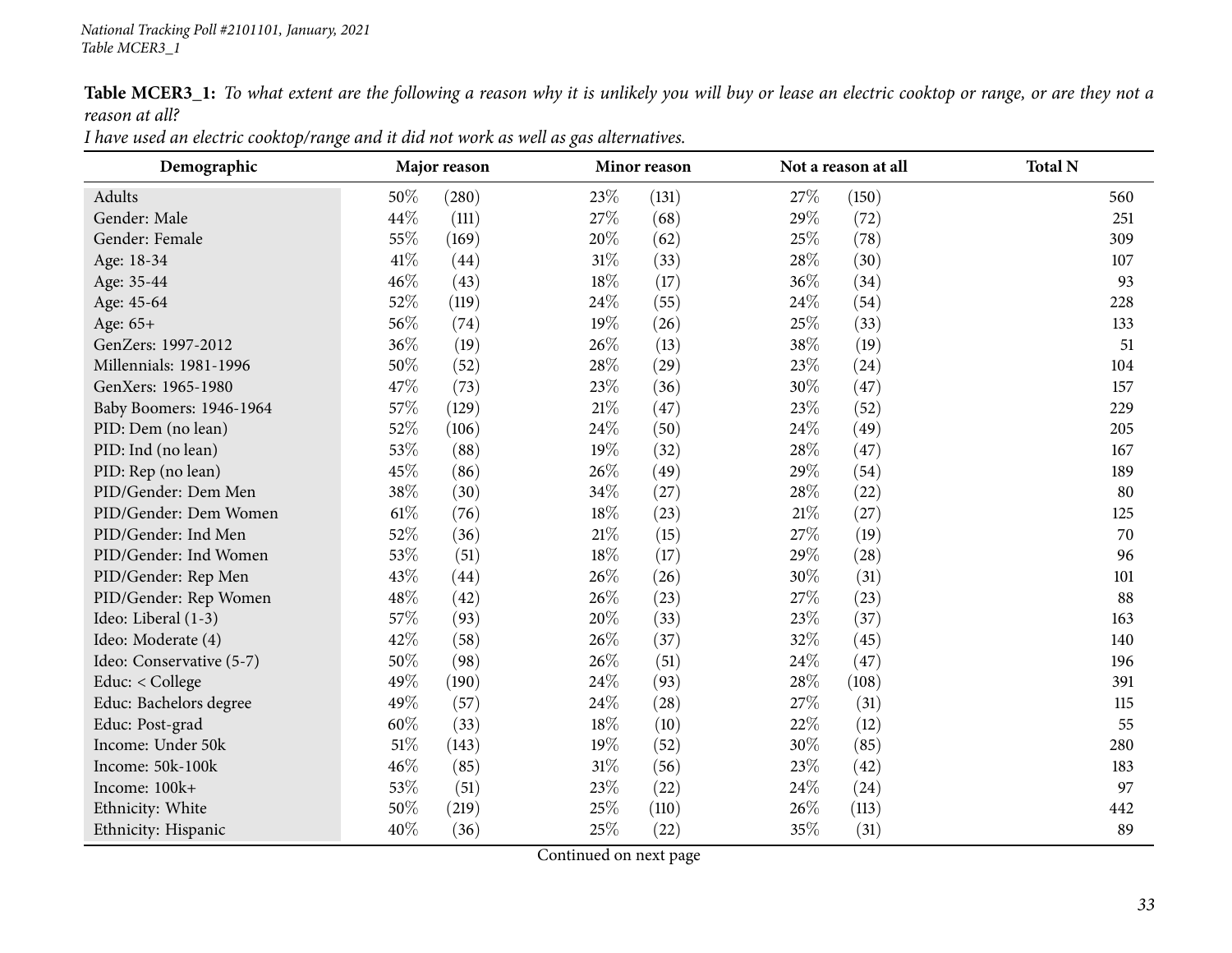Table MCER3\_1: To what extent are the following a reason why it is unlikely you will buy or lease an electric cooktop or range, or are they not a *reason at all?*

| I have used an electric cooktop/range and it did not work as well as gas alternatives. |
|----------------------------------------------------------------------------------------|
|----------------------------------------------------------------------------------------|

| Demographic                          |        | Major reason |        | Minor reason |        | Not a reason at all | <b>Total N</b> |
|--------------------------------------|--------|--------------|--------|--------------|--------|---------------------|----------------|
| Adults                               | 50%    | (280)        | 23%    | (131)        | 27\%   | (150)               | 560            |
| Ethnicity: Black                     | 52%    | (31)         | 26%    | (15)         | 22\%   | (13)                | 60             |
| Ethnicity: Other                     | $50\%$ | (29)         | 10%    | (6)          | 41\%   | (24)                | 59             |
| All Christian                        | 52%    | (153)        | 23%    | (67)         | 26\%   | (77)                | 296            |
| Agnostic/Nothing in particular       | 53%    | (62)         | 18%    | (21)         | 29%    | (34)                | 117            |
| Something Else                       | 45%    | (44)         | 26%    | (26)         | 30%    | (30)                | 100            |
| Evangelical                          | 45%    | (63)         | 27%    | (38)         | 28\%   | (40)                | 141            |
| Non-Evangelical                      | 53%    | (131)        | 22%    | (54)         | 25%    | (62)                | 247            |
| Community: Urban                     | 53%    | (70)         | 24%    | (32)         | 23%    | (30)                | 132            |
| Community: Suburban                  | $51\%$ | (144)        | 22%    | (61)         | 27%    | (77)                | 283            |
| Community: Rural                     | 45%    | (65)         | 26%    | (38)         | 29%    | (43)                | 146            |
| Employ: Private Sector               | 45%    | (82)         | 24%    | (43)         | $31\%$ | (55)                | 181            |
| Employ: Retired                      | 53%    | (70)         | 20%    | (27)         | 27%    | (35)                | 132            |
| Employ: Unemployed                   | 40\%   | (30)         | 37%    | (28)         | 23%    | (17)                | 75             |
| Military HH: Yes                     | 57%    | (63)         | 22%    | (25)         | 20%    | (22)                | 110            |
| Military HH: No                      | 48%    | (216)        | 24%    | (106)        | $28\%$ | (128)               | 450            |
| RD/WT: Right Direction               | 49%    | (109)        | 26%    | (58)         | 25%    | (56)                | 223            |
| RD/WT: Wrong Track                   | $51\%$ | (170)        | 22%    | (73)         | 28\%   | (94)                | 337            |
| Biden Job Approve                    | 52%    | (165)        | 22%    | (71)         | 26%    | (81)                | 316            |
| Biden Job Disapprove                 | 46%    | (93)         | 25%    | (51)         | 29%    | (57)                | 201            |
| Biden Job Strongly Approve           | 48\%   | (87)         | 27%    | (49)         | 25%    | (45)                | 182            |
| Biden Job Somewhat Approve           | 58\%   | (78)         | 16%    | (21)         | 26%    | (35)                | 134            |
| <b>Biden Job Strongly Disapprove</b> | 47\%   | (76)         | 25%    | (41)         | 28\%   | (45)                | 163            |
| Favorable of Biden                   | 54%    | (160)        | $21\%$ | (62)         | 25%    | (75)                | 297            |
| Unfavorable of Biden                 | 46%    | (105)        | 24%    | (55)         | 29%    | (66)                | 226            |
| Very Favorable of Biden              | 47%    | (83)         | 25%    | (44)         | 28\%   | (50)                | 177            |
| Somewhat Favorable of Biden          | 64%    | (77)         | 15%    | (18)         | $21\%$ | (26)                | 120            |
| Somewhat Unfavorable of Biden        | 44%    | (24)         | 28%    | (15)         | 27%    | (15)                | 54             |
| Very Unfavorable of Biden            | 47%    | (81)         | 23%    | (40)         | $30\%$ | (51)                | 171            |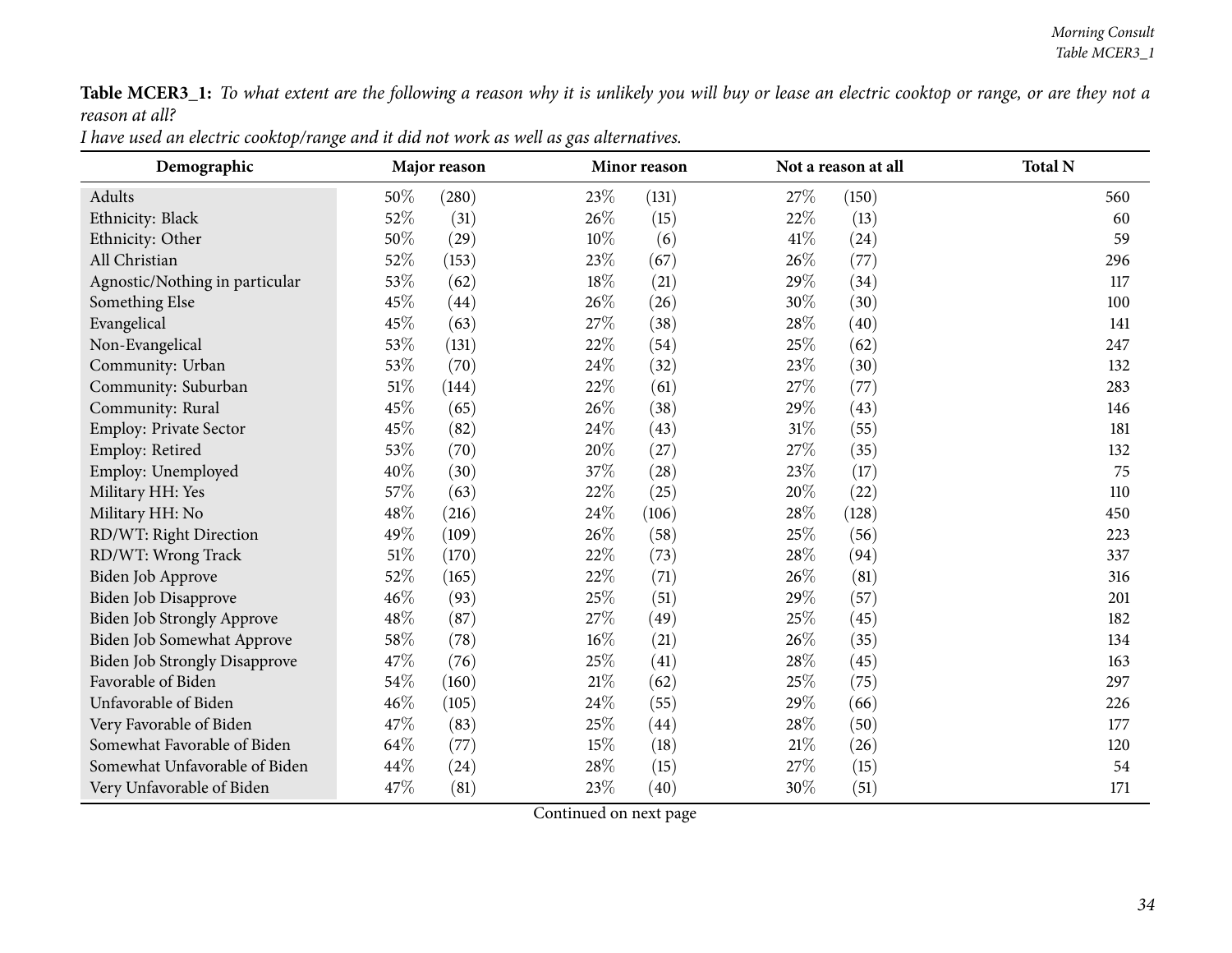Table MCER3\_1: To what extent are the following a reason why it is unlikely you will buy or lease an electric cooktop or range, or are they not a *reason at all?*

| Demographic                          |        | Major reason |        | Minor reason |        | Not a reason at all | <b>Total N</b> |
|--------------------------------------|--------|--------------|--------|--------------|--------|---------------------|----------------|
| Adults                               | 50\%   | (280)        | 23%    | (131)        | 27\%   | (150)               | 560            |
| #1 Issue: Economy                    | 52\%   | (112)        | 26\%   | (56)         | 23\%   | (49)                | 217            |
| #1 Issue: Security                   | 38\%   | (25)         | 25\%   | (17)         | 37\%   | $\left( 25\right)$  | 67             |
| #1 Issue: Health Care                | 48\%   | (48)         | 20%    | (20)         | 32%    | (32)                | 100            |
| #1 Issue: Medicare / Social Security | 54\%   | (43)         | 20%    | (16)         | $26\%$ | (20)                | 79             |
| 2020 Vote: Joe Biden                 | 51\%   | (129)        | 20%    | (51)         | 28\%   | $^{(72)}$           | 252            |
| 2020 Vote: Donald Trump              | $46\%$ | (101)        | 25%    | (55)         | 28\%   | (62)                | 217            |
| 2020 Vote: Didn't Vote               | 53\%   | (39)         | 30\%   | (22)         | 17%    | (13)                | 74             |
| 2018 House Vote: Democrat            | 53%    | (107)        | 23\%   | (46)         | 25\%   | (50)                | 203            |
| 2018 House Vote: Republican          | 45\%   | (79)         | 24\%   | (43)         | 30\%   | (54)                | 176            |
| 2016 Vote: Hillary Clinton           | 53\%   | (104)        | 19%    | (37)         | 28\%   | (54)                | 194            |
| 2016 Vote: Donald Trump              | 52%    | (91)         | 27\%   | (48)         | 21%    | (37)                | 175            |
| 2016 Vote: Other                     | 49\%   | (25)         | 21%    | (11)         | 30\%   | (16)                | 51             |
| 2016 Vote: Didn't Vote               | 43\%   | (60)         | 25\%   | (35)         | $32\%$ | $\left( 44\right)$  | 140            |
| Voted in 2014: Yes                   | 53\%   | (191)        | 24\%   | (87)         | 23\%   | (84)                | 362            |
| Voted in 2014: No                    | 45%    | (89)         | 22\%   | (43)         | 34\%   | (66)                | 198            |
| 4-Region: Northeast                  | 59%    | (62)         | 17\%   | (18)         | 24\%   | (25)                | 106            |
| 4-Region: Midwest                    | $51\%$ | (72)         | 22%    | (30)         | 27\%   | (38)                | 141            |
| 4-Region: South                      | 51\%   | (88)         | 25%    | (44)         | $24\%$ | (42)                | 173            |
| 4-Region: West                       | 41\%   | (58)         | 28\%   | (39)         | $31\%$ | $\left( 44\right)$  | 140            |
| Climate concerned                    | 52\%   | (200)        | 23\%   | (90)         | 25%    | (96)                | 386            |
| Climate unconcerned                  | $46\%$ | (77)         | 24%    | (40)         | 31%    | (52)                | 169            |
| Gas cooktop                          | 53%    | (218)        | 25\%   | (104)        | 22\%   | (92)                | 414            |
| Electric cooktop                     | $41\%$ | (45)         | $19\%$ | (20)         | $40\%$ | (44)                | 109            |
| Uses natural gas                     | 52\%   | (187)        | 24\%   | (85)         | 24\%   | (87)                | 359            |
| Does not use natural gas             | 48\%   | (76)         | 22%    | (35)         | $29\%$ | (46)                | 157            |

I have used an electric cooktop/range and it did not work as well as gas alternatives.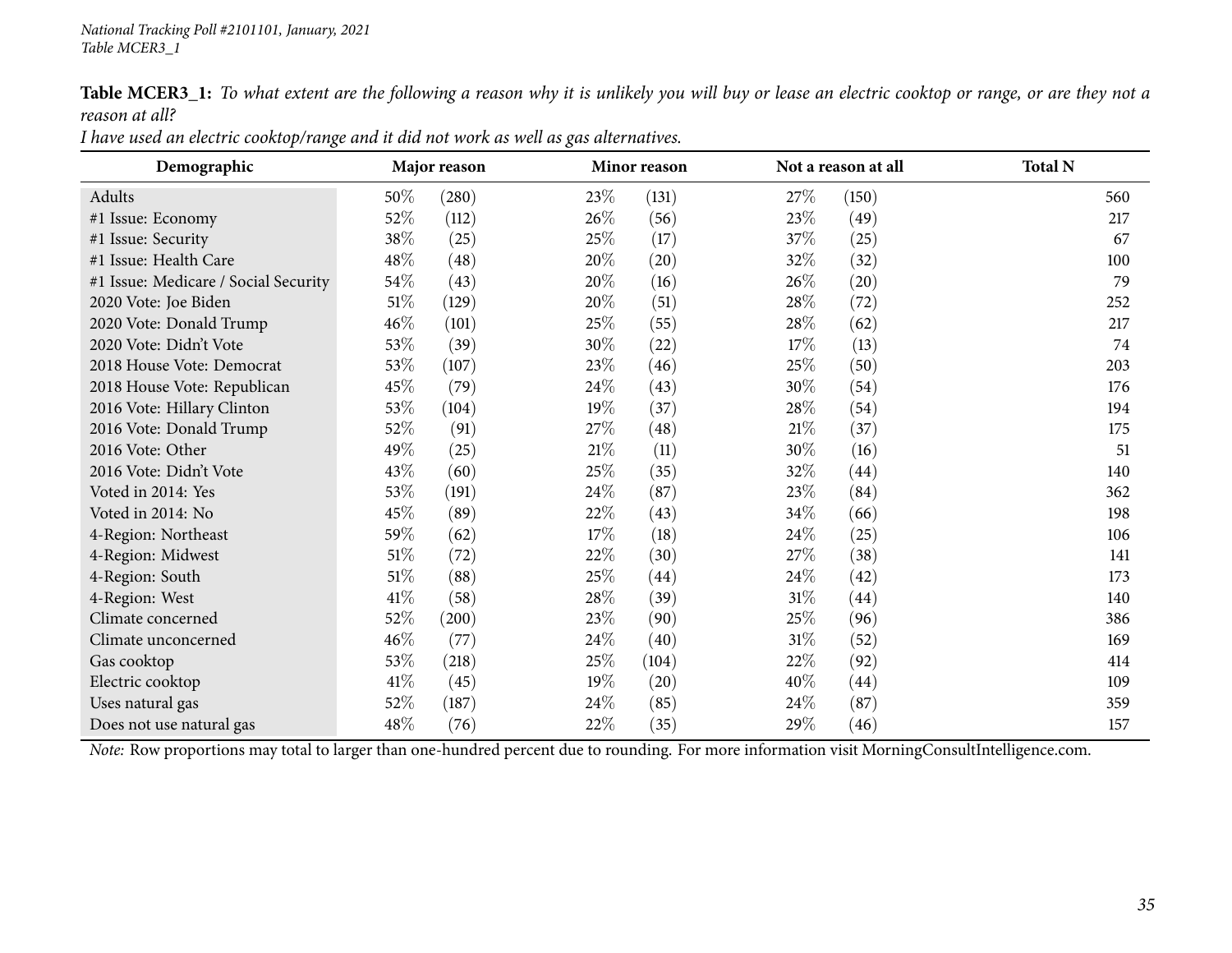Table MCER3\_2: To what extent are the following a reason why it is unlikely you will buy or lease an electric cooktop or range, or are they not a *reason at all?*

| I have heard that electric cooktops/ranges do not work as well as gas alternatives. |  |
|-------------------------------------------------------------------------------------|--|
|-------------------------------------------------------------------------------------|--|

<span id="page-35-0"></span>

| Demographic              |        | Major reason |      | Minor reason |        | Not a reason at all | <b>Total N</b> |
|--------------------------|--------|--------------|------|--------------|--------|---------------------|----------------|
| Adults                   | 32\%   | (181)        | 28\% | (158)        | 39%    | (221)               | 560            |
| Gender: Male             | 28%    | (70)         | 36%  | (90)         | 36%    | (91)                | 251            |
| Gender: Female           | 36%    | (111)        | 22%  | (68)         | 42%    | (130)               | 309            |
| Age: 18-34               | 40%    | (43)         | 35%  | (37)         | 24\%   | (26)                | 107            |
| Age: 35-44               | $18\%$ | (17)         | 36%  | (33)         | 46%    | (43)                | 93             |
| Age: 45-64               | 33%    | (76)         | 25%  | (58)         | 41\%   | (94)                | 228            |
| Age: 65+                 | 34%    | (45)         | 23%  | (30)         | 44\%   | (58)                | 133            |
| GenZers: 1997-2012       | 46%    | (24)         | 27%  | (14)         | 27\%   | (14)                | 51             |
| Millennials: 1981-1996   | 27%    | (28)         | 44%  | (45)         | 29%    | (31)                | 104            |
| GenXers: 1965-1980       | 29%    | (46)         | 28\% | (43)         | 43\%   | (67)                | 157            |
| Baby Boomers: 1946-1964  | 32%    | (74)         | 23\% | (52)         | 45\%   | (103)               | 229            |
| PID: Dem (no lean)       | 35%    | (71)         | 29%  | (60)         | 36%    | (74)                | 205            |
| PID: Ind (no lean)       | 32%    | (53)         | 25%  | (42)         | 43\%   | (72)                | 167            |
| PID: Rep (no lean)       | 30%    | (57)         | 30%  | (57)         | 40%    | (75)                | 189            |
| PID/Gender: Dem Men      | 30%    | (24)         | 38%  | (31)         | 32%    | (26)                | 80             |
| PID/Gender: Dem Women    | 38%    | (47)         | 23%  | (29)         | 39%    | (49)                | 125            |
| PID/Gender: Ind Men      | 29%    | (20)         | 35%  | (25)         | 36%    | (25)                | 70             |
| PID/Gender: Ind Women    | 34%    | (32)         | 18%  | (17)         | 48%    | (46)                | 96             |
| PID/Gender: Rep Men      | 26%    | (26)         | 35%  | (35)         | 39%    | (40)                | 101            |
| PID/Gender: Rep Women    | 35%    | (31)         | 25%  | (22)         | 40%    | (35)                | 88             |
| Ideo: Liberal (1-3)      | 40%    | (65)         | 29%  | (48)         | $31\%$ | (50)                | 163            |
| Ideo: Moderate (4)       | 27%    | (37)         | 28%  | (39)         | 45%    | (64)                | 140            |
| Ideo: Conservative (5-7) | 30%    | (58)         | 24%  | (48)         | 46%    | (89)                | 196            |
| Educ: < College          | 32%    | (124)        | 29%  | (112)        | 40%    | (155)               | 391            |
| Educ: Bachelors degree   | 36\%   | (41)         | 28\% | (32)         | 36%    | (42)                | 115            |
| Educ: Post-grad          | 29%    | (16)         | 26%  | (14)         | 45%    | (24)                | 55             |
| Income: Under 50k        | 33%    | (93)         | 29%  | (82)         | 38%    | (106)               | 280            |
| Income: 50k-100k         | 26%    | (48)         | 32%  | (58)         | 43\%   | (78)                | 183            |
| Income: 100k+            | 42%    | (41)         | 20%  | (19)         | 38%    | (37)                | 97             |
| Ethnicity: White         | 30%    | (133)        | 28%  | (123)        | 42%    | (186)               | 442            |
| Ethnicity: Hispanic      | 46%    | (41)         | 29%  | (26)         | 25%    | (22)                | 89             |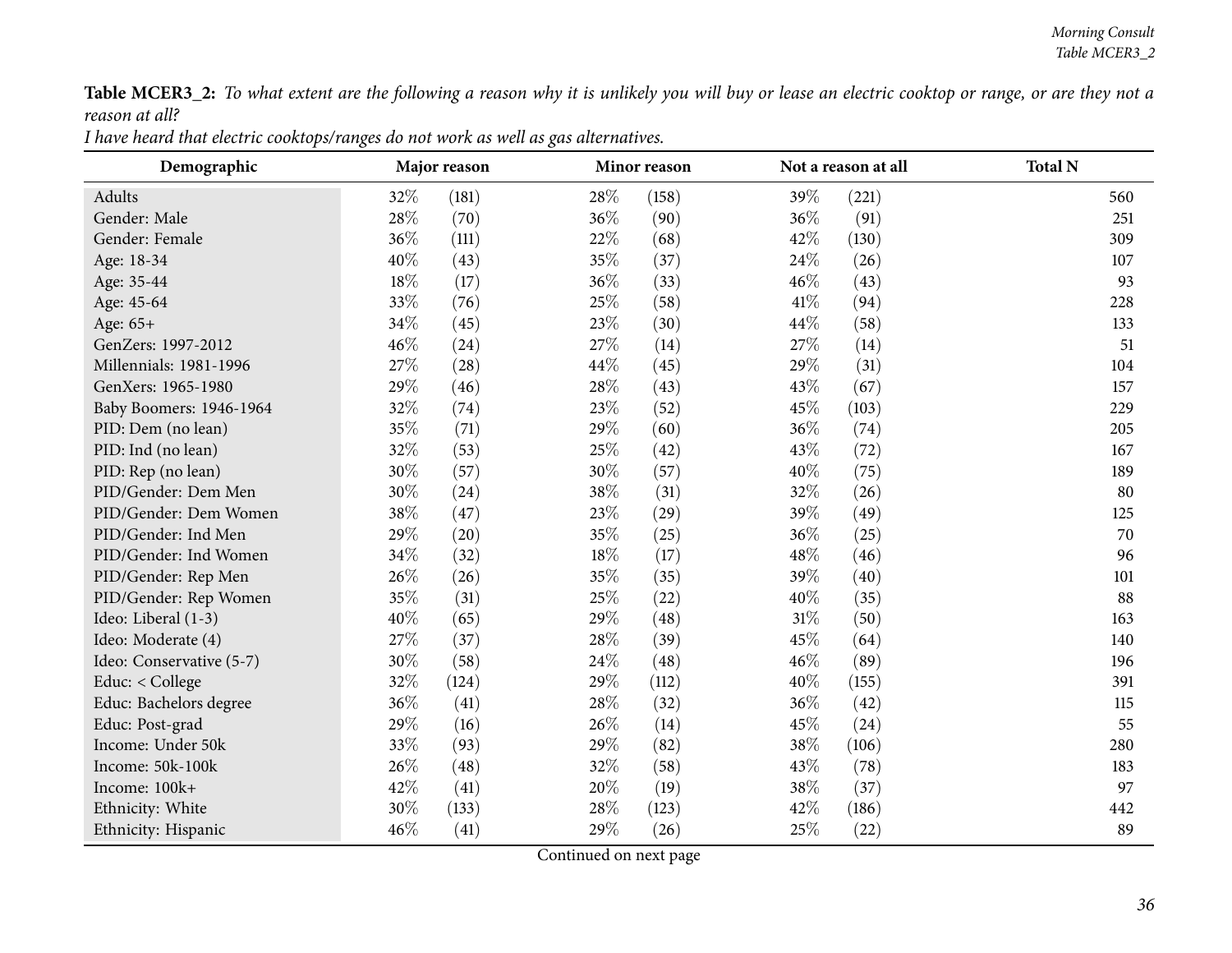Table MCER3\_2: To what extent are the following a reason why it is unlikely you will buy or lease an electric cooktop or range, or are they not a *reason at all?*

| Demographic                          | Major reason |       |        | Minor reason |        | Not a reason at all | <b>Total N</b> |
|--------------------------------------|--------------|-------|--------|--------------|--------|---------------------|----------------|
| Adults                               | 32\%         | (181) | 28\%   | (158)        | 39%    | (221)               | 560            |
| Ethnicity: Black                     | 35%          | (21)  | 37\%   | (22)         | $28\%$ | (17)                | 60             |
| Ethnicity: Other                     | 46%          | (27)  | 23\%   | (13)         | 32\%   | (19)                | 59             |
| All Christian                        | 32%          | (93)  | 29%    | (87)         | 39%    | (116)               | 296            |
| Agnostic/Nothing in particular       | 33%          | (39)  | 26\%   | (30)         | 41\%   | (48)                | 117            |
| Something Else                       | 35%          | (35)  | 26%    | (26)         | 39%    | (39)                | 100            |
| Evangelical                          | 37%          | (51)  | 23%    | (32)         | 41\%   | (57)                | 141            |
| Non-Evangelical                      | $30\%$       | (75)  | 32%    | (79)         | 38%    | (93)                | 247            |
| Community: Urban                     | 40\%         | (52)  | 30%    | (40)         | 30%    | (40)                | 132            |
| Community: Suburban                  | $31\%$       | (86)  | 26%    | (74)         | 43%    | (123)               | 283            |
| Community: Rural                     | 29%          | (43)  | $31\%$ | (45)         | 40%    | (59)                | 146            |
| Employ: Private Sector               | 30%          | (55)  | 29%    | (53)         | 40%    | (73)                | 181            |
| Employ: Retired                      | 35%          | (46)  | 22%    | (29)         | 44\%   | (57)                | 132            |
| Employ: Unemployed                   | 26%          | (19)  | 39%    | (29)         | 35%    | (26)                | 75             |
| Military HH: Yes                     | 33%          | (36)  | 25%    | (27)         | 42%    | (47)                | 110            |
| Military HH: No                      | 32%          | (145) | 29%    | (131)        | 39%    | (174)               | 450            |
| RD/WT: Right Direction               | $34\%$       | (76)  | 28%    | (63)         | 38%    | (84)                | 223            |
| RD/WT: Wrong Track                   | $31\%$       | (105) | 28\%   | (96)         | 41\%   | (137)               | 337            |
| Biden Job Approve                    | 33%          | (104) | 30%    | (95)         | 37%    | (117)               | 316            |
| <b>Biden Job Disapprove</b>          | $31\%$       | (62)  | 26\%   | (52)         | 44\%   | (88)                | 201            |
| <b>Biden Job Strongly Approve</b>    | 36%          | (65)  | 30%    | (54)         | 34\%   | (62)                | 182            |
| Biden Job Somewhat Approve           | 29%          | (39)  | 30%    | (41)         | 41%    | (55)                | 134            |
| <b>Biden Job Strongly Disapprove</b> | $31\%$       | (50)  | 24\%   | (39)         | 45%    | (73)                | 163            |
| Favorable of Biden                   | 32%          | (96)  | 31%    | (93)         | 36%    | (107)               | 297            |
| Unfavorable of Biden                 | $31\%$       | (71)  | 23\%   | (52)         | 46%    | (103)               | 226            |
| Very Favorable of Biden              | 35%          | (62)  | 32%    | (56)         | 33\%   | (59)                | 177            |
| Somewhat Favorable of Biden          | 28%          | (34)  | 31%    | (38)         | 40%    | (49)                | 120            |
| Somewhat Unfavorable of Biden        | 33%          | (18)  | 27%    | (14)         | 40%    | (22)                | 54             |
| Very Unfavorable of Biden            | 31%          | (53)  | 22%    | (37)         | 47\%   | (81)                | 171            |

I have heard that electric cooktops/ranges do not work as well as gas alternatives.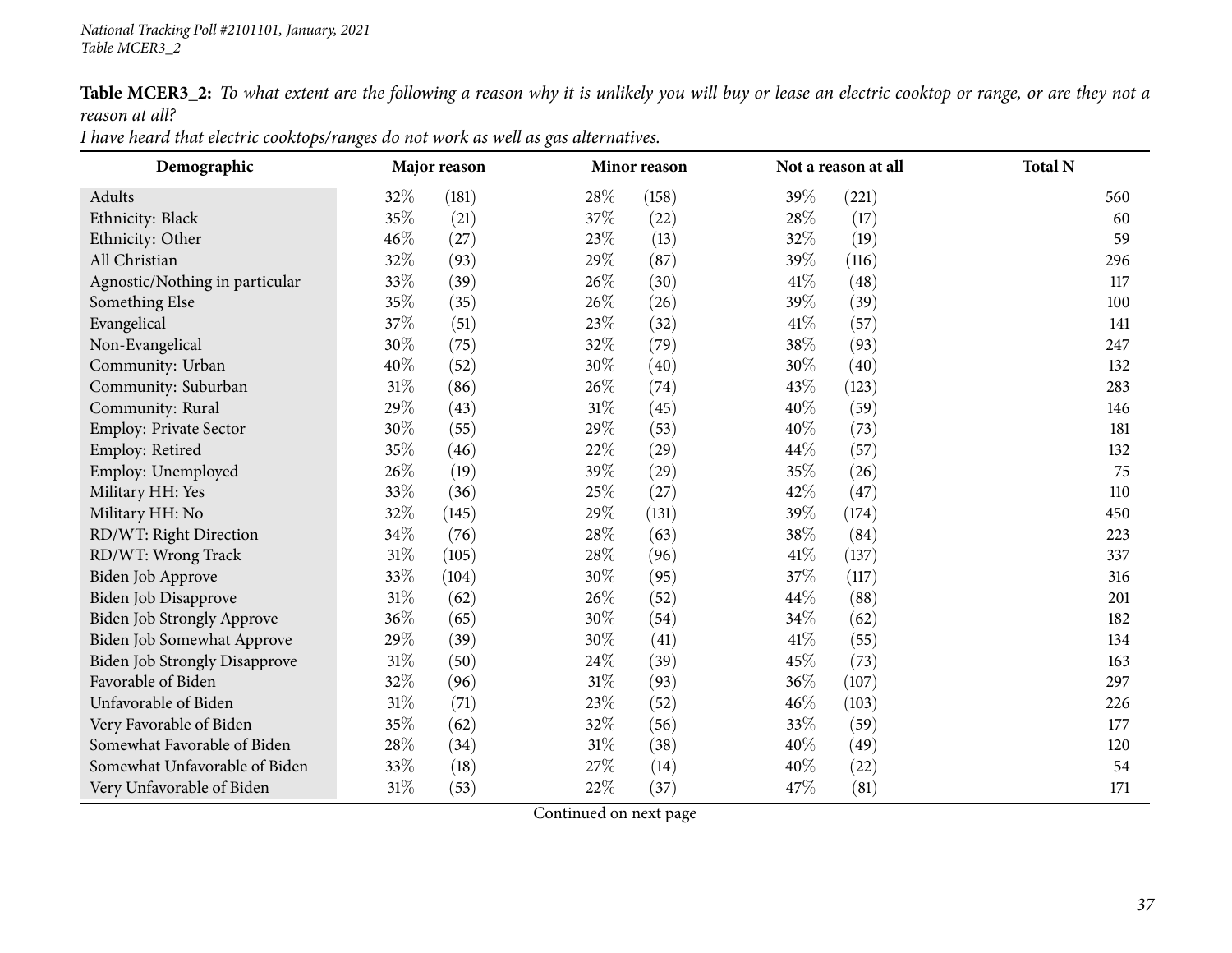Table MCER3\_2: To what extent are the following a reason why it is unlikely you will buy or lease an electric cooktop or range, or are they not a *reason at all?*

| I have heard that electric cooktops/ranges do not work as well as gas alternatives. |  |
|-------------------------------------------------------------------------------------|--|
|                                                                                     |  |

| Demographic                          | Major reason |       |        | Minor reason       |        | Not a reason at all | <b>Total N</b> |
|--------------------------------------|--------------|-------|--------|--------------------|--------|---------------------|----------------|
| Adults                               | 32\%         | (181) | 28\%   | (158)              | 39\%   | (221)               | 560            |
| #1 Issue: Economy                    | 30%          | (65)  | 28\%   | (61)               | 42\%   | (91)                | 217            |
| #1 Issue: Security                   | 25\%         | (17)  | 35\%   | (23)               | 40%    | (27)                | 67             |
| #1 Issue: Health Care                | 34\%         | (34)  | 27\%   | (27)               | 38\%   | (38)                | 100            |
| #1 Issue: Medicare / Social Security | 32%          | (25)  | 35%    | $\left( 28\right)$ | 33\%   | (26)                | 79             |
| 2020 Vote: Joe Biden                 | 32%          | (80)  | 33%    | (82)               | 36\%   | (90)                | 252            |
| 2020 Vote: Donald Trump              | 29\%         | (63)  | 23\%   | (49)               | 49\%   | (106)               | 217            |
| 2020 Vote: Didn't Vote               | 42\%         | (31)  | 29%    | $\left( 22\right)$ | 28\%   | (21)                | 74             |
| 2018 House Vote: Democrat            | 30%          | (61)  | 33%    | (66)               | 37%    | (76)                | 203            |
| 2018 House Vote: Republican          | 33\%         | (58)  | 24%    | (42)               | 43\%   | (76)                | 176            |
| 2016 Vote: Hillary Clinton           | 33\%         | (65)  | $31\%$ | (60)               | $36\%$ | (69)                | 194            |
| 2016 Vote: Donald Trump              | 36\%         | (63)  | 25\%   | (43)               | 40\%   | (70)                | 175            |
| 2016 Vote: Other                     | 14\%         | (7)   | 32%    | (17)               | 54\%   | (27)                | 51             |
| 2016 Vote: Didn't Vote               | 33%          | (47)  | 28\%   | (38)               | 39\%   | (55)                | 140            |
| Voted in 2014: Yes                   | 34\%         | (122) | 27\%   | (97)               | 39%    | (143)               | 362            |
| Voted in 2014: No                    | 30\%         | (59)  | 31\%   | (61)               | 39\%   | (78)                | 198            |
| 4-Region: Northeast                  | 34\%         | (36)  | 29%    | (31)               | 36\%   | (38)                | 106            |
| 4-Region: Midwest                    | 25\%         | (35)  | $26\%$ | (37)               | 49\%   | (69)                | 141            |
| 4-Region: South                      | 35%          | (61)  | 32\%   | (55)               | 33\%   | (58)                | 173            |
| 4-Region: West                       | 35%          | (49)  | 25%    | (35)               | 40%    | (56)                | 140            |
| Climate concerned                    | 35%          | (136) | 27\%   | (104)              | 38\%   | (145)               | 386            |
| Climate unconcerned                  | 25%          | (42)  | $31\%$ | (53)               | 44\%   | (74)                | 169            |
| Gas cooktop                          | 33%          | (136) | 30\%   | (122)              | 37\%   | (155)               | 414            |
| Electric cooktop                     | 27\%         | (30)  | $26\%$ | (29)               | 47\%   | (51)                | 109            |
| Uses natural gas                     | 32\%         | (116) | $26\%$ | (93)               | 42\%   | (150)               | 359            |
| Does not use natural gas             | 34\%         | (54)  | $31\%$ | $\left( 48\right)$ | 35\%   | (55)                | 157            |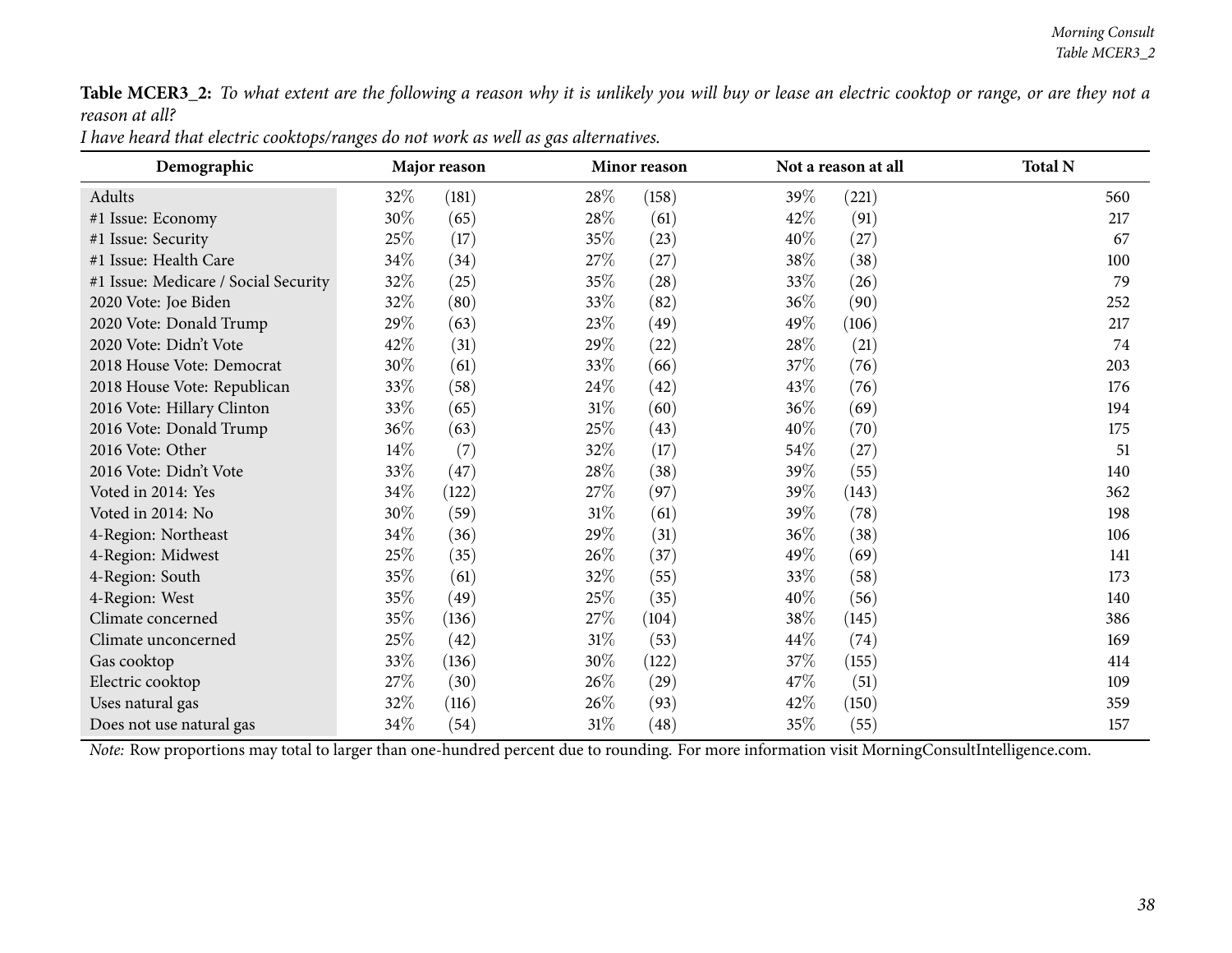Table MCER3\_3: To what extent are the following a reason why it is unlikely you will buy or lease an electric cooktop or range, or are they not a *reason at all?*

*<sup>I</sup> am worried about the potential increase in my electric bill.*

| Demographic              | Major reason |       |        | Minor reason |        | Not a reason at all | <b>Total N</b> |
|--------------------------|--------------|-------|--------|--------------|--------|---------------------|----------------|
| Adults                   | 28\%         | (156) | 30%    | (168)        | 42%    | (237)               | 560            |
| Gender: Male             | 28\%         | (71)  | 36%    | (89)         | 36%    | (91)                | 251            |
| Gender: Female           | 28\%         | (85)  | 25%    | (78)         | 47\%   | (146)               | 309            |
| Age: 18-34               | 33%          | (36)  | 36%    | (39)         | $31\%$ | (33)                | 107            |
| Age: 35-44               | 15%          | (14)  | 34%    | (32)         | 50%    | (47)                | 93             |
| Age: 45-64               | 30%          | (67)  | 26%    | (59)         | 45%    | (102)               | 228            |
| Age: 65+                 | 30%          | (39)  | 28\%   | (38)         | 42%    | (55)                | 133            |
| GenZers: 1997-2012       | 39%          | (20)  | 41\%   | (21)         | 20%    | (10)                | 51             |
| Millennials: 1981-1996   | 26%          | (27)  | 32%    | (34)         | 42%    | (44)                | 104            |
| GenXers: 1965-1980       | 24\%         | (37)  | 30%    | (47)         | 46%    | (72)                | 157            |
| Baby Boomers: 1946-1964  | 27\%         | (62)  | 27\%   | (61)         | 46\%   | (105)               | 229            |
| PID: Dem (no lean)       | 27\%         | (55)  | 31%    | (63)         | 43%    | (87)                | 205            |
| PID: Ind (no lean)       | 24%          | (40)  | 30%    | (50)         | 46%    | (77)                | 167            |
| PID: Rep (no lean)       | 33%          | (61)  | 29%    | (55)         | 39%    | (73)                | 189            |
| PID/Gender: Dem Men      | 23%          | (18)  | 36%    | (29)         | 41\%   | (33)                | 80             |
| PID/Gender: Dem Women    | 29%          | (36)  | 27%    | (34)         | 44%    | (55)                | 125            |
| PID/Gender: Ind Men      | 22%          | (15)  | 38%    | (27)         | 40%    | (29)                | 70             |
| PID/Gender: Ind Women    | 26\%         | (25)  | 24\%   | (23)         | 50%    | (48)                | 96             |
| PID/Gender: Rep Men      | 37%          | (37)  | 33%    | (34)         | 30%    | (30)                | 101            |
| PID/Gender: Rep Women    | 27%          | (24)  | 24%    | (21)         | 49%    | (43)                | 88             |
| Ideo: Liberal (1-3)      | 29%          | (47)  | 32%    | (53)         | 39%    | (64)                | 163            |
| Ideo: Moderate (4)       | 22%          | (30)  | 31%    | (43)         | 47%    | (66)                | 140            |
| Ideo: Conservative (5-7) | $31\%$       | (60)  | 27%    | (52)         | 42%    | (83)                | 196            |
| Educ: < College          | 30%          | (116) | $31\%$ | (121)        | 39%    | (154)               | 391            |
| Educ: Bachelors degree   | 25\%         | (28)  | 27\%   | (31)         | 48\%   | (56)                | 115            |
| Educ: Post-grad          | 22%          | (12)  | 28\%   | (15)         | 50%    | (27)                | 55             |
| Income: Under 50k        | 33%          | (94)  | 29%    | (80)         | 38%    | (107)               | 280            |
| Income: 50k-100k         | $21\%$       | (39)  | 36%    | (66)         | 43%    | (78)                | 183            |
| Income: 100k+            | 24\%         | (24)  | 22%    | (22)         | 54\%   | (52)                | 97             |
| Ethnicity: White         | $24\%$       | (107) | 31%    | (138)        | 45%    | (197)               | 442            |
| Ethnicity: Hispanic      | 39%          | (35)  | 31%    | (27)         | 30%    | (27)                | 89             |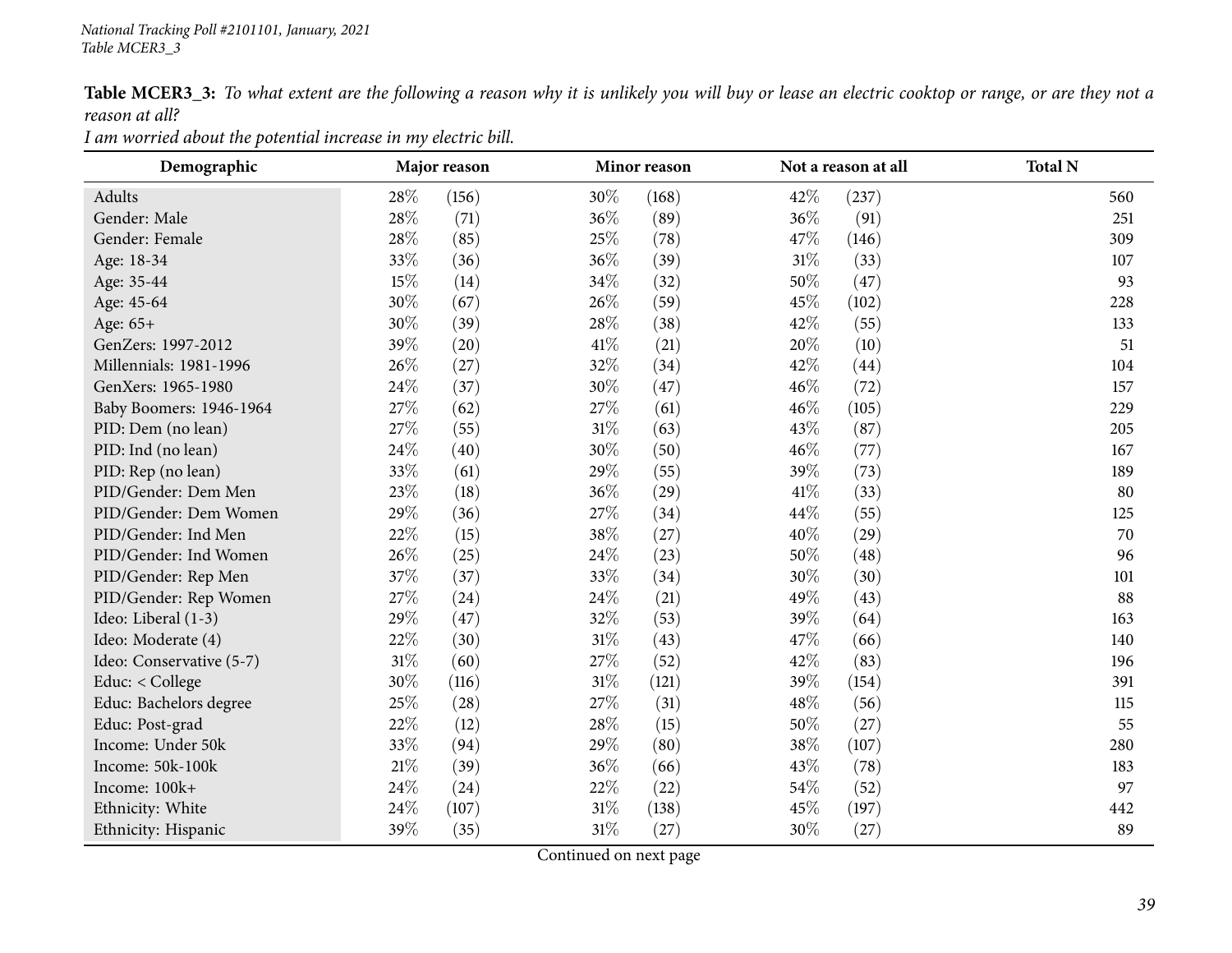Table MCER3\_3: To what extent are the following a reason why it is unlikely you will buy or lease an electric cooktop or range, or are they not a *reason at all?*

*<sup>I</sup> am worried about the potential increase in my electric bill.*

| Demographic                    |        | Major reason |        | Minor reason |        | Not a reason at all | <b>Total N</b> |
|--------------------------------|--------|--------------|--------|--------------|--------|---------------------|----------------|
| Adults                         | 28%    | (156)        | 30%    | (168)        | 42%    | (237)               | 560            |
| Ethnicity: Black               | 34\%   | (20)         | 34%    | (21)         | 32%    | (19)                | 60             |
| Ethnicity: Other               | 50%    | (30)         | $16\%$ | (9)          | 34%    | (20)                | 59             |
| All Christian                  | 26%    | (77)         | $30\%$ | (90)         | 44%    | (129)               | 296            |
| Agnostic/Nothing in particular | $26\%$ | (31)         | 29%    | (34)         | 44\%   | (52)                | 117            |
| Something Else                 | 37%    | (37)         | 25%    | (25)         | 38%    | (37)                | 100            |
| Evangelical                    | 32%    | (45)         | 30%    | (42)         | 38%    | (54)                | 141            |
| Non-Evangelical                | $28\%$ | (69)         | 29%    | (71)         | 43%    | (107)               | 247            |
| Community: Urban               | 36%    | (48)         | 32%    | (43)         | $31\%$ | (41)                | 132            |
| Community: Suburban            | 26%    | (73)         | $30\%$ | (84)         | 44%    | (125)               | 283            |
| Community: Rural               | 24\%   | (35)         | 28\%   | (41)         | 48\%   | (70)                | 146            |
| Employ: Private Sector         | 17%    | (31)         | 37%    | (66)         | 46%    | (84)                | 181            |
| Employ: Retired                | $35\%$ | (46)         | 23%    | (30)         | 42%    | (56)                | 132            |
| Employ: Unemployed             | 30%    | (22)         | $31\%$ | (24)         | 39%    | (29)                | 75             |
| Military HH: Yes               | 34%    | (37)         | 26%    | (28)         | 41%    | (45)                | 110            |
| Military HH: No                | 27\%   | (119)        | $31\%$ | (139)        | 43%    | (192)               | 450            |
| RD/WT: Right Direction         | 30%    | (67)         | $28\%$ | (62)         | 42%    | (94)                | 223            |
| RD/WT: Wrong Track             | 26\%   | (89)         | $31\%$ | (105)        | 42%    | (142)               | 337            |
| Biden Job Approve              | 29%    | (91)         | 29%    | (93)         | 42%    | (132)               | 316            |
| Biden Job Disapprove           | 29%    | (59)         | 29%    | (58)         | 42%    | (85)                | 201            |
| Biden Job Strongly Approve     | 28%    | (50)         | 27%    | (48)         | 46%    | (83)                | 182            |
| Biden Job Somewhat Approve     | 30%    | (41)         | 33%    | (44)         | 37%    | (49)                | 134            |
| Biden Job Strongly Disapprove  | 30\%   | (49)         | 28\%   | (45)         | 42%    | (68)                | 163            |
| Favorable of Biden             | 30%    | (91)         | $26\%$ | (79)         | 43%    | (128)               | 297            |
| Unfavorable of Biden           | 25%    | (56)         | 33%    | (74)         | 43%    | (96)                | 226            |
| Very Favorable of Biden        | 29%    | (51)         | 27%    | (47)         | 45%    | (79)                | 177            |
| Somewhat Favorable of Biden    | 33%    | (40)         | 26%    | (31)         | 41\%   | (49)                | 120            |
| Somewhat Unfavorable of Biden  | 14%    | (7)          | 39%    | (21)         | 47%    | (25)                | 54             |
| Very Unfavorable of Biden      | 28%    | (48)         | 30%    | (52)         | 41\%   | (71)                | 171            |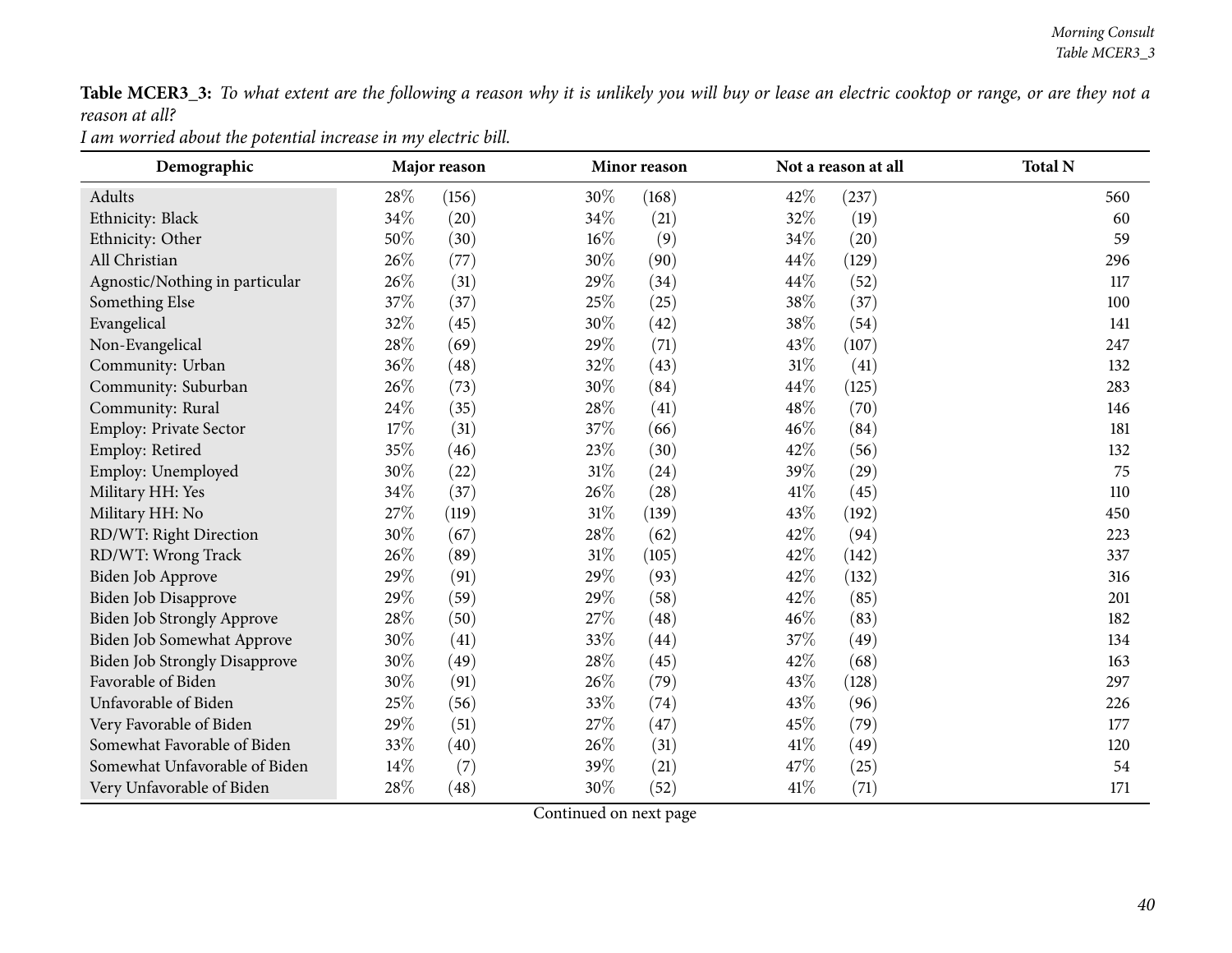Table MCER3\_3: To what extent are the following a reason why it is unlikely you will buy or lease an electric cooktop or range, or are they not a *reason at all?*

*<sup>I</sup> am worried about the potential increase in my electric bill.*

| Demographic                          |        | Major reason |        | Minor reason |        | Not a reason at all | <b>Total N</b> |
|--------------------------------------|--------|--------------|--------|--------------|--------|---------------------|----------------|
| Adults                               | 28\%   | (156)        | $30\%$ | (168)        | 42%    | (237)               | 560            |
| #1 Issue: Economy                    | 27\%   | (58)         | 35\%   | (75)         | 38\%   | (83)                | 217            |
| #1 Issue: Security                   | 30%    | (20)         | $31\%$ | (21)         | 40\%   | (27)                | 67             |
| #1 Issue: Health Care                | 26\%   | (26)         | 24\%   | (24)         | $50\%$ | (50)                | 100            |
| #1 Issue: Medicare / Social Security | $34\%$ | (27)         | 29%    | (23)         | 36\%   | (29)                | 79             |
| 2020 Vote: Joe Biden                 | 29%    | (72)         | 27\%   | (67)         | 45\%   | (113)               | 252            |
| 2020 Vote: Donald Trump              | 26\%   | (56)         | $31\%$ | (68)         | 43\%   | (93)                | 217            |
| 2020 Vote: Didn't Vote               | 32%    | (23)         | 39\%   | (29)         | 30\%   | (22)                | 74             |
| 2018 House Vote: Democrat            | 28\%   | (57)         | 25%    | (50)         | 47\%   | (96)                | 203            |
| 2018 House Vote: Republican          | 28\%   | (49)         | 29%    | (51)         | 43\%   | (76)                | 176            |
| 2016 Vote: Hillary Clinton           | 28\%   | (55)         | 28\%   | (54)         | 44\%   | (85)                | 194            |
| 2016 Vote: Donald Trump              | 29%    | (51)         | $31\%$ | (54)         | 40\%   | (71)                | 175            |
| 2016 Vote: Other                     | 25%    | (13)         | 27\%   | (14)         | 48\%   | (24)                | 51             |
| 2016 Vote: Didn't Vote               | 27\%   | (38)         | 32%    | (45)         | 40%    | (56)                | 140            |
| Voted in 2014: Yes                   | 27\%   | (99)         | 27%    | (99)         | 45\%   | (164)               | 362            |
| Voted in 2014: No                    | 29%    | (57)         | 35%    | (69)         | 36%    | (72)                | 198            |
| 4-Region: Northeast                  | 30%    | (31)         | 35%    | (37)         | 35%    | (37)                | 106            |
| 4-Region: Midwest                    | $28\%$ | (40)         | 27\%   | (38)         | 44\%   | (62)                | 141            |
| 4-Region: South                      | 27\%   | (46)         | 26\%   | (46)         | 47\%   | (81)                | 173            |
| 4-Region: West                       | 28\%   | (39)         | 33%    | (46)         | 40\%   | (56)                | 140            |
| Climate concerned                    | $28\%$ | (108)        | 30\%   | (115)        | 42\%   | (163)               | 386            |
| Climate unconcerned                  | $27\%$ | (46)         | $31\%$ | (52)         | 42\%   | (71)                | 169            |
| Gas cooktop                          | $31\%$ | (129)        | 30%    | (123)        | 39\%   | (162)               | 414            |
| Electric cooktop                     | 17\%   | (19)         | 30\%   | (33)         | 53\%   | (58)                | 109            |
| Uses natural gas                     | $31\%$ | (112)        | 28\%   | (100)        | 41\%   | (147)               | 359            |
| Does not use natural gas             | 22\%   | (34)         | 32\%   | (51)         | 46\%   | (72)                | 157            |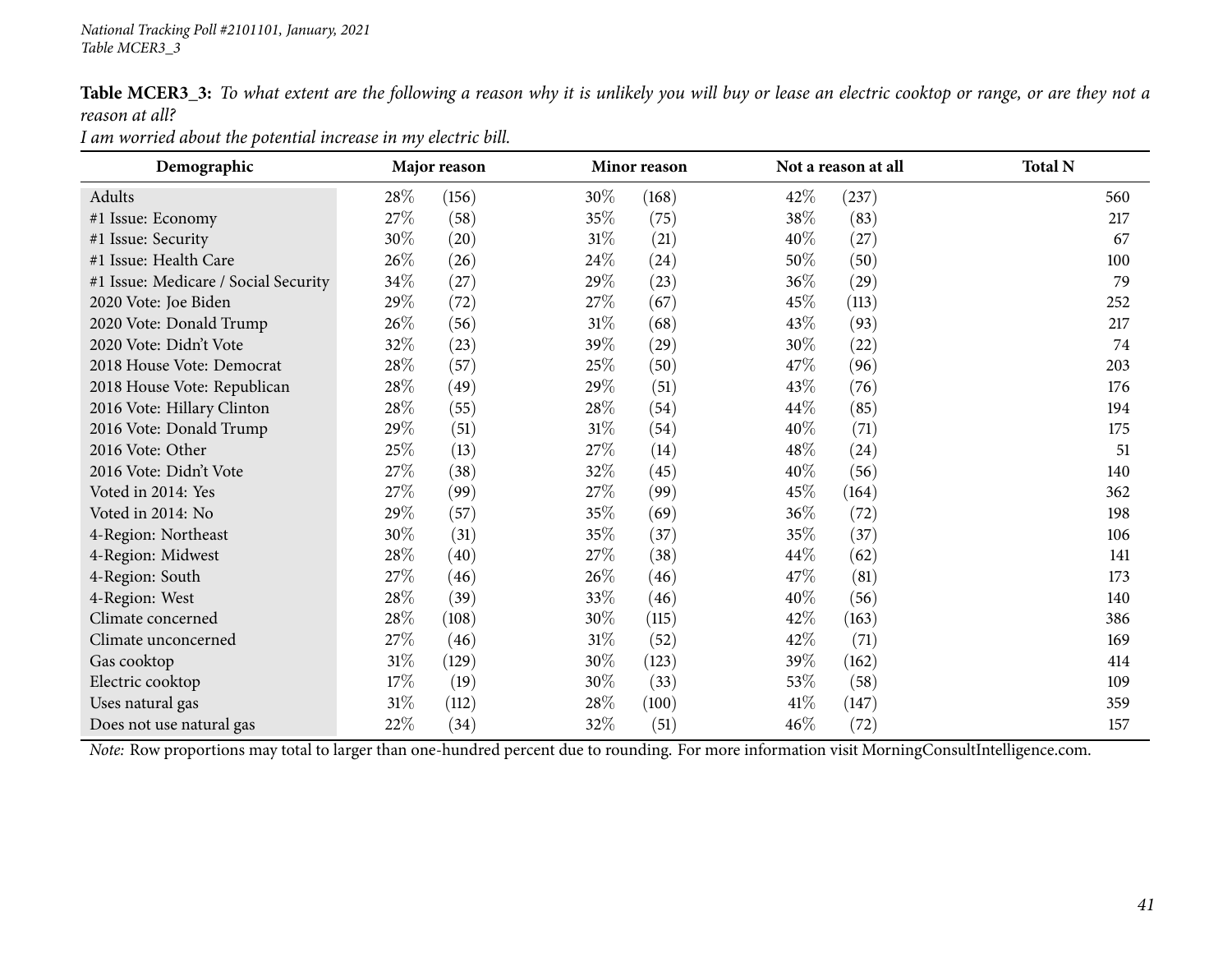Table MCER3\_4: To what extent are the following a reason why it is unlikely you will buy or lease an electric cooktop or range, or are they not a *reason at all?*

I am concerned about electric cooktops/ranges being more time consuming for cooking.

| Demographic              |        | Major reason |        | Minor reason |      | Not a reason at all | <b>Total N</b> |
|--------------------------|--------|--------------|--------|--------------|------|---------------------|----------------|
| Adults                   | 20%    | (111)        | 34%    | (189)        | 46%  | (260)               | 560            |
| Gender: Male             | 18%    | (44)         | 37\%   | (93)         | 45%  | (114)               | 251            |
| Gender: Female           | 22%    | (67)         | 31\%   | (96)         | 47%  | (146)               | 309            |
| Age: 18-34               | 26%    | (28)         | 44\%   | (47)         | 30%  | (31)                | 107            |
| Age: 35-44               | $21\%$ | (20)         | 25%    | (23)         | 54%  | (51)                | 93             |
| Age: 45-64               | 17%    | (39)         | 33\%   | (75)         | 50%  | (114)               | 228            |
| Age: 65+                 | $18\%$ | (24)         | 34%    | (45)         | 48%  | (64)                | 133            |
| GenZers: 1997-2012       | 31%    | (16)         | 38%    | (19)         | 31%  | (16)                | 51             |
| Millennials: 1981-1996   | 24%    | (25)         | 37%    | (39)         | 39%  | (40)                | 104            |
| GenXers: 1965-1980       | 17%    | (27)         | $31\%$ | (48)         | 52%  | (82)                | 157            |
| Baby Boomers: 1946-1964  | $17\%$ | (39)         | 34%    | (77)         | 49%  | (112)               | 229            |
| PID: Dem (no lean)       | 27%    | (56)         | 34%    | (69)         | 39%  | (80)                | 205            |
| PID: Ind (no lean)       | 17%    | (29)         | 32%    | (54)         | 50%  | (84)                | 167            |
| PID: Rep (no lean)       | $14\%$ | (26)         | 35%    | (67)         | 51%  | (96)                | 189            |
| PID/Gender: Dem Men      | 22%    | (18)         | 38%    | (30)         | 40%  | (32)                | 80             |
| PID/Gender: Dem Women    | 31%    | (38)         | $31\%$ | (39)         | 39%  | (48)                | 125            |
| PID/Gender: Ind Men      | 13\%   | (9)          | $31\%$ | (22)         | 56%  | (39)                | 70             |
| PID/Gender: Ind Women    | 20%    | (20)         | 33%    | (32)         | 46%  | (45)                | 96             |
| PID/Gender: Rep Men      | 17%    | (17)         | 41\%   | (41)         | 43%  | (43)                | 101            |
| PID/Gender: Rep Women    | $10\%$ | (9)          | 29%    | (26)         | 60%  | (53)                | 88             |
| Ideo: Liberal (1-3)      | 24\%   | (40)         | 37\%   | (61)         | 38\% | (63)                | 163            |
| Ideo: Moderate (4)       | 15%    | (20)         | 37%    | (52)         | 48%  | (68)                | 140            |
| Ideo: Conservative (5-7) | 17%    | (34)         | 32%    | (62)         | 51%  | (100)               | 196            |
| Educ: < College          | $21\%$ | (81)         | $31\%$ | (120)        | 49%  | (190)               | 391            |
| Educ: Bachelors degree   | $14\%$ | (16)         | 40%    | (47)         | 45%  | (52)                | 115            |
| Educ: Post-grad          | 25%    | (13)         | 42\%   | (23)         | 33%  | (18)                | 55             |
| Income: Under 50k        | 22%    | (61)         | 28\%   | (79)         | 50%  | (140)               | 280            |
| Income: 50k-100k         | 17%    | (31)         | 41\%   | (76)         | 42%  | (76)                | 183            |
| Income: 100k+            | 20%    | (19)         | 35%    | (34)         | 45%  | (44)                | 97             |
| Ethnicity: White         | 17%    | (75)         | 35%    | (154)        | 48%  | (213)               | 442            |
| Ethnicity: Hispanic      | 28%    | (25)         | 40%    | (36)         | 32%  | (28)                | 89             |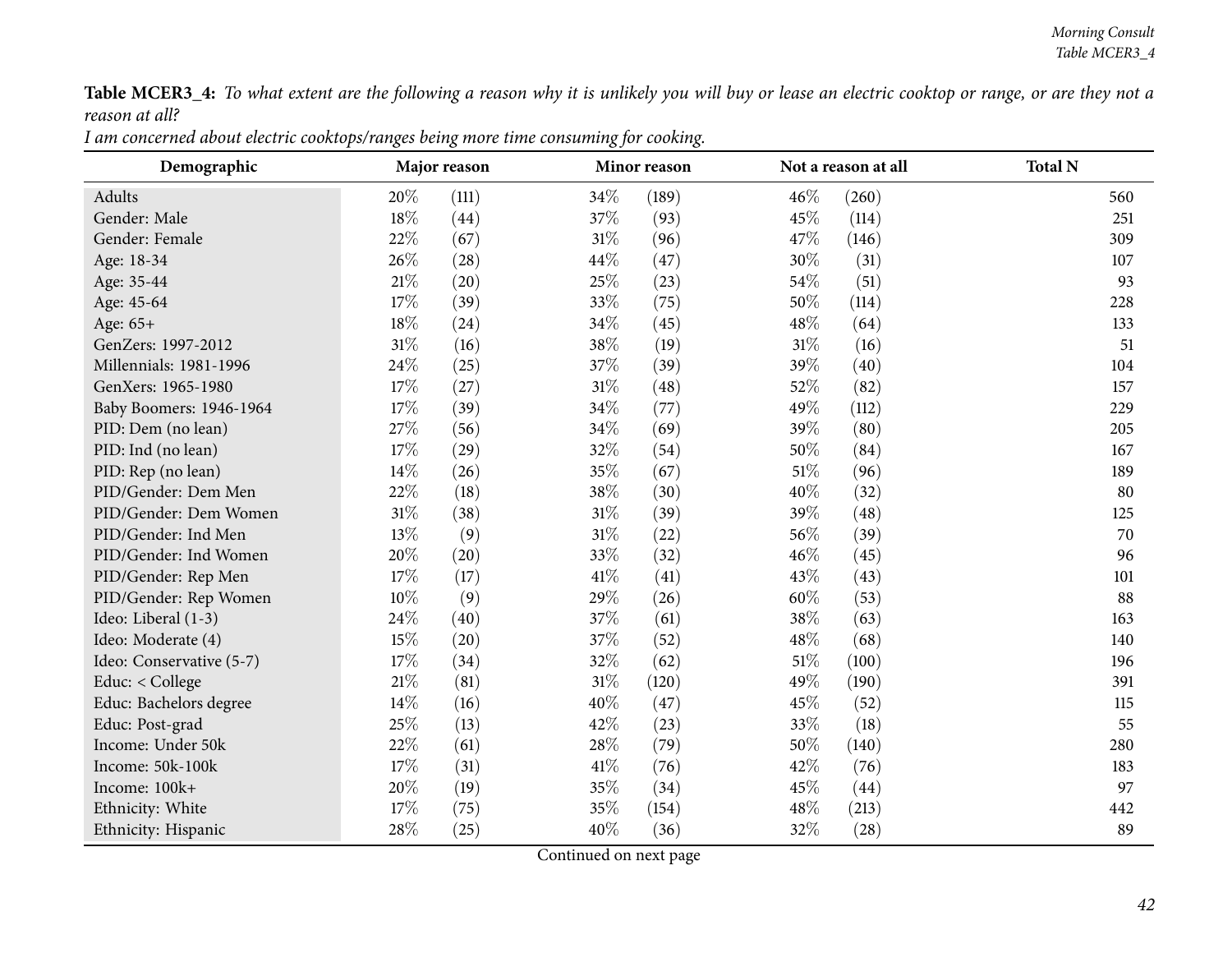$\overline{\phantom{0}}$ 

Very Unfavorable of Biden

Table MCER3\_4: To what extent are the following a reason why it is unlikely you will buy or lease an electric cooktop or range, or are they not a *reason at all?*

| Demographic                          | Major reason |       |     | Minor reason | Not a reason at all |       | <b>Total N</b> |
|--------------------------------------|--------------|-------|-----|--------------|---------------------|-------|----------------|
|                                      |              |       |     |              |                     |       |                |
| Adults                               | 20%          | (111) | 34% | (189)        | 46%                 | (260) | 560            |
| Ethnicity: Black                     | 29%          | (17)  | 30% | (18)         | 41\%                | (24)  | 60             |
| Ethnicity: Other                     | 32%          | (19)  | 30% | (18)         | 38%                 | (22)  | 59             |
| All Christian                        | 19%          | (57)  | 35% | (103)        | 46%                 | (136) | 296            |
| Agnostic/Nothing in particular       | 18%          | (21)  | 25% | (29)         | 57%                 | (67)  | 117            |
| Something Else                       | 26%          | (26)  | 34% | (34)         | 40%                 | (40)  | 100            |
| Evangelical                          | $21\%$       | (30)  | 37% | (53)         | 42%                 | (59)  | 141            |
| Non-Evangelical                      | $21\%$       | (52)  | 34% | (84)         | 45%                 | (112) | 247            |
| Community: Urban                     | 24\%         | (32)  | 33% | (43)         | 43%                 | (56)  | 132            |
| Community: Suburban                  | $17\%$       | (48)  | 37% | (105)        | 46%                 | (130) | 283            |
| Community: Rural                     | $21\%$       | (31)  | 28% | (41)         | 51\%                | (74)  | 146            |
| Employ: Private Sector               | 15%          | (27)  | 39% | (70)         | 46%                 | (84)  | 181            |
| Employ: Retired                      | $20\%$       | (26)  | 31% | (40)         | 50%                 | (65)  | 132            |
| Employ: Unemployed                   | 14\%         | (10)  | 42% | (31)         | 45%                 | (33)  | 75             |
| Military HH: Yes                     | 20%          | (22)  | 35% | (39)         | 45%                 | (50)  | 110            |
| Military HH: No                      | 20%          | (89)  | 33% | (151)        | 47\%                | (210) | 450            |
| RD/WT: Right Direction               | 22%          | (50)  | 35% | (79)         | 42%                 | (94)  | 223            |
| RD/WT: Wrong Track                   | 18%          | (61)  | 33% | (111)        | 49%                 | (166) | 337            |
| Biden Job Approve                    | 23%          | (74)  | 36% | (114)        | 41\%                | (128) | 316            |
| <b>Biden Job Disapprove</b>          | 14%          | (28)  | 32% | (64)         | 54%                 | (109) | 201            |
| Biden Job Strongly Approve           | 24%          | (44)  | 37% | (67)         | 39%                 | (70)  | 182            |
| Biden Job Somewhat Approve           | 22%          | (30)  | 35% | (47)         | 43%                 | (58)  | 134            |
| <b>Biden Job Strongly Disapprove</b> | 15%          | (24)  | 32% | (53)         | 53%                 | (86)  | 163            |
| Favorable of Biden                   | 22%          | (67)  | 35% | (103)        | 43%                 | (128) | 297            |
| Unfavorable of Biden                 | 15%          | (34)  | 31% | (71)         | 54%                 | (121) | 226            |
| Very Favorable of Biden              | 22\%         | (40)  | 38% | (68)         | 39%                 | (69)  | 177            |
| Somewhat Favorable of Biden          | 23%          | (27)  | 29% | (34)         | 49%                 | (58)  | 120            |
| Somewhat Unfavorable of Biden        | 18%          | (10)  | 28% | (15)         | 54%                 | (30)  | 54             |
|                                      |              |       |     |              |                     |       |                |

I am concerned about electric cooktops/ranges being more time consuming for cooking.

Continued on next page

n 14% (24)  $32\%$  (56)  $53\%$  (92) 171

60

296

141

132

181

450

201

163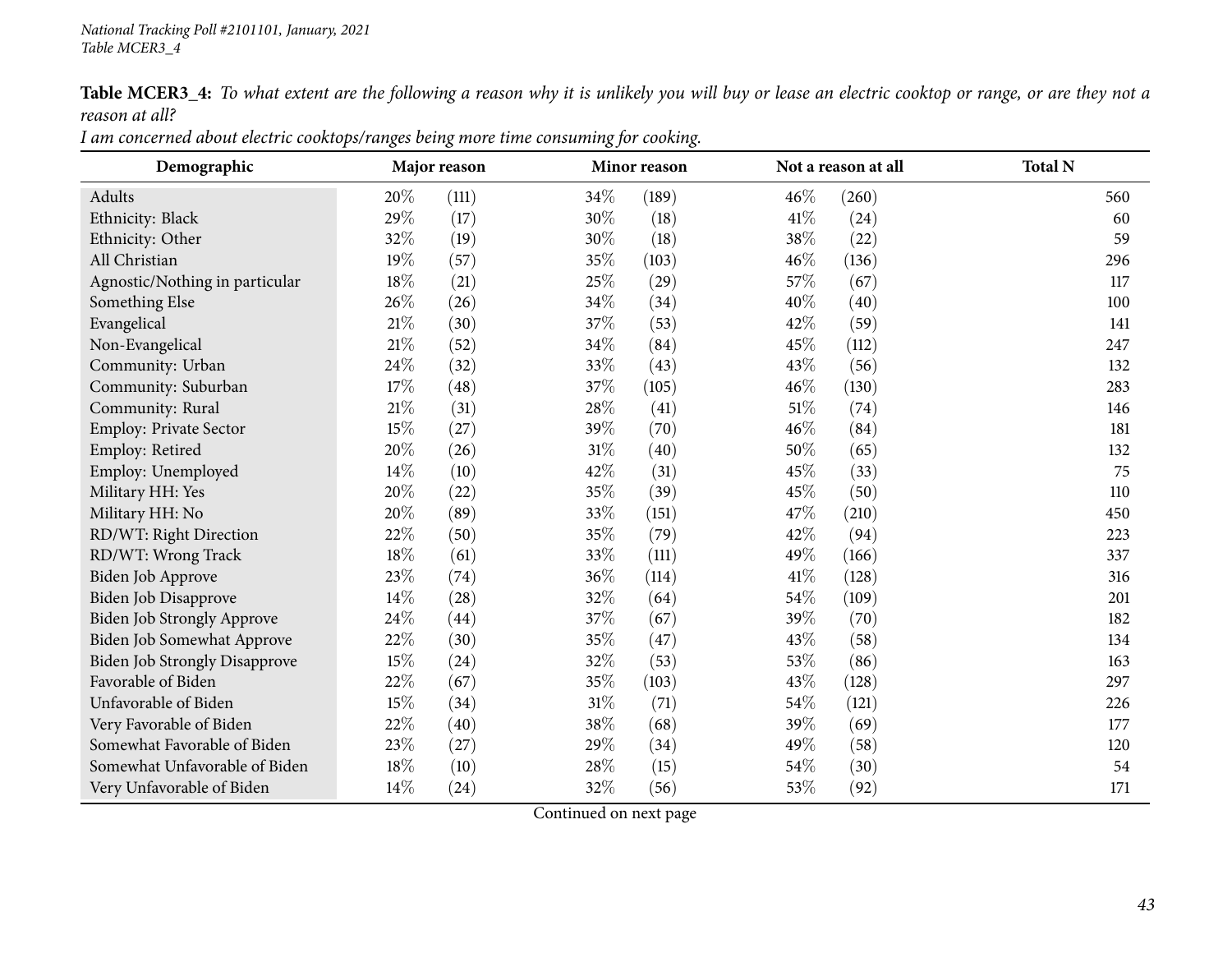Table MCER3\_4: To what extent are the following a reason why it is unlikely you will buy or lease an electric cooktop or range, or are they not a *reason at all?*

|                                      |              | o                  | o,   | ○            |        |                     |                |
|--------------------------------------|--------------|--------------------|------|--------------|--------|---------------------|----------------|
| Demographic                          | Major reason |                    |      | Minor reason |        | Not a reason at all | <b>Total N</b> |
| Adults                               | 20%          | (111)              | 34%  | (189)        | 46%    | (260)               | 560            |
| #1 Issue: Economy                    | 14\%         | (30)               | 35%  | (75)         | $51\%$ | (111)               | 217            |
| #1 Issue: Security                   | 22%          | (15)               | 39%  | (26)         | 38\%   | (26)                | 67             |
| #1 Issue: Health Care                | 24\%         | (24)               | 40%  | (40)         | 36%    | (36)                | 100            |
| #1 Issue: Medicare / Social Security | $21\%$       | (16)               | 25%  | (19)         | 54\%   | (43)                | 79             |
| 2020 Vote: Joe Biden                 | 23%          | (59)               | 35%  | (89)         | 41\%   | (104)               | 252            |
| 2020 Vote: Donald Trump              | $14\%$       | (30)               | 34%  | (73)         | 52\%   | (114)               | 217            |
| 2020 Vote: Didn't Vote               | 24\%         | (18)               | 29\% | (21)         | 47%    | (35)                | 74             |
| 2018 House Vote: Democrat            | 25%          | (50)               | 33%  | (67)         | 42%    | (85)                | 203            |
| 2018 House Vote: Republican          | 13\%         | (24)               | 36%  | (63)         | $51\%$ | (89)                | 176            |
| 2016 Vote: Hillary Clinton           | 25\%         | (48)               | 32\% | (62)         | 43%    | (84)                | 194            |
| 2016 Vote: Donald Trump              | 18%          | (31)               | 32%  | (56)         | 50%    | (88)                | 175            |
| 2016 Vote: Other                     | $2\%$        | (1)                | 48%  | (24)         | 50%    | (25)                | 51             |
| 2016 Vote: Didn't Vote               | 22\%         | (30)               | 34\% | (47)         | 45%    | (63)                | 140            |
| Voted in 2014: Yes                   | $21\%$       | (76)               | 35%  | (125)        | 44%    | (161)               | 362            |
| Voted in 2014: No                    | 17\%         | (34)               | 32%  | (64)         | 50%    | (100)               | 198            |
| 4-Region: Northeast                  | 18%          | (19)               | 37%  | (39)         | 45%    | (48)                | 106            |
| 4-Region: Midwest                    | 22%          | (31)               | 33%  | (47)         | 44\%   | (63)                | 141            |
| 4-Region: South                      | 18%          | (31)               | 27%  | (47)         | 55%    | (96)                | 173            |
| 4-Region: West                       | 22%          | (30)               | 40%  | (56)         | 38\%   | (54)                | 140            |
| Climate concerned                    | 22%          | (85)               | 32%  | (125)        | 46%    | (176)               | 386            |
| Climate unconcerned                  | 13\%         | $\left( 22\right)$ | 38\% | (64)         | 49%    | (83)                | 169            |
| Gas cooktop                          | $21\%$       | (85)               | 35%  | (144)        | 45%    | (185)               | 414            |
| Electric cooktop                     | $16\%$       | (18)               | 32\% | (35)         | 52\%   | (57)                | 109            |
| Uses natural gas                     | 21%          | (75)               | 34%  | (123)        | 45%    | (161)               | 359            |
| Does not use natural gas             | $16\%$       | (26)               | 33%  | (51)         | $51\%$ | (80)                | 157            |

I am concerned about electric cooktops/ranges being more time consuming for cooking.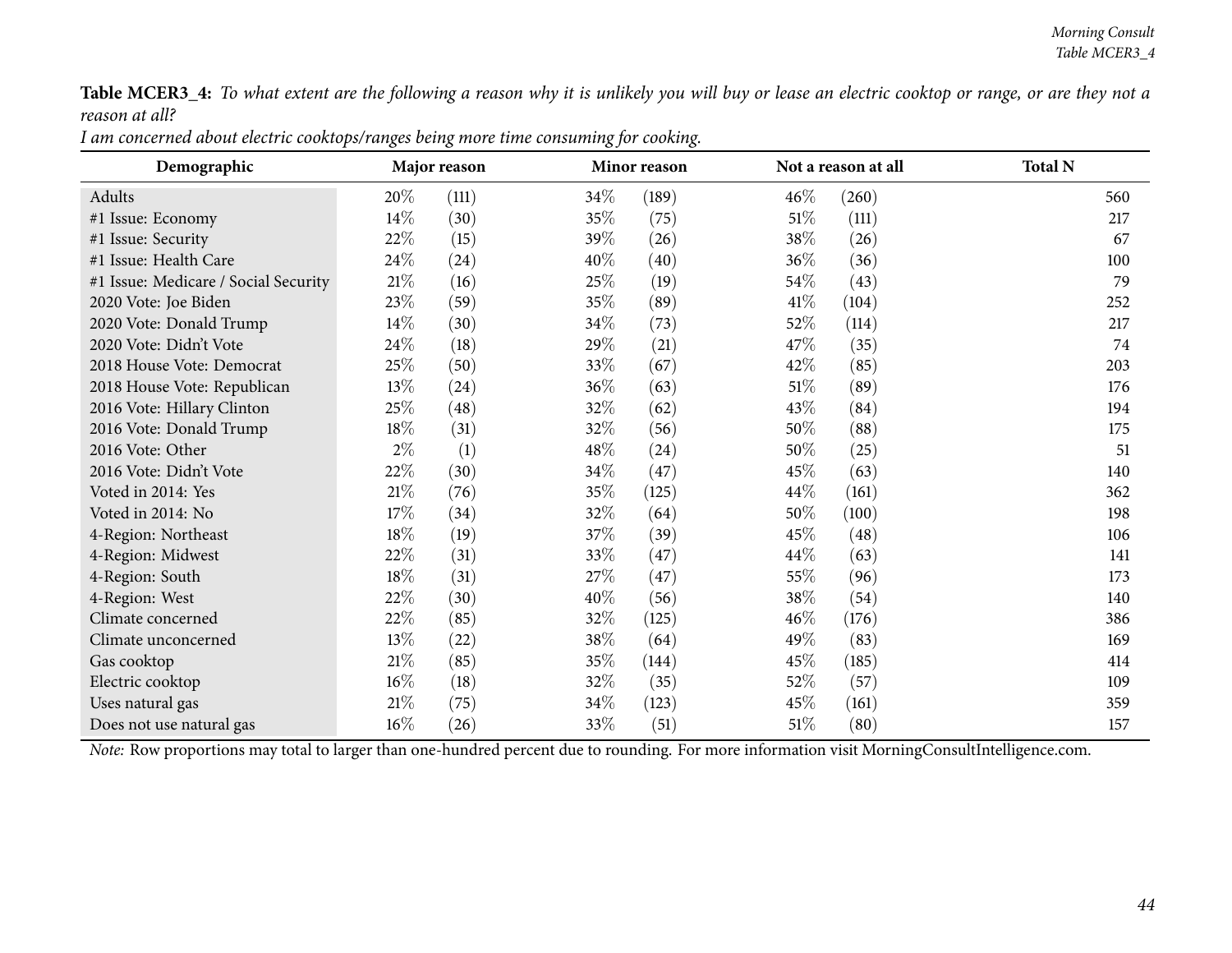Table MCER3\_5: To what extent are the following a reason why it is unlikely you will buy or lease an electric cooktop or range, or are they not a *reason at all?*

| Demographic              | Major reason<br>Minor reason |      |        | Not a reason at all | <b>Total N</b> |       |     |
|--------------------------|------------------------------|------|--------|---------------------|----------------|-------|-----|
| Adults                   | 14%                          | (77) | 27\%   | (153)               | 59%            | (330) | 560 |
| Gender: Male             | 14\%                         | (36) | 28%    | (69)                | 58%            | (146) | 251 |
| Gender: Female           | 13%                          | (41) | 27\%   | (84)                | 60%            | (184) | 309 |
| Age: 18-34               | 18%                          | (19) | 37%    | (39)                | 45%            | (48)  | 107 |
| Age: 35-44               | $2\%$                        | (2)  | 35%    | (33)                | 63\%           | (59)  | 93  |
| Age: 45-64               | $16\%$                       | (36) | 20%    | (46)                | 64\%           | (146) | 228 |
| Age: 65+                 | 15%                          | (20) | 27\%   | (35)                | 58%            | (77)  | 133 |
| GenZers: 1997-2012       | 20%                          | (10) | 36%    | (19)                | 43%            | (22)  | 51  |
| Millennials: 1981-1996   | $9\%$                        | (9)  | 38%    | (39)                | 53%            | (56)  | 104 |
| GenXers: 1965-1980       | 17%                          | (27) | 18%    | (28)                | 65%            | (102) | 157 |
| Baby Boomers: 1946-1964  | $11\%$                       | (26) | 26%    | (60)                | 62%            | (143) | 229 |
| PID: Dem (no lean)       | 12%                          | (24) | 32%    | (67)                | 56%            | (115) | 205 |
| PID: Ind (no lean)       | 14\%                         | (23) | 22%    | (37)                | 64\%           | (107) | 167 |
| PID: Rep (no lean)       | $16\%$                       | (30) | 26%    | (50)                | 57%            | (108) | 189 |
| PID/Gender: Dem Men      | $5\%$                        | (4)  | 29%    | (23)                | 66\%           | (52)  | 80  |
| PID/Gender: Dem Women    | 15%                          | (19) | 35%    | (43)                | 50%            | (62)  | 125 |
| PID/Gender: Ind Men      | 18%                          | (13) | 25%    | (17)                | 57%            | (40)  | 70  |
| PID/Gender: Ind Women    | 10%                          | (10) | 20%    | (19)                | 69%            | (67)  | 96  |
| PID/Gender: Rep Men      | 19%                          | (19) | 28%    | (29)                | 53%            | (53)  | 101 |
| PID/Gender: Rep Women    | 13%                          | (11) | 24%    | (21)                | 63%            | (55)  | 88  |
| Ideo: Liberal (1-3)      | 13%                          | (21) | 33%    | (53)                | 54%            | (89)  | 163 |
| Ideo: Moderate (4)       | $9\%$                        | (12) | 28%    | (40)                | 63%            | (88)  | 140 |
| Ideo: Conservative (5-7) | 15%                          | (30) | $21\%$ | (42)                | 63%            | (124) | 196 |
| Educ: < College          | 16%                          | (61) | 30%    | (115)               | 55%            | (215) | 391 |
| Educ: Bachelors degree   | $8\%$                        | (9)  | 22%    | (26)                | 70%            | (80)  | 115 |
| Educ: Post-grad          | 12%                          | (7)  | 23%    | (12)                | 65%            | (36)  | 55  |
| Income: Under 50k        | 19%                          | (54) | 31%    | (85)                | 50%            | (140) | 280 |
| Income: 50k-100k         | $9\%$                        | (17) | 27%    | (49)                | 64\%           | (117) | 183 |
| Income: 100k+            | $5\%$                        | (5)  | 20%    | (19)                | 75%            | (73)  | 97  |
| Ethnicity: White         | $12\%$                       | (52) | 28%    | (125)               | 60%            | (265) | 442 |
| Ethnicity: Hispanic      | $21\%$                       | (19) | 41\%   | (37)                | 37\%           | (33)  | 89  |

*<sup>I</sup> am worried about an electric cooktop/range being more expensive.*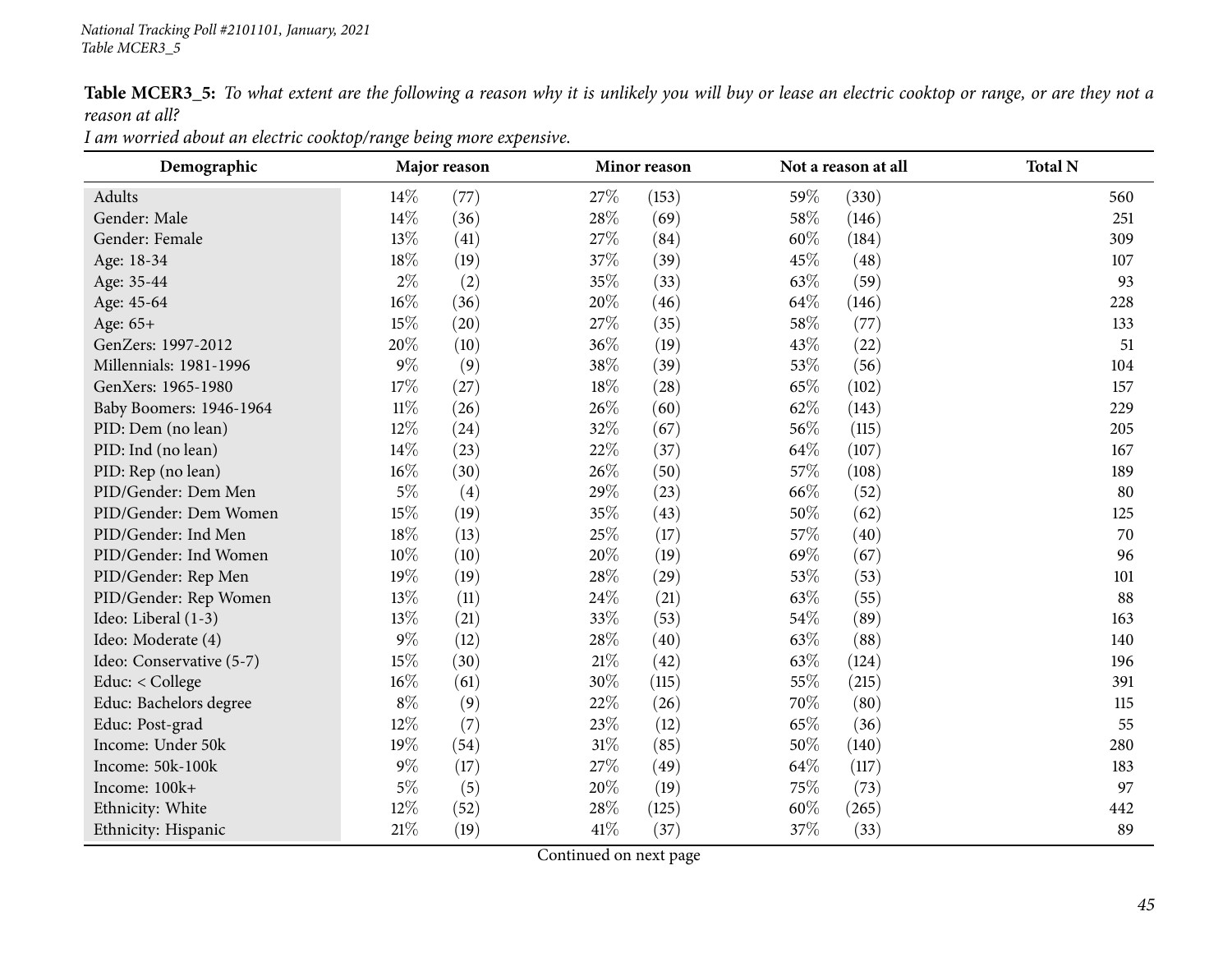Table MCER3\_5: To what extent are the following a reason why it is unlikely you will buy or lease an electric cooktop or range, or are they not a *reason at all?*

| I am worried about an electric cooktop/range being more expensive. |
|--------------------------------------------------------------------|
|--------------------------------------------------------------------|

| Demographic                          |        | Major reason |        | Minor reason |        | Not a reason at all | <b>Total N</b> |
|--------------------------------------|--------|--------------|--------|--------------|--------|---------------------|----------------|
| Adults                               | $14\%$ | (77)         | 27\%   | (153)        | 59%    | (330)               | 560            |
| Ethnicity: Black                     | 23%    | (14)         | 18%    | (11)         | 59%    | (35)                | 60             |
| Ethnicity: Other                     | 18%    | (11)         | $31\%$ | (18)         | 51%    | (30)                | 59             |
| All Christian                        | $11\%$ | (31)         | 29%    | (86)         | $61\%$ | (179)               | 296            |
| Agnostic/Nothing in particular       | 15%    | (18)         | 26%    | (30)         | 59%    | (69)                | 117            |
| Something Else                       | 22%    | (22)         | 20%    | (20)         | 58\%   | (58)                | 100            |
| Evangelical                          | 19%    | (26)         | 17%    | (24)         | 64\%   | (90)                | 141            |
| Non-Evangelical                      | $11\%$ | (26)         | 32%    | (79)         | 58%    | (142)               | 247            |
| Community: Urban                     | 20%    | (26)         | $31\%$ | (40)         | 50%    | (66)                | 132            |
| Community: Suburban                  | 10%    | (29)         | $28\%$ | (79)         | 62%    | (174)               | 283            |
| Community: Rural                     | 15%    | (22)         | 23%    | (34)         | 62%    | (90)                | 146            |
| Employ: Private Sector               | $5\%$  | (10)         | 31%    | (56)         | 64\%   | (115)               | 181            |
| Employ: Retired                      | 18%    | (24)         | 20%    | (27)         | $61\%$ | (81)                | 132            |
| Employ: Unemployed                   | $16\%$ | (12)         | 32%    | (24)         | 52%    | (39)                | 75             |
| Military HH: Yes                     | $16\%$ | (18)         | 25%    | (27)         | 59%    | (65)                | 110            |
| Military HH: No                      | 13%    | (59)         | 28\%   | (126)        | 59\%   | (266)               | 450            |
| RD/WT: Right Direction               | $15\%$ | (34)         | 32%    | (72)         | 52%    | (117)               | 223            |
| RD/WT: Wrong Track                   | 13%    | (42)         | 24\%   | (81)         | 63\%   | (213)               | 337            |
| Biden Job Approve                    | $13\%$ | (40)         | $31\%$ | (96)         | $57\%$ | (179)               | 316            |
| Biden Job Disapprove                 | $16\%$ | (32)         | 22%    | (45)         | 62%    | (124)               | 201            |
| Biden Job Strongly Approve           | $10\%$ | (18)         | 34%    | (62)         | 56\%   | (101)               | 182            |
| Biden Job Somewhat Approve           | $16\%$ | (22)         | $25\%$ | (34)         | 58\%   | (78)                | 134            |
| <b>Biden Job Strongly Disapprove</b> | 15%    | (25)         | 24%    | (39)         | $61\%$ | (99)                | 163            |
| Favorable of Biden                   | 12%    | (36)         | 31%    | (91)         | 57%    | (170)               | 297            |
| Unfavorable of Biden                 | 14%    | (32)         | 21\%   | (47)         | 65%    | (147)               | 226            |
| Very Favorable of Biden              | $9\%$  | (15)         | 37%    | (65)         | 55\%   | (97)                | 177            |
| Somewhat Favorable of Biden          | 17%    | (21)         | 22%    | (26)         | $61\%$ | (73)                | 120            |
| Somewhat Unfavorable of Biden        | 12%    | (7)          | 17%    | (9)          | 71\%   | (38)                | 54             |
| Very Unfavorable of Biden            | 15%    | (26)         | 22%    | (37)         | 63%    | (108)               | 171            |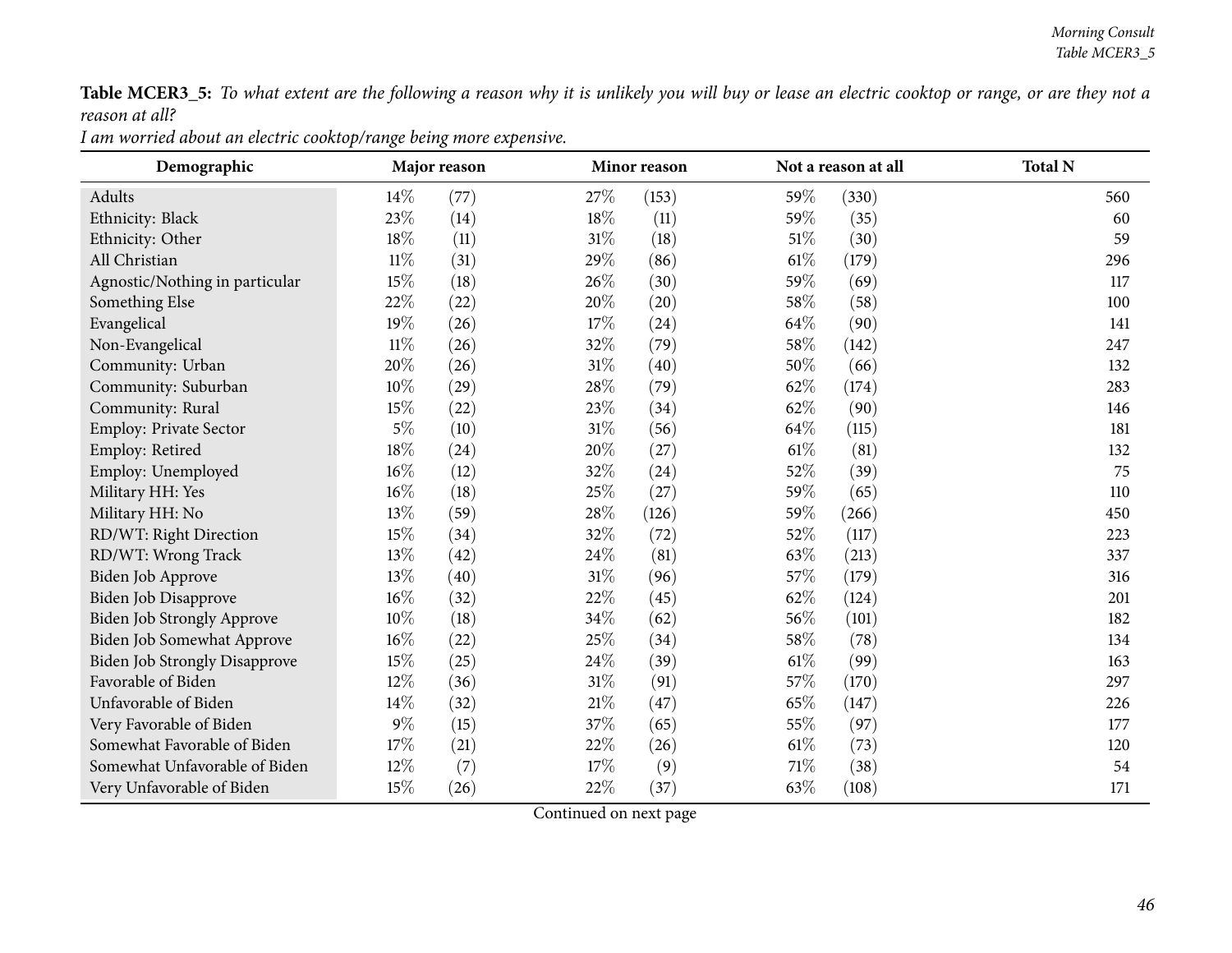Table MCER3\_5: To what extent are the following a reason why it is unlikely you will buy or lease an electric cooktop or range, or are they not a *reason at all?*

| Demographic                          |        | Major reason |        | Minor reason |        | Not a reason at all | <b>Total N</b> |
|--------------------------------------|--------|--------------|--------|--------------|--------|---------------------|----------------|
| Adults                               | $14\%$ | (77)         | 27\%   | (153)        | 59\%   | (330)               | 560            |
| #1 Issue: Economy                    | 14\%   | (30)         | 27\%   | (58)         | 59%    | (129)               | 217            |
| #1 Issue: Security                   | 19%    | (13)         | $31\%$ | (21)         | 50\%   | (34)                | 67             |
| #1 Issue: Health Care                | $8\%$  | (8)          | $34\%$ | (34)         | 57\%   | (57)                | 100            |
| #1 Issue: Medicare / Social Security | 15\%   | (12)         | 25\%   | (20)         | 60\%   | (47)                | 79             |
| 2020 Vote: Joe Biden                 | $10\%$ | (26)         | 29\%   | (73)         | $61\%$ | (153)               | 252            |
| 2020 Vote: Donald Trump              | 13\%   | (28)         | 24\%   | (51)         | 63\%   | (138)               | 217            |
| 2020 Vote: Didn't Vote               | $26\%$ | (19)         | 33\%   | (24)         | 41%    | (31)                | 74             |
| 2018 House Vote: Democrat            | $8\%$  | (15)         | 29\%   | (59)         | 63\%   | (128)               | 203            |
| 2018 House Vote: Republican          | 15%    | (27)         | 22\%   | (38)         | 63\%   | (111)               | 176            |
| 2016 Vote: Hillary Clinton           | $9\%$  | (18)         | 33\%   | (64)         | 58\%   | (113)               | 194            |
| 2016 Vote: Donald Trump              | $16\%$ | (28)         | $21\%$ | (37)         | 63\%   | (111)               | 175            |
| 2016 Vote: Other                     | $8\%$  | (4)          | 29\%   | (15)         | 64\%   | (33)                | 51             |
| 2016 Vote: Didn't Vote               | 19%    | (27)         | 28\%   | (39)         | 53\%   | (74)                | 140            |
| Voted in 2014: Yes                   | $10\%$ | (38)         | 27\%   | (98)         | 63\%   | (227)               | 362            |
| Voted in 2014: No                    | 20%    | (39)         | 28\%   | (56)         | $52\%$ | (104)               | 198            |
| 4-Region: Northeast                  | $10\%$ | (10)         | 27\%   | (28)         | 63\%   | (67)                | 106            |
| 4-Region: Midwest                    | $12\%$ | (17)         | 29\%   | (40)         | 59\%   | (83)                | 141            |
| 4-Region: South                      | 19%    | (32)         | 20\%   | (35)         | 61%    | (106)               | 173            |
| 4-Region: West                       | 12%    | (16)         | 36\%   | (50)         | 53%    | (74)                | 140            |
| Climate concerned                    | $12\%$ | (45)         | 27%    | (105)        | 61%    | (235)               | 386            |
| Climate unconcerned                  | 17%    | (29)         | 28\%   | (48)         | $54\%$ | (92)                | 169            |
| Gas cooktop                          | $16\%$ | (65)         | 27\%   | (110)        | 57\%   | (238)               | 414            |
| Electric cooktop                     | $7\%$  | (8)          | 30\%   | (32)         | 63\%   | (69)                | 109            |
| Uses natural gas                     | $14\%$ | (52)         | 23\%   | (83)         | $62\%$ | (224)               | 359            |
| Does not use natural gas             | 13\%   | (20)         | 32%    | (50)         | 55%    | (87)                | 157            |

*<sup>I</sup> am worried about an electric cooktop/range being more expensive.*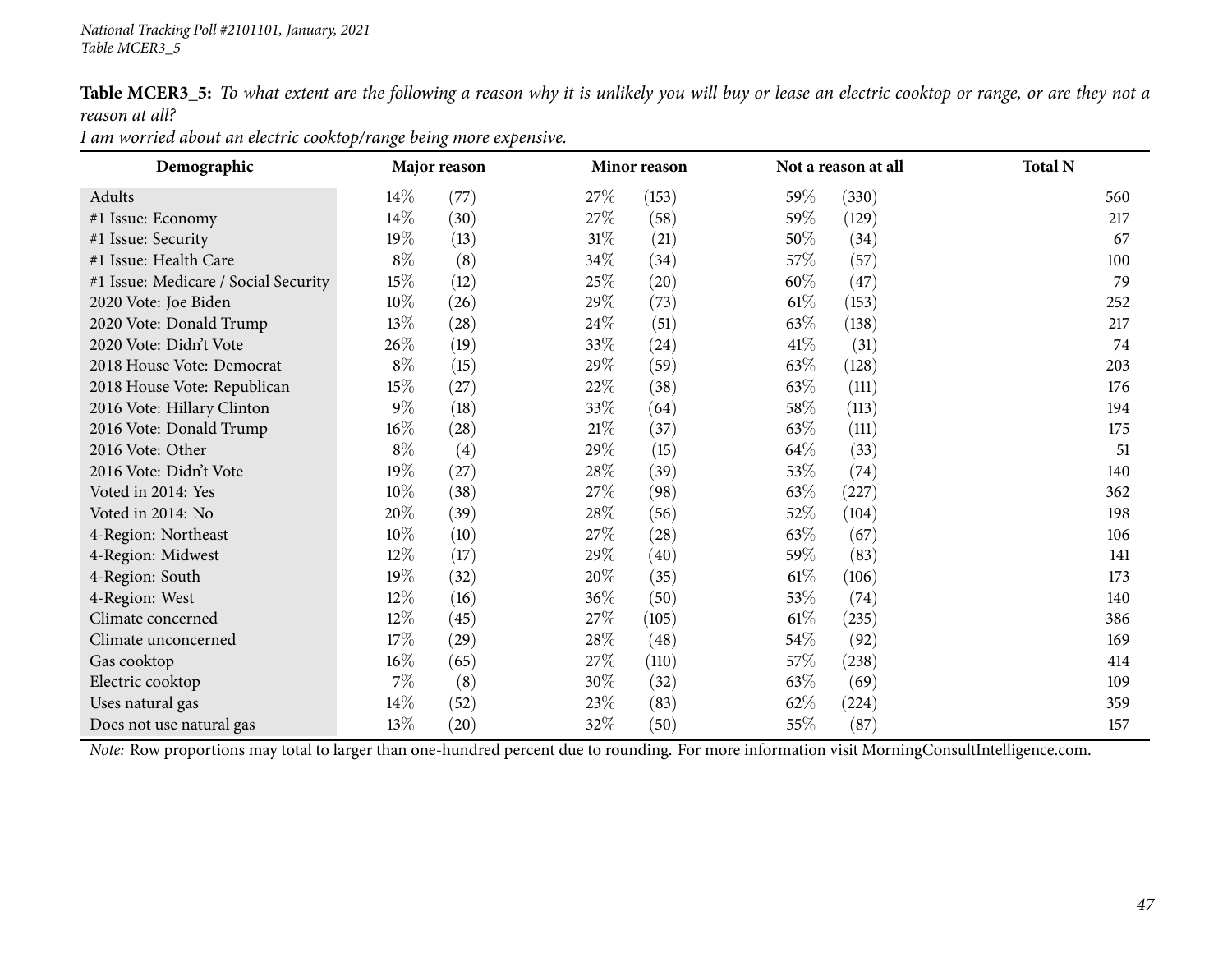Table MCER3\_6: To what extent are the following a reason why it is unlikely you will buy or lease an electric cooktop or range, or are they not a *reason at all?*

*<sup>I</sup> am concerned about the safety of electric cooktops/ranges.*

| Demographic              |        | Major reason |      | Minor reason |        | Not a reason at all | <b>Total N</b> |
|--------------------------|--------|--------------|------|--------------|--------|---------------------|----------------|
| Adults                   | $12\%$ | (70)         | 27%  | (153)        | 60%    | (338)               | 560            |
| Gender: Male             | $11\%$ | (29)         | 31%  | (77)         | 58%    | (145)               | 251            |
| Gender: Female           | 13%    | (41)         | 24\% | (76)         | 62\%   | (192)               | 309            |
| Age: 18-34               | 22%    | (23)         | 40%  | (43)         | 38%    | (41)                | 107            |
| Age: 35-44               | $9\%$  | (8)          | 28%  | (26)         | 63%    | (59)                | 93             |
| Age: 45-64               | 10%    | (23)         | 24\% | (56)         | 65%    | (149)               | 228            |
| Age: 65+                 | 12%    | (16)         | 22%  | (29)         | 66%    | (88)                | 133            |
| GenZers: 1997-2012       | 22%    | (11)         | 32%  | (16)         | 47%    | (24)                | 51             |
| Millennials: 1981-1996   | 17%    | (17)         | 39%  | (41)         | 44%    | (46)                | 104            |
| GenXers: 1965-1980       | 13%    | (20)         | 26%  | (40)         | 62%    | (97)                | 157            |
| Baby Boomers: 1946-1964  | $8\%$  | (19)         | 23%  | (53)         | 69%    | (157)               | 229            |
| PID: Dem (no lean)       | $16\%$ | (32)         | 27%  | (56)         | 57%    | (117)               | 205            |
| PID: Ind (no lean)       | $9\%$  | (15)         | 30%  | (49)         | $61\%$ | (102)               | 167            |
| PID: Rep (no lean)       | 12%    | (23)         | 26%  | (48)         | 62%    | (118)               | 189            |
| PID/Gender: Dem Men      | $10\%$ | (8)          | 30%  | (24)         | 60%    | (48)                | 80             |
| PID/Gender: Dem Women    | 19%    | (24)         | 25%  | (32)         | 55%    | (69)                | 125            |
| PID/Gender: Ind Men      | $6\%$  | (4)          | 34%  | (24)         | 59%    | (42)                | 70             |
| PID/Gender: Ind Women    | $11\%$ | (11)         | 26\% | (25)         | 63%    | (61)                | 96             |
| PID/Gender: Rep Men      | $16\%$ | (16)         | 29%  | (29)         | 55%    | (56)                | 101            |
| PID/Gender: Rep Women    | $7\%$  | (6)          | 22%  | (19)         | 71\%   | (62)                | 88             |
| Ideo: Liberal (1-3)      | 15%    | (25)         | 26%  | (42)         | 59%    | (96)                | 163            |
| Ideo: Moderate (4)       | $10\%$ | (14)         | 37%  | (52)         | 52%    | (73)                | 140            |
| Ideo: Conservative (5-7) | $10\%$ | (19)         | 25%  | (48)         | 66%    | (129)               | 196            |
| Educ: < College          | 13%    | (51)         | 29\% | (115)        | 58%    | (225)               | 391            |
| Educ: Bachelors degree   | $10\%$ | (12)         | 22%  | (26)         | 68\%   | (78)                | 115            |
| Educ: Post-grad          | 14%    | (7)          | 24\% | (13)         | 63%    | (34)                | 55             |
| Income: Under 50k        | 17%    | (46)         | 29%  | (80)         | 55%    | (153)               | 280            |
| Income: 50k-100k         | $8\%$  | (14)         | 28%  | (52)         | 64\%   | (117)               | 183            |
| Income: 100k+            | $9\%$  | (9)          | 22%  | (21)         | 69%    | (67)                | 97             |
| Ethnicity: White         | $11\%$ | (49)         | 27%  | (120)        | 62%    | (274)               | 442            |
| Ethnicity: Hispanic      | $18\%$ | (16)         | 40%  | (35)         | 42%    | (38)                | 89             |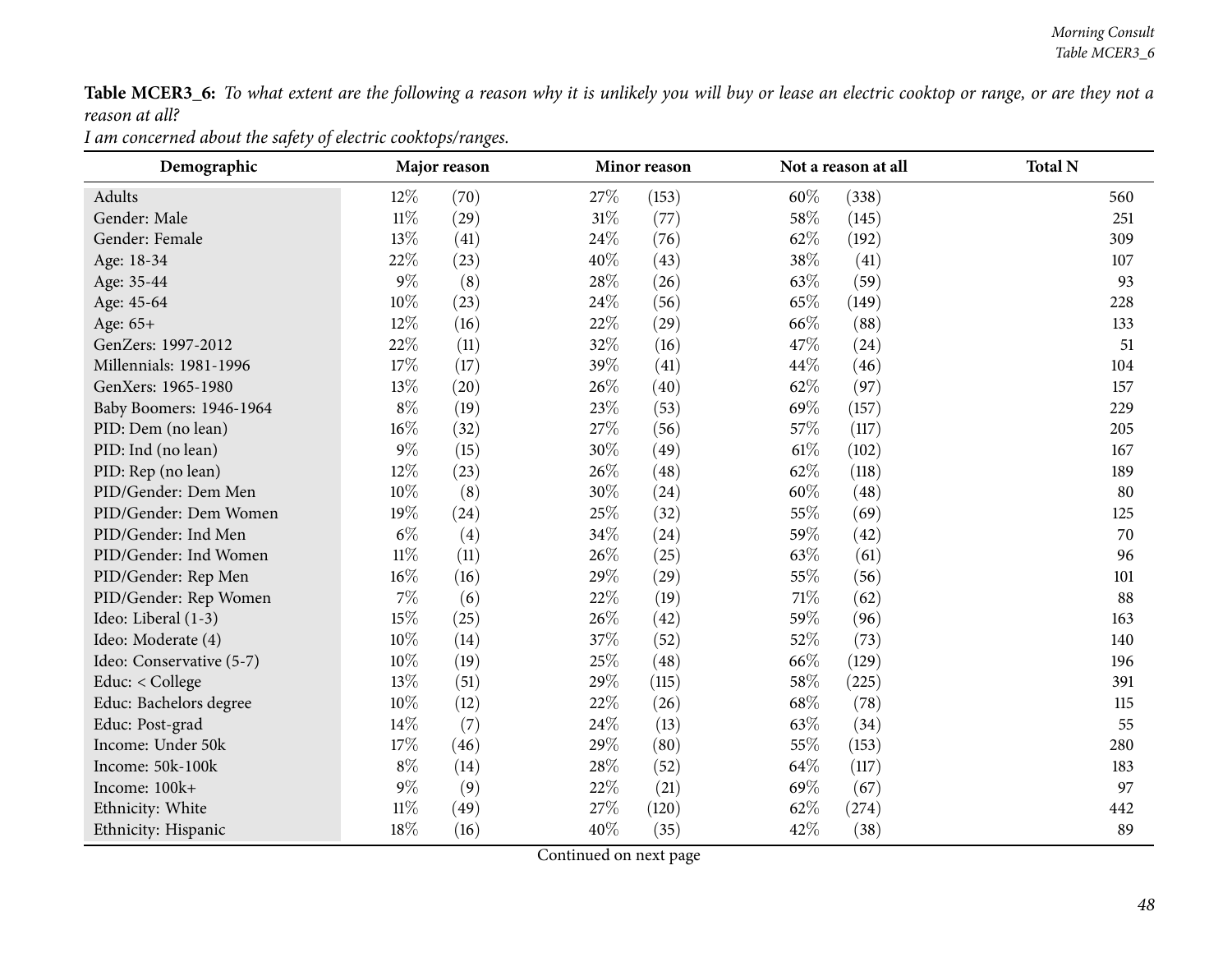Table MCER3\_6: To what extent are the following a reason why it is unlikely you will buy or lease an electric cooktop or range, or are they not a *reason at all?*

*<sup>I</sup> am concerned about the safety of electric cooktops/ranges.*

| Demographic                       |        | Major reason       |        | Minor reason |        | Not a reason at all | <b>Total N</b> |
|-----------------------------------|--------|--------------------|--------|--------------|--------|---------------------|----------------|
| Adults                            | 12%    | (70)               | 27\%   | (153)        | 60%    | (338)               | 560            |
| Ethnicity: Black                  | 17%    | (10)               | 32%    | (19)         | $51\%$ | (31)                | 60             |
| Ethnicity: Other                  | 19%    | (11)               | 25%    | (15)         | 56%    | (33)                | 59             |
| All Christian                     | $11\%$ | (32)               | $23\%$ | (69)         | 66%    | (195)               | 296            |
| Agnostic/Nothing in particular    | $11\%$ | (13)               | 29%    | (34)         | 60%    | (70)                | 117            |
| Something Else                    | 20%    | (20)               | 29%    | (29)         | 52%    | (52)                | 100            |
| Evangelical                       | 17%    | (23)               | 26\%   | (36)         | 57%    | (81)                | 141            |
| Non-Evangelical                   | $11\%$ | (28)               | 24\%   | (60)         | 65%    | (160)               | 247            |
| Community: Urban                  | 18%    | $\left( 24\right)$ | 30%    | (39)         | 52%    | (69)                | 132            |
| Community: Suburban               | $9\%$  | (25)               | 27%    | (77)         | 64\%   | (180)               | 283            |
| Community: Rural                  | 14\%   | (21)               | $25\%$ | (37)         | $61\%$ | (89)                | 146            |
| Employ: Private Sector            | $7\%$  | (12)               | 27%    | (48)         | 67\%   | (120)               | 181            |
| Employ: Retired                   | $10\%$ | (13)               | 19%    | (25)         | $71\%$ | (94)                | 132            |
| Employ: Unemployed                | 16%    | (12)               | 27%    | (20)         | 57%    | (43)                | 75             |
| Military HH: Yes                  | 16%    | (17)               | 19%    | (21)         | 65%    | (71)                | 110            |
| Military HH: No                   | 12%    | (52)               | 29%    | (132)        | 59%    | (266)               | 450            |
| RD/WT: Right Direction            | 16%    | (36)               | $32\%$ | (71)         | 52\%   | (116)               | 223            |
| RD/WT: Wrong Track                | $10\%$ | (34)               | 24\%   | (82)         | 66%    | (222)               | 337            |
| Biden Job Approve                 | 14%    | (46)               | 28%    | (89)         | 57%    | (181)               | 316            |
| Biden Job Disapprove              | $8\%$  | (16)               | 27%    | (54)         | 66%    | (132)               | 201            |
| <b>Biden Job Strongly Approve</b> | 15%    | (28)               | 27%    | (48)         | 58\%   | (105)               | 182            |
| Biden Job Somewhat Approve        | 13%    | (18)               | $31\%$ | (41)         | 56%    | (75)                | 134            |
| Biden Job Strongly Disapprove     | $8\%$  | (13)               | $25\%$ | (40)         | 67%    | (109)               | 163            |
| Favorable of Biden                | 14%    | (40)               | $27\%$ | (81)         | 59%    | (176)               | 297            |
| Unfavorable of Biden              | $10\%$ | (24)               | 24\%   | (53)         | 66\%   | (149)               | 226            |
| Very Favorable of Biden           | 12%    | (22)               | 29%    | (51)         | 59%    | (104)               | 177            |
| Somewhat Favorable of Biden       | 15%    | (19)               | 25%    | (30)         | 60%    | (72)                | 120            |
| Somewhat Unfavorable of Biden     | $11\%$ | (6)                | 30%    | (16)         | 58%    | (32)                | 54             |
| Very Unfavorable of Biden         | $10\%$ | (17)               | 21%    | (37)         | 68\%   | (117)               | 171            |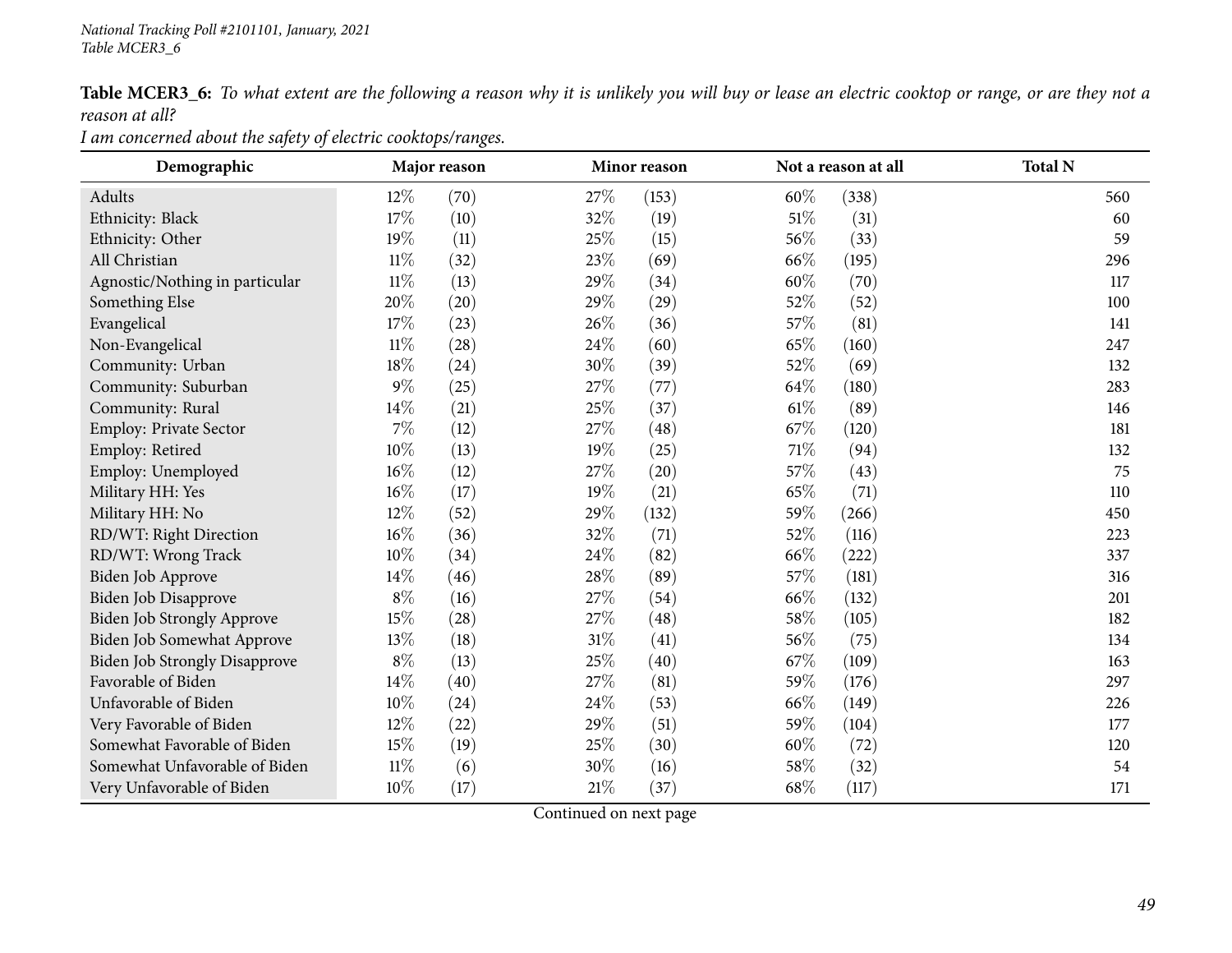Table MCER3\_6: To what extent are the following a reason why it is unlikely you will buy or lease an electric cooktop or range, or are they not a *reason at all?*

*<sup>I</sup> am concerned about the safety of electric cooktops/ranges.*

| Demographic                          |        | Major reason |        | Minor reason |        | Not a reason at all | <b>Total N</b> |
|--------------------------------------|--------|--------------|--------|--------------|--------|---------------------|----------------|
| Adults                               | $12\%$ | (70)         | 27%    | (153)        | $60\%$ | (338)               | 560            |
| #1 Issue: Economy                    | $12\%$ | (27)         | 32%    | (68)         | $56\%$ | (122)               | 217            |
| #1 Issue: Security                   | $9\%$  | (6)          | 39%    | (26)         | 52\%   | (35)                | 67             |
| #1 Issue: Health Care                | $12\%$ | (12)         | 27\%   | (27)         | 61%    | (61)                | 100            |
| #1 Issue: Medicare / Social Security | $11\%$ | (8)          | 21%    | (16)         | 69\%   | (54)                | 79             |
| 2020 Vote: Joe Biden                 | 13\%   | (32)         | 25\%   | (64)         | 62\%   | (156)               | 252            |
| 2020 Vote: Donald Trump              | $10\%$ | $^{(22)}$    | 23\%   | (50)         | 67%    | (145)               | 217            |
| 2020 Vote: Didn't Vote               | 20%    | (15)         | 46\%   | (34)         | $34\%$ | (25)                | 74             |
| 2018 House Vote: Democrat            | 12%    | (25)         | 23\%   | (46)         | $65\%$ | (132)               | 203            |
| 2018 House Vote: Republican          | 12%    | (21)         | 25%    | (44)         | 63\%   | (111)               | 176            |
| 2016 Vote: Hillary Clinton           | 13\%   | (25)         | 28\%   | (54)         | 60\%   | (116)               | 194            |
| 2016 Vote: Donald Trump              | $12\%$ | (21)         | 23\%   | (40)         | 65\%   | (114)               | 175            |
| 2016 Vote: Other                     | $2\%$  | (1)          | 30\%   | (15)         | 69\%   | (35)                | 51             |
| 2016 Vote: Didn't Vote               | $16\%$ | (23)         | $31\%$ | (44)         | 52\%   | (73)                | 140            |
| Voted in 2014: Yes                   | $11\%$ | (40)         | 27%    | (98)         | $62\%$ | (225)               | 362            |
| Voted in 2014: No                    | 15\%   | (30)         | 28\%   | (55)         | 57\%   | (113)               | 198            |
| 4-Region: Northeast                  | $8\%$  | (8)          | 29%    | (30)         | 63\%   | (67)                | 106            |
| 4-Region: Midwest                    | $14\%$ | (19)         | 32\%   | (45)         | $54\%$ | (77)                | 141            |
| 4-Region: South                      | $12\%$ | (21)         | 23%    | (40)         | 64\%   | (112)               | 173            |
| 4-Region: West                       | 15%    | (21)         | 27\%   | (37)         | 59\%   | (82)                | 140            |
| Climate concerned                    | 13\%   | (51)         | 28\%   | (108)        | 59%    | (227)               | 386            |
| Climate unconcerned                  | $10\%$ | (16)         | 27\%   | (45)         | $64\%$ | (108)               | 169            |
| Gas cooktop                          | 13%    | (56)         | 29%    | (119)        | 58\%   | (239)               | 414            |
| Electric cooktop                     | $9\%$  | (9)          | 23\%   | (25)         | 68\%   | (75)                | 109            |
| Uses natural gas                     | $12\%$ | (44)         | 28\%   | (99)         | $60\%$ | (215)               | 359            |
| Does not use natural gas             | $12\%$ | (19)         | 24\%   | (38)         | 64\%   | (100)               | 157            |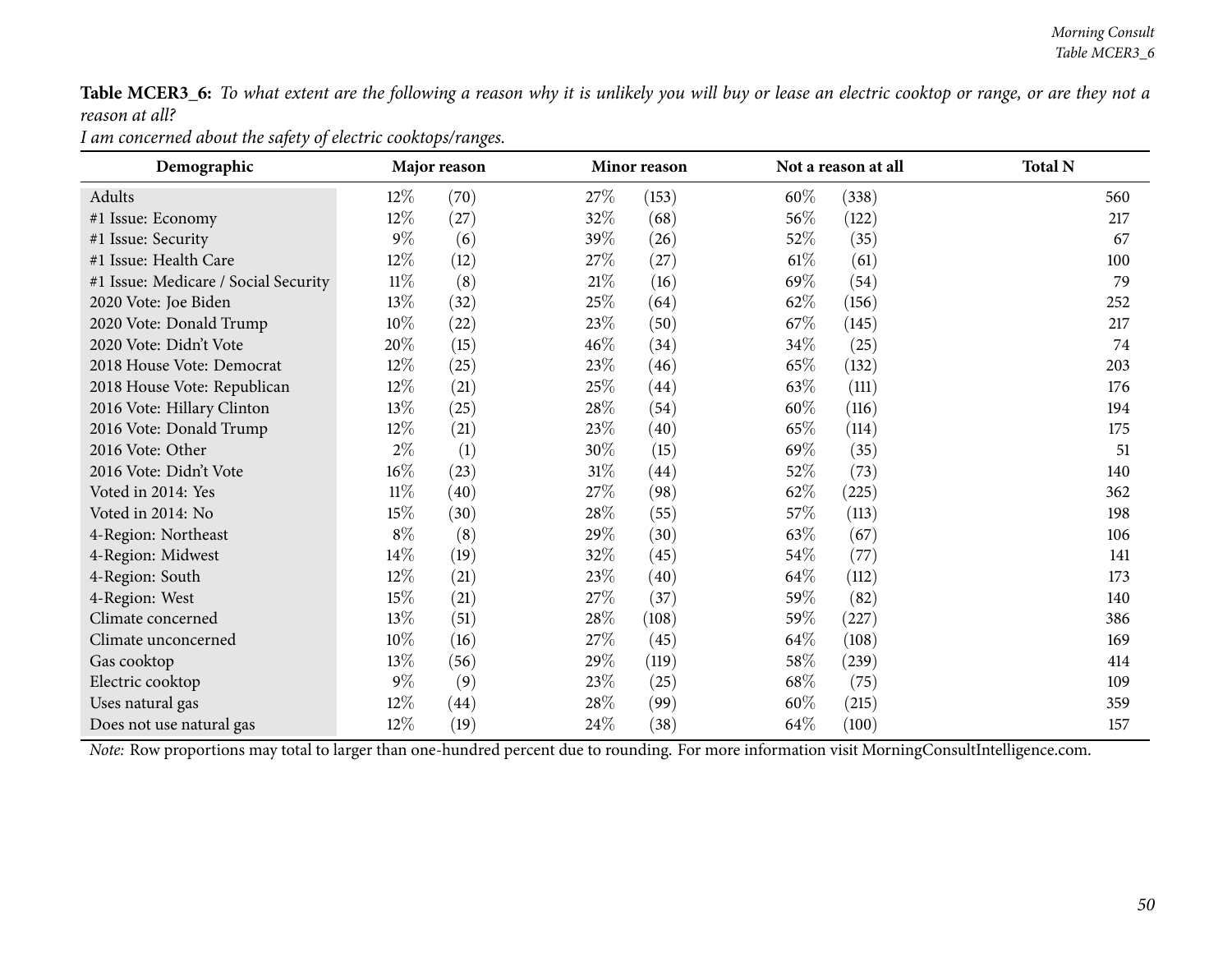Table MCER3\_7: To what extent are the following a reason why it is unlikely you will buy or lease an electric cooktop or range, or are they not a *reason at all?*

| Demographic              |        | Major reason |        | Minor reason |        | Not a reason at all | <b>Total N</b> |
|--------------------------|--------|--------------|--------|--------------|--------|---------------------|----------------|
| Adults                   | 34\%   | (193)        | 30\%   | (170)        | 35%    | (198)               | 560            |
| Gender: Male             | 33%    | (83)         | 36%    | (89)         | $31\%$ | (79)                | 251            |
| Gender: Female           | 35%    | (109)        | 26\%   | (80)         | 39%    | (120)               | 309            |
| Age: 18-34               | 38\%   | (41)         | 28%    | (30)         | 34\%   | (36)                | 107            |
| Age: 35-44               | 24\%   | (23)         | $31\%$ | (29)         | 45\%   | (42)                | 93             |
| Age: 45-64               | 37%    | (83)         | 28%    | (64)         | 35%    | (81)                | 228            |
| Age: 65+                 | 35%    | (46)         | 35%    | (46)         | 30%    | (40)                | 133            |
| GenZers: 1997-2012       | 22%    | (11)         | 39%    | (20)         | 39%    | (20)                | 51             |
| Millennials: 1981-1996   | 44\%   | (45)         | 24\%   | (25)         | 32%    | (34)                | 104            |
| GenXers: 1965-1980       | $31\%$ | (48)         | 33%    | (52)         | 36\%   | (56)                | 157            |
| Baby Boomers: 1946-1964  | 34%    | (77)         | 28%    | (65)         | 38%    | (86)                | 229            |
| PID: Dem (no lean)       | 34%    | (70)         | 30%    | (61)         | 36\%   | (74)                | 205            |
| PID: Ind (no lean)       | $31\%$ | (52)         | $31\%$ | (51)         | 38%    | (64)                | 167            |
| PID: Rep (no lean)       | 37%    | (71)         | $31\%$ | (58)         | 32%    | (60)                | 189            |
| PID/Gender: Dem Men      | 24\%   | (19)         | 39%    | (31)         | 37%    | (29)                | 80             |
| PID/Gender: Dem Women    | $41\%$ | (51)         | 23%    | (29)         | 36\%   | (45)                | 125            |
| PID/Gender: Ind Men      | 37%    | (26)         | 30%    | (21)         | 33%    | (24)                | 70             |
| PID/Gender: Ind Women    | 27%    | (26)         | 32%    | (31)         | 42\%   | (40)                | 96             |
| PID/Gender: Rep Men      | 38\%   | (38)         | 37%    | (37)         | 25%    | (26)                | 101            |
| PID/Gender: Rep Women    | 37%    | (32)         | 23\%   | (21)         | 40%    | (35)                | 88             |
| Ideo: Liberal (1-3)      | $34\%$ | (56)         | 36%    | (58)         | 30%    | (49)                | 163            |
| Ideo: Moderate (4)       | 29%    | (41)         | 29%    | (41)         | 41\%   | (58)                | 140            |
| Ideo: Conservative (5-7) | 35%    | (69)         | 30%    | (59)         | 34\%   | (67)                | 196            |
| Educ: $<$ College        | 38%    | (148)        | 26\%   | (103)        | 36\%   | (140)               | 391            |
| Educ: Bachelors degree   | 26%    | (30)         | 39%    | (45)         | 35%    | (40)                | 115            |
| Educ: Post-grad          | 28%    | (15)         | 39%    | (21)         | 33\%   | (18)                | 55             |
| Income: Under 50k        | 40%    | (113)        | 22%    | (61)         | 38\%   | (105)               | 280            |
| Income: 50k-100k         | $31\%$ | (57)         | 35%    | (64)         | 34\%   | (62)                | 183            |
| Income: 100k+            | 23%    | (22)         | 45%    | (44)         | 32%    | (31)                | 97             |
| Ethnicity: White         | 32%    | (139)        | 32%    | (143)        | 36%    | (160)               | 442            |
| Ethnicity: Hispanic      | 45%    | (40)         | 33%    | (30)         | 22%    | (19)                | 89             |

I want to be sure I can use my cooktop/range during a power outage.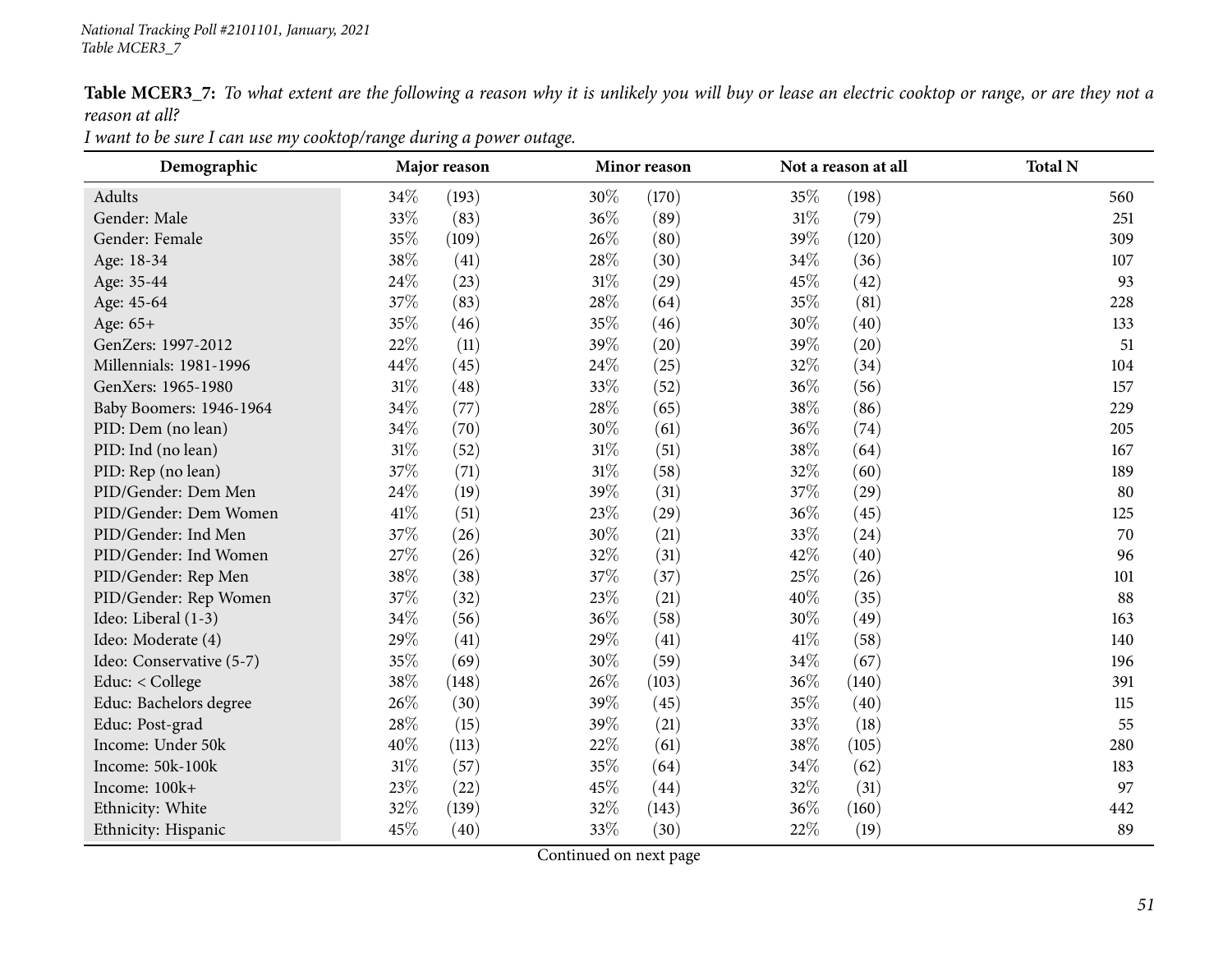Table MCER3\_7: To what extent are the following a reason why it is unlikely you will buy or lease an electric cooktop or range, or are they not a *reason at all?*

| Demographic                          |        | Major reason |        | Minor reason |      | Not a reason at all | <b>Total N</b> |
|--------------------------------------|--------|--------------|--------|--------------|------|---------------------|----------------|
| Adults                               | 34\%   | (193)        | 30%    | (170)        | 35%  | (198)               | 560            |
| Ethnicity: Black                     | 38%    | (23)         | 25\%   | (15)         | 37%  | (22)                | 60             |
| Ethnicity: Other                     | 52%    | (31)         | 20%    | (12)         | 29%  | (17)                | 59             |
| All Christian                        | 29%    | (87)         | 36%    | (107)        | 34\% | (102)               | 296            |
| Agnostic/Nothing in particular       | $40\%$ | (46)         | 19%    | (22)         | 41\% | (48)                | 117            |
| Something Else                       | 42%    | (42)         | 23%    | (23)         | 35%  | (35)                | 100            |
| Evangelical                          | 35%    | (49)         | 33%    | (46)         | 32%  | (45)                | 141            |
| Non-Evangelical                      | 32%    | (79)         | 33%    | (81)         | 36%  | (88)                | 247            |
| Community: Urban                     | 44%    | (58)         | 22%    | (29)         | 34%  | (44)                | 132            |
| Community: Suburban                  | 28%    | (79)         | 36\%   | (101)        | 36%  | (103)               | 283            |
| Community: Rural                     | 38%    | (55)         | 27\%   | (39)         | 35%  | (52)                | 146            |
| Employ: Private Sector               | 23%    | (42)         | 36\%   | (64)         | 41\% | (75)                | 181            |
| Employ: Retired                      | 38%    | (50)         | 27\%   | (36)         | 35%  | (46)                | 132            |
| Employ: Unemployed                   | 46%    | (34)         | 26%    | (20)         | 28%  | (21)                | 75             |
| Military HH: Yes                     | 41\%   | (45)         | 35%    | (38)         | 24\% | (26)                | 110            |
| Military HH: No                      | 33%    | (147)        | 29%    | (131)        | 38%  | (172)               | 450            |
| RD/WT: Right Direction               | 38%    | (84)         | 30%    | (67)         | 33%  | (73)                | 223            |
| RD/WT: Wrong Track                   | 32%    | (109)        | $31\%$ | (103)        | 37%  | (125)               | 337            |
| Biden Job Approve                    | 35%    | (109)        | 30%    | (95)         | 35%  | (112)               | 316            |
| <b>Biden Job Disapprove</b>          | 34%    | (69)         | 30%    | (60)         | 36%  | (72)                | 201            |
| Biden Job Strongly Approve           | 37%    | (66)         | 28\%   | (50)         | 36%  | (65)                | 182            |
| Biden Job Somewhat Approve           | 32%    | (43)         | 33%    | (45)         | 35%  | (47)                | 134            |
| <b>Biden Job Strongly Disapprove</b> | 34%    | (55)         | 30%    | (48)         | 36%  | (59)                | 163            |
| Favorable of Biden                   | 34%    | (100)        | 31%    | (93)         | 35%  | (105)               | 297            |
| Unfavorable of Biden                 | 34%    | (76)         | 30%    | (67)         | 37%  | (83)                | 226            |
| Very Favorable of Biden              | $34\%$ | (59)         | 32%    | (57)         | 34%  | (61)                | 177            |
| Somewhat Favorable of Biden          | 34%    | (40)         | 30%    | (36)         | 36%  | (44)                | 120            |
| Somewhat Unfavorable of Biden        | 32%    | (17)         | 30%    | (16)         | 38%  | (21)                | 54             |
| Very Unfavorable of Biden            | 34%    | (58)         | 29%    | (50)         | 37%  | (63)                | 171            |

I want to be sure I can use my cooktop/range during a power outage.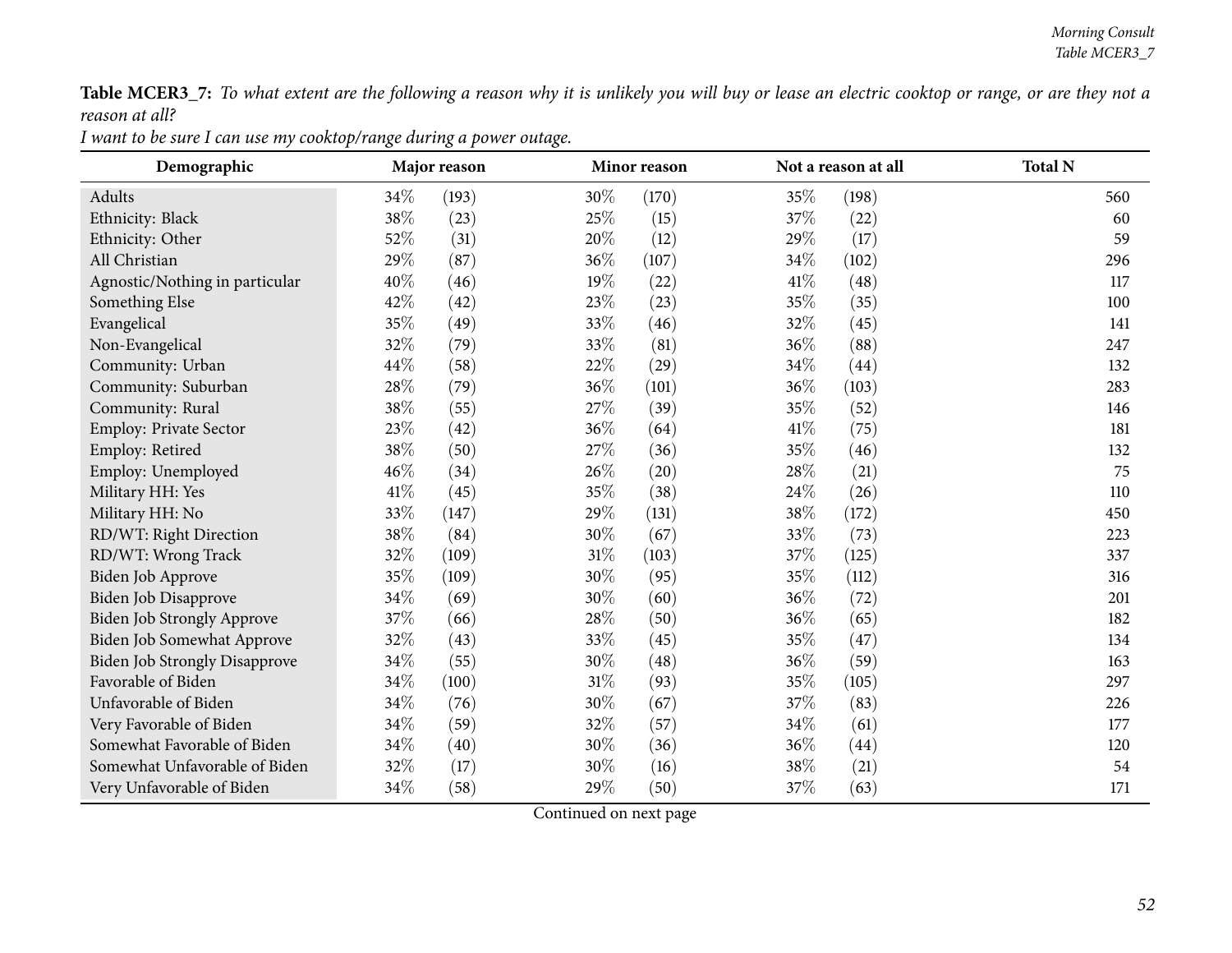Table MCER3\_7: To what extent are the following a reason why it is unlikely you will buy or lease an electric cooktop or range, or are they not a *reason at all?*

| Demographic                          |        | Major reason |        | Minor reason |        | Not a reason at all | <b>Total N</b> |
|--------------------------------------|--------|--------------|--------|--------------|--------|---------------------|----------------|
| Adults                               | 34\%   | (193)        | $30\%$ | (170)        | 35%    | (198)               | 560            |
| #1 Issue: Economy                    | 33%    | (71)         | 32\%   | (69)         | 35\%   | (76)                | 217            |
| #1 Issue: Security                   | 40\%   | (27)         | 29\%   | (20)         | 31%    | (21)                | 67             |
| #1 Issue: Health Care                | 29%    | (29)         | $31\%$ | (31)         | 40\%   | (40)                | 100            |
| #1 Issue: Medicare / Social Security | 43\%   | (34)         | 28\%   | (22)         | 29%    | (23)                | 79             |
| 2020 Vote: Joe Biden                 | $31\%$ | (78)         | 33\%   | (84)         | 36\%   | (90)                | 252            |
| 2020 Vote: Donald Trump              | 34\%   | (73)         | 29\%   | (63)         | 37\%   | (81)                | 217            |
| 2020 Vote: Didn't Vote               | 47\%   | (35)         | 23\%   | (17)         | $30\%$ | $^{(22)}$           | 74             |
| 2018 House Vote: Democrat            | 30\%   | (62)         | $36\%$ | (72)         | 34\%   | (69)                | 203            |
| 2018 House Vote: Republican          | 35\%   | (62)         | 32\%   | (56)         | 33\%   | (58)                | 176            |
| 2016 Vote: Hillary Clinton           | $31\%$ | (60)         | $34\%$ | (66)         | 35%    | (68)                | 194            |
| 2016 Vote: Donald Trump              | 36%    | (64)         | 35\%   | (61)         | 29%    | (51)                | 175            |
| 2016 Vote: Other                     | 33%    | (17)         | 26\%   | (14)         | 41\%   | (21)                | 51             |
| 2016 Vote: Didn't Vote               | 38\%   | (53)         | 20%    | (29)         | 42\%   | (58)                | 140            |
| Voted in 2014: Yes                   | 35\%   | (126)        | 33\%   | (120)        | 32\%   | (115)               | 362            |
| Voted in 2014: No                    | 33\%   | (66)         | 25\%   | (49)         | 42\%   | (83)                | 198            |
| 4-Region: Northeast                  | 41\%   | (43)         | 29\%   | (30)         | 30\%   | (32)                | 106            |
| 4-Region: Midwest                    | 26\%   | (36)         | 33\%   | (46)         | 41%    | (58)                | 141            |
| 4-Region: South                      | 42\%   | (72)         | 23%    | (40)         | 35\%   | (60)                | 173            |
| 4-Region: West                       | 29%    | (41)         | 37%    | (52)         | 34\%   | (47)                | 140            |
| Climate concerned                    | 39%    | (149)        | 27\%   | (104)        | 34\%   | (132)               | 386            |
| Climate unconcerned                  | 26\%   | (43)         | $36\%$ | (61)         | 38\%   | (64)                | 169            |
| Gas cooktop                          | 38\%   | (156)        | $32\%$ | (133)        | $30\%$ | (124)               | 414            |
| Electric cooktop                     | 28\%   | (31)         | 23\%   | (25)         | 49\%   | (54)                | 109            |
| Uses natural gas                     | 36\%   | (131)        | 31%    | (111)        | 33\%   | (117)               | 359            |
| Does not use natural gas             | 32\%   | (50)         | 26\%   | (40)         | 42\%   | (66)                | 157            |

I want to be sure I can use my cooktop/range during a power outage.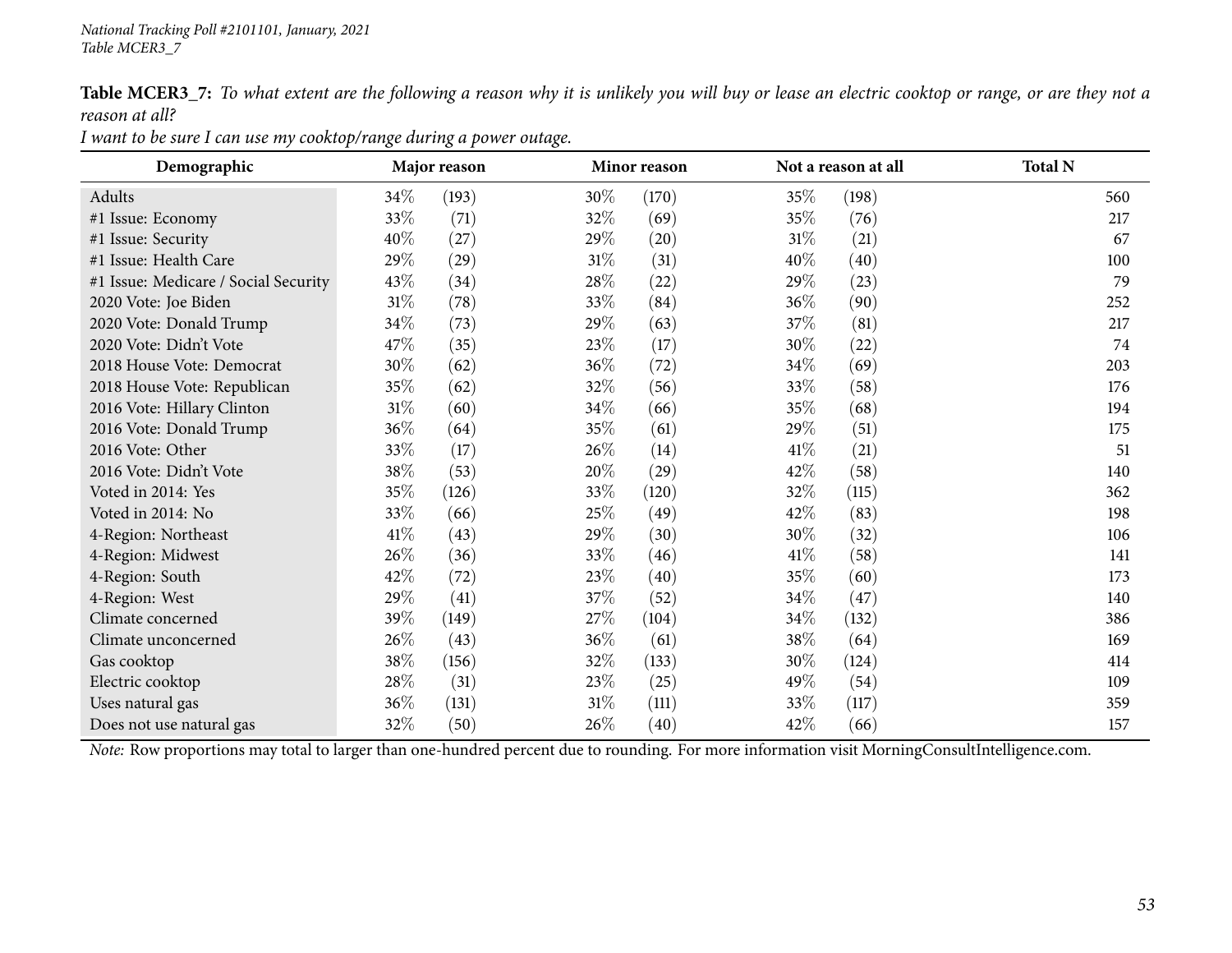Table MCER3\_8: To what extent are the following a reason why it is unlikely you will buy or lease an electric cooktop or range, or are they not a *reason at all?*

*<sup>I</sup> don't know enough about electric cooktops/ranges.*

| Demographic              |        | Major reason |        | Minor reason |        | Not a reason at all | <b>Total N</b> |
|--------------------------|--------|--------------|--------|--------------|--------|---------------------|----------------|
| Adults                   | $9\%$  | (48)         | 28\%   | (158)        | 63\%   | (354)               | 560            |
| Gender: Male             | $7\%$  | (17)         | 30%    | (75)         | 63%    | (159)               | 251            |
| Gender: Female           | 10%    | (31)         | 27\%   | (83)         | 63\%   | (195)               | 309            |
| Age: 18-34               | 18%    | (19)         | 46%    | (49)         | 37\%   | (39)                | 107            |
| Age: 35-44               | $6\%$  | (6)          | 37%    | (34)         | 57\%   | (54)                | 93             |
| Age: 45-64               | $5\%$  | (12)         | 23%    | (52)         | 72%    | (165)               | 228            |
| Age: 65+                 | $9\%$  | (12)         | 18%    | (23)         | 73\%   | (97)                | 133            |
| GenZers: 1997-2012       | 23%    | (12)         | 45%    | (23)         | 33%    | (17)                | 51             |
| Millennials: 1981-1996   | $9\%$  | (9)          | 43\%   | (45)         | 48%    | (50)                | 104            |
| GenXers: 1965-1980       | $8\%$  | (12)         | 29%    | (46)         | 63%    | (98)                | 157            |
| Baby Boomers: 1946-1964  | $4\%$  | (10)         | 17%    | (39)         | 78\%   | (179)               | 229            |
| PID: Dem (no lean)       | 10%    | (20)         | 34%    | (70)         | 56%    | (115)               | 205            |
| PID: Ind (no lean)       | $10\%$ | (17)         | 20%    | (34)         | 70%    | (117)               | 167            |
| PID: Rep (no lean)       | $6\%$  | (11)         | 29%    | (54)         | 65%    | (123)               | 189            |
| PID/Gender: Dem Men      | $9\%$  | (7)          | $31\%$ | (25)         | 60%    | (48)                | 80             |
| PID/Gender: Dem Women    | $11\%$ | (13)         | 36%    | (45)         | 53%    | (67)                | 125            |
| PID/Gender: Ind Men      | $7\%$  | (5)          | 24\%   | (17)         | 69%    | (49)                | 70             |
| PID/Gender: Ind Women    | 12%    | (12)         | 17%    | (17)         | $71\%$ | (68)                | 96             |
| PID/Gender: Rep Men      | $5\%$  | (5)          | 33%    | (34)         | 62%    | (62)                | 101            |
| PID/Gender: Rep Women    | $7\%$  | (6)          | 24\%   | (21)         | 69%    | (61)                | 88             |
| Ideo: Liberal (1-3)      | $11\%$ | (18)         | 33%    | (54)         | 56%    | (91)                | 163            |
| Ideo: Moderate (4)       | $9\%$  | (12)         | 30%    | (42)         | $61\%$ | (86)                | 140            |
| Ideo: Conservative (5-7) | $5\%$  | (10)         | 17%    | (33)         | 78\%   | (153)               | 196            |
| Educ: < College          | $9\%$  | (34)         | 30%    | (117)        | $61\%$ | (239)               | 391            |
| Educ: Bachelors degree   | $9\%$  | (11)         | 25\%   | (29)         | 66%    | (76)                | 115            |
| Educ: Post-grad          | $6\%$  | (3)          | 23%    | (12)         | 72%    | (39)                | 55             |
| Income: Under 50k        | $11\%$ | (31)         | 33%    | (92)         | 56%    | (157)               | 280            |
| Income: 50k-100k         | $6\%$  | (10)         | 26%    | (48)         | 68\%   | (125)               | 183            |
| Income: 100k+            | $7\%$  | (7)          | 19%    | (19)         | 74\%   | (72)                | 97             |
| Ethnicity: White         | $8\%$  | (34)         | 25%    | (108)        | 68%    | (299)               | 442            |
| Ethnicity: Hispanic      | 12%    | (11)         | 59%    | (52)         | 29%    | (26)                | 89             |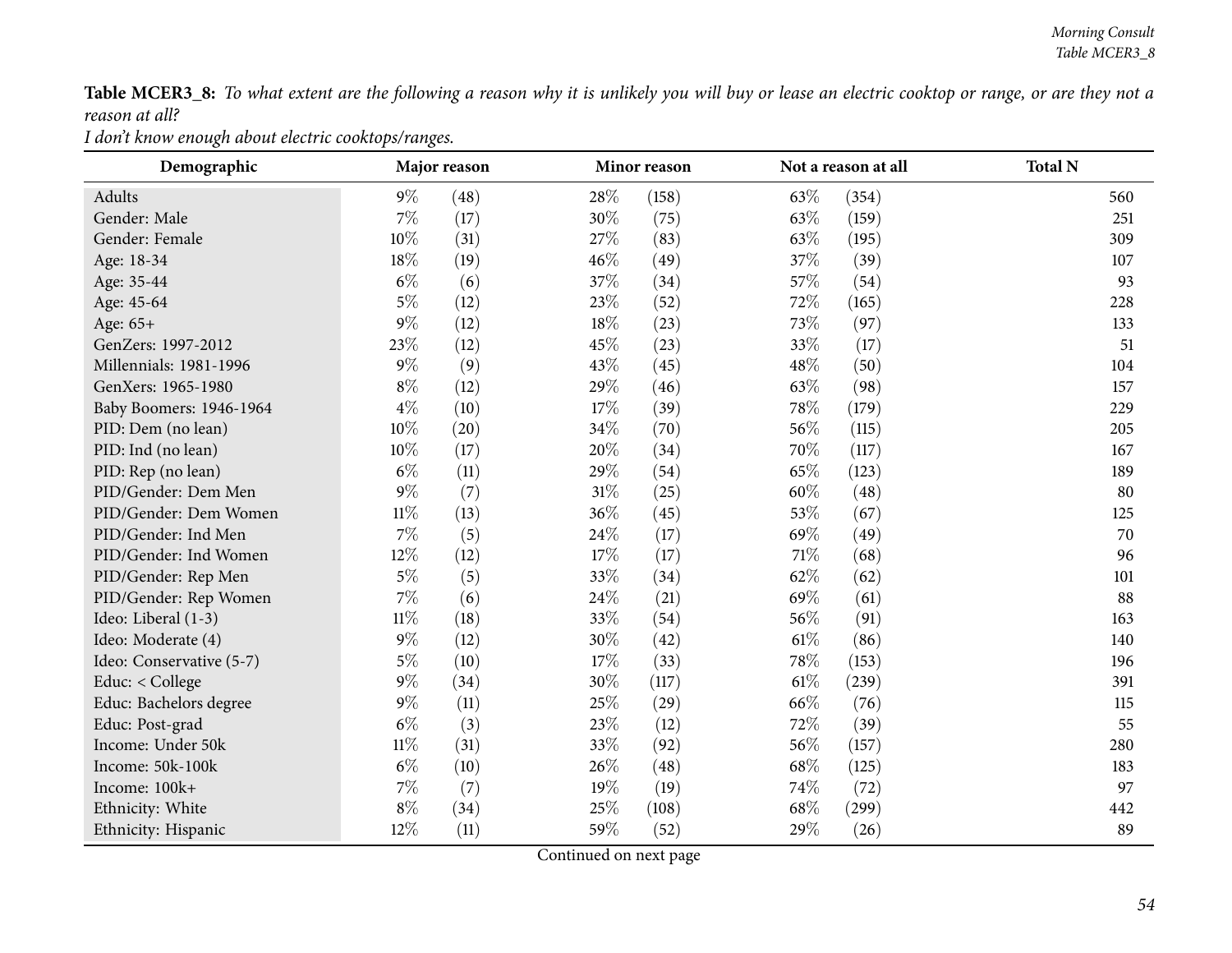| <b>Table MCER3_8:</b> To what extent are the following a reason why it is unlikely you will buy or lease an electric cooktop or range, or are they not a |  |  |  |  |  |
|----------------------------------------------------------------------------------------------------------------------------------------------------------|--|--|--|--|--|
| reason at all?                                                                                                                                           |  |  |  |  |  |

*<sup>I</sup> don't know enough about electric cooktops/ranges.*

| Demographic                          |        | Major reason |        | Minor reason |        | Not a reason at all | <b>Total N</b> |
|--------------------------------------|--------|--------------|--------|--------------|--------|---------------------|----------------|
| Adults                               | $9\%$  | (48)         | 28%    | (158)        | 63\%   | (354)               | 560            |
| Ethnicity: Black                     | 10%    | (6)          | 41\%   | (24)         | 49%    | (30)                | 60             |
| Ethnicity: Other                     | 13%    | (8)          | 43%    | (25)         | 44\%   | (26)                | 59             |
| All Christian                        | $8\%$  | (23)         | 24\%   | (70)         | 68\%   | (203)               | 296            |
| Agnostic/Nothing in particular       | $7\%$  | (8)          | 25%    | (29)         | 68%    | (80)                | 117            |
| Something Else                       | $10\%$ | (10)         | 41\%   | (41)         | 49%    | (49)                | 100            |
| Evangelical                          | $9\%$  | (13)         | 28%    | (39)         | 63%    | (89)                | 141            |
| Non-Evangelical                      | $8\%$  | (20)         | 28%    | (70)         | 64\%   | (158)               | 247            |
| Community: Urban                     | $11\%$ | (14)         | 37%    | (48)         | 53%    | (69)                | 132            |
| Community: Suburban                  | $7\%$  | (20)         | 28%    | (78)         | 65%    | (184)               | 283            |
| Community: Rural                     | $9\%$  | (14)         | 22%    | (32)         | 69%    | (101)               | 146            |
| Employ: Private Sector               | $6\%$  | (12)         | 27%    | (49)         | 66%    | (120)               | 181            |
| Employ: Retired                      | $8\%$  | (10)         | 17%    | (23)         | 75%    | (99)                | 132            |
| Employ: Unemployed                   | 13%    | (9)          | 35%    | (26)         | 53%    | (40)                | 75             |
| Military HH: Yes                     | $8\%$  | (9)          | $21\%$ | (23)         | 71\%   | (79)                | 110            |
| Military HH: No                      | $9\%$  | (39)         | 30%    | (135)        | $61\%$ | (276)               | 450            |
| RD/WT: Right Direction               | $9\%$  | (21)         | 36%    | (79)         | 55%    | (123)               | 223            |
| RD/WT: Wrong Track                   | $8\%$  | (27)         | 23%    | (79)         | 69%    | (231)               | 337            |
| Biden Job Approve                    | $9\%$  | (29)         | 33%    | (105)        | 58%    | (182)               | 316            |
| Biden Job Disapprove                 | $5\%$  | (10)         | 22%    | (45)         | 73%    | (147)               | 201            |
| Biden Job Strongly Approve           | 14%    | (25)         | 32%    | (58)         | 54%    | (98)                | 182            |
| Biden Job Somewhat Approve           | $3\%$  | (4)          | 35%    | (47)         | 62%    | (84)                | 134            |
| <b>Biden Job Strongly Disapprove</b> | $5\%$  | (8)          | 18%    | (29)         | 77%    | (126)               | 163            |
| Favorable of Biden                   | $9\%$  | (26)         | $31\%$ | (94)         | 60%    | (178)               | 297            |
| Unfavorable of Biden                 | $6\%$  | (13)         | 20%    | (46)         | 74%    | (167)               | 226            |
| Very Favorable of Biden              | 12%    | (21)         | 34\%   | (59)         | 54%    | (96)                | 177            |
| Somewhat Favorable of Biden          | $4\%$  | (4)          | 28%    | (34)         | 68\%   | (82)                | 120            |
| Somewhat Unfavorable of Biden        | $11\%$ | (6)          | 27%    | (14)         | 63%    | (34)                | 54             |
| Very Unfavorable of Biden            | $4\%$  | (7)          | 19%    | (32)         | 77\%   | (133)               | 171            |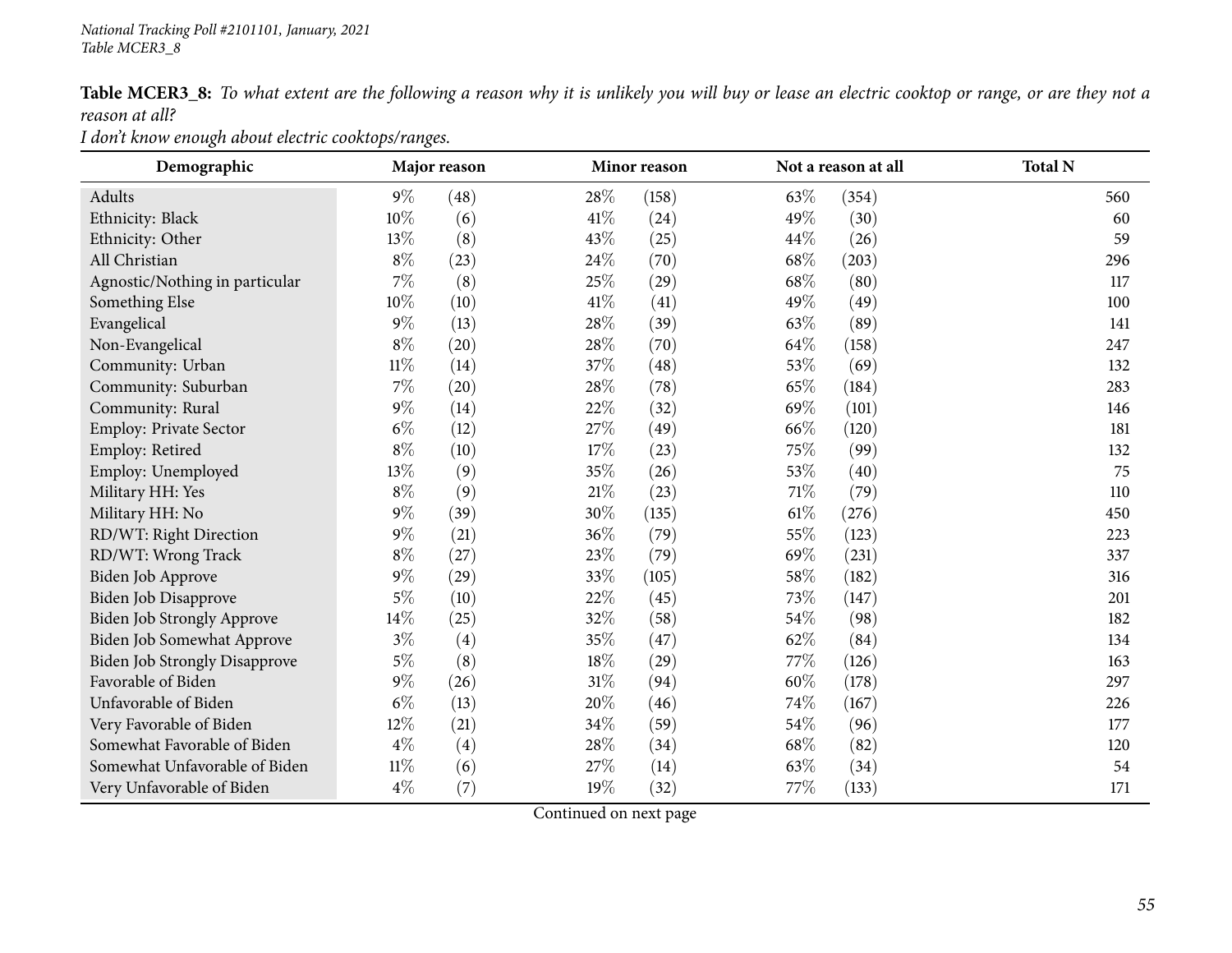Table MCER3\_8: To what extent are the following a reason why it is unlikely you will buy or lease an electric cooktop or range, or are they not a *reason at all?*

*<sup>I</sup> don't know enough about electric cooktops/ranges.*

| Demographic                          |        | Major reason |        | Minor reason |        | Not a reason at all | <b>Total N</b> |
|--------------------------------------|--------|--------------|--------|--------------|--------|---------------------|----------------|
| Adults                               | $9\%$  | (48)         | $28\%$ | (158)        | 63\%   | (354)               | 560            |
| #1 Issue: Economy                    | $5\%$  | (12)         | 32\%   | (69)         | 63\%   | (136)               | 217            |
| #1 Issue: Security                   | $16\%$ | (11)         | 28\%   | (19)         | 56\%   | (38)                | 67             |
| #1 Issue: Health Care                | $7\%$  | (7)          | 33\%   | (33)         | 60\%   | (60)                | 100            |
| #1 Issue: Medicare / Social Security | $3\%$  | (2)          | 19%    | (15)         | 78\%   | (61)                | 79             |
| 2020 Vote: Joe Biden                 | $10\%$ | (26)         | 29\%   | (72)         | $61\%$ | (154)               | 252            |
| 2020 Vote: Donald Trump              | $3\%$  | (7)          | 22\%   | (48)         | 75\%   | (163)               | 217            |
| 2020 Vote: Didn't Vote               | 17\%   | (12)         | 47\%   | (35)         | 36%    | (27)                | 74             |
| 2018 House Vote: Democrat            | $9\%$  | (19)         | $26\%$ | (54)         | $64\%$ | (130)               | 203            |
| 2018 House Vote: Republican          | $4\%$  | (6)          | 23\%   | (41)         | 73%    | (128)               | 176            |
| 2016 Vote: Hillary Clinton           | $8\%$  | (16)         | $31\%$ | (60)         | $61\%$ | (118)               | 194            |
| 2016 Vote: Donald Trump              | $5\%$  | (9)          | 19%    | (33)         | 76\%   | (133)               | 175            |
| 2016 Vote: Other                     | $6\%$  | (3)          | 23\%   | (12)         | 72\%   | (37)                | 51             |
| 2016 Vote: Didn't Vote               | 14\%   | (20)         | 38%    | (53)         | $48\%$ | (67)                | 140            |
| Voted in 2014: Yes                   | $8\%$  | (30)         | 23\%   | (83)         | 69\%   | (249)               | 362            |
| Voted in 2014: No                    | $9\%$  | (18)         | 38\%   | (75)         | 53\%   | (105)               | 198            |
| 4-Region: Northeast                  | $8\%$  | (8)          | 28\%   | (30)         | 64\%   | (68)                | 106            |
| 4-Region: Midwest                    | $10\%$ | (13)         | 27\%   | (37)         | 64\%   | (90)                | 141            |
| 4-Region: South                      | $6\%$  | (10)         | 30\%   | (52)         | 64\%   | (111)               | 173            |
| 4-Region: West                       | $12\%$ | (16)         | 28\%   | (39)         | $61\%$ | (85)                | 140            |
| Climate concerned                    | $10\%$ | (38)         | $30\%$ | (118)        | $60\%$ | (230)               | 386            |
| Climate unconcerned                  | $4\%$  | (7)          | 23\%   | (39)         | 73\%   | (123)               | 169            |
| Gas cooktop                          | $9\%$  | (37)         | 29\%   | (118)        | $62\%$ | (258)               | 414            |
| Electric cooktop                     | $6\%$  | (6)          | 26%    | (29)         | 68\%   | (74)                | 109            |
| Uses natural gas                     | $7\%$  | (23)         | 28\%   | (102)        | 65\%   | (234)               | 359            |
| Does not use natural gas             | $9\%$  | (14)         | 24\%   | (37)         | 67%    | (106)               | 157            |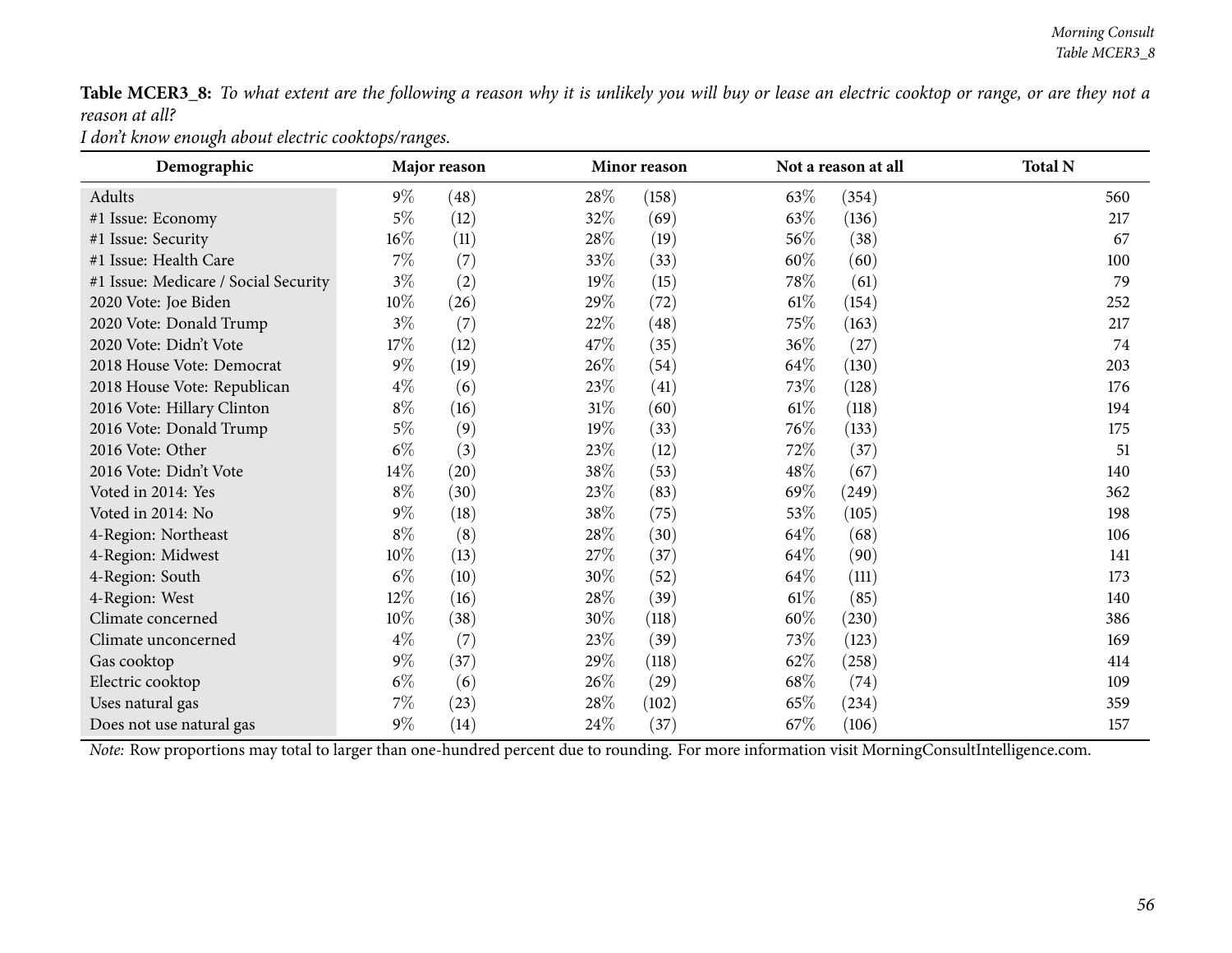Table MCER3\_9: To what extent are the following a reason why it is unlikely you will buy or lease an electric cooktop or range, or are they not a *reason at all?*

| Demographic              | Major reason |      |        | Minor reason |        | Not a reason at all | <b>Total N</b> |
|--------------------------|--------------|------|--------|--------------|--------|---------------------|----------------|
| Adults                   | 15\%         | (86) | 13\%   | (71)         | 72\%   | (404)               | 560            |
| Gender: Male             | 13%          | (33) | 17%    | (44)         | 70%    | (175)               | 251            |
| Gender: Female           | 17%          | (53) | $9\%$  | (27)         | 74\%   | (229)               | 309            |
| Age: 18-34               | 24\%         | (26) | 27\%   | (29)         | 49\%   | (52)                | 107            |
| Age: 35-44               | 15%          | (14) | 19%    | (18)         | 66\%   | (62)                | 93             |
| Age: 45-64               | $11\%$       | (26) | $9\%$  | (20)         | 80%    | (182)               | 228            |
| Age: 65+                 | 15%          | (20) | $3\%$  | (4)          | 82%    | (108)               | 133            |
| GenZers: 1997-2012       | 27%          | (14) | 26%    | (13)         | 48\%   | (24)                | 51             |
| Millennials: 1981-1996   | 18%          | (18) | 26\%   | (27)         | 57\%   | (59)                | 104            |
| GenXers: 1965-1980       | 14%          | (22) | $9\%$  | (15)         | 77\%   | (120)               | 157            |
| Baby Boomers: 1946-1964  | 12%          | (28) | $7\%$  | (16)         | $81\%$ | (185)               | 229            |
| PID: Dem (no lean)       | 20%          | (42) | 15%    | (32)         | 64\%   | (132)               | 205            |
| PID: Ind (no lean)       | 14%          | (24) | $9\%$  | (15)         | 77\%   | (128)               | 167            |
| PID: Rep (no lean)       | $11\%$       | (21) | 13\%   | (24)         | 76\%   | (144)               | 189            |
| PID/Gender: Dem Men      | 13%          | (11) | 24\%   | (19)         | 63\%   | (50)                | 80             |
| PID/Gender: Dem Women    | 25%          | (31) | $10\%$ | (13)         | 65\%   | (81)                | 125            |
| PID/Gender: Ind Men      | 14%          | (10) | $8\%$  | (6)          | 78%    | (55)                | 70             |
| PID/Gender: Ind Women    | 14%          | (14) | $10\%$ | (9)          | 76\%   | (73)                | 96             |
| PID/Gender: Rep Men      | 12%          | (12) | 19%    | (19)         | 69%    | (69)                | 101            |
| PID/Gender: Rep Women    | 10%          | (9)  | $5\%$  | (5)          | 85%    | (74)                | 88             |
| Ideo: Liberal (1-3)      | $18\%$       | (30) | 18%    | (29)         | 64\%   | (105)               | 163            |
| Ideo: Moderate (4)       | 17%          | (24) | $11\%$ | (16)         | 72\%   | (100)               | 140            |
| Ideo: Conservative (5-7) | $11\%$       | (22) | $8\%$  | (16)         | $81\%$ | (158)               | 196            |
| Educ: < College          | 16%          | (64) | 13\%   | (51)         | 70%    | (275)               | 391            |
| Educ: Bachelors degree   | 15%          | (17) | $12\%$ | (14)         | 73\%   | (84)                | 115            |
| Educ: Post-grad          | $9\%$        | (5)  | $9\%$  | (5)          | 82%    | (45)                | 55             |
| Income: Under 50k        | 20%          | (57) | $16\%$ | (44)         | 64\%   | (178)               | 280            |
| Income: 50k-100k         | 15%          | (27) | $11\%$ | (19)         | 75\%   | (137)               | 183            |
| Income: 100k+            | $2\%$        | (2)  | $7\%$  | (7)          | $91\%$ | (89)                | 97             |
| Ethnicity: White         | 13%          | (59) | 13%    | (58)         | 74%    | (325)               | 442            |
| Ethnicity: Hispanic      | $9\%$        | (8)  | $31\%$ | (28)         | 59%    | (53)                | 89             |

I rent my home or otherwise have no control over the type of cooktop/range in my home.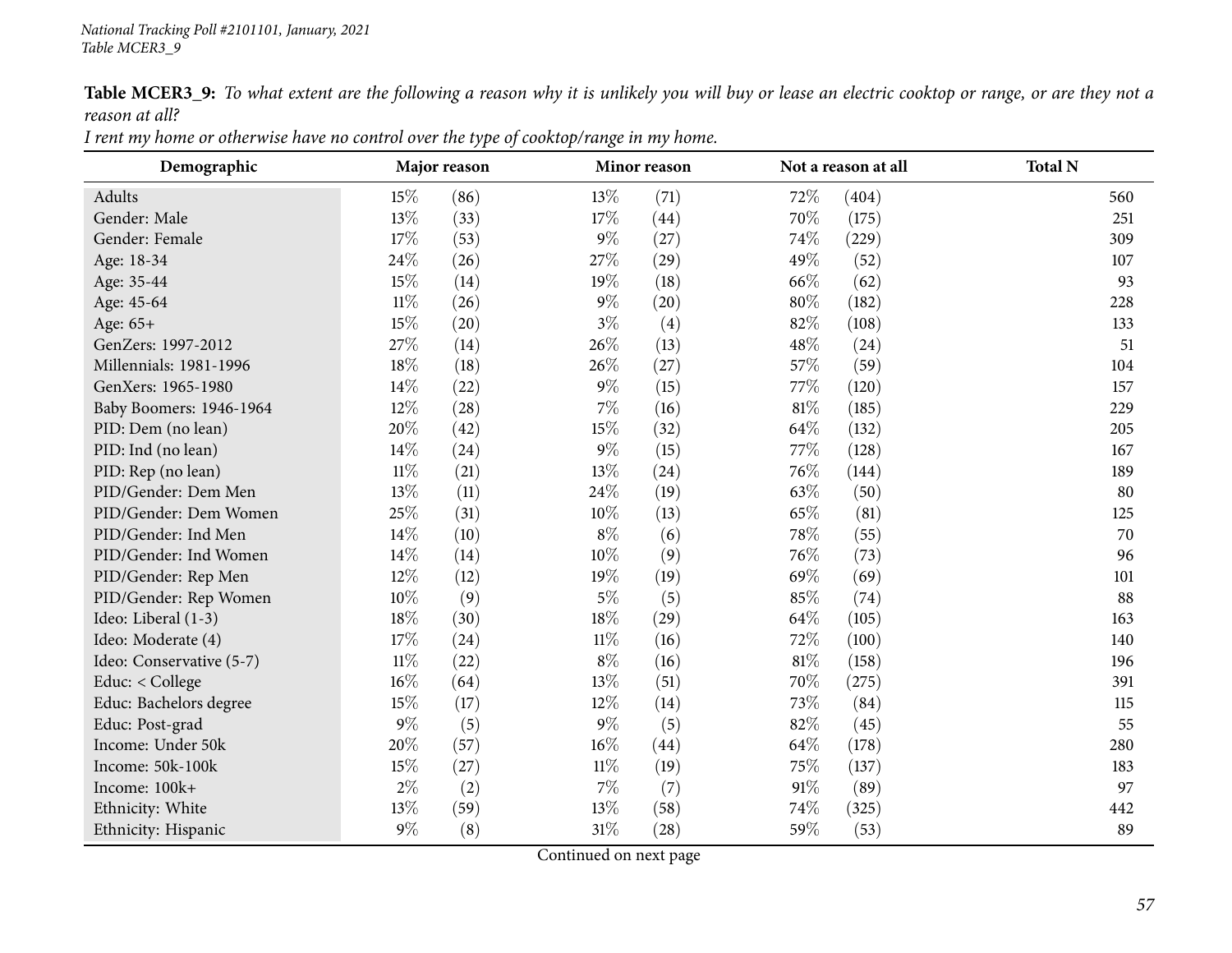Table MCER3\_9: To what extent are the following a reason why it is unlikely you will buy or lease an electric cooktop or range, or are they not a *reason at all?*

| I rent my home or otherwise have no control over the type of cooktop/range in my home. |
|----------------------------------------------------------------------------------------|
|----------------------------------------------------------------------------------------|

| Demographic                          |        | Major reason |        | Minor reason |      | Not a reason at all | <b>Total N</b> |
|--------------------------------------|--------|--------------|--------|--------------|------|---------------------|----------------|
| Adults                               | 15%    | (86)         | 13\%   | (71)         | 72\% | (404)               | 560            |
| Ethnicity: Black                     | 27%    | (16)         | 10%    | (6)          | 63%  | (38)                | 60             |
| Ethnicity: Other                     | 19%    | (11)         | $12\%$ | (7)          | 69%  | (41)                | 59             |
| All Christian                        | 12%    | (36)         | 14%    | (41)         | 74\% | (220)               | 296            |
| Agnostic/Nothing in particular       | 20%    | (23)         | $11\%$ | (13)         | 69%  | (81)                | 117            |
| Something Else                       | $21\%$ | (20)         | $11\%$ | (11)         | 68\% | (68)                | 100            |
| Evangelical                          | 13\%   | (19)         | $14\%$ | (19)         | 73\% | (103)               | 141            |
| Non-Evangelical                      | 14%    | (36)         | 13%    | (32)         | 73%  | (180)               | 247            |
| Community: Urban                     | 22%    | (29)         | $16\%$ | (21)         | 62%  | (82)                | 132            |
| Community: Suburban                  | $13\%$ | (36)         | 12%    | (33)         | 76%  | (214)               | 283            |
| Community: Rural                     | 14\%   | (21)         | 12%    | (17)         | 74%  | (108)               | 146            |
| Employ: Private Sector               | 14\%   | (25)         | $11\%$ | (20)         | 75%  | (136)               | 181            |
| Employ: Retired                      | $16\%$ | (21)         | $4\%$  | (5)          | 80%  | (106)               | 132            |
| Employ: Unemployed                   | 14\%   | (10)         | 23%    | (17)         | 64\% | (48)                | 75             |
| Military HH: Yes                     | 17%    | (19)         | $11\%$ | (12)         | 73%  | (80)                | 110            |
| Military HH: No                      | 15%    | (67)         | 13%    | (59)         | 72\% | (324)               | 450            |
| RD/WT: Right Direction               | $17\%$ | (38)         | $17\%$ | (39)         | 66\% | (147)               | 223            |
| RD/WT: Wrong Track                   | 14\%   | (48)         | $9\%$  | (32)         | 76\% | (257)               | 337            |
| Biden Job Approve                    | $18\%$ | (58)         | 16%    | (52)         | 65%  | (206)               | 316            |
| Biden Job Disapprove                 | $7\%$  | (15)         | $6\%$  | (12)         | 87%  | (174)               | 201            |
| <b>Biden Job Strongly Approve</b>    | 18%    | (32)         | 20%    | (37)         | 62%  | (112)               | 182            |
| Biden Job Somewhat Approve           | 19%    | (25)         | $11\%$ | (15)         | 70%  | (94)                | 134            |
| <b>Biden Job Strongly Disapprove</b> | $8\%$  | (13)         | $6\%$  | (9)          | 86%  | (140)               | 163            |
| Favorable of Biden                   | 18%    | (53)         | 16%    | (47)         | 66%  | (198)               | 297            |
| Unfavorable of Biden                 | $11\%$ | (24)         | $7\%$  | (16)         | 82%  | (185)               | 226            |
| Very Favorable of Biden              | 13\%   | (23)         | 21%    | (36)         | 66\% | (117)               | 177            |
| Somewhat Favorable of Biden          | 25%    | (29)         | $9\%$  | (10)         | 67\% | (80)                | 120            |
| Somewhat Unfavorable of Biden        | 14%    | (8)          | $2\%$  | (1)          | 84%  | (46)                | 54             |
| Very Unfavorable of Biden            | $10\%$ | (17)         | $9\%$  | (15)         | 81%  | (139)               | 171            |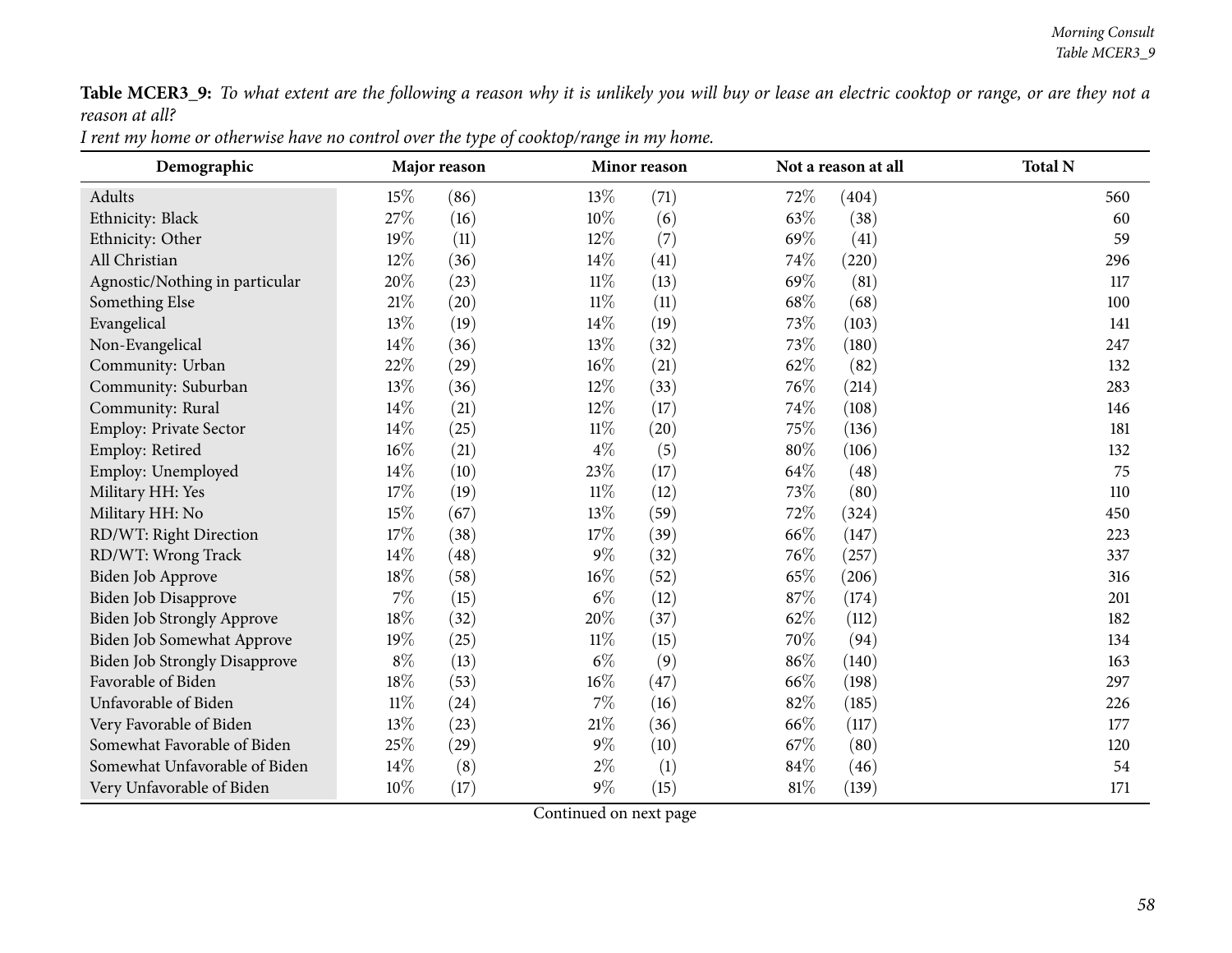Table MCER3\_9: To what extent are the following a reason why it is unlikely you will buy or lease an electric cooktop or range, or are they not a *reason at all?*

| Demographic                          |        | Major reason |        | Minor reason |        | Not a reason at all | <b>Total N</b> |
|--------------------------------------|--------|--------------|--------|--------------|--------|---------------------|----------------|
| Adults                               | 15\%   | (86)         | 13\%   | (71)         | 72\%   | (404)               | 560            |
| #1 Issue: Economy                    | $11\%$ | (23)         | $12\%$ | (25)         | 78\%   | (168)               | 217            |
| #1 Issue: Security                   | 17\%   | (11)         | 22\%   | (15)         | $61\%$ | (41)                | 67             |
| #1 Issue: Health Care                | $11\%$ | (11)         | $10\%$ | (10)         | 79\%   | (78)                | 100            |
| #1 Issue: Medicare / Social Security | $21\%$ | (17)         | $11\%$ | (9)          | 67%    | (53)                | 79             |
| 2020 Vote: Joe Biden                 | 19%    | (48)         | $14\%$ | (36)         | 67\%   | (169)               | 252            |
| 2020 Vote: Donald Trump              | $11\%$ | (24)         | $8\%$  | (17)         | $81\%$ | (176)               | 217            |
| 2020 Vote: Didn't Vote               | $14\%$ | (11)         | 22%    | (16)         | 64\%   | (47)                | 74             |
| 2018 House Vote: Democrat            | $16\%$ | (32)         | 13\%   | (26)         | 72\%   | (145)               | 203            |
| 2018 House Vote: Republican          | $10\%$ | (17)         | $11\%$ | (19)         | 80%    | (141)               | 176            |
| 2016 Vote: Hillary Clinton           | 15\%   | (29)         | $16\%$ | (31)         | 69\%   | (135)               | 194            |
| 2016 Vote: Donald Trump              | 12\%   | (21)         | $6\%$  | (11)         | 82\%   | (143)               | 175            |
| 2016 Vote: Other                     | $7\%$  | (4)          | $6\%$  | (3)          | 87\%   | (44)                | 51             |
| 2016 Vote: Didn't Vote               | 23%    | (33)         | $18\%$ | (26)         | 58\%   | (81)                | 140            |
| Voted in 2014: Yes                   | 12%    | (43)         | $10\%$ | (37)         | 78\%   | (282)               | 362            |
| Voted in 2014: No                    | 22\%   | (43)         | $17\%$ | (34)         | $61\%$ | (121)               | 198            |
| 4-Region: Northeast                  | 28\%   | (30)         | $7\%$  | (8)          | 65\%   | (68)                | 106            |
| 4-Region: Midwest                    | $8\%$  | (11)         | $15\%$ | (21)         | 77\%   | (108)               | 141            |
| 4-Region: South                      | 15\%   | (26)         | $9\%$  | (16)         | 76\%   | (131)               | 173            |
| 4-Region: West                       | 13%    | (18)         | 18\%   | (26)         | 68\%   | (96)                | 140            |
| Climate concerned                    | 17\%   | (66)         | $12\%$ | (47)         | 71%    | (272)               | 386            |
| Climate unconcerned                  | 12\%   | (20)         | 13\%   | (21)         | 76\%   | (128)               | 169            |
| Gas cooktop                          | 10%    | (42)         | $12\%$ | (51)         | 78\%   | (321)               | 414            |
| Electric cooktop                     | $31\%$ | (34)         | 13\%   | (14)         | 56\%   | (61)                | 109            |
| Uses natural gas                     | $11\%$ | (40)         | $10\%$ | (36)         | 79\%   | $\left( 283\right)$ | 359            |
| Does not use natural gas             | 24\%   | (38)         | $15\%$ | (24)         | $61\%$ | (95)                | 157            |

I rent my home or otherwise have no control over the type of cooktop/range in my home.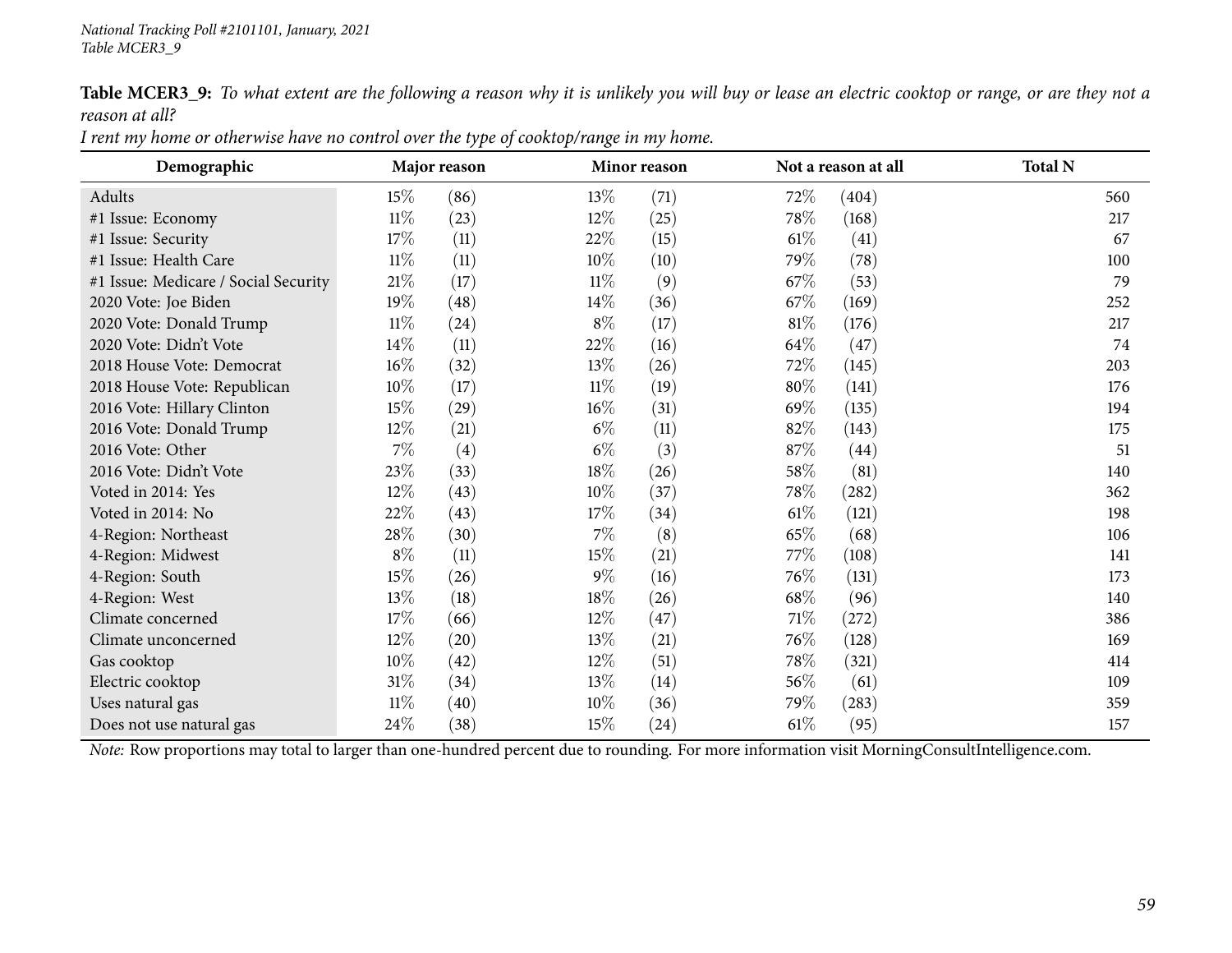Table MCER3\_10: To what extent are the following a reason why it is unlikely you will buy or lease an electric cooktop or range, or are they not a *reason at all?*

*<sup>I</sup> prefer an induction cooktop/range over an electric or gas one.*

| Demographic              |        | Major reason |        | Minor reason |      | Not a reason at all | <b>Total N</b> |
|--------------------------|--------|--------------|--------|--------------|------|---------------------|----------------|
| Adults                   | $10\%$ | (58)         | 20%    | (113)        | 69%  | (389)               | 560            |
| Gender: Male             | 12%    | (30)         | 22%    | (56)         | 66%  | (165)               | 251            |
| Gender: Female           | $9\%$  | (29)         | 18%    | (57)         | 72%  | (223)               | 309            |
| Age: 18-34               | $10\%$ | (10)         | $31\%$ | (33)         | 59%  | (63)                | 107            |
| Age: 35-44               | 13%    | (12)         | 30%    | (28)         | 58%  | (54)                | 93             |
| Age: 45-64               | $11\%$ | (26)         | $16\%$ | (36)         | 73%  | (166)               | 228            |
| Age: 65+                 | $8\%$  | (10)         | $12\%$ | (17)         | 80%  | (106)               | 133            |
| GenZers: 1997-2012       | $11\%$ | (6)          | 30%    | (15)         | 59%  | (30)                | 51             |
| Millennials: 1981-1996   | 10%    | (11)         | 30%    | (31)         | 59%  | (62)                | 104            |
| GenXers: 1965-1980       | 15%    | (23)         | 20%    | (31)         | 65%  | (102)               | 157            |
| Baby Boomers: 1946-1964  | $8\%$  | (18)         | 15%    | (35)         | 77%  | (177)               | 229            |
| PID: Dem (no lean)       | 12%    | (25)         | 25\%   | (51)         | 63%  | (129)               | 205            |
| PID: Ind (no lean)       | $9\%$  | (15)         | 16%    | (26)         | 75%  | (126)               | 167            |
| PID: Rep (no lean)       | $9\%$  | (18)         | 19%    | (36)         | 71%  | (135)               | 189            |
| PID/Gender: Dem Men      | 18%    | (15)         | 28\%   | (22)         | 54%  | (43)                | 80             |
| PID/Gender: Dem Women    | $9\%$  | (11)         | 23%    | (28)         | 69%  | (86)                | 125            |
| PID/Gender: Ind Men      | $5\%$  | (4)          | 20%    | (14)         | 75%  | (53)                | 70             |
| PID/Gender: Ind Women    | $12\%$ | (12)         | $12\%$ | (12)         | 75\% | (73)                | 96             |
| PID/Gender: Rep Men      | $11\%$ | (11)         | 20%    | (20)         | 69%  | (70)                | 101            |
| PID/Gender: Rep Women    | 7%     | (6)          | 19%    | (17)         | 74%  | (65)                | 88             |
| Ideo: Liberal (1-3)      | 12%    | (19)         | 24\%   | (39)         | 64%  | (105)               | 163            |
| Ideo: Moderate (4)       | 10%    | (14)         | 19%    | (26)         | 71%  | (100)               | 140            |
| Ideo: Conservative (5-7) | $9\%$  | (18)         | 14\%   | (27)         | 77%  | (151)               | 196            |
| Educ: < College          | 10%    | (37)         | 21%    | (82)         | 69%  | (271)               | 391            |
| Educ: Bachelors degree   | $11\%$ | (12)         | 21%    | (24)         | 69%  | (79)                | 115            |
| Educ: Post-grad          | 15%    | (8)          | $14\%$ | (8)          | 70%  | (38)                | 55             |
| Income: Under 50k        | $9\%$  | (26)         | 23%    | (65)         | 67%  | (189)               | 280            |
| Income: 50k-100k         | $11\%$ | (20)         | 20%    | (36)         | 70%  | (128)               | 183            |
| Income: 100k+            | 13%    | (13)         | 13%    | (12)         | 74%  | (72)                | 97             |
| Ethnicity: White         | 12%    | (53)         | 19%    | (84)         | 69\% | (304)               | 442            |
| Ethnicity: Hispanic      | $3\%$  | (3)          | 37%    | (33)         | 59%  | (53)                | 89             |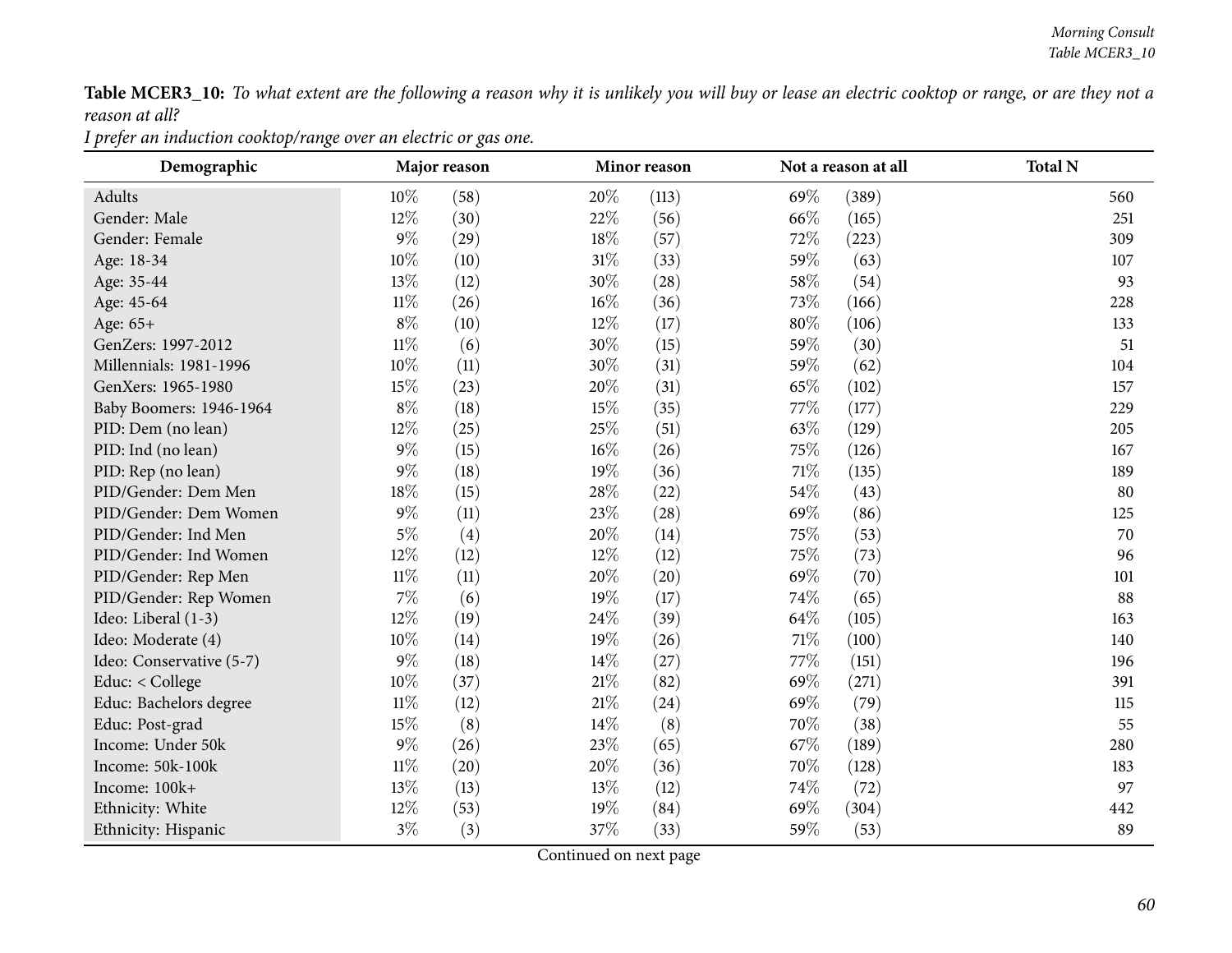Table MCER3\_10: To what extent are the following a reason why it is unlikely you will buy or lease an electric cooktop or range, or are they not a *reason at all?*

*<sup>I</sup> prefer an induction cooktop/range over an electric or gas one.*

| Demographic                          |        | Major reason |        | Minor reason |      | Not a reason at all | <b>Total N</b> |
|--------------------------------------|--------|--------------|--------|--------------|------|---------------------|----------------|
| Adults                               | $10\%$ | (58)         | 20%    | (113)        | 69%  | (389)               | 560            |
| Ethnicity: Black                     | $4\%$  | (3)          | 30%    | (18)         | 65%  | (39)                | 60             |
| Ethnicity: Other                     | $5\%$  | (3)          | 18%    | (11)         | 77%  | (46)                | 59             |
| All Christian                        | $8\%$  | (23)         | 19%    | (55)         | 73%  | (217)               | 296            |
| Agnostic/Nothing in particular       | $16\%$ | (19)         | $16\%$ | (19)         | 68%  | (79)                | 117            |
| Something Else                       | $11\%$ | (11)         | 22\%   | (22)         | 66\% | (66)                | 100            |
| Evangelical                          | 10%    | (14)         | 18%    | (26)         | 72%  | (101)               | 141            |
| Non-Evangelical                      | $8\%$  | (20)         | 20%    | (51)         | 72%  | (177)               | 247            |
| Community: Urban                     | $15\%$ | (19)         | 21\%   | (28)         | 64%  | (84)                | 132            |
| Community: Suburban                  | 10%    | (27)         | $20\%$ | (57)         | 70%  | (199)               | 283            |
| Community: Rural                     | $8\%$  | (12)         | 20%    | (29)         | 72%  | (106)               | 146            |
| <b>Employ: Private Sector</b>        | $11\%$ | (20)         | 23%    | (42)         | 66%  | (119)               | 181            |
| Employ: Retired                      | $6\%$  | (7)          | $13\%$ | (17)         | 82%  | (108)               | 132            |
| Employ: Unemployed                   | $18\%$ | (13)         | 24\%   | (18)         | 59%  | (44)                | 75             |
| Military HH: Yes                     | $10\%$ | (11)         | 15%    | (17)         | 75%  | (83)                | 110            |
| Military HH: No                      | $11\%$ | (48)         | 21%    | (97)         | 68\% | (306)               | 450            |
| RD/WT: Right Direction               | 12%    | (26)         | $23\%$ | (52)         | 65%  | (145)               | 223            |
| RD/WT: Wrong Track                   | 10%    | (33)         | 18%    | (61)         | 72%  | (244)               | 337            |
| Biden Job Approve                    | $11\%$ | (36)         | 24%    | (76)         | 65%  | (204)               | 316            |
| Biden Job Disapprove                 | 10%    | (21)         | 15%    | (30)         | 75%  | (151)               | 201            |
| <b>Biden Job Strongly Approve</b>    | 12%    | (21)         | 20%    | (37)         | 68%  | (123)               | 182            |
| Biden Job Somewhat Approve           | $11\%$ | (15)         | 29%    | (39)         | 60%  | (81)                | 134            |
| <b>Biden Job Strongly Disapprove</b> | 10%    | (16)         | 15%    | (24)         | 75%  | (122)               | 163            |
| Favorable of Biden                   | $11\%$ | (33)         | 23%    | (67)         | 66%  | (197)               | 297            |
| Unfavorable of Biden                 | $10\%$ | (23)         | $14\%$ | (32)         | 76\% | (171)               | 226            |
| Very Favorable of Biden              | $11\%$ | (20)         | 23%    | (40)         | 66%  | (117)               | 177            |
| Somewhat Favorable of Biden          | $11\%$ | (13)         | 22%    | (27)         | 67%  | (81)                | 120            |
| Somewhat Unfavorable of Biden        | 13%    | (7)          | $9\%$  | (5)          | 78%  | (43)                | 54             |
| Very Unfavorable of Biden            | $9\%$  | (16)         | 16%    | (27)         | 75%  | (128)               | 171            |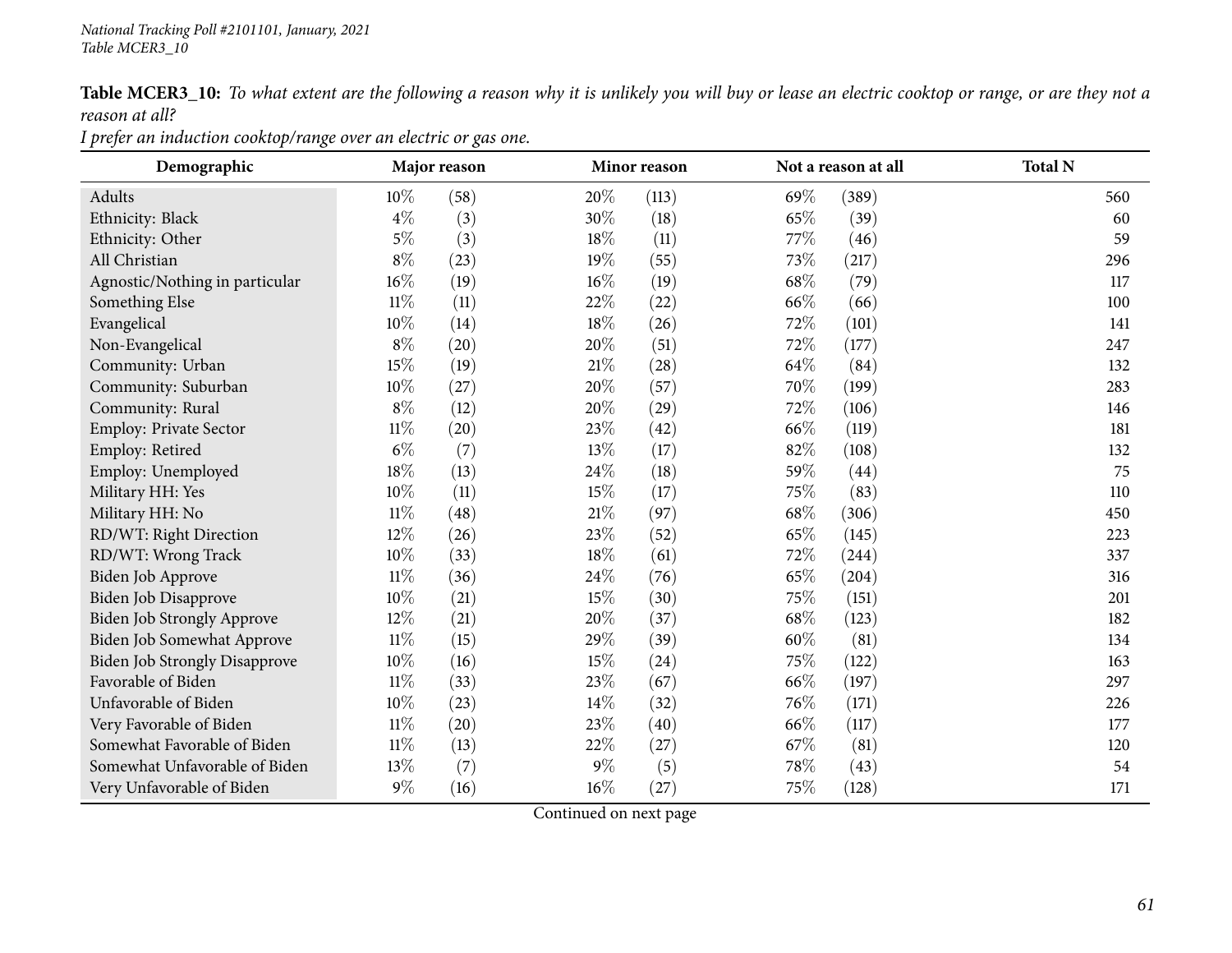Table MCER3\_10: To what extent are the following a reason why it is unlikely you will buy or lease an electric cooktop or range, or are they not a *reason at all?*

*<sup>I</sup> prefer an induction cooktop/range over an electric or gas one.*

| Demographic                          |        | Major reason |        | <b>Minor reason</b> |        | Not a reason at all | <b>Total N</b> |
|--------------------------------------|--------|--------------|--------|---------------------|--------|---------------------|----------------|
| Adults                               | $10\%$ | (58)         | $20\%$ | (113)               | 69%    | (389)               | 560            |
| #1 Issue: Economy                    | $11\%$ | (24)         | 23\%   | (49)                | 66\%   | (143)               | 217            |
| #1 Issue: Security                   | $10\%$ | (7)          | $24\%$ | (16)                | 66\%   | (44)                | 67             |
| #1 Issue: Health Care                | $9\%$  | (9)          | 23\%   | (23)                | 68\%   | (68)                | 100            |
| #1 Issue: Medicare / Social Security | $8\%$  | (7)          | $9\%$  | (7)                 | 82\%   | (65)                | 79             |
| 2020 Vote: Joe Biden                 | 12\%   | (30)         | 23\%   | (58)                | 65\%   | (164)               | 252            |
| 2020 Vote: Donald Trump              | $9\%$  | (19)         | 18\%   | (39)                | 74\%   | (160)               | 217            |
| 2020 Vote: Didn't Vote               | 12\%   | (9)          | 20%    | (15)                | 68\%   | (50)                | 74             |
| 2018 House Vote: Democrat            | $10\%$ | (20)         | 23\%   | (46)                | 68\%   | (137)               | 203            |
| 2018 House Vote: Republican          | $9\%$  | (16)         | 17\%   | (29)                | 74\%   | (130)               | 176            |
| 2016 Vote: Hillary Clinton           | 13\%   | (26)         | 24\%   | (47)                | 62\%   | (121)               | 194            |
| 2016 Vote: Donald Trump              | $9\%$  | (16)         | 13\%   | (23)                | 78\%   | (136)               | 175            |
| 2016 Vote: Other                     | $6\%$  | (3)          | 20%    | (10)                | 75\%   | (38)                | 51             |
| 2016 Vote: Didn't Vote               | 10%    | (13)         | 24\%   | (33)                | 67%    | (94)                | 140            |
| Voted in 2014: Yes                   | $9\%$  | (33)         | 20%    | (71)                | 71\%   | (258)               | 362            |
| Voted in 2014: No                    | 12\%   | (25)         | 21%    | (42)                | 66\%   | (131)               | 198            |
| 4-Region: Northeast                  | $7\%$  | (7)          | 18%    | (19)                | 76\%   | (80)                | 106            |
| 4-Region: Midwest                    | $9\%$  | (13)         | 18%    | (25)                | 73\%   | (103)               | 141            |
| 4-Region: South                      | $11\%$ | (19)         | 22\%   | (38)                | 68\%   | (117)               | 173            |
| 4-Region: West                       | 14%    | (19)         | 23\%   | (32)                | 63\%   | (89)                | 140            |
| Climate concerned                    | $11\%$ | (41)         | 21%    | (79)                | 69\%   | (265)               | 386            |
| Climate unconcerned                  | $10\%$ | (17)         | 20\%   | (34)                | 70%    | (118)               | 169            |
| Gas cooktop                          | $6\%$  | (23)         | 18%    | (76)                | 76\%   | (315)               | 414            |
| Electric cooktop                     | $16\%$ | (17)         | 27\%   | $\left( 29\right)$  | $58\%$ | (63)                | 109            |
| Uses natural gas                     | $10\%$ | (35)         | $19\%$ | (69)                | 71\%   | (255)               | 359            |
| Does not use natural gas             | 13\%   | (21)         | $20\%$ | (31)                | 67%    | (105)               | 157            |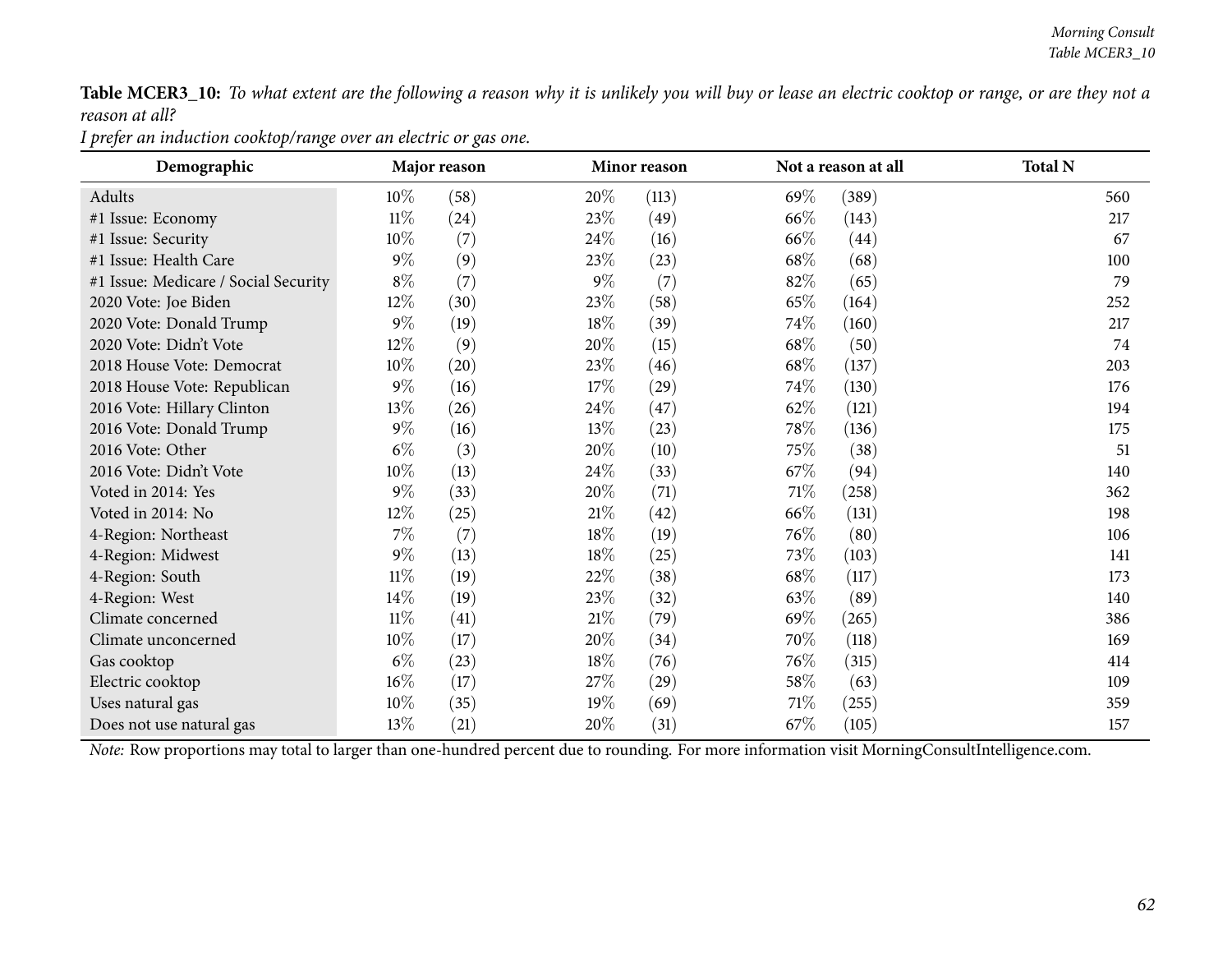Table MCER4\_1: To what extent are the following a reason why it is unlikely you will buy or lease an induction cooktop or range, or are they not a *reason at all?*

| I have used an induction cooktop/range and it did not work as well as gas alternatives. |
|-----------------------------------------------------------------------------------------|
|-----------------------------------------------------------------------------------------|

| Demographic              |        | Major reason |        | Minor reason |        | Not a reason at all | <b>Total N</b> |
|--------------------------|--------|--------------|--------|--------------|--------|---------------------|----------------|
| <b>Adults</b>            | $9\%$  | (74)         | 19%    | (155)        | 72%    | (583)               | 812            |
| Gender: Male             | $8\%$  | (32)         | 20%    | (81)         | 72\%   | (286)               | 399            |
| Gender: Female           | 10%    | (42)         | 18\%   | (74)         | 72\%   | (297)               | 413            |
| Age: 18-34               | 12%    | (22)         | 33%    | (59)         | 55%    | (99)                | 181            |
| Age: 35-44               | $17\%$ | (21)         | 17%    | (22)         | 66%    | (83)                | 127            |
| Age: 45-64               | $8\%$  | (23)         | 18%    | (55)         | 74\%   | (225)               | 303            |
| Age: 65+                 | $4\%$  | (8)          | $9\%$  | (19)         | 87\%   | (175)               | 201            |
| GenZers: 1997-2012       | $9\%$  | (9)          | 39%    | (38)         | 52%    | (51)                | 97             |
| Millennials: 1981-1996   | $16\%$ | (26)         | 23%    | (38)         | 62%    | (104)               | 168            |
| GenXers: 1965-1980       | 10%    | (21)         | $21\%$ | (44)         | 68\%   | (140)               | 205            |
| Baby Boomers: 1946-1964  | $5\%$  | (16)         | $11\%$ | (33)         | 84\%   | (252)               | 301            |
| PID: Dem (no lean)       | 12%    | (35)         | 22%    | (64)         | 65%    | (187)               | 286            |
| PID: Ind (no lean)       | $6\%$  | (14)         | 17%    | (37)         | 77\%   | (169)               | 221            |
| PID: Rep (no lean)       | $8\%$  | (24)         | 18%    | (54)         | 74\%   | (226)               | 305            |
| PID/Gender: Dem Men      | $11\%$ | (14)         | 26%    | (33)         | 63\%   | (80)                | 127            |
| PID/Gender: Dem Women    | 14%    | (22)         | 19%    | (30)         | 67\%   | (108)               | 159            |
| PID/Gender: Ind Men      | $2\%$  | (2)          | 15%    | (17)         | 83%    | (91)                | 110            |
| PID/Gender: Ind Women    | $11\%$ | (12)         | 18%    | (20)         | 71\%   | (78)                | 110            |
| PID/Gender: Rep Men      | 10%    | (16)         | 19%    | (31)         | $71\%$ | (114)               | 161            |
| PID/Gender: Rep Women    | $6\%$  | (8)          | 16%    | (24)         | 78%    | (112)               | 143            |
| Ideo: Liberal (1-3)      | 12%    | (26)         | 20%    | (42)         | 68\%   | (146)               | 214            |
| Ideo: Moderate (4)       | 10%    | (22)         | 18%    | (38)         | 72%    | (156)               | 215            |
| Ideo: Conservative (5-7) | $7\%$  | (22)         | 17%    | (54)         | 76%    | (241)               | 316            |
| Educ: < College          | $8\%$  | (43)         | 20%    | (110)        | 73%    | (406)               | 559            |
| Educ: Bachelors degree   | $11\%$ | (18)         | 19%    | (31)         | 69%    | (113)               | 163            |
| Educ: Post-grad          | 13%    | (12)         | $16\%$ | (14)         | 71\%   | (64)                | 90             |
| Income: Under 50k        | $9\%$  | (39)         | 20%    | (88)         | 71\%   | (313)               | 440            |
| Income: 50k-100k         | $7\%$  | (19)         | 18%    | (46)         | 74\%   | (186)               | 251            |
| Income: 100k+            | 14%    | (17)         | 17%    | (21)         | 69%    | (84)                | 121            |
| Ethnicity: White         | $9\%$  | (59)         | 19%    | (122)        | 72\%   | (473)               | 654            |
| Ethnicity: Hispanic      | 10%    | (11)         | 33%    | (37)         | 57%    | (64)                | 113            |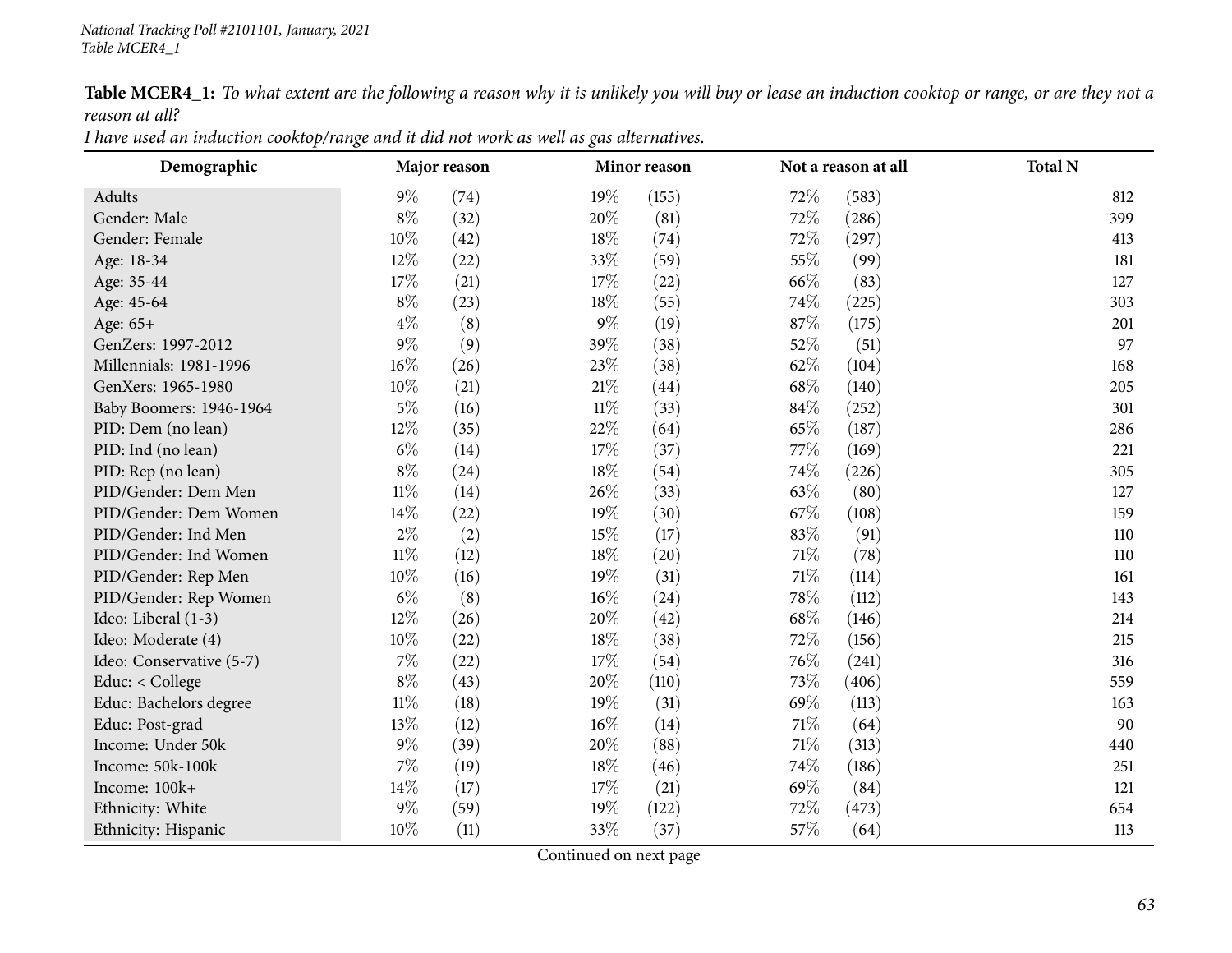Table MCER4\_1: To what extent are the following a reason why it is unlikely you will buy or lease an induction cooktop or range, or are they not a *reason at all?*

| I have used an induction cooktop/range and it did not work as well as gas alternatives. |
|-----------------------------------------------------------------------------------------|
|-----------------------------------------------------------------------------------------|

| Demographic                          |        | Major reason |        | Minor reason |        | Not a reason at all | <b>Total N</b> |
|--------------------------------------|--------|--------------|--------|--------------|--------|---------------------|----------------|
| Adults                               | $9\%$  | (74)         | 19%    | (155)        | 72%    | (583)               | 812            |
| Ethnicity: Black                     | 12%    | (11)         | $21\%$ | (18)         | 68%    | (61)                | 90             |
| Ethnicity: Other                     | $7\%$  | (5)          | 21%    | (14)         | 72\%   | (49)                | 68             |
| All Christian                        | $9\%$  | (39)         | 15%    | (64)         | 76%    | (324)               | 427            |
| Agnostic/Nothing in particular       | $9\%$  | (16)         | 14%    | (23)         | 77%    | (130)               | 169            |
| Something Else                       | $8\%$  | (13)         | 31%    | (46)         | $61\%$ | (92)                | 151            |
| Religious Non-Protestant/Catholic    | $8\%$  | (5)          | 33%    | (18)         | 58%    | (32)                | 54             |
| Evangelical                          | 10%    | (27)         | 22%    | (57)         | 68%    | (175)               | 259            |
| Non-Evangelical                      | $7\%$  | (22)         | 17%    | (51)         | 76%    | (228)               | 301            |
| Community: Urban                     | 15%    | (27)         | 22%    | (40)         | 64\%   | (118)               | 184            |
| Community: Suburban                  | $9\%$  | (34)         | 17%    | (68)         | 74%    | (291)               | 393            |
| Community: Rural                     | $5\%$  | (13)         | 20%    | (47)         | 74%    | (174)               | 234            |
| Employ: Private Sector               | 13%    | (29)         | $21\%$ | (48)         | 67\%   | (155)               | 233            |
| <b>Employ: Government</b>            | 13%    | (7)          | $18\%$ | (10)         | 69%    | (39)                | 56             |
| Employ: Self-Employed                | $9\%$  | (6)          | 17%    | (10)         | 74%    | (45)                | 61             |
| Employ: Homemaker                    | $9\%$  | (4)          | 32%    | (16)         | 60%    | (30)                | 50             |
| Employ: Retired                      | $5\%$  | (12)         | 10%    | (24)         | 84%    | (195)               | 231            |
| Employ: Unemployed                   | $9\%$  | (9)          | 30\%   | (32)         | $61\%$ | (66)                | 107            |
| Employ: Other                        | $5\%$  | (2)          | 15%    | (8)          | 80%    | (42)                | 52             |
| Military HH: Yes                     | $6\%$  | (9)          | 18%    | (29)         | 76%    | (120)               | 159            |
| Military HH: No                      | $10\%$ | (65)         | 19%    | (126)        | $71\%$ | (463)               | 653            |
| RD/WT: Right Direction               | $11\%$ | (33)         | 22\%   | (66)         | $67\%$ | (205)               | 304            |
| RD/WT: Wrong Track                   | $8\%$  | (41)         | $17\%$ | (89)         | 74%    | (378)               | 507            |
| Biden Job Approve                    | $11\%$ | (50)         | $21\%$ | (93)         | 67%    | (293)               | 436            |
| Biden Job Disapprove                 | $6\%$  | (19)         | 15%    | (49)         | 79%    | (260)               | 328            |
| <b>Biden Job Strongly Approve</b>    | 12%    | (28)         | 20%    | (49)         | 68\%   | (166)               | 243            |
| Biden Job Somewhat Approve           | $11\%$ | (22)         | 23%    | (43)         | 66%    | (128)               | 193            |
| Biden Job Somewhat Disapprove        | $5\%$  | (4)          | $11\%$ | (8)          | 85%    | (64)                | 76             |
| <b>Biden Job Strongly Disapprove</b> | $6\%$  | (15)         | $16\%$ | (41)         | 78%    | (195)               | 252            |
| Favorable of Biden                   | $11\%$ | (44)         | $21\%$ | (90)         | 68\%   | (287)               | 421            |
| Unfavorable of Biden                 | $6\%$  | (22)         | 16%    | (58)         | 78%    | (278)               | 359            |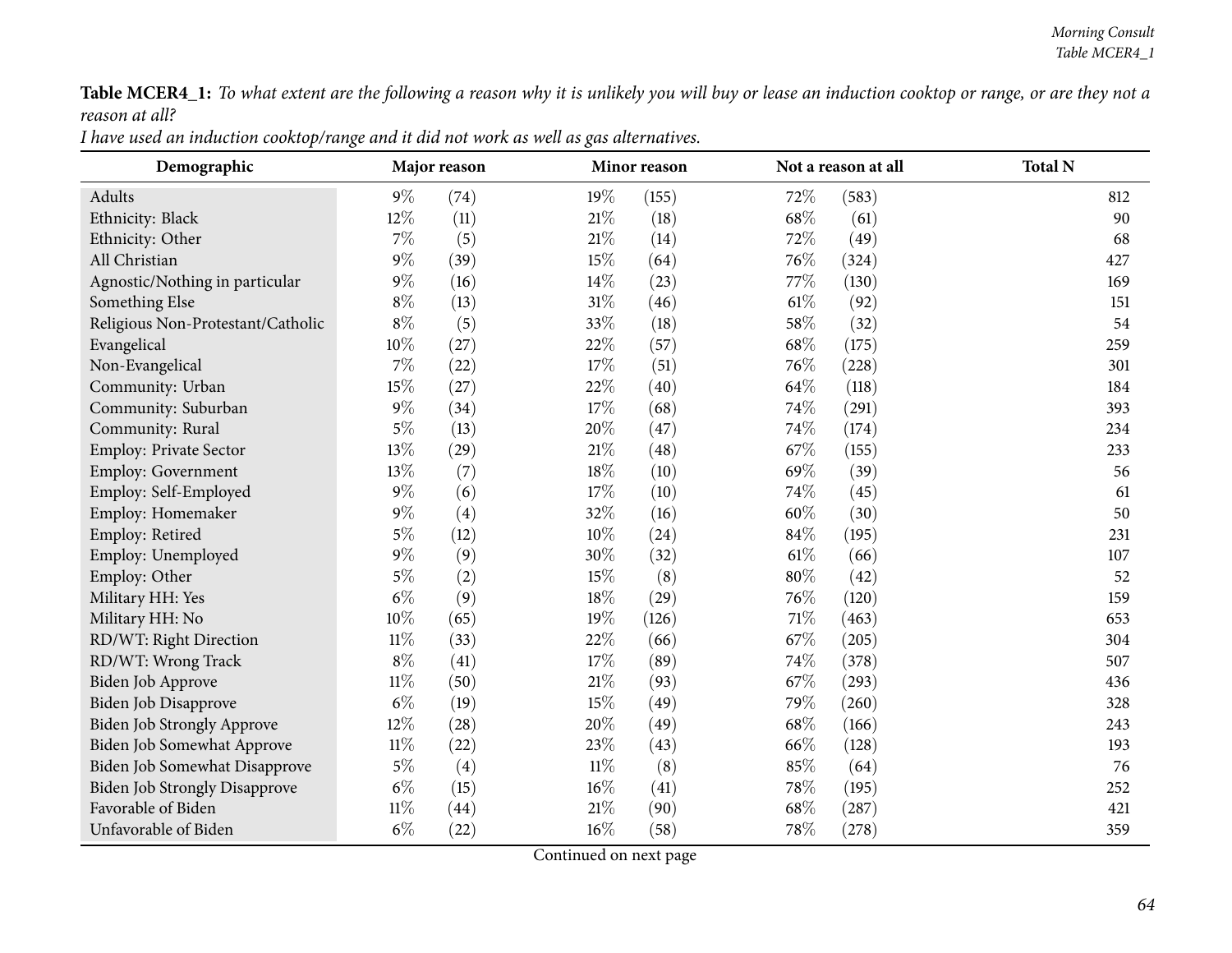Table MCER4\_1: To what extent are the following a reason why it is unlikely you will buy or lease an induction cooktop or range, or are they not a *reason at all?*

| I have used an induction cooktop/range and it did not work as well as gas alternatives. |
|-----------------------------------------------------------------------------------------|
|-----------------------------------------------------------------------------------------|

| Demographic                          |        | Major reason |        | Minor reason |        | Not a reason at all | <b>Total N</b> |
|--------------------------------------|--------|--------------|--------|--------------|--------|---------------------|----------------|
| Adults                               | $9\%$  | (74)         | 19%    | (155)        | 72%    | (583)               | 812            |
| Very Favorable of Biden              | 14%    | (34)         | 20%    | (50)         | 67\%   | (167)               | 252            |
| Somewhat Favorable of Biden          | $6\%$  | (10)         | 23\%   | (40)         | 71\%   | (120)               | 170            |
| Somewhat Unfavorable of Biden        | $6\%$  | (5)          | 16%    | (13)         | 78%    | (63)                | 81             |
| Very Unfavorable of Biden            | $6\%$  | (17)         | 16%    | (46)         | 77%    | (215)               | 278            |
| #1 Issue: Economy                    | $11\%$ | (34)         | 15%    | (46)         | 73%    | (219)               | 299            |
| #1 Issue: Security                   | $5\%$  | (5)          | 25\%   | (29)         | 70%    | (80)                | 114            |
| #1 Issue: Health Care                | $11\%$ | (16)         | 23%    | (32)         | 66%    | (92)                | 140            |
| #1 Issue: Medicare / Social Security | $3\%$  | (3)          | 14%    | (16)         | 84%    | (101)               | 121            |
| #1 Issue: Other                      | 10%    | (5)          | 20%    | (11)         | $71\%$ | (39)                | 55             |
| 2020 Vote: Joe Biden                 | 12%    | (39)         | 17%    | (56)         | 72%    | (240)               | 335            |
| 2020 Vote: Donald Trump              | $6\%$  | (18)         | 19%    | (60)         | 76%    | (243)               | 321            |
| 2020 Vote: Didn't Vote               | $11\%$ | (14)         | 29%    | (38)         | 61%    | (80)                | 132            |
| 2018 House Vote: Democrat            | $9\%$  | (23)         | 18%    | (46)         | 73%    | (190)               | 259            |
| 2018 House Vote: Republican          | $9\%$  | (24)         | 13%    | (37)         | 78%    | (212)               | 273            |
| 2016 Vote: Hillary Clinton           | 13%    | (31)         | 15%    | (35)         | 72%    | (165)               | 230            |
| 2016 Vote: Donald Trump              | $7\%$  | (20)         | 17%    | (49)         | 76\%   | (222)               | 291            |
| 2016 Vote: Other                     | $4\%$  | (2)          | 7%     | (4)          | 89%    | (46)                | 52             |
| 2016 Vote: Didn't Vote               | $9\%$  | (21)         | 28\%   | (68)         | 63%    | (149)               | 238            |
| Voted in 2014: Yes                   | $9\%$  | (42)         | 16%    | (76)         | 76%    | (366)               | 484            |
| Voted in 2014: No                    | 10%    | (31)         | 24\%   | (79)         | 66%    | (217)               | 328            |
| 4-Region: Northeast                  | 12%    | (16)         | $14\%$ | (19)         | 75%    | (102)               | 137            |
| 4-Region: Midwest                    | $11\%$ | (21)         | $16\%$ | (31)         | 73%    | (141)               | 193            |
| 4-Region: South                      | $9\%$  | (27)         | 20%    | (62)         | 72%    | (223)               | 312            |
| 4-Region: West                       | $6\%$  | (10)         | 25%    | (43)         | 69%    | (116)               | 170            |
| Climate concerned                    | $11\%$ | (59)         | 19%    | (101)        | 71\%   | (382)               | 542            |
| Climate unconcerned                  | $6\%$  | (15)         | 20%    | (52)         | 74%    | (192)               | 258            |
| Gas cooktop                          | 13%    | (44)         | 20%    | (67)         | 67%    | (224)               | 336            |
| Electric cooktop                     | $6\%$  | (26)         | 19%    | (85)         | 76%    | (345)               | 456            |
| Uses natural gas                     | $11\%$ | (46)         | 19%    | (76)         | 70%    | (281)               | 403            |
| Does not use natural gas             | $6\%$  | (21)         | 18%    | (63)         | 76\%   | (262)               | 346            |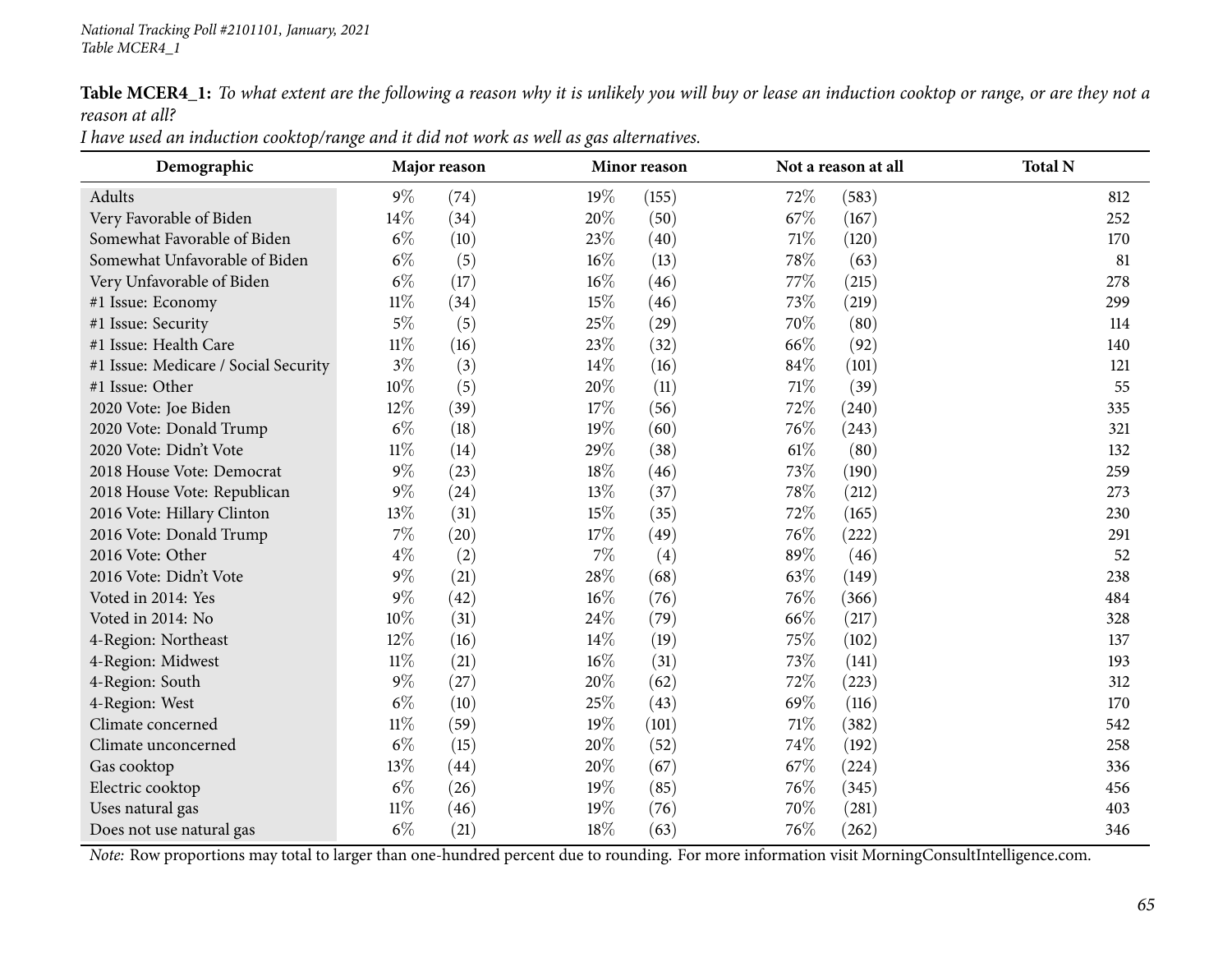Table MCER4\_2: To what extent are the following a reason why it is unlikely you will buy or lease an induction cooktop or range, or are they not a *reason at all?*

| I have heard that induction cooktops/ranges do not work as well as gas alternatives. |
|--------------------------------------------------------------------------------------|
|--------------------------------------------------------------------------------------|

| Demographic              |        | Major reason |        | Minor reason |        | Not a reason at all | <b>Total N</b> |
|--------------------------|--------|--------------|--------|--------------|--------|---------------------|----------------|
| Adults                   | 16%    | (126)        | 28%    | (229)        | 56%    | (456)               | 812            |
| Gender: Male             | 15%    | (60)         | 32%    | (127)        | 53%    | (212)               | 399            |
| Gender: Female           | 16%    | (66)         | 25%    | (102)        | 59%    | $\left( 244\right)$ | 413            |
| Age: 18-34               | 20%    | (36)         | 45%    | (81)         | 35%    | (64)                | 181            |
| Age: 35-44               | 14%    | (18)         | 29%    | (36)         | 58%    | (73)                | 127            |
| Age: 45-64               | $16\%$ | (49)         | 24%    | (73)         | 60%    | (181)               | 303            |
| Age: 65+                 | 12%    | (25)         | 19%    | (39)         | 68\%   | (138)               | 201            |
| GenZers: 1997-2012       | 18%    | (17)         | $51\%$ | (49)         | $31\%$ | (30)                | 97             |
| Millennials: 1981-1996   | 19%    | (31)         | $31\%$ | (53)         | 50%    | (84)                | 168            |
| GenXers: 1965-1980       | 13%    | (27)         | 29%    | (59)         | 58\%   | (119)               | 205            |
| Baby Boomers: 1946-1964  | 14%    | (43)         | 21%    | (64)         | 64\%   | (194)               | 301            |
| PID: Dem (no lean)       | $16\%$ | (47)         | 30%    | (86)         | 53%    | (153)               | 286            |
| PID: Ind (no lean)       | 15%    | (33)         | 23%    | (50)         | 62%    | (138)               | 221            |
| PID: Rep (no lean)       | 15%    | (46)         | 30%    | (93)         | 54\%   | (166)               | 305            |
| PID/Gender: Dem Men      | 15%    | (20)         | 37%    | (47)         | 47%    | (60)                | 127            |
| PID/Gender: Dem Women    | $17\%$ | (28)         | 24%    | (39)         | 58\%   | (93)                | 159            |
| PID/Gender: Ind Men      | 13%    | (14)         | 27%    | (29)         | $61\%$ | (67)                | 110            |
| PID/Gender: Ind Women    | 17%    | (19)         | 19%    | (21)         | 64\%   | (71)                | 110            |
| PID/Gender: Rep Men      | $17\%$ | (27)         | $31\%$ | (50)         | 53%    | (85)                | 161            |
| PID/Gender: Rep Women    | 14\%   | (20)         | 30%    | (43)         | 56%    | (81)                | 143            |
| Ideo: Liberal (1-3)      | $14\%$ | (30)         | 35%    | (75)         | $51\%$ | (110)               | 214            |
| Ideo: Moderate (4)       | 13%    | (28)         | 29%    | (63)         | 58\%   | (125)               | 215            |
| Ideo: Conservative (5-7) | 18%    | (58)         | 23%    | (74)         | 58%    | (185)               | 316            |
| Educ: < College          | 15%    | (84)         | 29%    | (163)        | 56%    | (312)               | 559            |
| Educ: Bachelors degree   | 18%    | (30)         | 27%    | (43)         | 55%    | (90)                | 163            |
| Educ: Post-grad          | 15%    | (13)         | 25%    | (22)         | 60%    | (54)                | 90             |
| Income: Under 50k        | 18%    | (78)         | 27%    | (119)        | 55%    | (243)               | 440            |
| Income: 50k-100k         | $11\%$ | (28)         | 30%    | (76)         | 59%    | (147)               | 251            |
| Income: 100k+            | 17%    | (21)         | 29%    | (35)         | 55%    | (66)                | 121            |
| Ethnicity: White         | 15%    | (100)        | 27%    | (176)        | 58%    | (378)               | 654            |
| Ethnicity: Hispanic      | 16%    | (18)         | 43%    | (49)         | 41\%   | (46)                | 113            |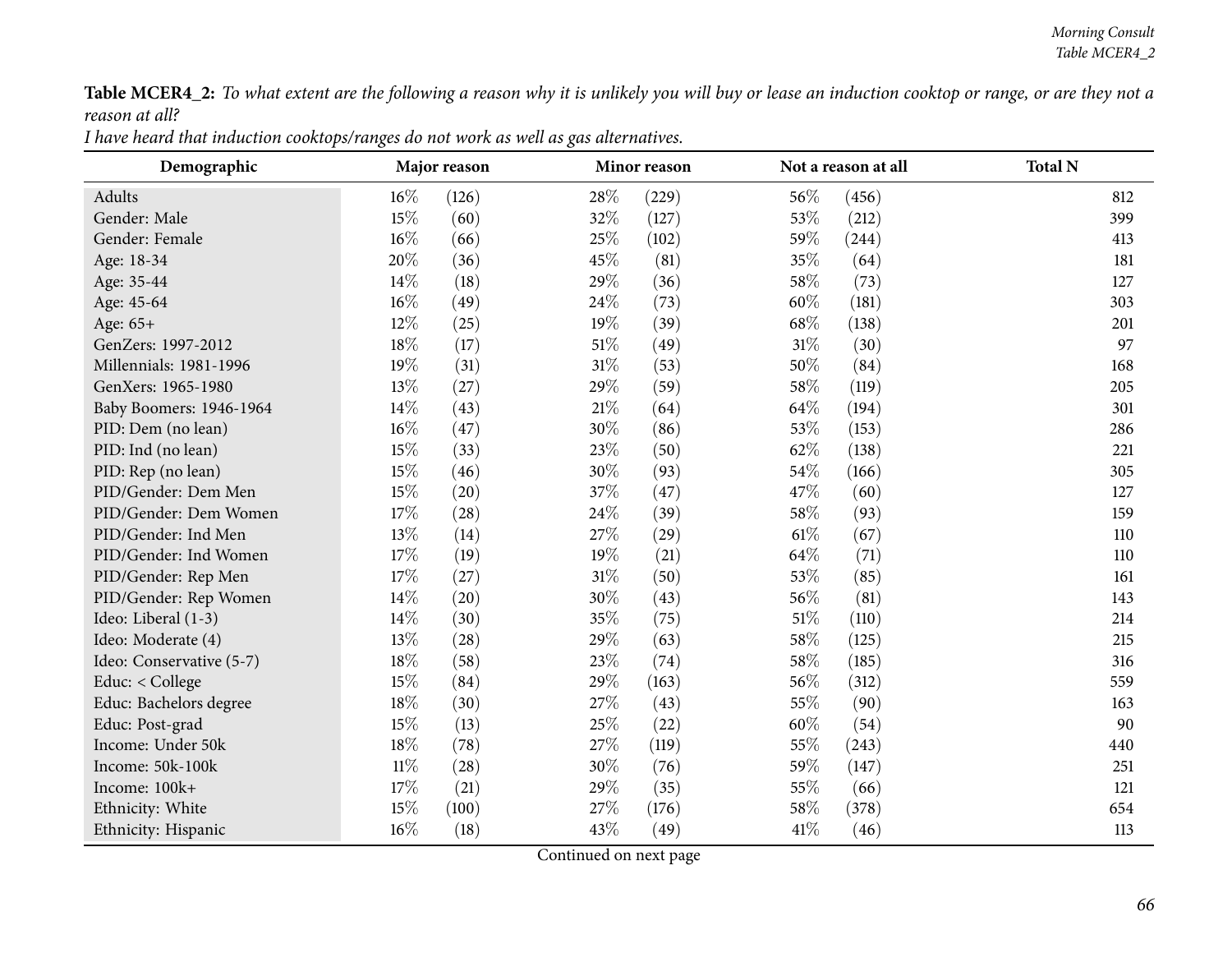Table MCER4\_2: To what extent are the following a reason why it is unlikely you will buy or lease an induction cooktop or range, or are they not a *reason at all?*

| I nave neara that thancholi cooktops/halges ao not work as well as gas allernatives. |                          |                     |                          |                |  |  |  |  |  |  |  |
|--------------------------------------------------------------------------------------|--------------------------|---------------------|--------------------------|----------------|--|--|--|--|--|--|--|
| Demographic                                                                          | Major reason             | <b>Minor reason</b> | Not a reason at all      | <b>Total N</b> |  |  |  |  |  |  |  |
| Adults                                                                               | $16\%$<br>(126)          | $28\%$<br>229       | $56\%$<br>(456)          |                |  |  |  |  |  |  |  |
| Ethnicity: Black                                                                     | $17\%$<br>16             | $35\%$<br>(31)      | $48\%$<br>(43)           |                |  |  |  |  |  |  |  |
| Ethnicity: Other                                                                     | $16\%$<br>$^{\prime}11)$ | $32\%$<br>(22)      | 52\%<br>(35)             |                |  |  |  |  |  |  |  |
| All Christian                                                                        | $14\%$<br>(61)           | 24\%<br>(103)       | $62\%$<br>(262)          |                |  |  |  |  |  |  |  |
| Agnostic/Nothing in particular                                                       | 17%<br>29                | 28\%<br>(48)        | 55%<br>(93)              |                |  |  |  |  |  |  |  |
| Something Else                                                                       | $18\%$<br>27             | $36\%$<br>(55)      | 46%<br>$\left[70\right]$ |                |  |  |  |  |  |  |  |

I have heard that induction cooktops/ranges do not work as well as gas alternatives.

| Demograpme                           |        | март теазон |        |       |        |       | TOtal 14 |
|--------------------------------------|--------|-------------|--------|-------|--------|-------|----------|
| Adults                               | $16\%$ | (126)       | 28%    | (229) | 56%    | (456) | 812      |
| Ethnicity: Black                     | 17%    | (16)        | 35%    | (31)  | 48%    | (43)  | 90       |
| Ethnicity: Other                     | $16\%$ | (11)        | 32%    | (22)  | 52%    | (35)  | 68       |
| All Christian                        | 14%    | (61)        | 24%    | (103) | 62%    | (262) | 427      |
| Agnostic/Nothing in particular       | 17%    | (29)        | 28\%   | (48)  | 55%    | (93)  | 169      |
| Something Else                       | 18%    | (27)        | 36%    | (55)  | 46%    | (70)  | 151      |
| Religious Non-Protestant/Catholic    | 17%    | (9)         | 37%    | (20)  | 47\%   | (25)  | 54       |
| Evangelical                          | 20%    | (51)        | 26%    | (67)  | 55%    | (142) | 259      |
| Non-Evangelical                      | $11\%$ | (34)        | 29%    | (87)  | 60%    | (179) | 301      |
| Community: Urban                     | 18%    | (33)        | 37%    | (68)  | 45%    | (84)  | 184      |
| Community: Suburban                  | $16\%$ | (64)        | 24\%   | (94)  | 60%    | (235) | 393      |
| Community: Rural                     | 12%    | (29)        | 29%    | (67)  | 59%    | (138) | 234      |
| Employ: Private Sector               | 17%    | (40)        | 30%    | (70)  | 53%    | (123) | 233      |
| Employ: Government                   | 14%    | (8)         | $31\%$ | (17)  | 55%    | (31)  | 56       |
| Employ: Self-Employed                | 19%    | (11)        | 39%    | (24)  | 42%    | (25)  | 61       |
| Employ: Homemaker                    | 19%    | (9)         | 38%    | (19)  | 43\%   | (21)  | 50       |
| Employ: Retired                      | 14%    | (33)        | $16\%$ | (37)  | 70%    | (162) | 231      |
| Employ: Unemployed                   | $21\%$ | (23)        | 33%    | (35)  | 46\%   | (49)  | 107      |
| Employ: Other                        | $1\%$  | (1)         | 30%    | (16)  | 68\%   | (36)  | 52       |
| Military HH: Yes                     | $16\%$ | (25)        | 23%    | (37)  | $61\%$ | (97)  | 159      |
| Military HH: No                      | 16%    | (101)       | 29%    | (192) | 55%    | (359) | 653      |
| RD/WT: Right Direction               | $16\%$ | (48)        | $31\%$ | (96)  | 53%    | (161) | 304      |
| RD/WT: Wrong Track                   | $16\%$ | (79)        | 26\%   | (133) | $58\%$ | (295) | 507      |
| Biden Job Approve                    | 15%    | (68)        | $31\%$ | (134) | 54\%   | (234) | 436      |
| Biden Job Disapprove                 | 16%    | (54)        | 25%    | (80)  | 59%    | (193) | 328      |
| <b>Biden Job Strongly Approve</b>    | 14%    | (35)        | 32%    | (77)  | 54%    | (131) | 243      |
| <b>Biden Job Somewhat Approve</b>    | 17%    | (33)        | 30%    | (57)  | 53%    | (103) | 193      |
| Biden Job Somewhat Disapprove        | 14%    | (11)        | 26%    | (20)  | 60%    | (45)  | 76       |
| <b>Biden Job Strongly Disapprove</b> | 17%    | (43)        | 24\%   | (61)  | 59%    | (148) | 252      |
| Favorable of Biden                   | 15%    | (63)        | 32%    | (136) | 53%    | (222) | 421      |
| Unfavorable of Biden                 | 16%    | (57)        | 25%    | (88)  | 59%    | (213) | 359      |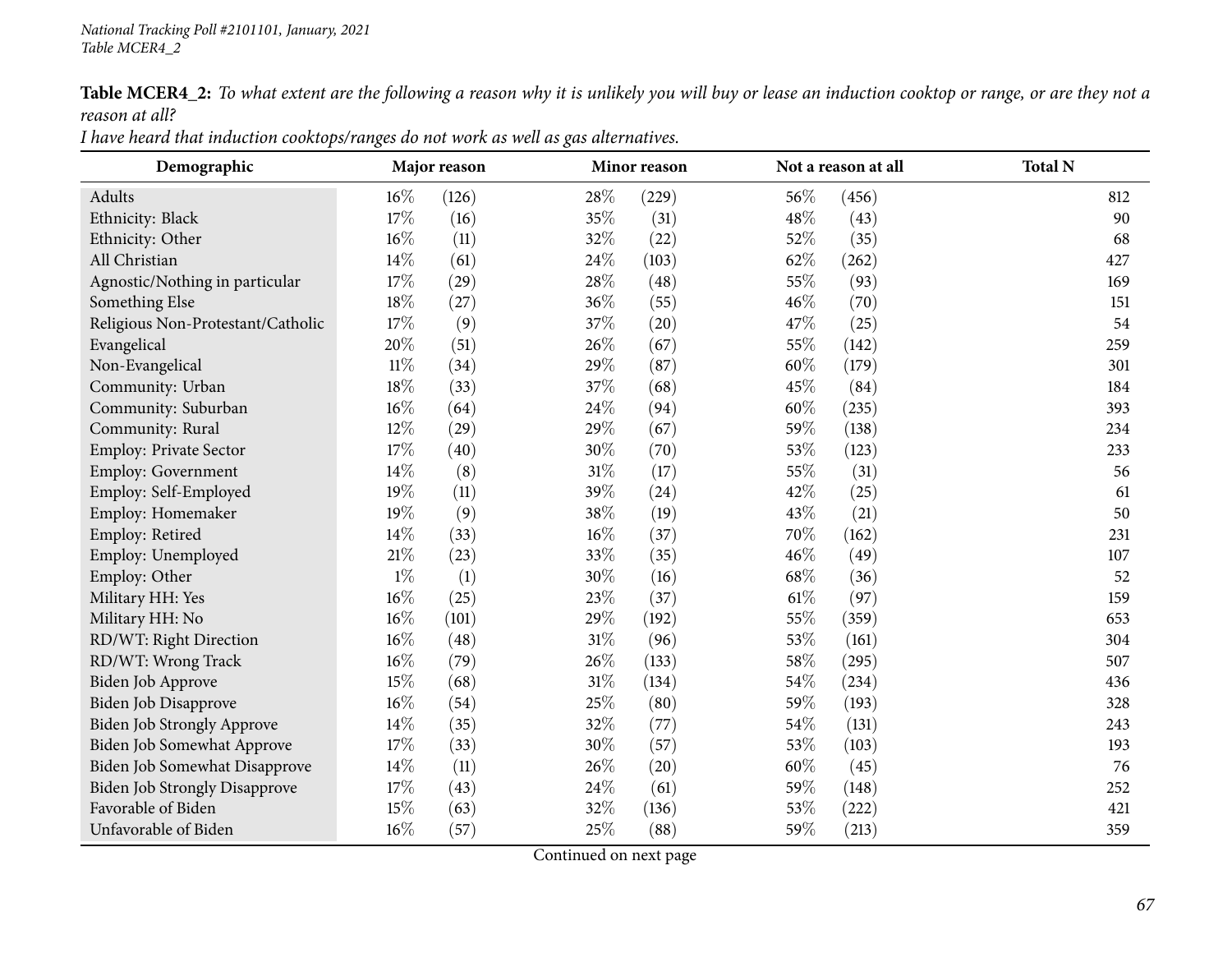$\overline{\phantom{a}}$ 

Table MCER4\_2: To what extent are the following a reason why it is unlikely you will buy or lease an induction cooktop or range, or are they not a *reason at all?*

| Demographic                          |        | Major reason |        | Minor reason |      | Not a reason at all | <b>Total N</b> |
|--------------------------------------|--------|--------------|--------|--------------|------|---------------------|----------------|
| Adults                               | 16%    | (126)        | 28%    | (229)        | 56%  | (456)               | 812            |
| Very Favorable of Biden              | 18%    | (44)         | 33%    | (82)         | 50%  | (125)               | 252            |
| Somewhat Favorable of Biden          | $11\%$ | (19)         | 32%    | (54)         | 57\% | (97)                | 170            |
| Somewhat Unfavorable of Biden        | 13%    | (11)         | 36%    | (29)         | 51%  | (41)                | 81             |
| Very Unfavorable of Biden            | 17%    | (47)         | $21\%$ | (59)         | 62%  | (172)               | 278            |
| #1 Issue: Economy                    | 15%    | (44)         | $31\%$ | (93)         | 54%  | (161)               | 299            |
| #1 Issue: Security                   | 19%    | (22)         | 29%    | (33)         | 52%  | (59)                | 114            |
| #1 Issue: Health Care                | 13%    | (18)         | $31\%$ | (44)         | 56%  | (78)                | 140            |
| #1 Issue: Medicare / Social Security | $11\%$ | (14)         | 22%    | (27)         | 66%  | (80)                | 121            |
| #1 Issue: Other                      | 12%    | (7)          | 25%    | (14)         | 63%  | (34)                | 55             |
| 2020 Vote: Joe Biden                 | 14\%   | (47)         | 29%    | (97)         | 57%  | (192)               | 335            |
| 2020 Vote: Donald Trump              | 16%    | (51)         | 26%    | (83)         | 58%  | (187)               | 321            |
| 2020 Vote: Didn't Vote               | $21\%$ | (27)         | 33%    | (43)         | 47%  | (61)                | 132            |
| 2018 House Vote: Democrat            | 15%    | (40)         | 25%    | (65)         | 60%  | (155)               | 259            |
| 2018 House Vote: Republican          | 15%    | (41)         | 25%    | (69)         | 60%  | (163)               | 273            |
| 2016 Vote: Hillary Clinton           | 16%    | (36)         | 27%    | (62)         | 58%  | (133)               | 230            |
| 2016 Vote: Donald Trump              | 18%    | (52)         | 24\%   | (71)         | 58%  | (169)               | 291            |
| 2016 Vote: Other                     | $5\%$  | (3)          | 17%    | (9)          | 77\% | (40)                | 52             |
| 2016 Vote: Didn't Vote               | 15%    | (36)         | 37%    | (87)         | 48%  | (115)               | 238            |
| Voted in 2014: Yes                   | 15%    | (73)         | 24%    | (115)        | 61\% | (296)               | 484            |
| Voted in 2014: No                    | 16%    | (53)         | 35%    | (114)        | 49%  | (160)               | 328            |
| 4-Region: Northeast                  | 18%    | (25)         | 19%    | (26)         | 63%  | (87)                | 137            |
| 4-Region: Midwest                    | 10%    | (19)         | 33%    | (64)         | 57%  | (111)               | 193            |
| 4-Region: South                      | 17\%   | (54)         | 24%    | (75)         | 59%  | (183)               | 312            |
| 4-Region: West                       | 17%    | (29)         | 38%    | (64)         | 45%  | (76)                | 170            |
| Climate concerned                    | 16%    | (86)         | 27\%   | (146)        | 57%  | (310)               | 542            |
| Climate unconcerned                  | 16%    | (40)         | $31\%$ | (81)         | 53%  | (137)               | 258            |
| Gas cooktop                          | $21\%$ | (70)         | 30%    | (101)        | 49%  | (165)               | 336            |
| Electric cooktop                     | 12%    | (56)         | 26%    | (119)        | 62%  | (281)               | 456            |
| Uses natural gas                     | 18%    | (73)         | 28%    | (112)        | 54%  | (218)               | 403            |
| Does not use natural gas             | 14%    | (47)         | 25\%   | (86)         | 61%  | (212)               | 346            |

I have heard that induction cooktops/ranges do not work as well as gas alternatives.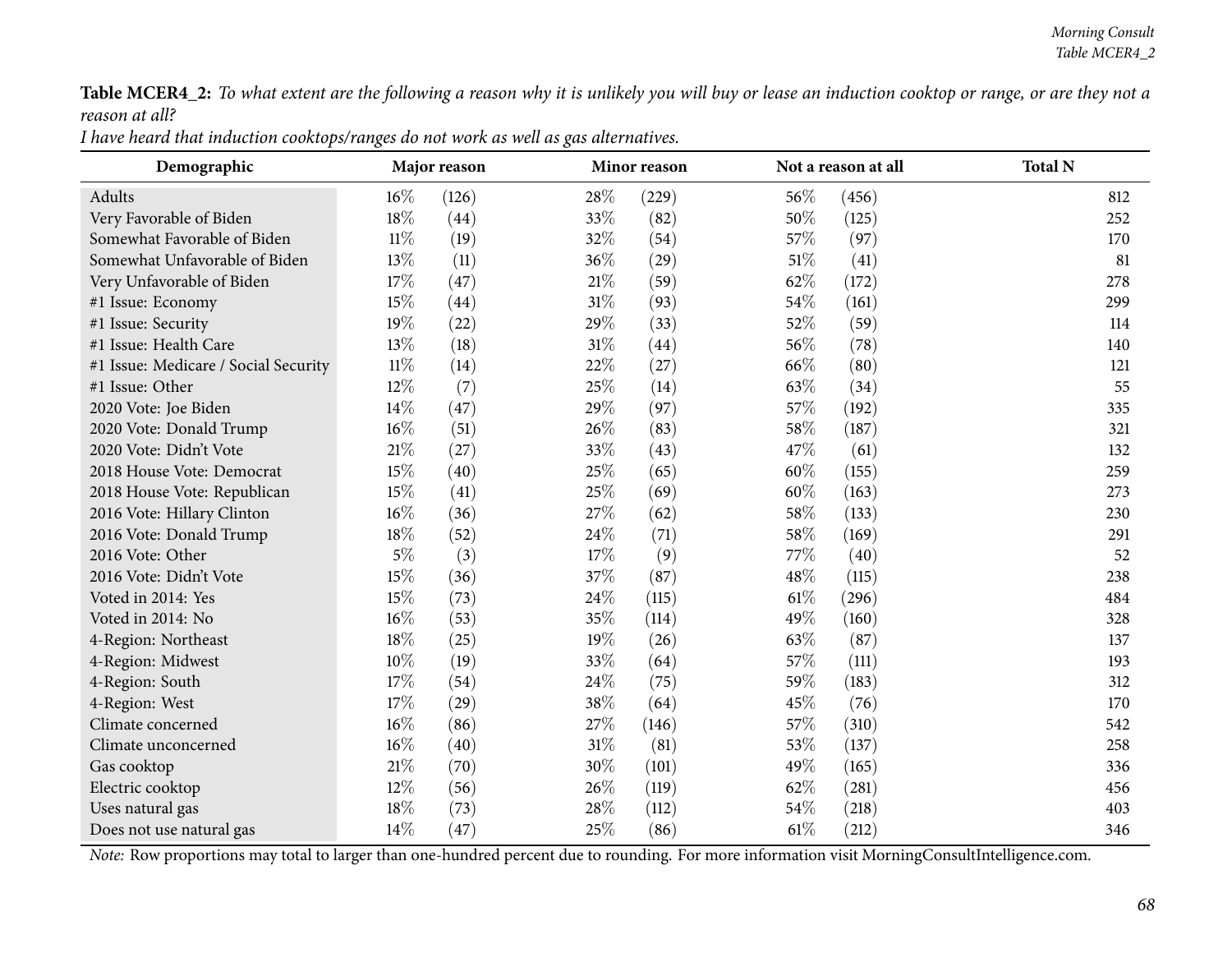Table MCER4\_3: To what extent are the following a reason why it is unlikely you will buy or lease an induction cooktop or range, or are they not a *reason at all?*

*<sup>I</sup> am worried about the potential increase in my electric bill.*

| Demographic              |        | Major reason | Minor reason |       |        | Not a reason at all | <b>Total N</b> |
|--------------------------|--------|--------------|--------------|-------|--------|---------------------|----------------|
| Adults                   | 22%    | (178)        | 32%          | (258) | 46%    | (376)               | 812            |
| Gender: Male             | $21\%$ | (84)         | 34%          | (135) | 45%    | (179)               | 399            |
| Gender: Female           | 23%    | (94)         | 30%          | (122) | 48\%   | (197)               | 413            |
| Age: 18-34               | 26%    | (47)         | 44\%         | (79)  | 30%    | (55)                | 181            |
| Age: 35-44               | 23%    | (29)         | 35%          | (45)  | 42%    | (53)                | 127            |
| Age: 45-64               | $21\%$ | (65)         | 26%          | (80)  | 52%    | (159)               | 303            |
| Age: 65+                 | 19%    | (38)         | 27\%         | (55)  | 54%    | (109)               | 201            |
| GenZers: 1997-2012       | 33%    | (32)         | 44%          | (43)  | 24\%   | (23)                | 97             |
| Millennials: 1981-1996   | $21\%$ | (35)         | 37%          | (63)  | 42%    | (71)                | 168            |
| GenXers: 1965-1980       | 20%    | (40)         | 32%          | (66)  | 48%    | (98)                | 205            |
| Baby Boomers: 1946-1964  | 20%    | (59)         | 25\%         | (75)  | $56\%$ | (167)               | 301            |
| PID: Dem (no lean)       | 22%    | (62)         | 33%          | (95)  | 45%    | (130)               | 286            |
| PID: Ind (no lean)       | $21\%$ | (47)         | 25%          | (55)  | 54%    | (119)               | 221            |
| PID: Rep (no lean)       | 23%    | (69)         | 35%          | (108) | 42%    | (128)               | 305            |
| PID/Gender: Dem Men      | 22%    | (28)         | 39%          | (50)  | 39%    | (49)                | 127            |
| PID/Gender: Dem Women    | $21\%$ | (34)         | 28%          | (45)  | $51\%$ | (81)                | 159            |
| PID/Gender: Ind Men      | $16\%$ | (18)         | 24\%         | (27)  | 59%    | (65)                | 110            |
| PID/Gender: Ind Women    | 26\%   | (29)         | 26\%         | (28)  | 48\%   | (53)                | 110            |
| PID/Gender: Rep Men      | 23%    | (37)         | 37%          | (59)  | 40%    | (65)                | 161            |
| PID/Gender: Rep Women    | 22%    | (32)         | 34%          | (49)  | 44%    | (63)                | 143            |
| Ideo: Liberal (1-3)      | 23%    | (50)         | 33%          | (71)  | 44%    | (94)                | 214            |
| Ideo: Moderate (4)       | 22%    | (47)         | 32%          | (68)  | 47%    | (101)               | 215            |
| Ideo: Conservative (5-7) | $21\%$ | (68)         | 29%          | (93)  | 49%    | (156)               | 316            |
| Educ: < College          | 22\%   | (125)        | 36\%         | (202) | 42%    | (233)               | 559            |
| Educ: Bachelors degree   | 24\%   | (39)         | $19\%$       | (31)  | 57\%   | (93)                | 163            |
| Educ: Post-grad          | 17%    | (15)         | 27%          | (24)  | 56%    | (50)                | 90             |
| Income: Under 50k        | 26%    | (115)        | 34%          | (148) | 40%    | (177)               | 440            |
| Income: 50k-100k         | $17\%$ | (43)         | 33%          | (84)  | 50%    | (124)               | 251            |
| Income: 100k+            | 17%    | (21)         | 22%          | (26)  | 61%    | (74)                | 121            |
| Ethnicity: White         | 20%    | (133)        | 32%          | (211) | 47%    | (310)               | 654            |
| Ethnicity: Hispanic      | 20%    | (23)         | 52%          | (58)  | 28\%   | (32)                | 113            |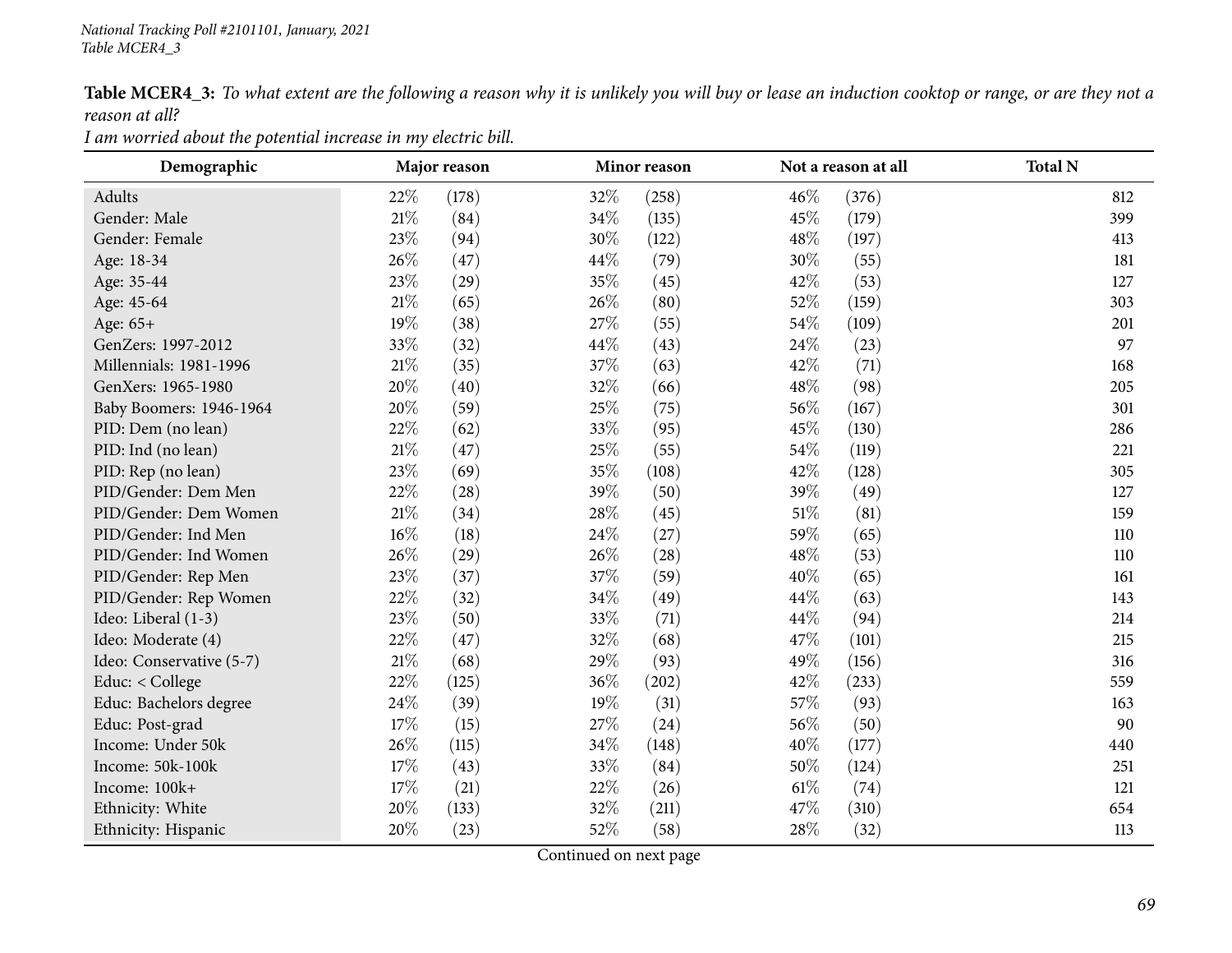Table MCER4\_3: To what extent are the following a reason why it is unlikely you will buy or lease an induction cooktop or range, or are they not a *reason at all?*

*<sup>I</sup> am worried about the potential increase in my electric bill.*

| Demographic                          |        | Major reason |        | Minor reason |      | Not a reason at all | <b>Total N</b> |
|--------------------------------------|--------|--------------|--------|--------------|------|---------------------|----------------|
| Adults                               | 22%    | (178)        | 32%    | (258)        | 46%  | (376)               | 812            |
| Ethnicity: Black                     | 28%    | (25)         | 34%    | (30)         | 38%  | (34)                | 90             |
| Ethnicity: Other                     | 29%    | (19)         | 25%    | (17)         | 47%  | (32)                | 68             |
| All Christian                        | 23%    | (99)         | 29%    | (122)        | 48\% | (206)               | 427            |
| Agnostic/Nothing in particular       | 19%    | (31)         | 27%    | (46)         | 54%  | (92)                | 169            |
| Something Else                       | 24%    | (36)         | 42%    | (63)         | 34\% | (52)                | 151            |
| Religious Non-Protestant/Catholic    | 20%    | (11)         | 41\%   | (22)         | 39%  | (21)                | 54             |
| Evangelical                          | 26%    | (68)         | 35%    | (92)         | 38%  | (99)                | 259            |
| Non-Evangelical                      | $21\%$ | (62)         | 30%    | (90)         | 49%  | (148)               | 301            |
| Community: Urban                     | 27%    | (49)         | 32%    | (59)         | 42\% | (77)                | 184            |
| Community: Suburban                  | 17%    | (65)         | 32%    | (125)        | 52\% | (203)               | 393            |
| Community: Rural                     | 27%    | (64)         | 32%    | (74)         | 41\% | (96)                | 234            |
| Employ: Private Sector               | $21\%$ | (49)         | 29%    | (67)         | 50%  | (116)               | 233            |
| <b>Employ: Government</b>            | 24%    | (14)         | 29%    | (16)         | 47%  | (27)                | 56             |
| Employ: Self-Employed                | 23%    | (14)         | 35%    | (21)         | 41\% | (25)                | 61             |
| Employ: Homemaker                    | 14%    | (7)          | 41\%   | (20)         | 45%  | (23)                | 50             |
| Employ: Retired                      | $21\%$ | (48)         | 26%    | (60)         | 53%  | (123)               | 231            |
| Employ: Unemployed                   | 31%    | (33)         | 41\%   | (44)         | 28%  | (30)                | 107            |
| Employ: Other                        | $10\%$ | (5)          | 35%    | (18)         | 55%  | (29)                | 52             |
| Military HH: Yes                     | 26%    | (41)         | 32%    | (51)         | 42%  | (67)                | 159            |
| Military HH: No                      | $21\%$ | (137)        | 32%    | (206)        | 47%  | (309)               | 653            |
| RD/WT: Right Direction               | $21\%$ | (63)         | 32%    | (98)         | 47%  | (143)               | 304            |
| RD/WT: Wrong Track                   | 23%    | (115)        | $31\%$ | (159)        | 46%  | (233)               | 507            |
| Biden Job Approve                    | 22%    | (94)         | $34\%$ | (148)        | 44\% | (194)               | 436            |
| Biden Job Disapprove                 | 22%    | (73)         | 30%    | (99)         | 47\% | (155)               | 328            |
| <b>Biden Job Strongly Approve</b>    | 20%    | (48)         | 35%    | (86)         | 45%  | (109)               | 243            |
| Biden Job Somewhat Approve           | 24%    | (46)         | 32%    | (62)         | 44%  | (85)                | 193            |
| Biden Job Somewhat Disapprove        | 23%    | (17)         | 20%    | (15)         | 57%  | (43)                | 76             |
| <b>Biden Job Strongly Disapprove</b> | 22%    | (56)         | 33%    | (84)         | 45%  | (112)               | 252            |
| Favorable of Biden                   | 24%    | (100)        | 30%    | (127)        | 46%  | (195)               | 421            |
| Unfavorable of Biden                 | 20%    | (72)         | 33%    | (119)        | 47\% | (168)               | 359            |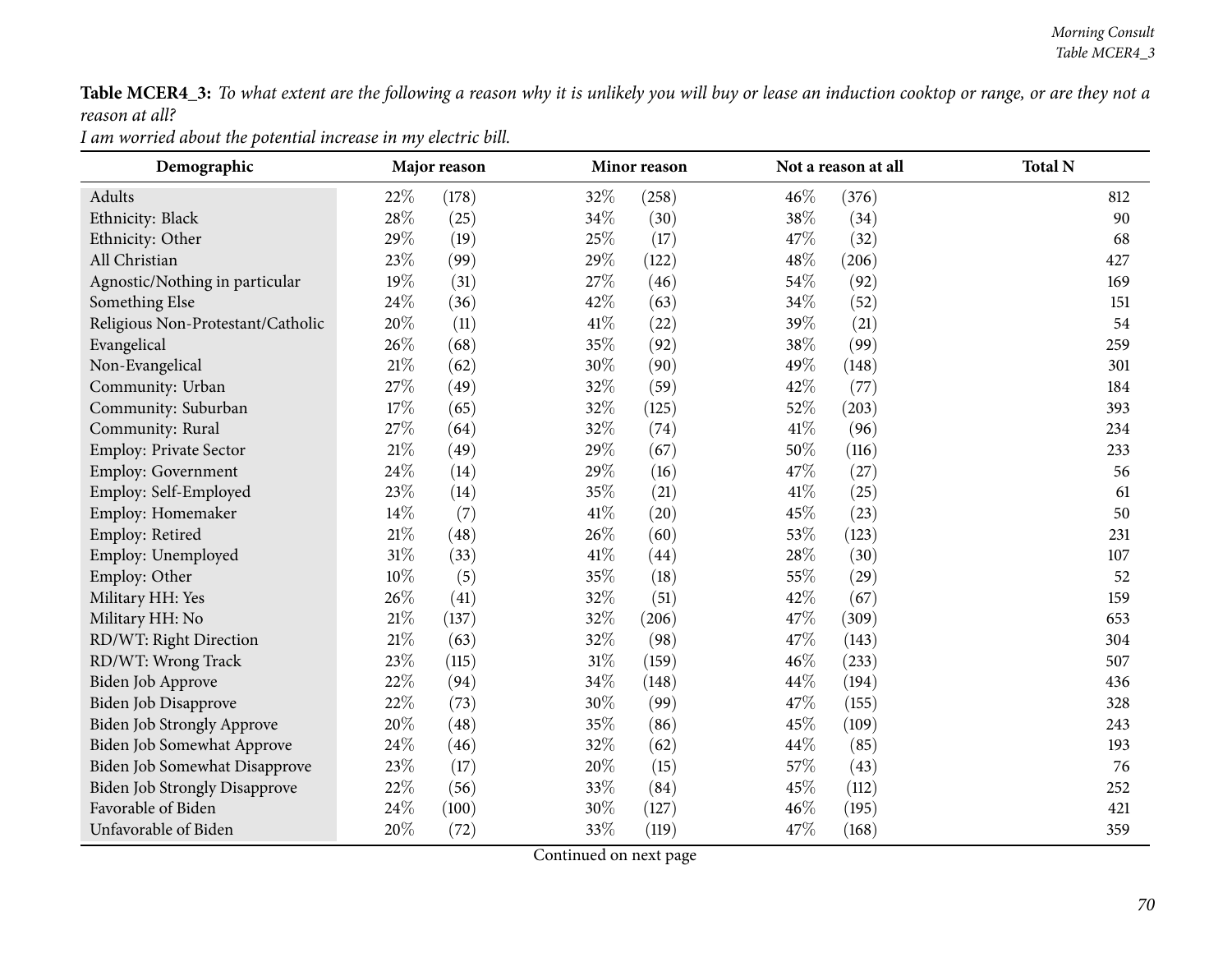Table MCER4\_3: To what extent are the following a reason why it is unlikely you will buy or lease an induction cooktop or range, or are they not a *reason at all?*

*<sup>I</sup> am worried about the potential increase in my electric bill.*

| Demographic                          |        | Major reason | Minor reason |       | Not a reason at all |       | <b>Total N</b> |
|--------------------------------------|--------|--------------|--------------|-------|---------------------|-------|----------------|
| Adults                               | 22%    | (178)        | 32%          | (258) | 46%                 | (376) | 812            |
| Very Favorable of Biden              | 24%    | (61)         | 33%          | (84)  | 43%                 | (107) | 252            |
| Somewhat Favorable of Biden          | 23%    | (39)         | 25%          | (43)  | 52%                 | (88)  | 170            |
| Somewhat Unfavorable of Biden        | $21\%$ | (17)         | 32%          | (26)  | 47%                 | (38)  | 81             |
| Very Unfavorable of Biden            | 20%    | (55)         | 33%          | (93)  | 47%                 | (131) | 278            |
| #1 Issue: Economy                    | 23%    | (68)         | 33%          | (100) | 44%                 | (131) | 299            |
| #1 Issue: Security                   | 24%    | (27)         | 33%          | (37)  | 43\%                | (50)  | 114            |
| #1 Issue: Health Care                | 23%    | (32)         | 37%          | (51)  | 41\%                | (57)  | 140            |
| #1 Issue: Medicare / Social Security | $20\%$ | (24)         | 29%          | (35)  | $51\%$              | (62)  | 121            |
| #1 Issue: Other                      | 13%    | (7)          | 23%          | (13)  | 63\%                | (35)  | 55             |
| 2020 Vote: Joe Biden                 | 20%    | (66)         | 31%          | (104) | 49%                 | (165) | 335            |
| 2020 Vote: Donald Trump              | 22%    | (72)         | $31\%$       | (100) | 47%                 | (150) | 321            |
| 2020 Vote: Didn't Vote               | 25%    | (33)         | 34%          | (45)  | 41\%                | (53)  | 132            |
| 2018 House Vote: Democrat            | 18%    | (47)         | 30%          | (78)  | 52%                 | (135) | 259            |
| 2018 House Vote: Republican          | 25%    | (69)         | 27%          | (74)  | 48\%                | (130) | 273            |
| 2016 Vote: Hillary Clinton           | 19%    | (45)         | 30%          | (69)  | $51\%$              | (117) | 230            |
| 2016 Vote: Donald Trump              | 22%    | (64)         | 30%          | (87)  | 48%                 | (141) | 291            |
| 2016 Vote: Other                     | 20%    | (10)         | 17%          | (9)   | 63%                 | (33)  | 52             |
| 2016 Vote: Didn't Vote               | 25%    | (59)         | 39%          | (93)  | 36\%                | (86)  | 238            |
| Voted in 2014: Yes                   | $20\%$ | (97)         | 28%          | (135) | 52%                 | (252) | 484            |
| Voted in 2014: No                    | 25%    | (81)         | 37%          | (122) | 38%                 | (124) | 328            |
| 4-Region: Northeast                  | 23%    | (31)         | 29%          | (40)  | 48%                 | (66)  | 137            |
| 4-Region: Midwest                    | 20%    | (39)         | 35%          | (67)  | 45%                 | (87)  | 193            |
| 4-Region: South                      | 23%    | (71)         | 30%          | (93)  | 48\%                | (149) | 312            |
| 4-Region: West                       | 22%    | (37)         | 34%          | (58)  | 44%                 | (74)  | 170            |
| Climate concerned                    | 22%    | (119)        | 31%          | (168) | 47%                 | (255) | 542            |
| Climate unconcerned                  | 23%    | (59)         | 32%          | (84)  | 45%                 | (116) | 258            |
| Gas cooktop                          | 24%    | (80)         | 36%          | (120) | 41\%                | (136) | 336            |
| Electric cooktop                     | $21\%$ | (98)         | 28%          | (127) | $51\%$              | (231) | 456            |
| Uses natural gas                     | $21\%$ | (85)         | 34\%         | (137) | 45%                 | (181) | 403            |
| Does not use natural gas             | 25%    | (85)         | 25%          | (88)  | 50%                 | (173) | 346            |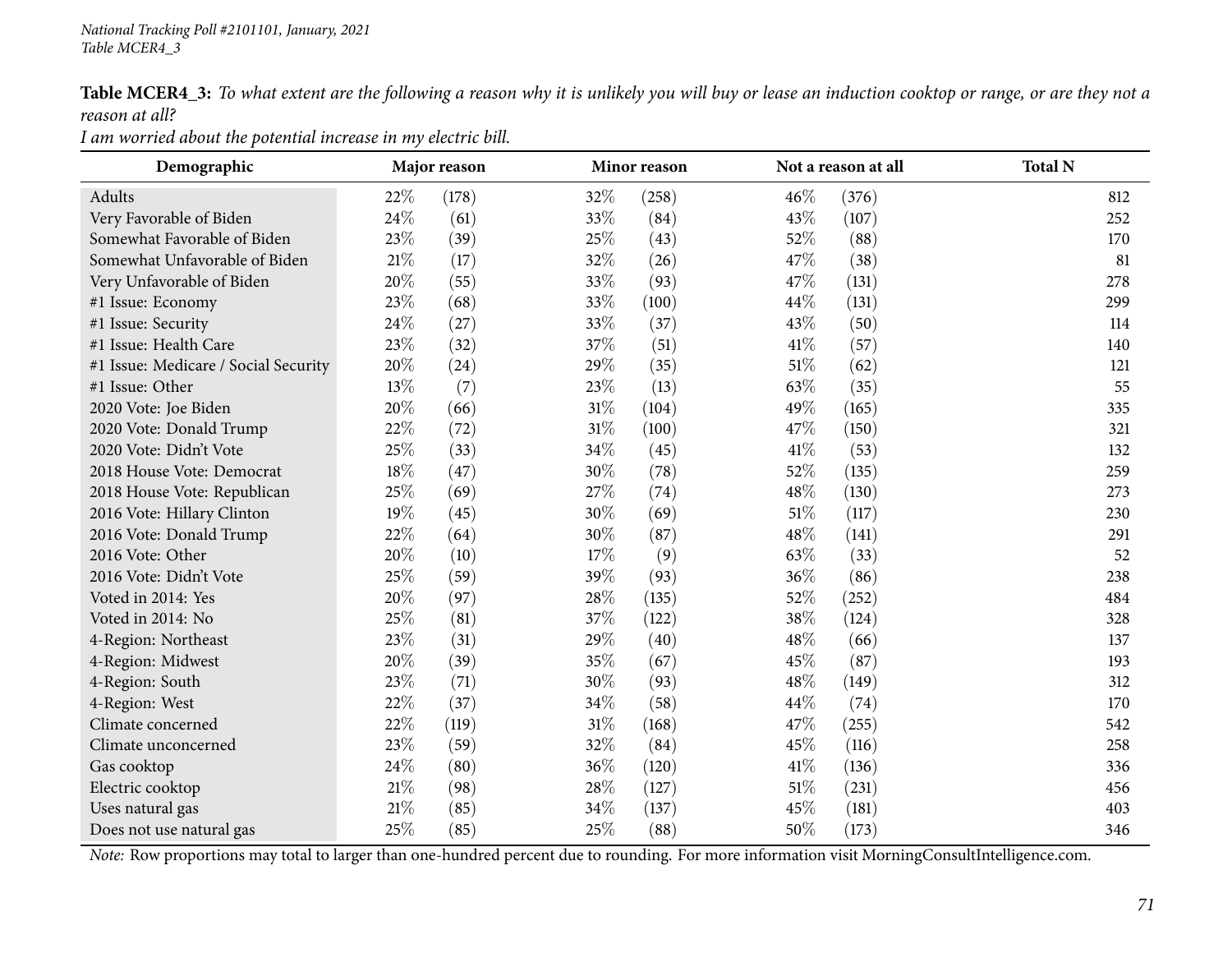Table MCER4\_4: To what extent are the following a reason why it is unlikely you will buy or lease an induction cooktop or range, or are they not a *reason at all?*

I am concerned about induction cooktops/ranges being more time consuming for cooking.

| Demographic              |        | Major reason |        | Minor reason |        | Not a reason at all | <b>Total N</b> |
|--------------------------|--------|--------------|--------|--------------|--------|---------------------|----------------|
| Adults                   | 13\%   | (103)        | 30%    | (243)        | 57\%   | (465)               | 812            |
| Gender: Male             | 12%    | (46)         | 34%    | (136)        | 54%    | (217)               | 399            |
| Gender: Female           | 14%    | (57)         | 26%    | (107)        | 60%    | (248)               | 413            |
| Age: 18-34               | 18%    | (32)         | 39%    | (70)         | 43%    | (78)                | 181            |
| Age: 35-44               | 12%    | (15)         | 32%    | (40)         | 56\%   | (71)                | 127            |
| Age: 45-64               | 13%    | (40)         | 23\%   | (71)         | 63%    | (192)               | 303            |
| Age: 65+                 | $8\%$  | (16)         | $31\%$ | (62)         | 62%    | (124)               | 201            |
| GenZers: 1997-2012       | 19%    | (19)         | 36\%   | (35)         | 45%    | (44)                | 97             |
| Millennials: 1981-1996   | 16%    | (27)         | 36%    | (60)         | 48%    | (81)                | 168            |
| GenXers: 1965-1980       | 12%    | (25)         | 24\%   | (49)         | 64\%   | (131)               | 205            |
| Baby Boomers: 1946-1964  | $9\%$  | (27)         | 28\%   | (83)         | 63\%   | (190)               | 301            |
| PID: Dem (no lean)       | 15%    | (44)         | 32%    | (90)         | 53%    | (152)               | 286            |
| PID: Ind (no lean)       | 10%    | (22)         | 26%    | (58)         | 64\%   | (141)               | 221            |
| PID: Rep (no lean)       | 12%    | (37)         | $31\%$ | (95)         | 57%    | (172)               | 305            |
| PID/Gender: Dem Men      | 13%    | (17)         | 39%    | (49)         | 48%    | (61)                | 127            |
| PID/Gender: Dem Women    | 17%    | (27)         | 26%    | (41)         | 57\%   | (91)                | 159            |
| PID/Gender: Ind Men      | $8\%$  | (9)          | 28\%   | (31)         | 64\%   | (71)                | 110            |
| PID/Gender: Ind Women    | 12%    | (14)         | 24\%   | (27)         | 63%    | (70)                | 110            |
| PID/Gender: Rep Men      | 13%    | (20)         | 35%    | (56)         | 53%    | (85)                | 161            |
| PID/Gender: Rep Women    | 12%    | (17)         | 27%    | (39)         | $61\%$ | (87)                | 143            |
| Ideo: Liberal (1-3)      | 17%    | (37)         | 28\%   | (61)         | 54%    | (116)               | 214            |
| Ideo: Moderate (4)       | $9\%$  | (19)         | $31\%$ | (68)         | 60%    | (129)               | 215            |
| Ideo: Conservative (5-7) | 15%    | (46)         | 29%    | (93)         | 56%    | (177)               | 316            |
| Educ: < College          | 13%    | (72)         | $31\%$ | (171)        | 56%    | (315)               | 559            |
| Educ: Bachelors degree   | 12%    | (20)         | 29%    | (48)         | 59%    | (96)                | 163            |
| Educ: Post-grad          | 13\%   | (11)         | 26\%   | (24)         | $61\%$ | (54)                | 90             |
| Income: Under 50k        | 13%    | (59)         | 32%    | (141)        | 55%    | (240)               | 440            |
| Income: 50k-100k         | $11\%$ | (28)         | 30%    | (76)         | 59%    | (147)               | 251            |
| Income: 100k+            | $14\%$ | (17)         | 22\%   | (26)         | 64\%   | (78)                | 121            |
| Ethnicity: White         | $11\%$ | (72)         | 29%    | (189)        | 60%    | (394)               | 654            |
| Ethnicity: Hispanic      | 13%    | (15)         | 40%    | (45)         | 47%    | (53)                | 113            |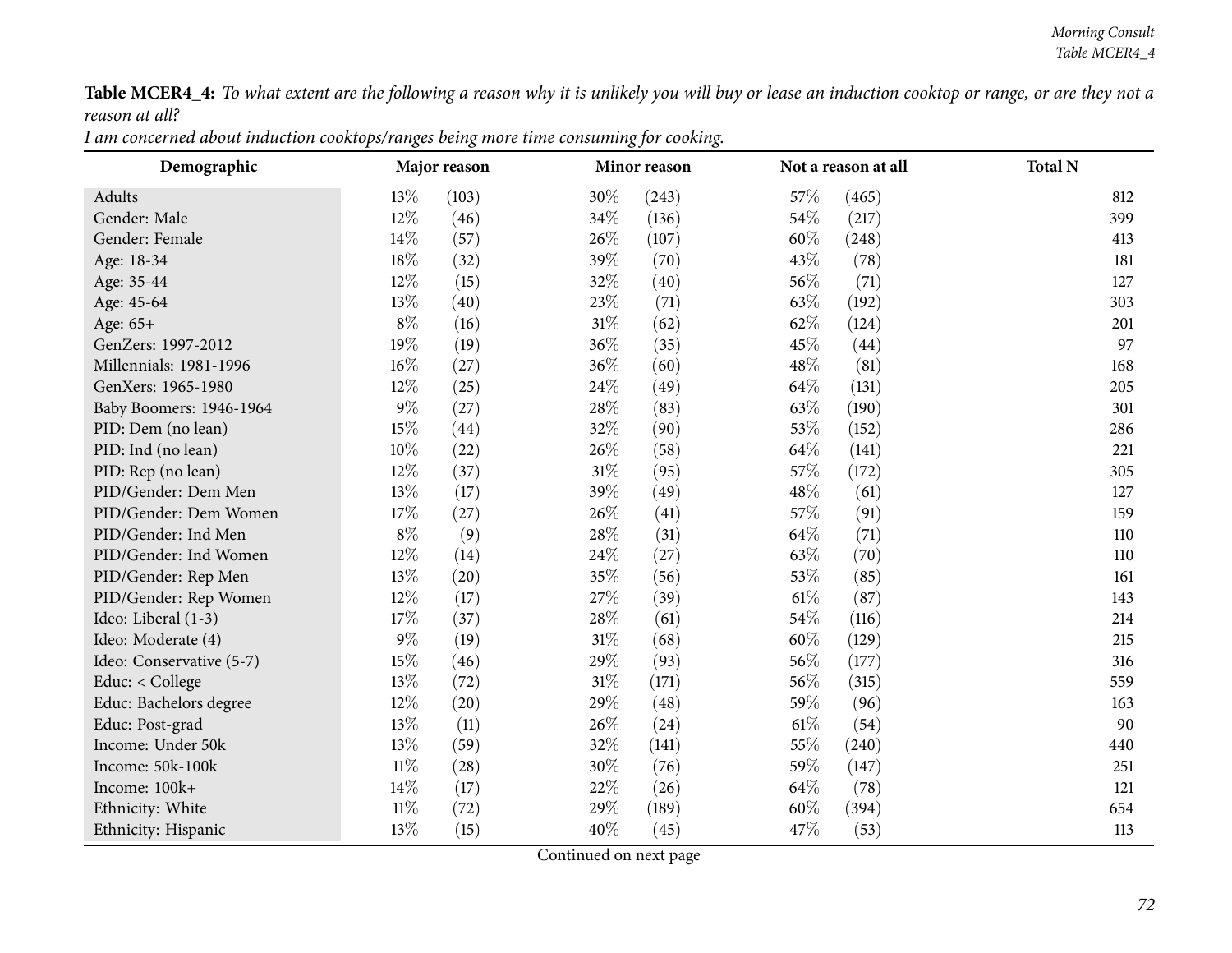Table MCER4\_4: To what extent are the following a reason why it is unlikely you will buy or lease an induction cooktop or range, or are they not a *reason at all?*

| I am concerned about induction cooktops/ranges being more time consuming for cooking. |  |  |
|---------------------------------------------------------------------------------------|--|--|
|---------------------------------------------------------------------------------------|--|--|

| Demographic                          |        | Major reason |        | Minor reason |        | Not a reason at all | <b>Total N</b> |
|--------------------------------------|--------|--------------|--------|--------------|--------|---------------------|----------------|
| Adults                               | 13%    | (103)        | 30%    | (243)        | 57%    | (465)               | 812            |
| Ethnicity: Black                     | 24\%   | (22)         | 36\%   | (32)         | 40%    | (36)                | 90             |
| Ethnicity: Other                     | 15%    | (10)         | 33%    | (22)         | 52%    | (36)                | 68             |
| All Christian                        | 13%    | (54)         | 28%    | (120)        | 59%    | (253)               | 427            |
| Agnostic/Nothing in particular       | $11\%$ | (19)         | 27%    | (46)         | 62%    | (104)               | 169            |
| Something Else                       | 14%    | (21)         | 40%    | (60)         | 47%    | (70)                | 151            |
| Religious Non-Protestant/Catholic    | 20%    | (11)         | 20%    | (11)         | 60%    | (33)                | 54             |
| Evangelical                          | 17%    | (43)         | 37%    | (96)         | 46%    | (120)               | 259            |
| Non-Evangelical                      | 10%    | (29)         | 27%    | (81)         | 63%    | (191)               | 301            |
| Community: Urban                     | 20%    | (36)         | 30%    | (55)         | $51\%$ | (93)                | 184            |
| Community: Suburban                  | $11\%$ | (43)         | 29%    | (114)        | 60\%   | (236)               | 393            |
| Community: Rural                     | 10%    | (24)         | 32%    | (74)         | 58%    | (136)               | 234            |
| Employ: Private Sector               | 13%    | (30)         | 25%    | (59)         | 62%    | (144)               | 233            |
| <b>Employ: Government</b>            | 14%    | (8)          | $31\%$ | (18)         | 54%    | (31)                | 56             |
| Employ: Self-Employed                | 13%    | (8)          | 33%    | (20)         | 54%    | (33)                | 61             |
| Employ: Homemaker                    | 16%    | (8)          | 30%    | (15)         | 54%    | (27)                | 50             |
| Employ: Retired                      | $9\%$  | (21)         | $31\%$ | (73)         | 60\%   | (138)               | 231            |
| Employ: Unemployed                   | 16%    | (17)         | 36\%   | (39)         | 47\%   | (51)                | 107            |
| Employ: Other                        | 15%    | (8)          | 23%    | (12)         | 62%    | (32)                | 52             |
| Military HH: Yes                     | $9\%$  | (14)         | 34%    | (54)         | 57%    | (90)                | 159            |
| Military HH: No                      | 14%    | (89)         | 29%    | (189)        | 58%    | (376)               | 653            |
| RD/WT: Right Direction               | 14%    | (41)         | 32%    | (97)         | 55%    | (166)               | 304            |
| RD/WT: Wrong Track                   | 12%    | (62)         | 29%    | (147)        | 59%    | (299)               | 507            |
| Biden Job Approve                    | 14%    | (62)         | 32%    | (139)        | 54\%   | (235)               | 436            |
| Biden Job Disapprove                 | 12\%   | (39)         | 28\%   | (92)         | 60%    | (197)               | 328            |
| Biden Job Strongly Approve           | 13%    | (33)         | 32%    | (78)         | 55%    | (133)               | 243            |
| Biden Job Somewhat Approve           | 15%    | (30)         | 32%    | (61)         | 53%    | (102)               | 193            |
| Biden Job Somewhat Disapprove        | $11\%$ | (8)          | 29%    | (22)         | 61%    | (46)                | 76             |
| <b>Biden Job Strongly Disapprove</b> | 12%    | (31)         | 28\%   | (70)         | 60%    | (151)               | 252            |
| Favorable of Biden                   | 15%    | (62)         | 32%    | (136)        | 53%    | (224)               | 421            |
| Unfavorable of Biden                 | 10%    | (37)         | 28%    | (99)         | 62%    | (222)               | 359            |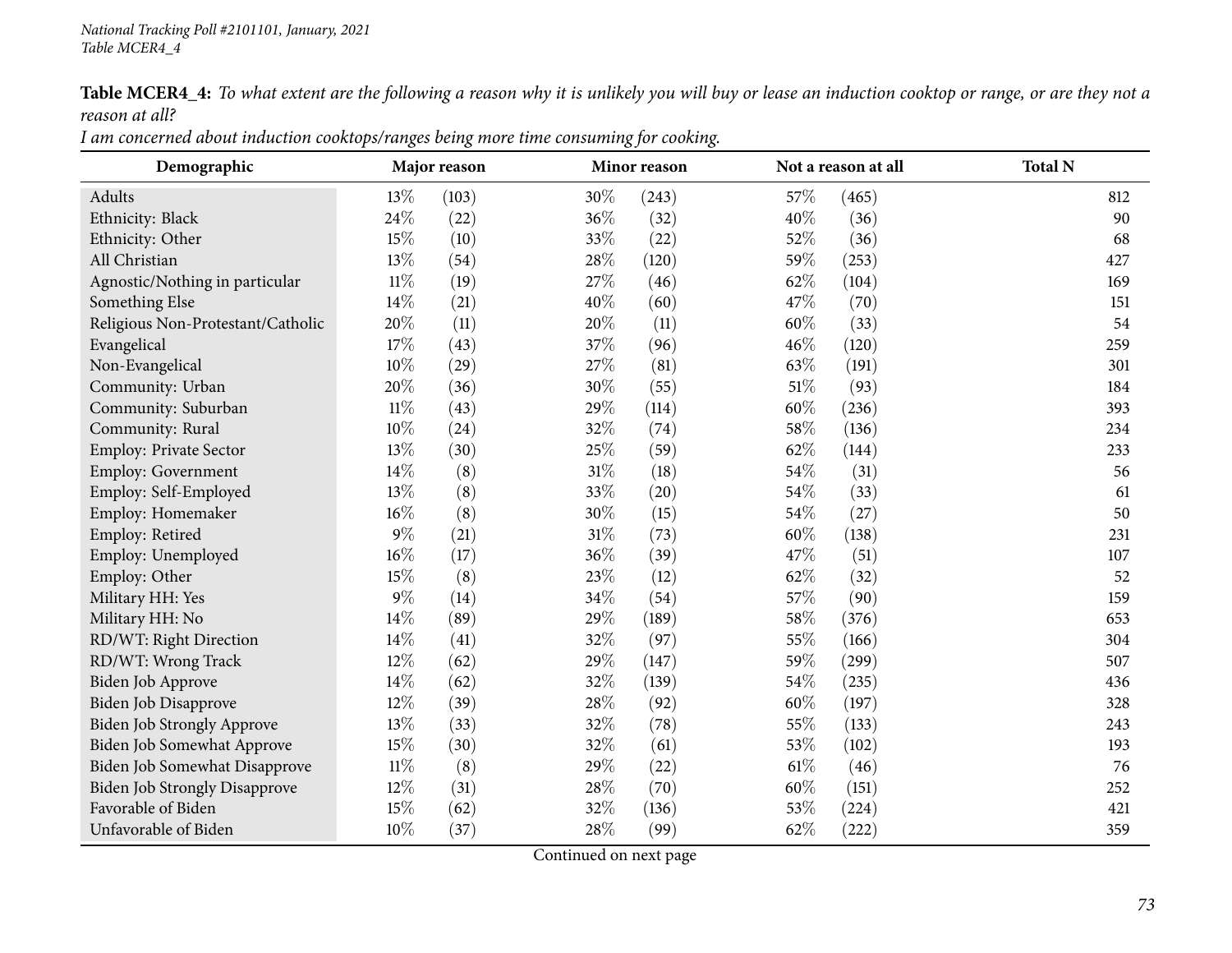Table MCER4\_4: To what extent are the following a reason why it is unlikely you will buy or lease an induction cooktop or range, or are they not a *reason at all?*

I am concerned about induction cooktops/ranges being more time consuming for cooking.

| Demographic                          |        | Major reason |        | Minor reason |        | Not a reason at all | <b>Total N</b> |
|--------------------------------------|--------|--------------|--------|--------------|--------|---------------------|----------------|
| Adults                               | 13%    | (103)        | 30%    | (243)        | 57%    | (465)               | 812            |
| Very Favorable of Biden              | 15%    | (38)         | 35%    | (87)         | 50%    | (127)               | 252            |
| Somewhat Favorable of Biden          | $14\%$ | (24)         | 29%    | (49)         | 57%    | (97)                | 170            |
| Somewhat Unfavorable of Biden        | 7%     | (6)          | 28\%   | (23)         | 65\%   | (52)                | 81             |
| Very Unfavorable of Biden            | $11\%$ | (32)         | 28\%   | (76)         | $61\%$ | (170)               | 278            |
| #1 Issue: Economy                    | 10%    | (31)         | 32%    | (96)         | 57\%   | (172)               | 299            |
| #1 Issue: Security                   | 15%    | (17)         | 26%    | (30)         | 59%    | (67)                | 114            |
| #1 Issue: Health Care                | 16%    | (23)         | 28%    | (39)         | 56%    | (78)                | 140            |
| #1 Issue: Medicare / Social Security | $7\%$  | (9)          | 36%    | (44)         | 56%    | (68)                | 121            |
| #1 Issue: Other                      | $10\%$ | (5)          | $21\%$ | (12)         | 69%    | (38)                | 55             |
| 2020 Vote: Joe Biden                 | 15%    | (50)         | 29%    | (97)         | 56%    | (188)               | 335            |
| 2020 Vote: Donald Trump              | 12%    | (37)         | 29%    | (94)         | 59%    | (190)               | 321            |
| 2020 Vote: Didn't Vote               | 10%    | (14)         | 37%    | (48)         | 53%    | (70)                | 132            |
| 2018 House Vote: Democrat            | 13%    | (34)         | 28\%   | (73)         | 59%    | (153)               | 259            |
| 2018 House Vote: Republican          | 12%    | (34)         | 32%    | (86)         | 56%    | (153)               | 273            |
| 2016 Vote: Hillary Clinton           | 15%    | (36)         | 29%    | (67)         | 56%    | (128)               | 230            |
| 2016 Vote: Donald Trump              | 13%    | (37)         | 32%    | (93)         | 55%    | (161)               | 291            |
| 2016 Vote: Other                     | $2\%$  | (1)          | 13%    | (7)          | 84\%   | (44)                | 52             |
| 2016 Vote: Didn't Vote               | 12%    | (29)         | $32\%$ | (77)         | 56%    | (132)               | 238            |
| Voted in 2014: Yes                   | 12%    | (58)         | 30%    | (145)        | 58\%   | (281)               | 484            |
| Voted in 2014: No                    | 14%    | (45)         | 30%    | (98)         | 56%    | (185)               | 328            |
| 4-Region: Northeast                  | 12%    | (16)         | 29%    | (40)         | 59%    | (81)                | 137            |
| 4-Region: Midwest                    | $10\%$ | (20)         | $31\%$ | (61)         | 58%    | (112)               | 193            |
| 4-Region: South                      | 14%    | (43)         | 30%    | (93)         | 57\%   | (177)               | 312            |
| 4-Region: West                       | 14%    | (24)         | 29%    | (50)         | 56%    | (96)                | 170            |
| Climate concerned                    | 14%    | (76)         | 28\%   | (150)        | 58\%   | (316)               | 542            |
| Climate unconcerned                  | $11\%$ | (27)         | 34%    | (88)         | 55%    | (142)               | 258            |
| Gas cooktop                          | 14%    | (47)         | $31\%$ | (103)        | 55%    | (185)               | 336            |
| Electric cooktop                     | 12%    | (56)         | 30%    | (138)        | 58%    | (263)               | 456            |
| Uses natural gas                     | 15%    | (59)         | 29%    | (115)        | 57\%   | (229)               | 403            |
| Does not use natural gas             | 12%    | (42)         | 30%    | (103)        | 58%    | (201)               | 346            |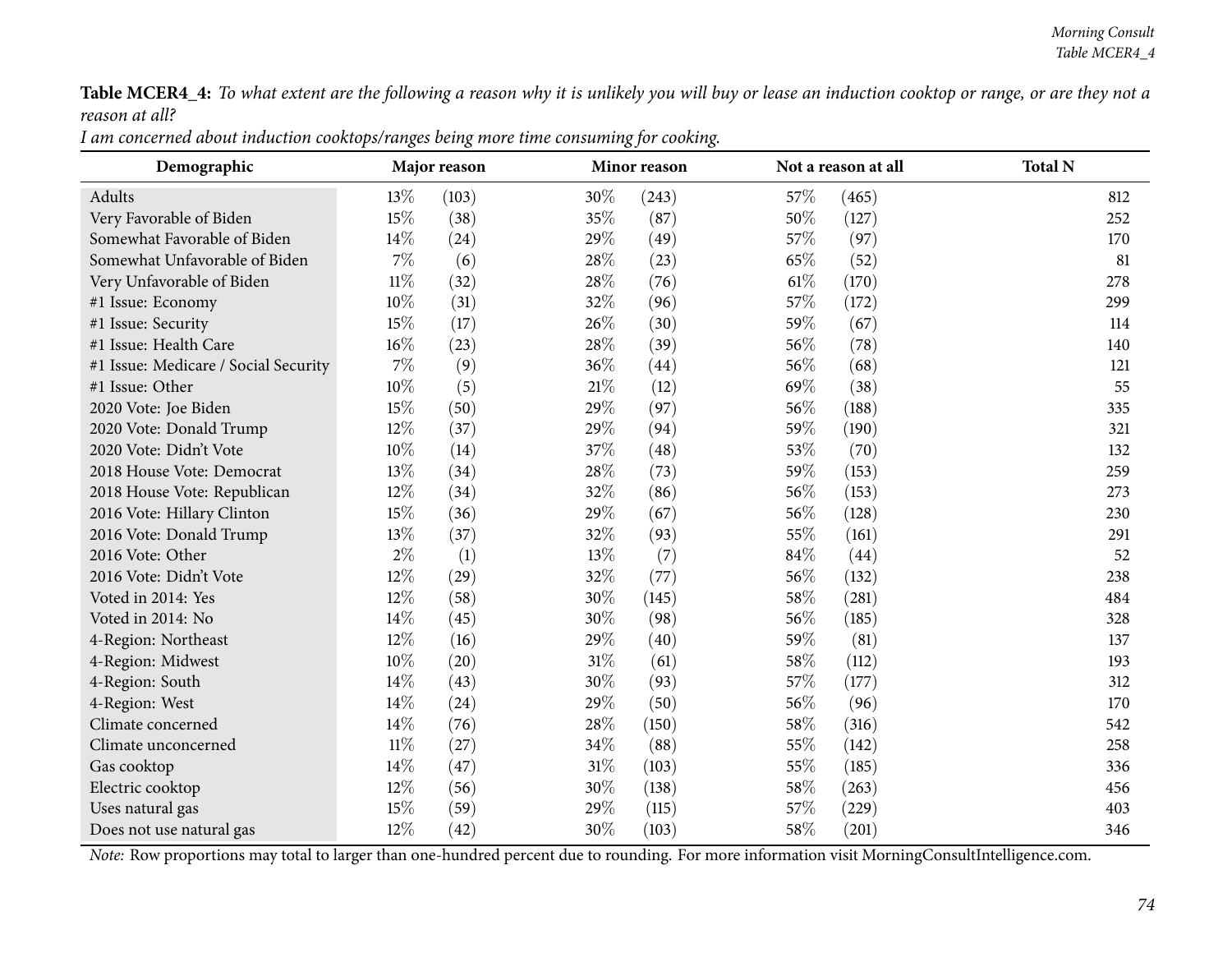Table MCER4\_5: To what extent are the following a reason why it is unlikely you will buy or lease an induction cooktop or range, or are they not a *reason at all?*

| Demographic              |      | Major reason | Minor reason |       |        | Not a reason at all | <b>Total N</b> |
|--------------------------|------|--------------|--------------|-------|--------|---------------------|----------------|
| Adults                   | 25%  | (199)        | $31\%$       | (253) | 44\%   | (360)               | 812            |
| Gender: Male             | 23%  | (93)         | 35%          | (141) | 41%    | (164)               | 399            |
| Gender: Female           | 26%  | (106)        | 27\%         | (111) | 47\%   | (196)               | 413            |
| Age: 18-34               | 18%  | (32)         | 49%          | (88)  | 34\%   | (61)                | 181            |
| Age: 35-44               | 26%  | (33)         | 24\%         | (30)  | 50%    | (64)                | 127            |
| Age: 45-64               | 25%  | (74)         | 28%          | (86)  | 47%    | (143)               | 303            |
| Age: 65+                 | 30%  | (60)         | 24\%         | (49)  | $46\%$ | (92)                | 201            |
| GenZers: 1997-2012       | 18%  | (18)         | 58%          | (56)  | 24\%   | (23)                | 97             |
| Millennials: 1981-1996   | 20%  | (34)         | 29%          | (49)  | 51%    | (86)                | 168            |
| GenXers: 1965-1980       | 24%  | (49)         | 30%          | (61)  | 47%    | (96)                | 205            |
| Baby Boomers: 1946-1964  | 27%  | (81)         | 26\%         | (79)  | 47%    | (141)               | 301            |
| PID: Dem (no lean)       | 26%  | (73)         | $31\%$       | (90)  | 43\%   | (123)               | 286            |
| PID: Ind (no lean)       | 18%  | (41)         | 30%          | (65)  | 52%    | (114)               | 221            |
| PID: Rep (no lean)       | 28\% | (85)         | 32%          | (97)  | 40%    | (123)               | 305            |
| PID/Gender: Dem Men      | 24%  | (31)         | 40%          | (51)  | 35%    | (45)                | 127            |
| PID/Gender: Dem Women    | 27%  | (43)         | 24\%         | (39)  | 49%    | (78)                | 159            |
| PID/Gender: Ind Men      | 16%  | (18)         | 32%          | (36)  | 51%    | (57)                | 110            |
| PID/Gender: Ind Women    | 21%  | (23)         | 27\%         | (30)  | 52\%   | (58)                | 110            |
| PID/Gender: Rep Men      | 27%  | (44)         | 34%          | (55)  | 39%    | (63)                | 161            |
| PID/Gender: Rep Women    | 28%  | (40)         | 30%          | (43)  | 42%    | (60)                | 143            |
| Ideo: Liberal (1-3)      | 27%  | (57)         | 32%          | (69)  | 41\%   | (87)                | 214            |
| Ideo: Moderate (4)       | 18%  | (38)         | 37%          | (79)  | 46\%   | (98)                | 215            |
| Ideo: Conservative (5-7) | 29%  | (93)         | 26\%         | (82)  | 45%    | (141)               | 316            |
| Educ: < College          | 24%  | (134)        | 33%          | (186) | 43%    | (238)               | 559            |
| Educ: Bachelors degree   | 27%  | (43)         | 24\%         | (39)  | 49%    | (81)                | 163            |
| Educ: Post-grad          | 24%  | (21)         | $31\%$       | (27)  | 46%    | (41)                | 90             |
| Income: Under 50k        | 27%  | (118)        | $31\%$       | (136) | 42%    | (187)               | 440            |
| Income: 50k-100k         | 24%  | (59)         | $31\%$       | (77)  | 46%    | (114)               | 251            |
| Income: 100k+            | 18%  | (22)         | 33%          | (40)  | 49\%   | (59)                | 121            |
| Ethnicity: White         | 25%  | (162)        | 31%          | (202) | 44%    | (290)               | 654            |
| Ethnicity: Hispanic      | 14%  | (16)         | 49%          | (55)  | 37%    | (42)                | 113            |

*<sup>I</sup> am worried about an induction cooktop/range being more expensive.*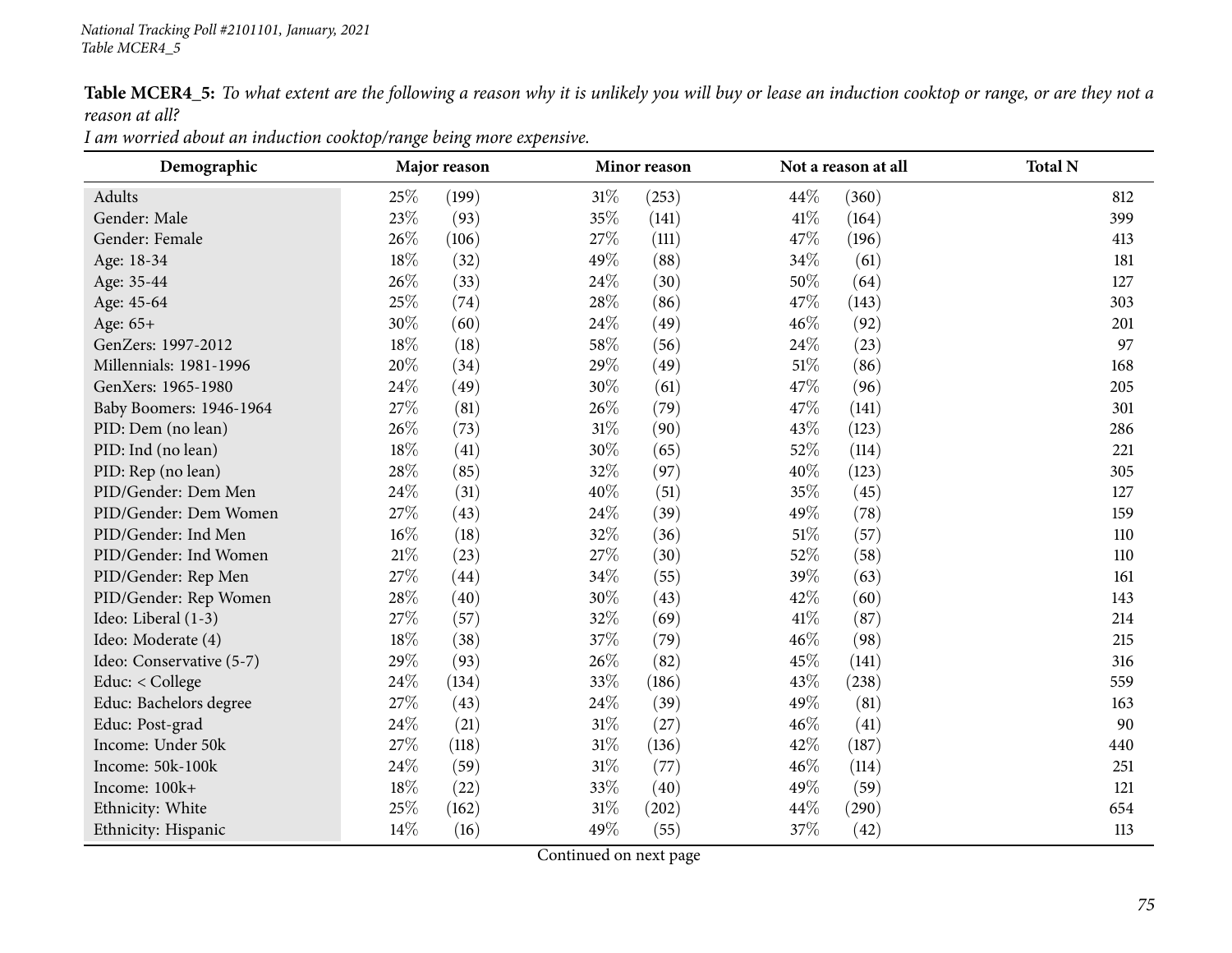Table MCER4\_5: To what extent are the following a reason why it is unlikely you will buy or lease an induction cooktop or range, or are they not a *reason at all?*

| Demographic                          | Major reason |       |        | Minor reason        |      | Not a reason at all | <b>Total N</b> |  |
|--------------------------------------|--------------|-------|--------|---------------------|------|---------------------|----------------|--|
| Adults                               | 25%          | (199) | 31%    | (253)               | 44\% | (360)               | 812            |  |
| Ethnicity: Black                     | 28\%         | (25)  | 34%    | (31)                | 38%  | (34)                | 90             |  |
| Ethnicity: Other                     | 18%          | (12)  | 29%    | (20)                | 53%  | (36)                | 68             |  |
| All Christian                        | 27%          | (114) | 26\%   | (113)               | 47%  | (200)               | 427            |  |
| Agnostic/Nothing in particular       | 24\%         | (41)  | 29%    | (49)                | 47%  | (79)                | 169            |  |
| Something Else                       | $21\%$       | (32)  | 41\%   | (62)                | 38%  | (57)                | 151            |  |
| Religious Non-Protestant/Catholic    | 19%          | (11)  | 43%    | (23)                | 38%  | (21)                | 54             |  |
| Evangelical                          | 27%          | (71)  | 34%    | (87)                | 39%  | (101)               | 259            |  |
| Non-Evangelical                      | 24\%         | (72)  | 28%    | (85)                | 48%  | (144)               | 301            |  |
| Community: Urban                     | 27%          | (51)  | 33%    | (62)                | 39%  | (72)                | 184            |  |
| Community: Suburban                  | 20%          | (81)  | 30\%   | (118)               | 49%  | (194)               | 393            |  |
| Community: Rural                     | 29%          | (68)  | 31%    | (73)                | 40%  | (94)                | 234            |  |
| <b>Employ: Private Sector</b>        | $20\%$       | (47)  | 34%    | (80)                | 45%  | (106)               | 233            |  |
| <b>Employ: Government</b>            | 27%          | (15)  | 29%    | (17)                | 43%  | (24)                | 56             |  |
| Employ: Self-Employed                | 13%          | (8)   | 50%    | (31)                | 36%  | (22)                | 61             |  |
| Employ: Homemaker                    | 20%          | (10)  | 36%    | (18)                | 44%  | (22)                | 50             |  |
| Employ: Retired                      | 33%          | (75)  | $19\%$ | (45)                | 48%  | (111)               | 231            |  |
| Employ: Unemployed                   | 22%          | (23)  | 32%    | (35)                | 46%  | (49)                | 107            |  |
| Employ: Other                        | 23%          | (12)  | 31%    | (16)                | 46%  | (24)                | 52             |  |
| Military HH: Yes                     | 27%          | (43)  | 28%    | (44)                | 45%  | (71)                | 159            |  |
| Military HH: No                      | 24\%         | (156) | 32%    | $\left( 209\right)$ | 44\% | $\left( 289\right)$ | 653            |  |
| RD/WT: Right Direction               | 23%          | (71)  | 33%    | (101)               | 44\% | (133)               | 304            |  |
| RD/WT: Wrong Track                   | 25%          | (128) | 30%    | (152)               | 45%  | (227)               | 507            |  |
| Biden Job Approve                    | 23%          | (100) | 34\%   | (150)               | 43%  | (186)               | 436            |  |
| <b>Biden Job Disapprove</b>          | 27%          | (88)  | 29%    | (95)                | 44\% | (144)               | 328            |  |
| <b>Biden Job Strongly Approve</b>    | 22%          | (53)  | 37%    | (89)                | 41\% | (101)               | 243            |  |
| Biden Job Somewhat Approve           | 24\%         | (47)  | 31%    | (61)                | 44%  | (85)                | 193            |  |
| Biden Job Somewhat Disapprove        | 19%          | (15)  | 30%    | (22)                | 51%  | (39)                | 76             |  |
| <b>Biden Job Strongly Disapprove</b> | 29%          | (73)  | 29%    | (73)                | 42%  | (106)               | 252            |  |
| Favorable of Biden                   | 25%          | (104) | 31%    | (132)               | 44%  | (186)               | 421            |  |
| Unfavorable of Biden                 | 25%          | (90)  | $31\%$ | (109)               | 44%  | (159)               | 359            |  |

*<sup>I</sup> am worried about an induction cooktop/range being more expensive.*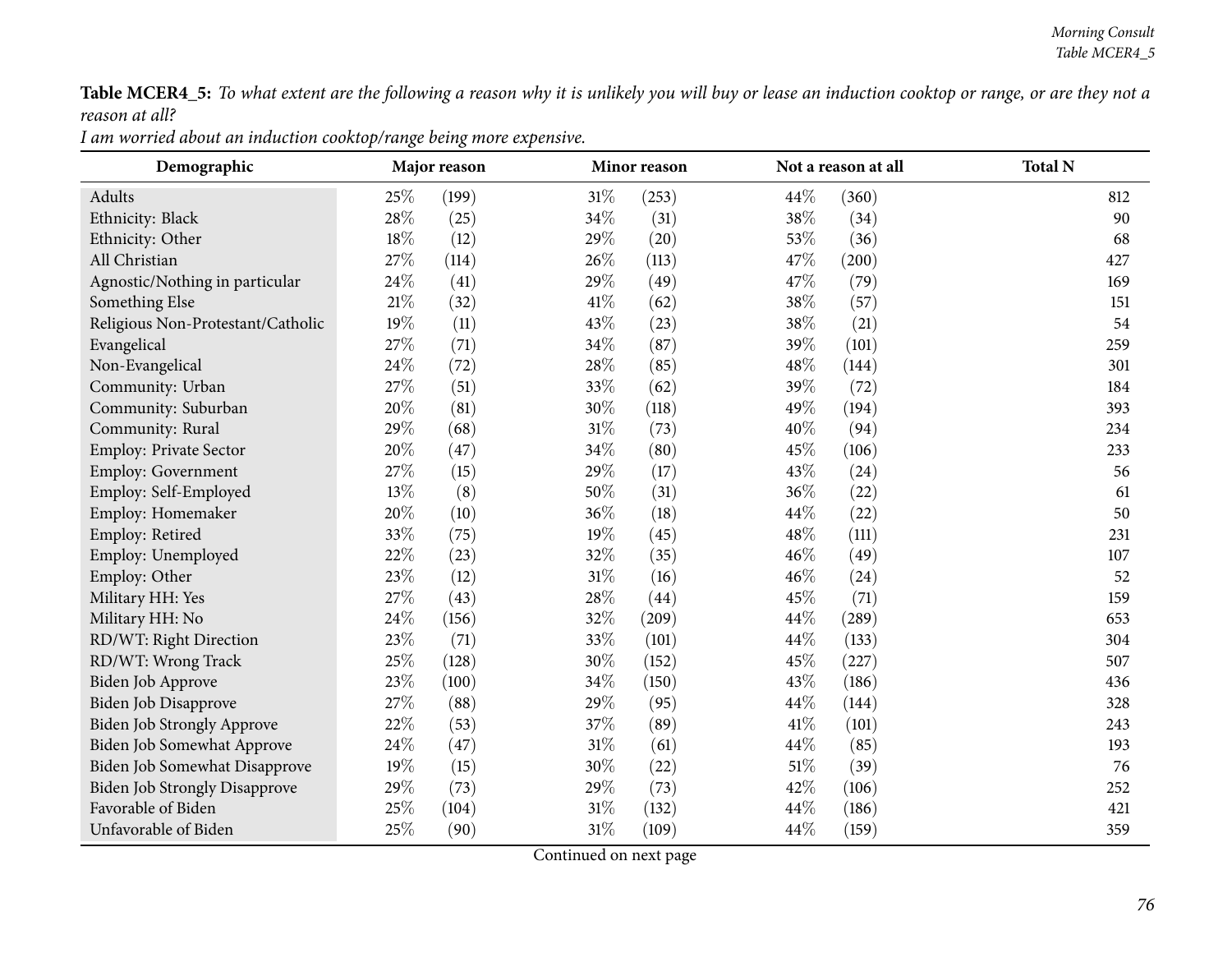Table MCER4\_5: To what extent are the following a reason why it is unlikely you will buy or lease an induction cooktop or range, or are they not a *reason at all?*

| Demographic                          | Major reason |       |        | Minor reason |      | Not a reason at all | <b>Total N</b> |
|--------------------------------------|--------------|-------|--------|--------------|------|---------------------|----------------|
| Adults                               | 25\%         | (199) | 31%    | (253)        | 44\% | (360)               | 812            |
| Very Favorable of Biden              | 23%          | (59)  | 36%    | (91)         | 40%  | (101)               | 252            |
| Somewhat Favorable of Biden          | 26%          | (45)  | 24\%   | (41)         | 50%  | (84)                | 170            |
| Somewhat Unfavorable of Biden        | 18%          | (15)  | 33\%   | (27)         | 49%  | (39)                | 81             |
| Very Unfavorable of Biden            | 27%          | (76)  | 30%    | (83)         | 43%  | (119)               | 278            |
| #1 Issue: Economy                    | 26%          | (78)  | 34%    | (103)        | 40%  | (118)               | 299            |
| #1 Issue: Security                   | 23%          | (26)  | 27\%   | (30)         | 50%  | (57)                | 114            |
| #1 Issue: Health Care                | 23%          | (32)  | 35%    | (49)         | 42%  | (59)                | 140            |
| #1 Issue: Medicare / Social Security | 29%          | (35)  | 25%    | (30)         | 46%  | (56)                | 121            |
| #1 Issue: Other                      | 12%          | (7)   | $31\%$ | (17)         | 56%  | (31)                | 55             |
| 2020 Vote: Joe Biden                 | 22%          | (74)  | 32\%   | (108)        | 46%  | (153)               | 335            |
| 2020 Vote: Donald Trump              | 28\%         | (89)  | 29%    | (95)         | 43%  | (138)               | 321            |
| 2020 Vote: Didn't Vote               | 25%          | (33)  | 35%    | (46)         | 40%  | (52)                | 132            |
| 2018 House Vote: Democrat            | 22%          | (57)  | 29%    | (76)         | 49%  | (126)               | 259            |
| 2018 House Vote: Republican          | 29%          | (80)  | 30%    | (81)         | 41\% | (112)               | 273            |
| 2016 Vote: Hillary Clinton           | 23%          | (53)  | 30%    | (70)         | 47\% | (108)               | 230            |
| 2016 Vote: Donald Trump              | 29%          | (84)  | 29%    | (83)         | 42%  | (124)               | 291            |
| 2016 Vote: Other                     | 14%          | (7)   | 23\%   | (12)         | 64\% | (33)                | 52             |
| 2016 Vote: Didn't Vote               | 23%          | (55)  | $37\%$ | (88)         | 40%  | (96)                | 238            |
| Voted in 2014: Yes                   | 24\%         | (118) | 29%    | (138)        | 47%  | (228)               | 484            |
| Voted in 2014: No                    | 25%          | (81)  | $35\%$ | (115)        | 40%  | (132)               | 328            |
| 4-Region: Northeast                  | 28\%         | (39)  | 26%    | (36)         | 45%  | (62)                | 137            |
| 4-Region: Midwest                    | 24%          | (47)  | 33%    | (63)         | 43%  | (83)                | 193            |
| 4-Region: South                      | 25%          | (79)  | 28%    | (88)         | 47\% | (146)               | 312            |
| 4-Region: West                       | 20%          | (34)  | 39%    | (65)         | 41\% | (70)                | 170            |
| Climate concerned                    | 24\%         | (132) | $31\%$ | (167)        | 45%  | (242)               | 542            |
| Climate unconcerned                  | 26%          | (67)  | 32%    | (82)         | 42%  | (109)               | 258            |
| Gas cooktop                          | 20%          | (67)  | 34\%   | (115)        | 46%  | (154)               | 336            |
| Electric cooktop                     | 29%          | (132) | 27%    | (125)        | 44\% | (200)               | 456            |
| Uses natural gas                     | 22%          | (90)  | 30%    | (123)        | 47%  | (191)               | 403            |
| Does not use natural gas             | 30%          | (102) | 27\%   | (94)         | 43%  | (150)               | 346            |

*<sup>I</sup> am worried about an induction cooktop/range being more expensive.*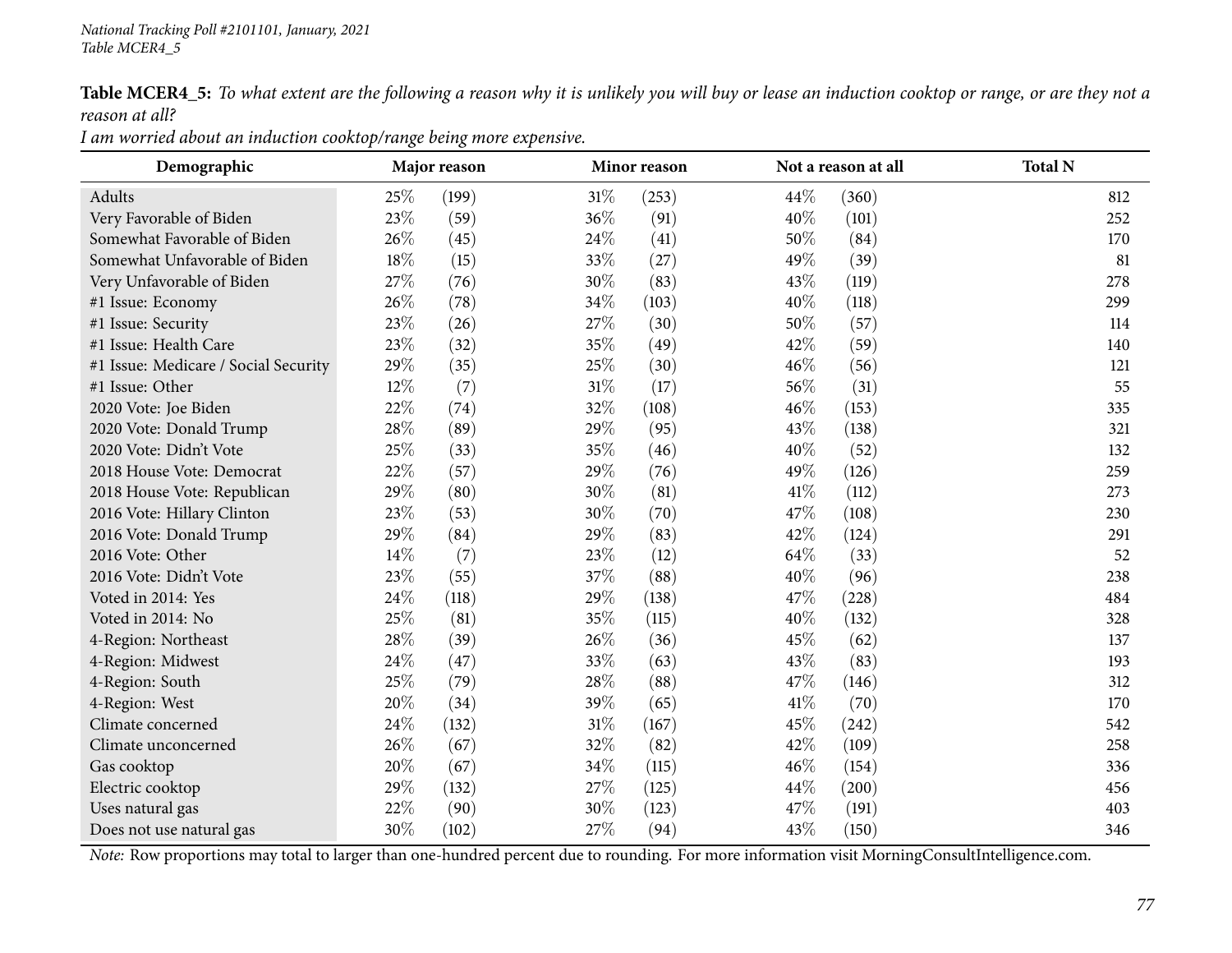Table MCER4\_6: To what extent are the following a reason why it is unlikely you will buy or lease an induction cooktop or range, or are they not a *reason at all?*

| Demographic              |        | Major reason |        | Minor reason |        | Not a reason at all | <b>Total N</b> |
|--------------------------|--------|--------------|--------|--------------|--------|---------------------|----------------|
| Adults                   | 17%    | (135)        | 28\%   | (223)        | 56%    | (453)               | 812            |
| Gender: Male             | 13%    | (53)         | $31\%$ | (125)        | 55%    | (220)               | 399            |
| Gender: Female           | 20%    | (82)         | 24\%   | (98)         | 56\%   | (233)               | 413            |
| Age: 18-34               | 22%    | (39)         | 41\%   | (73)         | 38%    | (68)                | 181            |
| Age: 35-44               | $16\%$ | (20)         | 27%    | (34)         | 57%    | (72)                | 127            |
| Age: 45-64               | $16\%$ | (50)         | 22%    | (66)         | 62%    | (187)               | 303            |
| Age: 65+                 | 13%    | (26)         | 25%    | (50)         | 62%    | (126)               | 201            |
| GenZers: 1997-2012       | 22%    | (21)         | 43%    | (42)         | 35%    | (34)                | 97             |
| Millennials: 1981-1996   | 20%    | (34)         | 30%    | (50)         | 50%    | (85)                | 168            |
| GenXers: 1965-1980       | 14%    | (29)         | 25%    | (52)         | $61\%$ | (125)               | 205            |
| Baby Boomers: 1946-1964  | 14%    | (42)         | 21%    | (64)         | 65%    | (195)               | 301            |
| PID: Dem (no lean)       | 19%    | (53)         | 29%    | (83)         | 53%    | (150)               | 286            |
| PID: Ind (no lean)       | 16%    | (36)         | 24%    | (53)         | 60%    | (132)               | 221            |
| PID: Rep (no lean)       | 15%    | (45)         | 29%    | (88)         | 56%    | (171)               | 305            |
| PID/Gender: Dem Men      | 13%    | (17)         | 36%    | (46)         | 50%    | (64)                | 127            |
| PID/Gender: Dem Women    | 23%    | (37)         | 23%    | (37)         | 54%    | (86)                | 159            |
| PID/Gender: Ind Men      | 15%    | (16)         | 23%    | (26)         | 62%    | (68)                | 110            |
| PID/Gender: Ind Women    | 18%    | (20)         | 24\%   | (27)         | 57%    | (63)                | 110            |
| PID/Gender: Rep Men      | 13%    | (20)         | 33%    | (53)         | 54\%   | (88)                | 161            |
| PID/Gender: Rep Women    | 17%    | (25)         | 24%    | (35)         | 58%    | (83)                | 143            |
| Ideo: Liberal (1-3)      | 15%    | (33)         | 30%    | (63)         | 55%    | (118)               | 214            |
| Ideo: Moderate (4)       | 15%    | (32)         | 30%    | (65)         | 55%    | (119)               | 215            |
| Ideo: Conservative (5-7) | 18%    | (56)         | 25%    | (79)         | 57%    | (182)               | 316            |
| Educ: < College          | 17%    | (94)         | 28%    | (158)        | 55%    | (306)               | 559            |
| Educ: Bachelors degree   | 17%    | (27)         | 25%    | (40)         | 59%    | (96)                | 163            |
| Educ: Post-grad          | 15%    | (14)         | 28\%   | (25)         | 57\%   | (51)                | 90             |
| Income: Under 50k        | 21%    | (91)         | 28%    | (124)        | 51%    | (224)               | 440            |
| Income: 50k-100k         | 12%    | (30)         | 28%    | (71)         | 60%    | (150)               | 251            |
| Income: 100k+            | $11\%$ | (13)         | 23%    | (28)         | 66\%   | (80)                | 121            |
| Ethnicity: White         | 16%    | (102)        | 28%    | (181)        | 57%    | (371)               | 654            |
| Ethnicity: Hispanic      | 15%    | (17)         | 41\%   | (46)         | 44\%   | (50)                | 113            |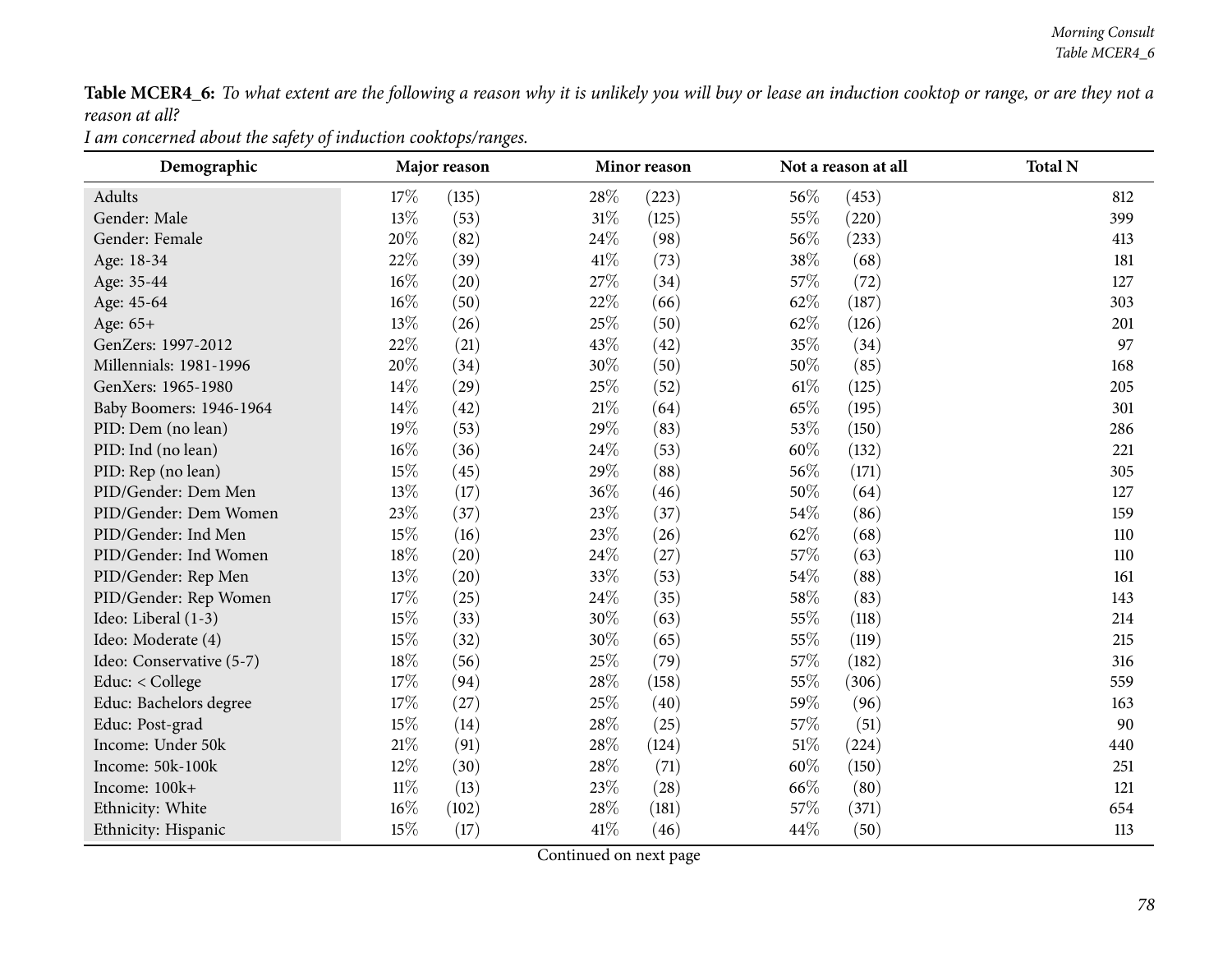Table MCER4\_6: To what extent are the following a reason why it is unlikely you will buy or lease an induction cooktop or range, or are they not a *reason at all?*

*<sup>I</sup> am concerned about the safety of induction cooktops/ranges.*

| Demographic                          |        | Major reason |        | Minor reason |        | Not a reason at all | <b>Total N</b> |
|--------------------------------------|--------|--------------|--------|--------------|--------|---------------------|----------------|
| Adults                               | 17%    | (135)        | 28\%   | (223)        | 56%    | (453)               | 812            |
| Ethnicity: Black                     | 24\%   | (22)         | 25%    | (23)         | 50%    | (45)                | 90             |
| Ethnicity: Other                     | 17%    | (12)         | 29%    | (20)         | 54\%   | (37)                | 68             |
| All Christian                        | 18%    | (78)         | 25\%   | (105)        | 57%    | (244)               | 427            |
| Agnostic/Nothing in particular       | 14%    | (24)         | 25%    | (42)         | 61%    | (104)               | 169            |
| Something Else                       | 17%    | (26)         | 36%    | (55)         | 47%    | (70)                | 151            |
| Religious Non-Protestant/Catholic    | 20%    | (11)         | 35%    | (19)         | 45%    | (25)                | 54             |
| Evangelical                          | 20%    | (53)         | 30%    | (78)         | 50%    | (129)               | 259            |
| Non-Evangelical                      | 15%    | (45)         | 26%    | (79)         | 59%    | (178)               | 301            |
| Community: Urban                     | 22%    | (40)         | $31\%$ | (57)         | 47%    | (87)                | 184            |
| Community: Suburban                  | 13\%   | (50)         | 29%    | (116)        | 58%    | (227)               | 393            |
| Community: Rural                     | 19%    | (45)         | 22%    | (51)         | 59%    | (138)               | 234            |
| Employ: Private Sector               | 14%    | (32)         | 25%    | (57)         | 62%    | (143)               | 233            |
| Employ: Government                   | $14\%$ | (8)          | 33%    | (18)         | 53%    | (30)                | 56             |
| Employ: Self-Employed                | $11\%$ | (7)          | 42%    | (25)         | 47%    | (29)                | 61             |
| Employ: Homemaker                    | 37%    | (19)         | 24%    | (12)         | 39%    | (19)                | 50             |
| Employ: Retired                      | $16\%$ | (36)         | 26%    | (61)         | 58%    | (134)               | 231            |
| Employ: Unemployed                   | 25%    | (27)         | 24\%   | (26)         | 51\%   | (54)                | 107            |
| Employ: Other                        | $5\%$  | (2)          | 27%    | (14)         | 69%    | (36)                | 52             |
| Military HH: Yes                     | $17\%$ | (27)         | 27%    | (43)         | 56%    | (89)                | 159            |
| Military HH: No                      | $17\%$ | (108)        | $28\%$ | (180)        | 56%    | (365)               | 653            |
| RD/WT: Right Direction               | $16\%$ | (48)         | 32%    | (98)         | 52%    | (159)               | 304            |
| RD/WT: Wrong Track                   | 17\%   | (87)         | 25%    | (126)        | 58%    | (295)               | 507            |
| Biden Job Approve                    | 19%    | (81)         | 29%    | (127)        | 52%    | (228)               | 436            |
| Biden Job Disapprove                 | 15%    | (50)         | 25%    | (83)         | $60\%$ | (195)               | 328            |
| <b>Biden Job Strongly Approve</b>    | $18\%$ | (44)         | 28%    | (68)         | 54%    | (131)               | 243            |
| Biden Job Somewhat Approve           | 19%    | (37)         | $31\%$ | (59)         | 50%    | (97)                | 193            |
| Biden Job Somewhat Disapprove        | 12%    | (9)          | 32%    | (24)         | 56%    | (43)                | 76             |
| <b>Biden Job Strongly Disapprove</b> | $16\%$ | (40)         | 23%    | (59)         | 61%    | (153)               | 252            |
| Favorable of Biden                   | 18%    | (77)         | 29%    | (122)        | 53%    | (223)               | 421            |
| Unfavorable of Biden                 | $15\%$ | (54)         | 26%    | (93)         | 59%    | (211)               | 359            |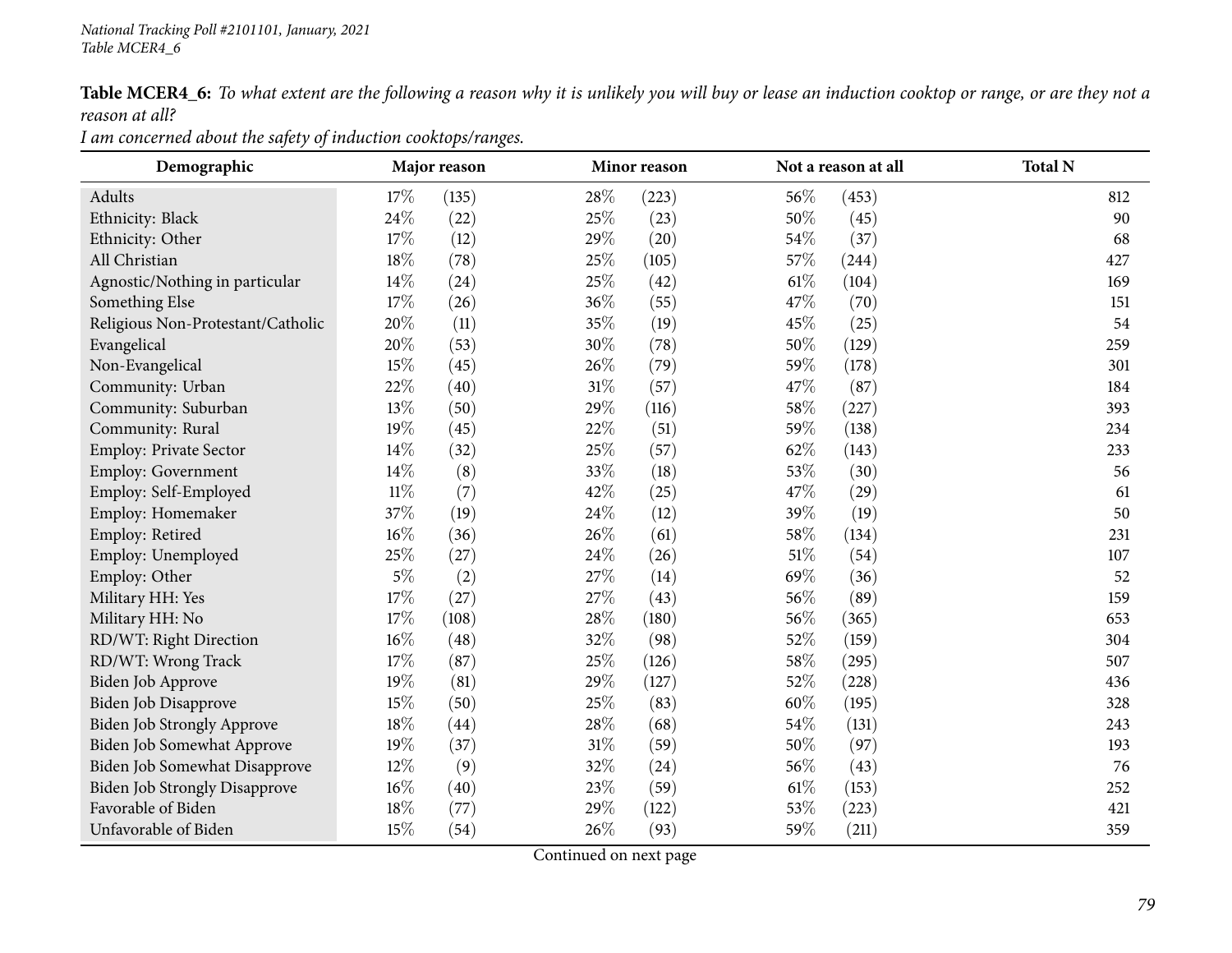Table MCER4\_6: To what extent are the following a reason why it is unlikely you will buy or lease an induction cooktop or range, or are they not a *reason at all?*

*<sup>I</sup> am concerned about the safety of induction cooktops/ranges.*

| Demographic                          |        | Major reason |        | Minor reason |        | Not a reason at all | <b>Total N</b> |
|--------------------------------------|--------|--------------|--------|--------------|--------|---------------------|----------------|
| Adults                               | 17\%   | (135)        | 28\%   | (223)        | 56%    | (453)               | 812            |
| Very Favorable of Biden              | 19%    | (47)         | 33%    | (83)         | 49%    | (122)               | 252            |
| Somewhat Favorable of Biden          | 18%    | (30)         | 23%    | (39)         | 59%    | (101)               | 170            |
| Somewhat Unfavorable of Biden        | 15%    | (12)         | 32%    | (26)         | 53%    | (43)                | 81             |
| Very Unfavorable of Biden            | 15%    | (43)         | 24%    | (67)         | 60%    | (168)               | 278            |
| #1 Issue: Economy                    | 19%    | (56)         | 29%    | (86)         | 52%    | (157)               | 299            |
| #1 Issue: Security                   | $11\%$ | (13)         | $27\%$ | (30)         | 62%    | (71)                | 114            |
| #1 Issue: Health Care                | 15%    | (21)         | 34%    | (48)         | $51\%$ | (71)                | 140            |
| #1 Issue: Medicare / Social Security | 13%    | (15)         | 26%    | (32)         | $61\%$ | (74)                | 121            |
| #1 Issue: Other                      | 12%    | (7)          | 19%    | (11)         | 69%    | (38)                | 55             |
| 2020 Vote: Joe Biden                 | $16\%$ | (54)         | 27\%   | (89)         | 57\%   | (192)               | 335            |
| 2020 Vote: Donald Trump              | $14\%$ | (44)         | 27%    | (85)         | 60%    | (192)               | 321            |
| 2020 Vote: Didn't Vote               | 25%    | (32)         | 35%    | (46)         | 41\%   | (53)                | 132            |
| 2018 House Vote: Democrat            | 14%    | (36)         | 26%    | (68)         | 60%    | (155)               | 259            |
| 2018 House Vote: Republican          | $16\%$ | (44)         | 25%    | (68)         | 59%    | (161)               | 273            |
| 2016 Vote: Hillary Clinton           | 15%    | (34)         | 25%    | (57)         | 60%    | (139)               | 230            |
| 2016 Vote: Donald Trump              | 17\%   | (49)         | 25%    | (73)         | 58%    | (170)               | 291            |
| 2016 Vote: Other                     | $7\%$  | (4)          | $10\%$ | (5)          | 83%    | (43)                | 52             |
| 2016 Vote: Didn't Vote               | 20%    | (48)         | 37%    | (88)         | 43%    | (102)               | 238            |
| Voted in 2014: Yes                   | 14\%   | (68)         | 24%    | (116)        | 62%    | (300)               | 484            |
| Voted in 2014: No                    | 20%    | (67)         | 33%    | (107)        | 47%    | (153)               | 328            |
| 4-Region: Northeast                  | 17%    | (24)         | 27%    | (37)         | 56%    | (76)                | 137            |
| 4-Region: Midwest                    | 10%    | (20)         | 27%    | (52)         | 63%    | (121)               | 193            |
| 4-Region: South                      | 20%    | (63)         | 26%    | (81)         | 54%    | (168)               | 312            |
| 4-Region: West                       | 17%    | (29)         | $31\%$ | (53)         | 52%    | (88)                | 170            |
| Climate concerned                    | 18%    | (97)         | 28\%   | (154)        | 54%    | (291)               | 542            |
| Climate unconcerned                  | 14%    | (36)         | 26%    | (67)         | 60%    | (155)               | 258            |
| Gas cooktop                          | $14\%$ | (46)         | 29%    | (96)         | $58\%$ | (194)               | 336            |
| Electric cooktop                     | 19%    | (89)         | 27\%   | (123)        | 54%    | (245)               | 456            |
| Uses natural gas                     | 15%    | (60)         | 26%    | (103)        | 59%    | (239)               | 403            |
| Does not use natural gas             | 19%    | (65)         | 27%    | (93)         | 54%    | (188)               | 346            |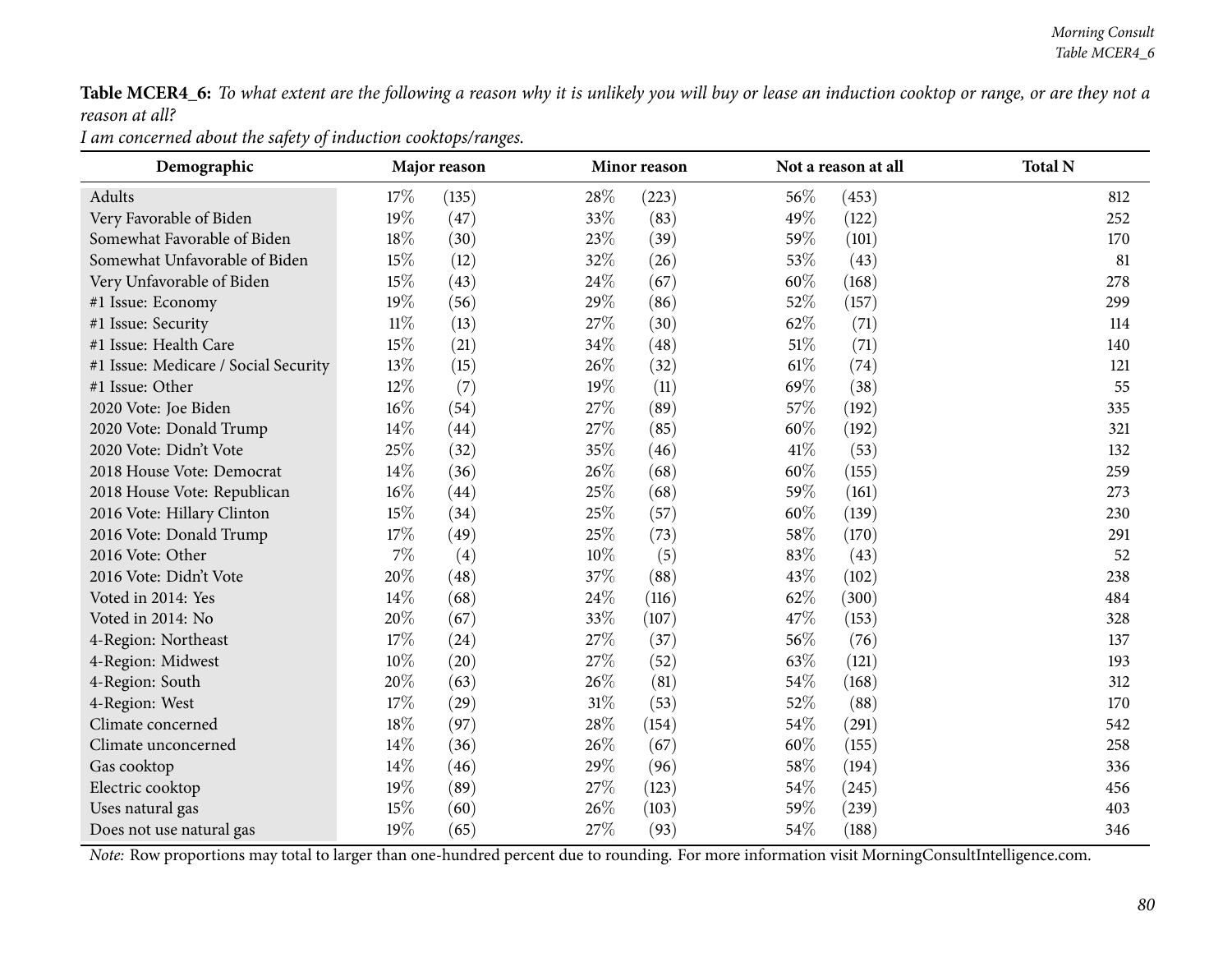Table MCER4\_7: To what extent are the following a reason why it is unlikely you will buy or lease an induction cooktop or range, or are they not a *reason at all?*

| Demographic              | Major reason |       |      | Minor reason |      | Not a reason at all | <b>Total N</b> |
|--------------------------|--------------|-------|------|--------------|------|---------------------|----------------|
| Adults                   | 25%          | (203) | 26%  | (213)        | 49%  | (396)               | 812            |
| Gender: Male             | 20%          | (81)  | 33%  | (131)        | 47\% | (187)               | 399            |
| Gender: Female           | 29%          | (122) | 20%  | (82)         | 51%  | (209)               | 413            |
| Age: 18-34               | 35%          | (63)  | 30%  | (55)         | 35%  | (63)                | 181            |
| Age: 35-44               | 23%          | (30)  | 28\% | (36)         | 48%  | (61)                | 127            |
| Age: 45-64               | 24%          | (72)  | 25%  | (75)         | 52%  | (156)               | 303            |
| Age: 65+                 | 19%          | (38)  | 24\% | (48)         | 57%  | (116)               | 201            |
| GenZers: 1997-2012       | 35%          | (34)  | 27%  | (27)         | 37%  | (36)                | 97             |
| Millennials: 1981-1996   | $31\%$       | (52)  | 29%  | (50)         | 40%  | (67)                | 168            |
| GenXers: 1965-1980       | 22%          | (45)  | 30%  | (62)         | 48%  | (99)                | 205            |
| Baby Boomers: 1946-1964  | 21%          | (62)  | 23\% | (69)         | 56\% | (170)               | 301            |
| PID: Dem (no lean)       | 25%          | (73)  | 28\% | (81)         | 46%  | (133)               | 286            |
| PID: Ind (no lean)       | 25%          | (56)  | 22%  | (49)         | 52%  | (116)               | 221            |
| PID: Rep (no lean)       | 24\%         | (74)  | 27%  | (83)         | 49%  | (148)               | 305            |
| PID/Gender: Dem Men      | $21\%$       | (26)  | 40%  | (51)         | 40%  | (50)                | 127            |
| PID/Gender: Dem Women    | 29%          | (46)  | 19%  | (31)         | 52%  | (82)                | 159            |
| PID/Gender: Ind Men      | 20%          | (22)  | 26\% | (28)         | 55%  | (61)                | 110            |
| PID/Gender: Ind Women    | $31\%$       | (34)  | 19%  | (21)         | 50%  | (55)                | 110            |
| PID/Gender: Rep Men      | $21\%$       | (33)  | 32%  | (52)         | 47%  | (76)                | 161            |
| PID/Gender: Rep Women    | 28\%         | (41)  | 21%  | (31)         | 50%  | (72)                | 143            |
| Ideo: Liberal (1-3)      | 28%          | (59)  | 26%  | (56)         | 46%  | (99)                | 214            |
| Ideo: Moderate (4)       | 23%          | (49)  | 27%  | (58)         | 50%  | (109)               | 215            |
| Ideo: Conservative (5-7) | 23%          | (73)  | 27%  | (85)         | 50%  | (158)               | 316            |
| Educ: < College          | 26%          | (145) | 27\% | (153)        | 47%  | (261)               | 559            |
| Educ: Bachelors degree   | 25%          | (41)  | 22%  | (36)         | 53%  | (87)                | 163            |
| Educ: Post-grad          | 18%          | (16)  | 27%  | (24)         | 55%  | (49)                | 90             |
| Income: Under 50k        | 26%          | (114) | 29%  | (127)        | 45%  | (199)               | 440            |
| Income: 50k-100k         | 22%          | (56)  | 27\% | (68)         | 51%  | (127)               | 251            |
| Income: 100k+            | 27%          | (33)  | 15%  | (19)         | 58%  | (70)                | 121            |
| Ethnicity: White         | $21\%$       | (140) | 28%  | (180)        | 51%  | (333)               | 654            |
| Ethnicity: Hispanic      | $34\%$       | (38)  | 34%  | (39)         | 32%  | (36)                | 113            |

I want to be sure I can use my cooktop/range during a power outage.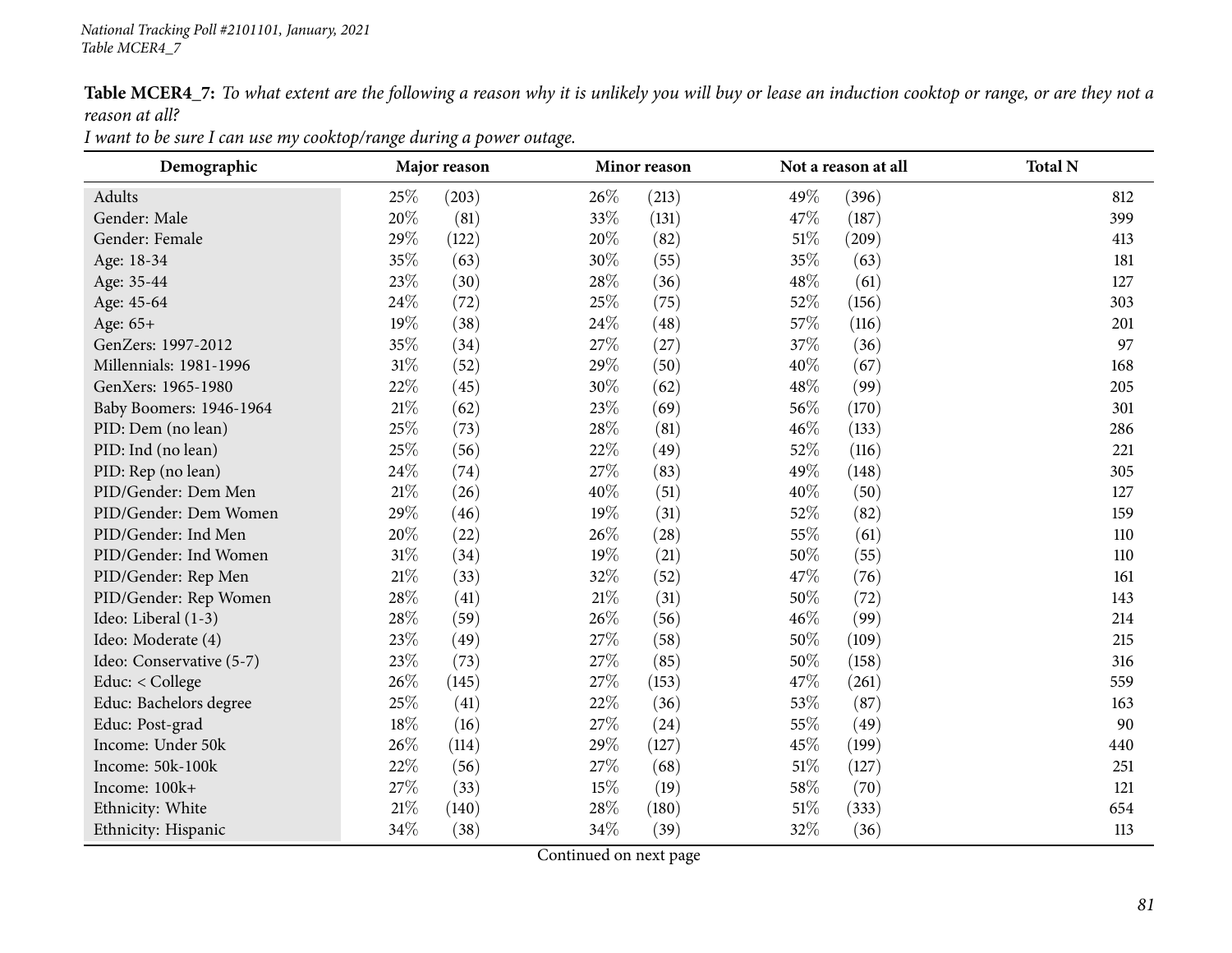Table MCER4\_7: To what extent are the following a reason why it is unlikely you will buy or lease an induction cooktop or range, or are they not a *reason at all?*

| Demographic                          | Major reason |       |        | Minor reason |        | Not a reason at all | <b>Total N</b> |  |
|--------------------------------------|--------------|-------|--------|--------------|--------|---------------------|----------------|--|
| Adults                               | 25%          | (203) | 26\%   | (213)        | 49%    | (396)               | 812            |  |
| Ethnicity: Black                     | 39%          | (35)  | 23%    | (20)         | 38%    | (34)                | 90             |  |
| Ethnicity: Other                     | 40%          | (27)  | 18%    | (12)         | 42%    | (28)                | 68             |  |
| All Christian                        | $21\%$       | (91)  | 28\%   | (119)        | 51%    | (216)               | 427            |  |
| Agnostic/Nothing in particular       | 24%          | (41)  | 19%    | (32)         | 57%    | (96)                | 169            |  |
| Something Else                       | 35%          | (53)  | 28%    | (43)         | 37%    | (56)                | 151            |  |
| Religious Non-Protestant/Catholic    | 28%          | (15)  | 25%    | (13)         | 47%    | (26)                | 54             |  |
| Evangelical                          | 29%          | (75)  | 30%    | (77)         | 41\%   | (107)               | 259            |  |
| Non-Evangelical                      | 22%          | (67)  | 27\%   | (82)         | 51%    | (153)               | 301            |  |
| Community: Urban                     | 30%          | (55)  | 28%    | (51)         | 42%    | (78)                | 184            |  |
| Community: Suburban                  | 20%          | (80)  | 28\%   | (109)        | 52%    | (204)               | 393            |  |
| Community: Rural                     | 29%          | (67)  | 22%    | (53)         | 49%    | (114)               | 234            |  |
| <b>Employ: Private Sector</b>        | 22%          | (50)  | 23%    | (54)         | 55%    | (128)               | 233            |  |
| Employ: Government                   | 28%          | (16)  | 27\%   | (15)         | 44\%   | (25)                | 56             |  |
| Employ: Self-Employed                | 35%          | (21)  | 31%    | (19)         | 34%    | (21)                | 61             |  |
| Employ: Homemaker                    | 36%          | (18)  | 22%    | (11)         | 42%    | (21)                | 50             |  |
| Employ: Retired                      | 20%          | (46)  | 24\%   | (56)         | 56%    | (129)               | 231            |  |
| Employ: Unemployed                   | 30%          | (32)  | 37%    | (39)         | 34%    | (36)                | 107            |  |
| Employ: Other                        | 23%          | (12)  | 24%    | (13)         | 53%    | (27)                | 52             |  |
| Military HH: Yes                     | 28%          | (45)  | 28%    | (44)         | 44%    | (70)                | 159            |  |
| Military HH: No                      | $24\%$       | (158) | 26%    | (169)        | 50%    | (326)               | 653            |  |
| RD/WT: Right Direction               | 27%          | (83)  | 26%    | (79)         | 47%    | (143)               | 304            |  |
| RD/WT: Wrong Track                   | 24%          | (120) | 26%    | (134)        | 50%    | (253)               | 507            |  |
| Biden Job Approve                    | 25%          | (109) | 26%    | (115)        | 49%    | (212)               | 436            |  |
| Biden Job Disapprove                 | 24\%         | (78)  | 26%    | (85)         | 50%    | (164)               | 328            |  |
| <b>Biden Job Strongly Approve</b>    | 23%          | (57)  | 29%    | (70)         | 48%    | (116)               | 243            |  |
| Biden Job Somewhat Approve           | 27%          | (53)  | 23%    | (45)         | 50%    | (96)                | 193            |  |
| Biden Job Somewhat Disapprove        | 22%          | (17)  | 26\%   | (20)         | 52%    | (39)                | 76             |  |
| <b>Biden Job Strongly Disapprove</b> | 25%          | (62)  | 26%    | (66)         | 49%    | (124)               | 252            |  |
| Favorable of Biden                   | 26%          | (110) | 26%    | (110)        | 48%    | (201)               | 421            |  |
| Unfavorable of Biden                 | 23%          | (84)  | $25\%$ | (91)         | $51\%$ | (184)               | 359            |  |

I want to be sure I can use my cooktop/range during a power outage.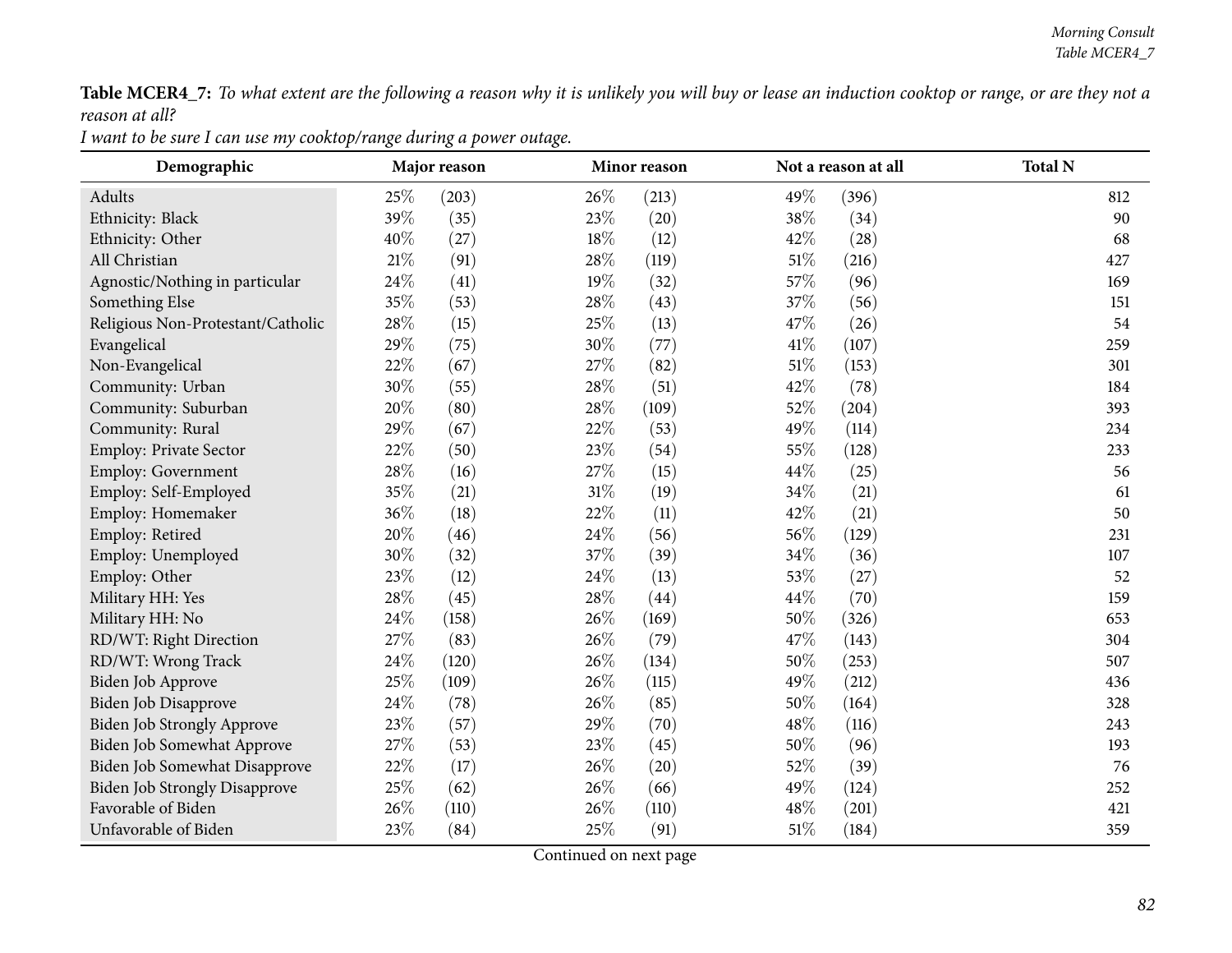Table MCER4\_7: To what extent are the following a reason why it is unlikely you will buy or lease an induction cooktop or range, or are they not a *reason at all?*

| Demographic                          | Major reason |       |      | Minor reason |        | Not a reason at all | <b>Total N</b> |  |
|--------------------------------------|--------------|-------|------|--------------|--------|---------------------|----------------|--|
| Adults                               | 25%          | (203) | 26\% | (213)        | 49%    | (396)               | 812            |  |
| Very Favorable of Biden              | 27%          | (68)  | 29%  | (74)         | 44\%   | (110)               | 252            |  |
| Somewhat Favorable of Biden          | 25%          | (42)  | 22%  | (37)         | 53%    | (91)                | 170            |  |
| Somewhat Unfavorable of Biden        | 25%          | (20)  | 24\% | (19)         | 51%    | (41)                | 81             |  |
| Very Unfavorable of Biden            | 23%          | (63)  | 26%  | (72)         | $51\%$ | (143)               | 278            |  |
| #1 Issue: Economy                    | 25%          | (76)  | 26%  | (78)         | 49%    | (145)               | 299            |  |
| #1 Issue: Security                   | $31\%$       | (36)  | 33%  | (38)         | 36\%   | (41)                | 114            |  |
| #1 Issue: Health Care                | $21\%$       | (30)  | 28%  | (40)         | 50%    | (70)                | 140            |  |
| #1 Issue: Medicare / Social Security | 22%          | (27)  | 22%  | (26)         | 56%    | (68)                | 121            |  |
| #1 Issue: Other                      | $21\%$       | (11)  | 20%  | (11)         | 59%    | (32)                | 55             |  |
| 2020 Vote: Joe Biden                 | 25%          | (83)  | 26%  | (86)         | $50\%$ | (166)               | 335            |  |
| 2020 Vote: Donald Trump              | 22%          | (69)  | 26%  | (83)         | 53%    | (170)               | 321            |  |
| 2020 Vote: Didn't Vote               | $31\%$       | (41)  | 30%  | (39)         | 39%    | (52)                | 132            |  |
| 2018 House Vote: Democrat            | 22%          | (56)  | 25%  | (64)         | 54\%   | (139)               | 259            |  |
| 2018 House Vote: Republican          | 27%          | (75)  | 24%  | (67)         | 48%    | (131)               | 273            |  |
| 2016 Vote: Hillary Clinton           | 24%          | (54)  | 26%  | (59)         | $51\%$ | (116)               | 230            |  |
| 2016 Vote: Donald Trump              | 23%          | (66)  | 27%  | (79)         | 50%    | (146)               | 291            |  |
| 2016 Vote: Other                     | 22%          | (12)  | 17%  | (9)          | $61\%$ | (31)                | 52             |  |
| 2016 Vote: Didn't Vote               | 30%          | (71)  | 27%  | (65)         | 43\%   | (102)               | 238            |  |
| Voted in 2014: Yes                   | 24%          | (117) | 25%  | (121)        | $51\%$ | (246)               | 484            |  |
| Voted in 2014: No                    | 26%          | (86)  | 28%  | (91)         | $46\%$ | (150)               | 328            |  |
| 4-Region: Northeast                  | $31\%$       | (43)  | 18%  | (24)         | 51%    | (70)                | 137            |  |
| 4-Region: Midwest                    | 18%          | (34)  | 32%  | (62)         | 50%    | (97)                | 193            |  |
| 4-Region: South                      | 25%          | (77)  | 26\% | (80)         | 50\%   | (155)               | 312            |  |
| 4-Region: West                       | 29%          | (49)  | 27%  | (46)         | 44\%   | (74)                | 170            |  |
| Climate concerned                    | 26%          | (143) | 25%  | (133)        | 49%    | (265)               | 542            |  |
| Climate unconcerned                  | 23%          | (59)  | 30%  | (77)         | 47\%   | (122)               | 258            |  |
| Gas cooktop                          | 34%          | (114) | 28%  | (95)         | 38\%   | (126)               | 336            |  |
| Electric cooktop                     | 18%          | (80)  | 25%  | (114)        | 57%    | (262)               | 456            |  |
| Uses natural gas                     | 27%          | (111) | 26\% | (103)        | 47%    | (189)               | 403            |  |
| Does not use natural gas             | $21\%$       | (72)  | 25%  | (88)         | 54%    | (186)               | 346            |  |

I want to be sure I can use my cooktop/range during a power outage.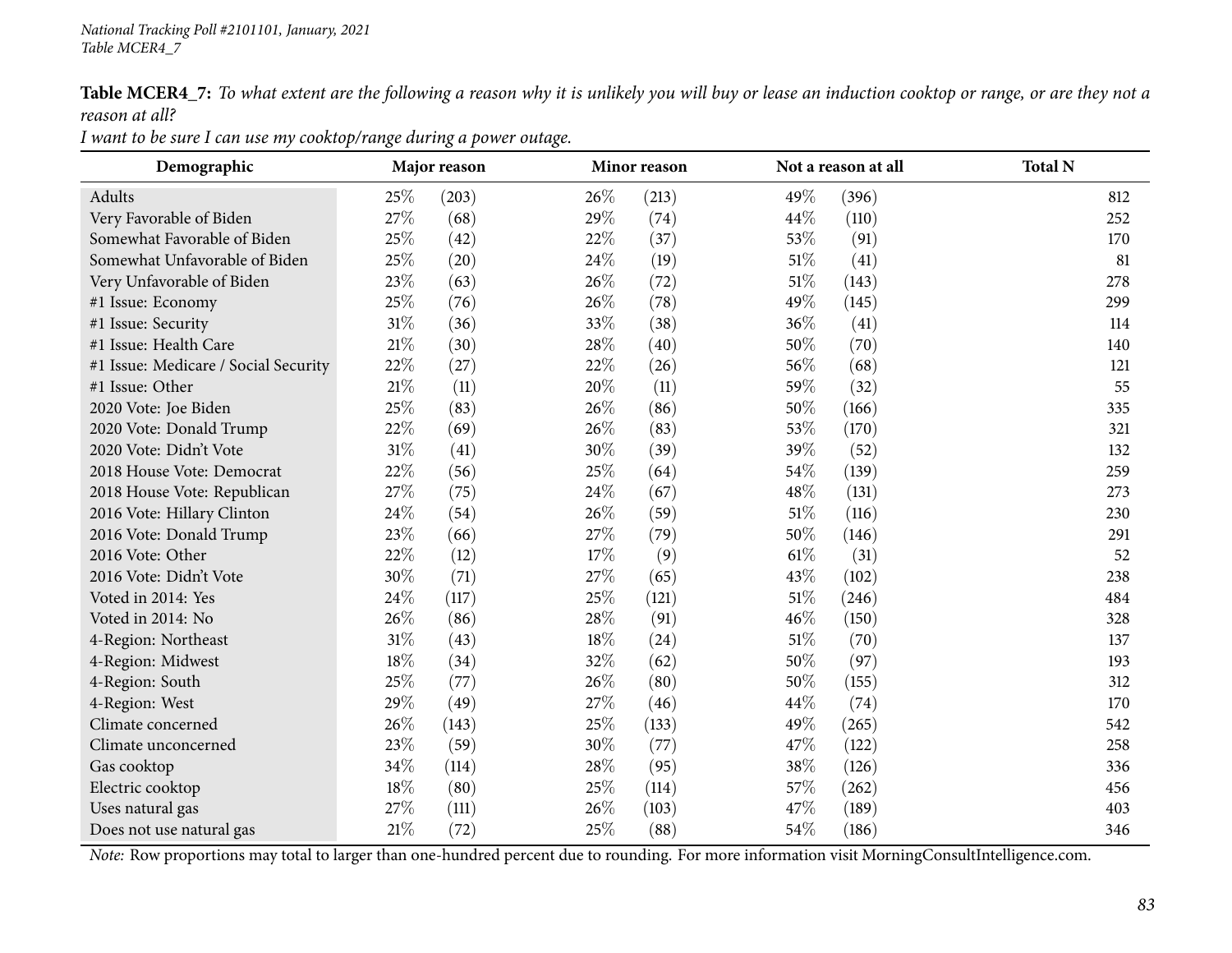Table MCER4\_8: To what extent are the following a reason why it is unlikely you will buy or lease an induction cooktop or range, or are they not a *reason at all?*

*<sup>I</sup> don't know enough about induction cooktops/ranges.*

| Demographic              | Major reason |       |        | Minor reason |        | Not a reason at all | <b>Total N</b> |
|--------------------------|--------------|-------|--------|--------------|--------|---------------------|----------------|
| Adults                   | 41\%         | (333) | 30%    | (246)        | 29%    | (233)               | 812            |
| Gender: Male             | 36%          | (143) | 34%    | (134)        | $31\%$ | (122)               | 399            |
| Gender: Female           | 46%          | (190) | 27\%   | (112)        | 27\%   | (111)               | 413            |
| Age: 18-34               | 41\%         | (73)  | 37%    | (67)         | 22\%   | (40)                | 181            |
| Age: 35-44               | 39%          | (50)  | 30%    | (38)         | $31\%$ | (39)                | 127            |
| Age: 45-64               | 40%          | (121) | 26%    | (78)         | 34\%   | (104)               | 303            |
| Age: 65+                 | 44%          | (89)  | $31\%$ | (62)         | $25\%$ | (50)                | 201            |
| GenZers: 1997-2012       | 38%          | (36)  | 42%    | (41)         | 20%    | (20)                | 97             |
| Millennials: 1981-1996   | 42%          | (70)  | 30%    | (51)         | 28%    | (47)                | 168            |
| GenXers: 1965-1980       | 40%          | (82)  | 29%    | (59)         | $31\%$ | (64)                | 205            |
| Baby Boomers: 1946-1964  | 40%          | (122) | 28%    | (83)         | 32%    | (96)                | 301            |
| PID: Dem (no lean)       | 44%          | (127) | 28%    | (81)         | 27%    | (78)                | 286            |
| PID: Ind (no lean)       | 45%          | (99)  | 22\%   | (49)         | 33%    | (72)                | 221            |
| PID: Rep (no lean)       | 35%          | (107) | 38\%   | (115)        | 27%    | (83)                | 305            |
| PID/Gender: Dem Men      | 38%          | (49)  | 36%    | (45)         | 26%    | (33)                | 127            |
| PID/Gender: Dem Women    | 49%          | (79)  | 23\%   | (36)         | 28%    | (45)                | 159            |
| PID/Gender: Ind Men      | 43%          | (48)  | 19%    | (21)         | 38%    | (41)                | 110            |
| PID/Gender: Ind Women    | 47%          | (51)  | 25\%   | (28)         | 28\%   | (31)                | 110            |
| PID/Gender: Rep Men      | 29%          | (47)  | 42%    | (67)         | 29%    | (47)                | 161            |
| PID/Gender: Rep Women    | 42%          | (60)  | 33%    | (48)         | 25%    | (36)                | 143            |
| Ideo: Liberal (1-3)      | 49%          | (105) | 26\%   | (55)         | 25\%   | (54)                | 214            |
| Ideo: Moderate (4)       | 39%          | (83)  | 33%    | (72)         | 28\%   | (60)                | 215            |
| Ideo: Conservative (5-7) | 36%          | (115) | 33%    | (104)        | $31\%$ | (97)                | 316            |
| Educ: < College          | 41%          | (231) | 31%    | (174)        | 28\%   | (154)               | 559            |
| Educ: Bachelors degree   | 38%          | (62)  | 27%    | (44)         | 35%    | (57)                | 163            |
| Educ: Post-grad          | 45%          | (41)  | 31%    | (28)         | 23%    | (21)                | 90             |
| Income: Under 50k        | 44%          | (193) | $31\%$ | (135)        | 25%    | (112)               | 440            |
| Income: 50k-100k         | 40%          | (101) | 30%    | (74)         | 30%    | (76)                | 251            |
| Income: 100k+            | 33%          | (40)  | 30%    | (37)         | 37\%   | (45)                | 121            |
| Ethnicity: White         | 42%          | (274) | 30%    | (199)        | 28%    | (181)               | 654            |
| Ethnicity: Hispanic      | 30%          | (34)  | 44\%   | (49)         | 26%    | (29)                | 113            |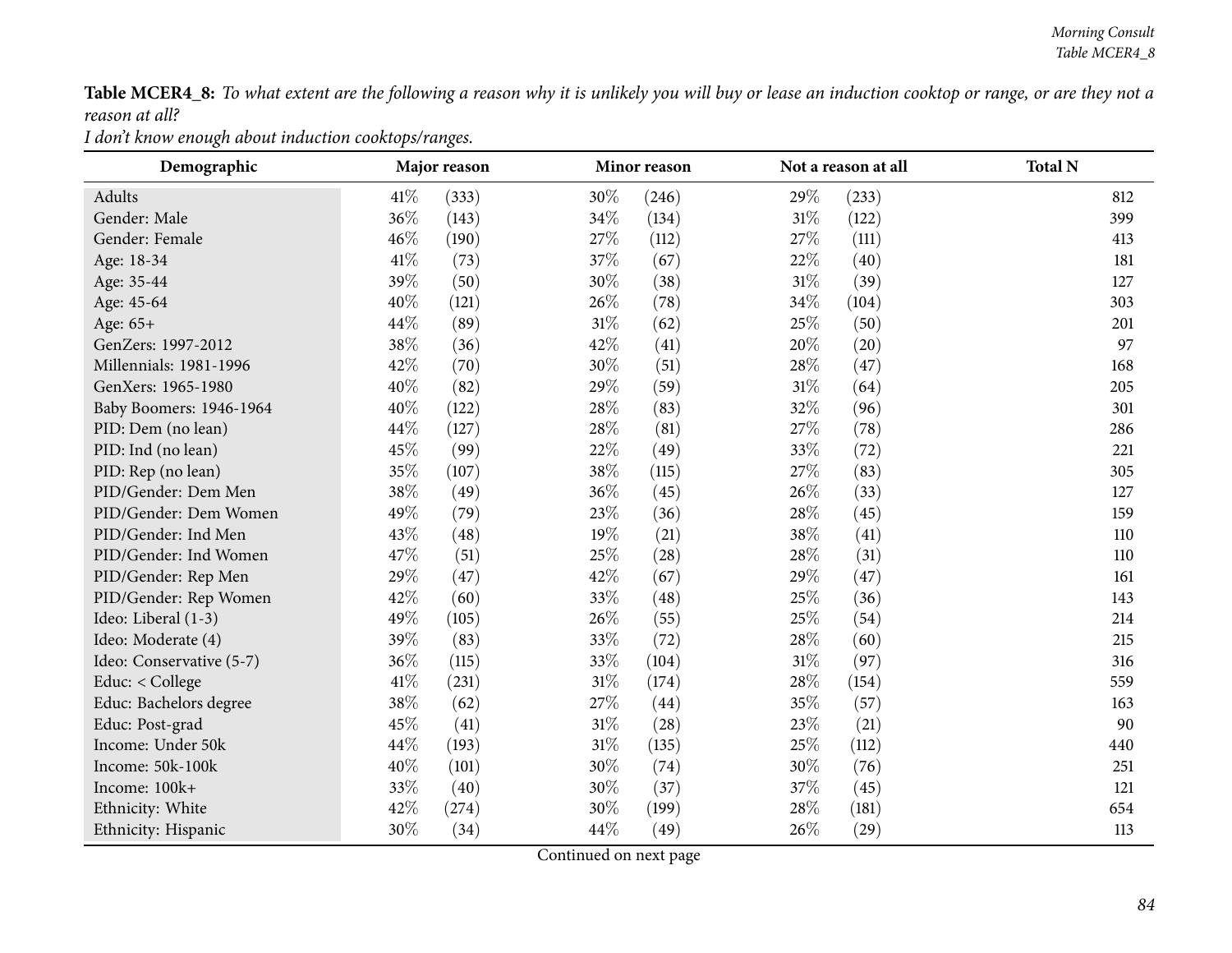Table MCER4\_8: To what extent are the following a reason why it is unlikely you will buy or lease an induction cooktop or range, or are they not a *reason at all?*

*<sup>I</sup> don't know enough about induction cooktops/ranges.*

| Demographic                       | Major reason |       |        | Minor reason |        | Not a reason at all |  | <b>Total N</b> |  |
|-----------------------------------|--------------|-------|--------|--------------|--------|---------------------|--|----------------|--|
| Adults                            | 41\%         | (333) | 30\%   | (246)        | 29%    | (233)               |  | 812            |  |
| Ethnicity: Black                  | 41%          | (37)  | 30%    | (27)         | 30%    | (27)                |  | 90             |  |
| Ethnicity: Other                  | 34%          | (23)  | 29%    | (20)         | 37\%   | (25)                |  | 68             |  |
| All Christian                     | 45%          | (192) | 30%    | (128)        | 25%    | (107)               |  | 427            |  |
| Agnostic/Nothing in particular    | 34%          | (57)  | 27%    | (46)         | 39%    | (66)                |  | 169            |  |
| Something Else                    | 38%          | (57)  | 35%    | (53)         | 27%    | (41)                |  | 151            |  |
| Religious Non-Protestant/Catholic | 38%          | (20)  | 31%    | (17)         | 32%    | (17)                |  | 54             |  |
| Evangelical                       | 44%          | (114) | 31%    | (80)         | 25%    | (65)                |  | 259            |  |
| Non-Evangelical                   | 42%          | (126) | 33%    | (98)         | 26%    | (77)                |  | 301            |  |
| Community: Urban                  | 49%          | (90)  | 28%    | (51)         | 24\%   | (43)                |  | 184            |  |
| Community: Suburban               | 40%          | (156) | $31\%$ | (123)        | 29%    | (115)               |  | 393            |  |
| Community: Rural                  | 38%          | (88)  | 30%    | (71)         | 32%    | (75)                |  | 234            |  |
| Employ: Private Sector            | 32%          | (74)  | $31\%$ | (72)         | 37%    | (87)                |  | 233            |  |
| <b>Employ: Government</b>         | 56%          | (31)  | 17%    | (10)         | 27%    | (15)                |  | 56             |  |
| Employ: Self-Employed             | 40%          | (25)  | 31%    | (19)         | 29%    | (18)                |  | 61             |  |
| Employ: Homemaker                 | 49%          | (25)  | 24%    | (12)         | 27\%   | (13)                |  | 50             |  |
| Employ: Retired                   | 46%          | (105) | 29%    | (67)         | 25%    | (58)                |  | 231            |  |
| Employ: Unemployed                | 40%          | (43)  | 40%    | (43)         | 19%    | (21)                |  | 107            |  |
| Employ: Other                     | 38%          | (20)  | 26%    | (14)         | 35%    | (18)                |  | 52             |  |
| Military HH: Yes                  | 41\%         | (65)  | 26%    | (41)         | 33%    | (53)                |  | 159            |  |
| Military HH: No                   | 41\%         | (269) | $31\%$ | (204)        | 28\%   | (180)               |  | 653            |  |
| RD/WT: Right Direction            | 45%          | (136) | 25%    | (77)         | 30%    | (91)                |  | 304            |  |
| RD/WT: Wrong Track                | 39%          | (198) | 33%    | (168)        | 28\%   | (141)               |  | 507            |  |
| Biden Job Approve                 | 46%          | (199) | 29%    | (124)        | 26\%   | (112)               |  | 436            |  |
| <b>Biden Job Disapprove</b>       | 36%          | (118) | 33%    | (108)        | $31\%$ | (102)               |  | 328            |  |
| Biden Job Strongly Approve        | 49%          | (118) | 26%    | (63)         | 25%    | (62)                |  | 243            |  |
| Biden Job Somewhat Approve        | 42%          | (81)  | 32%    | (61)         | 26\%   | (51)                |  | 193            |  |
| Biden Job Somewhat Disapprove     | 41\%         | (31)  | 33%    | (25)         | 26%    | (20)                |  | 76             |  |
| Biden Job Strongly Disapprove     | 35%          | (87)  | 33%    | (83)         | 32%    | (82)                |  | 252            |  |
| Favorable of Biden                | 46%          | (192) | 29%    | (122)        | 25%    | (107)               |  | 421            |  |
| Unfavorable of Biden              | 37%          | (133) | 32%    | (114)        | 31%    | (111)               |  | 359            |  |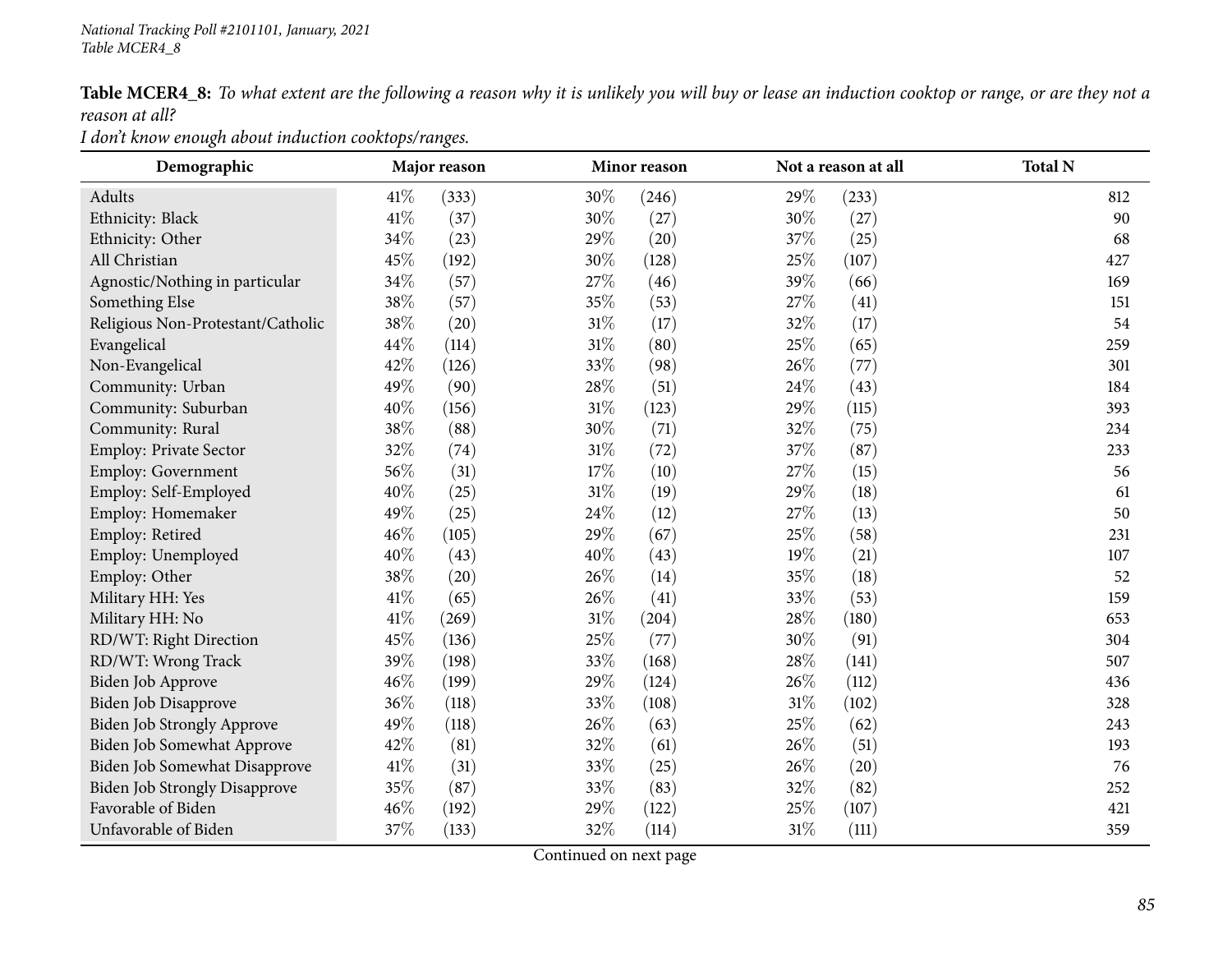Table MCER4\_8: To what extent are the following a reason why it is unlikely you will buy or lease an induction cooktop or range, or are they not a *reason at all?*

*<sup>I</sup> don't know enough about induction cooktops/ranges.*

| Demographic                          | Major reason |       | Minor reason | Not a reason at all | <b>Total N</b> |       |     |
|--------------------------------------|--------------|-------|--------------|---------------------|----------------|-------|-----|
| Adults                               | 41\%         | (333) | 30%          | (246)               | 29%            | (233) | 812 |
| Very Favorable of Biden              | 47%          | (118) | 28%          | (71)                | 25\%           | (63)  | 252 |
| Somewhat Favorable of Biden          | 44%          | (75)  | 30%          | (51)                | 26\%           | (44)  | 170 |
| Somewhat Unfavorable of Biden        | 36%          | (29)  | 39%          | (32)                | 24\%           | (20)  | 81  |
| Very Unfavorable of Biden            | 37%          | (104) | 30%          | (82)                | 33%            | (92)  | 278 |
| #1 Issue: Economy                    | $48\%$       | (142) | 27%          | (81)                | 25%            | (76)  | 299 |
| #1 Issue: Security                   | 37%          | (42)  | 32%          | (37)                | 30%            | (35)  | 114 |
| #1 Issue: Health Care                | 38%          | (54)  | 30%          | (42)                | 32%            | (44)  | 140 |
| #1 Issue: Medicare / Social Security | 46%          | (55)  | 29%          | (35)                | 25%            | (31)  | 121 |
| #1 Issue: Other                      | 24%          | (13)  | 44%          | (24)                | $31\%$         | (17)  | 55  |
| 2020 Vote: Joe Biden                 | 44%          | (147) | 29%          | (97)                | 27%            | (91)  | 335 |
| 2020 Vote: Donald Trump              | 37%          | (119) | 32%          | (103)               | $31\%$         | (100) | 321 |
| 2020 Vote: Didn't Vote               | 44%          | (59)  | 30%          | (40)                | 25%            | (33)  | 132 |
| 2018 House Vote: Democrat            | 45%          | (117) | 26%          | (69)                | 28\%           | (73)  | 259 |
| 2018 House Vote: Republican          | 40%          | (110) | 29%          | (78)                | $31\%$         | (84)  | 273 |
| 2016 Vote: Hillary Clinton           | 45%          | (105) | 27%          | (63)                | 27%            | (63)  | 230 |
| 2016 Vote: Donald Trump              | 38%          | (111) | $31\%$       | (91)                | 30%            | (88)  | 291 |
| 2016 Vote: Other                     | 42%          | (22)  | 20%          | (10)                | 38\%           | (20)  | 52  |
| 2016 Vote: Didn't Vote               | 40%          | (95)  | 34%          | (81)                | 26%            | (62)  | 238 |
| Voted in 2014: Yes                   | 41\%         | (201) | 29%          | (141)               | 30%            | (143) | 484 |
| Voted in 2014: No                    | 41\%         | (133) | 32%          | (105)               | 27\%           | (90)  | 328 |
| 4-Region: Northeast                  | 38%          | (52)  | 28%          | (38)                | 34%            | (46)  | 137 |
| 4-Region: Midwest                    | 37%          | (72)  | 36%          | (70)                | 27%            | (52)  | 193 |
| 4-Region: South                      | 45%          | (142) | 27%          | (85)                | 27%            | (85)  | 312 |
| 4-Region: West                       | 40%          | (68)  | $31\%$       | (52)                | 29%            | (50)  | 170 |
| Climate concerned                    | 45%          | (243) | 29%          | (157)               | 26\%           | (142) | 542 |
| Climate unconcerned                  | 35%          | (90)  | 33%          | (86)                | 32%            | (82)  | 258 |
| Gas cooktop                          | 40%          | (133) | 30%          | (102)               | 30%            | (101) | 336 |
| Electric cooktop                     | 43%          | (194) | 29%          | (134)               | 28\%           | (128) | 456 |
| Uses natural gas                     | 38%          | (154) | 32%          | (128)               | 30%            | (121) | 403 |
| Does not use natural gas             | 46%          | (159) | 26%          | (91)                | 28%            | (97)  | 346 |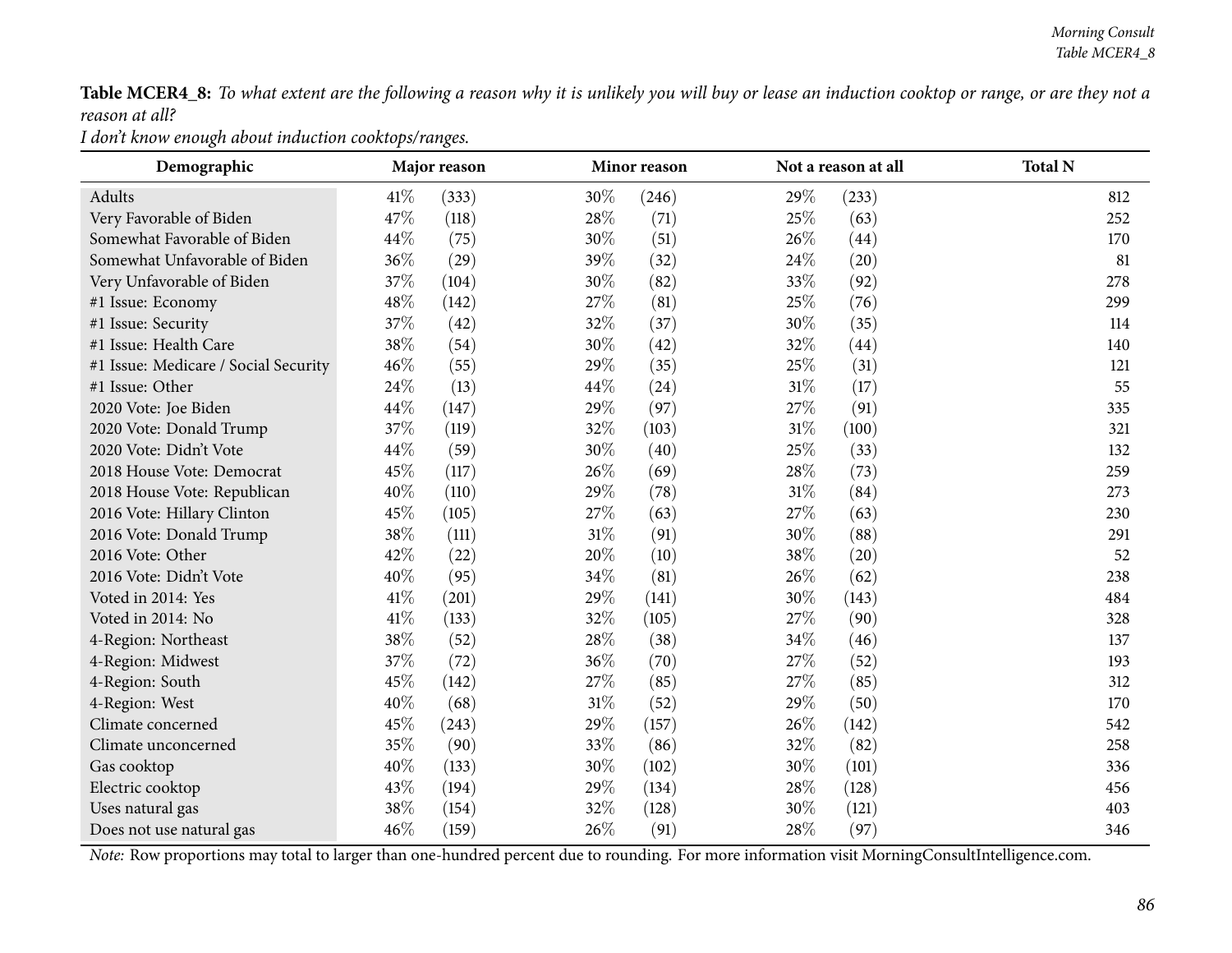Table MCER4\_9: To what extent are the following a reason why it is unlikely you will buy or lease an induction cooktop or range, or are they not a *reason at all?*

| I rent my home or otherwise have no control over the type of cooktop/range in my home. |
|----------------------------------------------------------------------------------------|
|----------------------------------------------------------------------------------------|

| Demographic              | Major reason<br>Minor reason |       |        | Not a reason at all | <b>Total N</b> |       |     |
|--------------------------|------------------------------|-------|--------|---------------------|----------------|-------|-----|
| Adults                   | 19%                          | (154) | 13%    | (107)               | 68\%           | (551) | 812 |
| Gender: Male             | 16%                          | (64)  | 16%    | (65)                | 68%            | (270) | 399 |
| Gender: Female           | 22%                          | (89)  | 10%    | (42)                | 68\%           | (281) | 413 |
| Age: 18-34               | $31\%$                       | (57)  | 27%    | (49)                | 41%            | (75)  | 181 |
| Age: 35-44               | 19%                          | (24)  | 17%    | (22)                | 63%            | (80)  | 127 |
| Age: 45-64               | $17\%$                       | (52)  | $9\%$  | (27)                | 74\%           | (224) | 303 |
| Age: 65+                 | $10\%$                       | (20)  | $5\%$  | (9)                 | 85%            | (171) | 201 |
| GenZers: 1997-2012       | 30%                          | (29)  | 27%    | (27)                | 42%            | (41)  | 97  |
| Millennials: 1981-1996   | 27%                          | (45)  | 21%    | (36)                | 52%            | (87)  | 168 |
| GenXers: 1965-1980       | $18\%$                       | (36)  | 14\%   | (28)                | 69%            | (141) | 205 |
| Baby Boomers: 1946-1964  | 14%                          | (41)  | $4\%$  | (12)                | 82%            | (247) | 301 |
| PID: Dem (no lean)       | 24%                          | (67)  | 15%    | (42)                | 62\%           | (177) | 286 |
| PID: Ind (no lean)       | $21\%$                       | (46)  | 12%    | (27)                | 67\%           | (148) | 221 |
| PID: Rep (no lean)       | 13%                          | (40)  | 13%    | (38)                | 74\%           | (226) | 305 |
| PID/Gender: Dem Men      | 20%                          | (26)  | 19%    | (24)                | 60%            | (77)  | 127 |
| PID/Gender: Dem Women    | 26%                          | (42)  | $11\%$ | (18)                | 63%            | (100) | 159 |
| PID/Gender: Ind Men      | $16\%$                       | (18)  | $16\%$ | (17)                | 68\%           | (75)  | 110 |
| PID/Gender: Ind Women    | 26%                          | (28)  | $9\%$  | (10)                | 66%            | (72)  | 110 |
| PID/Gender: Rep Men      | 13%                          | (21)  | 14%    | (23)                | 73%            | (118) | 161 |
| PID/Gender: Rep Women    | 14\%                         | (19)  | $11\%$ | (15)                | 76%            | (109) | 143 |
| Ideo: Liberal (1-3)      | 28%                          | (61)  | 15%    | (33)                | 56%            | (120) | 214 |
| Ideo: Moderate (4)       | 16%                          | (35)  | $11\%$ | (25)                | 72\%           | (156) | 215 |
| Ideo: Conservative (5-7) | 12%                          | (38)  | 10%    | (33)                | 77%            | (245) | 316 |
| Educ: < College          | $21\%$                       | (117) | 15%    | (84)                | 64\%           | (359) | 559 |
| Educ: Bachelors degree   | 15%                          | (25)  | $9\%$  | (14)                | 76%            | (124) | 163 |
| Educ: Post-grad          | 13%                          | (12)  | $11\%$ | (9)                 | 76%            | (68)  | 90  |
| Income: Under 50k        | 26%                          | (115) | $16\%$ | (70)                | 58%            | (255) | 440 |
| Income: 50k-100k         | 12%                          | (31)  | $11\%$ | (27)                | 77\%           | (193) | 251 |
| Income: 100k+            | $6\%$                        | (7)   | $9\%$  | (11)                | 85%            | (103) | 121 |
| Ethnicity: White         | 17%                          | (111) | 13%    | (84)                | 70%            | (458) | 654 |
| Ethnicity: Hispanic      | 17%                          | (19)  | $31\%$ | (35)                | 52%            | (59)  | 113 |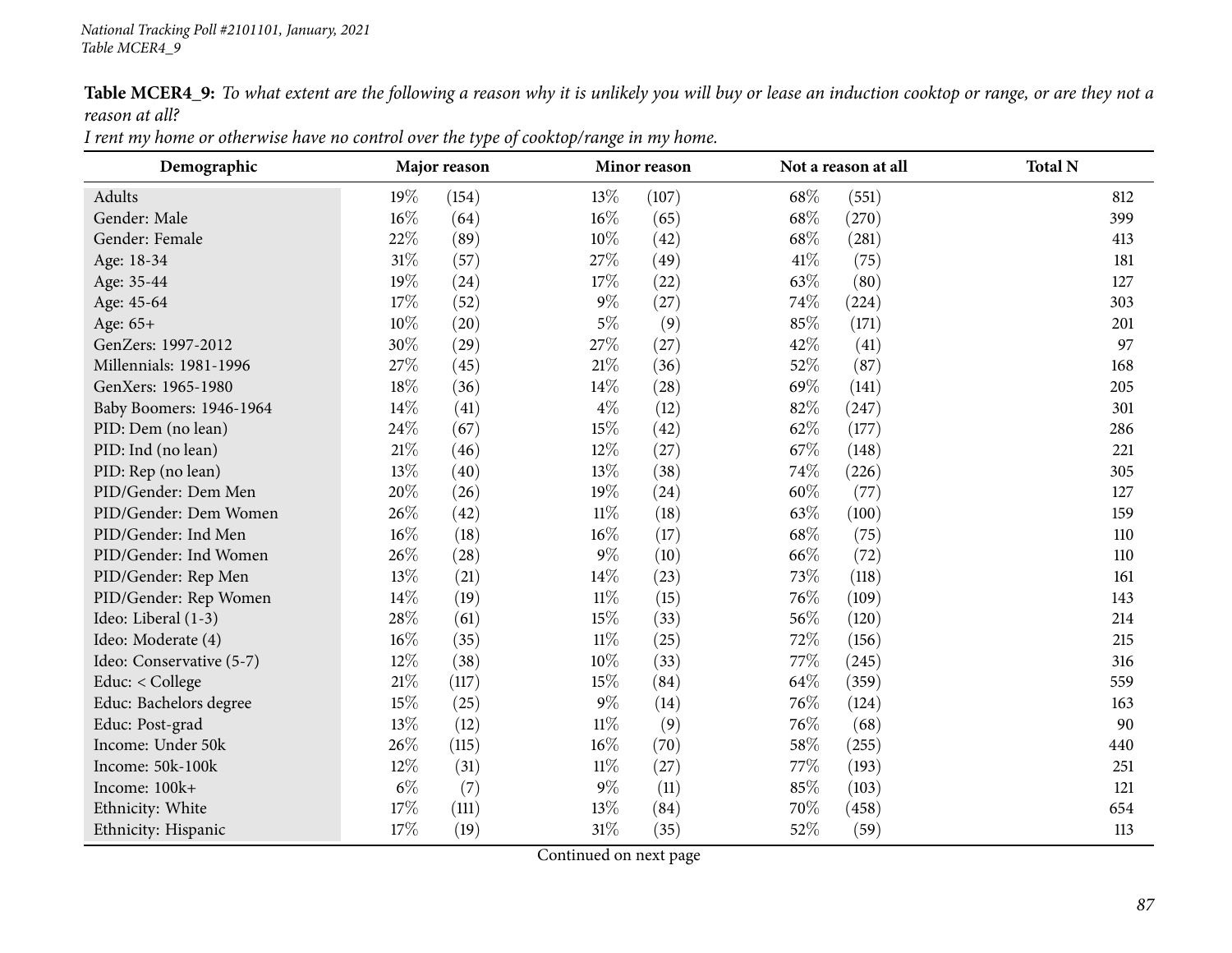Table MCER4\_9: To what extent are the following a reason why it is unlikely you will buy or lease an induction cooktop or range, or are they not a *reason at all?*

| I rent my home or otherwise have no control over the type of cooktop/range in my home. |
|----------------------------------------------------------------------------------------|
|----------------------------------------------------------------------------------------|

| Demographic                       | Major reason |       |        | Minor reason |        | Not a reason at all | <b>Total N</b> |
|-----------------------------------|--------------|-------|--------|--------------|--------|---------------------|----------------|
| Adults                            | 19%          | (154) | 13%    | (107)        | 68\%   | (551)               | 812            |
| Ethnicity: Black                  | 23%          | (21)  | 18%    | (16)         | 58\%   | (53)                | 90             |
| Ethnicity: Other                  | $31\%$       | (21)  | $10\%$ | (7)          | 60%    | (40)                | 68             |
| All Christian                     | 15%          | (63)  | $10\%$ | (44)         | 75\%   | (320)               | 427            |
| Agnostic/Nothing in particular    | 26%          | (43)  | $6\%$  | (10)         | 69%    | (116)               | 169            |
| Something Else                    | $21\%$       | (32)  | $28\%$ | (42)         | 51%    | (77)                | 151            |
| Religious Non-Protestant/Catholic | $21\%$       | (11)  | 19%    | (10)         | $61\%$ | (33)                | 54             |
| Evangelical                       | $18\%$       | (48)  | 18%    | (48)         | 63%    | (164)               | 259            |
| Non-Evangelical                   | 15%          | (44)  | 12%    | (36)         | 73%    | (221)               | 301            |
| Community: Urban                  | 27%          | (50)  | 13%    | (24)         | 60%    | (110)               | 184            |
| Community: Suburban               | 15%          | (58)  | 14\%   | (54)         | 72\%   | (281)               | 393            |
| Community: Rural                  | 20%          | (46)  | 12%    | (29)         | 68\%   | (159)               | 234            |
| Employ: Private Sector            | $16\%$       | (37)  | 12%    | (27)         | 72%    | (168)               | 233            |
| Employ: Government                | 19%          | (11)  | 22%    | (12)         | 59%    | (33)                | 56             |
| Employ: Self-Employed             | 28\%         | (17)  | 30%    | (18)         | 42%    | (26)                | 61             |
| Employ: Homemaker                 | 24\%         | (12)  | $2\%$  | (1)          | 74%    | (37)                | 50             |
| Employ: Retired                   | $11\%$       | (26)  | $7\%$  | (16)         | 82%    | (190)               | 231            |
| Employ: Unemployed                | 30%          | (32)  | 17%    | (18)         | 54\%   | (58)                | 107            |
| Employ: Other                     | 18%          | (9)   | 20%    | (10)         | 62%    | (33)                | 52             |
| Military HH: Yes                  | $21\%$       | (34)  | $8\%$  | (12)         | 71%    | (113)               | 159            |
| Military HH: No                   | $18\%$       | (120) | 15%    | (95)         | 67%    | (438)               | 653            |
| RD/WT: Right Direction            | 19%          | (57)  | 16%    | (49)         | 65%    | (198)               | 304            |
| RD/WT: Wrong Track                | 19%          | (97)  | $11\%$ | (58)         | 70%    | (353)               | 507            |
| Biden Job Approve                 | 24%          | (103) | 15%    | (65)         | $61\%$ | (268)               | 436            |
| Biden Job Disapprove              | $9\%$        | (31)  | $11\%$ | (37)         | 79%    | (260)               | 328            |
| Biden Job Strongly Approve        | $21\%$       | (52)  | $18\%$ | (44)         | 60%    | (147)               | 243            |
| Biden Job Somewhat Approve        | 27\%         | (51)  | 11%    | (21)         | 63%    | (121)               | 193            |
| Biden Job Somewhat Disapprove     | $11\%$       | (8)   | $8\%$  | (6)          | 81%    | (61)                | 76             |
| Biden Job Strongly Disapprove     | $9\%$        | (22)  | 12%    | (30)         | 79%    | (199)               | 252            |
| Favorable of Biden                | 23%          | (98)  | 14%    | (59)         | 63%    | (264)               | 421            |
| Unfavorable of Biden              | 13%          | (47)  | 12%    | (43)         | 75%    | (268)               | 359            |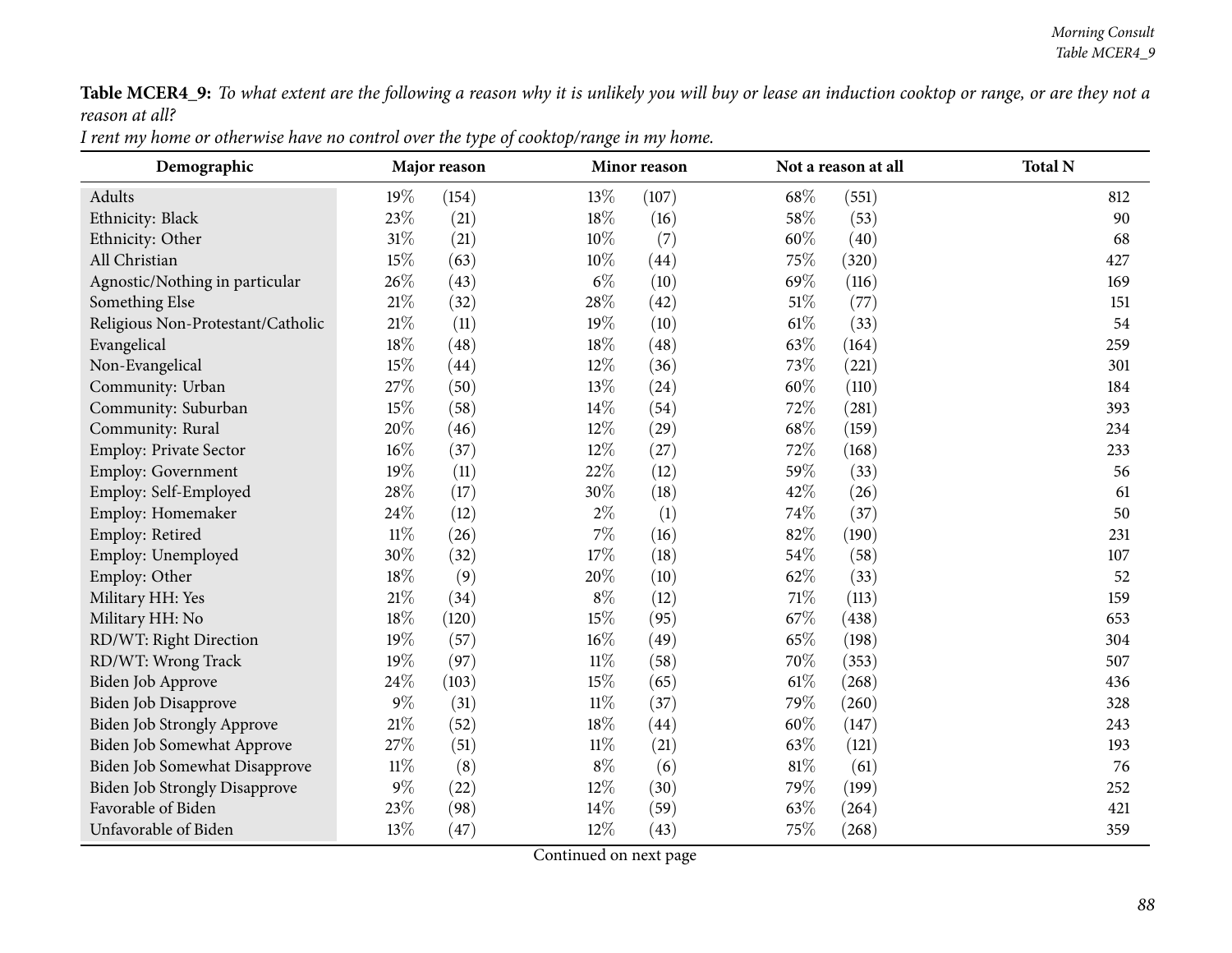Table MCER4\_9: To what extent are the following a reason why it is unlikely you will buy or lease an induction cooktop or range, or are they not a *reason at all?*

| Demographic                          | Major reason |       |        | Minor reason |      | Not a reason at all | <b>Total N</b> |
|--------------------------------------|--------------|-------|--------|--------------|------|---------------------|----------------|
| Adults                               | 19%          | (154) | 13\%   | (107)        | 68\% | (551)               | 812            |
| Very Favorable of Biden              | $21\%$       | (52)  | 19%    | (47)         | 61%  | (152)               | 252            |
| Somewhat Favorable of Biden          | 27%          | (46)  | $7\%$  | (12)         | 66%  | (112)               | 170            |
| Somewhat Unfavorable of Biden        | 21%          | (17)  | $9\%$  | (7)          | 70%  | (57)                | 81             |
| Very Unfavorable of Biden            | $11\%$       | (30)  | 13%    | (36)         | 76\% | (212)               | 278            |
| #1 Issue: Economy                    | 22%          | (67)  | 15%    | (45)         | 62%  | (187)               | 299            |
| #1 Issue: Security                   | $11\%$       | (13)  | 13\%   | (14)         | 76\% | (87)                | 114            |
| #1 Issue: Health Care                | 15%          | (21)  | $11\%$ | (15)         | 74%  | (104)               | 140            |
| #1 Issue: Medicare / Social Security | 17%          | (21)  | $11\%$ | (13)         | 72%  | (87)                | 121            |
| #1 Issue: Other                      | $21\%$       | (12)  | 15%    | (8)          | 64\% | (35)                | 55             |
| 2020 Vote: Joe Biden                 | 20%          | (66)  | 15%    | (50)         | 66%  | (220)               | 335            |
| 2020 Vote: Donald Trump              | 12%          | (39)  | $10\%$ | (31)         | 78%  | (252)               | 321            |
| 2020 Vote: Didn't Vote               | 35%          | (45)  | 18%    | (24)         | 47%  | (62)                | 132            |
| 2018 House Vote: Democrat            | 18%          | (46)  | 13\%   | (34)         | 69%  | (179)               | 259            |
| 2018 House Vote: Republican          | $11\%$       | (30)  | $11\%$ | (30)         | 78\% | (213)               | 273            |
| 2016 Vote: Hillary Clinton           | 19%          | (44)  | 15%    | (34)         | 66%  | (152)               | 230            |
| 2016 Vote: Donald Trump              | $12\%$       | (35)  | $10\%$ | (30)         | 78\% | (227)               | 291            |
| 2016 Vote: Other                     | $8\%$        | (4)   | $5\%$  | (3)          | 87\% | (45)                | 52             |
| 2016 Vote: Didn't Vote               | $30\%$       | (70)  | 17%    | (41)         | 53%  | (127)               | 238            |
| Voted in 2014: Yes                   | 14%          | (67)  | $10\%$ | (49)         | 76\% | (368)               | 484            |
| Voted in 2014: No                    | 27\%         | (87)  | 18%    | (58)         | 56\% | (183)               | 328            |
| 4-Region: Northeast                  | 27%          | (37)  | $9\%$  | (12)         | 64\% | (88)                | 137            |
| 4-Region: Midwest                    | $10\%$       | (19)  | 15%    | (29)         | 75%  | (145)               | 193            |
| 4-Region: South                      | 20%          | (62)  | 12%    | (36)         | 69%  | (214)               | 312            |
| 4-Region: West                       | 21%          | (35)  | 18\%   | (30)         | 61%  | (104)               | 170            |
| Climate concerned                    | 22%          | (120) | 13%    | (71)         | 65%  | (351)               | 542            |
| Climate unconcerned                  | 13%          | (33)  | 13\%   | (34)         | 74\% | (191)               | 258            |
| Gas cooktop                          | $16\%$       | (54)  | 13%    | (44)         | 71\% | (238)               | 336            |
| Electric cooktop                     | $21\%$       | (95)  | 13%    | (58)         | 66%  | (303)               | 456            |
| Uses natural gas                     | 14%          | (55)  | 10%    | (41)         | 76%  | (307)               | 403            |
| Does not use natural gas             | 23%          | (81)  | 13%    | (43)         | 64\% | (222)               | 346            |

I rent my home or otherwise have no control over the type of cooktop/range in my home.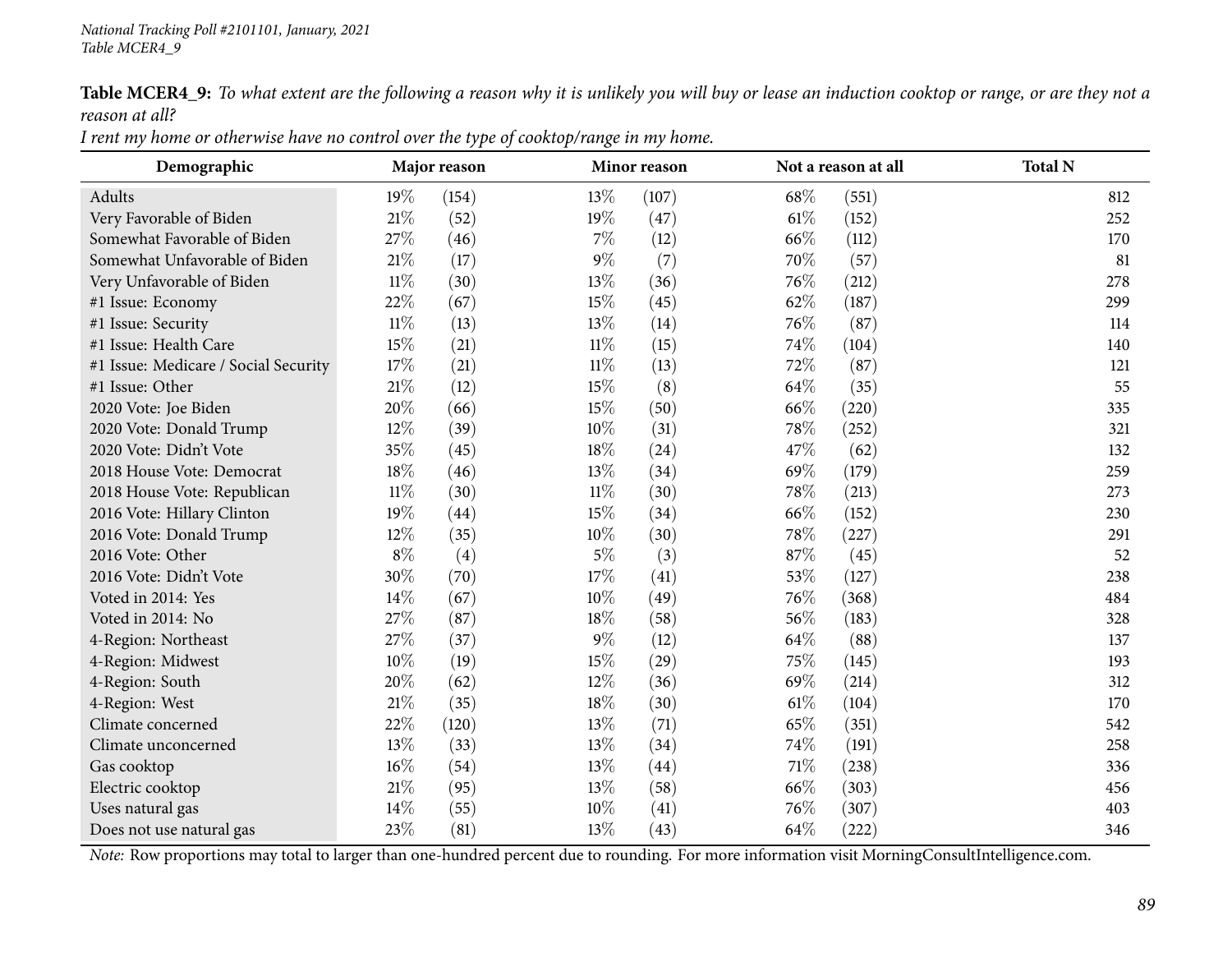Table MCER4\_10: To what extent are the following a reason why it is unlikely you will buy or lease an induction cooktop or range, or are they not a *reason at all?*

*<sup>I</sup> prefer an electric cooktop/range over an induction or gas one.*

| Demographic              | Major reason<br>Minor reason |                    |        | Not a reason at all | <b>Total N</b> |       |     |
|--------------------------|------------------------------|--------------------|--------|---------------------|----------------|-------|-----|
| Adults                   | 35%                          | (287)              | 22%    | (178)               | 43%            | (346) | 812 |
| Gender: Male             | 33%                          | (130)              | 28%    | (111)               | 40%            | (158) | 399 |
| Gender: Female           | 38%                          | (157)              | 16%    | (68)                | 46%            | (188) | 413 |
| Age: 18-34               | 33%                          | (60)               | 37%    | (66)                | 30%            | (55)  | 181 |
| Age: 35-44               | 36%                          | (46)               | 25%    | (31)                | 39%            | (50)  | 127 |
| Age: 45-64               | 28\%                         | (85)               | $21\%$ | (64)                | 51%            | (154) | 303 |
| Age: 65+                 | 48%                          | (96)               | $9\%$  | (18)                | 43%            | (87)  | 201 |
| GenZers: 1997-2012       | 34%                          | (33)               | 40%    | (39)                | 26%            | (25)  | 97  |
| Millennials: 1981-1996   | 38%                          | (64)               | 25%    | (42)                | 37%            | (62)  | 168 |
| GenXers: 1965-1980       | 24\%                         | (50)               | $31\%$ | (63)                | 45\%           | (92)  | 205 |
| Baby Boomers: 1946-1964  | 38%                          | (114)              | 10%    | (30)                | 52%            | (156) | 301 |
| PID: Dem (no lean)       | 34%                          | (98)               | 26%    | (76)                | 39%            | (113) | 286 |
| PID: Ind (no lean)       | 33%                          | (73)               | 16%    | (35)                | $51\%$         | (113) | 221 |
| PID: Rep (no lean)       | 38\%                         | (116)              | 22%    | (68)                | 39%            | (120) | 305 |
| PID/Gender: Dem Men      | 32%                          | (40)               | 35%    | (45)                | 33%            | (42)  | 127 |
| PID/Gender: Dem Women    | 36%                          | (58)               | 19%    | (31)                | 45%            | (71)  | 159 |
| PID/Gender: Ind Men      | 30%                          | (33)               | 18%    | (19)                | 53%            | (58)  | 110 |
| PID/Gender: Ind Women    | 36%                          | (40)               | 14\%   | (15)                | 50%            | (55)  | 110 |
| PID/Gender: Rep Men      | 36%                          | (57)               | 29%    | (46)                | 36%            | (58)  | 161 |
| PID/Gender: Rep Women    | 41\%                         | (59)               | 15%    | (22)                | 43%            | (62)  | 143 |
| Ideo: Liberal (1-3)      | 33%                          | (70)               | 27%    | (57)                | 40%            | (86)  | 214 |
| Ideo: Moderate (4)       | 38%                          | (83)               | 24\%   | (52)                | 38%            | (81)  | 215 |
| Ideo: Conservative (5-7) | 38%                          | (119)              | 16%    | (52)                | 46%            | (146) | 316 |
| Educ: < College          | 36%                          | (203)              | 22\%   | (126)               | 41%            | (230) | 559 |
| Educ: Bachelors degree   | 33%                          | (53)               | 20%    | (33)                | 47\%           | (77)  | 163 |
| Educ: Post-grad          | 34%                          | (31)               | 22%    | (20)                | 43%            | (39)  | 90  |
| Income: Under 50k        | 35%                          | (155)              | 24%    | (105)               | 41\%           | (180) | 440 |
| Income: 50k-100k         | 39%                          | (97)               | 22%    | (56)                | 39%            | (98)  | 251 |
| Income: 100k+            | 29%                          | (35)               | 14\%   | (18)                | 56%            | (68)  | 121 |
| Ethnicity: White         | 36\%                         | (237)              | 20%    | (128)               | 44%            | (289) | 654 |
| Ethnicity: Hispanic      | 17%                          | $\left( 20\right)$ | 44\%   | (50)                | 38%            | (43)  | 113 |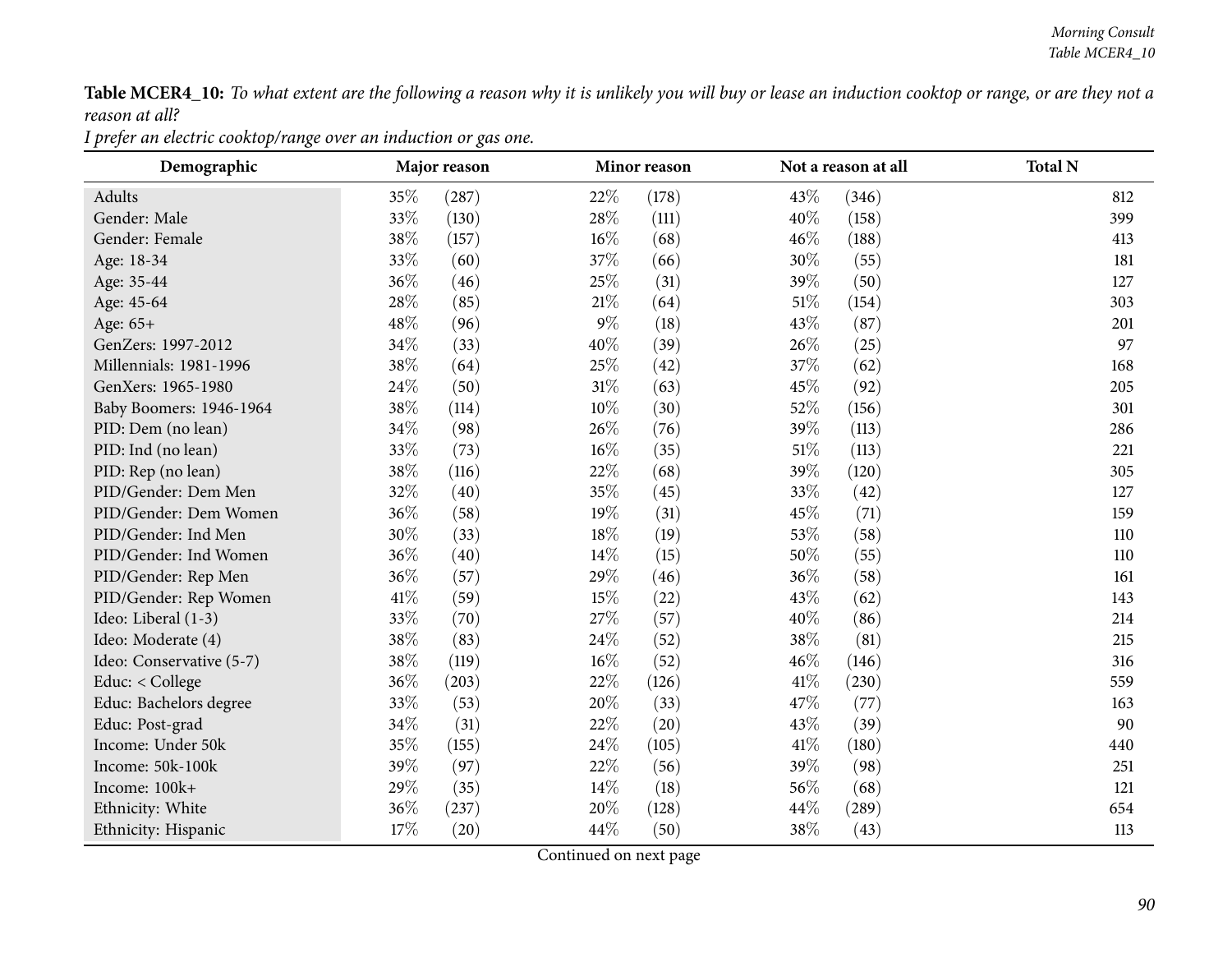Table MCER4\_10: To what extent are the following a reason why it is unlikely you will buy or lease an induction cooktop or range, or are they not a *reason at all?*

*<sup>I</sup> prefer an electric cooktop/range over an induction or gas one.*

| Demographic                          | Major reason |       | Minor reason | Not a reason at all | <b>Total N</b> |       |     |
|--------------------------------------|--------------|-------|--------------|---------------------|----------------|-------|-----|
| Adults                               | 35%          | (287) | 22%          | (178)               | 43%            | (346) | 812 |
| Ethnicity: Black                     | 36%          | (32)  | 33%          | (29)                | 32%            | (29)  | 90  |
| Ethnicity: Other                     | 27%          | (19)  | $31\%$       | (21)                | 42%            | (29)  | 68  |
| All Christian                        | 37%          | (158) | 19%          | (80)                | 44%            | (188) | 427 |
| Agnostic/Nothing in particular       | 35%          | (60)  | 18%          | (31)                | 47%            | (79)  | 169 |
| Something Else                       | 33%          | (51)  | 30%          | (45)                | 36%            | (55)  | 151 |
| Religious Non-Protestant/Catholic    | 33%          | (18)  | 40%          | (22)                | 26%            | (14)  | 54  |
| Evangelical                          | 42%          | (110) | 20%          | (51)                | 38%            | (99)  | 259 |
| Non-Evangelical                      | 30%          | (91)  | 22%          | (67)                | 47%            | (143) | 301 |
| Community: Urban                     | 35%          | (65)  | 25\%         | (45)                | 40%            | (74)  | 184 |
| Community: Suburban                  | 33%          | (131) | 22%          | (86)                | 45%            | (176) | 393 |
| Community: Rural                     | 39%          | (91)  | 20%          | (47)                | 41\%           | (96)  | 234 |
| Employ: Private Sector               | 29%          | (68)  | 26%          | (62)                | 44%            | (103) | 233 |
| <b>Employ: Government</b>            | 39%          | (22)  | 18%          | (10)                | 43%            | (24)  | 56  |
| Employ: Self-Employed                | 31%          | (19)  | 24\%         | (15)                | 45%            | (27)  | 61  |
| Employ: Homemaker                    | 35%          | (17)  | 24\%         | (12)                | 42%            | (21)  | 50  |
| Employ: Retired                      | 46%          | (107) | $9\%$        | (22)                | 44%            | (102) | 231 |
| Employ: Unemployed                   | 30%          | (32)  | 29%          | (31)                | 40%            | (43)  | 107 |
| Employ: Other                        | 29%          | (15)  | 33%          | (17)                | 37%            | (19)  | 52  |
| Military HH: Yes                     | 37%          | (59)  | 22%          | (35)                | 41%            | (65)  | 159 |
| Military HH: No                      | 35%          | (229) | 22\%         | (143)               | 43%            | (281) | 653 |
| RD/WT: Right Direction               | 31%          | (94)  | 26%          | (80)                | 43%            | (130) | 304 |
| RD/WT: Wrong Track                   | 38%          | (193) | 19%          | (98)                | 42%            | (216) | 507 |
| Biden Job Approve                    | 33%          | (143) | 27%          | (119)               | 40%            | (173) | 436 |
| Biden Job Disapprove                 | 41\%         | (134) | 15%          | (49)                | 44\%           | (145) | 328 |
| <b>Biden Job Strongly Approve</b>    | 35%          | (84)  | 26%          | (63)                | 39%            | (96)  | 243 |
| Biden Job Somewhat Approve           | 31%          | (59)  | 29%          | (56)                | 40%            | (77)  | 193 |
| Biden Job Somewhat Disapprove        | 39%          | (29)  | 20%          | (15)                | 41\%           | (31)  | 76  |
| <b>Biden Job Strongly Disapprove</b> | 42%          | (105) | 13%          | (33)                | 45%            | (114) | 252 |
| Favorable of Biden                   | 34%          | (142) | 26%          | (111)               | 40%            | (169) | 421 |
| Unfavorable of Biden                 | 38%          | (138) | 17%          | (60)                | 45%            | (160) | 359 |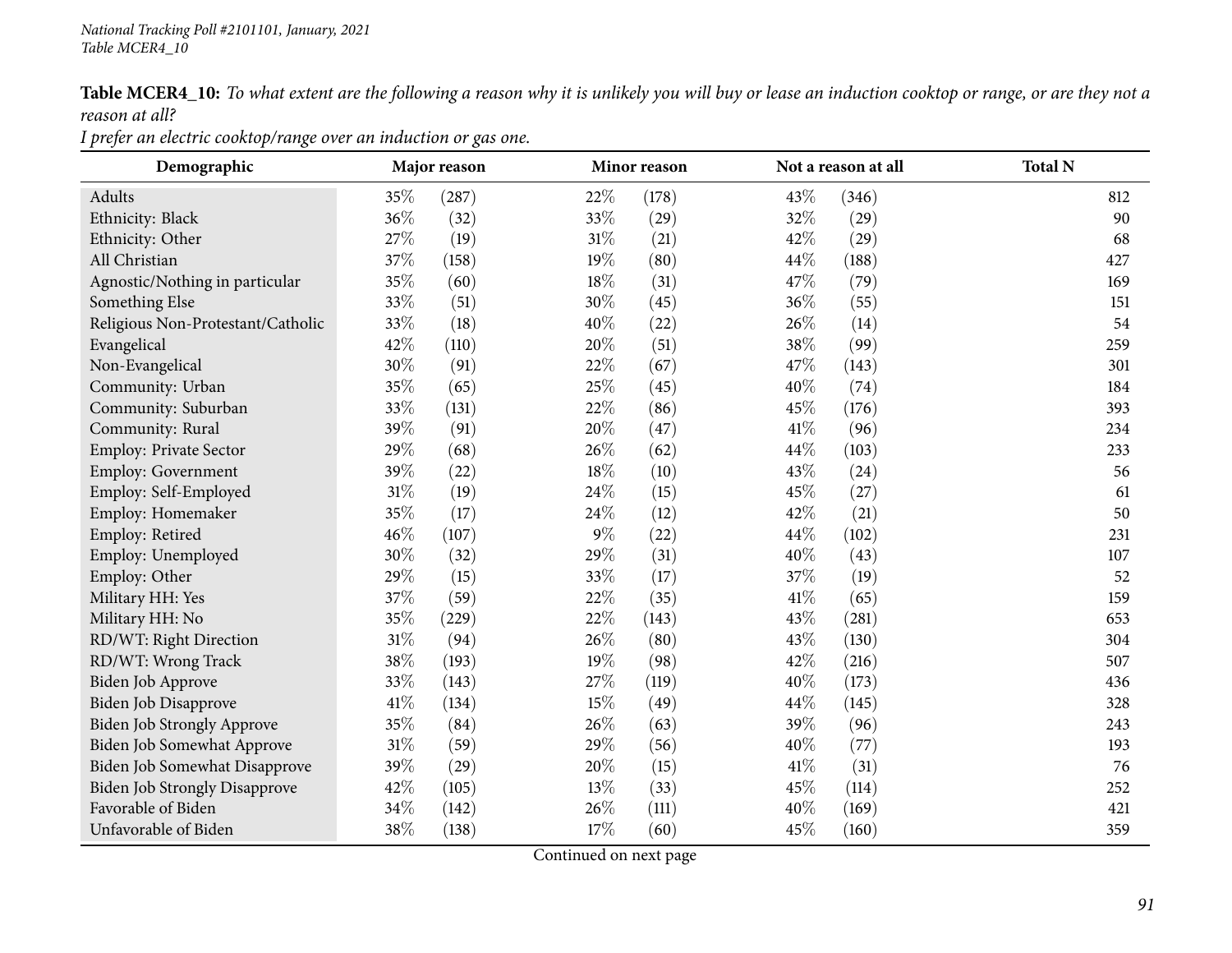Table MCER4\_10: To what extent are the following a reason why it is unlikely you will buy or lease an induction cooktop or range, or are they not a *reason at all?*

*<sup>I</sup> prefer an electric cooktop/range over an induction or gas one.*

| Demographic                          |        | Major reason |        | Minor reason |        | Not a reason at all | <b>Total N</b> |
|--------------------------------------|--------|--------------|--------|--------------|--------|---------------------|----------------|
| Adults                               | $35\%$ | (287)        | 22\%   | (178)        | 43%    | (346)               | 812            |
| Very Favorable of Biden              | 36%    | (90)         | 26%    | (66)         | 38%    | (96)                | 252            |
| Somewhat Favorable of Biden          | $31\%$ | (52)         | 27%    | (46)         | 43%    | (72)                | 170            |
| Somewhat Unfavorable of Biden        | 26\%   | (21)         | 23\%   | (18)         | $51\%$ | (41)                | 81             |
| Very Unfavorable of Biden            | 42%    | (117)        | 15%    | (42)         | 43\%   | (119)               | 278            |
| #1 Issue: Economy                    | 37%    | (110)        | 24%    | (72)         | 39%    | (117)               | 299            |
| #1 Issue: Security                   | 41%    | (47)         | 22%    | (25)         | 37%    | (42)                | 114            |
| #1 Issue: Health Care                | 30%    | (42)         | 25%    | (34)         | 46%    | (64)                | 140            |
| #1 Issue: Medicare / Social Security | 43%    | (52)         | 13%    | (15)         | 44%    | (53)                | 121            |
| #1 Issue: Other                      | 15%    | (8)          | 24\%   | (13)         | 60%    | (33)                | 55             |
| 2020 Vote: Joe Biden                 | 34%    | (115)        | 23\%   | (77)         | 43\%   | (143)               | 335            |
| 2020 Vote: Donald Trump              | 38\%   | (122)        | 18%    | (57)         | 44%    | (142)               | 321            |
| 2020 Vote: Didn't Vote               | 32%    | (42)         | 32%    | (42)         | 36%    | (47)                | 132            |
| 2018 House Vote: Democrat            | 31%    | (80)         | 20%    | (53)         | 49%    | (127)               | 259            |
| 2018 House Vote: Republican          | 40%    | (108)        | 18%    | (50)         | 42%    | (115)               | 273            |
| 2016 Vote: Hillary Clinton           | 35%    | (81)         | 22%    | (52)         | 42%    | (98)                | 230            |
| 2016 Vote: Donald Trump              | 42%    | (121)        | $14\%$ | (40)         | 45%    | (130)               | 291            |
| 2016 Vote: Other                     | $16\%$ | (8)          | 14%    | (7)          | 70%    | (36)                | 52             |
| 2016 Vote: Didn't Vote               | 32%    | (77)         | 33%    | (79)         | 34%    | (82)                | 238            |
| Voted in 2014: Yes                   | 36%    | (176)        | 18%    | (85)         | 46\%   | (223)               | 484            |
| Voted in 2014: No                    | 34%    | (112)        | 29%    | (94)         | 37%    | (122)               | 328            |
| 4-Region: Northeast                  | 31%    | (42)         | 20%    | (27)         | 50%    | (68)                | 137            |
| 4-Region: Midwest                    | 37%    | (71)         | 19%    | (37)         | 44\%   | (85)                | 193            |
| 4-Region: South                      | 41%    | (127)        | $21\%$ | (65)         | 39%    | (121)               | 312            |
| 4-Region: West                       | 28%    | (47)         | 30%    | (50)         | 43\%   | (72)                | 170            |
| Climate concerned                    | 35%    | (190)        | 22\%   | (121)        | 43%    | (231)               | 542            |
| Climate unconcerned                  | 36%    | (92)         | $21\%$ | (55)         | 43%    | (112)               | 258            |
| Gas cooktop                          | 13%    | (43)         | $23\%$ | (78)         | $64\%$ | (214)               | 336            |
| Electric cooktop                     | 52%    | (239)        | 20%    | (92)         | 27\%   | (125)               | 456            |
| Uses natural gas                     | 27%    | (108)        | 24\%   | (95)         | 49%    | (199)               | 403            |
| Does not use natural gas             | 47\%   | (164)        | 17%    | (58)         | 36%    | (124)               | 346            |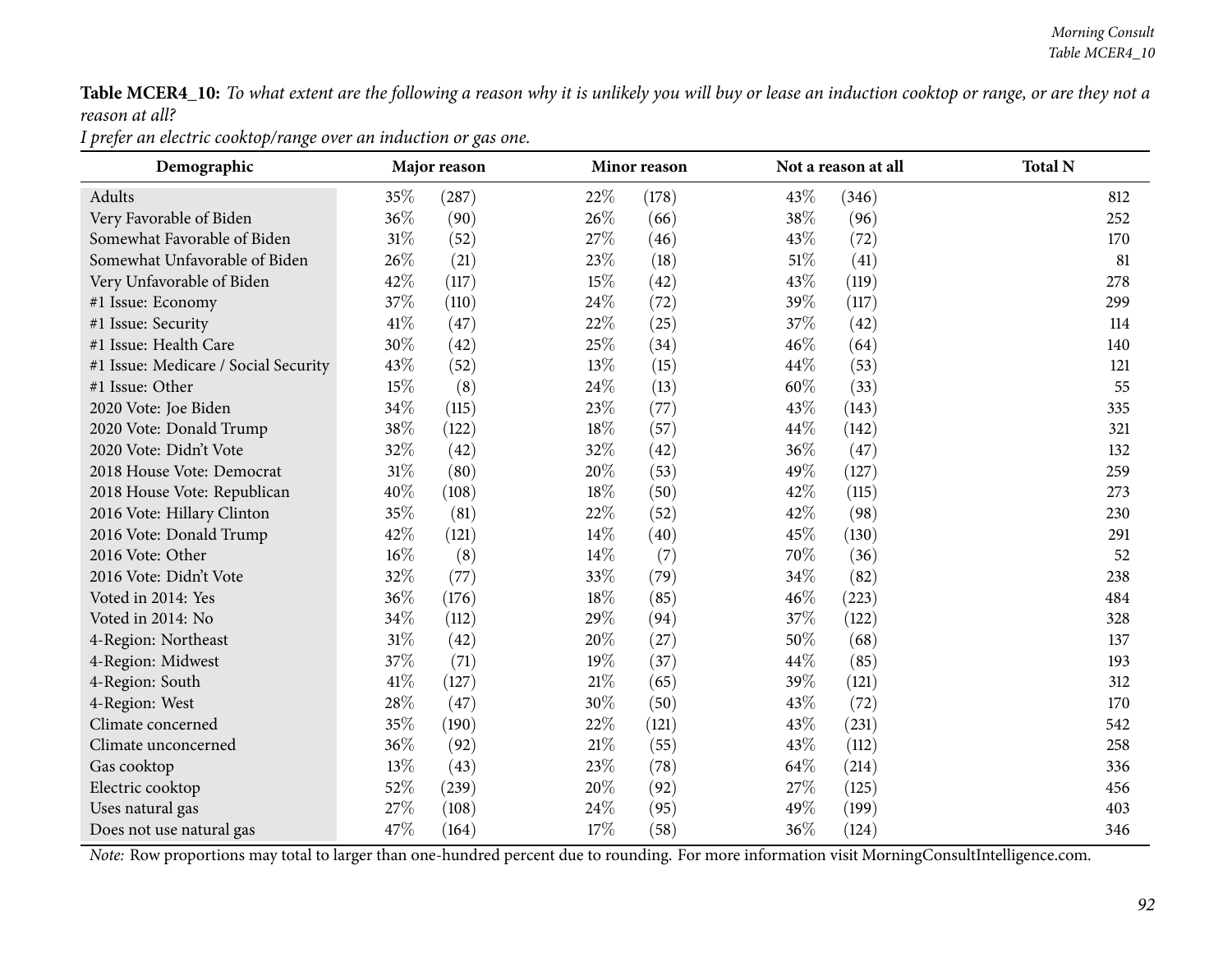|                          |        | Yes, definitely |        |               |        | No, probably |        | No, definitely |        | Don't know / |                |
|--------------------------|--------|-----------------|--------|---------------|--------|--------------|--------|----------------|--------|--------------|----------------|
| Demographic              |        | support         |        | Yes, probably |        | not          |        | not support    |        | No opinion   | <b>Total N</b> |
| <b>Adults</b>            | 18%    | (392)           | 26%    | (563)         | 18%    | (394)        | 19%    | (415)          | 20%    | (434)        | 2200           |
| Gender: Male             | 20%    | (208)           | 27%    | (291)         | 18%    | (187)        | 22%    | (230)          | 14%    | (146)        | 1062           |
| Gender: Female           | 16%    | (185)           | 24\%   | (273)         | 18%    | (207)        | 16%    | (185)          | 25%    | (288)        | 1138           |
| Age: 18-34               | 28%    | (186)           | 29%    | (192)         | 12%    | (80)         | $8\%$  | (55)           | 22%    | (143)        | 655            |
| Age: 35-44               | 25%    | (90)            | 32%    | (114)         | 12%    | (43)         | $11\%$ | (41)           | 19%    | (68)         | 358            |
| Age: 45-64               | $11\%$ | (79)            | 23%    | (176)         | 24%    | (178)        | 25%    | (185)          | 18%    | (133)        | 751            |
| Age: 65+                 | $8\%$  | (37)            | 19%    | (81)          | 21%    | (93)         | 31%    | (134)          | 21\%   | (91)         | 436            |
| GenZers: 1997-2012       | 30%    | (103)           | 27\%   | (93)          | 10%    | (35)         | $8\%$  | (28)           | 25%    | (85)         | 344            |
| Millennials: 1981-1996   | 28%    | (152)           | $31\%$ | (166)         | 13%    | (73)         | 9%     | (49)           | 18%    | (99)         | 539            |
| GenXers: 1965-1980       | 14%    | (74)            | 30%    | (165)         | 21\%   | (114)        | 19%    | (104)          | 16%    | (89)         | 547            |
| Baby Boomers: 1946-1964  | $8\%$  | (53)            | 18%    | (124)         | 22%    | (155)        | 31%    | (215)          | 21%    | (143)        | 690            |
| PID: Dem (no lean)       | 28%    | (232)           | 33%    | (280)         | $11\%$ | (96)         | 7%     | (62)           | 20%    | (171)        | 840            |
| PID: Ind (no lean)       | 13%    | (87)            | 27\%   | (180)         | 18%    | (123)        | 19%    | (129)          | 23%    | (159)        | 679            |
| PID: Rep (no lean)       | $11\%$ | (74)            | $15\%$ | (103)         | 26%    | (176)        | 33%    | (224)          | 15%    | (104)        | 681            |
| PID/Gender: Dem Men      | 29%    | (119)           | 36%    | (146)         | 13%    | (52)         | $6\%$  | (26)           | 15%    | (62)         | 405            |
| PID/Gender: Dem Women    | 26%    | (112)           | 31%    | (133)         | 10%    | (44)         | $8\%$  | (36)           | 25%    | (109)        | 435            |
| PID/Gender: Ind Men      | 13%    | (41)            | 26%    | (82)          | 19%    | (61)         | 25%    | (78)           | 17%    | (55)         | 317            |
| PID/Gender: Ind Women    | 13%    | (46)            | 27\%   | (98)          | 17%    | (62)         | 14%    | (51)           | 29%    | (105)        | 362            |
| PID/Gender: Rep Men      | 14%    | (47)            | $18\%$ | (62)          | 22%    | (74)         | 37%    | (127)          | $9\%$  | (29)         | 339            |
| PID/Gender: Rep Women    | $8\%$  | (26)            | $12\%$ | (41)          | 30%    | (102)        | 29%    | (98)           | 22%    | (75)         | 342            |
| Ideo: Liberal (1-3)      | 31%    | (198)           | 36%    | (231)         | $11\%$ | (70)         | $6\%$  | (39)           | 16%    | (106)        | 644            |
| Ideo: Moderate (4)       | 17%    | (102)           | 26%    | (153)         | 20%    | (121)        | 14%    | (82)           | 23%    | (135)        | 593            |
| Ideo: Conservative (5-7) | $9\%$  | (67)            | 17%    | (123)         | 25%    | (182)        | 37%    | (267)          | $11\%$ | (80)         | 720            |
| Educ: $<$ College        | 16%    | (246)           | 24\%   | (356)         | 19%    | (281)        | 19%    | (286)          | 23%    | (343)        | 1512           |
| Educ: Bachelors degree   | 19%    | (84)            | 30%    | (135)         | 17%    | (76)         | 20%    | (89)           | 14%    | (60)         | 444            |
| Educ: Post-grad          | 26%    | (63)            | 30%    | (73)          | 15%    | (37)         | 16%    | (40)           | 13%    | (31)         | 244            |
| Income: Under 50k        | 17%    | (199)           | 25%    | (294)         | 17%    | (206)        | 17%    | (198)          | 24%    | (287)        | 1185           |
| Income: 50k-100k         | 18%    | (123)           | $26\%$ | (178)         | $18\%$ | (126)        | 21\%   | (141)          | 17%    | (116)        | 683            |
| Income: 100k+            | 21\%   | (71)            | 27\%   | (91)          | 19%    | (62)         | 23%    | (76)           | 10%    | (32)         | 333            |
| Ethnicity: White         | 16%    | (278)           | 24%    | (418)         | 19%    | (332)        | 22%    | (373)          | 19%    | (321)        | 1722           |
| Ethnicity: Hispanic      | 25%    | (89)            | 32%    | (112)         | 13%    | (44)         | 10%    | (34)           | 20%    | (71)         | 349            |

Table MCER5: Some cities and towns in the United States have passed or are considering legislation to ban the use of natural gas in new construction, largely to limit their carbon emissions. Is this something you would support in your own community?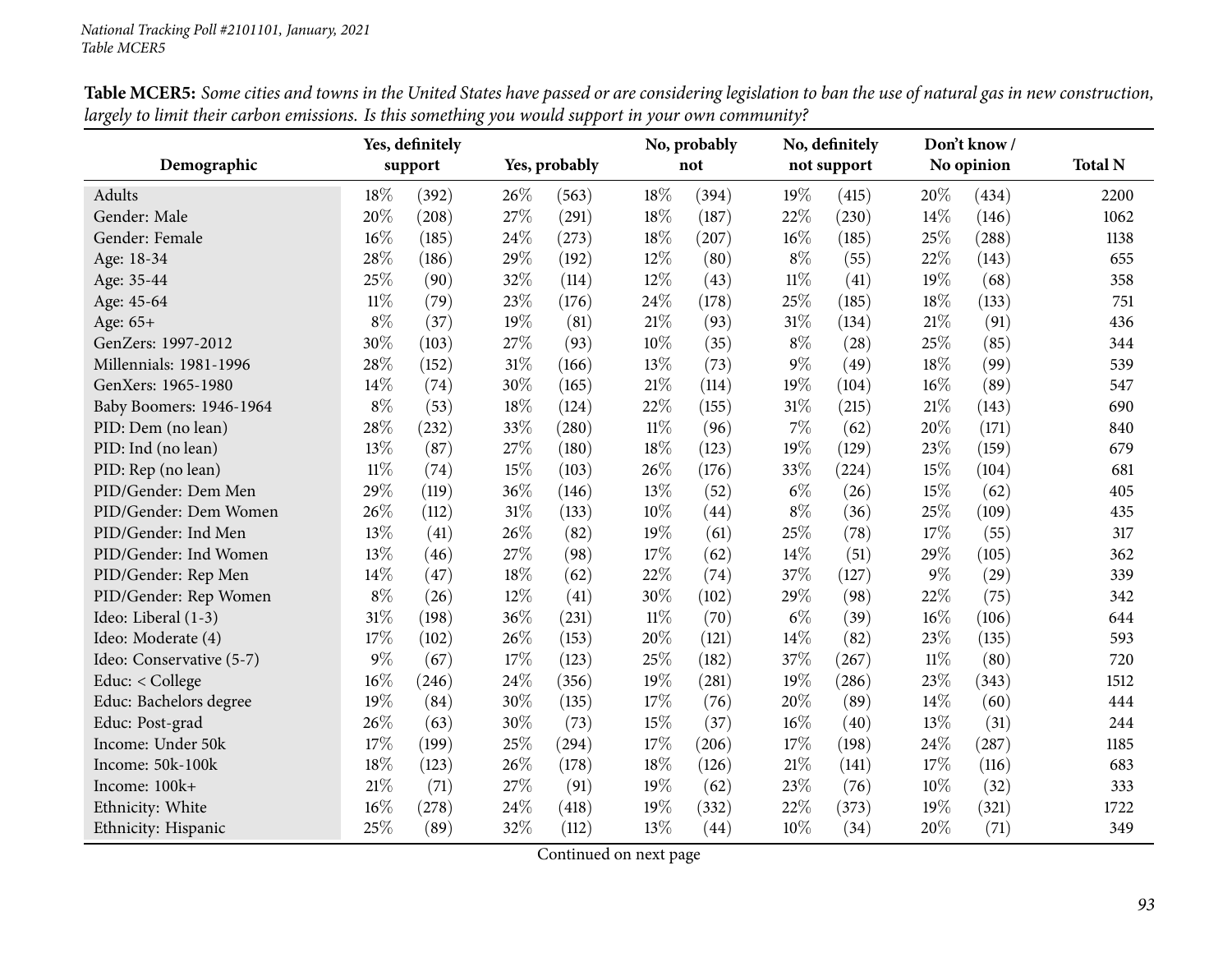Table MCER5: Some cities and towns in the United States have passed or are considering legislation to ban the use of natural gas in new construction, largely to limit their carbon emissions. Is this something you would support in your own community?

|                                   |       | Yes, definitely |        |               |        | No, probably |        | No, definitely |       | Don't know / |                |
|-----------------------------------|-------|-----------------|--------|---------------|--------|--------------|--------|----------------|-------|--------------|----------------|
| Demographic                       |       | support         |        | Yes, probably |        | not          |        | not support    |       | No opinion   | <b>Total N</b> |
| Adults                            | 18%   | (392)           | 26\%   | (563)         | 18%    | (394)        | 19%    | (415)          | 20%   | (434)        | 2200           |
| Ethnicity: Black                  | 27%   | (75)            | $31\%$ | (85)          | $9\%$  | (25)         | $8\%$  | (21)           | 25%   | (69)         | 274            |
| Ethnicity: Other                  | 20%   | (40)            | 30%    | (60)          | 18%    | (37)         | $11\%$ | (22)           | 22%   | (44)         | 204            |
| All Christian                     | 15%   | (160)           | 23%    | (243)         | 19%    | (197)        | 25%    | (268)          | 18%   | (189)        | 1057           |
| All Non-Christian                 | 30%   | (35)            | 40%    | (47)          | 16%    | (18)         | $5\%$  | (6)            | $9\%$ | (10)         | 117            |
| Atheist                           | 23%   | (23)            | 36%    | (37)          | 16%    | (17)         | $4\%$  | (4)            | 20%   | (21)         | 101            |
| Agnostic/Nothing in particular    | 20%   | (106)           | 24\%   | (124)         | 15%    | (80)         | 15%    | (79)           | 25%   | (133)        | 521            |
| Something Else                    | 17%   | (69)            | 28\%   | (113)         | $20\%$ | (82)         | 14%    | (58)           | 20%   | (82)         | 404            |
| Religious Non-Protestant/Catholic | 27%   | (40)            | $36\%$ | (52)          | 18%    | (26)         | $11\%$ | (17)           | $8\%$ | (12)         | 147            |
| Evangelical                       | 20%   | (129)           | 24\%   | (154)         | 18%    | (117)        | 22%    | (146)          | 16%   | (102)        | 649            |
| Non-Evangelical                   | 12%   | (90)            | 25%    | (191)         | 20%    | (152)        | 22%    | (169)          | 22%   | (167)        | 770            |
| Community: Urban                  | 29%   | (194)           | 32%    | (214)         | 12%    | (81)         | 10%    | (63)           | 17%   | (110)        | 662            |
| Community: Suburban               | 12%   | (119)           | 24%    | (235)         | 20%    | (194)        | 23%    | (221)          | 21%   | (199)        | 968            |
| Community: Rural                  | 14%   | (80)            | 20%    | (115)         | 21%    | (119)        | 23%    | (131)          | 22%   | (126)        | 570            |
| Employ: Private Sector            | 18%   | (121)           | $31\%$ | (207)         | 19%    | (123)        | 17%    | (114)          | 15%   | (99)         | 664            |
| Employ: Government                | 23%   | (32)            | 23\%   | (32)          | $18\%$ | (25)         | 18%    | (26)           | 19%   | (27)         | 143            |
| Employ: Self-Employed             | 22%   | (43)            | 26%    | (50)          | 20%    | (38)         | 19%    | (37)           | 12%   | (24)         | 193            |
| Employ: Homemaker                 | 15%   | (19)            | 27%    | (34)          | 10%    | (13)         | 21\%   | (27)           | 26%   | (32)         | 125            |
| Employ: Student                   | 34%   | (37)            | 28\%   | (31)          | $9\%$  | (10)         | 10%    | (11)           | 19%   | (21)         | 109            |
| Employ: Retired                   | 10%   | (49)            | $21\%$ | (100)         | 20%    | (92)         | 28%    | (132)          | 20%   | (96)         | 469            |
| Employ: Unemployed                | 19%   | (62)            | 22%    | (72)          | 18%    | (62)         | 12%    | (39)           | 30%   | (99)         | 334            |
| Employ: Other                     | 18%   | (29)            | 22%    | (35)          | 19%    | (31)         | 18%    | (30)           | 23%   | (38)         | 164            |
| Military HH: Yes                  | 19%   | (68)            | 20%    | (73)          | 24%    | (87)         | 21%    | (77)           | 16%   | (57)         | 362            |
| Military HH: No                   | 18%   | (324)           | 27%    | (490)         | 17%    | (307)        | 18%    | (339)          | 21%   | (378)        | 1838           |
| RD/WT: Right Direction            | 27%   | (244)           | 32%    | (293)         | 13%    | (115)        | 10%    | (88)           | 19%   | (175)        | 915            |
| RD/WT: Wrong Track                | 12%   | (149)           | $21\%$ | (270)         | 22%    | (279)        | 25%    | (327)          | 20%   | (259)        | 1285           |
| Biden Job Approve                 | 26%   | (332)           | 33%    | (419)         | 14%    | (175)        | $8\%$  | (107)          | 18%   | (228)        | 1260           |
| <b>Biden Job Disapprove</b>       | $6\%$ | (44)            | 15%    | (107)         | 24%    | (175)        | $40\%$ | (288)          | 15%   | (111)        | 725            |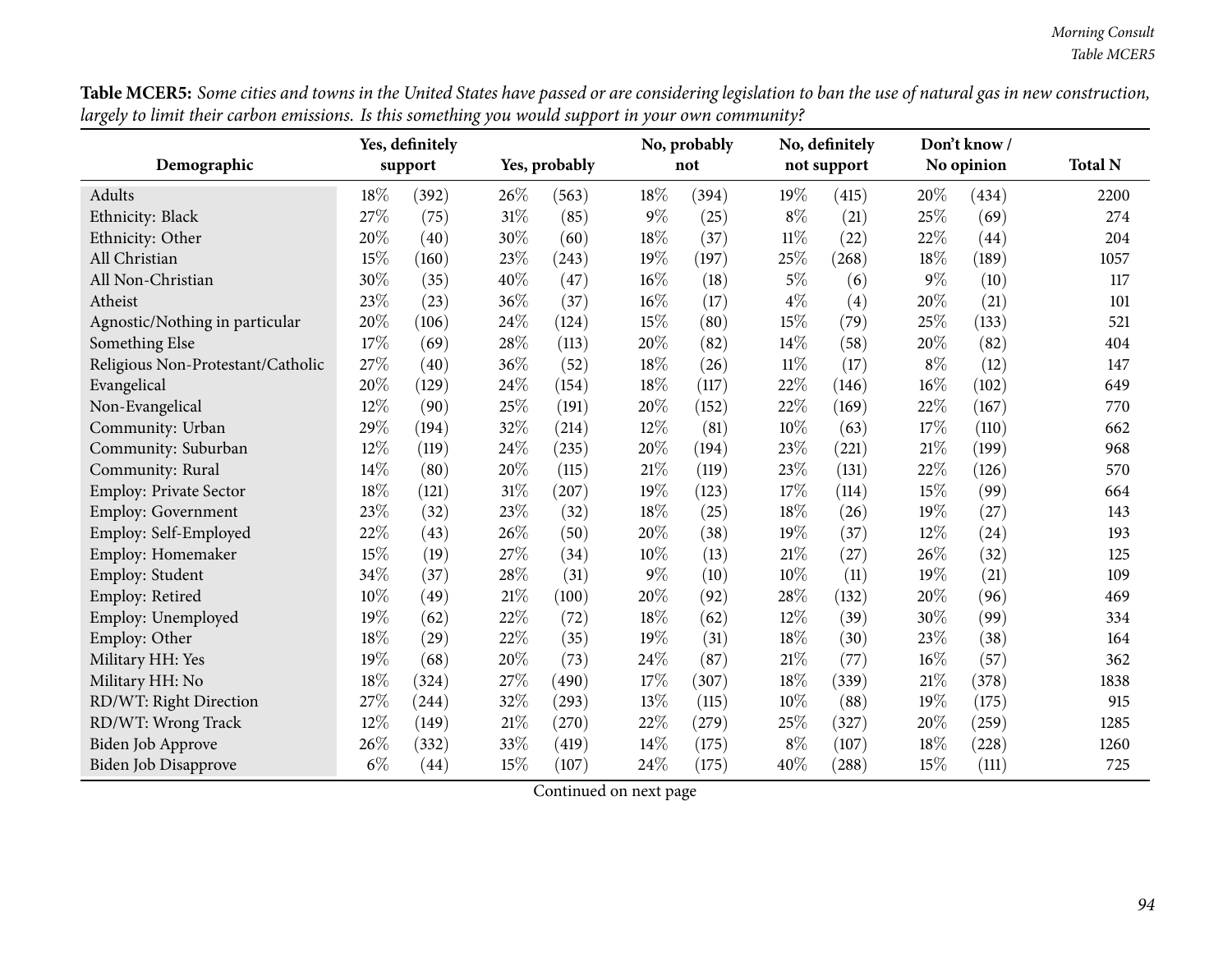|                                      | Yes, definitely |         |        |               | No, probably |       | No, definitely |             | Don't know / |            |                |
|--------------------------------------|-----------------|---------|--------|---------------|--------------|-------|----------------|-------------|--------------|------------|----------------|
| Demographic                          |                 | support |        | Yes, probably |              | not   |                | not support |              | No opinion | <b>Total N</b> |
| Adults                               | 18%             | (392)   | 26\%   | (563)         | 18%          | (394) | 19%            | (415)       | 20%          | (434)      | 2200           |
| Biden Job Strongly Approve           | 34\%            | (250)   | $31\%$ | (231)         | 10%          | (72)  | $8\%$          | (62)        | 18%          | (131)      | 746            |
| Biden Job Somewhat Approve           | 16%             | (82)    | 37%    | (188)         | 20%          | (103) | 9%             | (45)        | 19%          | (97)       | 515            |
| Biden Job Somewhat Disapprove        | $7\%$           | (14)    | 25%    | (46)          | 31%          | (58)  | 19%            | (37)        | 18%          | (34)       | 189            |
| <b>Biden Job Strongly Disapprove</b> | $6\%$           | (31)    | $11\%$ | (61)          | 22%          | (117) | 47%            | (251)       | 14%          | (77)       | 536            |
| Favorable of Biden                   | 25%             | (310)   | 34\%   | (428)         | 14%          | (176) | $9\%$          | (111)       | 18%          | (229)      | 1254           |
| Unfavorable of Biden                 | $8\%$           | (65)    | 14\%   | (114)         | 25%          | (207) | 36%            | (292)       | 17%          | (140)      | 816            |
| Very Favorable of Biden              | 29%             | (211)   | 33%    | (240)         | $11\%$       | (81)  | $8\%$          | (62)        | 19%          | (140)      | 734            |
| Somewhat Favorable of Biden          | 19%             | (99)    | 36%    | (187)         | 18%          | (95)  | 10%            | (50)        | 17%          | (88)       | 519            |
| Somewhat Unfavorable of Biden        | 10%             | (23)    | 21%    | (48)          | 31%          | (71)  | 15%            | (35)        | 23%          | (54)       | 231            |
| Very Unfavorable of Biden            | 7%              | (42)    | $11\%$ | (66)          | 23%          | (136) | 44%            | (256)       | 15%          | (86)       | 586            |
| #1 Issue: Economy                    | 15%             | (126)   | 25%    | (213)         | 18%          | (154) | 22%            | (189)       | 19%          | (163)      | 845            |
| #1 Issue: Security                   | 14%             | (36)    | $16\%$ | (43)          | 20%          | (51)  | 33%            | (86)        | 17%          | (46)       | 262            |
| #1 Issue: Health Care                | 22%             | (86)    | 33%    | (129)         | 15%          | (59)  | 10%            | (38)        | 19%          | (73)       | 386            |
| #1 Issue: Medicare / Social Security | 15%             | (38)    | 22%    | (56)          | 24%          | (62)  | 19%            | (49)        | 20%          | (52)       | 257            |
| #1 Issue: Women's Issues             | 22%             | (24)    | 29%    | (32)          | 20%          | (22)  | $9\%$          | (10)        | 21%          | (23)       | 111            |
| #1 Issue: Education                  | 28%             | (28)    | 36%    | (36)          | 18%          | (18)  | $3\%$          | (3)         | 15%          | (15)       | 99             |
| #1 Issue: Energy                     | 49%             | (35)    | 23%    | (17)          | $8\%$        | (6)   | 12%            | (9)         | $8\%$        | (5)        | 72             |
| #1 Issue: Other                      | $11\%$          | (19)    | 23%    | (38)          | 13%          | (23)  | 19%            | (32)        | 34%          | (57)       | 169            |
| 2020 Vote: Joe Biden                 | 25%             | (244)   | 34%    | (326)         | 14%          | (132) | 9%             | (83)        | 19%          | (187)      | 972            |
| 2020 Vote: Donald Trump              | $8\%$           | (61)    | $15\%$ | (107)         | 24%          | (176) | 38%            | (272)       | 15%          | (106)      | 721            |
| 2020 Vote: Other                     | 20%             | (13)    | 26%    | (17)          | 18%          | (12)  | 21\%           | (14)        | 15%          | (10)       | 67             |
| 2020 Vote: Didn't Vote               | 17%             | (75)    | 26%    | (113)         | 17%          | (75)  | $11\%$         | (46)        | 30%          | (131)      | 439            |
| 2018 House Vote: Democrat            | 26%             | (191)   | $31\%$ | (229)         | 13%          | (94)  | 12%            | (86)        | 18%          | (133)      | 732            |
| 2018 House Vote: Republican          | 9%              | (58)    | $16\%$ | (97)          | 24%          | (145) | 38%            | (235)       | 13\%         | (79)       | 614            |
| 2018 House Vote: Someone else        | $8\%$           | (5)     | 24\%   | (14)          | 20%          | (12)  | 22%            | (13)        | 26%          | (15)       | 60             |
| 2016 Vote: Hillary Clinton           | 25%             | (170)   | 34%    | (230)         | 13%          | (91)  | $11\%$         | (72)        | 17%          | (113)      | 676            |
| 2016 Vote: Donald Trump              | 9%              | (62)    | 15%    | (95)          | 25%          | (162) | 38%            | (245)       | $14\%$       | (88)       | 652            |
| 2016 Vote: Other                     | $8\%$           | (10)    | 24\%   | (30)          | 20%          | (25)  | 23%            | (29)        | 26%          | (32)       | 126            |
| 2016 Vote: Didn't Vote               | 20%             | (151)   | 28%    | (208)         | 16%          | (116) | $9\%$          | (70)        | 27%          | (201)      | 746            |

Table MCER5: Some cities and towns in the United States have passed or are considering legislation to ban the use of natural gas in new construction, largely to limit their carbon emissions. Is this something you would support in your own community?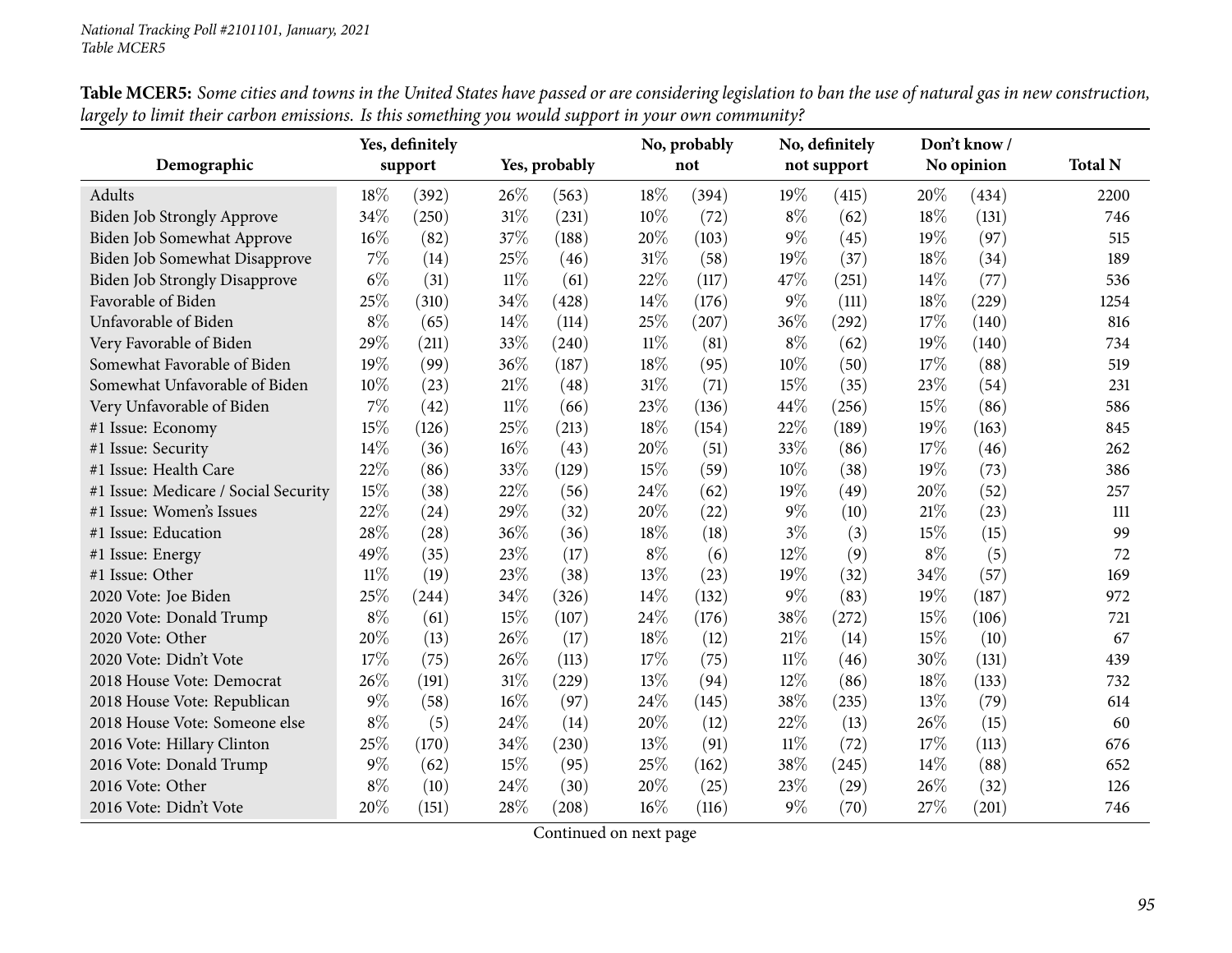Table MCER5: Some cities and towns in the United States have passed or are considering legislation to ban the use of natural gas in new construction, largely to limit their carbon emissions. Is this something you would support in your own community?

|                          | Yes, definitely |            |        |               | No, probably | No, definitely |        | Don't know/ |        |                   |                |
|--------------------------|-----------------|------------|--------|---------------|--------------|----------------|--------|-------------|--------|-------------------|----------------|
| Demographic              |                 | support    |        | Yes, probably |              | not            |        | not support |        | No opinion        | <b>Total N</b> |
| Adults                   | $18\%$          | (392)      | $26\%$ | (563)         | 18%          | (394)          | 19%    | (415)       | 20%    | (434)             | 2200           |
| Voted in 2014: Yes       | 17%             | $^{'}202$  | 24\%   | (294)         | 19%          | (232)          | 25%    | (303)       | 15%    | (187)             | 1219           |
| Voted in 2014: No        | 19%             | (190)      | 27\%   | $^{'}270)$    | $16\%$       | (162)          | $11\%$ | (112)       | 25%    | (247)             | 981            |
| 4-Region: Northeast      | 22%             | (88)       | 25%    | (98)          | $16\%$       | (64)           | 15%    | (61)        | $21\%$ | (83)              | 394            |
| 4-Region: Midwest        | $10\%$          | (47)       | 22\%   | (104)         | 21%          | (99)           | $25\%$ | (115)       | 21%    | (98)              | 462            |
| 4-Region: South          | 17%             | (140)      | 27\%   | (225)         | 17%          | (139)          | 19%    | (156)       | $20\%$ | (164)             | 824            |
| 4-Region: West           | 23%             | (118)      | 26%    | (137)         | 18%          | (92)           | 16%    | (84)        | $17\%$ | (90)              | 520            |
| Climate concerned        | 23\%            | (363)      | 32\%   | (506)         | $16\%$       | (258)          | 10%    | (165)       | 20%    | (315)             | 1607           |
| Climate unconcerned      | 5%              | (28)       | 10\%   | (53)          | 25%          | (132)          | 46\%   | (248)       | $14\%$ | (77)              | 537            |
| Gas cooktop              | 20%             | (185)      | 21%    | (195)         | 20%          | (185)          | 21\%   | (196)       | 17%    | (154)             | 916            |
| Electric cooktop         | $16\%$          | (187)      | 29%    | (338)         | 16%          | (188)          | 18%    | (207)       | 20%    | (233)             | 1153           |
| Induction cooktop        | 22%             | (13)       | 24\%   | (14)          | 25%          | (15)           | $21\%$ | (12)        | $8\%$  | $\left( 5\right)$ | 60             |
| Uses natural gas         | 19%             | $^{'}194)$ | 22%    | (223)         | 22%          | (224)          | 23\%   | (241)       | $14\%$ | (147)             | 1028           |
| Does not use natural gas | 17%             | (154)      | 30%    | $^{'}276)$    | 16%          | (145)          | 18%    | (164)       | 20%    | (184)             | 923            |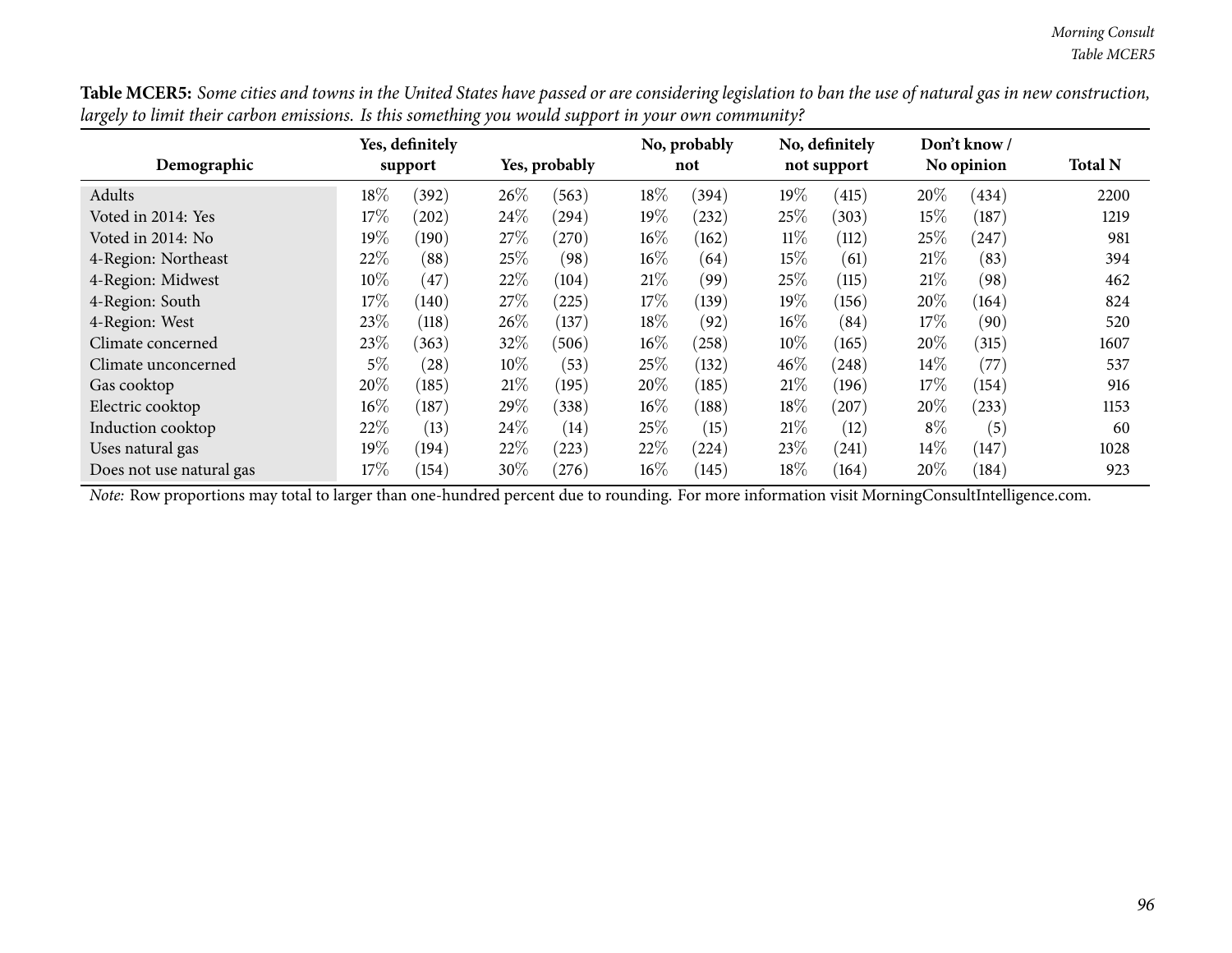#### *National Tracking Poll #2101101, January, <sup>2021</sup> Table MCER6*

## **Table MCER6:** *Do you use natural gas to heat your home?*

| Demographic              |        | Yes    |        | N <sub>o</sub> |        | Don't know | <b>Total N</b> |
|--------------------------|--------|--------|--------|----------------|--------|------------|----------------|
| Adults                   | 47%    | (1028) | 42%    | (923)          | $11\%$ | (249)      | 2200           |
| Gender: Male             | 52%    | (556)  | $41\%$ | (434)          | $7\%$  | (73)       | 1062           |
| Gender: Female           | $41\%$ | (472)  | 43%    | (489)          | $16\%$ | (177)      | 1138           |
| Age: 18-34               | 38%    | (246)  | 35%    | (231)          | 27%    | (178)      | 655            |
| Age: 35-44               | 52%    | (186)  | 40%    | (142)          | $8\%$  | (30)       | 358            |
| Age: 45-64               | 50%    | (373)  | 46%    | (346)          | $4\%$  | (32)       | 751            |
| Age: 65+                 | $51\%$ | (222)  | 47%    | (205)          | $2\%$  | (9)        | 436            |
| GenZers: 1997-2012       | 33%    | (113)  | $31\%$ | (108)          | 36%    | (123)      | 344            |
| Millennials: 1981-1996   | 47%    | (254)  | 39%    | (211)          | 14%    | (74)       | 539            |
| GenXers: 1965-1980       | $50\%$ | (274)  | $44\%$ | (243)          | $6\%$  | (31)       | 547            |
| Baby Boomers: 1946-1964  | $50\%$ | (343)  | $47\%$ | (328)          | $3\%$  | (19)       | 690            |
| PID: Dem (no lean)       | 49%    | (411)  | 39%    | (327)          | $12\%$ | (102)      | 840            |
| PID: Ind (no lean)       | 40%    | (272)  | 44\%   | (296)          | $16\%$ | (111)      | 679            |
| PID: Rep (no lean)       | $51\%$ | (345)  | 44\%   | (300)          | $5\%$  | (36)       | 681            |
| PID/Gender: Dem Men      | 53%    | (215)  | $41\%$ | (166)          | $6\%$  | (24)       | 405            |
| PID/Gender: Dem Women    | 45%    | (196)  | 37%    | (161)          | $18\%$ | (78)       | 435            |
| PID/Gender: Ind Men      | 43%    | (138)  | 43%    | (137)          | 13%    | (42)       | 317            |
| PID/Gender: Ind Women    | $37\%$ | (134)  | 44\%   | (159)          | 19%    | (69)       | 362            |
| PID/Gender: Rep Men      | $60\%$ | (203)  | $38\%$ | (130)          | $2\%$  | (6)        | 339            |
| PID/Gender: Rep Women    | $41\%$ | (142)  | $50\%$ | (170)          | $9\%$  | (30)       | 342            |
| Ideo: Liberal (1-3)      | 47%    | (302)  | $41\%$ | (263)          | 12%    | (79)       | 644            |
| Ideo: Moderate (4)       | 47%    | (277)  | 43%    | (258)          | $10\%$ | (58)       | 593            |
| Ideo: Conservative (5-7) | $51\%$ | (370)  | 44\%   | (315)          | $5\%$  | (35)       | 720            |
| Educ: < College          | 44%    | (660)  | 43%    | (647)          | 14%    | (205)      | 1512           |
| Educ: Bachelors degree   | 50%    | (223)  | 42\%   | (188)          | 7%     | (33)       | 444            |
| Educ: Post-grad          | 59%    | (145)  | $36\%$ | (87)           | $5\%$  | (12)       | 244            |
| Income: Under 50k        | 39%    | (466)  | $46\%$ | (544)          | $15\%$ | (174)      | 1185           |
| Income: 50k-100k         | 52%    | (355)  | $40\%$ | (274)          | $8\%$  | (54)       | 683            |
| Income: 100k+            | $62\%$ | (207)  | 32%    | (105)          | $6\%$  | (21)       | 333            |
| Ethnicity: White         | 48%    | (824)  | 44%    | (750)          | $9\%$  | (148)      | 1722           |
| Ethnicity: Hispanic      | 45%    | (159)  | 30%    | (105)          | 24%    | (85)       | 349            |
| Ethnicity: Black         | 42%    | (114)  | 38%    | (105)          | 20%    | (55)       | 274            |
| Ethnicity: Other         | 44%    | (90)   | 33%    | (67)           | 23%    | (47)       | 204            |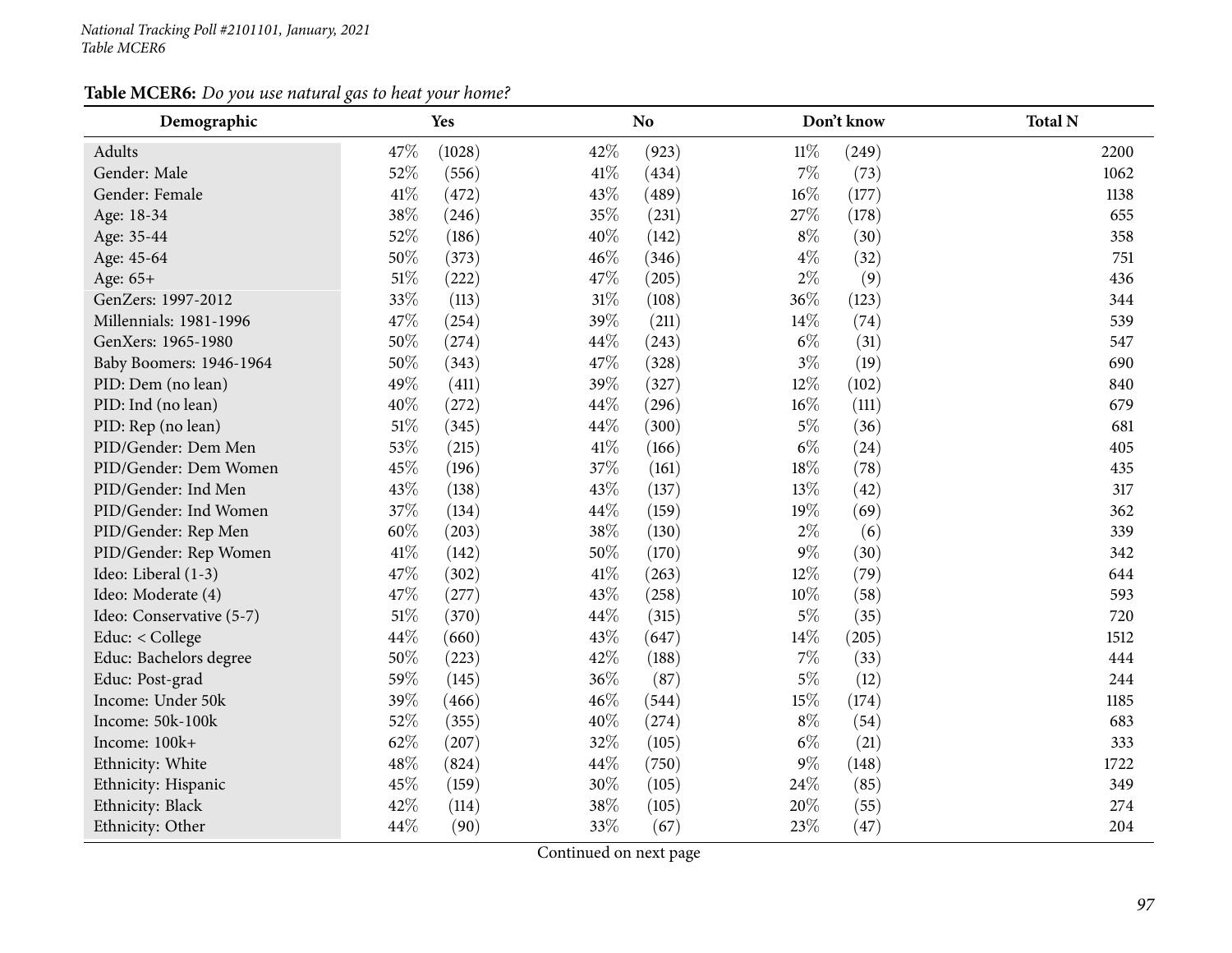#### *Morning Consult Table MCER6*

## **Table MCER6:** *Do you use natural gas to heat your home?*

| Demographic                          | Yes    |        |        | N <sub>o</sub> |        | Don't know | <b>Total N</b> |
|--------------------------------------|--------|--------|--------|----------------|--------|------------|----------------|
| Adults                               | 47%    | (1028) | 42%    | (923)          | $11\%$ | (249)      | 2200           |
| All Christian                        | 53%    | (555)  | $41\%$ | (431)          | 7%     | (71)       | 1057           |
| All Non-Christian                    | 61\%   | (72)   | 27%    | (32)           | $11\%$ | (13)       | 117            |
| Atheist                              | 39%    | (40)   | 44%    | (45)           | $17\%$ | (17)       | 101            |
| Agnostic/Nothing in particular       | 37%    | (193)  | 46%    | (238)          | 17%    | (90)       | 521            |
| Something Else                       | 42%    | (169)  | 44%    | (177)          | 14%    | (58)       | 404            |
| Religious Non-Protestant/Catholic    | 60%    | (89)   | 27%    | (40)           | 13%    | (19)       | 147            |
| Evangelical                          | 48%    | (312)  | 43%    | (282)          | $8\%$  | (55)       | 649            |
| Non-Evangelical                      | $51\%$ | (390)  | $41\%$ | (312)          | 9%     | (68)       | 770            |
| Community: Urban                     | 47%    | (314)  | 39%    | (258)          | 14%    | (90)       | 662            |
| Community: Suburban                  | $51\%$ | (494)  | 37%    | (358)          | 12%    | (116)      | 968            |
| Community: Rural                     | 39%    | (220)  | 54%    | (306)          | $8\%$  | (44)       | 570            |
| Employ: Private Sector               | 53%    | (353)  | 40%    | (267)          | $7\%$  | (44)       | 664            |
| Employ: Government                   | 50%    | (72)   | 39%    | (56)           | $11\%$ | (15)       | 143            |
| Employ: Self-Employed                | 50%    | (96)   | 37%    | (71)           | 13%    | (26)       | 193            |
| Employ: Homemaker                    | 45%    | (56)   | 39%    | (49)           | $16\%$ | (20)       | 125            |
| Employ: Student                      | 29%    | (32)   | 30%    | (33)           | 41%    | (45)       | 109            |
| Employ: Retired                      | 49%    | (229)  | 49%    | (230)          | $2\%$  | (9)        | 469            |
| Employ: Unemployed                   | 35%    | (117)  | 45%    | (149)          | 20%    | (67)       | 334            |
| Employ: Other                        | 44%    | (72)   | 42%    | (69)           | 14%    | (23)       | 164            |
| Military HH: Yes                     | 53%    | (194)  | 38%    | (137)          | $9\%$  | (32)       | 362            |
| Military HH: No                      | 45%    | (834)  | 43%    | (786)          | 12%    | (218)      | 1838           |
| RD/WT: Right Direction               | 52%    | (479)  | 37%    | (334)          | $11\%$ | (102)      | 915            |
| RD/WT: Wrong Track                   | 43%    | (549)  | 46%    | (588)          | $11\%$ | (147)      | 1285           |
| Biden Job Approve                    | 50%    | (624)  | 39%    | (487)          | 12%    | (150)      | 1260           |
| Biden Job Disapprove                 | 46%    | (335)  | 48%    | (351)          | $5\%$  | (39)       | 725            |
| <b>Biden Job Strongly Approve</b>    | 50%    | (372)  | $38\%$ | (286)          | 12%    | (87)       | 746            |
| Biden Job Somewhat Approve           | 49%    | (252)  | 39%    | (201)          | 12%    | (63)       | 515            |
| Biden Job Somewhat Disapprove        | 46%    | (86)   | $51\%$ | (96)           | $4\%$  | (7)        | 189            |
| <b>Biden Job Strongly Disapprove</b> | 46%    | (249)  | 48%    | (256)          | $6\%$  | (32)       | 536            |
| Favorable of Biden                   | 47%    | (594)  | 40%    | (507)          | 12%    | (152)      | 1254           |
| Unfavorable of Biden                 | 46%    | (377)  | 46%    | (375)          | $8\%$  | (63)       | 816            |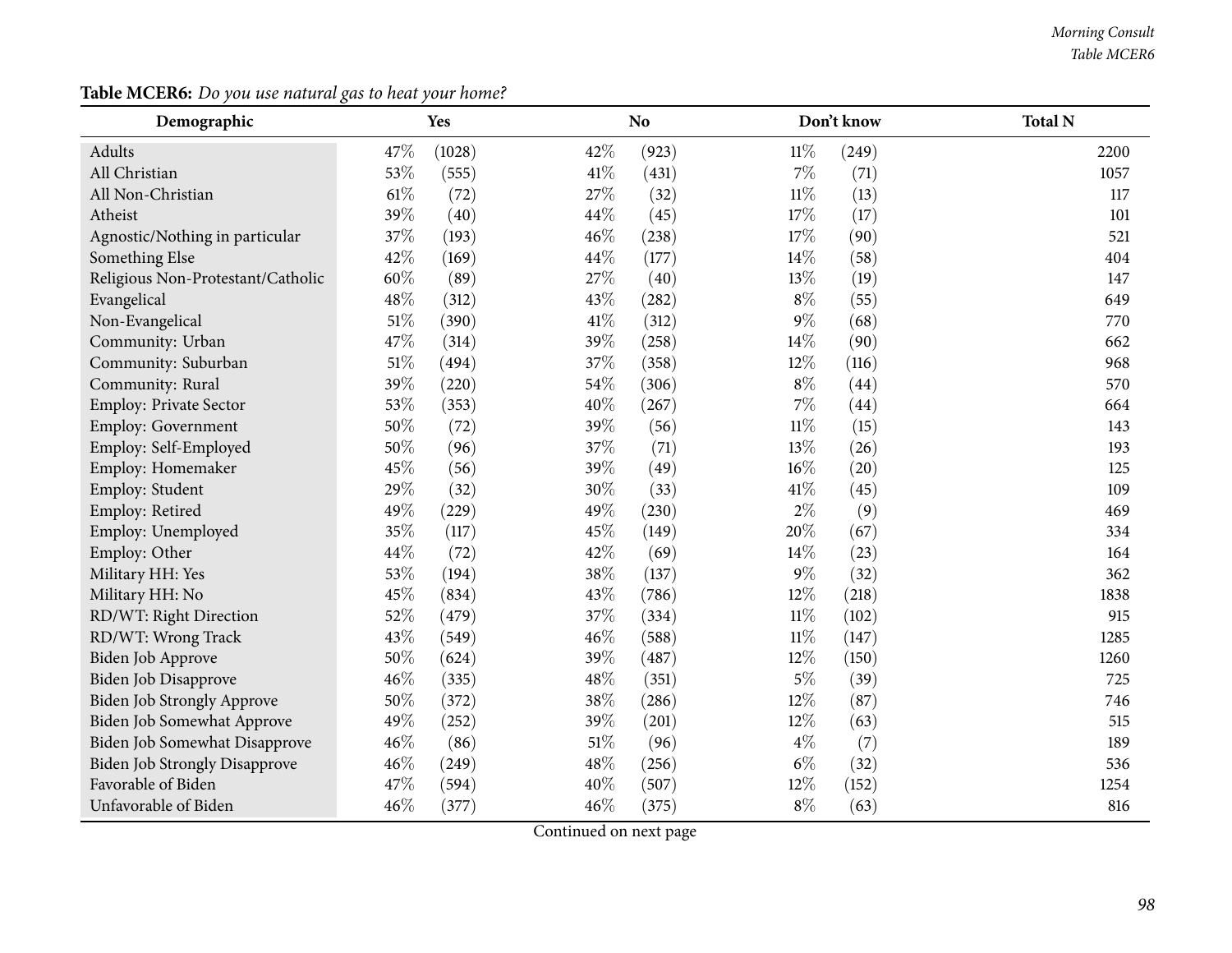## **Table MCER6:** *Do you use natural gas to heat your home?*

| Demographic                          |        | Yes    |        | <b>No</b> |        | Don't know | <b>Total N</b> |
|--------------------------------------|--------|--------|--------|-----------|--------|------------|----------------|
| Adults                               | 47%    | (1028) | 42%    | (923)     | $11\%$ | (249)      | 2200           |
| Very Favorable of Biden              | 48%    | (350)  | 40%    | (295)     | 12%    | (89)       | 734            |
| Somewhat Favorable of Biden          | 47%    | (244)  | 41\%   | (212)     | 12%    | (63)       | 519            |
| Somewhat Unfavorable of Biden        | 42%    | (98)   | 46%    | (106)     | $12\%$ | (27)       | 231            |
| Very Unfavorable of Biden            | 48%    | (280)  | 46%    | (270)     | $6\%$  | (36)       | 586            |
| #1 Issue: Economy                    | 46%    | (392)  | 42%    | (358)     | $11\%$ | (95)       | 845            |
| #1 Issue: Security                   | 52%    | (135)  | 41\%   | (108)     | $7\%$  | (19)       | 262            |
| #1 Issue: Health Care                | 49%    | (190)  | 42%    | (162)     | $9\%$  | (34)       | 386            |
| #1 Issue: Medicare / Social Security | 47%    | (121)  | 47%    | (122)     | $5\%$  | (13)       | 257            |
| #1 Issue: Women's Issues             | 34%    | (37)   | 46%    | (51)      | 20%    | (22)       | 111            |
| #1 Issue: Education                  | 46%    | (45)   | 38%    | (37)      | 17%    | (17)       | 99             |
| #1 Issue: Energy                     | 52%    | (38)   | 38%    | (27)      | 10%    | (7)        | 72             |
| #1 Issue: Other                      | 41\%   | (69)   | 34%    | (58)      | 25%    | (42)       | 169            |
| 2020 Vote: Joe Biden                 | 48%    | (468)  | 41\%   | (399)     | $11\%$ | (105)      | 972            |
| 2020 Vote: Donald Trump              | 50%    | (363)  | 45%    | (328)     | $4\%$  | (30)       | 721            |
| 2020 Vote: Other                     | 47%    | (32)   | 34%    | (23)      | 19%    | (13)       | 67             |
| 2020 Vote: Didn't Vote               | 38%    | (165)  | 40%    | (173)     | 23%    | (101)      | 439            |
| 2018 House Vote: Democrat            | 54%    | (399)  | 38%    | (279)     | $7\%$  | (54)       | 732            |
| 2018 House Vote: Republican          | 52%    | (321)  | 45%    | (276)     | $3\%$  | (18)       | 614            |
| 2018 House Vote: Someone else        | 52%    | (31)   | 36%    | (22)      | 12%    | (7)        | 60             |
| 2016 Vote: Hillary Clinton           | 53%    | (357)  | 40%    | (273)     | 7%     | (46)       | 676            |
| 2016 Vote: Donald Trump              | $51\%$ | (330)  | 46%    | (297)     | $4\%$  | (25)       | 652            |
| 2016 Vote: Other                     | 53%    | (67)   | 35%    | (44)      | $11\%$ | (14)       | 126            |
| 2016 Vote: Didn't Vote               | 37%    | (274)  | 41\%   | (308)     | 22%    | (164)      | 746            |
| Voted in 2014: Yes                   | 54%    | (663)  | 41\%   | (497)     | $5\%$  | (59)       | 1219           |
| Voted in 2014: No                    | 37%    | (365)  | 43%    | (426)     | 19%    | (190)      | 981            |
| 4-Region: Northeast                  | 52%    | (206)  | 36%    | (140)     | 12%    | (47)       | 394            |
| 4-Region: Midwest                    | 60%    | (276)  | 30%    | (137)     | $11\%$ | (49)       | 462            |
| 4-Region: South                      | 33%    | (268)  | 59%    | (485)     | $9\%$  | (70)       | 824            |
| 4-Region: West                       | 53%    | (277)  | $31\%$ | (160)     | $16\%$ | (83)       | 520            |
| Climate concerned                    | 48%    | (770)  | 41\%   | (656)     | 11%    | (181)      | 1607           |
| Climate unconcerned                  | 44%    | (237)  | 48%    | (256)     | $8\%$  | (44)       | 537            |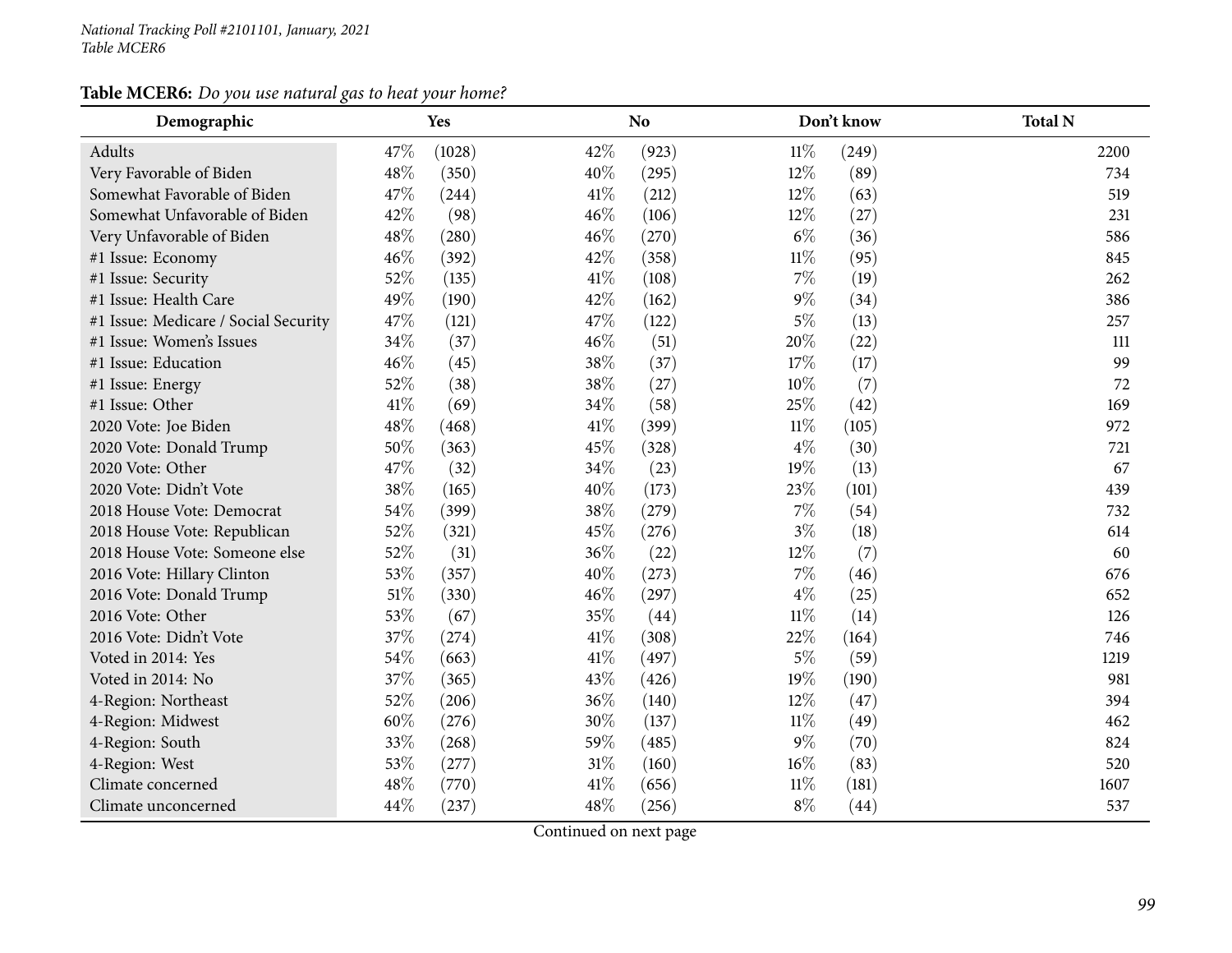| Demographic                                                                                                                                    |        | Yes                |        | No    |        | Don't know | <b>Total N</b> |  |  |  |
|------------------------------------------------------------------------------------------------------------------------------------------------|--------|--------------------|--------|-------|--------|------------|----------------|--|--|--|
| Adults                                                                                                                                         | $47\%$ | (1028)             | $42\%$ | (923) | 11%    | (249)      | 2200           |  |  |  |
| Gas cooktop                                                                                                                                    | 69\%   | (630)              | $20\%$ | (181) | $11\%$ | (105)      | 916            |  |  |  |
| Electric cooktop                                                                                                                               | $32\%$ | (366)              | 60\%   | (691) | $8\%$  | (96)       | 1153           |  |  |  |
| Induction cooktop                                                                                                                              | $34\%$ | (21)               | 53\%   | (32)  | $13\%$ | (8)        | 60             |  |  |  |
| Uses natural gas                                                                                                                               | 100%   | (1028)             |        | (0)   |        | (0)        | 1028           |  |  |  |
| Does not use natural gas                                                                                                                       |        | $\left( 0 \right)$ | 100\%  | (923) |        | (0)        | 923            |  |  |  |
| Note: Row proportions may total to larger than one-hundred percent due to rounding. For more information visit MorningConsultIntelligence.com. |        |                    |        |       |        |            |                |  |  |  |

#### **Table MCER6:** *Do you use natural gas to heat your home?*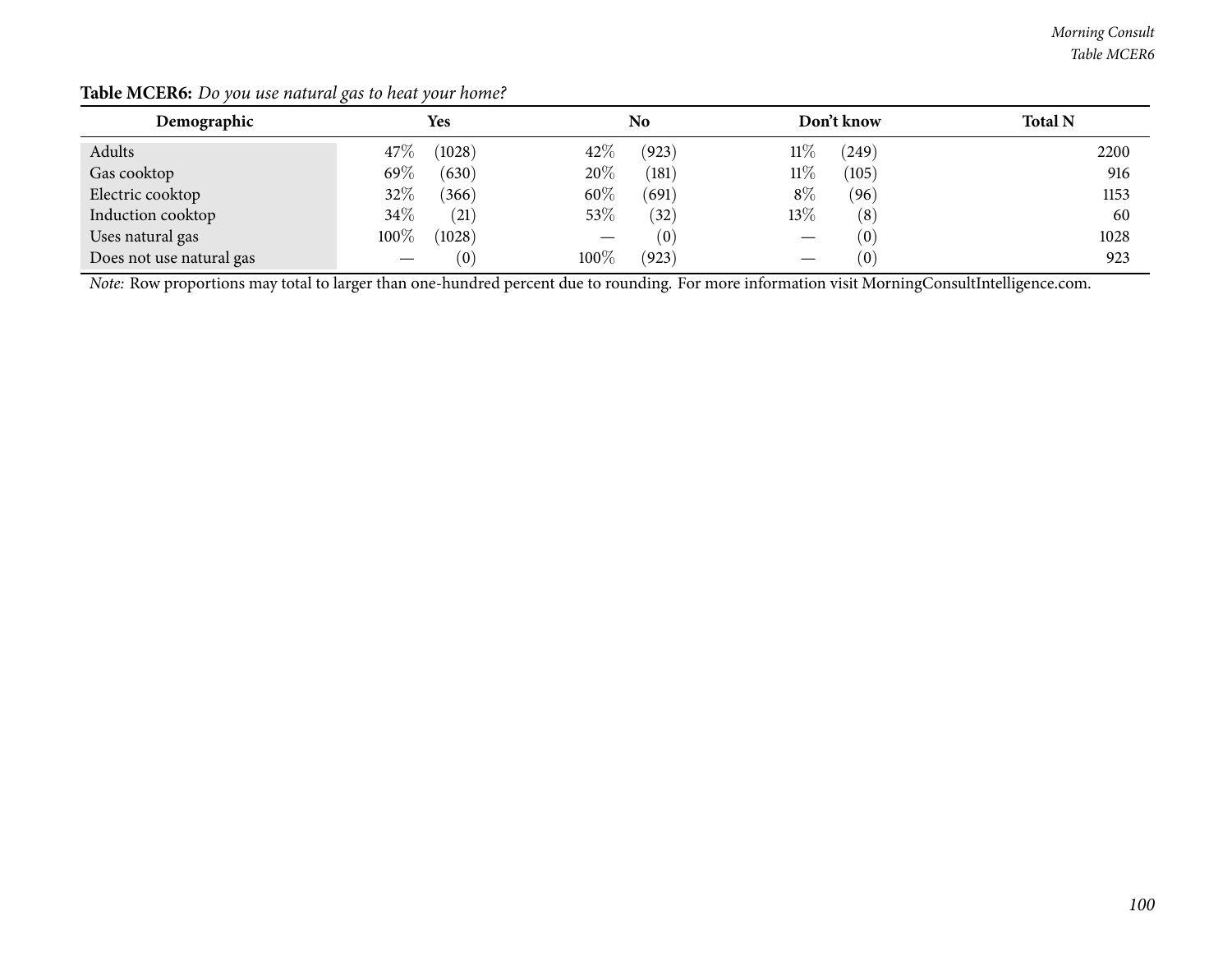|                          |     |             |      | Electric |        |           |       |                      |       | Something |        | Don't know / |                |
|--------------------------|-----|-------------|------|----------|--------|-----------|-------|----------------------|-------|-----------|--------|--------------|----------------|
| Demographic              |     | Gas furnace |      | furnace  |        | Heat pump |       | <b>Space heaters</b> |       | else      |        | No opinion   | <b>Total N</b> |
| <b>Adults</b>            | 25% | (548)       | 29%  | (642)    | $11\%$ | (250)     | $4\%$ | (93)                 | $6\%$ | (126)     | 25%    | (542)        | 2200           |
| Gender: Male             | 28% | (295)       | 32%  | (335)    | 14%    | (145)     | $4\%$ | (37)                 | $6\%$ | (66)      | 17%    | (183)        | 1062           |
| Gender: Female           | 22% | (252)       | 27%  | (307)    | 9%     | (105)     | $5\%$ | (56)                 | $5\%$ | (60)      | 32%    | (359)        | 1138           |
| Age: 18-34               | 15% | (98)        | 34%  | (222)    | $8\%$  | (53)      | $8\%$ | (51)                 | $6\%$ | (40)      | 29%    | (190)        | 655            |
| Age: 35-44               | 20% | (70)        | 44\% | (156)    | 7%     | (24)      | $7\%$ | (24)                 | $6\%$ | (23)      | 17%    | (60)         | 358            |
| Age: 45-64               | 29% | (218)       | 26\% | (192)    | 13%    | (98)      | $1\%$ | (6)                  | $6\%$ | (49)      | 25%    | (188)        | 751            |
| Age: 65+                 | 37% | (161)       | 17%  | (72)     | 17%    | (76)      | $2\%$ | (11)                 | $3\%$ | (14)      | 24%    | (103)        | 436            |
| GenZers: 1997-2012       | 16% | (53)        | 33%  | (114)    | $6\%$  | (22)      | $8\%$ | (27)                 | $6\%$ | (20)      | 31%    | (107)        | 344            |
| Millennials: 1981-1996   | 16% | (84)        | 39%  | (212)    | $9\%$  | (47)      | $8\%$ | (43)                 | 7%    | (37)      | 22%    | (117)        | 539            |
| GenXers: 1965-1980       | 26% | (142)       | 30%  | (161)    | 10%    | (57)      | $2\%$ | (12)                 | 7%    | (41)      | 24%    | (133)        | 547            |
| Baby Boomers: 1946-1964  | 34% | (236)       | 20%  | (140)    | 15%    | (105)     | $1\%$ | (10)                 | $4\%$ | (26)      | 25%    | (172)        | 690            |
| PID: Dem (no lean)       | 21% | (176)       | 34%  | (288)    | 10%    | (81)      | $6\%$ | (50)                 | $4\%$ | (35)      | 25%    | (210)        | 840            |
| PID: Ind (no lean)       | 20% | (135)       | 25%  | (170)    | 10%    | (71)      | $4\%$ | (28)                 | $8\%$ | (56)      | 32%    | (218)        | 679            |
| PID: Rep (no lean)       | 35% | (237)       | 27%  | (184)    | 14%    | (99)      | $2\%$ | (14)                 | $5\%$ | (34)      | 17%    | (113)        | 681            |
| PID/Gender: Dem Men      | 21% | (86)        | 42%  | (170)    | 13%    | (53)      | $6\%$ | (23)                 | $4\%$ | (16)      | 14\%   | (58)         | 405            |
| PID/Gender: Dem Women    | 21% | (90)        | 27%  | (118)    | $6\%$  | (28)      | $6\%$ | (27)                 | $4\%$ | (19)      | 35%    | (153)        | 435            |
| PID/Gender: Ind Men      | 21% | (68)        | 25%  | (78)     | 13%    | (41)      | $3\%$ | (10)                 | 10%   | (31)      | 28%    | (88)         | 317            |
| PID/Gender: Ind Women    | 18% | (67)        | 25%  | (92)     | $8\%$  | (30)      | $5\%$ | (18)                 | 7%    | (25)      | 36%    | (130)        | 362            |
| PID/Gender: Rep Men      | 42% | (142)       | 26%  | (87)     | 15%    | (51)      | $1\%$ | (4)                  | $6\%$ | (19)      | $11\%$ | (36)         | 339            |
| PID/Gender: Rep Women    | 28% | (95)        | 28%  | (97)     | 14%    | (47)      | $3\%$ | (11)                 | $4\%$ | (15)      | 22%    | (77)         | 342            |
| Ideo: Liberal (1-3)      | 19% | (124)       | 35%  | (223)    | 9%     | (60)      | $6\%$ | (38)                 | 5%    | (35)      | 25%    | (164)        | 644            |
| Ideo: Moderate (4)       | 24% | (143)       | 30%  | (176)    | $11\%$ | (67)      | $5\%$ | (31)                 | $4\%$ | (22)      | 26%    | (154)        | 593            |
| Ideo: Conservative (5-7) | 35% | (251)       | 24%  | (175)    | 16%    | (114)     | $2\%$ | (11)                 | $5\%$ | (39)      | 18%    | (130)        | 720            |
| Educ: < College          | 23% | (350)       | 29%  | (446)    | 10%    | (154)     | $4\%$ | (66)                 | $6\%$ | (93)      | 27%    | (403)        | 1512           |
| Educ: Bachelors degree   | 30% | (131)       | 29%  | (127)    | 12%    | (51)      | $4\%$ | (17)                 | $5\%$ | (20)      | 22%    | (96)         | 444            |
| Educ: Post-grad          | 27% | (66)        | 28%  | (69)     | 18%    | (45)      | $4\%$ | (9)                  | $5\%$ | (13)      | 17%    | (42)         | 244            |
| Income: Under 50k        | 20% | (240)       | 31%  | (362)    | 9%     | (112)     | $5\%$ | (62)                 | 7%    | (83)      | 28%    | (327)        | 1185           |
| Income: 50k-100k         | 27% | (185)       | 29%  | (197)    | 13%    | (91)      | $3\%$ | (18)                 | $5\%$ | (33)      | 23%    | (159)        | 683            |
| Income: 100k+            | 37% | (123)       | 25%  | (83)     | 14%    | (47)      | $4\%$ | (13)                 | $3\%$ | (10)      | 17%    | (56)         | 333            |
| Ethnicity: White         | 27% | (468)       | 28\% | (484)    | 13%    | (220)     | $4\%$ | (61)                 | $5\%$ | (92)      | 23%    | (397)        | 1722           |
| Ethnicity: Hispanic      | 18% | (65)        | 30%  | (106)    | $8\%$  | (28)      | $8\%$ | (27)                 | $6\%$ | (21)      | 30%    | (103)        | 349            |
| Ethnicity: Black         | 15% | (41)        | 37%  | (101)    | $5\%$  | (13)      | $7\%$ | (19)                 | 9%    | (25)      | 27%    | (74)         | 274            |

# Table MCER7: If you were to replace the heating system in your home, what type of system would you install?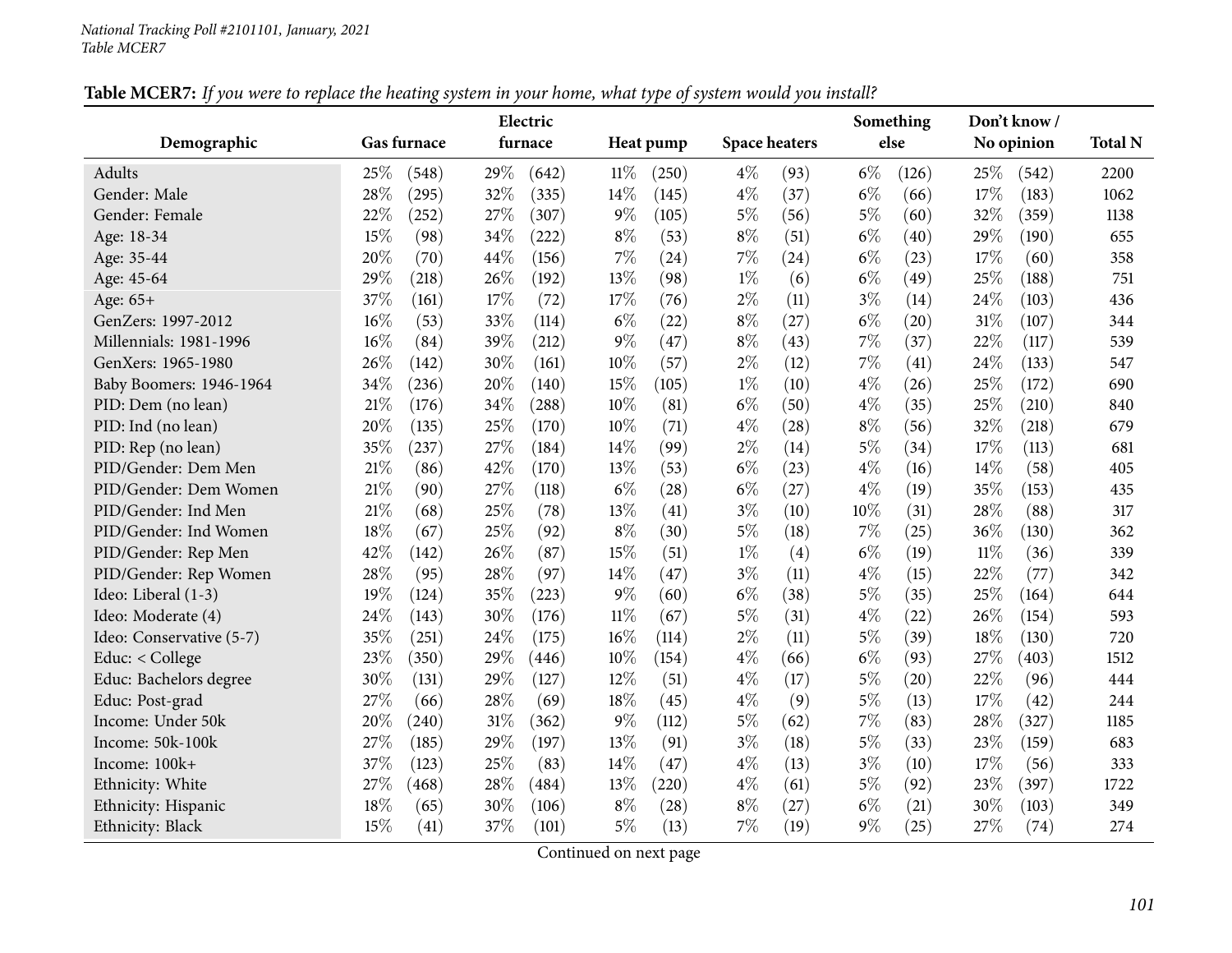|                                      |                 | Electric        | ╯▴              |                      | Something      | Don't know /  |                |
|--------------------------------------|-----------------|-----------------|-----------------|----------------------|----------------|---------------|----------------|
| Demographic                          | Gas furnace     | furnace         | Heat pump       | <b>Space heaters</b> | else           | No opinion    | <b>Total N</b> |
| Adults                               | 25\%<br>(548)   | 29%<br>(642)    | $11\%$<br>(250) | $4\%$<br>(93)        | $6\%$<br>(126) | 25%<br>(542)  | 2200           |
| Ethnicity: Other                     | 19%<br>(38)     | 28%<br>(57)     | $8\%$<br>(16)   | 7%<br>(14)           | $4\%$<br>(9)   | 34%<br>(70)   | 204            |
| All Christian                        | 32%<br>(338)    | 26\%<br>(280)   | 14%<br>(143)    | $4\%$<br>(40)        | $3\%$<br>(37)  | 21\%<br>(219) | 1057           |
| All Non-Christian                    | 24%<br>(28)     | 35%<br>(41)     | 14%<br>(16)     | $5\%$<br>(6)         | $5\%$<br>(6)   | 17%<br>(20)   | 117            |
| Atheist                              | 10%<br>(10)     | $31\%$<br>(32)  | 15%<br>(16)     | $4\%$<br>(4)         | 7%<br>(7)      | 33%<br>(33)   | 101            |
| Agnostic/Nothing in particular       | 19%<br>(97)     | 30%<br>(157)    | $8\%$<br>(42)   | 4%<br>(19)           | $8\%$<br>(42)  | 32%<br>(164)  | 521            |
| Something Else                       | 19%<br>(75)     | 33%<br>(131)    | $8\%$<br>(33)   | $6\%$<br>(24)        | $9\%$<br>(35)  | 26%<br>(106)  | 404            |
| Religious Non-Protestant/Catholic    | 25%<br>(37)     | 34%<br>(49)     | 12%<br>(18)     | $4\%$<br>(6)         | $6\%$<br>(9)   | 19%<br>(29)   | 147            |
| Evangelical                          | 24%<br>(154)    | 28%<br>(183)    | 17%<br>(109)    | 5%<br>(35)           | $5\%$<br>(34)  | 21%<br>(133)  | 649            |
| Non-Evangelical                      | 32%<br>(248)    | 28%<br>(218)    | $8\%$<br>(63)   | $3\%$<br>(27)        | $4\%$<br>(33)  | 24%<br>(181)  | 770            |
| Community: Urban                     | 22%<br>(146)    | 35%<br>(232)    | 10%<br>(66)     | $6\%$<br>(38)        | $5\%$<br>(33)  | 22%<br>(147)  | 662            |
| Community: Suburban                  | 28\%<br>(275)   | 25%<br>(241)    | 11%<br>(107)    | $3\%$<br>(27)        | $4\%$<br>(41)  | 29%<br>(277)  | 968            |
| Community: Rural                     | 22%<br>(127)    | 30%<br>(169)    | 14%<br>(77)     | $5\%$<br>(28)        | $9\%$<br>(52)  | 21%<br>(118)  | 570            |
| <b>Employ: Private Sector</b>        | 29%<br>(195)    | $31\%$<br>(206) | $11\%$<br>(75)  | $3\%$<br>(22)        | $5\%$<br>(32)  | 20%<br>(134)  | 664            |
| Employ: Government                   | 33%<br>(47)     | 36%<br>(52)     | 13%<br>(18)     | $6\%$<br>(8)         | $1\%$<br>(2)   | 12%<br>(17)   | 143            |
| Employ: Self-Employed                | 20%<br>(39)     | 33%<br>(63)     | 10%<br>(19)     | $6\%$<br>(11)        | $9\%$<br>(17)  | 23%<br>(44)   | 193            |
| Employ: Homemaker                    | 17%<br>(22)     | 26%<br>(32)     | 11%<br>(14)     | $8\%$<br>(10)        | $11\%$<br>(13) | 27%<br>(34)   | 125            |
| Employ: Student                      | $11\%$<br>(12)  | 39%<br>(42)     | $6\%$<br>(7)    | 7%<br>(8)            | $3\%$<br>(3)   | 34%<br>(37)   | 109            |
| Employ: Retired                      | 33%<br>(154)    | 20%<br>(92)     | 17%<br>(81)     | $2\%$<br>(8)         | $3\%$<br>(14)  | 26%<br>(120)  | 469            |
| Employ: Unemployed                   | 12%<br>(40)     | 31%<br>(102)    | $8\%$<br>(25)   | $6\%$<br>(21)        | 10%<br>(34)    | 33%<br>(111)  | 334            |
| Employ: Other                        | 24\%<br>(40)    | 32%<br>(53)     | $6\%$<br>(10)   | $2\%$<br>(4)         | 7%<br>(11)     | 28%<br>(46)   | 164            |
| Military HH: Yes                     | 32%<br>(117)    | 24\%<br>(87)    | 17%<br>(63)     | $3\%$<br>(11)        | $5\%$<br>(19)  | 18%<br>(66)   | 362            |
| Military HH: No                      | 23%<br>(431)    | 30%<br>(555)    | 10%<br>(187)    | $4\%$<br>(82)        | $6\%$<br>(107) | 26%<br>(476)  | 1838           |
| RD/WT: Right Direction               | 22%<br>(204)    | 32%<br>(290)    | 10%<br>(96)     | $6\%$<br>(50)        | $5\%$<br>(46)  | 25%<br>(229)  | 915            |
| RD/WT: Wrong Track                   | 27\%<br>(344)   | 27%<br>(351)    | 12%<br>(154)    | $3\%$<br>(42)        | $6\%$<br>(80)  | 24%<br>(313)  | 1285           |
| Biden Job Approve                    | $21\%$<br>(263) | 33%<br>(418)    | 10%<br>(124)    | 5%<br>(68)           | $5\%$<br>(59)  | 26%<br>(328)  | 1260           |
| Biden Job Disapprove                 | 34%<br>(245)    | 24\%<br>(174)   | 16%<br>(117)    | $2\%$<br>(17)        | $6\%$<br>(47)  | 17%<br>(125)  | 725            |
| <b>Biden Job Strongly Approve</b>    | 22%<br>(161)    | 33%<br>(248)    | 10%<br>(78)     | $5\%$<br>(40)        | $5\%$<br>(37)  | 24%<br>(182)  | 746            |
| <b>Biden Job Somewhat Approve</b>    | 20%<br>(103)    | 33%<br>(170)    | $9\%$<br>(46)   | $5\%$<br>(28)        | $4\%$<br>(22)  | 28%<br>(146)  | 515            |
| Biden Job Somewhat Disapprove        | 26%<br>(49)     | 23%<br>(44)     | 15%<br>(29)     | $2\%$<br>(4)         | $6\%$<br>(12)  | 27%<br>(50)   | 189            |
| <b>Biden Job Strongly Disapprove</b> | 37%<br>(197)    | 24\%<br>(130)   | 16%<br>(88)     | $2\%$<br>(13)        | $6\%$<br>(35)  | 14%<br>(74)   | 536            |

Table MCER7: If you were to replace the heating system in your home, what type of system would you install?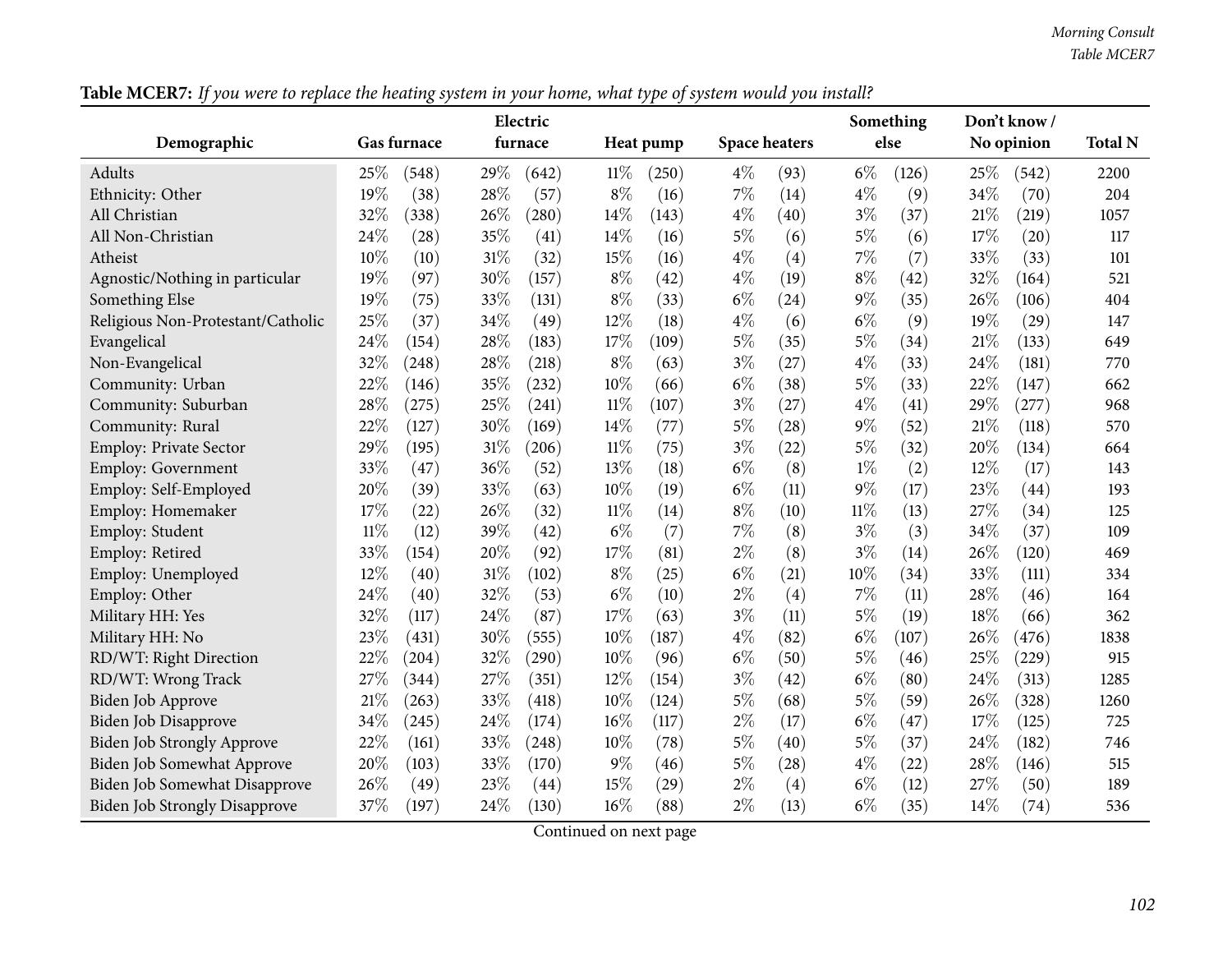|                                      |             |       |       | Electric |        |           |       |                      |        | Something          |        | Don't know / |                |
|--------------------------------------|-------------|-------|-------|----------|--------|-----------|-------|----------------------|--------|--------------------|--------|--------------|----------------|
| Demographic                          | Gas furnace |       |       | furnace  |        | Heat pump |       | <b>Space heaters</b> |        | else               |        | No opinion   | <b>Total N</b> |
| <b>Adults</b>                        | 25\%        | (548) | 29%   | (642)    | 11%    | (250)     | $4\%$ | (93)                 | $6\%$  | (126)              | 25\%   | (542)        | 2200           |
| Favorable of Biden                   | $21\%$      | (259) | 33%   | (412)    | 10%    | (129)     | $5\%$ | (67)                 | $5\%$  | (64)               | 26%    | (322)        | 1254           |
| Unfavorable of Biden                 | 32%         | (263) | 25%   | (200)    | 14%    | (118)     | $3\%$ | (21)                 | $6\%$  | (48)               | 20%    | (166)        | 816            |
| Very Favorable of Biden              | 21%         | (152) | 33%   | (242)    | 10%    | (75)      | $6\%$ | (41)                 | $4\%$  | (31)               | 26%    | (191)        | 734            |
| Somewhat Favorable of Biden          | $21\%$      | (107) | 33%   | (169)    | 10%    | (54)      | $5\%$ | (26)                 | $6\%$  | (33)               | 25%    | (131)        | 519            |
| Somewhat Unfavorable of Biden        | 25%         | (57)  | 26%   | (60)     | 13%    | (29)      | $3\%$ | (6)                  | $6\%$  | (14)               | 28%    | (64)         | 231            |
| Very Unfavorable of Biden            | 35%         | (207) | 24%   | (140)    | 15%    | (89)      | $3\%$ | (15)                 | $6\%$  | (34)               | 17%    | (102)        | 586            |
| #1 Issue: Economy                    | 24\%        | (200) | 31%   | (263)    | 11%    | (94)      | $4\%$ | (38)                 | $6\%$  | (53)               | 23%    | (198)        | 845            |
| #1 Issue: Security                   | 34%         | (89)  | 26%   | (67)     | 15%    | (40)      | $3\%$ | (7)                  | $2\%$  | (5)                | 21%    | (55)         | 262            |
| #1 Issue: Health Care                | $21\%$      | (81)  | 34%   | (130)    | 11%    | (43)      | $5\%$ | (18)                 | $5\%$  | (19)               | 24\%   | (94)         | 386            |
| #1 Issue: Medicare / Social Security | 33%         | (85)  | 21%   | (54)     | 13%    | (34)      | $4\%$ | (11)                 | $4\%$  | (11)               | 24%    | (62)         | 257            |
| #1 Issue: Women's Issues             | 17%         | (19)  | 31%   | (35)     | $9\%$  | (10)      | $8\%$ | (9)                  | $3\%$  | (4)                | 32%    | (35)         | 111            |
| #1 Issue: Education                  | 20%         | (20)  | 34%   | (33)     | $8\%$  | (8)       | $3\%$ | (3)                  | $9\%$  | (9)                | 26%    | (26)         | 99             |
| #1 Issue: Energy                     | 17%         | (12)  | 36%   | (26)     | 11%    | (8)       | $5\%$ | (4)                  | 12%    | (8)                | 20%    | (14)         | 72             |
| #1 Issue: Other                      | 25%         | (42)  | 20%   | (33)     | $8\%$  | (14)      | $2\%$ | (3)                  | 10%    | (17)               | 35%    | (59)         | 169            |
| 2020 Vote: Joe Biden                 | 21%         | (207) | 32%   | (311)    | 11%    | (106)     | $5\%$ | (52)                 | $4\%$  | (41)               | 26%    | (255)        | 972            |
| 2020 Vote: Donald Trump              | 35%         | (252) | 26%   | (187)    | 15%    | (106)     | $2\%$ | (15)                 | $4\%$  | (29)               | 18%    | (131)        | 721            |
| 2020 Vote: Other                     | 27%         | (18)  | 23%   | (16)     | $6\%$  | (4)       | $5\%$ | (3)                  | 10%    | (6)                | 29%    | (20)         | 67             |
| 2020 Vote: Didn't Vote               | 16%         | (69)  | 29%   | (127)    | $8\%$  | (34)      | $5\%$ | (22)                 | 11%    | (49)               | $31\%$ | (137)        | 439            |
| 2018 House Vote: Democrat            | 24\%        | (175) | 31%   | (226)    | $11\%$ | (79)      | $6\%$ | (41)                 | $5\%$  | (37)               | 24%    | (174)        | 732            |
| 2018 House Vote: Republican          | 39%         | (237) | 25%   | (151)    | 17%    | (103)     | $2\%$ | (12)                 | $4\%$  | (23)               | 14%    | (88)         | 614            |
| 2018 House Vote: Someone else        | 26%         | (16)  | $8\%$ | (5)      | $11\%$ | (7)       | $3\%$ | (2)                  | 18%    | (11)               | 33%    | (20)         | 60             |
| 2016 Vote: Hillary Clinton           | 23%         | (155) | 33%   | (221)    | $11\%$ | (73)      | $6\%$ | (38)                 | $3\%$  | (21)               | 25%    | (168)        | 676            |
| 2016 Vote: Donald Trump              | 37%         | (241) | 22%   | (146)    | 16%    | (105)     | $2\%$ | (13)                 | $5\%$  | (34)               | 17%    | (113)        | 652            |
| 2016 Vote: Other                     | 28%         | (35)  | 12%   | (15)     | 14\%   | (17)      | $2\%$ | (3)                  | $11\%$ | (13)               | 35%    | (44)         | 126            |
| 2016 Vote: Didn't Vote               | 16%         | (116) | 35%   | (260)    | 7%     | (56)      | $5\%$ | (39)                 | $8\%$  | (57)               | 29%    | (218)        | 746            |
| Voted in 2014: Yes                   | 32%         | (396) | 26%   | (321)    | 14\%   | (174)     | $3\%$ | (39)                 | $4\%$  | (51)               | 19%    | (238)        | 1219           |
| Voted in 2014: No                    | 15%         | (151) | 33%   | (321)    | $8\%$  | (76)      | $5\%$ | (53)                 | $8\%$  | (75)               | 31%    | (304)        | 981            |
| 4-Region: Northeast                  | 28%         | (111) | 24%   | (96)     | $9\%$  | (36)      | $4\%$ | (17)                 | $9\%$  | (34)               | 25%    | (99)         | 394            |
| 4-Region: Midwest                    | 39%         | (179) | 22%   | (101)    | $6\%$  | (30)      | $2\%$ | (7)                  | 5%     | (23)               | 26%    | (121)        | 462            |
| 4-Region: South                      | 17%         | (143) | 33%   | (275)    | 16%    | (135)     | $6\%$ | (45)                 | $5\%$  | $\left( 42\right)$ | 22%    | (183)        | 824            |
| 4-Region: West                       | 22\%        | (114) | 33%   | (170)    | $9\%$  | (48)      | $4\%$ | (23)                 | $5\%$  | (26)               | 27\%   | (139)        | 520            |

#### Table MCER7: If you were to replace the heating system in your home, what type of system would you install?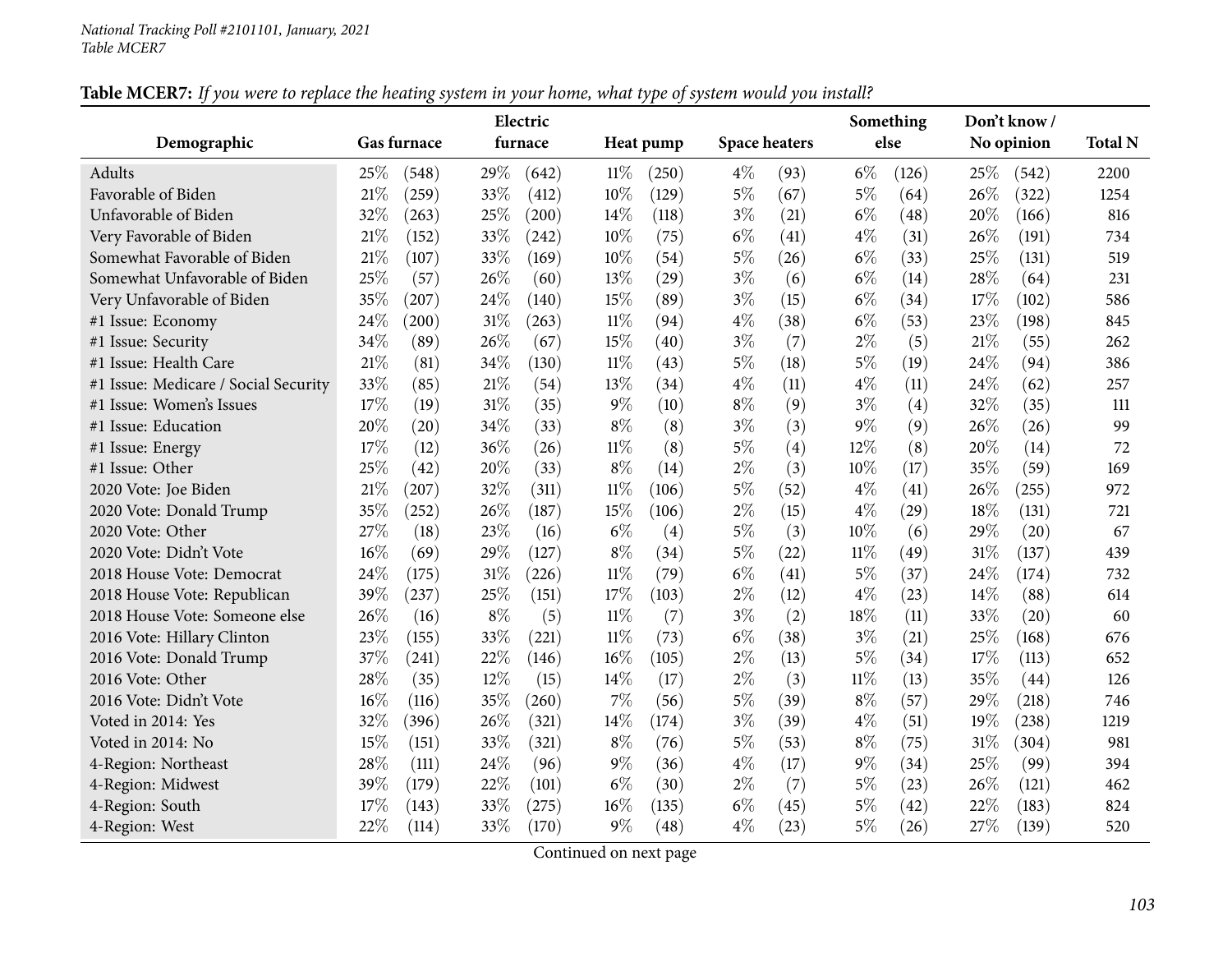*Morning Consult Table MCER7*

|                          |                              | Electric          |                     |                      | Something      | Don't know /    |                |
|--------------------------|------------------------------|-------------------|---------------------|----------------------|----------------|-----------------|----------------|
| Demographic              | <b>Gas furnace</b>           | <b>furnace</b>    | Heat pump           | <b>Space heaters</b> | else           | No opinion      | <b>Total N</b> |
| Adults                   | $25\%$<br>(548)              | 29\%<br>(642)     | $11\%$<br>$^{'}250$ | $4\%$<br>(93)        | $6\%$<br>(126) | $25\%$<br>(542) | 2200           |
| Climate concerned        | 22%<br>(346)                 | $32\%$<br>(514)   | $11\%$<br>(169)     | 5%<br>(80)           | $6\%$<br>(95)  | $25\%$<br>(403) | 1607           |
| Climate unconcerned      | $35\%$<br>(188)              | 21%<br>(113)      | $14\%$<br>75        | $2\%$<br>(13)        | $6\%$<br>(31)  | $22\%$<br>(117) | 537            |
| Gas cooktop              | $35\%$<br>324)               | 23\%<br>(215)     | $8\%$<br>72         | $4\%$<br>(40)        | 5%<br>50       | $23\%$<br>(215) | 916            |
| Electric cooktop         | $18\%$<br>(204)              | $34\%$<br>(393)   | $14\%$<br>166       | $4\%$<br>(51)        | $6\%$<br>(68)  | 24%<br>271      | 1153           |
| Induction cooktop        | 25%<br>(15)                  | 35%<br>(21)       | $19\%$<br>(11)      | $4\%$<br>(2)         | $6\%$<br>(4)   | $11\%$          | 60             |
| Uses natural gas         | 42%<br>(430)                 | 21%<br>$^{(216)}$ | $9\%$<br>(91)       | $4\%$<br>(40)        | $4\%$<br>(45)  | 20%<br>206      | 1028           |
| Does not use natural gas | $11\%$<br>$\left(100\right)$ | $40\%$<br>(370)   | $17\%$<br>153       | $5\%$<br>(44)        | 7%<br>63       | 21%<br>(193)    | 923            |

Table MCER7: If you were to replace the heating system in your home, what type of system would you install?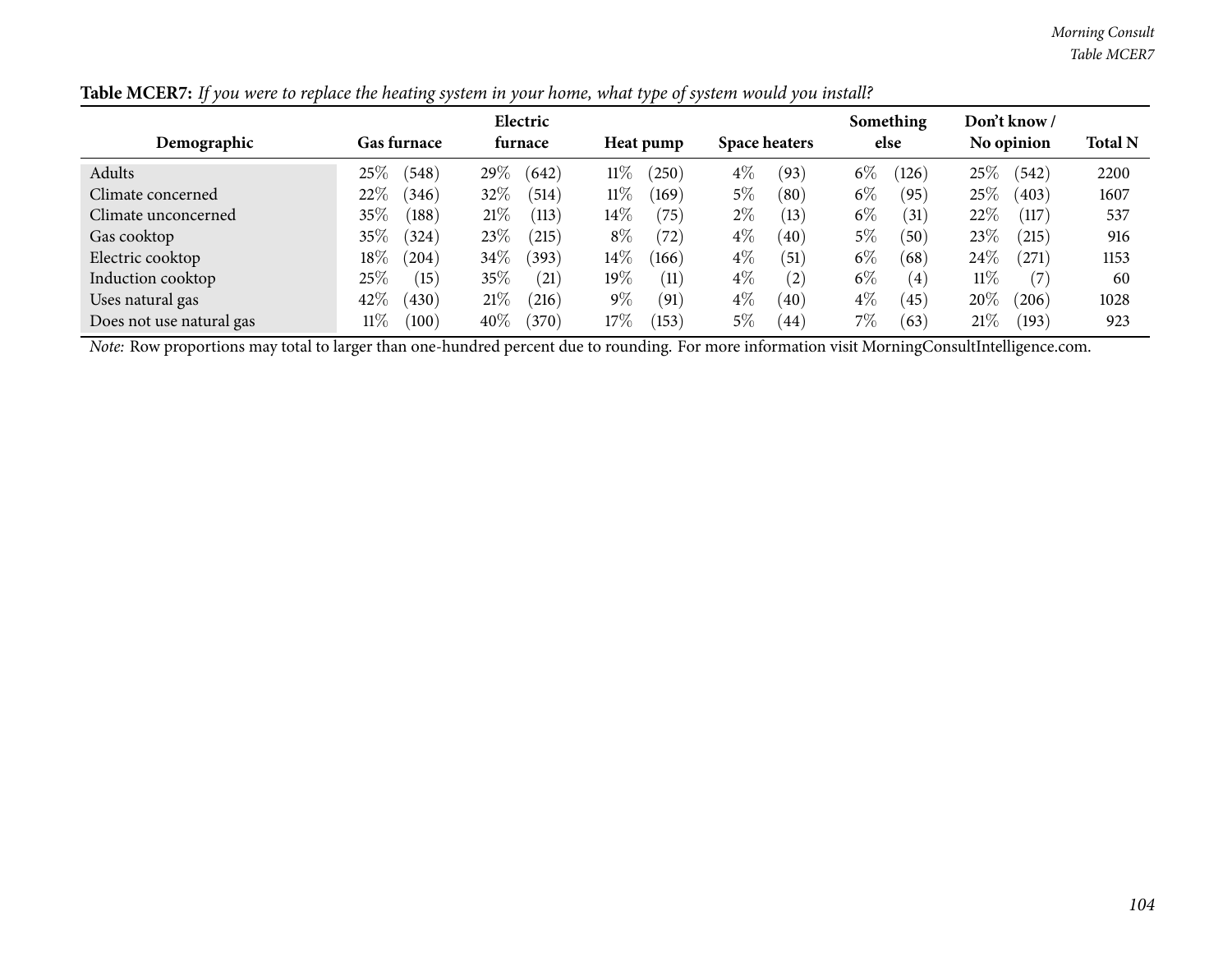Table MCER8\_1: Now on a different topicDo you support or oppose the following? The federal government setting higher fuel economy standards for cars and trucks, mandating that new vehicles get more miles to the gallon of gas

| Demographic              | <b>Strongly</b><br>support |       | Somewhat<br>support |       |        | Somewhat<br>oppose |        | <b>Strongly</b><br>oppose |       | Don't know/<br>No opinion | <b>Total N</b> |
|--------------------------|----------------------------|-------|---------------------|-------|--------|--------------------|--------|---------------------------|-------|---------------------------|----------------|
| Adults                   | 35%                        | (761) | 30%                 | (656) | 12%    | (254)              | 9%     | (198)                     | 15%   | (331)                     | 2200           |
| Gender: Male             | 37%                        | (390) | 30%                 | (323) | 12%    | (131)              | $11\%$ | (118)                     | $9\%$ | (100)                     | 1062           |
| Gender: Female           | 33%                        | (371) | 29%                 | (334) | $11\%$ | (124)              | 7%     | (79)                      | 20%   | (231)                     | 1138           |
| Age: 18-34               | $31\%$                     | (202) | 27%                 | (174) | 13%    | (88)               | 7%     | (49)                      | 22%   | (142)                     | 655            |
| Age: 35-44               | 32%                        | (114) | 30%                 | (106) | $11\%$ | (39)               | 10%    | (36)                      | 17%   | (62)                      | 358            |
| Age: 45-64               | 37%                        | (276) | 30%                 | (224) | 12%    | (89)               | $9\%$  | (71)                      | 12%   | (91)                      | 751            |
| Age: 65+                 | 39%                        | (169) | 35%                 | (152) | $9\%$  | (38)               | $10\%$ | (42)                      | $8\%$ | (35)                      | 436            |
| GenZers: 1997-2012       | 27%                        | (93)  | 26%                 | (89)  | 15%    | (51)               | 7%     | (24)                      | 25%   | (86)                      | 344            |
| Millennials: 1981-1996   | 34%                        | (182) | 27%                 | (148) | 13%    | (68)               | 9%     | (48)                      | 17%   | (94)                      | 539            |
| GenXers: 1965-1980       | 36%                        | (197) | 30%                 | (163) | 12%    | (67)               | $9\%$  | (47)                      | 13%   | (73)                      | 547            |
| Baby Boomers: 1946-1964  | 37%                        | (258) | 33%                 | (229) | $9\%$  | (63)               | 10%    | (69)                      | 10%   | (71)                      | 690            |
| PID: Dem (no lean)       | 47%                        | (395) | 28%                 | (237) | $8\%$  | (66)               | $4\%$  | (30)                      | 13%   | (111)                     | 840            |
| PID: Ind (no lean)       | 31%                        | (213) | 29%                 | (194) | 13%    | (86)               | $8\%$  | (58)                      | 19%   | (129)                     | 679            |
| PID: Rep (no lean)       | 23%                        | (153) | 33%                 | (225) | 15%    | (102)              | $16\%$ | (109)                     | 13%   | (91)                      | 681            |
| PID/Gender: Dem Men      | 49%                        | (198) | 30%                 | (120) | $9\%$  | (34)               | $5\%$  | (19)                      | $8\%$ | (33)                      | 405            |
| PID/Gender: Dem Women    | 45%                        | (196) | 27%                 | (117) | $7\%$  | (32)               | $3\%$  | (11)                      | 18%   | (78)                      | 435            |
| PID/Gender: Ind Men      | 35%                        | (110) | 30%                 | (95)  | 12%    | (39)               | $11\%$ | (36)                      | 12%   | (38)                      | 317            |
| PID/Gender: Ind Women    | 29%                        | (103) | 27%                 | (99)  | 13%    | (47)               | $6\%$  | (22)                      | 25%   | (91)                      | 362            |
| PID/Gender: Rep Men      | 24%                        | (82)  | 32%                 | (107) | 17%    | (57)               | 19%    | (63)                      | $9\%$ | (29)                      | 339            |
| PID/Gender: Rep Women    | 21%                        | (71)  | 34%                 | (117) | 13%    | (45)               | 14%    | (46)                      | 18%   | (62)                      | 342            |
| Ideo: Liberal (1-3)      | 55%                        | (353) | 28%                 | (180) | $8\%$  | (50)               | $3\%$  | (16)                      | 7%    | (46)                      | 644            |
| Ideo: Moderate (4)       | 33%                        | (198) | 35%                 | (206) | $9\%$  | (55)               | $6\%$  | (34)                      | 17%   | (100)                     | 593            |
| Ideo: Conservative (5-7) | 23%                        | (164) | 33%                 | (240) | 16%    | (115)              | 18%    | (130)                     | 10%   | (71)                      | 720            |
| Educ: < College          | 32%                        | (483) | 28%                 | (430) | 12%    | (175)              | $9\%$  | (133)                     | 19%   | (292)                     | 1512           |
| Educ: Bachelors degree   | 39%                        | (174) | 33%                 | (148) | 12%    | (53)               | $9\%$  | (39)                      | $6\%$ | (29)                      | 444            |
| Educ: Post-grad          | 42%                        | (104) | 32%                 | (79)  | $11\%$ | (26)               | 10%    | (25)                      | $4\%$ | (10)                      | 244            |
| Income: Under 50k        | $31\%$                     | (367) | 28%                 | (331) | $11\%$ | (135)              | $9\%$  | (101)                     | 21%   | (251)                     | 1185           |
| Income: 50k-100k         | 39%                        | (264) | 31%                 | (209) | 12%    | (83)               | 9%     | (64)                      | $9\%$ | (62)                      | 683            |
| Income: 100k+            | 39%                        | (129) | 35%                 | (116) | $11\%$ | (37)               | 10%    | (32)                      | $5\%$ | (18)                      | 333            |
| Ethnicity: White         | 35%                        | (595) | 32%                 | (554) | $11\%$ | (193)              | 10%    | (167)                     | 12%   | (212)                     | 1722           |
| Ethnicity: Hispanic      | 36%                        | (126) | 23%                 | (80)  | 13%    | (47)               | $6\%$  | (23)                      | 21%   | (74)                      | 349            |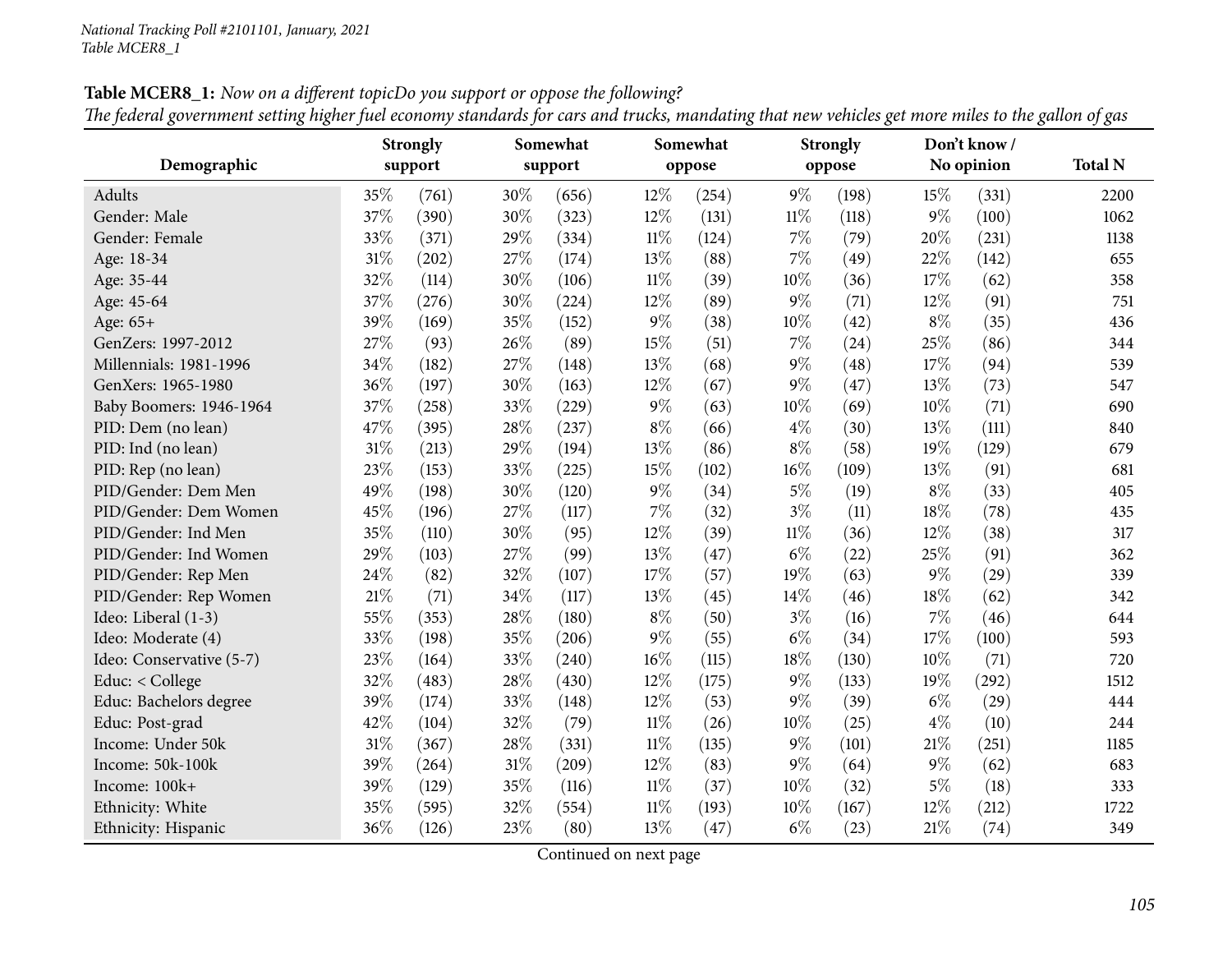|                                   |         | <b>Strongly</b> | Somewhat |       |        | Somewhat |        | <b>Strongly</b> |        | Don't know/ |                |
|-----------------------------------|---------|-----------------|----------|-------|--------|----------|--------|-----------------|--------|-------------|----------------|
| Demographic                       | support |                 | support  |       |        | oppose   |        | oppose          |        | No opinion  | <b>Total N</b> |
| Adults                            | 35\%    | (761)           | 30%      | (656) | 12%    | (254)    | $9\%$  | (198)           | 15%    | (331)       | 2200           |
| Ethnicity: Black                  | 33%     | (91)            | 22%      | (60)  | 14%    | (37)     | $6\%$  | (16)            | 26%    | (70)        | 274            |
| Ethnicity: Other                  | 37%     | (75)            | 21%      | (42)  | 12%    | (24)     | 7%     | (14)            | 24%    | (50)        | 204            |
| All Christian                     | 34%     | (358)           | 34%      | (354) | $11\%$ | (119)    | 10%    | (109)           | 11%    | (116)       | 1057           |
| All Non-Christian                 | 41\%    | (48)            | 35%      | (41)  | 10%    | (12)     | 10%    | (11)            | $5\%$  | (5)         | 117            |
| Atheist                           | 52%     | (53)            | 22%      | (22)  | $5\%$  | (5)      | $6\%$  | (6)             | 15%    | (15)        | 101            |
| Agnostic/Nothing in particular    | 34%     | (177)           | 24\%     | (127) | $10\%$ | (54)     | $9\%$  | (45)            | 23%    | (118)       | 521            |
| Something Else                    | 31%     | (124)           | $28\%$   | (113) | 16%    | (64)     | $6\%$  | (26)            | 19%    | (76)        | 404            |
| Religious Non-Protestant/Catholic | 38%     | (56)            | 34%      | (50)  | 12%    | (17)     | $8\%$  | (12)            | $8\%$  | (11)        | 147            |
| Evangelical                       | 30%     | (194)           | $31\%$   | (200) | 14%    | (93)     | $11\%$ | (73)            | 14%    | (88)        | 649            |
| Non-Evangelical                   | 36%     | (278)           | 33%      | (251) | $11\%$ | (84)     | $8\%$  | (59)            | 13%    | (97)        | 770            |
| Community: Urban                  | 38%     | (252)           | 30%      | (198) | $11\%$ | (71)     | $5\%$  | (35)            | 16%    | (105)       | 662            |
| Community: Suburban               | 36%     | (347)           | 28%      | (271) | 12%    | (117)    | 10%    | (93)            | 14%    | (140)       | 968            |
| Community: Rural                  | 28%     | (162)           | 33%      | (187) | 12%    | (67)     | 12%    | (69)            | 15%    | (86)        | 570            |
| Employ: Private Sector            | 36%     | (241)           | 33%      | (220) | 12%    | (82)     | 9%     | (61)            | $9\%$  | (61)        | 664            |
| Employ: Government                | 30%     | (43)            | $31\%$   | (44)  | 15%    | (21)     | 14%    | (20)            | 10%    | (15)        | 143            |
| Employ: Self-Employed             | 31%     | (60)            | 30%      | (58)  | 14%    | (27)     | 13%    | (25)            | 12%    | (23)        | 193            |
| Employ: Homemaker                 | 20%     | (25)            | 38%      | (47)  | $8\%$  | (10)     | $9\%$  | (11)            | 25%    | (31)        | 125            |
| Employ: Student                   | 40%     | (44)            | 22%      | (24)  | 10%    | (11)     | $6\%$  | (6)             | 22%    | (24)        | 109            |
| Employ: Retired                   | 42%     | (198)           | $31\%$   | (147) | 10%    | (46)     | 9%     | (42)            | $8\%$  | (36)        | 469            |
| Employ: Unemployed                | 27%     | (89)            | $24\%$   | (81)  | 14%    | (45)     | $6\%$  | (19)            | 30%    | (99)        | 334            |
| Employ: Other                     | 37%     | (60)            | 22%      | (36)  | 7%     | (12)     | $8\%$  | (14)            | 25%    | (41)        | 164            |
| Military HH: Yes                  | 33%     | (119)           | 34%      | (123) | 12%    | (42)     | 10%    | (38)            | $11\%$ | (40)        | 362            |
| Military HH: No                   | 35%     | (642)           | 29%      | (533) | 12%    | (212)    | $9\%$  | (159)           | 16%    | (291)       | 1838           |
| RD/WT: Right Direction            | 46%     | (419)           | 28%      | (258) | $8\%$  | (71)     | 5%     | (45)            | 13%    | (123)       | 915            |
| RD/WT: Wrong Track                | 27\%    | (342)           | $31\%$   | (399) | 14%    | (184)    | 12%    | (152)           | 16%    | (208)       | 1285           |
| <b>Biden Job Approve</b>          | 45%     | (561)           | $31\%$   | (391) | $9\%$  | (108)    | $4\%$  | (50)            | 12%    | (150)       | 1260           |
| <b>Biden Job Disapprove</b>       | 20%     | (145)           | $31\%$   | (224) | 18%    | (131)    | 19%    | (140)           | 12%    | (85)        | 725            |

**Table MCER8\_1:** Now on a different topicDo you support or oppose the following? The federal government setting higher fuel economy standards for cars and trucks, mandating that new vehicles get more miles to the gallon of gas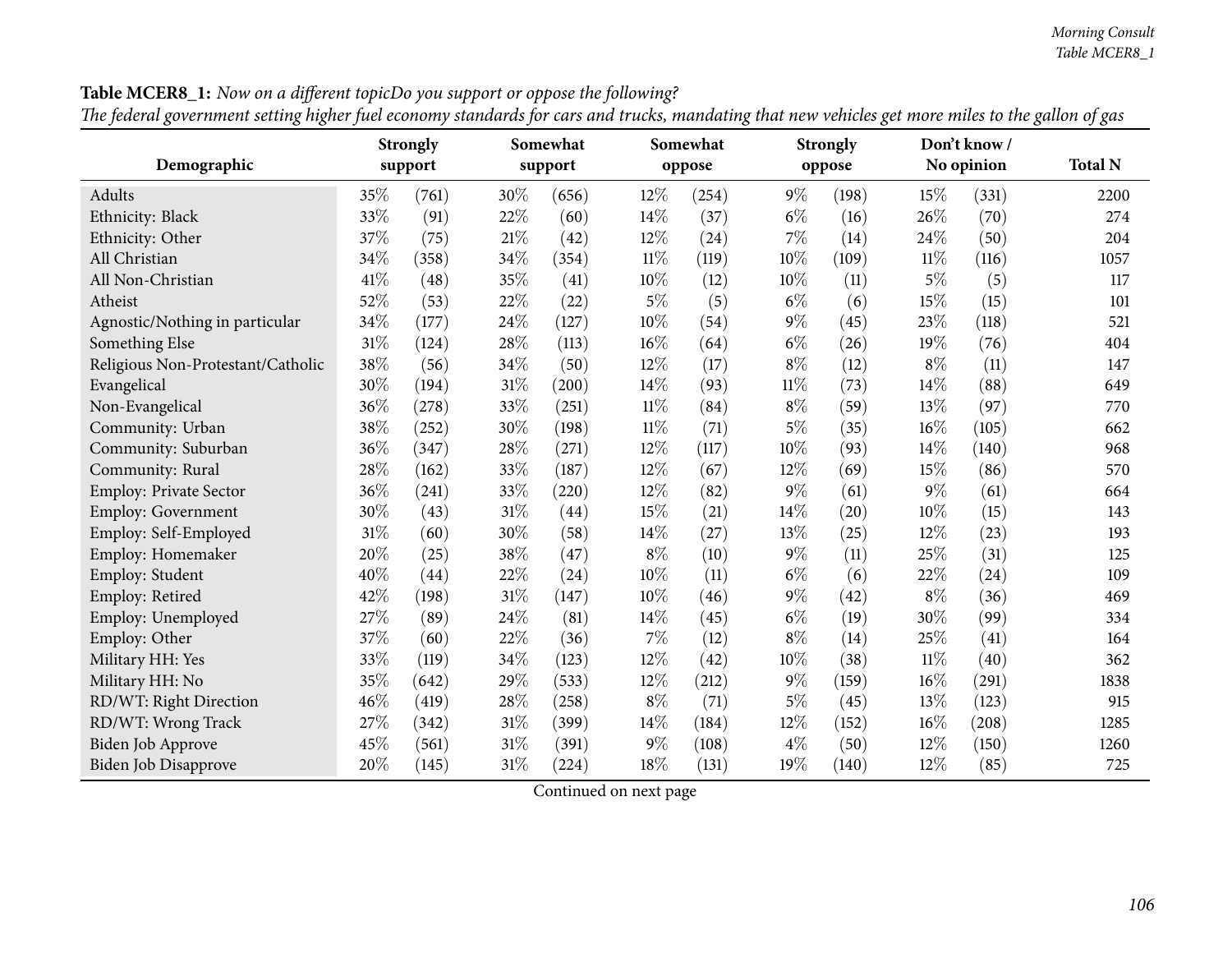**Table MCER8\_1:** Now on a different topicDo you support or oppose the following?

|                                      |      | <b>Strongly</b> | Somewhat |         |        | Somewhat |        | <b>Strongly</b> |        | Don't know / |                |
|--------------------------------------|------|-----------------|----------|---------|--------|----------|--------|-----------------|--------|--------------|----------------|
| Demographic                          |      | support         |          | support |        | oppose   |        | oppose          |        | No opinion   | <b>Total N</b> |
| Adults                               | 35%  | (761)           | 30%      | (656)   | 12%    | (254)    | $9\%$  | (198)           | 15%    | (331)        | 2200           |
| Biden Job Strongly Approve           | 51%  | (382)           | 24%      | (183)   | 7%     | (53)     | $5\%$  | (36)            | 12%    | (92)         | 746            |
| Biden Job Somewhat Approve           | 35%  | (179)           | 40%      | (208)   | $11\%$ | (55)     | $3\%$  | (14)            | $11\%$ | (58)         | 515            |
| Biden Job Somewhat Disapprove        | 24%  | (46)            | 40%      | (76)    | 22%    | (41)     | $4\%$  | (8)             | $9\%$  | (18)         | 189            |
| <b>Biden Job Strongly Disapprove</b> | 19%  | (100)           | 28%      | (148)   | 17%    | (90)     | 25%    | (132)           | 13%    | (67)         | 536            |
| Favorable of Biden                   | 46%  | (579)           | 30%      | (373)   | $9\%$  | (109)    | $3\%$  | (41)            | 12%    | (152)        | 1254           |
| Unfavorable of Biden                 | 19%  | (153)           | 33%      | (270)   | 16%    | (132)    | 18%    | (148)           | 14%    | (113)        | 816            |
| Very Favorable of Biden              | 49%  | (363)           | 26%      | (190)   | 7%     | (53)     | $4\%$  | (28)            | 14%    | (101)        | 734            |
| Somewhat Favorable of Biden          | 42\% | (216)           | 35%      | (183)   | $11\%$ | (57)     | $3\%$  | (13)            | 10%    | (51)         | 519            |
| Somewhat Unfavorable of Biden        | 24\% | (54)            | 42%      | (97)    | 13%    | (29)     | $6\%$  | (14)            | 16%    | (36)         | 231            |
| Very Unfavorable of Biden            | 17%  | (99)            | 29%      | (172)   | 18%    | (103)    | 23%    | (134)           | 13%    | (77)         | 586            |
| #1 Issue: Economy                    | 32%  | (267)           | 31%      | (261)   | 12%    | (99)     | 10%    | (85)            | 16%    | (132)        | 845            |
| #1 Issue: Security                   | 19%  | (50)            | 32%      | (84)    | 17%    | (45)     | 20%    | (52)            | 12%    | (31)         | 262            |
| #1 Issue: Health Care                | 42%  | (161)           | 33%      | (125)   | $9\%$  | (36)     | $4\%$  | (16)            | 12%    | (47)         | 386            |
| #1 Issue: Medicare / Social Security | 42%  | (109)           | 33%      | (85)    | $8\%$  | (19)     | $5\%$  | (13)            | 12%    | (31)         | 257            |
| #1 Issue: Women's Issues             | 41\% | (45)            | 21%      | (23)    | $11\%$ | (12)     | $6\%$  | (6)             | 21%    | (24)         | 111            |
| #1 Issue: Education                  | 23%  | (22)            | 34%      | (33)    | 25%    | (25)     | $3\%$  | (3)             | 15%    | (15)         | 99             |
| #1 Issue: Energy                     | 63%  | (45)            | 22%      | (16)    | $4\%$  | (3)      | $5\%$  | (3)             | $6\%$  | (5)          | 72             |
| #1 Issue: Other                      | 36%  | (61)            | 16%      | (28)    | $9\%$  | (15)     | $11\%$ | (19)            | 27%    | (46)         | 169            |
| 2020 Vote: Joe Biden                 | 49%  | (472)           | 29%      | (286)   | $9\%$  | (83)     | $3\%$  | (32)            | 10%    | (98)         | 972            |
| 2020 Vote: Donald Trump              | 19%  | (138)           | 33%      | (238)   | 17%    | (119)    | 19%    | (136)           | $12\%$ | (89)         | 721            |
| 2020 Vote: Other                     | 34%  | (23)            | 25%      | (17)    | 10%    | (7)      | $6\%$  | (4)             | 25%    | (17)         | 67             |
| 2020 Vote: Didn't Vote               | 29%  | (128)           | 26%      | (113)   | 10%    | (45)     | $6\%$  | (25)            | 29%    | (127)        | 439            |
| 2018 House Vote: Democrat            | 53%  | (390)           | 27%      | (201)   | $7\%$  | (50)     | $4\%$  | (29)            | $9\%$  | (62)         | 732            |
| 2018 House Vote: Republican          | 19%  | (120)           | 35%      | (217)   | 19%    | (115)    | 17%    | (105)           | $9\%$  | (57)         | 614            |
| 2018 House Vote: Someone else        | 31%  | (19)            | 24%      | (14)    | 12%    | (7)      | $8\%$  | (5)             | 25%    | (15)         | 60             |
| 2016 Vote: Hillary Clinton           | 53%  | (359)           | 27%      | (182)   | $7\%$  | (47)     | $4\%$  | (24)            | 10%    | (64)         | 676            |
| 2016 Vote: Donald Trump              | 22%  | (142)           | 36%      | (232)   | $16\%$ | (104)    | 17%    | (113)           | $9\%$  | (60)         | 652            |
| 2016 Vote: Other                     | 42%  | (53)            | 28%      | (36)    | $8\%$  | (11)     | $4\%$  | (6)             | 17%    | (21)         | 126            |
| 2016 Vote: Didn't Vote               | 28%  | (206)           | 28%      | (207)   | 12%    | (92)     | 7%     | (54)            | 25%    | (186)        | 746            |

The federal government setting higher fuel economy standards for cars and trucks, mandating that new vehicles get more miles to the gallon of gas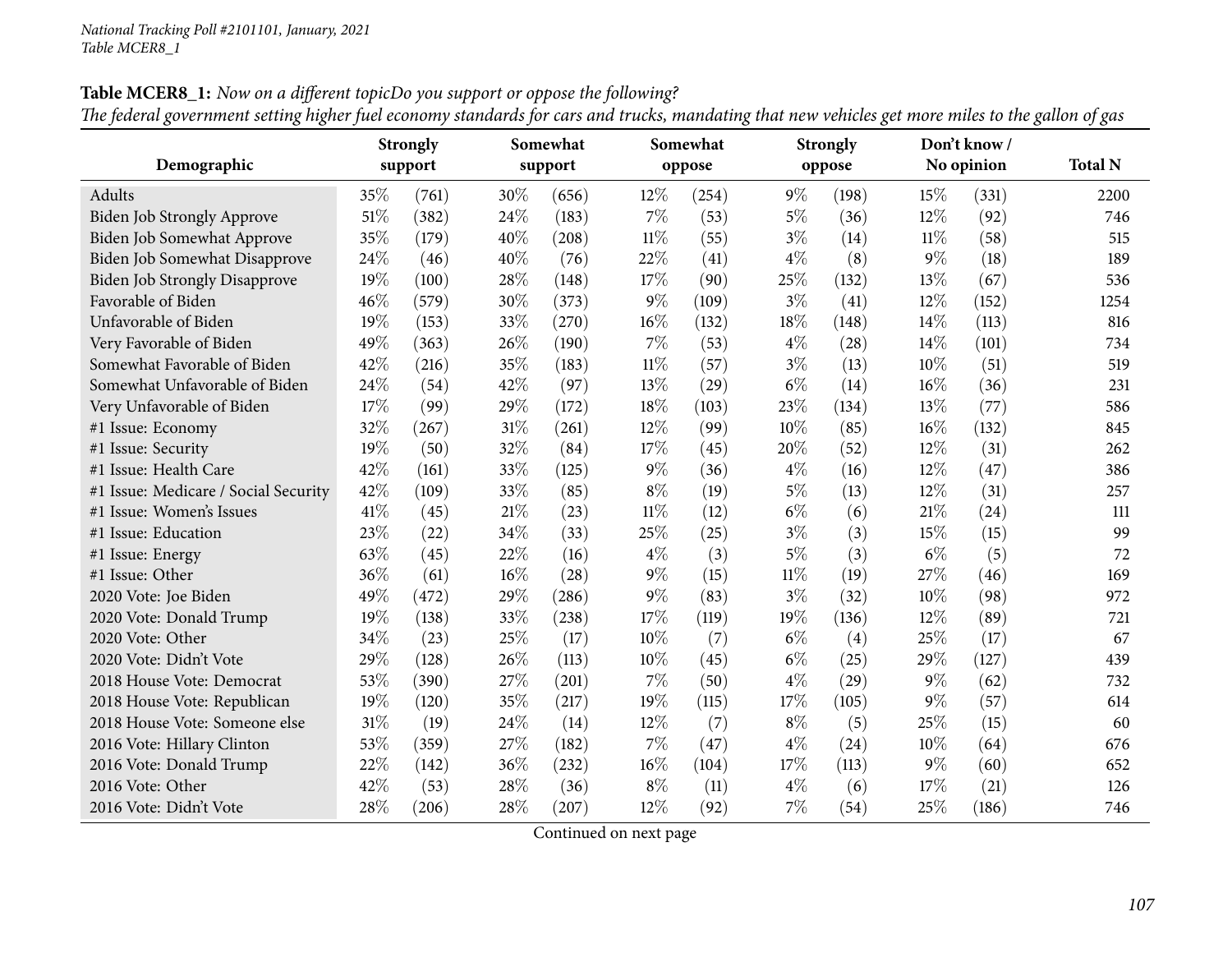| Demographic              | <b>Strongly</b><br>support |            | Somewhat<br>support |       |        | Somewhat<br>oppose |       | <b>Strongly</b><br>oppose |        | Don't know/<br>No opinion | <b>Total N</b> |
|--------------------------|----------------------------|------------|---------------------|-------|--------|--------------------|-------|---------------------------|--------|---------------------------|----------------|
| Adults                   | 35%                        | (761)      | 30%                 | (656) | 12%    | (254)              | $9\%$ | (198)                     | $15\%$ | (331)                     | 2200           |
| Voted in 2014: Yes       | 38\%                       | 462        | $31\%$              | (383) | 12%    | (142)              | 10%   | (125)                     | $9\%$  | (107)                     | 1219           |
| Voted in 2014: No        | 30\%                       | $^{'}299)$ | $28\%$              | (274) | $11\%$ | (112)              | $7\%$ | (72)                      | 23%    | (224)                     | 981            |
| 4-Region: Northeast      | 35%                        | (136)      | 33\%                | (128) | $10\%$ | (39)               | $7\%$ | (27)                      | $16\%$ | (64)                      | 394            |
| 4-Region: Midwest        | 33\%                       | (151)      | 28%                 | (130) | 13\%   | (60)               | 12%   | (54)                      | $15\%$ | (67)                      | 462            |
| 4-Region: South          | 35%                        | $^{'}289$  | 30%                 | (245) | $11\%$ | (94)               | $9\%$ | (76)                      | $15\%$ | (120)                     | 824            |
| 4-Region: West           | 35%                        | (184)      | 29%                 | (153) | 12%    | (61)               | $8\%$ | (41)                      | $15\%$ | (80)                      | 520            |
| Climate concerned        | 41\%                       | (658)      | 32\%                | (509) | $10\%$ | (158)              | 5%    | (76)                      | $13\%$ | (206)                     | 1607           |
| Climate unconcerned      | 18%                        | (97)       | 26\%                | (142) | 18%    | (96)               | 22%   | (119)                     | $15\%$ | (83)                      | 537            |
| Gas cooktop              | 37\%                       | (338)      | 30%                 | (275) | 12%    | (112)              | $8\%$ | (76)                      | $13\%$ | (115)                     | 916            |
| Electric cooktop         | $34\%$                     | (390)      | $31\%$              | (355) | $11\%$ | (130)              | $9\%$ | (107)                     | $15\%$ | (170)                     | 1153           |
| Induction cooktop        | $32\%$                     | (19)       | $31\%$              | (19)  | $11\%$ | (7)                | 20%   | (12)                      | $6\%$  | $\left( 4\right)$         | 60             |
| Uses natural gas         | 38\%                       | (390)      | 29%                 | (301) | 13%    | (132)              | $9\%$ | (96)                      | $11\%$ | (109)                     | 1028           |
| Does not use natural gas | $34\%$                     | (316)      | $31\%$              | (291) | 12%    | (107)              | $9\%$ | (85)                      | 13\%   | (124)                     | 923            |

Table MCER8\_1: Now on a different topicDo you support or oppose the following? The federal government setting higher fuel economy standards for cars and trucks, mandating that new vehicles get more miles to the gallon of gas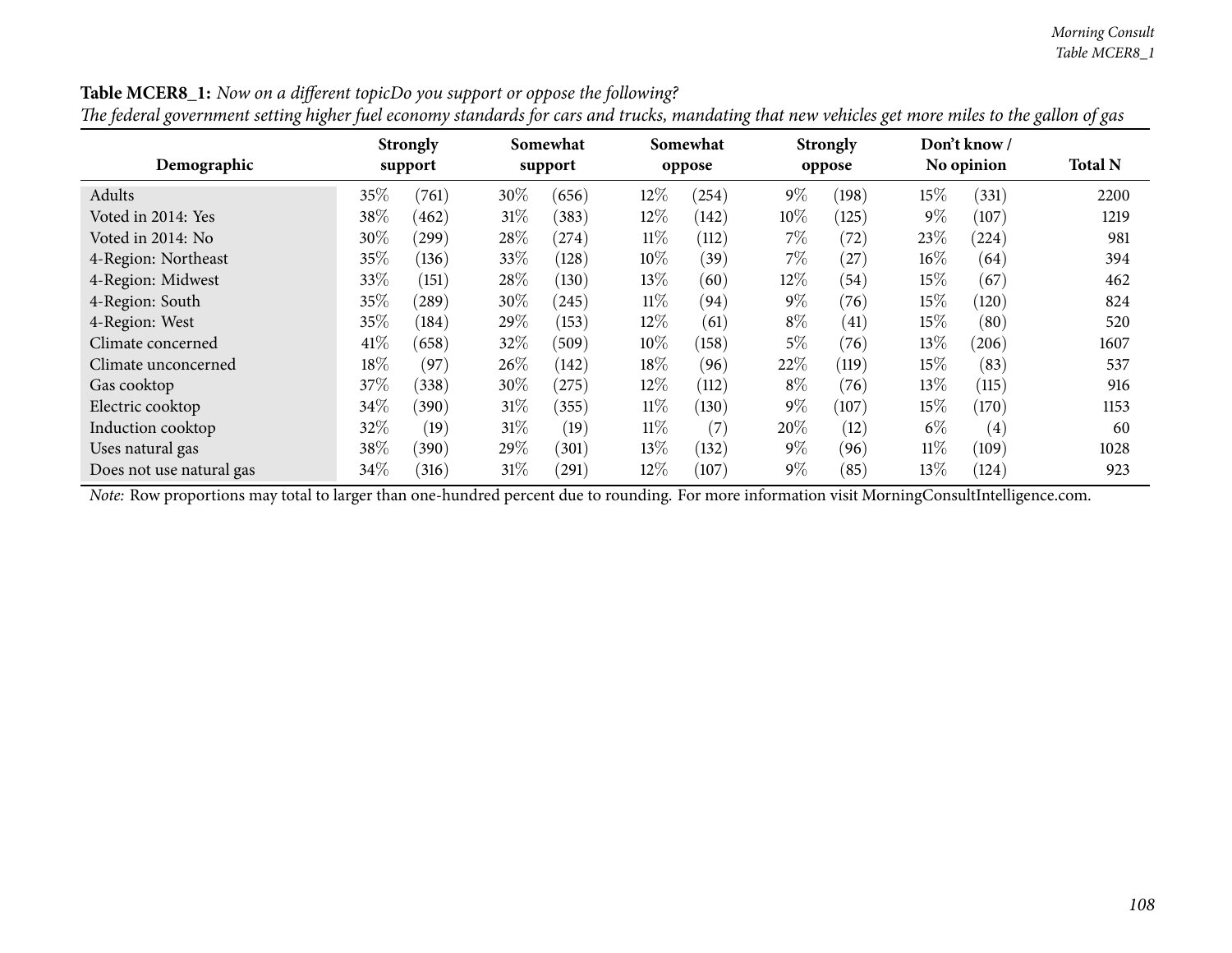| Table MCER8_2: Now on a different topicDo you support or oppose the following?                   |  |
|--------------------------------------------------------------------------------------------------|--|
| The federal government setting stricter energy efficiency standards for appliances and buildings |  |

|                          | ້    | ◡<br><b>Strongly</b> |        | 1 T<br>Somewhat |        | Somewhat | $\cdot$ | <b>Strongly</b> |        | Don't know / |                |
|--------------------------|------|----------------------|--------|-----------------|--------|----------|---------|-----------------|--------|--------------|----------------|
| Demographic              |      | support              |        | support         |        | oppose   |         | oppose          |        | No opinion   | <b>Total N</b> |
| Adults                   | 30%  | (656)                | 34\%   | (743)           | 12%    | (259)    | $9\%$   | (192)           | $16\%$ | (350)        | 2200           |
| Gender: Male             | 33%  | (349)                | 33%    | (352)           | 12%    | (124)    | 12%     | (124)           | $11\%$ | (113)        | 1062           |
| Gender: Female           | 27%  | (308)                | 34%    | (391)           | 12%    | (135)    | $6\%$   | (68)            | 21%    | (237)        | 1138           |
| Age: 18-34               | 29%  | (187)                | 31%    | (202)           | 14%    | (90)     | $6\%$   | (40)            | 21%    | (136)        | 655            |
| Age: 35-44               | 31%  | (110)                | 34%    | (122)           | 10%    | (35)     | $8\%$   | (28)            | 18%    | (63)         | 358            |
| Age: 45-64               | 29%  | (216)                | 36%    | (270)           | 12%    | (88)     | 10%     | (76)            | 13%    | (101)        | 751            |
| Age: 65+                 | 33%  | (143)                | 34%    | (150)           | $11\%$ | (46)     | $11\%$  | (48)            | $11\%$ | (50)         | 436            |
| GenZers: 1997-2012       | 25%  | (85)                 | 31%    | (106)           | 15%    | (51)     | $5\%$   | (17)            | 24%    | (84)         | 344            |
| Millennials: 1981-1996   | 32%  | (173)                | 32%    | (171)           | 13%    | (68)     | $8\%$   | (41)            | 16%    | (86)         | 539            |
| GenXers: 1965-1980       | 29%  | (157)                | 36%    | (200)           | $11\%$ | (62)     | $9\%$   | (47)            | 15%    | (82)         | 547            |
| Baby Boomers: 1946-1964  | 31%  | (213)                | 35%    | (240)           | $11\%$ | (75)     | $11\%$  | (76)            | 13%    | (86)         | 690            |
| PID: Dem (no lean)       | 42%  | (356)                | 34%    | (286)           | $8\%$  | (63)     | $3\%$   | (22)            | 13%    | (113)        | 840            |
| PID: Ind (no lean)       | 27%  | (186)                | 32%    | (215)           | 13%    | (85)     | $8\%$   | (56)            | 20%    | (136)        | 679            |
| PID: Rep (no lean)       | 17%  | (114)                | 36%    | (242)           | 16%    | (111)    | 17%     | (113)           | 15%    | (101)        | 681            |
| PID/Gender: Dem Men      | 46%  | (188)                | 34%    | (136)           | $8\%$  | (34)     | $3\%$   | (14)            | $8\%$  | (34)         | 405            |
| PID/Gender: Dem Women    | 39%  | (168)                | 35%    | (150)           | 7%     | (30)     | $2\%$   | (8)             | 18%    | (78)         | 435            |
| PID/Gender: Ind Men      | 30%  | (97)                 | $31\%$ | (100)           | 12%    | (39)     | 13%     | (40)            | 13%    | (42)         | 317            |
| PID/Gender: Ind Women    | 25%  | (90)                 | 32%    | (116)           | 13%    | (46)     | $4\%$   | (16)            | 26%    | (95)         | 362            |
| PID/Gender: Rep Men      | 19%  | (64)                 | 34%    | (116)           | 15%    | (51)     | 21%     | (70)            | $11\%$ | (37)         | 339            |
| PID/Gender: Rep Women    | 15%  | (50)                 | 37%    | (126)           | 18%    | (60)     | 13%     | (43)            | 19%    | (63)         | 342            |
| Ideo: Liberal (1-3)      | 51%  | (326)                | 35%    | (224)           | $6\%$  | (37)     | $2\%$   | (10)            | 7%     | (48)         | 644            |
| Ideo: Moderate (4)       | 29%  | (175)                | 39%    | (229)           | 8%     | (47)     | $6\%$   | (33)            | 18%    | (109)        | 593            |
| Ideo: Conservative (5-7) | 17%  | (119)                | 34%    | (242)           | 19%    | (136)    | 19%     | (137)           | 12%    | (85)         | 720            |
| Educ: < College          | 26%  | (395)                | 33%    | (496)           | 12%    | (188)    | $9\%$   | (130)           | 20%    | (304)        | 1512           |
| Educ: Bachelors degree   | 36%  | (160)                | 37%    | (163)           | 10%    | (45)     | $9\%$   | (40)            | $8\%$  | (35)         | 444            |
| Educ: Post-grad          | 41\% | (101)                | 35%    | (85)            | $11\%$ | (26)     | $9\%$   | (22)            | $4\%$  | (11)         | 244            |
| Income: Under 50k        | 27%  | (321)                | 31%    | (367)           | 12%    | (139)    | $8\%$   | (96)            | 22%    | (262)        | 1185           |
| Income: 50k-100k         | 32%  | (216)                | 38%    | (258)           | 12%    | (81)     | 10%     | (66)            | $9\%$  | (62)         | 683            |
| Income: 100k+            | 36%  | (119)                | 36%    | (119)           | 12%    | (40)     | $9\%$   | (29)            | $8\%$  | (26)         | 333            |
| Ethnicity: White         | 30%  | (509)                | 36%    | (619)           | 12%    | (199)    | $9\%$   | (162)           | 14%    | (233)        | 1722           |
| Ethnicity: Hispanic      | 32%  | (112)                | 30%    | (105)           | 13%    | (44)     | $5\%$   | (18)            | 20%    | (70)         | 349            |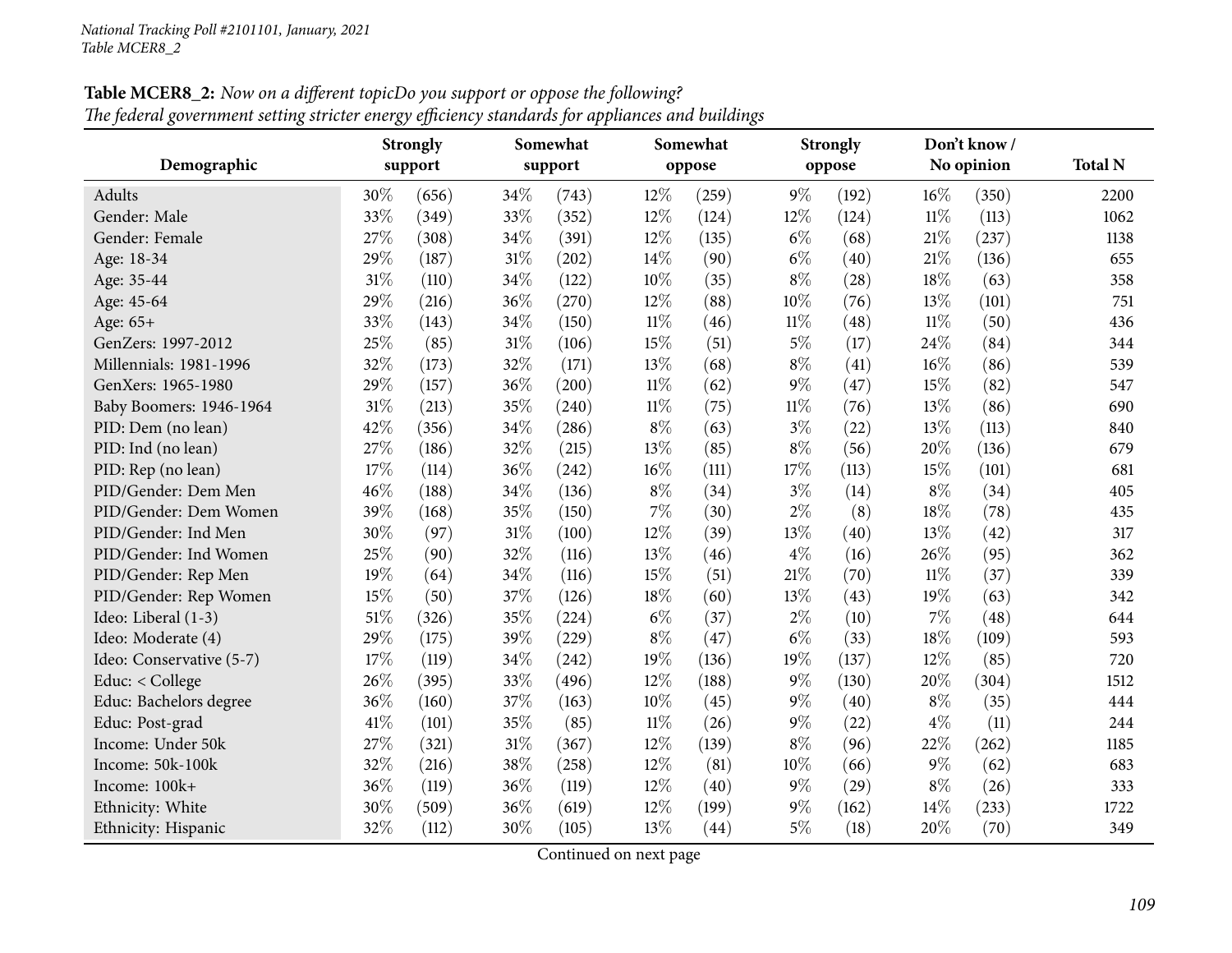| The federal government setting stricter energy efficiency standards for appliances and buildings |        |                 |        |          |        |          |        |                 |        |              |                |
|--------------------------------------------------------------------------------------------------|--------|-----------------|--------|----------|--------|----------|--------|-----------------|--------|--------------|----------------|
|                                                                                                  |        | <b>Strongly</b> |        | Somewhat |        | Somewhat |        | <b>Strongly</b> |        | Don't know / |                |
| Demographic                                                                                      |        | support         |        | support  |        | oppose   |        | oppose          |        | No opinion   | <b>Total N</b> |
| Adults                                                                                           | 30%    | (656)           | 34\%   | (743)    | 12%    | (259)    | $9\%$  | (192)           | 16%    | (350)        | 2200           |
| Ethnicity: Black                                                                                 | 30%    | (82)            | 24\%   | (66)     | 13%    | (34)     | 7%     | (19)            | 27%    | (73)         | 274            |
| Ethnicity: Other                                                                                 | 32%    | (65)            | 29%    | (59)     | 13%    | (26)     | $5\%$  | (11)            | 21%    | (43)         | 204            |
| All Christian                                                                                    | 30%    | (313)           | 35%    | (374)    | 13%    | (140)    | $11\%$ | (117)           | $11\%$ | (112)        | 1057           |
| All Non-Christian                                                                                | 38%    | (45)            | 34%    | (40)     | 13%    | (16)     | $4\%$  | (4)             | $11\%$ | (12)         | 117            |
| Atheist                                                                                          | 43%    | (44)            | 29%    | (29)     | $9\%$  | (9)      | $6\%$  | (6)             | 14\%   | (14)         | 101            |
| Agnostic/Nothing in particular                                                                   | 29%    | (152)           | 34%    | (176)    | $8\%$  | (40)     | $8\%$  | (40)            | 22%    | (114)        | 521            |
| Something Else                                                                                   | 25%    | (103)           | $31\%$ | (124)    | 14%    | (55)     | $6\%$  | (25)            | 24\%   | (96)         | 404            |
| Religious Non-Protestant/Catholic                                                                | 33%    | (49)            | 37%    | (54)     | 13%    | (20)     | $4\%$  | (6)             | 13%    | (18)         | 147            |
| Evangelical                                                                                      | 26%    | (166)           | 33%    | (211)    | 14%    | (89)     | 13%    | (83)            | 15%    | (99)         | 649            |
| Non-Evangelical                                                                                  | $31\%$ | (242)           | 35%    | (269)    | 13%    | (99)     | 7%     | (56)            | 13%    | (103)        | 770            |
| Community: Urban                                                                                 | 36%    | (241)           | 32%    | (209)    | $9\%$  | (59)     | $6\%$  | (43)            | 17%    | (110)        | 662            |
| Community: Suburban                                                                              | 30%    | (289)           | 33%    | (316)    | $14\%$ | (131)    | $8\%$  | (81)            | 16%    | (151)        | 968            |
| Community: Rural                                                                                 | 22%    | (126)           | 38\%   | (219)    | 12%    | (69)     | 12%    | (68)            | 15%    | (88)         | 570            |
| Employ: Private Sector                                                                           | 31%    | (204)           | 38%    | (251)    | $11\%$ | (72)     | $9\%$  | (63)            | $11\%$ | (74)         | 664            |
| Employ: Government                                                                               | 31%    | (44)            | 37%    | (53)     | 15%    | (22)     | $9\%$  | (13)            | 7%     | (11)         | 143            |
| Employ: Self-Employed                                                                            | 28%    | (54)            | 34%    | (66)     | $14\%$ | (27)     | 9%     | (18)            | 15%    | (28)         | 193            |
| Employ: Homemaker                                                                                | 25%    | (31)            | 30%    | (38)     | 13%    | (16)     | 7%     | (8)             | 26%    | (32)         | 125            |
| Employ: Student                                                                                  | 36%    | (40)            | 30%    | (33)     | 12%    | (13)     | $4\%$  | (4)             | 17%    | (19)         | 109            |
| Employ: Retired                                                                                  | 36%    | (169)           | $34\%$ | (159)    | 10%    | (46)     | 10%    | (46)            | $10\%$ | (48)         | 469            |
| Employ: Unemployed                                                                               | 21%    | (69)            | $31\%$ | (102)    | 13%    | (45)     | $6\%$  | (21)            | 29%    | (97)         | 334            |
| Employ: Other                                                                                    | 27%    | (45)            | 25%    | (41)     | 12%    | (19)     | 11%    | (18)            | 25%    | (41)         | 164            |
| Military HH: Yes                                                                                 | 27%    | (99)            | 38%    | (139)    | 14%    | (51)     | $9\%$  | (32)            | 11%    | (41)         | 362            |
| Military HH: No                                                                                  | 30%    | (557)           | 33%    | (604)    | $11\%$ | (208)    | 9%     | (160)           | 17%    | (308)        | 1838           |
| RD/WT: Right Direction                                                                           | 41\%   | (378)           | 35%    | (323)    | $7\%$  | (65)     | $4\%$  | (35)            | 12%    | (114)        | 915            |
| RD/WT: Wrong Track                                                                               | 22%    | (279)           | 33%    | (420)    | 15%    | (194)    | 12%    | (157)           | 18%    | (235)        | 1285           |
| Biden Job Approve                                                                                | 41\%   | (517)           | 35%    | (447)    | $8\%$  | (97)     | $3\%$  | (41)            | 13%    | (158)        | 1260           |
| Biden Job Disapprove                                                                             | 13%    | (98)            | 33%    | (239)    | 20%    | (146)    | 20%    | (148)           | 13%    | (95)         | 725            |

**Table MCER8\_2:** Now on a different topicDo you support or oppose the following?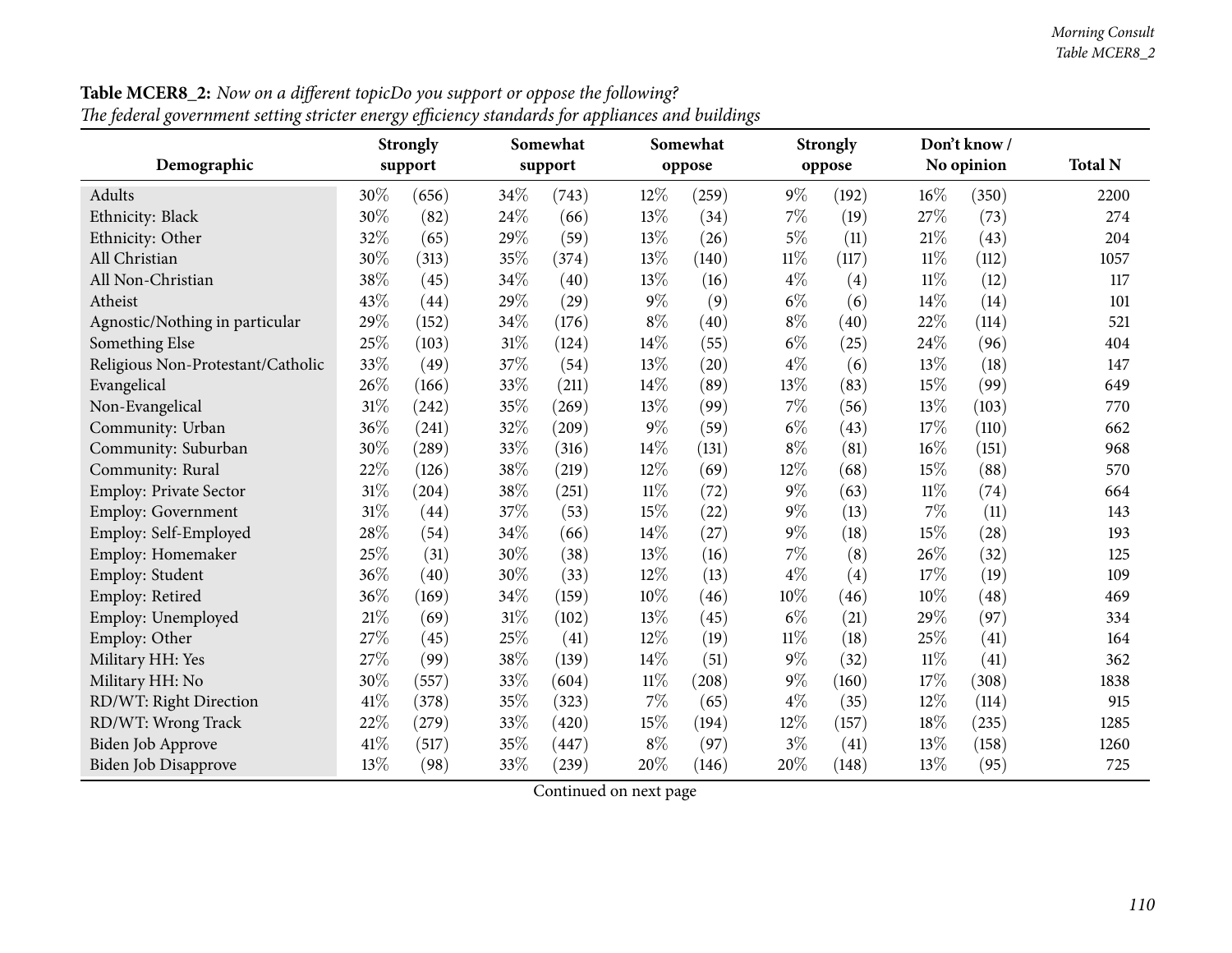**Table MCER8\_2:** Now on a different topicDo you support or oppose the following? The federal government setting stricter energy efficiency standards for appliances and buildings

|                                      |      | <b>Strongly</b> |      | Somewhat |       | Somewhat |       | <b>Strongly</b> |        | Don't know / |                |
|--------------------------------------|------|-----------------|------|----------|-------|----------|-------|-----------------|--------|--------------|----------------|
| Demographic                          |      | support         |      | support  |       | oppose   |       | oppose          |        | No opinion   | <b>Total N</b> |
| Adults                               | 30%  | (656)           | 34\% | (743)    | 12%   | (259)    | $9\%$ | (192)           | $16\%$ | (350)        | 2200           |
| Biden Job Strongly Approve           | 49%  | (362)           | 30%  | (221)    | $6\%$ | (47)     | $4\%$ | (28)            | 12%    | (87)         | 746            |
| Biden Job Somewhat Approve           | 30%  | (154)           | 44%  | (226)    | 10%   | (50)     | $3\%$ | (13)            | 14\%   | (71)         | 515            |
| <b>Biden Job Somewhat Disapprove</b> | 18%  | (34)            | 45%  | (86)     | 19%   | (36)     | $5\%$ | (10)            | 13%    | (24)         | 189            |
| <b>Biden Job Strongly Disapprove</b> | 12%  | (64)            | 29%  | (153)    | 21%   | (110)    | 26%   | (138)           | 13%    | (71)         | 536            |
| Favorable of Biden                   | 42%  | (522)           | 36%  | (450)    | $8\%$ | (99)     | $3\%$ | (37)            | 12%    | (146)        | 1254           |
| Unfavorable of Biden                 | 13%  | (109)           | 33%  | (271)    | 19%   | (156)    | 18%   | (149)           | $16\%$ | (131)        | 816            |
| Very Favorable of Biden              | 47%  | (348)           | 29%  | (214)    | 7%    | (48)     | $4\%$ | (26)            | 13%    | (99)         | 734            |
| Somewhat Favorable of Biden          | 34%  | (174)           | 45%  | (236)    | 10%   | (51)     | $2\%$ | (10)            | 9%     | (47)         | 519            |
| Somewhat Unfavorable of Biden        | 17%  | (40)            | 46%  | (107)    | 15%   | (34)     | $4\%$ | (9)             | 17%    | (40)         | 231            |
| Very Unfavorable of Biden            | 12%  | (69)            | 28%  | (164)    | 21%   | (122)    | 24\%  | (140)           | 16%    | (91)         | 586            |
| #1 Issue: Economy                    | 27%  | (224)           | 33%  | (275)    | 14%   | (115)    | 10%   | (86)            | 17%    | (144)        | 845            |
| #1 Issue: Security                   | 18%  | (48)            | 35%  | (91)     | 14%   | (38)     | 19%   | (50)            | 14\%   | (36)         | 262            |
| #1 Issue: Health Care                | 41\% | (156)           | 36%  | (137)    | $8\%$ | (30)     | $4\%$ | (14)            | 12%    | (48)         | 386            |
| #1 Issue: Medicare / Social Security | 29%  | (76)            | 41\% | (105)    | $9\%$ | (24)     | $4\%$ | (11)            | $16\%$ | (41)         | 257            |
| #1 Issue: Women's Issues             | 35%  | (39)            | 31%  | (34)     | 16%   | (17)     | $3\%$ | (3)             | 15%    | (17)         | 111            |
| #1 Issue: Education                  | 19%  | (19)            | 46%  | (45)     | 18%   | (17)     | $4\%$ | (3)             | 14\%   | (14)         | 99             |
| #1 Issue: Energy                     | 59%  | (43)            | 23%  | (16)     | $8\%$ | (6)      | $4\%$ | (3)             | $6\%$  | (4)          | 72             |
| #1 Issue: Other                      | 31%  | (52)            | 23%  | (40)     | 7%    | (12)     | 12%   | (20)            | 27%    | (46)         | 169            |
| 2020 Vote: Joe Biden                 | 44%  | (426)           | 35%  | (339)    | $8\%$ | (74)     | $2\%$ | (24)            | $11\%$ | (108)        | 972            |
| 2020 Vote: Donald Trump              | 15%  | (106)           | 35%  | (250)    | 18%   | (127)    | 19%   | (135)           | 14%    | (102)        | 721            |
| 2020 Vote: Other                     | 33%  | (22)            | 33%  | (22)     | $9\%$ | (6)      | $5\%$ | (3)             | 20%    | (14)         | 67             |
| 2020 Vote: Didn't Vote               | 23%  | (102)           | 30%  | (131)    | 12%   | (52)     | 7%    | (29)            | 29%    | (126)        | 439            |
| 2018 House Vote: Democrat            | 48%  | (355)           | 33%  | (245)    | $6\%$ | (44)     | $2\%$ | (18)            | 10%    | (71)         | 732            |
| 2018 House Vote: Republican          | 17%  | (104)           | 35%  | (214)    | 18%   | (111)    | 19%   | (115)           | $11\%$ | (70)         | 614            |
| 2018 House Vote: Someone else        | 21%  | (12)            | 38%  | (23)     | 7%    | (4)      | $6\%$ | (4)             | 28%    | (17)         | 60             |
| 2016 Vote: Hillary Clinton           | 48%  | (327)           | 32%  | (215)    | $6\%$ | (41)     | $3\%$ | (20)            | $11\%$ | (72)         | 676            |
| 2016 Vote: Donald Trump              | 18%  | (117)           | 35%  | (228)    | 18%   | (119)    | 18%   | (115)           | $11\%$ | (73)         | 652            |
| 2016 Vote: Other                     | 33%  | (42)            | 36%  | (46)     | 7%    | (9)      | $4\%$ | (5)             | 20%    | (25)         | 126            |
| 2016 Vote: Didn't Vote               | 23%  | (170)           | 34%  | (255)    | 12%   | (91)     | 7%    | (51)            | 24%    | (179)        | 746            |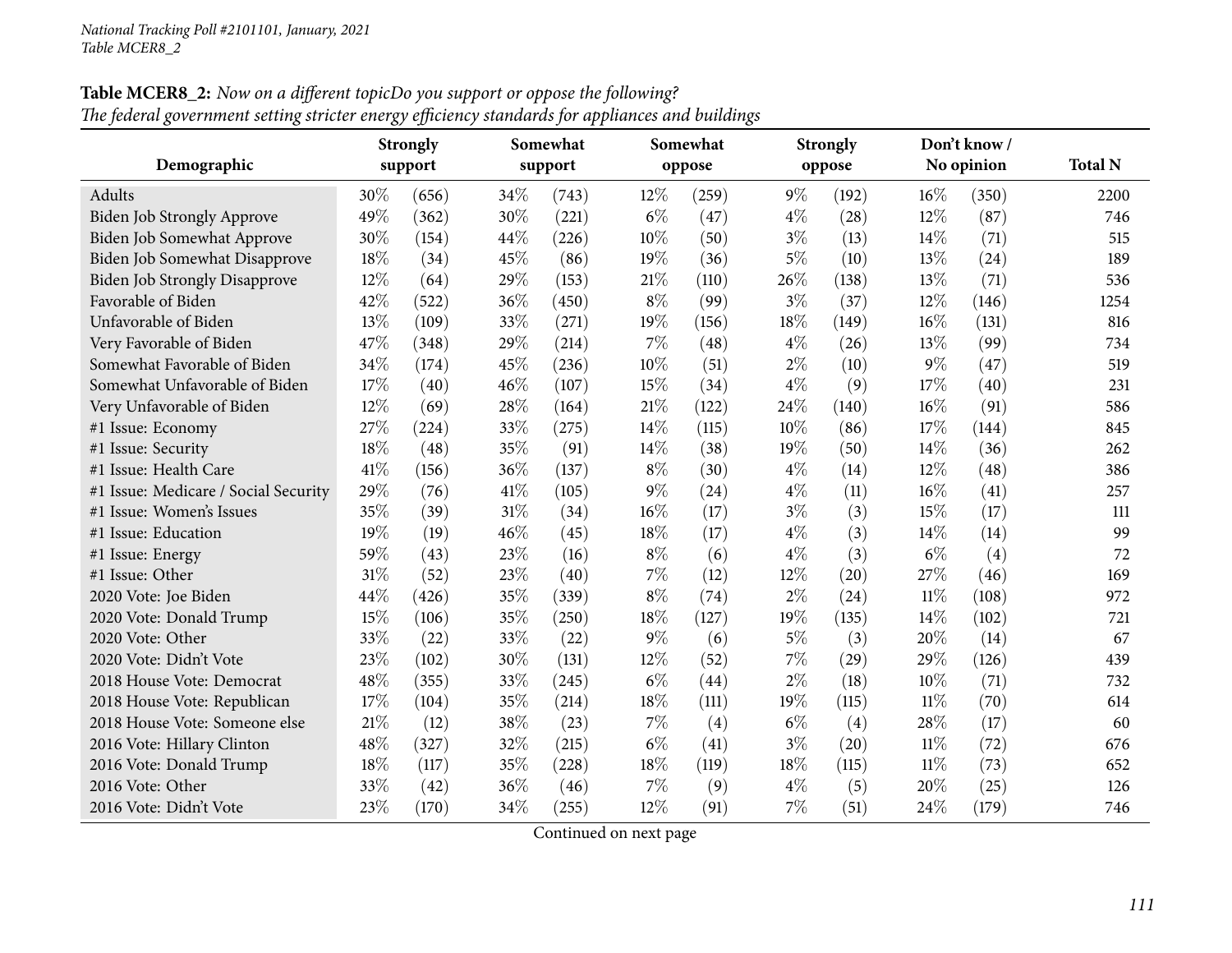| The federal government setting stricter energy efficiency standards for appliances and buildings |        |                            |        |                     |        |                    |        |                           |        |                           |                |
|--------------------------------------------------------------------------------------------------|--------|----------------------------|--------|---------------------|--------|--------------------|--------|---------------------------|--------|---------------------------|----------------|
| Demographic                                                                                      |        | <b>Strongly</b><br>support |        | Somewhat<br>support |        | Somewhat<br>oppose |        | <b>Strongly</b><br>oppose |        | Don't know/<br>No opinion | <b>Total N</b> |
| Adults                                                                                           | 30%    | (656)                      | 34\%   | (743)               | 12%    | (259)              | $9\%$  | (192)                     | $16\%$ | (350)                     | 2200           |
| Voted in 2014: Yes                                                                               | 33\%   | (407)                      | $35\%$ | (422)               | 12%    | (144)              | 10%    | (118)                     | $11\%$ | (129)                     | 1219           |
| Voted in 2014: No                                                                                | 25\%   | (249)                      | 33\%   | (322)               | 12\%   | (116)              | $8\%$  | (74)                      | 23\%   | (221)                     | 981            |
| 4-Region: Northeast                                                                              | 33\%   | (130)                      | $36\%$ | (140)               | $9\%$  | (35)               | $7\%$  | (28)                      | $15\%$ | (59)                      | 394            |
| 4-Region: Midwest                                                                                | 24\%   | (111)                      | 36\%   | (167)               | 14\%   | (66)               | 10%    | $^{'}47)$                 | $15\%$ | (71)                      | 462            |
| 4-Region: South                                                                                  | 30\%   | (244)                      | $32\%$ | (262)               | $11\%$ | (94)               | $11\%$ | (87)                      | 17%    | (138)                     | 824            |
| 4-Region: West                                                                                   | 33\%   | (171)                      | 33\%   | (174)               | 12\%   | (64)               | $6\%$  | (30)                      | $16\%$ | (81)                      | 520            |
| Climate concerned                                                                                | 37\%   | (589)                      | $37\%$ | (599)               | $9\%$  | (150)              | $3\%$  | (55)                      | $13\%$ | (213)                     | 1607           |
| Climate unconcerned                                                                              | 12\%   | (62)                       | 26%    | (139)               | 20%    | (105)              | 25%    | (136)                     | 18%    | (95)                      | 537            |
| Gas cooktop                                                                                      | 32%    | $^{'}289)$                 | $35\%$ | (323)               | 13\%   | (121)              | $9\%$  | (79)                      | $11\%$ | (103)                     | 916            |
| Electric cooktop                                                                                 | 29%    | (330)                      | 34\%   | (396)               | $11\%$ | (124)              | $9\%$  | (105)                     | $17\%$ | (198)                     | 1153           |
| Induction cooktop                                                                                | 36\%   | (22)                       | $31\%$ | (19)                | $14\%$ | (8)                | $11\%$ | (7)                       | $8\%$  | (5)                       | 60             |
| Uses natural gas                                                                                 | $31\%$ | (321)                      | 33\%   | (339)               | 13%    | (132)              | $10\%$ | (103)                     | $13\%$ | (133)                     | 1028           |
| Does not use natural gas                                                                         | 31\%   | (285)                      | $35\%$ | (325)               | 12\%   | (106)              | $8\%$  | (78)                      | $14\%$ | (128)                     | 923            |

**Table MCER8\_2:** Now on a different topicDo you support or oppose the following?

*Note:* Row proportions may total to larger than one-hundred percen<sup>t</sup> due to rounding. For more information visit [MorningConsultIntelligence.com](https://morningconsultintelligence.com).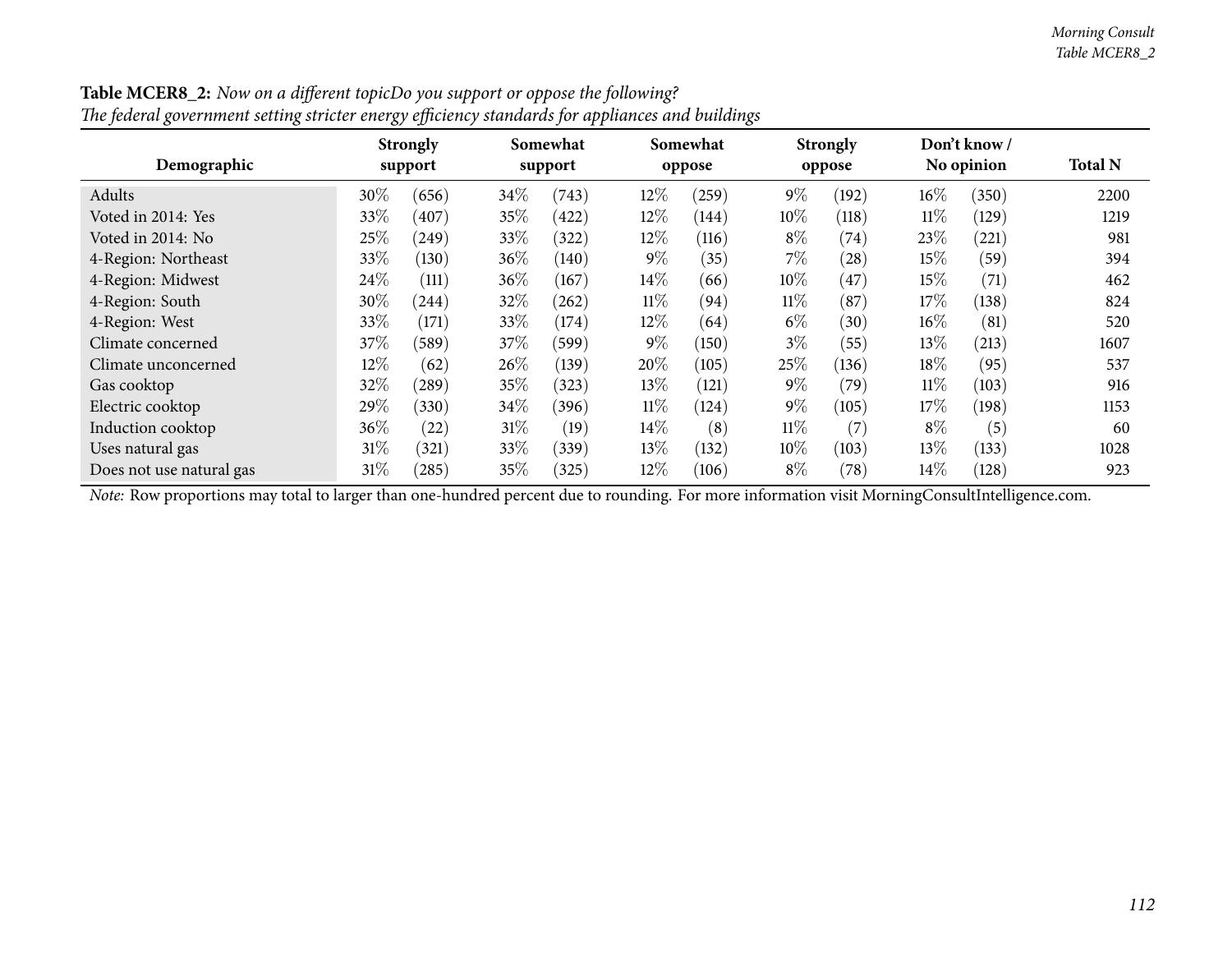|         | <b>Table MCER9:</b> How confident are you that the United States will reduce its carbon emissions and slow the impacts of climate change in the next |  |  |  |  |  |  |
|---------|------------------------------------------------------------------------------------------------------------------------------------------------------|--|--|--|--|--|--|
| decade? |                                                                                                                                                      |  |  |  |  |  |  |

|                          |        |                |        | Somewhat  |        | Not very  |        | Not confident |        | Don't know/ |                |
|--------------------------|--------|----------------|--------|-----------|--------|-----------|--------|---------------|--------|-------------|----------------|
| Demographic              |        | Very confident |        | confident |        | confident |        | at all        |        | No opinion  | <b>Total N</b> |
| <b>Adults</b>            | 14\%   | (316)          | 38%    | (842)     | 25%    | (544)     | 10%    | (218)         | 13%    | (280)       | 2200           |
| Gender: Male             | 20%    | (209)          | 38%    | (407)     | 23%    | (240)     | 10%    | (101)         | 10%    | (104)       | 1062           |
| Gender: Female           | $9\%$  | (107)          | 38%    | (435)     | 27%    | (303)     | 10%    | (117)         | 15%    | (176)       | 1138           |
| Age: 18-34               | 19%    | (122)          | 29%    | (192)     | 28%    | (184)     | $9\%$  | (56)          | 15%    | (101)       | 655            |
| Age: 35-44               | 23%    | (82)           | 36%    | (129)     | 21%    | (75)      | 7%     | (26)          | 13%    | (46)        | 358            |
| Age: 45-64               | 10%    | (78)           | 41\%   | (309)     | 24%    | (180)     | 12%    | (90)          | 13%    | (94)        | 751            |
| Age: 65+                 | $8\%$  | (35)           | 49%    | (212)     | 24%    | (105)     | $11\%$ | (46)          | $9\%$  | (39)        | 436            |
| GenZers: 1997-2012       | 16%    | (55)           | 28\%   | (95)      | $31\%$ | (108)     | $9\%$  | (32)          | 16%    | (55)        | 344            |
| Millennials: 1981-1996   | 23%    | (127)          | 32%    | (175)     | 23%    | (125)     | $8\%$  | (43)          | 13%    | (70)        | 539            |
| GenXers: 1965-1980       | 13%    | (74)           | $41\%$ | (222)     | 23%    | (125)     | 10%    | (55)          | 13%    | (71)        | 547            |
| Baby Boomers: 1946-1964  | $8\%$  | (58)           | 45%    | (312)     | 24%    | (168)     | $11\%$ | (78)          | $11\%$ | (73)        | 690            |
| PID: Dem (no lean)       | 21%    | (175)          | 45%    | (376)     | 22%    | (182)     | $4\%$  | (35)          | $8\%$  | (71)        | 840            |
| PID: Ind (no lean)       | $9\%$  | (63)           | 38%    | (259)     | 26%    | (173)     | $9\%$  | (64)          | 17%    | (119)       | 679            |
| PID: Rep (no lean)       | $11\%$ | (77)           | 30%    | (207)     | 28%    | (188)     | 17%    | (119)         | 13%    | (90)        | 681            |
| PID/Gender: Dem Men      | 29%    | (118)          | 42%    | (171)     | 20%    | (80)      | $3\%$  | (13)          | $6\%$  | (23)        | 405            |
| PID/Gender: Dem Women    | 13%    | (57)           | 47%    | (205)     | 24%    | (102)     | $5\%$  | (22)          | $11\%$ | (48)        | 435            |
| PID/Gender: Ind Men      | 12%    | (38)           | 40%    | (128)     | 26%    | (81)      | $9\%$  | (29)          | 13%    | (41)        | 317            |
| PID/Gender: Ind Women    | 7%     | (25)           | 36%    | (132)     | 25%    | (92)      | 10%    | (35)          | 21%    | (78)        | 362            |
| PID/Gender: Rep Men      | 16%    | (53)           | 32%    | (108)     | 23%    | (79)      | 17%    | (59)          | 12%    | (40)        | 339            |
| PID/Gender: Rep Women    | 7%     | (24)           | 29%    | (99)      | 32%    | (109)     | 18%    | (60)          | 15%    | (50)        | 342            |
| Ideo: Liberal (1-3)      | 22%    | (144)          | 44%    | (285)     | 24%    | (152)     | $6\%$  | (36)          | $4\%$  | (27)        | 644            |
| Ideo: Moderate (4)       | 12%    | (71)           | 47\%   | (277)     | 22%    | (129)     | $6\%$  | (36)          | 13%    | (79)        | 593            |
| Ideo: Conservative (5-7) | 13%    | (93)           | 32\%   | (233)     | 27%    | (192)     | 17%    | (122)         | $11\%$ | (79)        | 720            |
| Educ: < College          | $11\%$ | (164)          | 37%    | (552)     | 26%    | (397)     | $11\%$ | (162)         | 16%    | (236)       | 1512           |
| Educ: Bachelors degree   | 18%    | (79)           | 44%    | (193)     | 24%    | (105)     | 7%     | (33)          | $8\%$  | (33)        | 444            |
| Educ: Post-grad          | 30%    | (72)           | 40%    | (97)      | 17%    | (41)      | 10%    | (23)          | $4\%$  | (10)        | 244            |
| Income: Under 50k        | 10%    | (118)          | 36%    | (424)     | 25%    | (300)     | $11\%$ | (130)         | 18%    | (212)       | 1185           |
| Income: 50k-100k         | 16%    | (107)          | 42%    | (287)     | 26%    | (176)     | $9\%$  | (64)          | 7%     | (49)        | 683            |
| Income: 100k+            | 27\%   | (91)           | 40%    | (132)     | 20%    | (68)      | 7%     | (24)          | $5\%$  | (18)        | 333            |
| Ethnicity: White         | 14%    | (241)          | 38%    | (647)     | 26%    | (453)     | $11\%$ | (189)         | 11%    | (192)       | 1722           |
| Ethnicity: Hispanic      | 17%    | (59)           | 35%    | (122)     | 24%    | (82)      | 7%     | (26)          | 17%    | (60)        | 349            |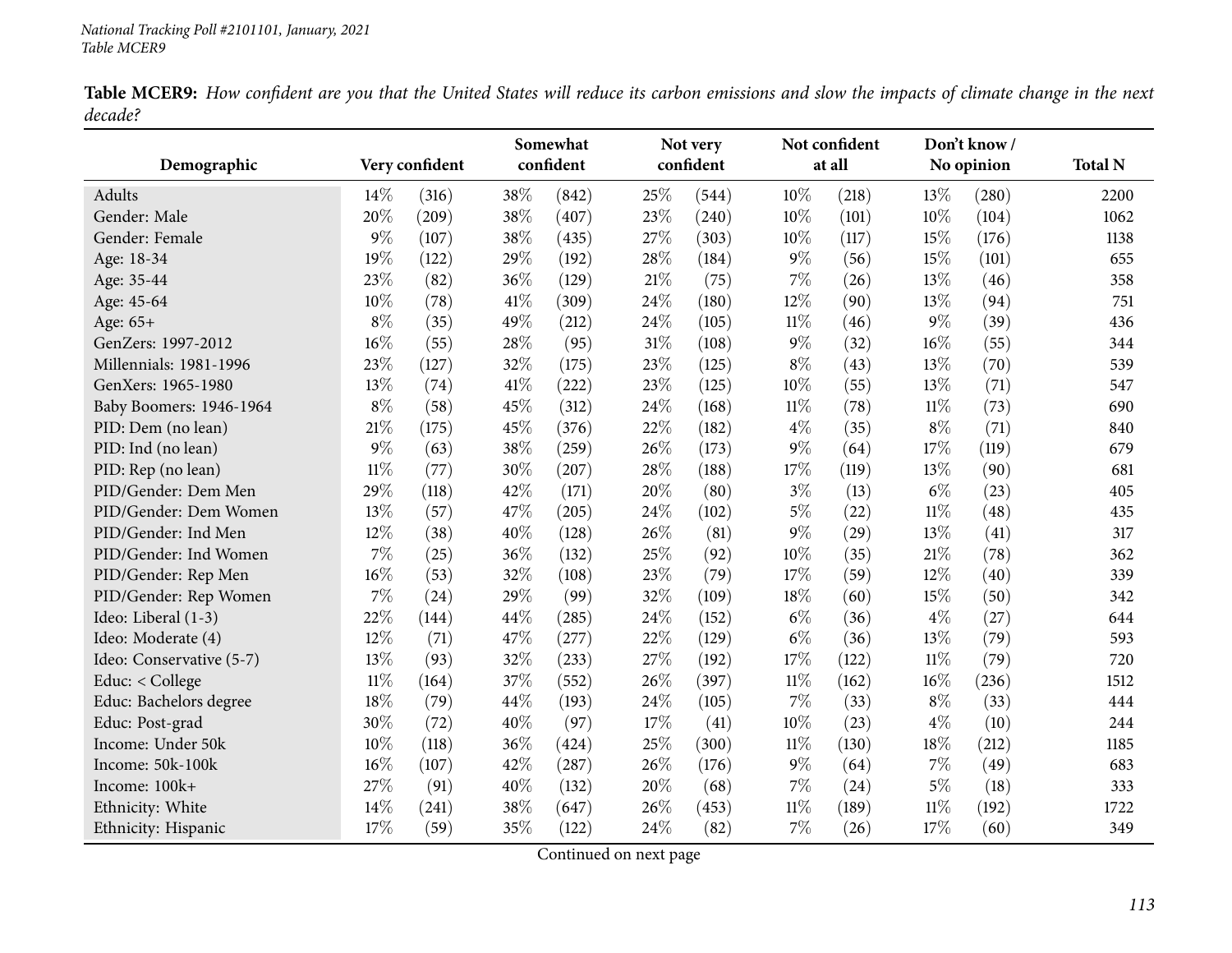Table MCER9: How confident are you that the United States will reduce its carbon emissions and slow the impacts of climate change in the next *decade?*

|                                   |        |                |        | Somewhat  |        | Not very  |        | Not confident |        | Don't know/ |                |
|-----------------------------------|--------|----------------|--------|-----------|--------|-----------|--------|---------------|--------|-------------|----------------|
| Demographic                       |        | Very confident |        | confident |        | confident |        | at all        |        | No opinion  | <b>Total N</b> |
| Adults                            | $14\%$ | (316)          | 38%    | (842)     | 25%    | (544)     | 10%    | (218)         | 13\%   | (280)       | 2200           |
| Ethnicity: Black                  | 20%    | (54)           | $41\%$ | (113)     | $15\%$ | (41)      | $3\%$  | (10)          | 20%    | (56)        | 274            |
| Ethnicity: Other                  | 10%    | (20)           | 40%    | (82)      | 25%    | (50)      | 10%    | (20)          | 16%    | (32)        | 204            |
| All Christian                     | 17%    | (180)          | 38%    | (406)     | 24%    | (257)     | 10%    | (104)         | 10%    | (111)       | 1057           |
| All Non-Christian                 | 30%    | (35)           | 44%    | (51)      | 16%    | (18)      | 5%     | (5)           | $6\%$  | (7)         | 117            |
| Atheist                           | 12%    | (12)           | 41\%   | (42)      | 39%    | (39)      | $3\%$  | (3)           | $5\%$  | (5)         | 101            |
| Agnostic/Nothing in particular    | $8\%$  | (43)           | $38\%$ | (197)     | 27%    | (140)     | $11\%$ | (55)          | 16%    | (86)        | 521            |
| Something Else                    | $11\%$ | (46)           | 36%    | (146)     | 22%    | (90)      | 12%    | (50)          | 18%    | (72)        | 404            |
| Religious Non-Protestant/Catholic | 28%    | (41)           | 41\%   | (60)      | 19%    | (28)      | 7%     | (10)          | $5\%$  | (8)         | 147            |
| Evangelical                       | 21%    | (136)          | 33%    | (216)     | 20%    | (128)     | 10%    | (67)          | 16%    | (101)       | 649            |
| Non-Evangelical                   | 10%    | (78)           | 42%    | (324)     | 27%    | (205)     | $11\%$ | (82)          | $11\%$ | (81)        | 770            |
| Community: Urban                  | 24%    | (157)          | 40%    | (262)     | 18%    | (119)     | 9%     | (57)          | 10%    | (67)        | 662            |
| Community: Suburban               | 12%    | (113)          | 39%    | (379)     | 26%    | (251)     | 10%    | (97)          | 13%    | (128)       | 968            |
| Community: Rural                  | $8\%$  | (45)           | 35%    | (201)     | 31%    | (174)     | $11\%$ | (64)          | 15%    | (85)        | 570            |
| Employ: Private Sector            | 20%    | (132)          | 37%    | (242)     | 25%    | (164)     | 10%    | (64)          | $9\%$  | (62)        | 664            |
| Employ: Government                | 29%    | (41)           | $36\%$ | (52)      | $17\%$ | (25)      | $9\%$  | (13)          | $9\%$  | (13)        | 143            |
| Employ: Self-Employed             | 19%    | (36)           | 36%    | (69)      | 26%    | (51)      | 7%     | (14)          | 12%    | (23)        | 193            |
| Employ: Homemaker                 | 7%     | (9)            | 35%    | (44)      | 25%    | (31)      | 13%    | (16)          | 20%    | (25)        | 125            |
| Employ: Student                   | 10%    | (10)           | 39%    | (42)      | 41%    | (45)      | $4\%$  | (4)           | 7%     | (7)         | 109            |
| Employ: Retired                   | $9\%$  | (41)           | 47%    | (218)     | 25%    | (116)     | $11\%$ | (51)          | $9\%$  | (42)        | 469            |
| Employ: Unemployed                | $7\%$  | (24)           | 37%    | (125)     | 22%    | (72)      | $11\%$ | (36)          | 23%    | (77)        | 334            |
| Employ: Other                     | 14%    | (22)           | $30\%$ | (49)      | 24%    | (40)      | 13%    | (21)          | 19%    | (31)        | 164            |
| Military HH: Yes                  | 12%    | (44)           | 39%    | (140)     | 27%    | (97)      | 12%    | (45)          | 10%    | (35)        | 362            |
| Military HH: No                   | 15%    | (271)          | 38%    | (702)     | 24%    | (446)     | $9\%$  | (173)         | 13%    | (245)       | 1838           |
| RD/WT: Right Direction            | 26%    | (237)          | 46%    | (422)     | $16\%$ | (146)     | $3\%$  | (32)          | $9\%$  | (79)        | 915            |
| RD/WT: Wrong Track                | $6\%$  | (79)           | 33%    | (421)     | 31%    | (397)     | 15%    | (186)         | 16%    | (201)       | 1285           |
| <b>Biden Job Approve</b>          | 21%    | (260)          | 45%    | (573)     | 22%    | (272)     | $4\%$  | (56)          | $8\%$  | (101)       | 1260           |
| Biden Job Disapprove              | $7\%$  | (50)           | 30%    | (219)     | 29%    | (211)     | 20%    | (142)         | 14%    | (103)       | 725            |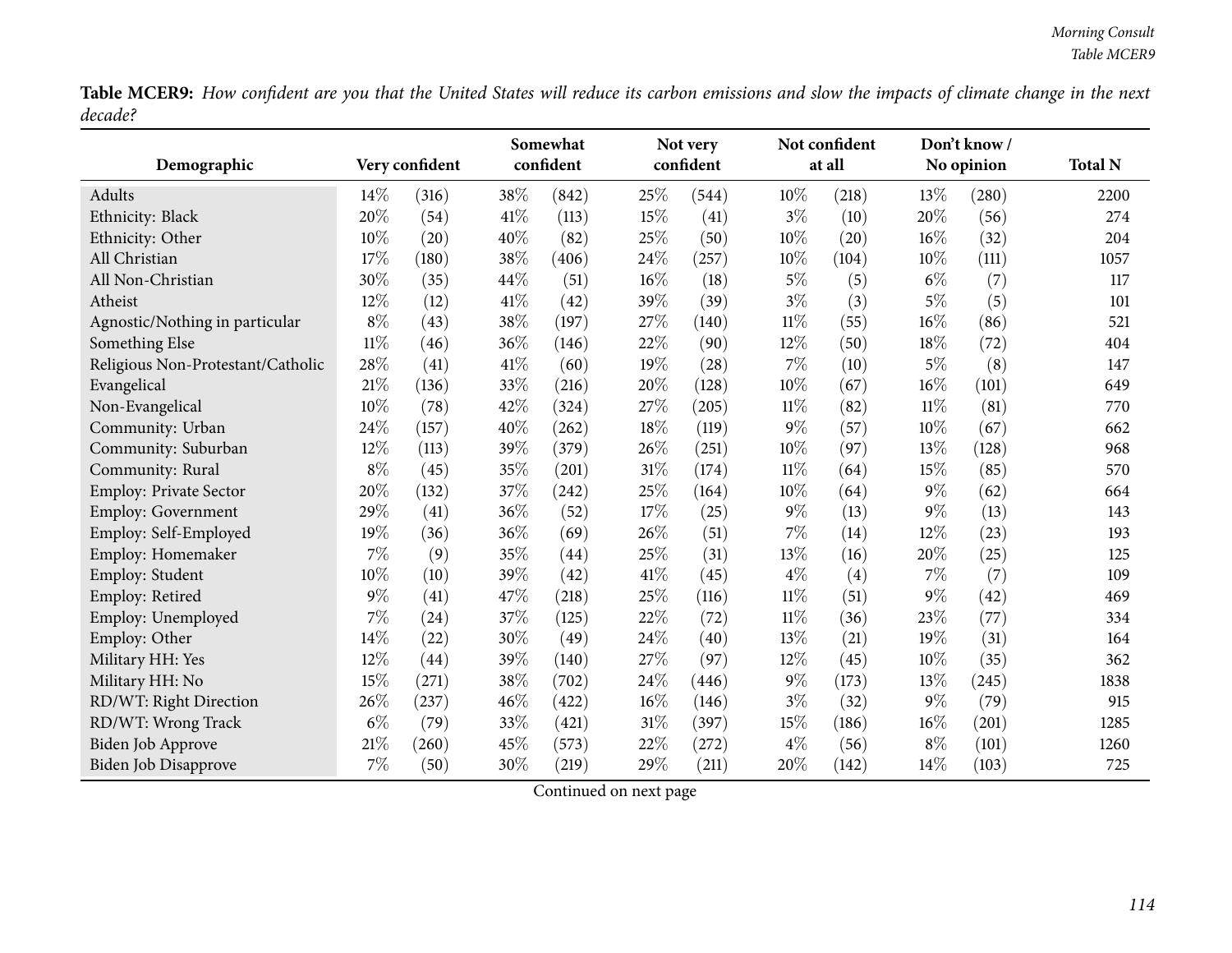Table MCER9: How confident are you that the United States will reduce its carbon emissions and slow the impacts of climate change in the next *decade?*

|                                      |        |                |        | Somewhat  |     | Not very  |       | Not confident |        | Don't know/ |                |
|--------------------------------------|--------|----------------|--------|-----------|-----|-----------|-------|---------------|--------|-------------|----------------|
| Demographic                          |        | Very confident |        | confident |     | confident |       | at all        |        | No opinion  | <b>Total N</b> |
| Adults                               | 14%    | (316)          | 38%    | (842)     | 25% | (544)     | 10%   | (218)         | 13\%   | (280)       | 2200           |
| Biden Job Strongly Approve           | 27%    | (204)          | 46%    | (344)     | 16% | (118)     | $3\%$ | (21)          | $8\%$  | (60)        | 746            |
| Biden Job Somewhat Approve           | $11\%$ | (56)           | 45%    | (229)     | 30% | (154)     | 7%    | (35)          | $8\%$  | (41)        | 515            |
| Biden Job Somewhat Disapprove        | $4\%$  | (7)            | 44\%   | (83)      | 39% | (73)      | $4\%$ | (8)           | $9\%$  | (18)        | 189            |
| <b>Biden Job Strongly Disapprove</b> | $8\%$  | (42)           | 25%    | (137)     | 26% | (138)     | 25%   | (134)         | 16%    | (85)        | 536            |
| Favorable of Biden                   | 20%    | (245)          | 47%    | (589)     | 21% | (259)     | $4\%$ | (53)          | $9\%$  | (108)       | 1254           |
| Unfavorable of Biden                 | $8\%$  | (62)           | 27%    | (218)     | 32% | (260)     | 18%   | (149)         | 16%    | (127)       | 816            |
| Very Favorable of Biden              | 25%    | (186)          | 47%    | (347)     | 16% | (114)     | $3\%$ | (18)          | $9\%$  | (68)        | 734            |
| Somewhat Favorable of Biden          | $11\%$ | (59)           | 47%    | (242)     | 28% | (144)     | 7%    | (35)          | $8\%$  | (40)        | 519            |
| Somewhat Unfavorable of Biden        | 7%     | (17)           | 32%    | (74)      | 43% | (100)     | $5\%$ | (12)          | 12%    | (28)        | 231            |
| Very Unfavorable of Biden            | $8\%$  | (44)           | 25%    | (145)     | 27% | (160)     | 23%   | (137)         | 17%    | (99)        | 586            |
| #1 Issue: Economy                    | 12%    | (105)          | 36%    | (303)     | 28% | (234)     | 10%   | (84)          | 14%    | (119)       | 845            |
| #1 Issue: Security                   | 12%    | (30)           | 36%    | (93)      | 27% | (70)      | 13%   | (34)          | 13%    | (34)        | 262            |
| #1 Issue: Health Care                | $16\%$ | (63)           | 47%    | (180)     | 20% | (78)      | $6\%$ | (25)          | 10%    | (40)        | 386            |
| #1 Issue: Medicare / Social Security | 12%    | (32)           | 46%    | (117)     | 23% | (59)      | $8\%$ | (22)          | $11\%$ | (28)        | 257            |
| #1 Issue: Women's Issues             | 14%    | (16)           | 32%    | (35)      | 23% | (25)      | 16%   | (18)          | 15%    | (16)        | 111            |
| #1 Issue: Education                  | 20%    | (19)           | 44%    | (44)      | 25% | (25)      | $5\%$ | (5)           | $6\%$  | (6)         | 99             |
| #1 Issue: Energy                     | 34%    | (24)           | 30%    | (22)      | 29% | (21)      | $6\%$ | (4)           | $1\%$  | (1)         | 72             |
| #1 Issue: Other                      | 16%    | (28)           | 29%    | (48)      | 19% | (32)      | 15%   | (26)          | 21%    | (36)        | 169            |
| 2020 Vote: Joe Biden                 | 20%    | (199)          | 48%    | (465)     | 20% | (191)     | $4\%$ | (43)          | $8\%$  | (74)        | 972            |
| 2020 Vote: Donald Trump              | 10%    | (70)           | 30%    | (216)     | 28% | (200)     | 20%   | (141)         | 13%    | (94)        | 721            |
| 2020 Vote: Other                     | $6\%$  | (4)            | 32%    | (22)      | 31% | (21)      | 19%   | (13)          | $11\%$ | (8)         | 67             |
| 2020 Vote: Didn't Vote               | 10%    | (43)           | $31\%$ | (138)     | 30% | (132)     | $5\%$ | (21)          | 24\%   | (105)       | 439            |
| 2018 House Vote: Democrat            | 21%    | (157)          | 49%    | (358)     | 19% | (138)     | $5\%$ | (33)          | $6\%$  | (46)        | 732            |
| 2018 House Vote: Republican          | 10%    | (64)           | 32%    | (196)     | 28% | (169)     | 15%   | (94)          | 15%    | (92)        | 614            |
| 2018 House Vote: Someone else        | $3\%$  | (2)            | 38%    | (23)      | 29% | (17)      | 19%   | (11)          | $11\%$ | (6)         | 60             |
| 2016 Vote: Hillary Clinton           | $22\%$ | (145)          | 50%    | (338)     | 17% | (118)     | $4\%$ | (28)          | 7%     | (47)        | 676            |
| 2016 Vote: Donald Trump              | $11\%$ | (74)           | $31\%$ | (204)     | 28% | (183)     | 16%   | (103)         | 14%    | (88)        | 652            |
| 2016 Vote: Other                     | 7%     | (9)            | 45%    | (57)      | 29% | (36)      | 10%   | (13)          | 9%     | (11)        | 126            |
| 2016 Vote: Didn't Vote               | 12%    | (88)           | 33%    | (243)     | 28% | (207)     | 10%   | (75)          | 18%    | (134)       | 746            |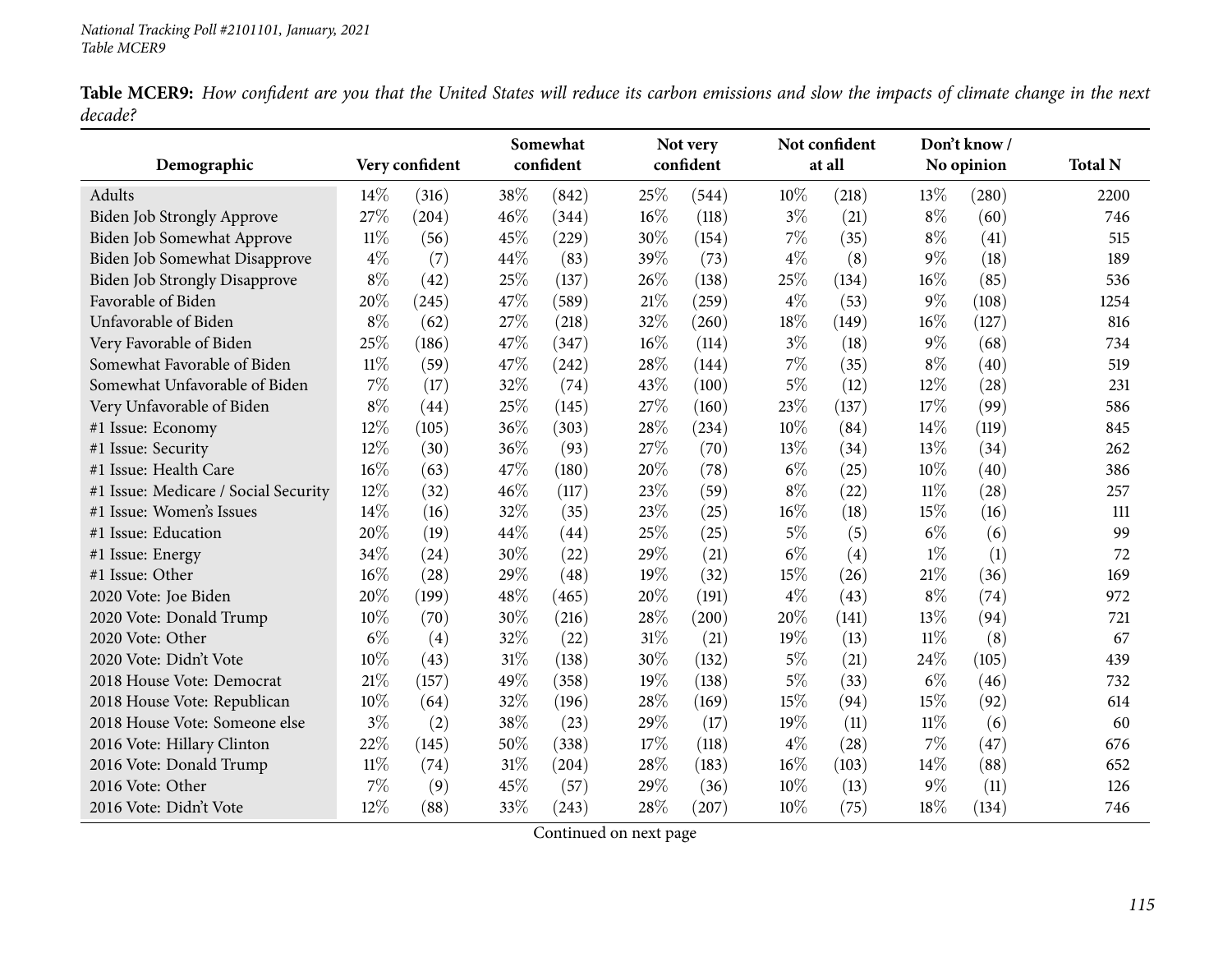Table MCER9: How confident are you that the United States will reduce its carbon emissions and slow the impacts of climate change in the next *decade?*

| Demographic              |        | Very confident  |        | Somewhat<br>confident |      | Not very<br>confident |        | Not confident<br>at all |        | Don't know/<br>No opinion | <b>Total N</b> |
|--------------------------|--------|-----------------|--------|-----------------------|------|-----------------------|--------|-------------------------|--------|---------------------------|----------------|
| Adults                   | $14\%$ | (316)           | $38\%$ | (842)                 | 25%  | (544)                 | 10%    | (218)                   | 13%    | (280)                     | 2200           |
| Voted in 2014: Yes       | $17\%$ | (205)           | 42\%   | (509)                 | 23%  | (277)                 | 10%    | (125)                   | $8\%$  | (103)                     | 1219           |
| Voted in 2014: No        | $11\%$ | (110)           | 34\%   | (334)                 | 27\% | (266)                 | 10%    | (93)                    | 18%    | (177)                     | 981            |
| 4-Region: Northeast      | $18\%$ | (72)            | 39\%   | (153)                 | 21%  | (84)                  | $8\%$  | (31)                    | 14\%   | (54)                      | 394            |
| 4-Region: Midwest        | $9\%$  | (42)            | 42\%   | (196)                 | 24%  | (112)                 | 10%    | (48)                    | $14\%$ | (64)                      | 462            |
| 4-Region: South          | $13\%$ | (108)           | 37\%   | (308)                 | 25%  | (204)                 | 12%    | (97)                    | $13\%$ | (108)                     | 824            |
| 4-Region: West           | 18%    | (94)            | 36%    | (187)                 | 28%  | (143)                 | $8\%$  | (43)                    | 10%    | (54)                      | 520            |
| Climate concerned        | $17\%$ | (275)           | $44\%$ | (705)                 | 25\% | (400)                 | $6\%$  | (98)                    | $8\%$  | (129)                     | 1607           |
| Climate unconcerned      | $7\%$  | (38)            | 25%    | (135)                 | 25\% | (133)                 | 22%    | (118)                   | 21%    | (113)                     | 537            |
| Gas cooktop              | $18\%$ | (161)           | $40\%$ | (362)                 | 24\% | (221)                 | $8\%$  | (75)                    | $10\%$ | (96)                      | 916            |
| Electric cooktop         | 12\%   | (137)           | 39%    | (451)                 | 25%  | (287)                 | $11\%$ | (129)                   | 13\%   | (149)                     | 1153           |
| Induction cooktop        | 18%    | (11)            | 23\%   | (14)                  | 35\% | (21)                  | 16%    | (10)                    | $7\%$  | $\left( 4\right)$         | 60             |
| Uses natural gas         | $18\%$ | (188)           | 39\%   | (399)                 | 24\% | (243)                 | $9\%$  | (93)                    | 10%    | (105)                     | 1028           |
| Does not use natural gas | $11\%$ | $^{\prime}101)$ | 41\%   | (382)                 | 25%  | (230)                 | 12%    | (112)                   | $11\%$ | (97)                      | 923            |

*Note:* Row proportions may total to larger than one-hundred percen<sup>t</sup> due to rounding. For more information visit [MorningConsultIntelligence.com](https://morningconsultintelligence.com).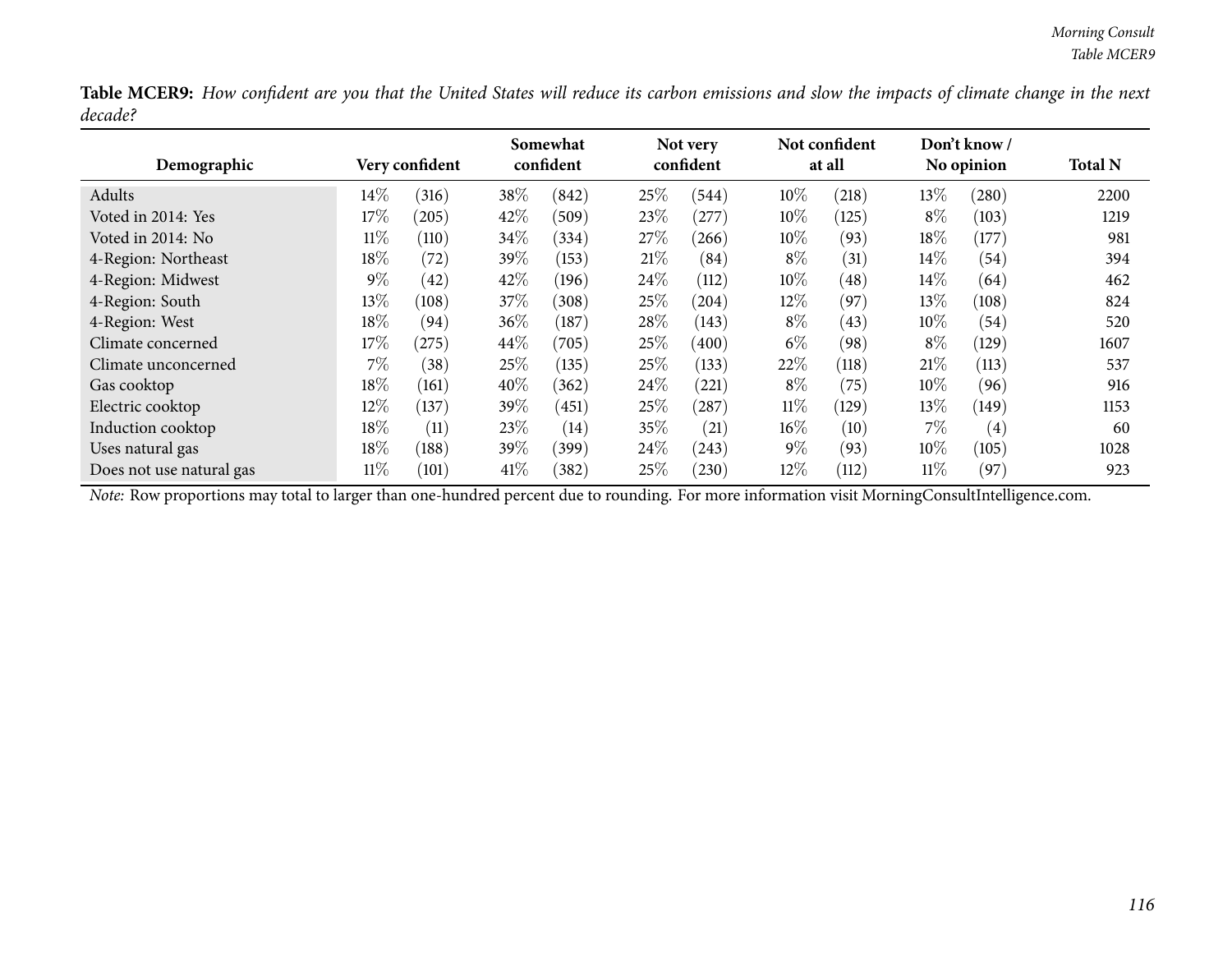## Table MCERdem1: How concerned are you with the issue of climate change and its impacts?

|                          |      |                |        | Somewhat  |        | Not too   |        | Not concerned |                                   | Don't know/ |                |
|--------------------------|------|----------------|--------|-----------|--------|-----------|--------|---------------|-----------------------------------|-------------|----------------|
| Demographic              |      | Very concerned |        | concerned |        | concerned |        | at all        |                                   | No opinion  | <b>Total N</b> |
| <b>Adults</b>            | 41\% | (901)          | 32%    | (706)     | 14\%   | (317)     | 10%    | (220)         | $3\%$                             | (56)        | 2200           |
| Gender: Male             | 41\% | (432)          | 30%    | (320)     | 16%    | (166)     | 12%    | (123)         | $2\%$                             | (20)        | 1062           |
| Gender: Female           | 41\% | (468)          | 34%    | (386)     | 13%    | (151)     | $8\%$  | (96)          | $3\%$                             | (37)        | 1138           |
| Age: 18-34               | 46%  | (300)          | 32%    | (212)     | $11\%$ | (70)      | $6\%$  | (36)          | $5\%$                             | (36)        | 655            |
| Age: 35-44               | 41\% | (147)          | 40%    | (142)     | $11\%$ | (40)      | 7%     | (24)          | $1\%$                             | (4)         | 358            |
| Age: 45-64               | 37%  | (275)          | 30%    | (226)     | 17%    | (129)     | 15%    | (112)         | $1\%$                             | (8)         | 751            |
| Age: 65+                 | 41\% | (178)          | 29%    | (126)     | 18%    | (78)      | $11\%$ | (47)          | $2\%$                             | (8)         | 436            |
| GenZers: 1997-2012       | 46%  | (157)          | 29%    | (99)      | 13%    | (43)      | $4\%$  | (15)          | $8\%$                             | (29)        | 344            |
| Millennials: 1981-1996   | 46%  | (250)          | 36%    | (194)     | 10%    | (51)      | 7%     | (37)          | $1\%$                             | (7)         | 539            |
| GenXers: 1965-1980       | 35%  | (189)          | 34%    | (186)     | 17%    | (95)      | 12%    | (68)          | $1\%$                             | (8)         | 547            |
| Baby Boomers: 1946-1964  | 41%  | (282)          | 28\%   | (197)     | 16%    | (111)     | 13%    | (90)          | $2\%$                             | (11)        | 690            |
| PID: Dem (no lean)       | 60%  | (503)          | $31\%$ | (256)     | $5\%$  | (43)      | $3\%$  | (26)          | $1\%$                             | (11)        | 840            |
| PID: Ind (no lean)       | 40%  | (270)          | 32%    | (221)     | 14%    | (93)      | $9\%$  | (63)          | $5\%$                             | (33)        | 679            |
| PID: Rep (no lean)       | 19%  | (127)          | 34%    | (229)     | 27%    | (181)     | 19%    | (130)         | $2\%$                             | (13)        | 681            |
| PID/Gender: Dem Men      | 60%  | (244)          | $31\%$ | (124)     | $5\%$  | (19)      | $3\%$  | (14)          | $1\%$                             | (4)         | 405            |
| PID/Gender: Dem Women    | 60%  | (259)          | 30%    | (132)     | $6\%$  | (24)      | $3\%$  | (13)          | $1\%$                             | (6)         | 435            |
| PID/Gender: Ind Men      | 38%  | (122)          | 30%    | (96)      | 16%    | (52)      | $11\%$ | (35)          | $4\%$                             | (12)        | 317            |
| PID/Gender: Ind Women    | 41%  | (148)          | 34%    | (124)     | $11\%$ | (41)      | $8\%$  | (28)          | $6\%$                             | (20)        | 362            |
| PID/Gender: Rep Men      | 19%  | (66)           | 29%    | (100)     | 28%    | (96)      | 22%    | (75)          | $1\%$                             | (3)         | 339            |
| PID/Gender: Rep Women    | 18%  | (61)           | 38%    | (129)     | 25%    | (86)      | $16\%$ | (55)          | $3\%$                             | (10)        | 342            |
| Ideo: Liberal (1-3)      | 67%  | (434)          | 26%    | (167)     | $4\%$  | (27)      | $2\%$  | (13)          |                                   | (3)         | 644            |
| Ideo: Moderate (4)       | 41\% | (240)          | 37%    | (220)     | 14%    | (82)      | $5\%$  | (31)          | $3\%$                             | (20)        | 593            |
| Ideo: Conservative (5-7) | 20%  | (147)          | $31\%$ | (222)     | 25%    | (179)     | 23%    | (162)         | $1\%$                             | (9)         | 720            |
| Educ: < College          | 37%  | (560)          | 34%    | (508)     | 15%    | (231)     | $11\%$ | (159)         | $4\%$                             | (53)        | 1512           |
| Educ: Bachelors degree   | 47%  | (208)          | 31%    | (138)     | 13%    | (57)      | $9\%$  | (38)          | $1\%$                             | (2)         | 444            |
| Educ: Post-grad          | 55%  | (133)          | 24\%   | (60)      | 12%    | (29)      | $9\%$  | (22)          | $\overbrace{\phantom{123221111}}$ | (0)         | 244            |
| Income: Under 50k        | 38%  | (454)          | 35%    | (409)     | 13%    | (157)     | $10\%$ | (115)         | $4\%$                             | (49)        | 1185           |
| Income: 50k-100k         | 43%  | (291)          | 30%    | (205)     | 17%    | (114)     | 10%    | (67)          | $1\%$                             | (6)         | 683            |
| Income: 100k+            | 47%  | (155)          | 27%    | (91)      | 14%    | (47)      | $11\%$ | (38)          | $1\%$                             | (2)         | 333            |
| Ethnicity: White         | 40%  | (682)          | 32%    | (548)     | 16%    | (268)     | $11\%$ | (192)         | $2\%$                             | (31)        | 1722           |
| Ethnicity: Hispanic      | 51%  | (179)          | 30%    | (104)     | $11\%$ | (37)      | $4\%$  | (14)          | $4\%$                             | (16)        | 349            |
| Ethnicity: Black         | 47%  | (129)          | 33%    | (91)      | 10%    | (27)      | $6\%$  | (15)          | $5\%$                             | (13)        | 274            |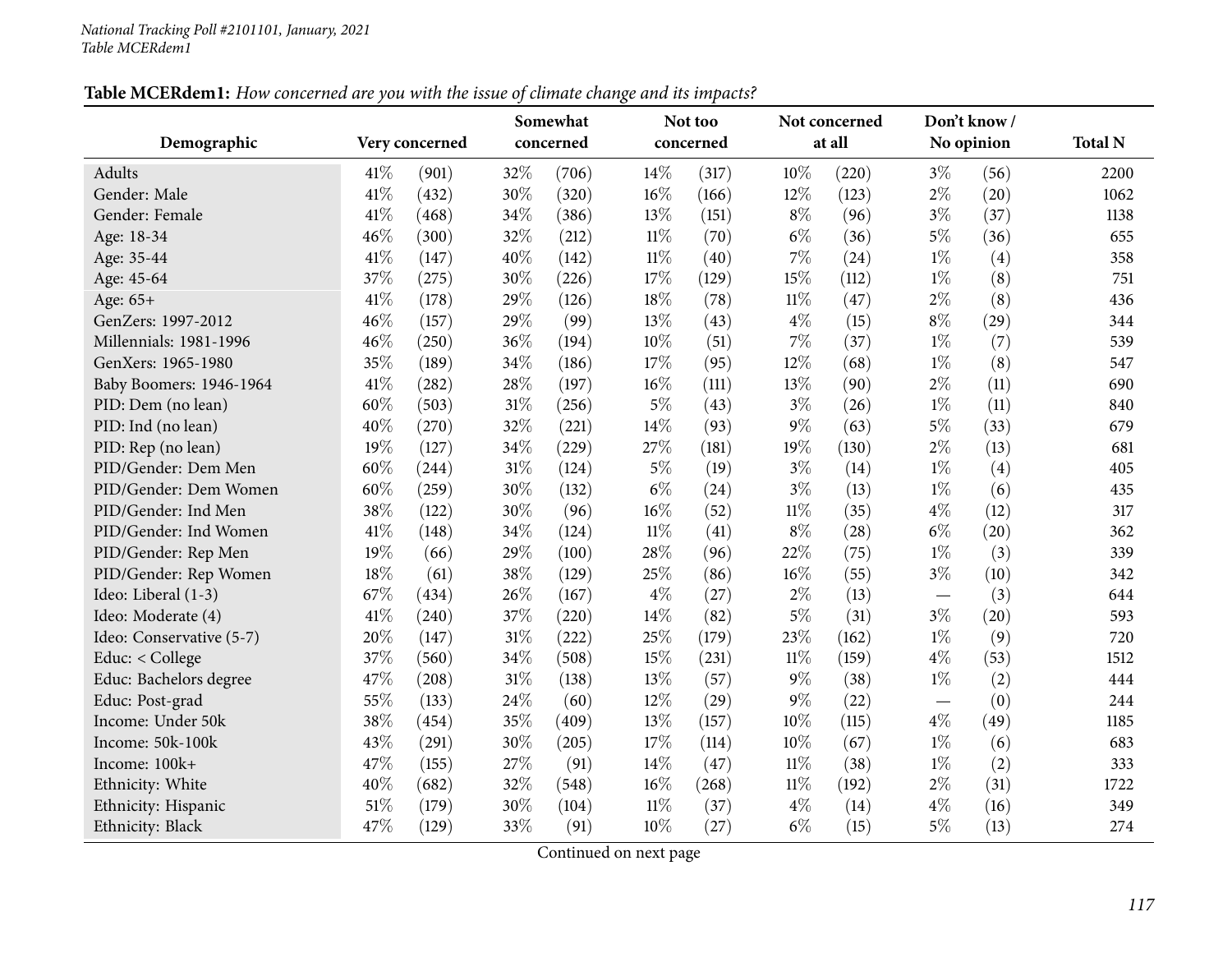Table MCERdem1: How concerned are you with the issue of climate change and its impacts?

|                                      |      |                |        | Somewhat  |        | Not too   |        | Not concerned |                                 | Don't know / |                |
|--------------------------------------|------|----------------|--------|-----------|--------|-----------|--------|---------------|---------------------------------|--------------|----------------|
| Demographic                          |      | Very concerned |        | concerned |        | concerned |        | at all        |                                 | No opinion   | <b>Total N</b> |
| Adults                               | 41\% | (901)          | 32%    | (706)     | 14\%   | (317)     | 10%    | (220)         | $3\%$                           | (56)         | 2200           |
| Ethnicity: Other                     | 44%  | (90)           | 33%    | (67)      | $11\%$ | (23)      | $6\%$  | (12)          | $6\%$                           | (12)         | 204            |
| All Christian                        | 39%  | (412)          | 32%    | (334)     | 17%    | (176)     | $11\%$ | (121)         | $1\%$                           | (14)         | 1057           |
| All Non-Christian                    | 55%  | (64)           | 33%    | (39)      | 7%     | (8)       | $5\%$  | (6)           | $\hspace{0.1mm}-\hspace{0.1mm}$ | (0)          | 117            |
| Atheist                              | 52%  | (53)           | 42%    | (43)      | $2\%$  | (2)       | $4\%$  | (4)           | $\hspace{0.1mm}-\hspace{0.1mm}$ | (0)          | 101            |
| Agnostic/Nothing in particular       | 43%  | (223)          | 31%    | (162)     | 12%    | (63)      | 10%    | (51)          | $4\%$                           | (22)         | 521            |
| Something Else                       | 37%  | (149)          | 32%    | (128)     | 17%    | (69)      | $9\%$  | (37)          | $5\%$                           | (21)         | 404            |
| Religious Non-Protestant/Catholic    | 49%  | (72)           | 35%    | (51)      | $11\%$ | (16)      | $5\%$  | (8)           |                                 | (0)          | 147            |
| Evangelical                          | 36%  | (231)          | 31%    | (203)     | 18%    | (118)     | 13%    | (82)          | $2\%$                           | (15)         | 649            |
| Non-Evangelical                      | 41\% | (318)          | 32%    | (244)     | 15%    | (116)     | $9\%$  | (72)          | $2\%$                           | (19)         | 770            |
| Community: Urban                     | 48%  | (314)          | 33%    | (215)     | $11\%$ | (75)      | $5\%$  | (34)          | $4\%$                           | (23)         | 662            |
| Community: Suburban                  | 40%  | (384)          | 32%    | (308)     | 14%    | (138)     | 12%    | (115)         | $2\%$                           | (23)         | 968            |
| Community: Rural                     | 36%  | (202)          | 32%    | (183)     | 18%    | (104)     | 12%    | (71)          | $2\%$                           | (10)         | 570            |
| Employ: Private Sector               | 41%  | (274)          | 34%    | (225)     | 16%    | (104)     | $9\%$  | (59)          | $\overbrace{\phantom{12333}}$   | (2)          | 664            |
| <b>Employ: Government</b>            | 47%  | (67)           | 26%    | (38)      | 16%    | (23)      | $9\%$  | (13)          | $2\%$                           | (2)          | 143            |
| Employ: Self-Employed                | 40%  | (77)           | 31%    | (59)      | 15%    | (30)      | $11\%$ | (20)          | $4\%$                           | (7)          | 193            |
| Employ: Homemaker                    | 30%  | (37)           | 45%    | (56)      | 10%    | (12)      | $11\%$ | (14)          | $4\%$                           | (5)          | 125            |
| Employ: Student                      | 57%  | (63)           | 24%    | (26)      | 10%    | (10)      | $2\%$  | (2)           | 7%                              | (8)          | 109            |
| Employ: Retired                      | 43%  | (200)          | 28%    | (132)     | 17%    | (77)      | $11\%$ | (51)          | $2\%$                           | (8)          | 469            |
| Employ: Unemployed                   | 35%  | (118)          | 33%    | (109)     | 15%    | (50)      | 12%    | (41)          | $4\%$                           | (15)         | 334            |
| Employ: Other                        | 39%  | (64)           | 37%    | (61)      | $7\%$  | (11)      | $11\%$ | (19)          | $6\%$                           | (9)          | 164            |
| Military HH: Yes                     | 38%  | (139)          | 29%    | (105)     | 23%    | (82)      | $8\%$  | (29)          | $2\%$                           | (7)          | 362            |
| Military HH: No                      | 41%  | (761)          | 33%    | (601)     | 13%    | (236)     | 10%    | (191)         | $3\%$                           | (49)         | 1838           |
| RD/WT: Right Direction               | 56%  | (516)          | 31%    | (285)     | $8\%$  | (72)      | $3\%$  | (27)          | $2\%$                           | (15)         | 915            |
| RD/WT: Wrong Track                   | 30%  | (385)          | 33%    | (421)     | 19%    | (245)     | 15%    | (193)         | $3\%$                           | (41)         | 1285           |
| <b>Biden Job Approve</b>             | 58%  | (730)          | 32%    | (400)     | $7\%$  | (83)      | $3\%$  | (34)          | $1\%$                           | (14)         | 1260           |
| <b>Biden Job Disapprove</b>          | 16%  | (114)          | $31\%$ | (224)     | 28%    | (205)     | 23%    | (169)         | $2\%$                           | (14)         | 725            |
| <b>Biden Job Strongly Approve</b>    | 68\% | (509)          | 23%    | (173)     | $4\%$  | (33)      | $3\%$  | (21)          | $1\%$                           | (10)         | 746            |
| Biden Job Somewhat Approve           | 43%  | (220)          | 44%    | (227)     | 10%    | (50)      | $3\%$  | (13)          | $1\%$                           | (5)          | 515            |
| Biden Job Somewhat Disapprove        | 20%  | (38)           | 44\%   | (84)      | 26%    | (49)      | $9\%$  | (17)          | $1\%$                           | (1)          | 189            |
| <b>Biden Job Strongly Disapprove</b> | 14%  | (75)           | 26%    | (140)     | 29%    | (156)     | 28%    | (152)         | $2\%$                           | (13)         | 536            |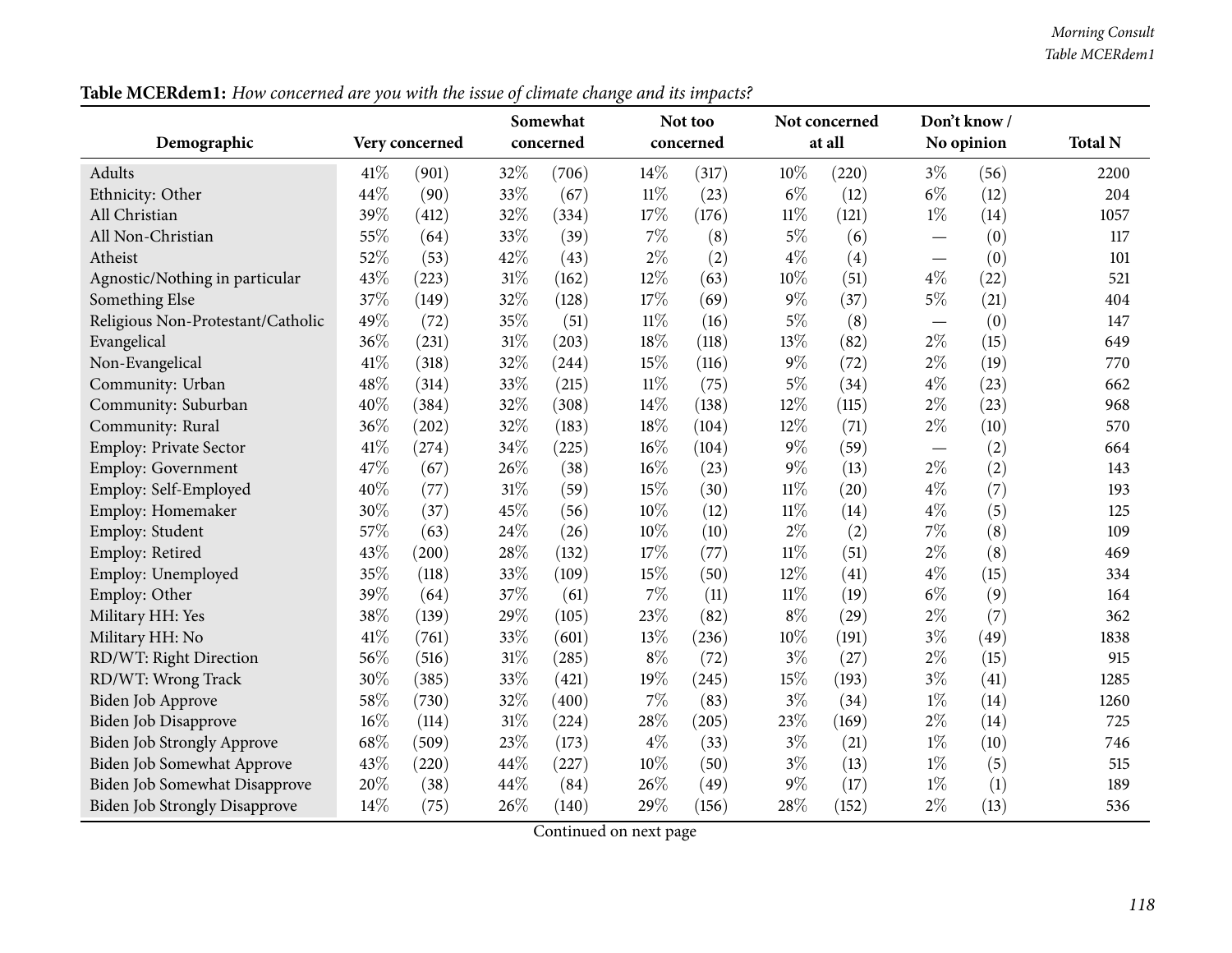# Table MCERdem1: How concerned are you with the issue of climate change and its impacts?

|                                      |     |                |        | Somewhat  |        | Not too   |        | Not concerned |       | Don't know/ |                |
|--------------------------------------|-----|----------------|--------|-----------|--------|-----------|--------|---------------|-------|-------------|----------------|
| Demographic                          |     | Very concerned |        | concerned |        | concerned |        | at all        |       | No opinion  | <b>Total N</b> |
| Adults                               | 41% | (901)          | 32%    | (706)     | 14%    | (317)     | 10%    | (220)         | $3\%$ | (56)        | 2200           |
| Favorable of Biden                   | 58% | (726)          | $31\%$ | (388)     | 7%     | (86)      | $3\%$  | (34)          | $2\%$ | (20)        | 1254           |
| Unfavorable of Biden                 | 17% | (137)          | 32%    | (259)     | 27%    | (221)     | 22%    | (179)         | $2\%$ | (20)        | 816            |
| Very Favorable of Biden              | 65% | (475)          | 25%    | (185)     | $6\%$  | (41)      | $2\%$  | (17)          | $2\%$ | (16)        | 734            |
| Somewhat Favorable of Biden          | 48% | (251)          | 39%    | (203)     | 9%     | (45)      | $3\%$  | (17)          | $1\%$ | (4)         | 519            |
| Somewhat Unfavorable of Biden        | 24% | (55)           | 45%    | (105)     | 20%    | (47)      | $8\%$  | (17)          | $3\%$ | (6)         | 231            |
| Very Unfavorable of Biden            | 14% | (82)           | 26%    | (154)     | 30%    | (174)     | 28%    | (162)         | $2\%$ | (14)        | 586            |
| #1 Issue: Economy                    | 33% | (275)          | 36%    | (301)     | 18%    | (148)     | 12%    | (100)         | $2\%$ | (21)        | 845            |
| #1 Issue: Security                   | 23% | (60)           | 30%    | (78)      | 23%    | (62)      | 21%    | (55)          | $3\%$ | (7)         | 262            |
| #1 Issue: Health Care                | 56% | (215)          | 32%    | (123)     | 7%     | (28)      | $4\%$  | (15)          | $1\%$ | (4)         | 386            |
| #1 Issue: Medicare / Social Security | 45% | (117)          | 33%    | (84)      | 14%    | (35)      | 7%     | (18)          | $1\%$ | (3)         | 257            |
| #1 Issue: Women's Issues             | 50% | (56)           | 32%    | (36)      | $11\%$ | (12)      | $3\%$  | (4)           | $4\%$ | (4)         | 111            |
| #1 Issue: Education                  | 44% | (43)           | 41\%   | (41)      | 12%    | (12)      | $2\%$  | (2)           |       | (0)         | 99             |
| #1 Issue: Energy                     | 73% | (53)           | 16%    | (12)      | $4\%$  | (3)       | $4\%$  | (3)           | $3\%$ | (2)         | 72             |
| #1 Issue: Other                      | 49% | (83)           | $18\%$ | (30)      | $10\%$ | (17)      | 14%    | (23)          | $9\%$ | (15)        | 169            |
| 2020 Vote: Joe Biden                 | 63% | (608)          | 29%    | (286)     | 5%     | (52)      | 2%     | (16)          | $1\%$ | (10)        | 972            |
| 2020 Vote: Donald Trump              | 17% | (120)          | 33%    | (236)     | 28%    | (199)     | 22%    | (157)         | $1\%$ | (9)         | 721            |
| 2020 Vote: Other                     | 42% | (28)           | 29%    | (19)      | 14\%   | (9)       | 12%    | (8)           | $3\%$ | (2)         | 67             |
| 2020 Vote: Didn't Vote               | 33% | (144)          | 37%    | (164)     | 13%    | (57)      | $9\%$  | (39)          | $8\%$ | (35)        | 439            |
| 2018 House Vote: Democrat            | 67% | (491)          | 25%    | (180)     | $5\%$  | (36)      | $2\%$  | (18)          | $1\%$ | (7)         | 732            |
| 2018 House Vote: Republican          | 20% | (121)          | $31\%$ | (189)     | 26%    | (162)     | 22%    | (133)         | $2\%$ | (10)        | 614            |
| 2018 House Vote: Someone else        | 28% | (16)           | 46%    | (27)      | 18%    | (11)      | 9%     | (5)           |       | (0)         | 60             |
| 2016 Vote: Hillary Clinton           | 65% | (440)          | 26%    | (178)     | $6\%$  | (40)      | $2\%$  | (15)          |       | (3)         | 676            |
| 2016 Vote: Donald Trump              | 20% | (131)          | 32%    | (210)     | 25%    | (163)     | 22%    | (141)         | $1\%$ | (7)         | 652            |
| 2016 Vote: Other                     | 42% | (52)           | 34\%   | (43)      | 12%    | (15)      | 10%    | (13)          | $2\%$ | (3)         | 126            |
| 2016 Vote: Didn't Vote               | 37% | (277)          | 37%    | (275)     | 13%    | (100)     | 7%     | (52)          | $6\%$ | (43)        | 746            |
| Voted in 2014: Yes                   | 45% | (550)          | $27\%$ | (333)     | 15%    | (187)     | $11\%$ | (140)         | $1\%$ | (10)        | 1219           |
| Voted in 2014: No                    | 36% | (351)          | 38%    | (373)     | 13%    | (130)     | $8\%$  | (80)          | $5\%$ | (46)        | 981            |
| 4-Region: Northeast                  | 46% | (179)          | 34\%   | (135)     | 9%     | (37)      | 7%     | (29)          | $3\%$ | (13)        | 394            |
| 4-Region: Midwest                    | 37% | (171)          | 32%    | (150)     | 16%    | (75)      | 12%    | (57)          | $2\%$ | (10)        | 462            |
| 4-Region: South                      | 36% | (298)          | 33%    | (271)     | 17\%   | (138)     | 12%    | (95)          | $3\%$ | (22)        | 824            |
| 4-Region: West                       | 49% | (253)          | 29%    | (150)     | 13%    | (68)      | 7%     | (38)          | $2\%$ | (11)        | 520            |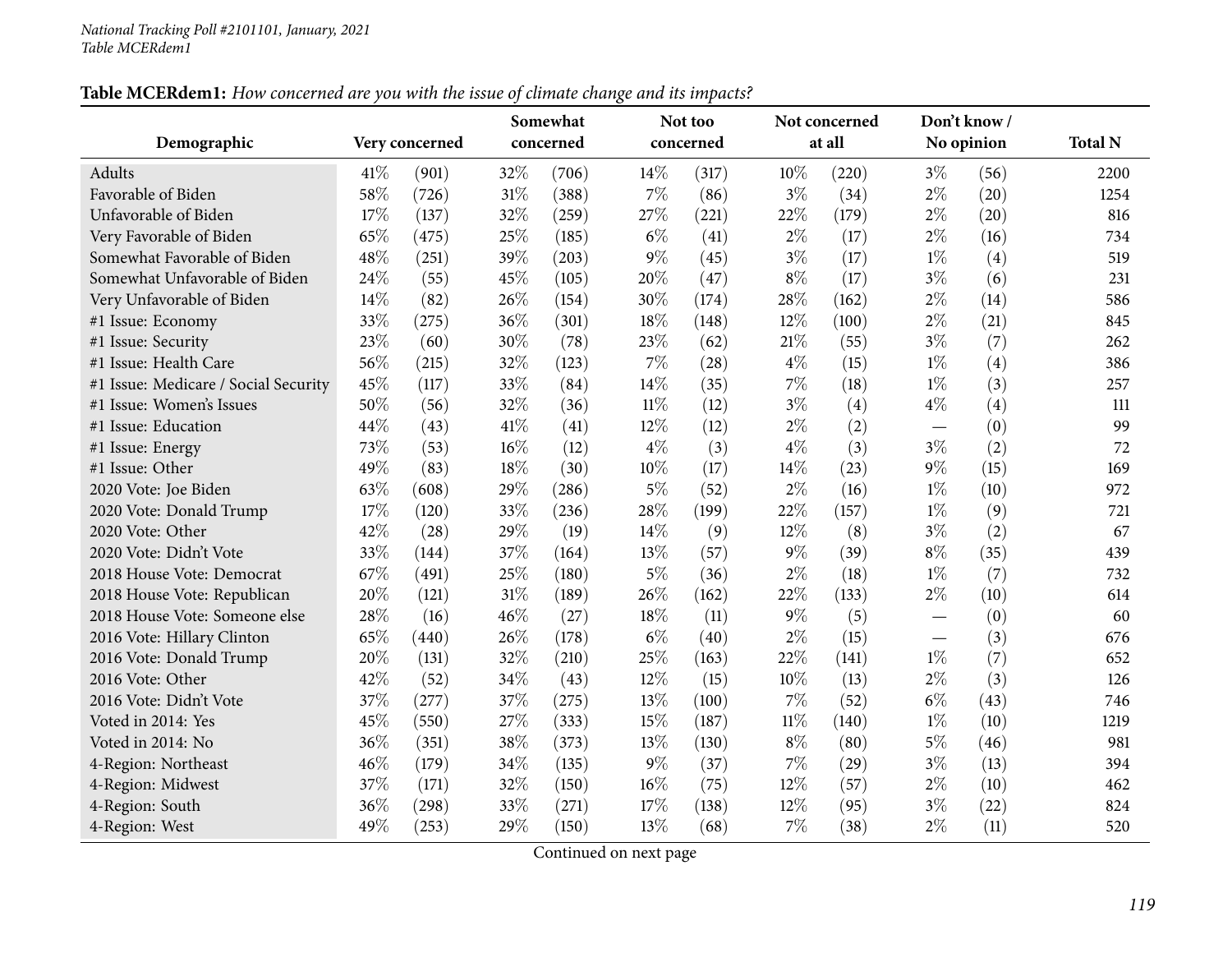| Demographic              |         | Very concerned |        | Somewhat<br>concerned | ັ      | Not too<br>concerned |        | Not concerned<br>at all |       | Don't know /<br>No opinion | <b>Total N</b> |
|--------------------------|---------|----------------|--------|-----------------------|--------|----------------------|--------|-------------------------|-------|----------------------------|----------------|
| Adults                   | 41\%    | (901)          | 32%    | (706)                 | 14%    | (317)                | $10\%$ | (220)                   | $3\%$ | (56)                       | 2200           |
| Climate concerned        | 56%     | (901)          | $44\%$ | (706)                 | __     | (0)                  |        | (0)                     |       | (0)                        | 1607           |
| Climate unconcerned      |         | (0)            |        | (0)                   | 59%    | (317)                | 41\%   | (220)                   |       | (0)                        | 537            |
| Gas cooktop              | 44\%    | (398)          | 33\%   | (300)                 | 14%    | (130)                | $8\%$  | (71)                    | $2\%$ | (16)                       | 916            |
| Electric cooktop         | 39 $\%$ | (454)          | 32%    | (371)                 | 15%    | (177)                | $11\%$ | (130)                   | $2\%$ | (22)                       | 1153           |
| Induction cooktop        | 42%     | (25)           | $26\%$ | (15)                  | $14\%$ | (8)                  | $18\%$ | (11)                    |       | (0)                        | 60             |
| Uses natural gas         | 43%     | (442)          | 32%    | (328)                 | 14%    | (139)                | $10\%$ | (98)                    | $2\%$ | (21)                       | 1028           |
| Does not use natural gas | $38\%$  | 350)           | 33\%   | (306)                 | $16\%$ | (148)                | $12\%$ | (108)                   | $1\%$ | (10)                       | 923            |

Table MCERdem1: How concerned are you with the issue of climate change and its impacts?

*Note:* Row proportions may total to larger than one-hundred percen<sup>t</sup> due to rounding. For more information visit [MorningConsultIntelligence.com](https://morningconsultintelligence.com).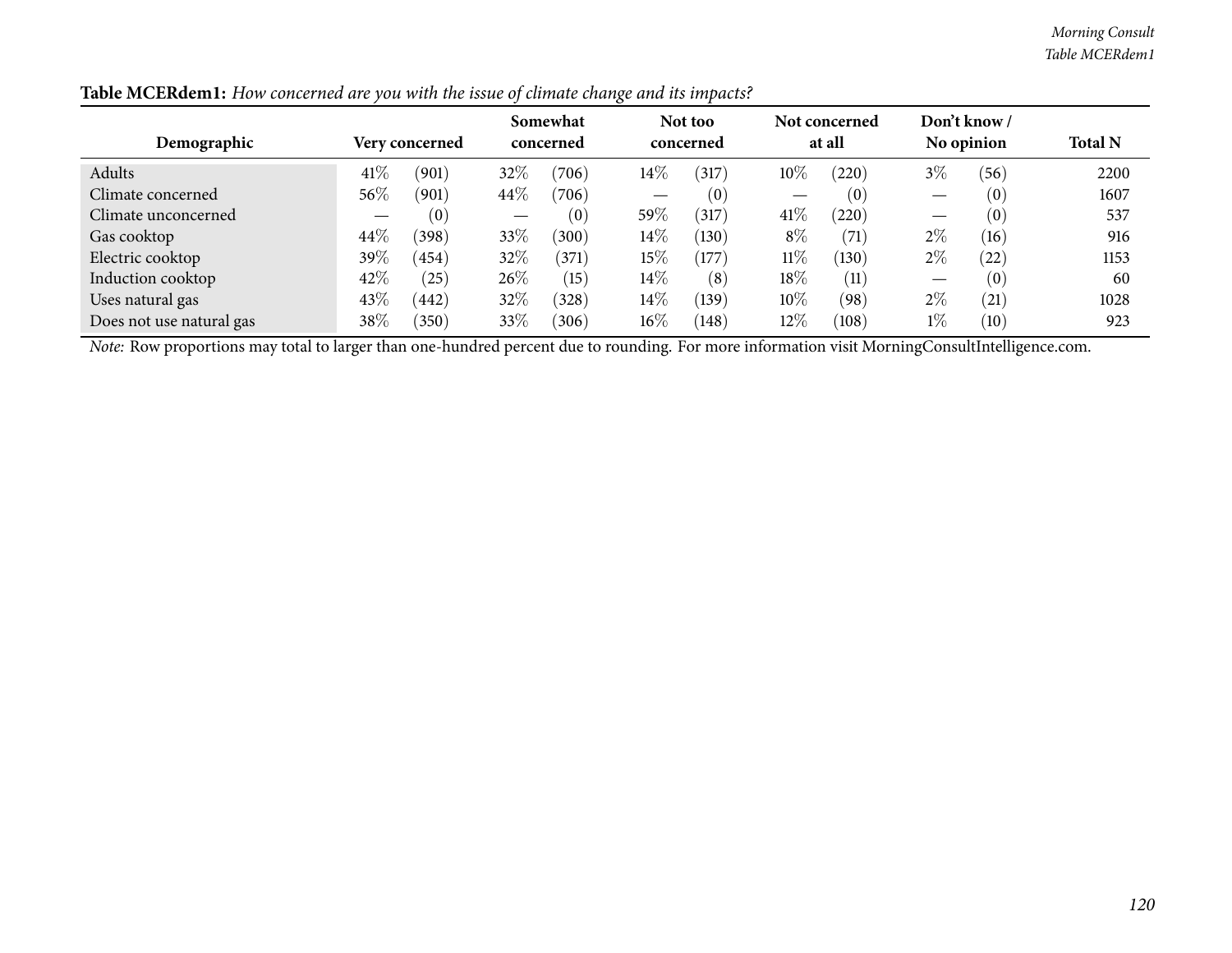# **Respondent Demographics Summary**

| Demographic       | Group                                                                                                                                                            | Frequency                                      | Percentage                                   |
|-------------------|------------------------------------------------------------------------------------------------------------------------------------------------------------------|------------------------------------------------|----------------------------------------------|
| xdemAll           | Adults                                                                                                                                                           | 2200                                           | $100\%$                                      |
| xdemGender        | Gender: Male<br>Gender: Female<br>$\overline{N}$                                                                                                                 | 1062<br>1138<br>2200                           | 48\%<br>52%                                  |
| age               | Age: 18-34<br>Age: 35-44<br>Age: 45-64<br>Age: 65+<br>$\boldsymbol{N}$                                                                                           | 655<br>358<br>751<br>436<br>2200               | $30\%$<br>$16\%$<br>34%<br>20%               |
| demAgeGeneration  | GenZers: 1997-2012<br>Millennials: 1981-1996<br>GenXers: 1965-1980<br>Baby Boomers: 1946-1964<br>$\boldsymbol{N}$                                                | 344<br>539<br>547<br>690<br>2120               | $16\%$<br>25%<br>25%<br>31%                  |
| xpid <sub>3</sub> | PID: Dem (no lean)<br>PID: Ind (no lean)<br>PID: Rep (no lean)<br>$\overline{N}$                                                                                 | 840<br>679<br>681<br>2200                      | 38%<br>$31\%$<br>31%                         |
| xpidGender        | PID/Gender: Dem Men<br>PID/Gender: Dem Women<br>PID/Gender: Ind Men<br>PID/Gender: Ind Women<br>PID/Gender: Rep Men<br>PID/Gender: Rep Women<br>$\boldsymbol{N}$ | 405<br>435<br>317<br>362<br>339<br>342<br>2200 | 18%<br>20%<br>14%<br>$16\%$<br>15%<br>$16\%$ |
| xdemIdeo3         | Ideo: Liberal (1-3)<br>Ideo: Moderate (4)<br>Ideo: Conservative (5-7)<br>$\boldsymbol{N}$                                                                        | 644<br>593<br>720<br>1957                      | 29\%<br>27%<br>33\%                          |
| xeduc3            | Educ: < College<br>Educ: Bachelors degree<br>Educ: Post-grad<br>$\boldsymbol{N}$                                                                                 | 1512<br>444<br>244<br>2200                     | 69%<br>20%<br>11%                            |

## **Summary Statistics of Survey Respondent Demographics**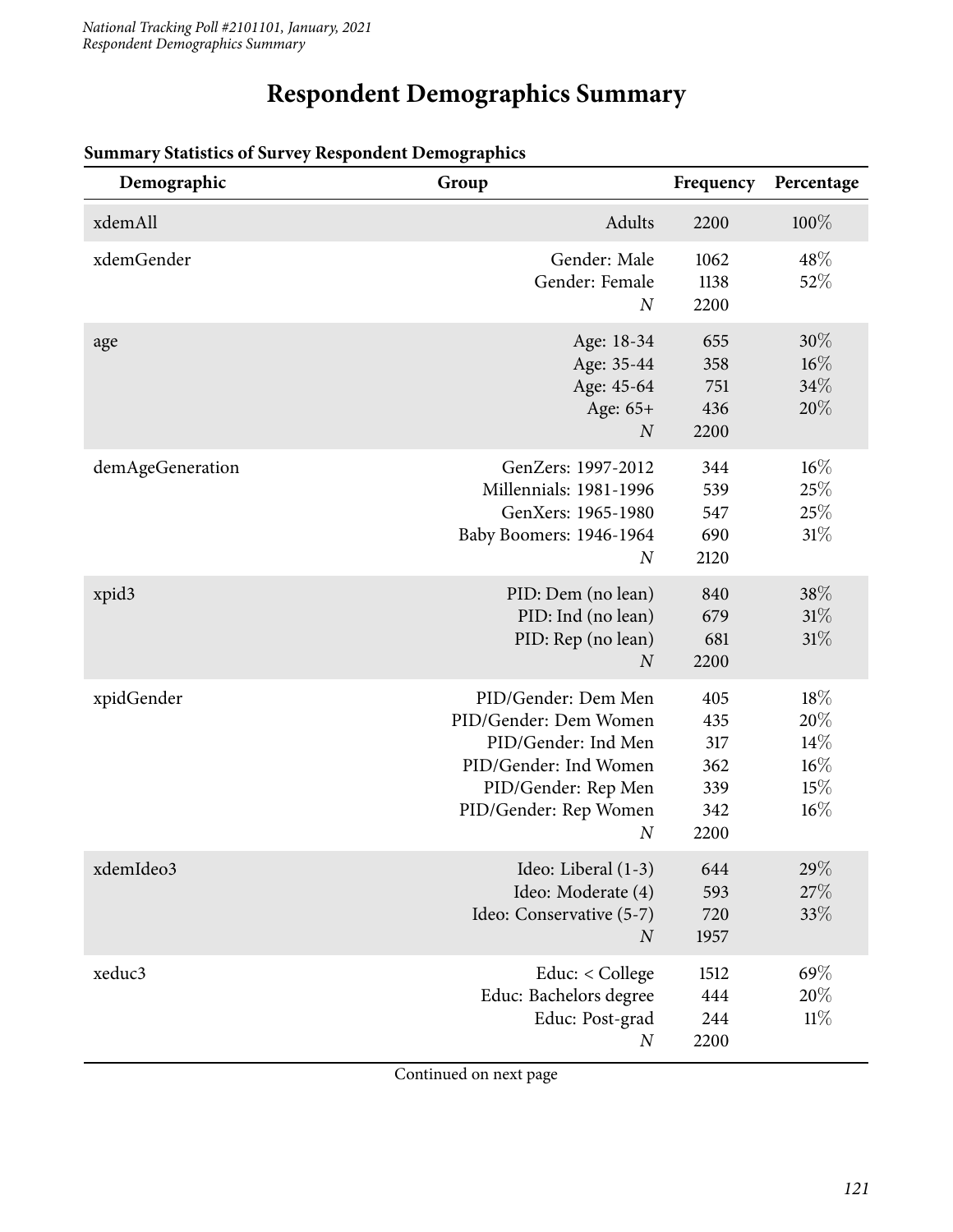| Demographic    | Group                                                                                                                                                                                                     | Frequency                                                    | Percentage                                                        |
|----------------|-----------------------------------------------------------------------------------------------------------------------------------------------------------------------------------------------------------|--------------------------------------------------------------|-------------------------------------------------------------------|
| xdemInc3       | Income: Under 50k<br>Income: 50k-100k<br>Income: 100k+<br>$\boldsymbol{N}$                                                                                                                                | 1185<br>683<br>333<br>2200                                   | 54%<br>31%<br>15%                                                 |
| xdemWhite      | Ethnicity: White                                                                                                                                                                                          | 1722                                                         | 78%                                                               |
| xdemHispBin    | Ethnicity: Hispanic                                                                                                                                                                                       | 349                                                          | $16\%$                                                            |
| demBlackBin    | Ethnicity: Black                                                                                                                                                                                          | 274                                                          | $12\%$                                                            |
| demRaceOther   | Ethnicity: Other                                                                                                                                                                                          | 204                                                          | $9\%$                                                             |
| xdemReligion   | All Christian<br>All Non-Christian<br>Atheist<br>Agnostic/Nothing in particular<br>Something Else<br>$\boldsymbol{N}$                                                                                     | 1057<br>117<br>101<br>521<br>404<br>2200                     | 48\%<br>$5\%$<br>$5\%$<br>24\%<br>18%                             |
| xdemReligOther | Religious Non-Protestant/Catholic                                                                                                                                                                         | 147                                                          | 7%                                                                |
| xdemEvang      | Evangelical<br>Non-Evangelical<br>$\boldsymbol{N}$                                                                                                                                                        | 649<br>770<br>1418                                           | 29%<br>35%                                                        |
| xdemUsr        | Community: Urban<br>Community: Suburban<br>Community: Rural<br>$\boldsymbol{N}$                                                                                                                           | 662<br>968<br>570<br>2200                                    | 30%<br>44%<br>26%                                                 |
| xdemEmploy     | <b>Employ: Private Sector</b><br><b>Employ: Government</b><br>Employ: Self-Employed<br>Employ: Homemaker<br>Employ: Student<br>Employ: Retired<br>Employ: Unemployed<br>Employ: Other<br>$\boldsymbol{N}$ | 664<br>143<br>193<br>125<br>109<br>469<br>334<br>164<br>2200 | 30%<br>$6\%$<br>$9\%$<br>$6\%$<br>$5\%$<br>$21\%$<br>15%<br>$7\%$ |
| xdemMilHH1     | Military HH: Yes<br>Military HH: No<br>$\boldsymbol{N}$                                                                                                                                                   | 362<br>1838<br>2200                                          | $16\%$<br>84%                                                     |

## **Summary Statistics of Survey Respondent Demographics**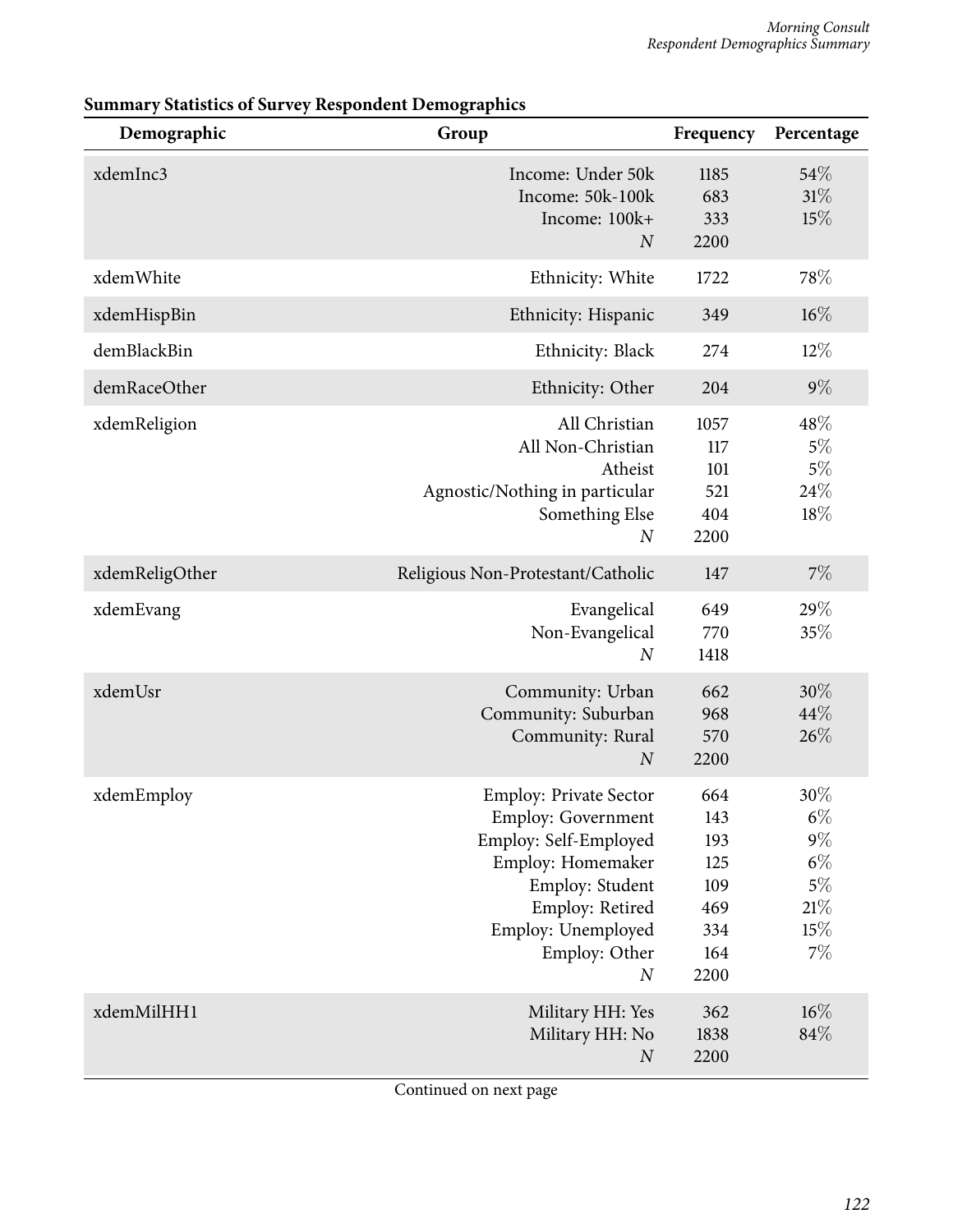| Demographic       | Group                                                                                                                                                                                                                  | Frequency                                                  | Percentage                                                      |
|-------------------|------------------------------------------------------------------------------------------------------------------------------------------------------------------------------------------------------------------------|------------------------------------------------------------|-----------------------------------------------------------------|
| xnrl              | RD/WT: Right Direction<br>RD/WT: Wrong Track<br>$\boldsymbol{N}$                                                                                                                                                       | 915<br>1285<br>2200                                        | 42%<br>58%                                                      |
| xdemBidenApprove  | Biden Job Approve<br>Biden Job Disapprove<br>$\boldsymbol{N}$                                                                                                                                                          | 1260<br>725<br>1986                                        | 57\%<br>33%                                                     |
| xdemBidenApprove2 | <b>Biden Job Strongly Approve</b><br>Biden Job Somewhat Approve<br>Biden Job Somewhat Disapprove<br><b>Biden Job Strongly Disapprove</b><br>$\boldsymbol{N}$                                                           | 746<br>515<br>189<br>536<br>1986                           | 34%<br>23\%<br>$9\%$<br>24%                                     |
| xdemBidenFav      | Favorable of Biden<br>Unfavorable of Biden<br>$\boldsymbol{N}$                                                                                                                                                         | 1254<br>816<br>2070                                        | 57\%<br>37%                                                     |
| xdemBidenFavFull  | Very Favorable of Biden<br>Somewhat Favorable of Biden<br>Somewhat Unfavorable of Biden<br>Very Unfavorable of Biden<br>$\boldsymbol{N}$                                                                               | 734<br>519<br>231<br>586<br>2070                           | 33%<br>24\%<br>10%<br>27%                                       |
| xnr3              | #1 Issue: Economy<br>#1 Issue: Security<br>#1 Issue: Health Care<br>#1 Issue: Medicare / Social Security<br>#1 Issue: Women's Issues<br>#1 Issue: Education<br>#1 Issue: Energy<br>#1 Issue: Other<br>$\boldsymbol{N}$ | 845<br>262<br>386<br>257<br>111<br>99<br>72<br>169<br>2200 | 38%<br>$12\%$<br>18%<br>$12\%$<br>5%<br>$5\%$<br>$3\%$<br>$8\%$ |
| xsubVote20O       | 2020 Vote: Joe Biden<br>2020 Vote: Donald Trump<br>2020 Vote: Other<br>2020 Vote: Didn't Vote<br>$\boldsymbol{N}$                                                                                                      | 972<br>721<br>67<br>439<br>2199                            | 44\%<br>33%<br>$3\%$<br>20%                                     |
| xsubVote18O       | 2018 House Vote: Democrat<br>2018 House Vote: Republican<br>2018 House Vote: Someone else<br>$\boldsymbol{N}$                                                                                                          | 732<br>614<br>60<br>1406                                   | 33\%<br>28%<br>$3\%$                                            |

#### **Summary Statistics of Survey Respondent Demographics**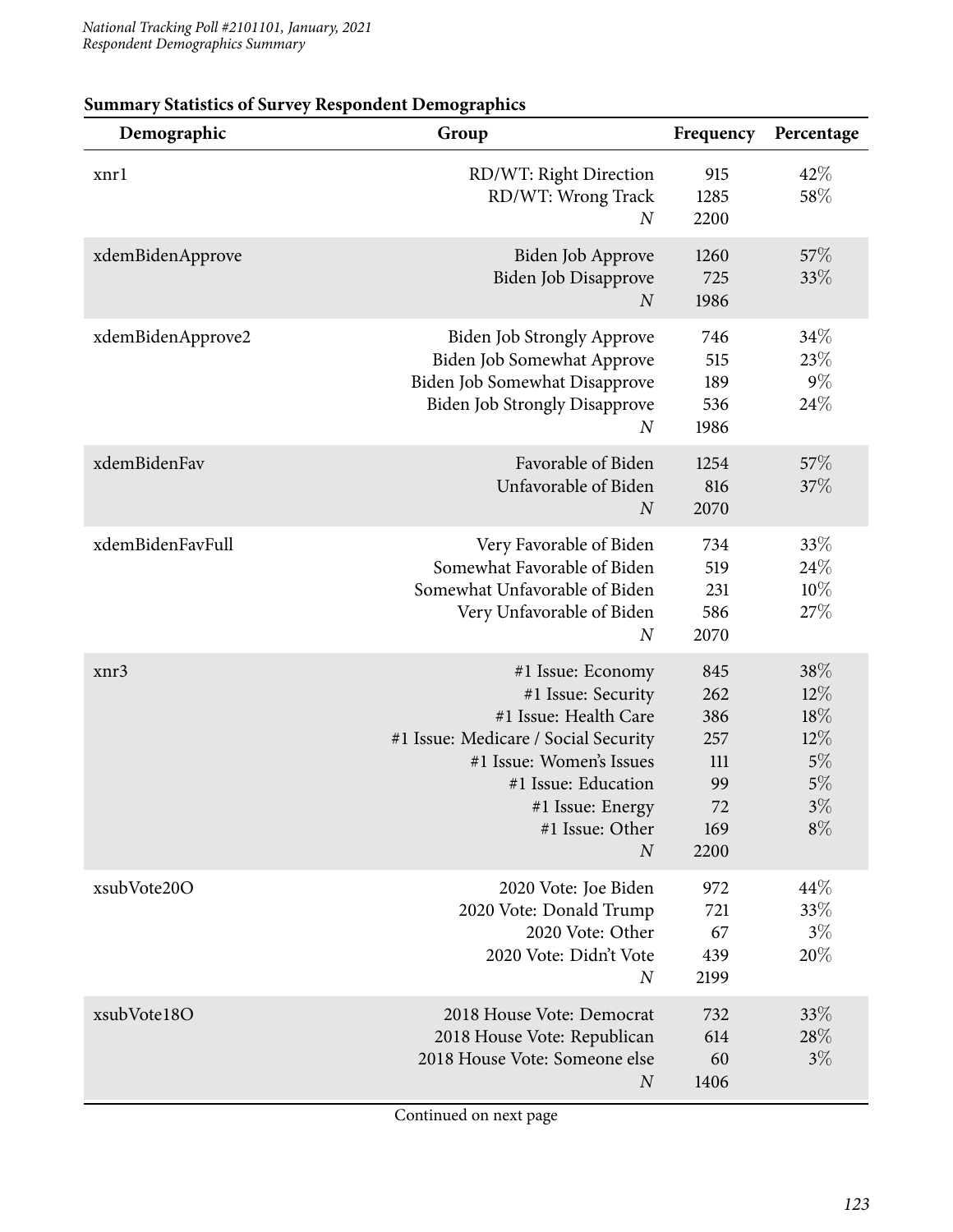| Demographic | Group                                                                                                                 | Frequency                        | Percentage                     |
|-------------|-----------------------------------------------------------------------------------------------------------------------|----------------------------------|--------------------------------|
| xsubVote16O | 2016 Vote: Hillary Clinton<br>2016 Vote: Donald Trump<br>2016 Vote: Other<br>2016 Vote: Didn't Vote<br>$\overline{N}$ | 676<br>652<br>126<br>746<br>2200 | 31%<br>30%<br>$6\%$<br>34%     |
| xsubVote14O | Voted in 2014: Yes<br>Voted in 2014: No<br>$\overline{N}$                                                             | 1219<br>981<br>2200              | 55%<br>45%                     |
| xreg4       | 4-Region: Northeast<br>4-Region: Midwest<br>4-Region: South<br>4-Region: West<br>$\overline{N}$                       | 394<br>462<br>824<br>520<br>2200 | $18\%$<br>$21\%$<br>37%<br>24% |
| MCERxdem1   | Climate concerned<br>Climate unconcerned<br>$\overline{N}$                                                            | 1607<br>537<br>2144              | 73%<br>24%                     |
| MCERxdem2   | Gas cooktop<br>Electric cooktop<br>Induction cooktop<br>$\overline{N}$                                                | 916<br>1153<br>60<br>2129        | 42%<br>52%<br>$3\%$            |
| MCERxdem3   | Uses natural gas<br>Does not use natural gas<br>$\overline{N}$                                                        | 1028<br>923<br>1951              | 47\%<br>42%                    |

**Summary Statistics of Survey Respondent Demographics**

*Note:* Group proportions may total to larger than one-hundred percent due to rounding. All statistics are calculated with demographic post-stratification weights applied.